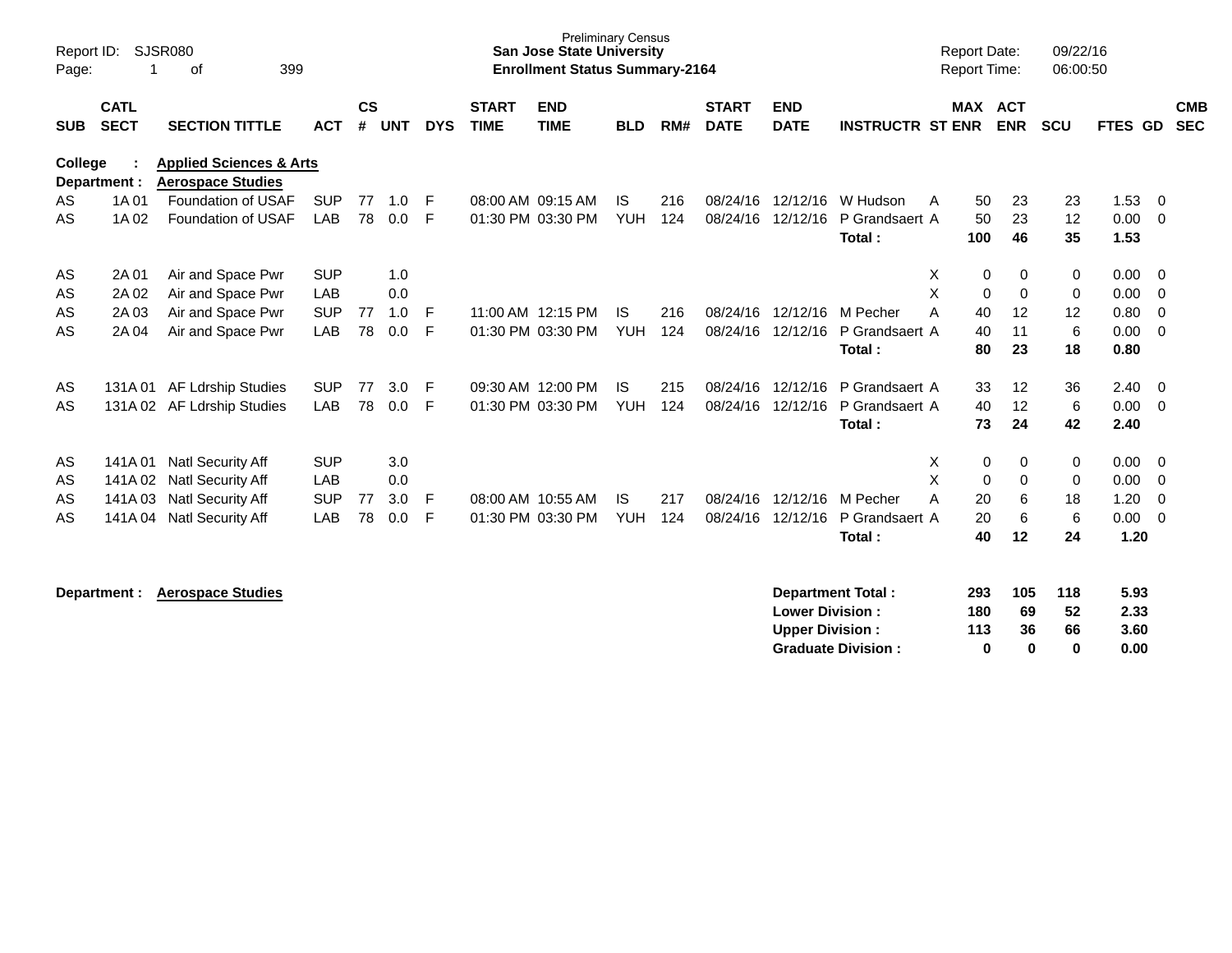| Page:      | SJSR080<br>Report ID:<br>2<br>399<br>οf<br><b>CATL</b> |  |                                                                                        |            |         |            |            |                             |                           | <b>Preliminary Census</b><br><b>San Jose State University</b><br><b>Enrollment Status Summary-2164</b> |     |                             |                           |                                                  |   | <b>Report Date:</b><br><b>Report Time:</b> |                          |            | 09/22/16<br>06:00:50        |                  |     |                          |
|------------|--------------------------------------------------------|--|----------------------------------------------------------------------------------------|------------|---------|------------|------------|-----------------------------|---------------------------|--------------------------------------------------------------------------------------------------------|-----|-----------------------------|---------------------------|--------------------------------------------------|---|--------------------------------------------|--------------------------|------------|-----------------------------|------------------|-----|--------------------------|
| <b>SUB</b> | <b>SECT</b>                                            |  | <b>SECTION TITTLE</b>                                                                  | <b>ACT</b> | CS<br># | <b>UNT</b> | <b>DYS</b> | <b>START</b><br><b>TIME</b> | <b>END</b><br><b>TIME</b> | <b>BLD</b>                                                                                             | RM# | <b>START</b><br><b>DATE</b> | <b>END</b><br><b>DATE</b> | <b>INSTRUCTR ST ENR</b>                          |   | <b>MAX</b>                                 | <b>ACT</b><br><b>ENR</b> | <b>SCU</b> |                             | <b>FTES GD</b>   |     | <b>CMB</b><br><b>SEC</b> |
| College    | Department :                                           |  | <b>Applied Sciences &amp; Arts</b><br><b>Applied Sciences &amp; Arts - All College</b> |            |         |            |            |                             |                           |                                                                                                        |     |                             |                           |                                                  |   |                                            |                          |            |                             |                  |     |                          |
|            |                                                        |  | APSC 198ITL 01 Internat Exper Sem                                                      | <b>SEM</b> |         | 1.0        |            |                             |                           |                                                                                                        |     |                             |                           | Total:                                           | X | $\mathbf{0}$                               | 0<br>0<br>0              |            | $\mathbf{0}$<br>$\mathbf 0$ | $0.00\,$<br>0.00 | - 0 |                          |
|            |                                                        |  | Department : Applied Sciences & Arts - All College                                     |            |         |            |            |                             |                           |                                                                                                        |     |                             |                           | <b>Department Total:</b>                         |   | 0                                          |                          | 0          | $\mathbf 0$                 | 0.00             |     |                          |
|            |                                                        |  |                                                                                        |            |         |            |            |                             |                           |                                                                                                        |     |                             |                           | <b>Lower Division:</b><br><b>Upper Division:</b> |   | $\mathbf 0$<br>0                           |                          | 0<br>0     | $\mathbf 0$<br>$\mathbf 0$  | 0.00<br>0.00     |     |                          |
|            |                                                        |  |                                                                                        |            |         |            |            |                             |                           |                                                                                                        |     |                             |                           | <b>Graduate Division:</b>                        |   | 0                                          |                          | 0          | $\mathbf 0$                 | 0.00             |     |                          |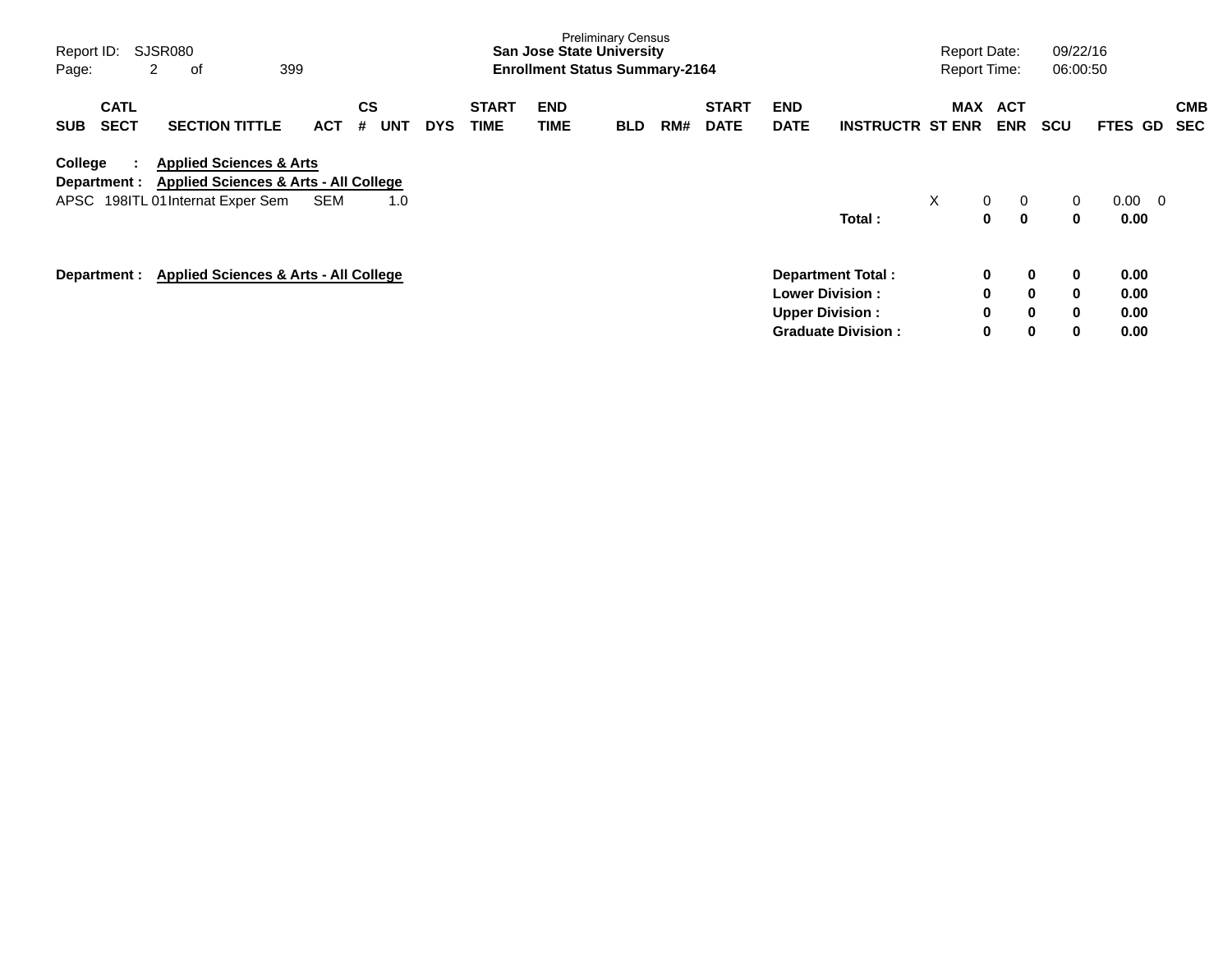| Page:          | Report ID: SJSR080<br>3<br>399<br>of<br><b>CATL</b> |                                                                                      |              |                    |                |            |                             | <b>San Jose State University</b><br><b>Enrollment Status Summary-2164</b> | <b>Preliminary Census</b> |     |                             |                             |                                 |   | <b>Report Date:</b><br><b>Report Time:</b> |                       | 09/22/16<br>06:00:50 |             |                          |            |
|----------------|-----------------------------------------------------|--------------------------------------------------------------------------------------|--------------|--------------------|----------------|------------|-----------------------------|---------------------------------------------------------------------------|---------------------------|-----|-----------------------------|-----------------------------|---------------------------------|---|--------------------------------------------|-----------------------|----------------------|-------------|--------------------------|------------|
| SUB            | <b>SECT</b>                                         | <b>SECTION TITTLE</b>                                                                | <b>ACT</b>   | $\mathsf{cs}$<br># | <b>UNT</b>     | <b>DYS</b> | <b>START</b><br><b>TIME</b> | <b>END</b><br><b>TIME</b>                                                 | <b>BLD</b>                | RM# | <b>START</b><br><b>DATE</b> | <b>END</b><br><b>DATE</b>   | <b>INSTRUCTR ST ENR</b>         |   |                                            | MAX ACT<br><b>ENR</b> | <b>SCU</b>           | FTES GD SEC |                          | <b>CMB</b> |
| <b>College</b> | Department :                                        | <b>Applied Sciences &amp; Arts</b><br><b>Nutrition, Food Science &amp; Packaging</b> |              |                    |                |            |                             |                                                                           |                           |     |                             |                             |                                 |   |                                            |                       |                      |             |                          |            |
| <b>NUFS</b>    | 801                                                 | Nutr Health Prof                                                                     | <b>LEC</b>   |                    | 01 3.0         | МW         |                             | 10:30 AM 11:45 AM                                                         | <b>CCB</b>                | 102 |                             | 08/24/16 12/12/16           | K Mauldin                       | A | 45                                         | 42                    | 126                  | 8.40        | $\overline{\phantom{0}}$ |            |
|                |                                                     |                                                                                      |              |                    |                |            |                             |                                                                           |                           |     |                             |                             | Total:                          |   | 45                                         | 42                    | 126                  | 8.40        |                          |            |
| <b>NUFS</b>    | 9 0 1                                               | Intro Human Nutr                                                                     | <b>LEC</b>   | 01                 | 3.0            | MW         |                             | 09:00 AM 10:15 AM                                                         | <b>BBC</b>                | 201 |                             |                             | 08/24/16 12/12/16 K Knoblaugh A |   | 45                                         | 47                    | 141                  | 9.40        | $\overline{\mathbf{0}}$  |            |
| <b>NUFS</b>    | 902                                                 | Intro Human Nutr                                                                     | <b>LEC</b>   | 01                 | 3.0            | <b>MW</b>  |                             | 10:30 AM 11:45 AM                                                         | <b>BBC</b>                | 201 |                             |                             | 08/24/16 12/12/16 K Knoblaugh A |   | 45                                         | 45                    | 135                  | 9.00        | $\overline{0}$           |            |
|                |                                                     |                                                                                      |              |                    |                |            |                             |                                                                           |                           |     |                             |                             | Total:                          |   | 90                                         | 92                    | 276                  | 18.40       |                          |            |
|                | NUFS 1601                                           | Sci, Physio, Nutr                                                                    | <b>LEC</b>   | 02                 | 3.0            | MW         |                             | 12:00 PM 01:15 PM                                                         | CL                        | 302 |                             | 08/24/16 12/12/16 J Morrill |                                 | A | 45                                         | 45                    | 135                  | 9.00        | $\overline{\mathbf{0}}$  |            |
| <b>NUFS</b>    | 16 02                                               | Sci, Physio, Nutr                                                                    | <b>LEC</b>   | 02                 | 3.0            | <b>TR</b>  |                             | 01:30 PM 02:45 PM                                                         | <b>BBC</b>                | 201 |                             | 08/24/16 12/12/16 I Chou    |                                 | A | 45                                         | 46                    | 138                  | 9.20        | $\overline{0}$           |            |
| <b>NUFS</b>    | 16 03                                               | Sci, Physio, Nutr                                                                    | <b>LEC</b>   | 02                 | 3.0            | R          |                             | 03:00 PM 05:45 PM                                                         | CL.                       | 302 |                             | 08/24/16 12/12/16 Y Sun     |                                 | A | 45                                         | 41                    | 123                  | 8.20        | $\overline{0}$           |            |
|                |                                                     |                                                                                      |              |                    |                |            |                             |                                                                           |                           |     |                             |                             | Total:                          |   | 135                                        | 132                   | 396                  | 26.40       |                          |            |
|                | NUFS 2001                                           | Sanitatn & Env Iss                                                                   | SEM          | 04                 | 2.0            | м          |                             | 12:00 PM 01:40 PM                                                         | <b>CCB</b>                | 122 |                             |                             | 08/24/16 12/12/16 A Widaman     | A | 20                                         | 21                    | 42                   | 2.80        | $0\,C$                   |            |
|                | HSPM 2001                                           | Sanitatn & Env Iss                                                                   | <b>SEM</b>   | 04                 | 2.0            | M          |                             | 12:00 PM 01:40 PM                                                         | <b>CCB</b>                | 122 |                             |                             | 08/24/16 12/12/16 A Widaman     | A | $\mathbf 0$                                | $\mathbf 0$           | $\mathbf 0$          | 0.00        | 0 <sup>o</sup>           |            |
|                |                                                     |                                                                                      |              |                    |                |            |                             |                                                                           |                           |     |                             |                             | Total:                          |   | 20                                         | 21                    | 42                   | 2.80        |                          |            |
|                | NUFS 21 01                                          | Culinary Prin & Prac                                                                 | LEC          | 02                 | 3.0            | W          |                             | 08:30 AM 10:10 AM                                                         | <b>CCB</b>                | 122 |                             | 08/24/16 12/12/16 R Larson  |                                 | A | 36                                         | 35                    | 70                   | 7.00        | - 0                      |            |
| <b>NUFS</b>    | 21 02                                               | Culinary Prin & Prac                                                                 | LAB          | 16                 | 0.0            | W          |                             | 10:15 AM 01:15 PM                                                         | <b>CCB</b>                | 125 |                             | 08/24/16 12/12/16 R Larson  |                                 | A | 18                                         | 19                    | 19                   | 0.00        | $\overline{0}$           |            |
|                | NUFS 21 03                                          | Culinary Prin & Prac                                                                 | LAB          | 16                 | 0.0            | F          |                             | 09:00 AM 12:00 PM                                                         | <b>CCB</b>                | 125 |                             | 08/24/16 12/12/16 R Larson  |                                 | A | 18                                         | 16                    | 16                   | 0.00        | $\overline{\mathbf{0}}$  |            |
|                |                                                     |                                                                                      |              |                    |                |            |                             |                                                                           |                           |     |                             |                             | Total:                          |   | 72                                         | 70                    | 105                  | 7.00        |                          |            |
|                | NUFS 22 01                                          | Caterng & Bev Mgmt LEC                                                               |              |                    | $02 \quad 2.0$ | W          |                             | 01:30 PM 02:20 PM                                                         | <b>CCB</b>                | 125 |                             |                             | 08/24/16 12/12/16 A Finkelstei  | A | 20                                         | 6                     | 6                    | 0.80        | $0\,$ C                  |            |
|                | HSPM 22 01                                          | Caterng & Bev Mgmt LEC                                                               |              |                    | 02 2.0         | W          |                             | 01:30 PM 02:20 PM                                                         | <b>CCB</b>                | 125 |                             |                             | 08/24/16 12/12/16 A Finkelstei  | A | 0                                          | 1                     | $\mathbf{1}$         | 0.13        | 0 <sup>o</sup>           |            |
|                | NUFS 22 02                                          | Caterng & Bev Mgmt LAB                                                               |              |                    | 16 0.0         | W          |                             | 02:25 PM 05:25 PM                                                         | <b>CCB</b>                | 125 |                             |                             | 08/24/16 12/12/16 A Finkelstei  | A | 20                                         | 6                     | 6                    | 0.00        | 0 <sup>o</sup>           |            |
|                | HSPM 22 02                                          | Caterng & Bev Mgmt LAB                                                               |              | 16                 | 0.0            | W          |                             | 02:25 PM 05:25 PM                                                         | <b>CCB</b>                | 125 |                             |                             | 08/24/16 12/12/16 A Finkelstei  | A | 0                                          | $\mathbf 1$           | $\mathbf{1}$         | 0.00        | 0 <sup>o</sup>           |            |
|                |                                                     |                                                                                      |              |                    |                |            |                             |                                                                           |                           |     |                             |                             | Total:                          |   | 40                                         | 14                    | 14                   | 0.93        |                          |            |
| <b>NUFS</b>    | 25 01                                               | Intern Fdserv Mgmt                                                                   | <b>SUP</b>   | 36                 | 1.0            | <b>TBA</b> |                             |                                                                           |                           |     |                             | 08/24/16 12/12/16 A Wagle   |                                 | A | 10                                         | 0                     | $\mathbf 0$          | 0.00        | $\overline{\mathbf{0}}$  |            |
|                | <b>NUFS 2502</b>                                    | Intern Fdserv Mgmt                                                                   | <b>SUP</b>   | 36                 | 2.0            | <b>TBA</b> |                             |                                                                           |                           |     |                             | 08/24/16 12/12/16 A Wagle   |                                 | A | 10                                         | -1                    | 2                    | 0.13        | - 0                      |            |
|                |                                                     |                                                                                      |              |                    |                |            |                             |                                                                           |                           |     |                             |                             | Total:                          |   | 20                                         | $\mathbf{1}$          | $\mathbf{2}$         | 0.13        |                          |            |
|                | NUFS 31 01                                          | Prof in Nufs and Pkg LEC 02 1.0 T                                                    |              |                    |                |            |                             | 01:30 PM 02:20 PM IS                                                      |                           | 230 |                             | 08/24/16 12/12/16 A Wagle   |                                 | A | 40                                         | 36                    | 36                   | $2.40 \ 0$  |                          |            |
|                | NUFS 31 02                                          | Prof in Nufs and Pkg LEC 02 1.0 T                                                    |              |                    |                |            |                             | 01:30 PM 02:20 PM CCB 122                                                 |                           |     |                             |                             | 08/24/16 12/12/16 C LaSalle     | A | 35                                         | 28                    | 28                   | $1.87 \ 0$  |                          |            |
|                |                                                     |                                                                                      |              |                    |                |            |                             |                                                                           |                           |     |                             |                             | Total:                          |   | 75                                         | 64                    | 64                   | 4.27        |                          |            |
|                |                                                     | NUFS 101A 01 Food Science                                                            | LEC 04 4.0   |                    |                | TR         |                             | 10:30 AM 11:45 AM                                                         | CL                        | 302 |                             | 08/24/16 12/12/16 J Kubota  |                                 | A | 60                                         | 55                    | 165                  | 14.73 1     |                          |            |
|                |                                                     | NUFS 101A 02 Food Science                                                            | LAB 16 0.0 T |                    |                |            |                             | 12:00 PM 03:00 PM CCB 125                                                 |                           |     |                             | 08/24/16 12/12/16 J Kubota  |                                 | A | 20                                         | 19                    | 19                   | $0.00 \t 0$ |                          |            |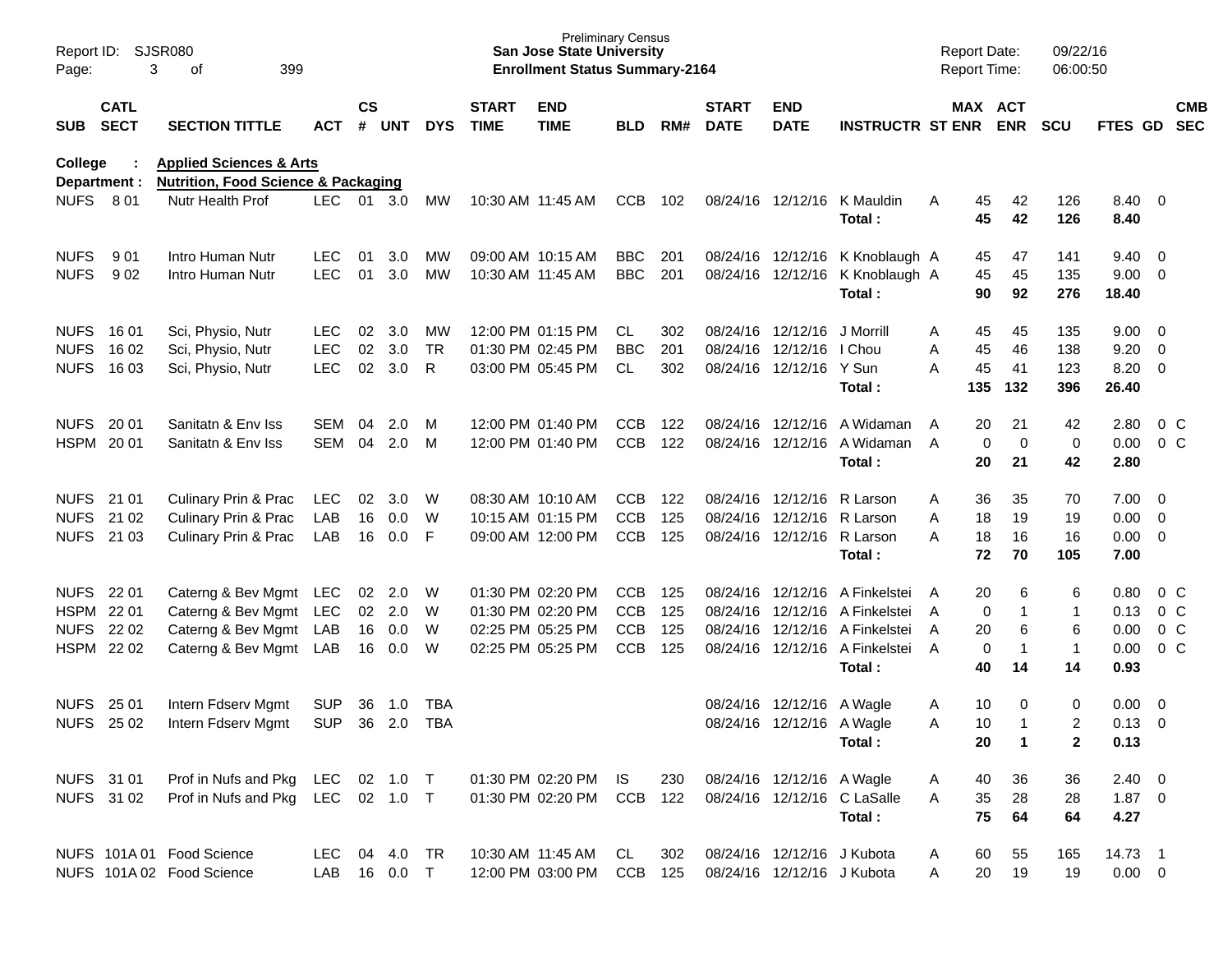| Report ID:<br>Page: | SJSR080<br>4               | 399<br>οf                                              |                          |                |            |                  |                             | <b>Preliminary Census</b><br><b>San Jose State University</b><br><b>Enrollment Status Summary-2164</b> |                          |            |                             |                                        |                                            | <b>Report Date:</b><br><b>Report Time:</b> |                   | 09/22/16<br>06:00:50 |                     |                                                    |            |
|---------------------|----------------------------|--------------------------------------------------------|--------------------------|----------------|------------|------------------|-----------------------------|--------------------------------------------------------------------------------------------------------|--------------------------|------------|-----------------------------|----------------------------------------|--------------------------------------------|--------------------------------------------|-------------------|----------------------|---------------------|----------------------------------------------------|------------|
| SUB.                | <b>CATL</b><br><b>SECT</b> | <b>SECTION TITTLE</b>                                  | <b>ACT</b>               | <b>CS</b><br># | <b>UNT</b> | <b>DYS</b>       | <b>START</b><br><b>TIME</b> | <b>END</b><br><b>TIME</b>                                                                              | <b>BLD</b>               | RM#        | <b>START</b><br><b>DATE</b> | <b>END</b><br><b>DATE</b>              | <b>INSTRUCTR ST ENR</b>                    | MAX ACT                                    | <b>ENR</b>        | <b>SCU</b>           | FTES GD SEC         |                                                    | <b>CMB</b> |
|                     |                            | NUFS 101A 03 Food Science<br>NUFS 101A 04 Food Science | LAB<br>LAB               |                | 0.0<br>0.0 |                  |                             |                                                                                                        |                          |            |                             |                                        |                                            | Х<br>0<br>X<br>0                           | 0<br>0            | 0<br>0               | 0.00<br>0.00        | $\overline{\mathbf{0}}$<br>$\overline{\mathbf{0}}$ |            |
|                     |                            | NUFS 101A 05 Food Science                              | LAB                      | 16             | 0.0        | R                |                             | 03:00 PM 06:00 PM                                                                                      | <b>CCB</b>               | 125        |                             | 08/24/16 12/12/16                      | J Kubota                                   | Α<br>20                                    | 23                | 23                   | 0.00                | $\mathbf 0$                                        |            |
|                     |                            | NUFS 101A 06 Food Science                              | LAB                      | 16             | 0.0        | R                |                             | 12:00 PM 03:00 PM                                                                                      | <b>CCB</b>               | 125        | 08/24/16 12/12/16           |                                        | J Kubota                                   | А<br>20                                    | 13                | 13                   | 0.00                | $\overline{1}$                                     |            |
|                     |                            |                                                        |                          |                |            |                  |                             |                                                                                                        |                          |            |                             |                                        | Total:                                     | 120                                        | 110               | 220                  | 14.73               |                                                    |            |
|                     | NUFS 103 01                | Food Proc & Pkg I                                      | <b>SEM</b>               | 02             | 2.0        | W                |                             | 03:00 PM 04:40 PM                                                                                      | CL.                      | 302        |                             | 08/24/16 12/12/16                      | S Spencer<br>Total:                        | 45<br>A<br>45                              | 47<br>47          | 94<br>94             | 6.30<br>6.30        | - 1                                                |            |
|                     | NUFS 103L01                | <b>Food Process Lab</b>                                | LAB                      | 16             | 1.0        | R                |                             | 03:00 PM 06:00 PM                                                                                      | CCB                      | 216        |                             | 08/24/16 12/12/16                      | S Spencer<br>Total:                        | 16<br>A<br>16                              | 17<br>17          | 17<br>17             | 1.13<br>1.13        | $\overline{\mathbf{0}}$                            |            |
| HS                  | NUFS 105 01<br>105 01      | <b>Curr Issues in Nutr</b><br>Curr Issues in Nutr      | <b>LEC</b><br><b>LEC</b> | 01<br>01       | 3.0<br>3.0 | $\top$<br>$\top$ |                             | 05:30 PM 08:15 PM<br>05:30 PM 08:15 PM                                                                 | <b>CCB</b><br><b>CCB</b> | 102<br>102 |                             | 08/24/16 12/12/16<br>08/24/16 12/12/16 | M Freedman A<br>M Freedman A               | 35<br>0                                    | 35<br>$\mathbf 0$ | 105<br>0             | 7.00<br>0.00        | $0\,$ C<br>0 <sup>o</sup>                          |            |
|                     |                            |                                                        |                          |                |            |                  |                             |                                                                                                        |                          |            |                             |                                        | Total:                                     | 35                                         | 35                | 105                  | 7.00                |                                                    |            |
|                     | NUFS 106A01                | Nutr in Life Span                                      | <b>LEC</b>               | 02             | 3.0        | MW               |                             | 12:00 PM 01:15 PM                                                                                      | IS.                      | 230        |                             | 08/24/16 12/12/16                      | E Brown                                    | 35<br>Α                                    | 30                | 90                   | 6.15                | $\overline{\mathbf{3}}$                            |            |
|                     |                            | NUFS 106A 02 Nutr in Life Span                         | <b>LEC</b>               |                | 02 3.0     | <b>TR</b>        |                             | 01:30 PM 02:45 PM                                                                                      | CL                       | 302        |                             |                                        | 08/24/16 12/12/16 L Steinberg<br>Total:    | 35<br>A<br>70                              | 14<br>44          | 42<br>132            | 2.80<br>8.95        | $\overline{\mathbf{0}}$                            |            |
|                     | NUFS 106B 01               | Resrch Method NufS                                     | LEC                      | 01             | 3.0        | TR               | 10:30 AM 11:45 AM           |                                                                                                        | <b>CCB</b>               | 102        |                             | 08/24/16 12/12/16                      | C Hollenbeck A<br>Total:                   | 30<br>30                                   | 17<br>17          | 51<br>51             | 3.40<br>3.40        | $\overline{\mathbf{0}}$                            |            |
|                     |                            |                                                        |                          |                |            |                  |                             |                                                                                                        |                          |            |                             |                                        |                                            |                                            |                   |                      |                     |                                                    |            |
|                     | NUFS 108L01                | <b>Nutrition Lab</b>                                   | LAB                      | 16             | 1.0        | W                |                             | 02:00 PM 05:00 PM                                                                                      | <b>CCB</b>               | 221        |                             | 08/24/16 12/12/16                      | K Mauldin                                  | 16<br>A                                    | 15                | 15                   | 1.02                | - 1                                                |            |
|                     | NUFS 108L02                | <b>Nutrition Lab</b>                                   | LAB                      | 16             | 1.0        | -R               |                             | 09:30 AM 12:30 PM                                                                                      | <b>CCB</b>               | 221        |                             | 08/24/16 12/12/16                      | K Mauldin<br>Total:                        | 16<br>A<br>32                              | 6<br>21           | 6<br>21              | $0.43$ 2<br>1.45    |                                                    |            |
|                     | NUFS 109 01                | Adv Nutr                                               | <b>LEC</b>               | 02             | 3.0        | TR               |                             | 12:00 PM 01:15 PM                                                                                      | <b>CCB</b>               | 102        | 08/24/16 12/12/16           |                                        | C Hollenbeck A                             | 45                                         | 32                | 96                   | 6.40                | $\overline{\mathbf{0}}$                            |            |
|                     |                            |                                                        |                          |                |            |                  |                             |                                                                                                        |                          |            |                             |                                        | Total:                                     | 45                                         | 32                | 96                   | 6.40                |                                                    |            |
|                     | <b>NUFS 110A01</b>         | <b>Med Nutrition Ther</b>                              | SEM                      |                | 04 3.0     | M                |                             | 12:00 PM 01:40 PM                                                                                      | <b>IRC</b>               | 306        |                             | 08/24/16 12/12/16 C LaSalle            |                                            | 45<br>A                                    | 37                | 74                   | 7.75                | $\overline{7}$                                     |            |
|                     |                            | NUFS 110A 02 Med Nutrition Ther                        | ACT                      |                | 13  0.0  W |                  |                             | 12:00 PM 01:55 PM                                                                                      | IRC                      | 306        |                             | 08/24/16 12/12/16 C LaSalle            |                                            | 45<br>Α                                    | 37                | 37                   | 0.007               |                                                    |            |
|                     |                            |                                                        |                          |                |            |                  |                             |                                                                                                        |                          |            |                             |                                        | Total:                                     | 90                                         | 74                | 111                  | 7.75                |                                                    |            |
| NUFS 111 01         |                            | <b>Fdserv Prod Mgmt</b>                                | <b>LEC</b>               |                | 02 3.0 T   |                  |                             | 08:30 AM 10:10 AM                                                                                      | CCB 122                  |            |                             |                                        | 08/24/16 12/12/16 A Finkelstei A           | 40                                         | 36                | 72                   | $7.25$ 1            |                                                    |            |
|                     | NUFS 111 02                | Fdserv Prod Mgmt                                       | LAB                      | 16             | 0.0        | $\top$           |                             | 10:15 AM 01:15 PM                                                                                      | CCB 122                  |            |                             |                                        | 08/24/16 12/12/16 A Finkelstei             | 20<br>A                                    | 20                | 20                   | $0.00$ 1            |                                                    |            |
|                     | NUFS 111 03                | Fdserv Prod Mgmt                                       | LAB                      |                | 16  0.0  M |                  |                             | 02:00 PM 05:00 PM                                                                                      | CCB 122                  |            |                             |                                        | 08/24/16 12/12/16 A Finkelstei A<br>Total: | 20<br>80                                   | 16<br>72          | 16<br>108            | $0.00 \t 0$<br>7.25 |                                                    |            |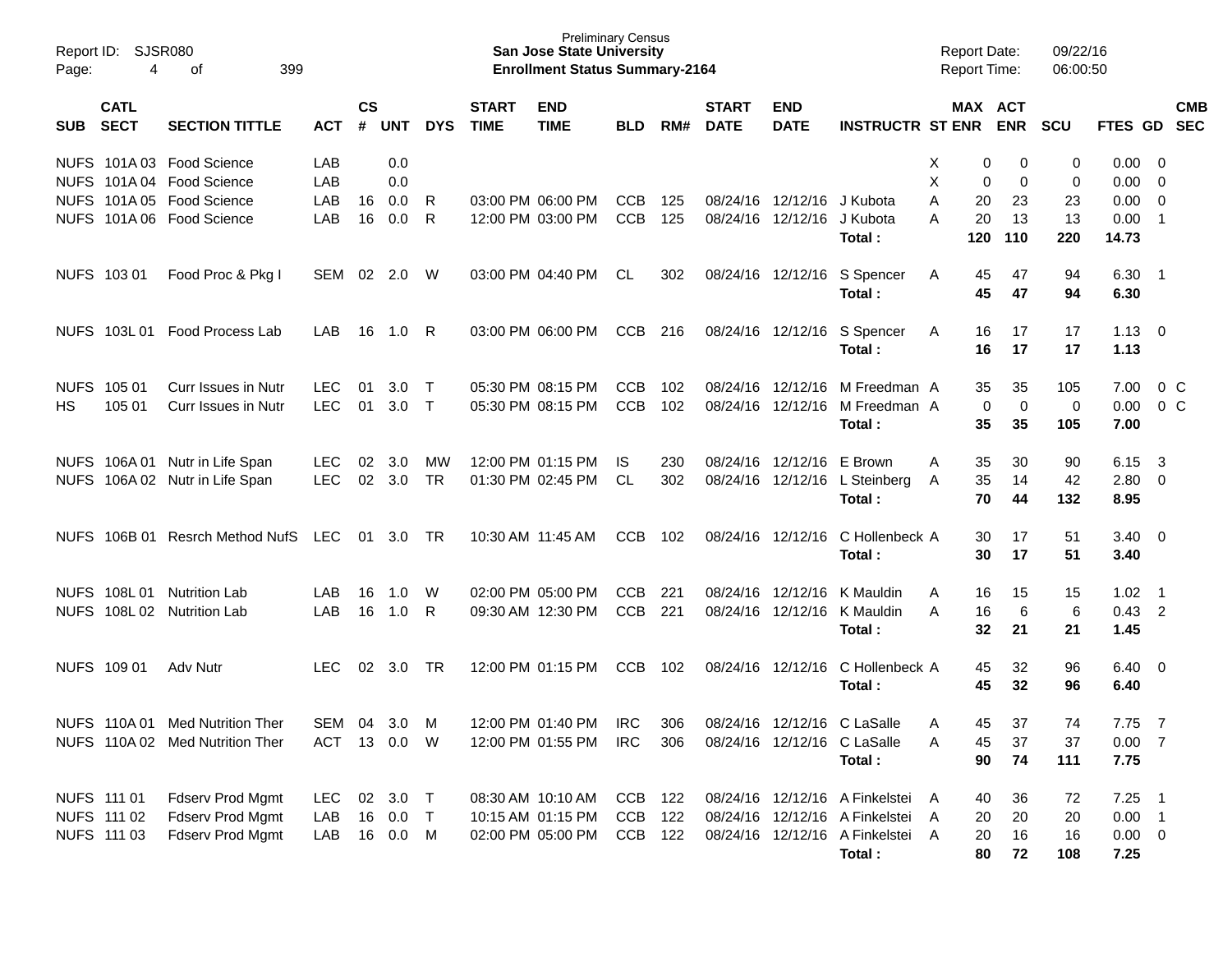| Page:      | Report ID: SJSR080<br>5    | 399<br>of                                               |                          |                |            |                  |                             | <b>Preliminary Census</b><br><b>San Jose State University</b><br><b>Enrollment Status Summary-2164</b> |                          |            |                             |                                                      |                                                                      | <b>Report Date:</b><br><b>Report Time:</b> |                                         | 09/22/16<br>06:00:50 |                                    |                                            |                          |
|------------|----------------------------|---------------------------------------------------------|--------------------------|----------------|------------|------------------|-----------------------------|--------------------------------------------------------------------------------------------------------|--------------------------|------------|-----------------------------|------------------------------------------------------|----------------------------------------------------------------------|--------------------------------------------|-----------------------------------------|----------------------|------------------------------------|--------------------------------------------|--------------------------|
| <b>SUB</b> | <b>CATL</b><br><b>SECT</b> | <b>SECTION TITTLE</b>                                   | <b>ACT</b>               | <b>CS</b><br># | <b>UNT</b> | <b>DYS</b>       | <b>START</b><br><b>TIME</b> | <b>END</b><br><b>TIME</b>                                                                              | <b>BLD</b>               | RM#        | <b>START</b><br><b>DATE</b> | <b>END</b><br><b>DATE</b>                            | <b>INSTRUCTR ST ENR</b>                                              |                                            | MAX ACT<br><b>ENR</b>                   | <b>SCU</b>           | FTES GD                            |                                            | <b>CMB</b><br><b>SEC</b> |
|            | NUFS 113 01<br>NUFS 113 02 | FdsrSys:Mgmt&Pro<br>FdsrSys:Mgmt&Pro                    | SEM<br>LAB               | 04<br>16       | 3.0<br>0.0 | $\top$<br>R      |                             | 09:00 AM 10:40 AM<br>09:00 AM 12:00 PM                                                                 | IS.<br>IS                | 230<br>230 | 08/24/16<br>08/24/16        | 12/12/16                                             | 12/12/16 A Widaman<br>A Widaman<br>Total:                            | 30<br>A<br>30<br>A<br>60                   | 25<br>25<br>50                          | 50<br>25<br>75       | 5.25<br>0.00<br>5.25               | - 5<br>- 5                                 |                          |
|            | NUFS 114A 01               | Comm Nutrition, Majo LEC                                |                          |                | 03 3.0     | TR               |                             | 01:30 PM 02:45 PM                                                                                      | <b>CCB</b>               | 102        |                             | 08/24/16 12/12/16                                    | M Freedman A<br>Total:                                               | 35<br>35                                   | 18<br>18                                | 54<br>54             | 3.75<br>3.75                       | $\overline{\mathbf{3}}$                    |                          |
|            | NUFS 115 01<br>NUFS 115 02 | <b>Issues in Food Tox</b><br><b>Issues in Food Tox</b>  | SEM<br>SEM               | 04<br>04       | 3.0<br>3.0 | TR<br><b>TR</b>  |                             | 09:00 AM 10:15 AM<br>10:30 AM 11:45 AM                                                                 | <b>CCB</b><br><b>DBH</b> | 102<br>225 |                             | 08/24/16 12/12/16<br>08/24/16 12/12/16               | I Chou<br>I Chou<br>Total:                                           | 30<br>A<br>30<br>A<br>60                   | 33<br>30<br>63                          | 99<br>90<br>189      | $6.60$ 0<br>$6.00 \t 0$<br>12.60   |                                            |                          |
|            | NUFS 116 01<br>GERO 116 01 | Aging and Nutr<br>Aging and Nutr                        | <b>LEC</b><br><b>LEC</b> | 02<br>02       | 3.0<br>3.0 | $\top$<br>$\top$ |                             | 03:00 PM 05:45 PM<br>03:00 PM 05:45 PM                                                                 | CL.<br>CL.               | 302<br>302 |                             | 08/24/16 12/12/16 C Haas<br>08/24/16 12/12/16 C Haas | Total:                                                               | 40<br>Α<br>A<br>40                         | 36<br>$\pmb{0}$<br>$\overline{4}$<br>40 | 108<br>12<br>120     | 7.25<br>0.85<br>8.10               | 1 C<br>1 C                                 |                          |
|            | NUFS 117 01<br>NUFS 117 02 | Food Eval Techniq<br>Food Eval Techniq                  | <b>LEC</b><br>LAB        | 02<br>16       | 2.0<br>0.0 | M<br>M           |                             | 09:00 AM 09:50 AM<br>03:00 PM 06:00 PM                                                                 | <b>CCB</b><br><b>CCB</b> | 125<br>125 |                             |                                                      | 08/24/16 12/12/16 S Spencer<br>08/24/16 12/12/16 S Spencer<br>Total: | Α<br>16<br>A<br>16<br>32                   | 13<br>13<br>26                          | 13<br>13<br>26       | $1.73 \t 0$<br>$0.00 \t 0$<br>1.73 |                                            |                          |
|            | NUFS 123 01                | <b>Nutrit for Sport</b>                                 | SEM                      | 04             | 3.0        | МW               |                             | 10:30 AM 11:45 AM                                                                                      | IS                       | 230        |                             | 08/24/16 12/12/16 E Brown                            | Total:                                                               | 40<br>Α<br>40                              | 44<br>44                                | 132<br>132           | 9.004<br>9.00                      |                                            |                          |
|            | NUFS 139 01                | Hunger & Environ Nut SEM                                |                          | 04             | 3.0        | МW               |                             | 01:30 PM 02:45 PM                                                                                      | HB                       | 408        |                             | 08/24/16 12/12/16 G Acker                            |                                                                      | 30<br>Α                                    | 29                                      | 87                   | 5.80 0                             |                                            |                          |
|            | NUFS 139 02                | Hunger & Environ Nut SEM                                |                          | 04             | 3.0        | МW               |                             | 03:00 PM 04:15 PM                                                                                      | HB                       | 408        | 08/24/16                    | 12/12/16 G Acker                                     |                                                                      | 30<br>Α                                    | 30                                      | 90                   | $6.00 \quad 0$                     |                                            |                          |
|            | NUFS 139 03                | Hunger & Environ Nut SEM                                |                          | 04             | 3.0        | МW               |                             | 09:00 AM 10:15 AM                                                                                      | CL.                      | 302        | 08/24/16                    | 12/12/16 K Cahill                                    |                                                                      | 30<br>Α                                    | 29                                      | 87                   | 5.80 0                             |                                            |                          |
|            | NUFS 139 04                | Hunger & Environ Nut SEM                                |                          | 04             | 3.0        | МW               |                             | 01:30 PM 02:45 PM                                                                                      | <b>CL</b>                | 302        | 08/24/16                    | 12/12/16 K Cahill                                    |                                                                      | 30<br>Α                                    | 27                                      | 81                   | 5.40                               | $\overline{\phantom{0}}$                   |                          |
|            | NUFS 139 05                | Hunger & Environ Nut SEM                                |                          | 04             | 3.0        | МW               |                             | 12:00 PM 01:15 PM                                                                                      | <b>BBC</b>               | 201        | 08/24/16                    |                                                      | 12/12/16 K Knoblaugh A                                               | 30                                         | 31                                      | 93                   | 6.20                               | $\overline{\phantom{0}}$                   |                          |
|            | NUFS 139 06                | Hunger & Environ Nut SEM                                |                          | 04             | 3.0        | M                |                             | 01:30 PM 04:15 PM                                                                                      | MН                       | 324        | 08/24/16                    |                                                      | 12/12/16 E MacKusick A                                               | 30                                         | 28                                      | 84                   | $5.60 \quad 0$                     |                                            |                          |
|            | NUFS 139 07                | Hunger & Environ Nut SEM                                |                          | 04             | 3.0        | M                |                             | 05:30 PM 08:15 PM                                                                                      | <b>CCB</b>               | 102        | 08/24/16<br>08/24/16        |                                                      | 12/12/16 E MacKusick A                                               | 30                                         | 27                                      | 81                   | 5.40                               | $\overline{\phantom{0}}$                   |                          |
|            | NUFS 139 08                | Hunger & Environ Nut SEM                                |                          | 04             | 3.0        | W<br><b>TR</b>   |                             | 05:30 PM 08:15 PM                                                                                      | <b>CCB</b><br><b>CL</b>  | 102        |                             | 12/12/16                                             | E MacKusick A                                                        | 30<br>30                                   | 25<br>32                                | 75<br>96             | 5.00                               | $\overline{\phantom{0}}$<br>$\overline{0}$ |                          |
|            | NUFS 139 09<br>NUFS 139 10 | Hunger & Environ Nut SEM<br>Hunger & Environ Nut SEM 04 |                          | 04             | 3.0<br>3.0 | TR               |                             | 12:00 PM 01:15 PM<br>03:00 PM 04:15 PM                                                                 | МH                       | 302<br>322 |                             |                                                      | 08/24/16 12/12/16 A Reisenauer A<br>08/24/16 12/12/16 A Reisenauer A | 30                                         | 30                                      | 90                   | 6.40<br>$6.00 \quad 0$             |                                            |                          |
|            | NUFS 139 11                | Hunger & Environ Nut SEM 04                             |                          |                | 3.0        | МW               |                             | 01:30 PM 02:45 PM                                                                                      | CL                       | 222        |                             |                                                      | 08/24/16 12/12/16 K Harvey                                           | 30<br>A                                    | 26                                      | 78                   | $5.20 \ 0$                         |                                            |                          |
|            | NUFS 139 12                | Hunger & Environ Nut SEM 04                             |                          |                | 3.0        | TR               |                             | 01:30 PM 02:45 PM                                                                                      | DBH                      | 225        |                             |                                                      | 08/24/16 12/12/16 D Singamsett A                                     | 30                                         | 30                                      | 90                   | $6.00 \t 0$                        |                                            |                          |
|            | NUFS 139 13                | Hunger & Environ Nut SEM 04                             |                          |                | 3.0        | TR               |                             | 03:00 PM 04:15 PM                                                                                      | <b>BBC</b>               | 126        |                             |                                                      | 08/24/16 12/12/16 D Singamsett A                                     | 30                                         | 30                                      | 90                   | $6.00 \t 0$                        |                                            |                          |
|            | NUFS 139 14                | Hunger & Environ Nut SEM 04                             |                          |                | 3.0        | TR               |                             | 10:30 AM 11:45 AM                                                                                      | <b>SH</b>                | 312        |                             |                                                      | 08/24/16 12/12/16 L Steinberg A                                      | 30                                         | 29                                      | 87                   | 5.80 0                             |                                            |                          |
|            | NUFS 139 15                | Hunger & Environ Nut SEM 04                             |                          |                | 3.0        | $\top$           |                             | 05:00 PM 07:45 PM                                                                                      | <b>BBC</b>               | 201        |                             |                                                      | 08/24/16 12/12/16 L Sweeney                                          | 30<br>A                                    | 22                                      | 66                   | 4.40 0                             |                                            |                          |
|            | NUFS 139 16                | Hunger & Environ Nut SEM 04                             |                          |                | 3.0        | $\top$           |                             | 06:00 PM 08:45 PM                                                                                      | CL                       | 302        |                             |                                                      | 08/24/16 12/12/16 A Whitson                                          | 30<br>A                                    | 15                                      | 45                   | $3.00 \t 0$                        |                                            |                          |
|            | NUFS 139 17                | Hunger & Environ Nut SEM 04 3.0 W                       |                          |                |            |                  |                             | 03:00 PM 05:45 PM                                                                                      | HB                       | 407        |                             |                                                      | 08/24/16 12/12/16 A Whitson                                          | 30<br>A                                    | 27                                      | 81                   | 5.40 0                             |                                            |                          |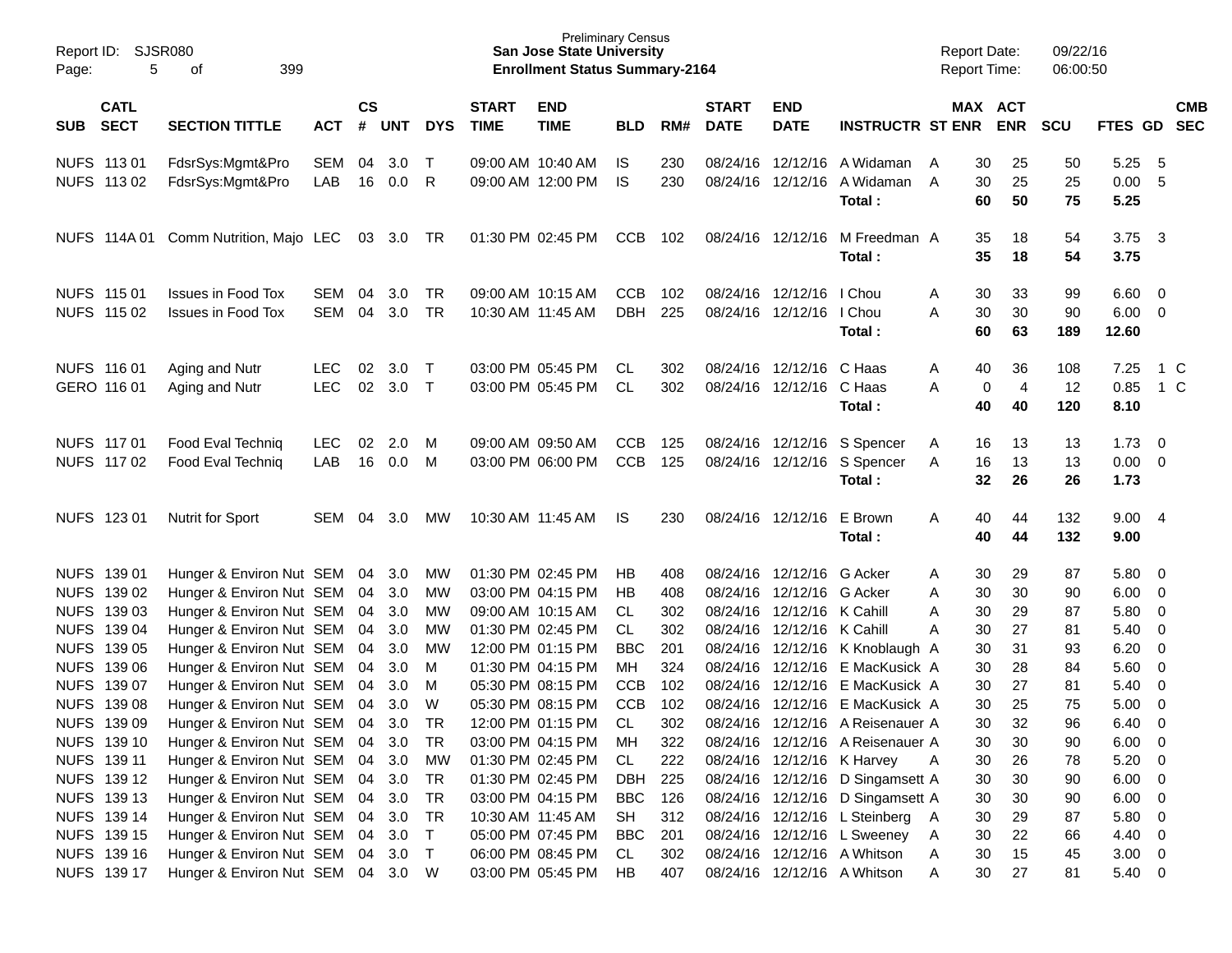| Report ID:<br>Page: | 6                  | SJSR080<br>399<br>οf     |            |               |            |            |                   | <b>Preliminary Census</b><br><b>San Jose State University</b><br><b>Enrollment Status Summary-2164</b> |            |     |              |                           |                         |   | <b>Report Date:</b><br><b>Report Time:</b> |            | 09/22/16<br>06:00:50 |             |                |            |
|---------------------|--------------------|--------------------------|------------|---------------|------------|------------|-------------------|--------------------------------------------------------------------------------------------------------|------------|-----|--------------|---------------------------|-------------------------|---|--------------------------------------------|------------|----------------------|-------------|----------------|------------|
|                     | <b>CATL</b>        |                          |            | $\mathsf{cs}$ |            |            | <b>START</b>      | <b>END</b>                                                                                             |            |     | <b>START</b> | <b>END</b>                |                         |   | MAX ACT                                    |            |                      |             |                | <b>CMB</b> |
| <b>SUB</b>          | <b>SECT</b>        | <b>SECTION TITTLE</b>    | <b>ACT</b> | #             | <b>UNT</b> | <b>DYS</b> | <b>TIME</b>       | <b>TIME</b>                                                                                            | <b>BLD</b> | RM# | <b>DATE</b>  | <b>DATE</b>               | <b>INSTRUCTR ST ENR</b> |   |                                            | <b>ENR</b> | <b>SCU</b>           | <b>FTES</b> | GD             | <b>SEC</b> |
|                     | NUFS 139 18        | Hunger & Environ Nut SEM |            | 04            | 3.0        | W          |                   | 06:00 PM 08:45 PM                                                                                      | <b>BBC</b> | 201 | 08/24/16     | 12/12/16                  | A Whitson               | A | 30                                         | 16         | 48                   | 3.20        | 0              |            |
|                     | NUFS 139 19        | Hunger & Environ Nut SEM |            | 04            | 3.0        | R          |                   | 06:00 PM 08:45 PM                                                                                      | <b>CCB</b> | 102 | 08/24/16     | 12/12/16                  | S Wood                  | A | 30                                         | 9          | 27                   | 1.80        | $\mathbf 0$    |            |
|                     |                    |                          |            |               |            |            |                   |                                                                                                        |            |     |              |                           | Total :                 |   | 570                                        | 492        | 1476                 | 98.40       |                |            |
|                     | NUFS 144 01        | <b>Food Culture</b>      | <b>LEC</b> |               | 3.0        |            |                   |                                                                                                        |            |     |              |                           |                         | X | 0                                          | 0          | 0                    | 0.00        | 0              |            |
|                     | NUFS 144 02        | <b>Food Culture</b>      | <b>LEC</b> | 02            | 3.0        | Τ          |                   | 03:00 PM 05:45 PM                                                                                      | IS.        | 230 | 08/24/16     | 12/12/16                  | A Finkelstei            | A | 30                                         | 36         | 108                  | 7.20        | 0              |            |
|                     | NUFS 144 03        | <b>Food Culture</b>      | LEC        | 02            | 3.0        | <b>MW</b>  | 10:30 AM 11:45 AM |                                                                                                        | CL         | 302 | 08/24/16     | 12/12/16                  | K Cahill                | Α | 30                                         | 31         | 93                   | 6.20        | 0              |            |
|                     | NUFS 144 04        | <b>Food Culture</b>      | <b>LEC</b> | 02            | 3.0        | M          |                   | 05:30 PM 08:15 PM                                                                                      | CL         | 302 | 08/24/16     | 12/12/16                  | K Cahill                | Α | 30                                         | 25         | 75                   | 5.00        | 0              |            |
|                     | NUFS 144 05        | <b>Food Culture</b>      | <b>LEC</b> | 02            | 3.0        | <b>MW</b>  |                   | 03:00 PM 04:15 PM                                                                                      | CL         | 225 | 08/24/16     | 12/12/16                  | K Harvey                | Α | 30                                         | 30         | 90                   | 6.00        | 0              |            |
|                     | NUFS 144 06        | <b>Food Culture</b>      | <b>LEC</b> | 02            | 3.0        | <b>MW</b>  |                   | 04:30 PM 05:45 PM                                                                                      | <b>BBC</b> | 225 | 08/24/16     | 12/12/16                  | K Harvey                | A | 30                                         | 30         | 90                   | 6.00        | 0              |            |
|                     | NUFS 144 07        | <b>Food Culture</b>      | <b>LEC</b> |               | 3.0        |            |                   |                                                                                                        |            |     |              |                           |                         | X | 0                                          | 0          | 0                    | 0.00        | 0              |            |
|                     | NUFS 144 08        | <b>Food Culture</b>      | LEC        | 02            | 3.0        | TR         | 10:30 AM 11:45 AM |                                                                                                        | <b>BBC</b> | 201 | 08/24/16     | 12/12/16                  | D Singamsett A          |   | 30                                         | 30         | 90                   | 6.00        | 0              |            |
|                     | NUFS 144 09        | <b>Food Culture</b>      | <b>LEC</b> | 02            | 3.0        | <b>TR</b>  |                   | 12:00 PM 01:15 PM                                                                                      | <b>BBC</b> | 201 | 08/24/16     | 12/12/16                  | D Singamsett A          |   | 30                                         | 31         | 93                   | 6.20        | 0              |            |
|                     | NUFS 144 10        | <b>Food Culture</b>      | <b>LEC</b> | 02            | 3.0        | <b>TR</b>  |                   | 03:00 PM 04:15 PM                                                                                      | <b>CCB</b> | 102 | 08/24/16     | 12/12/16                  | L Steinberg             | A | 30                                         | 30         | 90                   | 6.00        | 0              |            |
|                     | NUFS 144 11        | <b>Food Culture</b>      | <b>LEC</b> | 02            | 3.0        | Т          |                   | 05:30 PM 08:15 PM                                                                                      | MН         | 322 | 08/24/16     | 12/12/16                  | L Steinberg             | A | 30                                         | 29         | 87                   | 5.80        | 0              |            |
|                     | NUFS 144 12        | <b>Food Culture</b>      | <b>LEC</b> | 02            | 3.0        | W          |                   | 03:00 PM 05:45 PM                                                                                      | <b>IS</b>  | 230 | 08/24/16     | 12/12/16                  | L Wiley                 | A | 30                                         | 34         | 102                  | 6.80        | 0              |            |
|                     | NUFS 144 13        | <b>Food Culture</b>      | <b>LEC</b> | 02            | 3.0        | W          |                   | 06:00 PM 08:45 PM                                                                                      | <b>IS</b>  | 230 | 08/24/16     | 12/12/16                  | L Wiley                 | A | 30                                         | 31         | 93                   | 6.20        | 0              |            |
|                     | <b>NUFS 144 14</b> | <b>Food Culture</b>      | <b>LEC</b> | 02            | 3.0        | <b>MW</b>  |                   | 01:30 PM 02:45 PM                                                                                      | <b>IS</b>  | 230 | 08/24/16     | 12/12/16                  | L Wiley                 | Α | 30                                         | 35         | 105                  | 7.00        | 0              |            |
|                     | NUFS 144 15        | <b>Food Culture</b>      | <b>LEC</b> | 02            | 3.0        | W          |                   | 05:30 PM 08:15 PM                                                                                      | <b>DBH</b> | 133 | 08/24/16     | 12/12/16                  | F Tabib                 | Α | 30                                         | 26         | 78                   | 5.20        | 0              |            |
|                     | NUFS 144 16        | <b>Food Culture</b>      | <b>LEC</b> | 02            | 3.0        | <b>TR</b>  |                   | 07:30 AM 08:45 AM                                                                                      | <b>CCB</b> | 102 | 08/24/16     | 12/12/16                  | A Whitson               | Α | 30                                         | 29         | 87                   | 5.80        | 0              |            |
|                     | NUFS 144 17        | <b>Food Culture</b>      | <b>LEC</b> | 02            | 3.0        | <b>MW</b>  |                   | 12:00 PM 01:15 PM                                                                                      | <b>CCB</b> | 102 | 08/24/16     | 12/12/16                  | S Spencer               | Α | 30                                         | 32         | 96                   | 6.40        | 0              |            |
|                     | NUFS 144 18        | <b>Food Culture</b>      | <b>LEC</b> | 02            | 3.0        | <b>MW</b>  |                   | 01:30 PM 02:45 PM                                                                                      | <b>CCB</b> | 102 | 08/24/16     | 12/12/16                  | S Spencer               | Α | 30                                         | 30         | 90                   | 6.00        | 0              |            |
|                     | NUFS 144 19        | <b>Food Culture</b>      | <b>LEC</b> | 02            | 3.0        | <b>MW</b>  |                   | 12:00 PM 01:15 PM                                                                                      | <b>BBC</b> | 324 | 08/24/16     | 12/12/16                  | K Harvey                | Α | 30                                         | 30         | 90                   | 6.00        | 0              |            |
|                     | NUFS 144 20        | <b>Food Culture</b>      | <b>LEC</b> | 02            | 3.0        | M          |                   | 05:30 PM 08:15 PM                                                                                      | <b>SH</b>  | 444 | 08/24/16     | 12/12/16                  | F Tabib                 | Α | 30                                         | 25         | 75                   | 5.00        | 0              |            |
|                     | NUFS 144 21        | <b>Food Culture</b>      | <b>LEC</b> | 02            | 3.0        | W          |                   | 06:30 PM 09:15 PM                                                                                      | <b>SH</b>  | 444 | 08/24/16     | 12/12/16                  | M Young                 | A | 30                                         | 20         | 60                   | 4.00        | 0              |            |
|                     |                    |                          |            |               |            |            |                   |                                                                                                        |            |     |              |                           | Total :                 |   | 570                                        | 564        | 1692                 | 112.80      |                |            |
|                     | NUFS 163 01        | Phys Fit + Nutrit        | <b>LEC</b> | 02            | 3.0        | TR         | 10:30 AM 11:45 AM |                                                                                                        | <b>BBC</b> | 022 | 08/24/16     | 12/12/16                  | E Brown                 | A | 32                                         | 14         | 42                   | 2.80        | 0 <sup>C</sup> |            |
| KIN                 | 16301              | Phys Fit + Nutrit        | <b>LEC</b> | 02            | 3.0        | <b>TR</b>  | 10:30 AM 11:45 AM |                                                                                                        | <b>BBC</b> | 022 | 08/24/16     | 12/12/16                  | E Brown                 | A | 0                                          | 18         | 54                   | 3.60        | 0 <sup>C</sup> |            |
| <b>NUFS</b>         | 16302              | Phys Fit + Nutrit        | <b>LEC</b> | 02            | 3.0        | <b>TR</b>  | 10:30 AM 11:45 AM |                                                                                                        | <b>BBC</b> | 004 | 08/24/16     | 12/12/16                  | E Brown                 | Α | 32                                         | 8          | 24                   | 1.60        | 0 <sup>C</sup> |            |
| <b>KIN</b>          | 163 02             | Phys Fit + Nutrit        | LEC        | 02            | 3.0        | <b>TR</b>  |                   | 10:30 AM 11:45 AM                                                                                      | <b>BBC</b> | 004 | 08/24/16     | 12/12/16                  | E Brown                 | Α | 0                                          | 24         | 72                   | 4.80        | $0\,C$         |            |
|                     | NUFS 163 03        | Phys Fit + Nutrit        | <b>LEC</b> | 02            | 3.0        | <b>TR</b>  |                   | 12:00 PM 01:15 PM                                                                                      | IS         | 230 |              | 08/24/16 12/12/16 E Brown |                         | A | 32                                         | 16         | 48                   | 3.20        | $0\,C$         |            |
| KIN                 | 163 03             | Phys Fit + Nutrit        | <b>LEC</b> | $02\,$        | 3.0        | TR         |                   | 12:00 PM 01:15 PM                                                                                      | IS         | 230 |              | 08/24/16 12/12/16 E Brown |                         | A | 0                                          | 18         | 54                   | 3.60        | $0\,C$         |            |
|                     | NUFS 163 04        | Phys Fit + Nutrit        | <b>LEC</b> |               | 02 3.0     | TR         |                   | 12:00 PM 01:15 PM                                                                                      | <b>DBH</b> | 225 |              | 08/24/16 12/12/16 E Brown |                         | A | 32                                         | 14         | 42                   | 2.80        | $0\,C$         |            |
| KIN                 | 163 04             | Phys Fit + Nutrit        | <b>LEC</b> |               | 02 3.0     | <b>TR</b>  |                   | 12:00 PM 01:15 PM                                                                                      | DBH        | 225 |              | 08/24/16 12/12/16 E Brown |                         | A | 0                                          | 17         | 51                   | 3.40        | $0\,C$         |            |
|                     | NUFS 163 05        | Phys Fit + Nutrit        | <b>LEC</b> | $02\,$        | 3.0        | <b>MW</b>  |                   | 09:00 AM 10:15 AM                                                                                      | IS         | 230 |              | 08/24/16 12/12/16 A Bloom |                         | A | 32                                         | 16         | 48                   | 3.20        | $0\,C$         |            |
| KIN                 | 163 05             | Phys Fit + Nutrit        | <b>LEC</b> | $02\,$        | 3.0        | МW         |                   | 09:00 AM 10:15 AM                                                                                      | IS         | 230 |              | 08/24/16 12/12/16 A Bloom |                         | Α | 0                                          | 14         | 42                   | 2.80        | $0\,C$         |            |
|                     | NUFS 163 06        | Phys Fit + Nutrit        | <b>LEC</b> | 02            | 3.0        | МW         |                   | 09:00 AM 10:15 AM                                                                                      | <b>CCB</b> | 102 |              | 08/24/16 12/12/16 A Bloom |                         | Α | 32                                         | 19         | 57                   | 3.80        | $0\,C$         |            |
| <b>KIN</b>          | 16306              | Phys Fit + Nutrit        | LEC        |               | 02 3.0     | MW         |                   | 09:00 AM 10:15 AM                                                                                      | CCB        | 102 |              | 08/24/16 12/12/16 A Bloom |                         | A | 0                                          | 13         | 39                   | 2.60        | $0\,C$         |            |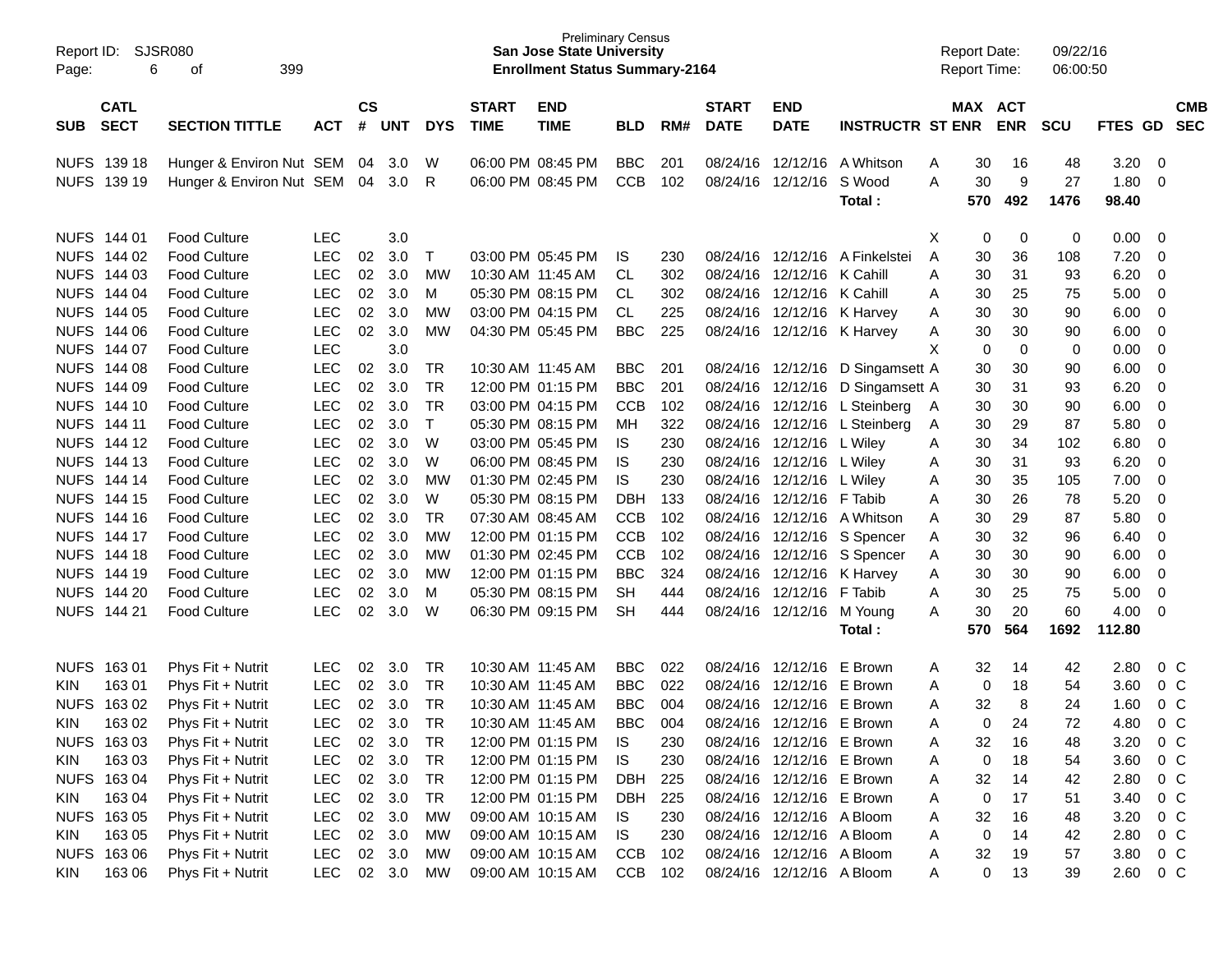| Report ID:<br>Page:                      | <b>SJSR080</b><br>399<br>7<br>οf |            |                    |            |            |                             | <b>San Jose State University</b><br><b>Enrollment Status Summary-2164</b> | <b>Preliminary Census</b> |     |                             |                           |                         | <b>Report Date:</b><br><b>Report Time:</b> |             |                       | 09/22/16<br>06:00:50 |             |                         |                          |
|------------------------------------------|----------------------------------|------------|--------------------|------------|------------|-----------------------------|---------------------------------------------------------------------------|---------------------------|-----|-----------------------------|---------------------------|-------------------------|--------------------------------------------|-------------|-----------------------|----------------------|-------------|-------------------------|--------------------------|
| <b>CATL</b><br><b>SECT</b><br><b>SUB</b> | <b>SECTION TITTLE</b>            | <b>ACT</b> | $\mathsf{cs}$<br># | <b>UNT</b> | <b>DYS</b> | <b>START</b><br><b>TIME</b> | <b>END</b><br><b>TIME</b>                                                 | <b>BLD</b>                | RM# | <b>START</b><br><b>DATE</b> | <b>END</b><br><b>DATE</b> | <b>INSTRUCTR ST ENR</b> |                                            |             | MAX ACT<br><b>ENR</b> | <b>SCU</b>           | FTES GD     |                         | <b>CMB</b><br><b>SEC</b> |
| <b>NUFS</b><br>16307                     | Phys Fit + Nutrit                | <b>LEC</b> | 02                 | 3.0        | MW         |                             | 10:30 AM 11:45 AM                                                         | <b>SH</b>                 | 311 | 08/24/16                    | 12/12/16                  | A Bloom                 | Α                                          | 32          | 7                     | 21                   | 1.40        |                         | 0 <sup>C</sup>           |
| 163 07<br><b>KIN</b>                     | Phys Fit + Nutrit                | <b>LEC</b> | 02                 | 3.0        | MW         |                             | 10:30 AM 11:45 AM                                                         | <b>SH</b>                 | 311 | 08/24/16                    | 12/12/16                  | A Bloom                 | A                                          | 0           | 25                    | 75                   | 5.05        |                         | 1 C                      |
| <b>NUFS</b><br>16308                     | Phys Fit + Nutrit                | <b>LEC</b> | 02                 | 3.0        | MW         |                             | 10:30 AM 11:45 AM                                                         | <b>SPXE 160</b>           |     | 08/24/16                    | 12/12/16                  | A Bloom                 | A                                          | 32          | 16                    | 48                   | 3.20        |                         | 0 <sup>C</sup>           |
| 163 08<br><b>KIN</b>                     | Phys Fit + Nutrit                | <b>LEC</b> | 02                 | 3.0        | MW         |                             | 10:30 AM 11:45 AM                                                         | <b>SPXE 160</b>           |     | 08/24/16                    | 12/12/16                  | A Bloom                 | A                                          | 0           | 15                    | 45                   | 3.00        |                         | 0 <sup>C</sup>           |
| <b>NUFS</b><br>16309                     | Phys Fit + Nutrit                | <b>LEC</b> | 02                 | 3.0        | <b>MW</b>  |                             | 12:00 PM 01:15 PM                                                         | MH                        | 324 | 08/24/16                    | 12/12/16                  | A Bloom                 | A                                          | 32          | 18                    | 54                   | 3.60        |                         | 0 <sup>C</sup>           |
| 163 09<br><b>KIN</b>                     | Phys Fit + Nutrit                | <b>LEC</b> | 02                 | 3.0        | <b>MW</b>  |                             | 12:00 PM 01:15 PM                                                         | MH                        | 324 | 08/24/16                    | 12/12/16                  | A Bloom                 | A                                          | 0           | 13                    | 39                   | 2.60        |                         | 0 <sup>C</sup>           |
| <b>NUFS</b><br>163 10                    | Phys Fit + Nutrit                | <b>LEC</b> | 02                 | 3.0        | <b>MW</b>  |                             | 12:00 PM 01:15 PM                                                         | <b>SH</b>                 | 315 | 08/24/16                    | 12/12/16                  | A Bloom                 | A                                          | 32          | 14                    | 42                   | 2.80        |                         | 0 <sup>C</sup>           |
| 163 10<br><b>KIN</b>                     | Phys Fit + Nutrit                | <b>LEC</b> | 02                 | 3.0        | <b>MW</b>  |                             | 12:00 PM 01:15 PM                                                         | <b>SH</b>                 | 315 | 08/24/16                    | 12/12/16                  | A Bloom                 | A                                          | $\mathbf 0$ | 19                    | 57                   | 3.80        |                         | 0 <sup>C</sup>           |
| <b>NUFS</b><br>163 11                    | Phys Fit + Nutrit                | <b>LEC</b> | 02                 | 3.0        | <b>MW</b>  |                             | 01:30 PM 02:45 PM                                                         | <b>BBC</b>                | 326 | 08/24/16                    | 12/12/16                  | A Bloom                 | A                                          | 32          | 15                    | 45                   | 3.00        |                         | 0 <sup>C</sup>           |
| 163 11<br><b>KIN</b>                     | Phys Fit + Nutrit                | <b>LEC</b> | 02                 | 3.0        | MW         |                             | 01:30 PM 02:45 PM                                                         | <b>BBC</b>                | 326 | 08/24/16                    | 12/12/16                  | A Bloom                 | A                                          | 0           | 13                    | 39                   | 2.60        |                         | 0 <sup>C</sup>           |
| <b>NUFS</b><br>163 12                    | Phys Fit + Nutrit                | <b>LEC</b> | 02                 | 3.0        | MW         |                             | 01:30 PM 02:45 PM                                                         | <b>SPXE 160</b>           |     | 08/24/16                    | 12/12/16                  | A Bloom                 | A                                          | 32          | $\overline{c}$        | 6                    | 0.40        |                         | 0 <sup>C</sup>           |
| 163 12<br><b>KIN</b>                     | Phys Fit + Nutrit                | <b>LEC</b> | 02                 | 3.0        | MW         |                             | 01:30 PM 02:45 PM                                                         | <b>SPXE 160</b>           |     | 08/24/16                    | 12/12/16                  | A Bloom                 | A                                          | 0           | 27                    | 81                   | 5.40        |                         | 0 <sup>C</sup>           |
|                                          |                                  |            |                    |            |            |                             |                                                                           |                           |     |                             |                           | Total:                  |                                            | 384         | 375                   | 1125                 | 75.05       |                         |                          |
|                                          |                                  |            |                    |            |            |                             |                                                                           |                           |     |                             |                           |                         |                                            |             |                       |                      |             |                         |                          |
| NUFS 180 01                              | <b>Individual Studies</b>        | <b>SUP</b> | 36                 | 1.0        | <b>TBA</b> |                             |                                                                           |                           |     | 08/24/16                    | 12/12/16                  | C Hollenbeck A          |                                            | 10          | 4                     | 4                    | 0.27        | $\overline{0}$          |                          |
| <b>NUFS</b><br>180 02                    | <b>Individual Studies</b>        | <b>SUP</b> | 36                 | 2.0        | <b>TBA</b> |                             |                                                                           |                           |     | 08/24/16                    | 12/12/16                  | C Hollenbeck A          |                                            | 10          | $\mathbf 1$           | $\overline{2}$       | 0.13        | 0                       |                          |
| <b>NUFS</b><br>180 03                    | <b>Individual Studies</b>        | <b>SUP</b> | 36                 | 1.0        | <b>TBA</b> |                             |                                                                           |                           |     |                             | 08/24/16 12/12/16         | A Wagle                 | A                                          | 10          | 0                     | 0                    | 0.00        | 0                       |                          |
| <b>NUFS</b><br>18004                     | <b>Individual Studies</b>        | <b>SUP</b> | 36                 | 2.0        | <b>TBA</b> |                             |                                                                           |                           |     |                             | 08/24/16 12/12/16         | A Wagle                 | A                                          | 10          | 0                     | 0                    | 0.00        | 0                       |                          |
| <b>NUFS</b><br>180 05                    | <b>Individual Studies</b>        | <b>SUP</b> | 36                 | 3.0        | <b>TBA</b> |                             |                                                                           |                           |     |                             | 08/24/16 12/12/16         | A Wagle                 | A                                          | 10          | 0                     | 0                    | 0.00        | 0                       |                          |
| <b>NUFS</b><br>180 06                    | <b>Individual Studies</b>        | <b>SUP</b> | 36                 | 4.0        | <b>TBA</b> |                             |                                                                           |                           |     |                             | 08/24/16 12/12/16         | A Wagle                 | A                                          | 10          | 0                     | 0                    | 0.00        | 0                       |                          |
| <b>NUFS</b><br>180 07                    | <b>Individual Studies</b>        | <b>SUP</b> | 36                 | 5.0        | <b>TBA</b> |                             |                                                                           |                           |     |                             | 08/24/16 12/12/16         | A Wagle                 | A                                          | 10          | 0                     | 0                    | 0.00        | 0                       |                          |
| <b>NUFS</b><br>18008                     | <b>Individual Studies</b>        | <b>SUP</b> | 36                 | 6.0        | <b>TBA</b> |                             |                                                                           |                           |     | 08/24/16                    | 12/12/16                  | A Wagle                 | A                                          | 10          | 0                     | 0                    | 0.00        | 0                       |                          |
| <b>NUFS</b><br>18009                     | <b>Individual Studies</b>        | <b>SUP</b> | 36                 | 1.0        | <b>TBA</b> |                             |                                                                           |                           |     | 08/24/16                    | 12/12/16                  | C Barmore               | A                                          | 10          | 1                     | $\mathbf{1}$         | 0.07        | $\mathbf 0$             |                          |
| <b>NUFS</b><br>180 10                    | <b>Individual Studies</b>        | <b>SUP</b> | 36                 | 2.0        | <b>TBA</b> |                             |                                                                           |                           |     |                             | 08/24/16 12/12/16         | C Barmore               | A                                          | 10          | 1                     | $\overline{2}$       | 0.13        | 0                       |                          |
| <b>NUFS</b><br>180 11                    | <b>Individual Studies</b>        | <b>SUP</b> | 36                 | 1.0        | <b>TBA</b> |                             |                                                                           |                           |     | 08/24/16                    | 12/12/16                  | M Freedman A            |                                            | 10          | 0                     | 0                    | 0.00        | 0                       |                          |
| <b>NUFS</b><br>180 12                    | <b>Individual Studies</b>        | <b>SUP</b> | 36                 | 1.0        | <b>TBA</b> |                             |                                                                           |                           |     | 08/24/16                    | 12/12/16                  | G Pereira Pi A          |                                            | 10          | 0                     | 0                    | 0.00        | 0                       |                          |
| NUFS 180 13                              | <b>Individual Studies</b>        | <b>SUP</b> | 36                 | 3.0        | <b>TBA</b> |                             |                                                                           |                           |     |                             | 08/24/16 12/12/16         | F Yambrach A            |                                            | 10          | 0                     | 0                    | 0.00        | $\overline{0}$          |                          |
|                                          |                                  |            |                    |            |            |                             |                                                                           |                           |     |                             |                           | Total:                  |                                            | 130         | $\overline{7}$        | 9                    | 0.60        |                         |                          |
|                                          |                                  |            |                    |            |            |                             |                                                                           |                           |     |                             |                           |                         |                                            |             |                       |                      |             |                         |                          |
| NUFS 190 01                              | Nutr Ed & Couns                  | <b>LEC</b> | 01                 | 3.0        | MW         |                             | 10:30 AM 11:45 AM                                                         | <b>CCB</b>                | 122 |                             | 08/24/16 12/12/16         | G Pereira Pi A          |                                            | 35          | 33                    | 99                   | 6.75        | $\overline{\mathbf{3}}$ |                          |
|                                          |                                  |            |                    |            |            |                             |                                                                           |                           |     |                             |                           | Total:                  |                                            | 35          | 33                    | 99                   | 6.75        |                         |                          |
|                                          |                                  |            |                    |            |            |                             |                                                                           |                           |     |                             |                           |                         |                                            |             |                       |                      |             |                         |                          |
| NUFS 192 01                              | Fld Exp NufS/Pkg                 | <b>SUP</b> | 36                 | 1.0        | <b>TBA</b> |                             |                                                                           |                           |     |                             | 08/24/16 12/12/16 A Wagle |                         | A                                          | 10          | 0                     | 0                    | $0.00 \t 0$ |                         |                          |
| NUFS 192 02                              | Fld Exp NufS/Pkg                 | <b>SUP</b> | 36                 | 2.0        | <b>TBA</b> |                             |                                                                           |                           |     |                             | 08/24/16 12/12/16 A Wagle |                         | A                                          | 40          | 8                     | 16                   | $1.07 \t 0$ |                         |                          |
| NUFS 192 03                              | Fld Exp NufS/Pkg                 | <b>SUP</b> | 36                 | 3.0        | <b>TBA</b> |                             |                                                                           |                           |     |                             | 08/24/16 12/12/16 A Wagle |                         | A                                          | 10          | 0                     | 0                    | $0.00 \t 0$ |                         |                          |
| NUFS 192 04                              | Fld Exp NufS/Pkg                 | <b>SUP</b> | 36                 | 4.0        | <b>TBA</b> |                             |                                                                           |                           |     |                             | 08/24/16 12/12/16 A Wagle |                         | A                                          | 10          | 0                     | 0                    | $0.00 \t 0$ |                         |                          |
| NUFS 192 05                              | Fld Exp NufS/Pkg                 | <b>SUP</b> | 36                 | 5.0        | <b>TBA</b> |                             |                                                                           |                           |     |                             | 08/24/16 12/12/16 A Wagle |                         | A                                          | 10          | 0                     | 0                    | $0.00 \t 0$ |                         |                          |
| NUFS 192 06                              | Fld Exp NufS/Pkg                 | <b>SUP</b> | 36                 | 6.0        | <b>TBA</b> |                             |                                                                           |                           |     |                             | 08/24/16 12/12/16 A Wagle |                         | A                                          | 10          | 0                     | 0                    | $0.00 \t 0$ |                         |                          |
| NUFS 192 07                              | Fld Exp NufS/Pkg                 | <b>SUP</b> |                    | 36 2.0     | TBA        |                             |                                                                           |                           |     |                             | 08/24/16 12/12/16 E Brown |                         | A                                          | 10          | 11                    | 22                   | $1.47 \t 0$ |                         |                          |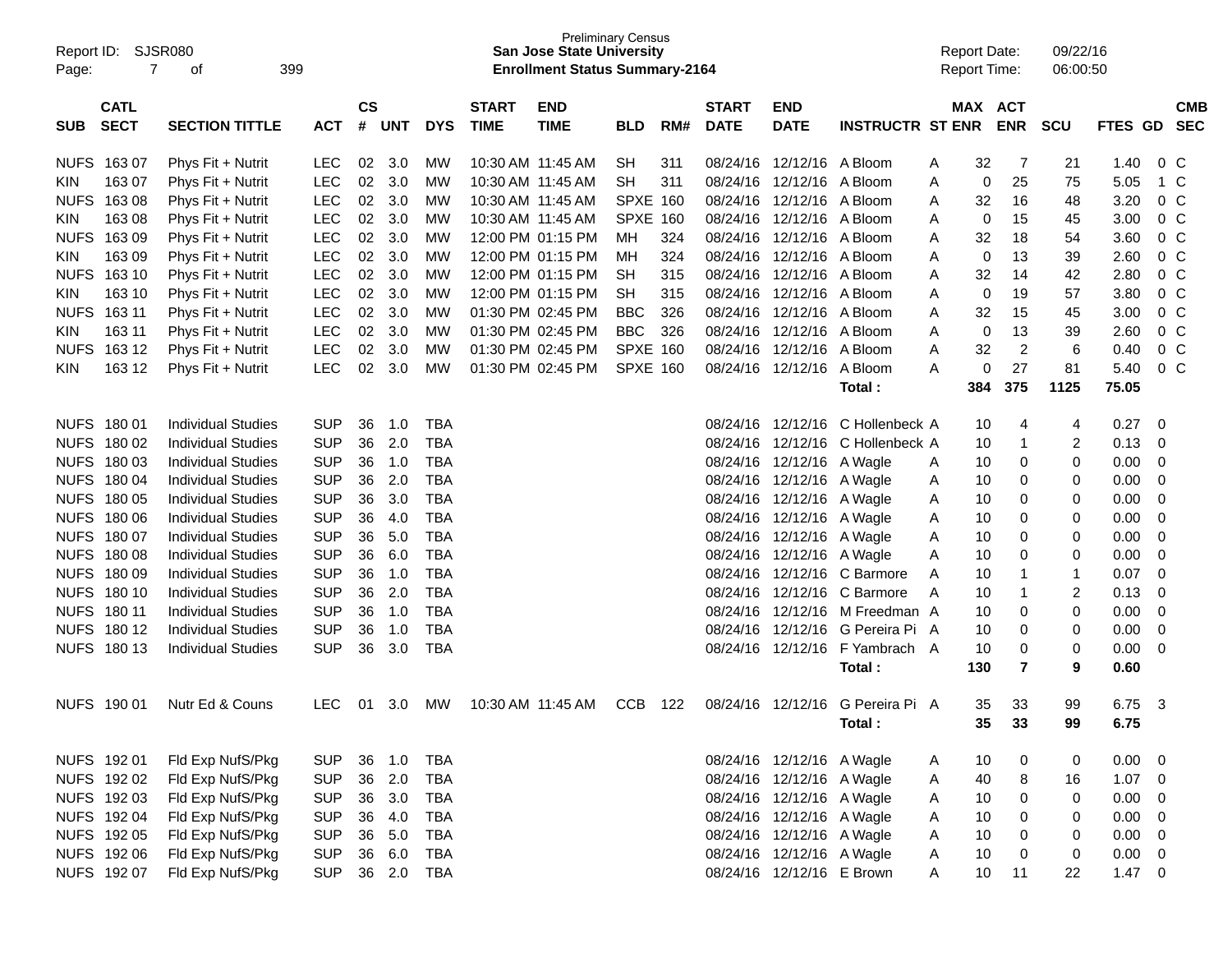|             | Report ID: SJSR080   |                                  |                 |               |            |            |              | <b>Preliminary Census</b><br><b>San Jose State University</b> |            |     |              |                             |                                  | <b>Report Date:</b> |         |                  | 09/22/16          |             |                |            |
|-------------|----------------------|----------------------------------|-----------------|---------------|------------|------------|--------------|---------------------------------------------------------------|------------|-----|--------------|-----------------------------|----------------------------------|---------------------|---------|------------------|-------------------|-------------|----------------|------------|
| Page:       | 8<br>399<br>of       |                                  |                 |               |            |            |              | <b>Enrollment Status Summary-2164</b>                         |            |     |              |                             |                                  | <b>Report Time:</b> |         |                  | 06:00:50          |             |                |            |
|             | <b>CATL</b>          |                                  |                 | $\mathsf{cs}$ |            |            | <b>START</b> | <b>END</b>                                                    |            |     | <b>START</b> | <b>END</b>                  |                                  |                     | MAX ACT |                  |                   |             |                | <b>CMB</b> |
| SUB         | <b>SECT</b>          | <b>SECTION TITTLE</b>            | <b>ACT</b>      | #             | <b>UNT</b> | <b>DYS</b> | <b>TIME</b>  | <b>TIME</b>                                                   | <b>BLD</b> | RM# | <b>DATE</b>  | <b>DATE</b>                 | <b>INSTRUCTR ST ENR</b>          |                     |         | <b>ENR</b>       | <b>SCU</b>        | FTES GD     |                | <b>SEC</b> |
|             | NUFS 192 08          | Fld Exp NufS/Pkg                 | <b>SUP</b>      | 36            | 2.0        | <b>TBA</b> |              |                                                               |            |     |              | 08/24/16 12/12/16 C Haas    |                                  | A                   | 10      | 10               | 20                | 1.33        | 0              |            |
|             | NUFS 192 09          | Fld Exp NufS/Pkg                 | <b>SUP</b>      | 36            | 4.0        | <b>TBA</b> |              |                                                               |            |     |              | 08/24/16 12/12/16           | F Yambrach                       | A                   | 10      | 7                | 28                | 1.87        | $\mathbf 0$    |            |
|             | NUFS 192 10          | Fld Exp NufS/Pkg                 | <b>SUP</b>      | 36            | 5.0        | <b>TBA</b> |              |                                                               |            |     |              | 08/24/16 12/12/16           | F Yambrach A                     |                     | 10      | $\mathbf{1}$     | 5                 | 0.33        | $\overline{0}$ |            |
|             | NUFS 192 11          | Fld Exp NufS/Pkg                 | <b>SUP</b>      | 36            | 6.0        | <b>TBA</b> |              |                                                               |            |     |              | 08/24/16 12/12/16           | F Yambrach A                     |                     | 10      | 0                | 0                 | 0.00        | $\overline{0}$ |            |
|             | NUFS 192 12          | Fld Exp NufS/Pkg                 | <b>SUP</b>      | 36            | 2.0        | <b>TBA</b> |              |                                                               |            |     |              | 08/24/16 12/12/16           | C LaSalle                        | A                   | 10      | $\overline{1}$   | $\overline{c}$    | 0.13        | $\overline{0}$ |            |
|             |                      |                                  |                 |               |            |            |              |                                                               |            |     |              |                             | Total:                           |                     | 150     | 38               | 93                | 6.20        |                |            |
|             | NUFS 201 01          | Collog Nutr/Fd/Pkg               | SEM 05          |               | 1.0        | $\top$     |              | 03:30 PM 05:10 PM                                             | CCB 121    |     |              | 08/24/16 12/12/16           | G Pereira Pi A                   |                     | 18      | 8                | 8                 | 0.67        | - 8            |            |
|             |                      |                                  |                 |               |            |            |              |                                                               |            |     |              |                             | Total:                           |                     | 18      | 8                | 8                 | 0.67        |                |            |
|             | NUFS 217 01          | <b>Issues Nutr/Fd/Pkg</b>        | SEM 05          |               | 3.0        | M          |              | 03:00 PM 05:45 PM                                             | CCB 121    |     |              | 08/24/16 12/12/16           | G Pereira Pi A                   |                     | 18      | 3                | 9                 | 0.75        | $\mathbf{3}$   |            |
|             |                      |                                  |                 |               |            |            |              |                                                               |            |     |              |                             | Total:                           |                     | 18      | 3                | 9                 | 0.75        |                |            |
|             |                      |                                  |                 |               |            |            |              |                                                               |            |     |              |                             |                                  |                     |         |                  |                   |             |                |            |
|             | NUFS 220A 01 Adv Mnt |                                  | <b>SEM</b>      |               | 3.0        |            |              |                                                               |            |     |              |                             |                                  | X                   | 0       | 0                | 0                 | 0.00        | 0              |            |
|             | NUFS 220A 02 Adv Mnt |                                  | <b>SEM</b>      | 05            | 3.0        | R          |              | 06:00 PM 08:45 PM                                             | CCB        | 128 |              | 08/24/16 12/12/16           | H Kiehl                          | A                   | 18      | 10               | 30                | 2.25        | -5             |            |
|             |                      |                                  |                 |               |            |            |              |                                                               |            |     |              |                             | Total:                           |                     | 18      | 10               | 30                | 2.25        |                |            |
|             | NUFS 242 01          | Adv Fdsrv/Rstr Mgt               | SEM 05          |               | 3.0        | $\top$     |              | 05:30 PM 08:15 PM                                             | CCB        | 122 |              | 08/24/16 12/12/16           | A Wagle                          | A                   | 18      | 9                | 27                | 2.10        | - 6            |            |
|             |                      |                                  |                 |               |            |            |              |                                                               |            |     |              |                             | Total:                           |                     | 18      | 9                | 27                | 2.10        |                |            |
|             | NUFS 260 01          | <b>Mitidis Hith Promo</b>        | <b>SEM</b>      |               | 3.0        |            |              |                                                               |            |     |              |                             |                                  | Х                   | 0       | 0                | 0                 | 0.00        | 0              |            |
|             | HPRF 260 01          | <b>Mitidis Hith Promo</b>        | <b>SEM</b>      |               | 3.0        |            |              |                                                               |            |     |              |                             |                                  | X                   | 0       | $\mathbf 0$      | 0                 | 0.00        | $\mathbf 0$    |            |
|             | GERO 260 01          | <b>Mitidis Hith Promo</b>        | <b>SEM</b>      |               | 3.0        |            |              |                                                               |            |     |              |                             |                                  | X                   | 0       | 0                | 0                 | 0.00        | $\mathbf 0$    |            |
|             | NUFS 260 02          | <b>Mitidis Hith Promo</b>        | <b>SEM</b>      | 05            | 3.0        | м          |              | 06:00 PM 08:45 PM                                             | <b>CCB</b> | 122 |              | 08/24/16 12/12/16           | C Haas                           | A                   | 18      | 8                | 24                | 1.75        | 3 C            |            |
|             | HPRF 260 02          | <b>Mitidis Hith Promo</b>        | <b>SEM</b>      | 05            | 3.0        | м          |              | 06:00 PM 08:45 PM                                             | <b>CCB</b> | 122 |              | 08/24/16 12/12/16           | C Haas                           | A                   | 0       | $\mathbf 0$      | 0                 | 0.00        | $0\,C$         |            |
|             | GERO 260 02          | <b>Mitidis Hith Promo</b>        | <b>SEM</b>      | 05            | 3.0        | M          |              | 06:00 PM 08:45 PM                                             | <b>CCB</b> | 122 |              | 08/24/16 12/12/16           | C Haas                           | Α                   | 0       | 0                | 0                 | 0.00        | 0 <sup>o</sup> |            |
|             |                      |                                  |                 |               |            |            |              |                                                               |            |     |              |                             | Total:                           |                     | 18      | 8                | 24                | 1.75        |                |            |
|             |                      | NUFS 280A 01 Dietetic Internship | <b>SUP</b>      | 25            | 1.0        | <b>TBA</b> |              |                                                               |            |     |              | 08/24/16 12/12/16           | C LaSalle                        | A                   | 10      | 10               | 10                | 0.75        | -5             |            |
| <b>NUFS</b> |                      | 280A 02 Dietetic Internship      | <b>SUP</b>      | 25            | 3.0        | <b>TBA</b> |              |                                                               |            |     |              | 08/24/16 12/12/16           | C LaSalle                        | A                   | 10      | 0                | 0                 | 0.00        | $\mathbf 0$    |            |
|             |                      | NUFS 280A 03 Dietetic Internship | <b>SUP</b>      | 25            | 6.0        | <b>TBA</b> |              |                                                               |            |     |              |                             | 08/24/16 12/12/16 C LaSalle      | A                   | 10      | $\mathbf 0$      | 0                 | 0.00        | $\mathbf 0$    |            |
|             |                      | NUFS 280A 04 Dietetic Internship | <b>SUP</b>      |               | 25 9.0     | <b>TBA</b> |              |                                                               |            |     |              | 08/24/16 12/12/16 C LaSalle |                                  | Α                   | 10      | 0                | 0                 | 0.00        | $\mathbf 0$    |            |
|             |                      | NUFS 280A 05 Dietetic Internship | <b>SUP</b>      |               | 25 12.0    | TBA        |              |                                                               |            |     |              |                             | 08/24/16 12/12/16 C LaSalle      | Α                   | 10      | $\mathbf{1}$     | $12 \overline{ }$ | 1.00        | $\overline{1}$ |            |
|             |                      | NUFS 280A 06 Dietetic Internship | <b>SUP</b>      |               | 25 6.0     | <b>TBA</b> |              |                                                               |            |     |              |                             | 08/24/16 12/12/16 K Mauldin      | Α                   | 10      | $\pmb{0}$        | 0                 | 0.00        | 0              |            |
|             |                      | NUFS 280A 07 Dietetic Internship | <b>SUP</b>      |               | 25 12.0    | <b>TBA</b> |              |                                                               |            |     |              |                             | 08/24/16 12/12/16 K Mauldin      | Α                   | 10      | $\boldsymbol{0}$ | 0                 | 0.00        | - 0            |            |
|             |                      | NUFS 280A 08 Dietetic Internship | <b>SUP</b>      |               | 25 6.0     | <b>TBA</b> |              |                                                               |            |     |              |                             | 08/24/16 12/12/16 G Pereira Pi A |                     | 10      | $\boldsymbol{0}$ | 0                 | 0.00        | 0              |            |
|             |                      | NUFS 280A 09 Dietetic Internship | <b>SUP</b>      |               | 25 12.0    | TBA        |              |                                                               |            |     |              |                             | 08/24/16 12/12/16 G Pereira Pi A |                     | 10      | $\boldsymbol{0}$ | 0                 | 0.00        | 0              |            |
|             |                      | NUFS 280A 10 Dietetic Internship | <b>SUP</b>      |               | 25 6.0     | <b>TBA</b> |              |                                                               |            |     |              | 08/24/16 12/12/16 A Wagle   |                                  | A                   | 10      | 0                | 0                 | 0.00        | 0              |            |
|             |                      | NUFS 280A 11 Dietetic Internship | SUP 25 12.0 TBA |               |            |            |              |                                                               |            |     |              | 08/24/16 12/12/16 A Wagle   |                                  | A                   | 10      | 0                | 0                 | $0.00 \t 0$ |                |            |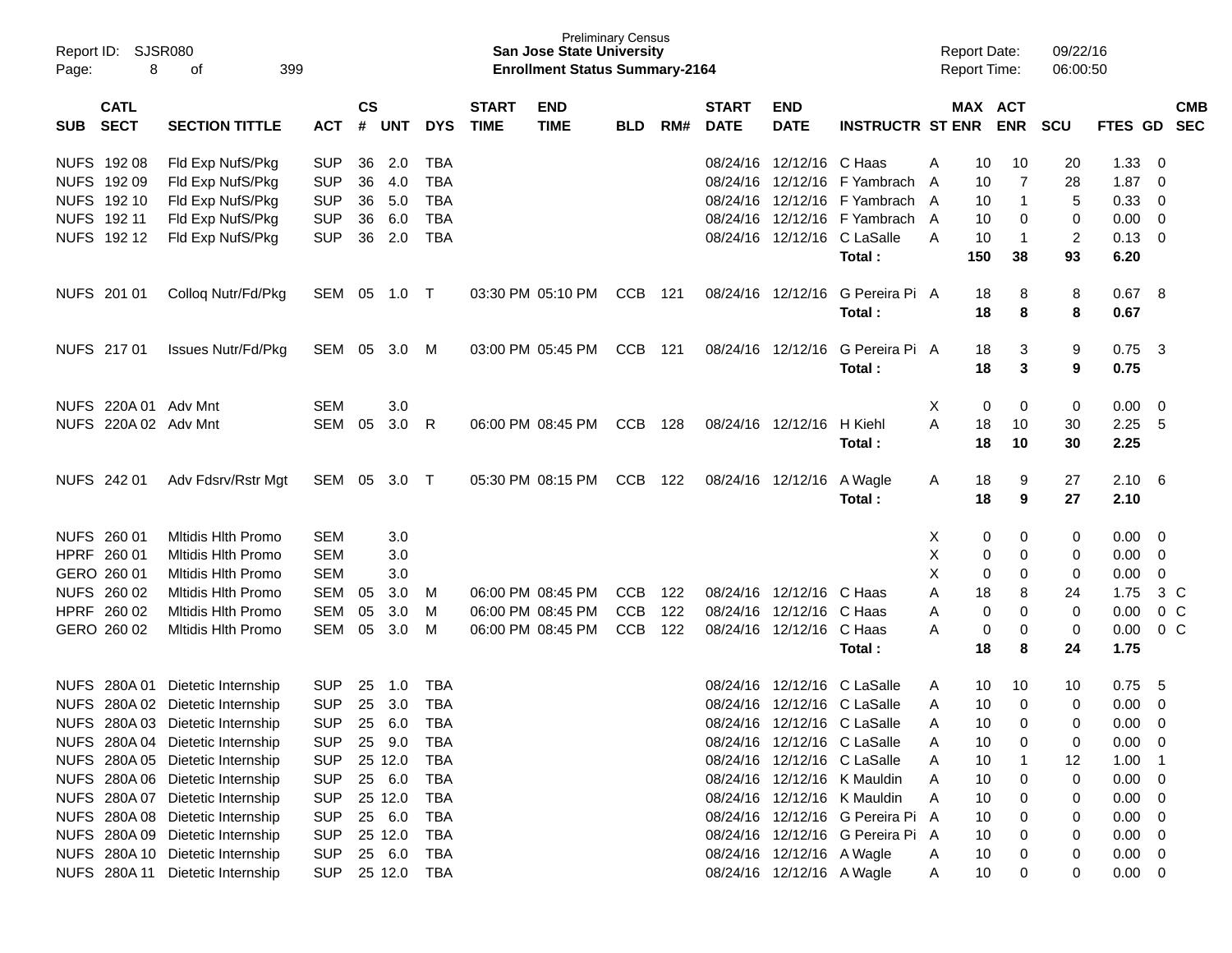| Page: | Report ID: SJSR080<br>9<br>399<br>οf |                                  |            |                    |        |            |                             | <b>San Jose State University</b><br><b>Enrollment Status Summary-2164</b> | <b>Preliminary Census</b> |     |                             |                           |                                  |   | <b>Report Date:</b><br><b>Report Time:</b> |                       | 09/22/16<br>06:00:50 |              |                          |                          |
|-------|--------------------------------------|----------------------------------|------------|--------------------|--------|------------|-----------------------------|---------------------------------------------------------------------------|---------------------------|-----|-----------------------------|---------------------------|----------------------------------|---|--------------------------------------------|-----------------------|----------------------|--------------|--------------------------|--------------------------|
|       |                                      |                                  |            |                    |        |            |                             |                                                                           |                           |     |                             |                           |                                  |   |                                            |                       |                      |              |                          |                          |
| SUB   | <b>CATL</b><br><b>SECT</b>           | <b>SECTION TITTLE</b>            | <b>ACT</b> | $\mathsf{cs}$<br># | UNT    | <b>DYS</b> | <b>START</b><br><b>TIME</b> | <b>END</b><br><b>TIME</b>                                                 | <b>BLD</b>                | RM# | <b>START</b><br><b>DATE</b> | <b>END</b><br><b>DATE</b> | <b>INSTRUCTR ST ENR</b>          |   | MAX ACT                                    | <b>ENR</b>            | <b>SCU</b>           | FTES GD      |                          | <b>CMB</b><br><b>SEC</b> |
|       |                                      | NUFS 280A 12 Dietetic Internship | <b>SUP</b> | 25                 | 5.0    | TBA        |                             |                                                                           |                           |     |                             | 08/24/16 12/12/16         | C LaSalle<br>Total:              | A | 10<br>120                                  | $\overline{1}$<br>12  | 5<br>27              | 0.42<br>2.17 | $\overline{\phantom{0}}$ |                          |
|       | NUFS 290 01                          | <b>Adv Nutrition Ed</b>          | <b>SEM</b> |                    | 3.0    |            |                             |                                                                           |                           |     |                             |                           | Total:                           | X | 0<br>0                                     | $\boldsymbol{0}$<br>0 | 0<br>0               | 0.00<br>0.00 | $\overline{\phantom{0}}$ |                          |
|       | NUFS 298 01                          | <b>Special Studies</b>           | <b>SUP</b> | 25                 | 1.0    | TBA        |                             |                                                                           |                           |     |                             | 08/24/16 12/12/16         | E Brown                          | Α | 10                                         | 0                     | 0                    | 0.00         | $\overline{\phantom{0}}$ |                          |
|       | NUFS 298 02                          | <b>Special Studies</b>           | <b>SUP</b> | 25                 | 2.0    | <b>TBA</b> |                             |                                                                           |                           |     |                             | 08/24/16 12/12/16         | E Brown                          | Α | 10                                         | 0                     | 0                    | 0.00         | - 0                      |                          |
|       | NUFS 298 03                          | <b>Special Studies</b>           | <b>SUP</b> | 25                 | 3.0    | <b>TBA</b> |                             |                                                                           |                           |     |                             | 08/24/16 12/12/16         | E Brown                          | A | 10                                         | 0                     | 0                    | 0.00         | $\overline{0}$           |                          |
|       | NUFS 298 04                          | <b>Special Studies</b>           | <b>SUP</b> | 25                 | 1.0    | <b>TBA</b> |                             |                                                                           |                           |     |                             | 08/24/16 12/12/16         | M Freedman A                     |   | 10                                         | 3                     | 3                    | 0.25         | 3                        |                          |
|       | NUFS 298 05                          | <b>Special Studies</b>           | <b>SUP</b> | 25                 | 2.0    | <b>TBA</b> |                             |                                                                           |                           |     |                             | 08/24/16 12/12/16         | M Freedman A                     |   | 10                                         | 0                     | 0                    | 0.00         | $\mathbf 0$              |                          |
|       | NUFS 298 06                          | <b>Special Studies</b>           | <b>SUP</b> | 25                 | 3.0    | <b>TBA</b> |                             |                                                                           |                           |     |                             | 08/24/16 12/12/16         | M Freedman A                     |   | 10                                         | 1                     | 3                    | 0.25         | -1                       |                          |
|       | NUFS 298 07                          | <b>Special Studies</b>           | <b>SUP</b> | 25                 | 1.0    | <b>TBA</b> |                             |                                                                           |                           |     |                             | 08/24/16 12/12/16         | C Hollenbeck A                   |   | 10                                         | -1                    | 1                    | 0.08         | $\overline{1}$           |                          |
|       | NUFS 298 08                          | <b>Special Studies</b>           | <b>SUP</b> | 25                 | 2.0    | <b>TBA</b> |                             |                                                                           |                           |     |                             | 08/24/16 12/12/16         | C Hollenbeck A                   |   | 10                                         | 0                     | 0                    | 0.00         | - 0                      |                          |
|       | NUFS 298 09                          | <b>Special Studies</b>           | <b>SUP</b> | 25                 | 3.0    | <b>TBA</b> |                             |                                                                           |                           |     |                             | 08/24/16 12/12/16         | C Hollenbeck A                   |   | 10                                         | 0                     | 0                    | 0.00         | - 0                      |                          |
|       | NUFS 298 10                          | <b>Special Studies</b>           | <b>SUP</b> | 25                 | 1.0    | <b>TBA</b> |                             |                                                                           |                           |     |                             |                           | 08/24/16 12/12/16 C LaSalle      | Α | 10                                         | 0                     | 0                    | 0.00         | $\overline{0}$           |                          |
|       | NUFS 298 11                          | <b>Special Studies</b>           | <b>SUP</b> | 25                 | 2.0    | <b>TBA</b> |                             |                                                                           |                           |     |                             |                           | 08/24/16 12/12/16 C LaSalle      | A | 10                                         | 3                     | 6                    | 0.50         | 3                        |                          |
|       | NUFS 298 12                          | <b>Special Studies</b>           | <b>SUP</b> | 25                 | 3.0    | <b>TBA</b> |                             |                                                                           |                           |     |                             | 08/24/16 12/12/16         | C LaSalle                        | A | 10                                         | 0                     | 0                    | 0.00         | - 0                      |                          |
|       | NUFS 298 13                          | <b>Special Studies</b>           | <b>SUP</b> | 25                 | 1.0    | <b>TBA</b> |                             |                                                                           |                           |     |                             | 08/24/16 12/12/16         | K Mauldin                        | A | 10                                         | 2                     | 2                    | 0.17         | $\overline{2}$           |                          |
|       | NUFS 298 14                          | <b>Special Studies</b>           | <b>SUP</b> | 25                 | 2.0    | <b>TBA</b> |                             |                                                                           |                           |     |                             | 08/24/16 12/12/16         | K Mauldin                        | A | 10                                         | 0                     | 0                    | 0.00         | $\overline{0}$           |                          |
|       | NUFS 298 15                          | <b>Special Studies</b>           | <b>SUP</b> | 25                 | 3.0    | <b>TBA</b> |                             |                                                                           |                           |     |                             | 08/24/16 12/12/16         | K Mauldin                        | A | 10                                         | 0                     | 0                    | 0.00         | $\overline{0}$           |                          |
|       | NUFS 298 16                          | <b>Special Studies</b>           | <b>SUP</b> | 25                 | 1.0    | <b>TBA</b> |                             |                                                                           |                           |     |                             | 08/24/16 12/12/16         | G Pereira Pi A                   |   | 10                                         | 0                     | 0                    | 0.00         | - 0                      |                          |
|       | NUFS 298 17                          | <b>Special Studies</b>           | <b>SUP</b> | 25                 | 2.0    | <b>TBA</b> |                             |                                                                           |                           |     |                             |                           | 08/24/16 12/12/16 G Pereira Pi A |   | 10                                         | 0                     | 0                    | 0.00         | - 0                      |                          |
|       | NUFS 298 18                          | <b>Special Studies</b>           | <b>SUP</b> | 25                 | 3.0    | <b>TBA</b> |                             |                                                                           |                           |     |                             |                           | 08/24/16 12/12/16 G Pereira Pi A |   | 10                                         | 0                     | 0                    | 0.00         | - 0                      |                          |
|       | NUFS 298 19                          | <b>Special Studies</b>           | <b>SUP</b> | 25                 | 1.0    | <b>TBA</b> |                             |                                                                           |                           |     |                             | 08/24/16 12/12/16 A Wagle |                                  | Α | 10                                         | 2                     | 2                    | 0.17         | $\overline{2}$           |                          |
|       | NUFS 298 20                          | <b>Special Studies</b>           | <b>SUP</b> | 25                 | 2.0    | <b>TBA</b> |                             |                                                                           |                           |     |                             | 08/24/16 12/12/16 A Wagle |                                  | Α | 10                                         | $\mathbf 1$           | 2                    | 0.17         | $\overline{1}$           |                          |
|       | NUFS 298 21                          | <b>Special Studies</b>           | <b>SUP</b> | 25                 | 3.0    | <b>TBA</b> |                             |                                                                           |                           |     |                             | 08/24/16 12/12/16 A Wagle |                                  | Α | 10                                         | 0                     | 0                    | 0.00         | - 0                      |                          |
|       | NUFS 298 22                          | <b>Special Studies</b>           | <b>SUP</b> | 25                 | 1.0    | <b>TBA</b> |                             |                                                                           |                           |     |                             |                           | 08/24/16 12/12/16 F Yambrach     | A | 10                                         | 1                     | 1                    | 0.08         | $\overline{\phantom{1}}$ |                          |
|       | NUFS 298 23                          | <b>Special Studies</b>           | <b>SUP</b> | 25                 | 2.0    | <b>TBA</b> |                             |                                                                           |                           |     | 08/24/16                    | 12/12/16                  | F Yambrach A                     |   | 10                                         | 0                     | 0                    | 0.00         | - 0                      |                          |
|       | NUFS 298 24                          | <b>Special Studies</b>           | <b>SUP</b> | 25                 | 3.0    | <b>TBA</b> |                             |                                                                           |                           |     |                             | 08/24/16 12/12/16         | F Yambrach                       | A | 10                                         | 0                     | 0                    | 0.00         | - 0                      |                          |
|       | <b>NUFS 298 25</b>                   | <b>Special Studies</b>           | <b>SUP</b> | 25                 | 1.0    | <b>TBA</b> |                             |                                                                           |                           |     |                             | 08/24/16 12/12/16         | X Liu                            | Α | 10                                         | 1                     | 1                    | 0.08         | $\overline{1}$           |                          |
|       |                                      |                                  |            |                    |        |            |                             |                                                                           |                           |     |                             |                           | Total:                           |   | 250                                        | 15                    | 21                   | 1.75         |                          |                          |
|       | NUFS 299 01                          | Mas Thesis or Proj               | <b>SUP</b> | 25                 | 1.0    | <b>TBA</b> |                             |                                                                           |                           |     |                             |                           | 08/24/16 12/12/16 C Hollenbeck A |   | 10                                         | $\boldsymbol{0}$      | 0                    | 0.00         | $\overline{\phantom{0}}$ |                          |
|       | NUFS 299 02                          | Mas Thesis or Proj               | <b>SUP</b> |                    | 25 2.0 | <b>TBA</b> |                             |                                                                           |                           |     |                             |                           | 08/24/16 12/12/16 C Hollenbeck A |   | 10                                         | 0                     | 0                    | $0.00 \t 0$  |                          |                          |
|       | NUFS 299 03                          | Mas Thesis or Proj               | <b>SUP</b> |                    | 25 3.0 | <b>TBA</b> |                             |                                                                           |                           |     |                             |                           | 08/24/16 12/12/16 C Hollenbeck A |   | 10                                         | $\pmb{0}$             | 0                    | $0.00 \t 0$  |                          |                          |
|       | NUFS 299 04                          | Mas Thesis or Proj               | <b>SUP</b> |                    | 25 4.0 | <b>TBA</b> |                             |                                                                           |                           |     |                             |                           | 08/24/16 12/12/16 C Hollenbeck A |   | 10                                         | $\mathbf 0$           | 0                    | 0.00         | $\overline{\phantom{0}}$ |                          |
|       | NUFS 299 05                          | Mas Thesis or Proj               | <b>SUP</b> |                    | 25 5.0 | <b>TBA</b> |                             |                                                                           |                           |     |                             |                           | 08/24/16 12/12/16 C Hollenbeck A |   | 10                                         | $\boldsymbol{0}$      | 0                    | 0.00         | $\overline{\phantom{0}}$ |                          |
|       | NUFS 299 06                          | Mas Thesis or Proj               | <b>SUP</b> |                    | 25 6.0 | <b>TBA</b> |                             |                                                                           |                           |     |                             |                           | 08/24/16 12/12/16 C Hollenbeck A |   | 10                                         | 0                     | 0                    | $0.00 \t 0$  |                          |                          |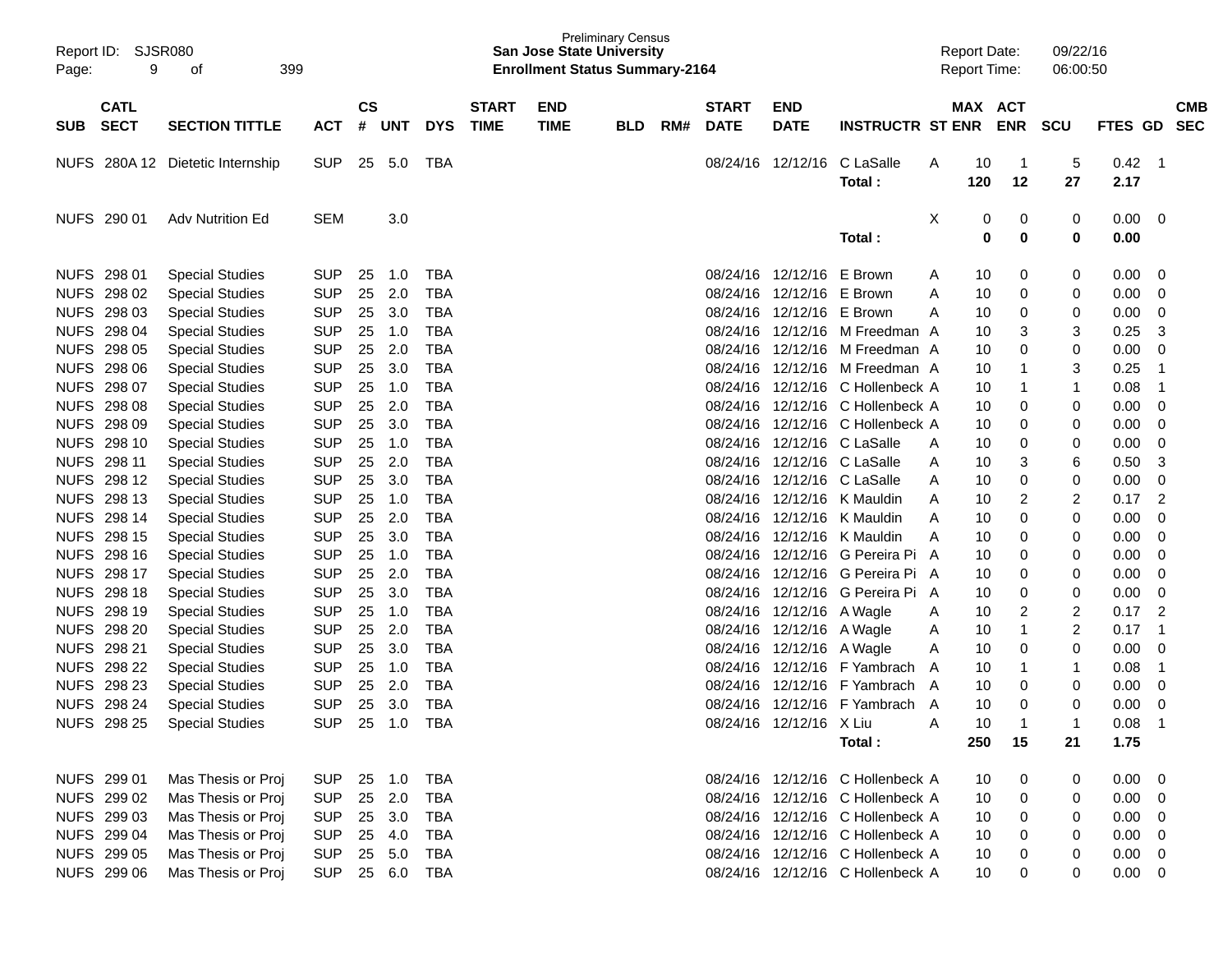| Report ID:<br>Page: | 10                         | <b>SJSR080</b><br>399<br>οf  |              |                |            |            |                             | <b>Preliminary Census</b><br><b>San Jose State University</b><br><b>Enrollment Status Summary-2164</b> |            |     |                             |                           |                                | <b>Report Date:</b> |     | Report Time:          | 09/22/16<br>06:00:50    |                |                |                          |
|---------------------|----------------------------|------------------------------|--------------|----------------|------------|------------|-----------------------------|--------------------------------------------------------------------------------------------------------|------------|-----|-----------------------------|---------------------------|--------------------------------|---------------------|-----|-----------------------|-------------------------|----------------|----------------|--------------------------|
| <b>SUB</b>          | <b>CATL</b><br><b>SECT</b> | <b>SECTION TITTLE</b>        | <b>ACT</b>   | <b>CS</b><br># | <b>UNT</b> | <b>DYS</b> | <b>START</b><br><b>TIME</b> | <b>END</b><br><b>TIME</b>                                                                              | <b>BLD</b> | RM# | <b>START</b><br><b>DATE</b> | <b>END</b><br><b>DATE</b> | <b>INSTRUCTR ST ENR</b>        |                     |     | MAX ACT<br><b>ENR</b> | <b>SCU</b>              | <b>FTES GD</b> |                | <b>CMB</b><br><b>SEC</b> |
|                     | NUFS 299 07                | Mas Thesis or Proj           | <b>SUP</b>   | 25             | 1.0        | <b>TBA</b> |                             |                                                                                                        |            |     | 08/24/16                    |                           | 12/12/16 C LaSalle             | Α                   | 10  | 0                     | 0                       | 0.00           | 0              |                          |
|                     | NUFS 299 08                | Mas Thesis or Proj           | <b>SUP</b>   | 25             | 2.0        | <b>TBA</b> |                             |                                                                                                        |            |     | 08/24/16                    | 12/12/16                  | C LaSalle                      | A                   | 10  | 0                     | 0                       | 0.00           | 0              |                          |
|                     | NUFS 299 09                | Mas Thesis or Proj           | <b>SUP</b>   | 25             | 3.0        | <b>TBA</b> |                             |                                                                                                        |            |     | 08/24/16                    |                           | 12/12/16 C LaSalle             | A                   | 10  | 0                     | 0                       | 0.00           | 0              |                          |
|                     | NUFS 299 10                | Mas Thesis or Proj           | <b>SUP</b>   | 25             | 4.0        | <b>TBA</b> |                             |                                                                                                        |            |     | 08/24/16                    |                           | 12/12/16 C LaSalle             | A                   | 10  | 0                     | 0                       | 0.00           | 0              |                          |
|                     | NUFS 299 11                | Mas Thesis or Proj           | <b>SUP</b>   | 25             | 5.0        | <b>TBA</b> |                             |                                                                                                        |            |     | 08/24/16                    |                           | 12/12/16 C LaSalle             | A                   | 10  | 0                     | 0                       | 0.00           | 0              |                          |
|                     | NUFS 299 12                | Mas Thesis or Proj           | <b>SUP</b>   | 25             | 6.0        | <b>TBA</b> |                             |                                                                                                        |            |     | 08/24/16                    | 12/12/16                  | C LaSalle                      | A                   | 10  | 0                     | 0                       | 0.00           | 0              |                          |
|                     | NUFS 299 13                | Mas Thesis or Proj           | <b>SUP</b>   | 25             | 1.0        | <b>TBA</b> |                             |                                                                                                        |            |     | 08/24/16                    | 12/12/16                  | K Mauldin                      | A                   | 10  | $\mathbf 1$           | 1                       | 0.08           | $\overline{1}$ |                          |
|                     | NUFS 299 14                | Mas Thesis or Proj           | <b>SUP</b>   | 25             | 2.0        | <b>TBA</b> |                             |                                                                                                        |            |     | 08/24/16                    | 12/12/16                  | K Mauldin                      | A                   | 10  | $\mathbf 1$           | $\overline{\mathbf{c}}$ | 0.17           | $\overline{1}$ |                          |
|                     | NUFS 299 15                | Mas Thesis or Proj           | <b>SUP</b>   | 25             | 3.0        | <b>TBA</b> |                             |                                                                                                        |            |     | 08/24/16                    | 12/12/16                  | K Mauldin                      | A                   | 10  | 0                     | 0                       | 0.00           | $\mathbf 0$    |                          |
|                     | NUFS 299 16                | Mas Thesis or Proj           | <b>SUP</b>   | 25             | 4.0        | <b>TBA</b> |                             |                                                                                                        |            |     | 08/24/16                    | 12/12/16                  | K Mauldin                      | A                   | 10  | 0                     | 0                       | 0.00           | 0              |                          |
|                     | NUFS 299 17                | Mas Thesis or Proj           | <b>SUP</b>   | 25             | 5.0        | <b>TBA</b> |                             |                                                                                                        |            |     | 08/24/16                    | 12/12/16                  | K Mauldin                      | A                   | 10  | 0                     | 0                       | 0.00           | 0              |                          |
|                     | NUFS 299 18                | Mas Thesis or Proj           | <b>SUP</b>   | 25             | 6.0        | <b>TBA</b> |                             |                                                                                                        |            |     | 08/24/16                    |                           | 12/12/16 K Mauldin             | A                   | 10  | 0                     | 0                       | 0.00           | 0              |                          |
|                     | NUFS 299 19                | Mas Thesis or Proj           | <b>SUP</b>   | 25             | 1.0        | <b>TBA</b> |                             |                                                                                                        |            |     | 08/24/16                    |                           | 12/12/16 G Pereira Pi          | A                   | 10  | 0                     | 0                       | 0.00           | 0              |                          |
|                     | NUFS 299 20                | Mas Thesis or Proj           | <b>SUP</b>   | 25             | 2.0        | <b>TBA</b> |                             |                                                                                                        |            |     | 08/24/16                    |                           | 12/12/16 G Pereira Pi A        |                     | 10  | 0                     | 0                       | 0.00           | 0              |                          |
|                     | NUFS 299 21                | Mas Thesis or Proj           | <b>SUP</b>   | 25             | 3.0        | <b>TBA</b> |                             |                                                                                                        |            |     | 08/24/16                    |                           | 12/12/16 G Pereira Pi A        |                     | 10  | 0                     | 0                       | 0.00           | 0              |                          |
|                     | NUFS 299 22                | Mas Thesis or Proj           | <b>SUP</b>   | 25             | 4.0        | <b>TBA</b> |                             |                                                                                                        |            |     | 08/24/16                    |                           | 12/12/16 G Pereira Pi A        |                     | 10  | 0                     | 0                       | 0.00           | 0              |                          |
|                     | NUFS 299 23                | Mas Thesis or Proj           | <b>SUP</b>   | 25             | 5.0        | <b>TBA</b> |                             |                                                                                                        |            |     | 08/24/16                    |                           | 12/12/16 G Pereira Pi A        |                     | 10  | 0                     | 0                       | 0.00           | 0              |                          |
|                     | NUFS 299 24                | Mas Thesis or Proj           | <b>SUP</b>   | 25             | 6.0        | <b>TBA</b> |                             |                                                                                                        |            |     | 08/24/16                    | 12/12/16                  | G Pereira Pi A                 |                     | 10  | 0                     | 0                       | 0.00           | 0              |                          |
|                     | NUFS 299 25                | Mas Thesis or Proj           | <b>SUP</b>   | 25             | 1.0        | <b>TBA</b> |                             |                                                                                                        |            |     | 08/24/16                    | 12/12/16                  | F Yambrach A                   |                     | 10  | 0                     | 0                       | 0.00           | 0              |                          |
|                     | NUFS 299 26                | Mas Thesis or Proj           | <b>SUP</b>   | 25             | 2.0        | <b>TBA</b> |                             |                                                                                                        |            |     | 08/24/16                    | 12/12/16                  | F Yambrach                     | A                   | 10  | 0                     | 0                       | 0.00           | 0              |                          |
|                     | NUFS 299 27                | Mas Thesis or Proj           | <b>SUP</b>   | 25             | 3.0        | <b>TBA</b> |                             |                                                                                                        |            |     | 08/24/16                    | 12/12/16                  | F Yambrach                     | A                   | 10  | 0                     | 0                       | 0.00           | 0              |                          |
|                     | NUFS 299 28                | Mas Thesis or Proj           | <b>SUP</b>   | 25             | 4.0        | <b>TBA</b> |                             |                                                                                                        |            |     | 08/24/16                    | 12/12/16                  | F Yambrach                     | A                   | 10  | 0                     | 0                       | 0.00           | 0              |                          |
|                     | NUFS 299 29                | Mas Thesis or Proj           | <b>SUP</b>   | 25             | 5.0        | <b>TBA</b> |                             |                                                                                                        |            |     | 08/24/16                    | 12/12/16                  | F Yambrach                     | A                   | 10  | 0                     | 0                       | 0.00           | 0              |                          |
|                     | NUFS 299 30                | Mas Thesis or Proj           | <b>SUP</b>   | 25             | 6.0        | <b>TBA</b> |                             |                                                                                                        |            |     |                             | 08/24/16 12/12/16         | F Yambrach                     | A                   | 10  | 0                     | 0                       | 0.00           | 0              |                          |
|                     |                            |                              |              |                |            |            |                             |                                                                                                        |            |     |                             |                           | Total:                         |                     | 300 | $\mathbf{2}$          | 3                       | 0.25           |                |                          |
|                     |                            |                              |              |                |            |            |                             |                                                                                                        |            |     |                             |                           |                                |                     |     |                       |                         |                |                |                          |
| <b>PKG</b>          | 107 01                     | Prin of Packaging            | <b>LEC</b>   | 02             | 3.0        | M          |                             | 05:00 PM 07:45 PM                                                                                      | <b>BBC</b> | 226 |                             | 08/24/16 12/12/16         | F Yambrach A                   |                     | 58  | 47                    | 141                     | 9.40           | $0\,C$         |                          |
|                     | NUFS 107 01                | Prin of Packaging            | <b>LEC</b>   | 02             | 3.0        | M          |                             | 05:00 PM 07:45 PM                                                                                      | <b>BBC</b> | 226 |                             | 08/24/16 12/12/16         | F Yambrach A                   |                     | 0   | 11                    | 33                      | 2.20           | 0 <sup>o</sup> |                          |
|                     |                            |                              |              |                |            |            |                             |                                                                                                        |            |     |                             |                           | Total:                         |                     | 58  | 58                    | 174                     | 11.60          |                |                          |
|                     |                            |                              |              |                |            |            |                             |                                                                                                        |            |     |                             |                           |                                |                     |     |                       |                         |                |                |                          |
|                     |                            | PKG 141A 01 Pkg Materials I  |              |                |            |            |                             | LEC 02 3.0 T  10:30 AM  11:45 AM  IS  115  08/24/16  12/12/16  X  Liu                                  |            |     |                             |                           |                                | A                   |     | 20 17                 | 34                      | 3.45 1 C       |                |                          |
|                     |                            | NUFS 141A 01 Pkg Materials I | <b>LEC</b>   |                | 02 3.0     | $\top$     |                             | 10:30 AM 11:45 AM                                                                                      | IS         | 115 |                             | 08/24/16 12/12/16 X Liu   |                                | A                   | 0   | 0                     | 0                       | 0.00           | 0 <sup>o</sup> |                          |
| <b>PKG</b>          |                            | 141A 02 Pkg Materials I      | <b>ACT</b>   |                | 07 0.0     | -R         |                             | 10:30 AM 12:30 PM IS                                                                                   |            | 114 |                             |                           | 08/24/16 12/12/16 F Yambrach A |                     | 20  | 17                    | 17                      | 0.00           | 1 C            |                          |
|                     |                            | NUFS 141A 02 Pkg Materials I | ACT          |                | 07 0.0     | R          |                             | 10:30 AM 12:30 PM IS                                                                                   |            | 114 |                             |                           | 08/24/16 12/12/16 F Yambrach A |                     | 0   | 0                     | $\pmb{0}$               | 0.00           | $0\,C$         |                          |
|                     |                            |                              |              |                |            |            |                             |                                                                                                        |            |     |                             |                           | Total:                         |                     | 40  | 34                    | 51                      | 3.45           |                |                          |
|                     |                            |                              |              |                |            |            |                             |                                                                                                        |            |     |                             |                           |                                |                     |     |                       |                         |                |                |                          |
|                     | PKG 146 01                 | <b>Medical Device Pkg</b>    | LEC          |                | 02 3.0 T   |            |                             | 01:30 PM 02:45 PM IS                                                                                   |            | 115 |                             |                           | 08/24/16 12/12/16 F Yambrach A |                     | 20  | 23                    | 46                      | 4.65           | 1 C            |                          |
|                     | NUFS 146 01                | <b>Medical Device Pkg</b>    | LEC 02 3.0 T |                |            |            |                             | 01:30 PM 02:45 PM IS                                                                                   |            | 115 |                             |                           | 08/24/16 12/12/16 F Yambrach A |                     | 0   | $\overline{1}$        | $\overline{c}$          | 0.20           | $0\,C$         |                          |
|                     | PKG 146 02                 | <b>Medical Device Pkg</b>    | ACT 07 0.0 R |                |            |            |                             | 01:30 PM 03:30 PM IS                                                                                   |            | 114 |                             |                           | 08/24/16 12/12/16 F Yambrach A |                     | 20  | 23                    | 23                      | 0.00 1 C       |                |                          |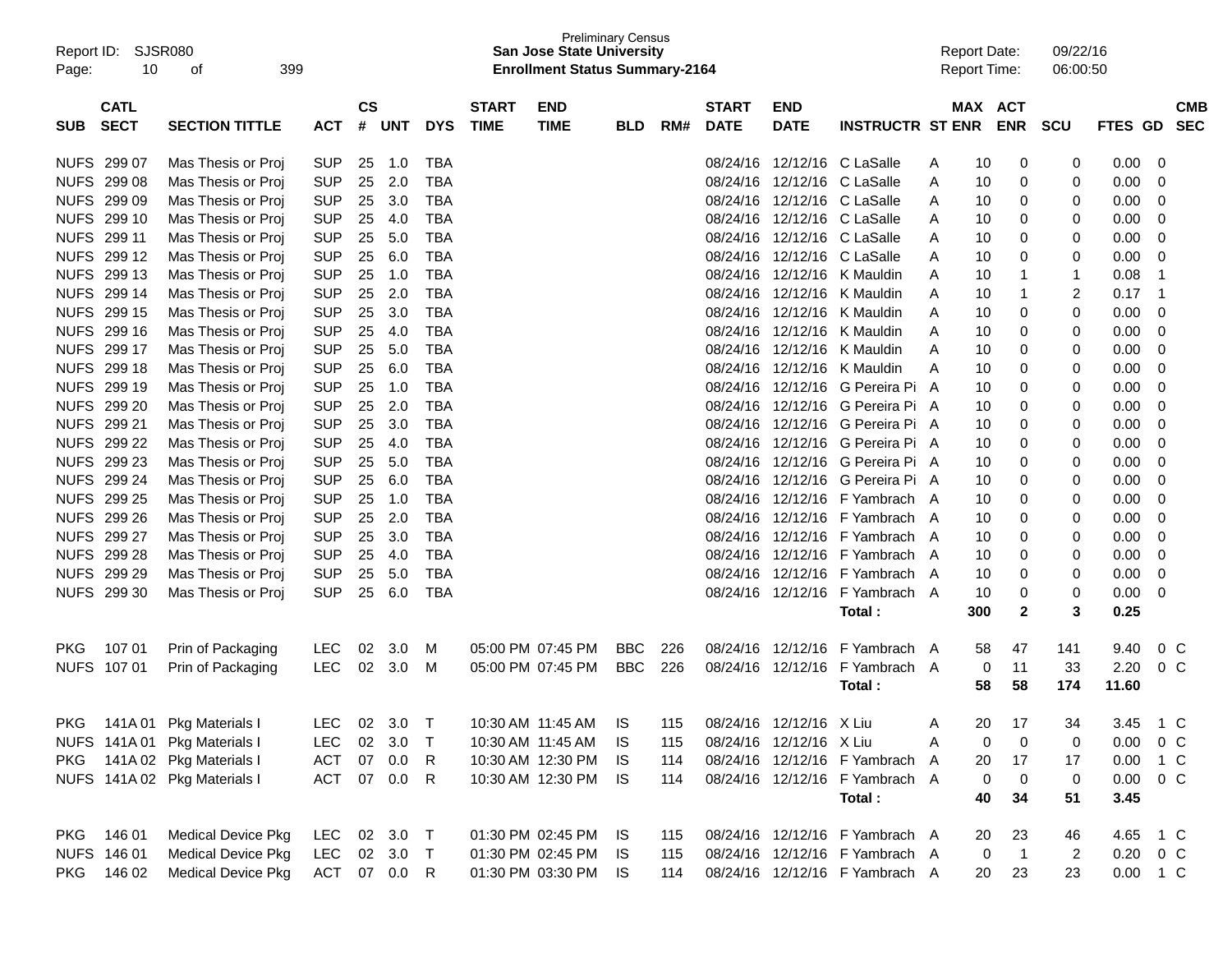| Report ID:<br>Page:                                                              | 11                                                       | <b>SJSR080</b><br>399<br>οf                                                                                                                                                |                                                                                  |                                  |                                        |                                                                                  |                             | <b>Preliminary Census</b><br><b>San Jose State University</b><br><b>Enrollment Status Summary-2164</b> |                              |                          |                                                                      |                                                                |                                                                                 |                  | <b>Report Date:</b><br>Report Time:     |                                                 | 09/22/16<br>06:00:50                               |                                                      |                                                                         |                          |
|----------------------------------------------------------------------------------|----------------------------------------------------------|----------------------------------------------------------------------------------------------------------------------------------------------------------------------------|----------------------------------------------------------------------------------|----------------------------------|----------------------------------------|----------------------------------------------------------------------------------|-----------------------------|--------------------------------------------------------------------------------------------------------|------------------------------|--------------------------|----------------------------------------------------------------------|----------------------------------------------------------------|---------------------------------------------------------------------------------|------------------|-----------------------------------------|-------------------------------------------------|----------------------------------------------------|------------------------------------------------------|-------------------------------------------------------------------------|--------------------------|
| <b>SUB</b>                                                                       | <b>CATL</b><br><b>SECT</b>                               | <b>SECTION TITTLE</b>                                                                                                                                                      | <b>ACT</b>                                                                       | <b>CS</b><br>#                   | <b>UNT</b>                             | <b>DYS</b>                                                                       | <b>START</b><br><b>TIME</b> | <b>END</b><br><b>TIME</b>                                                                              | <b>BLD</b>                   | RM#                      | <b>START</b><br><b>DATE</b>                                          | <b>END</b><br><b>DATE</b>                                      | <b>INSTRUCTR ST ENR</b>                                                         |                  | MAX ACT                                 | <b>ENR</b>                                      | <b>SCU</b>                                         | <b>FTES GD</b>                                       |                                                                         | <b>CMB</b><br><b>SEC</b> |
|                                                                                  | NUFS 146 02                                              | <b>Medical Device Pkg</b>                                                                                                                                                  | ACT                                                                              | 07                               | 0.0                                    | R                                                                                |                             | 01:30 PM 03:30 PM                                                                                      | IS                           | 114                      | 08/24/16                                                             | 12/12/16                                                       | F Yambrach A<br>Total:                                                          |                  | 0<br>40                                 | 48                                              | $\overline{1}$<br>72                               | 0.00<br>4.85                                         | 0 <sup>o</sup>                                                          |                          |
| <b>PKG</b><br><b>NUFS</b><br><b>PKG</b><br><b>NUFS</b>                           | 156 01<br>156 01<br>156 02<br>156 02                     | Pkg Mchnry Systems<br><b>Pkg Mchnry Systems</b><br>Pkg Mchnry Systems<br>Pkg Mchnry Systems                                                                                | <b>LEC</b><br>LEC<br>ACT<br>ACT                                                  | 02<br>02<br>07<br>07             | 3.0<br>3.0<br>0.0<br>0.0               | M<br>М<br>W<br>W                                                                 |                             | 10:30 AM 11:45 AM<br>10:30 AM 11:45 AM<br>10:30 AM 12:30 PM<br>10:30 AM 12:30 PM                       | IS.<br>IS<br>IS<br><b>IS</b> | 115<br>115<br>114<br>114 | 08/24/16<br>08/24/16<br>08/24/16                                     | 12/12/16<br>12/12/16<br>12/12/16<br>08/24/16 12/12/16 X Liu    | X Liu<br>X Liu<br>X Liu<br>Total:                                               | A<br>A<br>Α<br>A | 20<br>0<br>20<br>$\mathbf 0$<br>40      | 18<br>18<br>-1<br>38                            | 36<br>$\overline{2}$<br>18<br>$\overline{1}$<br>57 | 3.65<br>0.20<br>0.00<br>0.00<br>3.85                 | 1 C<br>0 <sup>o</sup><br>1 C<br>$0\,C$                                  |                          |
| <b>PKG</b><br><b>NUFS</b>                                                        | 169 01<br>169 01                                         | Food Pkg<br>Food Pkg                                                                                                                                                       | <b>LEC</b><br><b>LEC</b>                                                         |                                  | 3.0<br>3.0                             |                                                                                  |                             |                                                                                                        |                              |                          |                                                                      |                                                                | Total:                                                                          | Χ<br>X           | 0<br>0<br>$\bf{0}$                      | 0<br>0<br>0                                     | 0<br>0<br>$\mathbf 0$                              | 0.00<br>0.00<br>0.00                                 | $\overline{0}$<br>$\Omega$                                              |                          |
| <b>PKG</b><br><b>PKG</b><br><b>PKG</b><br><b>PKG</b><br><b>PKG</b><br><b>PKG</b> | 180 01<br>180 02<br>180 03<br>180 04<br>180 05<br>180 06 | <b>Individual Studies</b><br><b>Individual Studies</b><br><b>Individual Studies</b><br><b>Individual Studies</b><br><b>Individual Studies</b><br><b>Individual Studies</b> | <b>SUP</b><br><b>SUP</b><br><b>SUP</b><br><b>SUP</b><br><b>SUP</b><br><b>SUP</b> | 36<br>36<br>36<br>36<br>36<br>36 | 1.0<br>2.0<br>3.0<br>1.0<br>2.0<br>3.0 | <b>TBA</b><br><b>TBA</b><br><b>TBA</b><br><b>TBA</b><br><b>TBA</b><br><b>TBA</b> |                             |                                                                                                        |                              |                          | 08/24/16<br>08/24/16<br>08/24/16<br>08/24/16<br>08/24/16<br>08/24/16 | 12/12/16<br>12/12/16<br>12/12/16<br>12/12/16 X Liu<br>12/12/16 | F Yambrach A<br>F Yambrach A<br>12/12/16 F Yambrach<br>X Liu<br>X Liu<br>Total: | A<br>A<br>A<br>A | 20<br>20<br>20<br>20<br>20<br>20<br>120 | 0<br>0<br>13<br>$\Omega$<br>0<br>$\Omega$<br>13 | 0<br>0<br>39<br>0<br>0<br>$\mathbf 0$<br>39        | 0.00<br>0.00<br>2.60<br>0.00<br>0.00<br>0.00<br>2.60 | $\overline{\mathbf{0}}$<br>0<br>0<br>0<br>$\mathbf 0$<br>$\overline{0}$ |                          |
|                                                                                  | Department :                                             | <b>Nutrition, Food Science &amp; Packaging</b>                                                                                                                             |                                                                                  |                                  |                                        |                                                                                  |                             |                                                                                                        |                              |                          |                                                                      | <b>Lower Division:</b><br><b>Upper Division:</b>               | <b>Department Total:</b>                                                        |                  | 4224<br>497<br>2967                     | 2913<br>436<br>2410                             | 7612<br>1025<br>6438                               | 510.97<br>68.33<br>430.95                            |                                                                         |                          |

**Upper Division : 2967 2410 6438 430.95**

**Graduate Division : 760 67 149 11.68**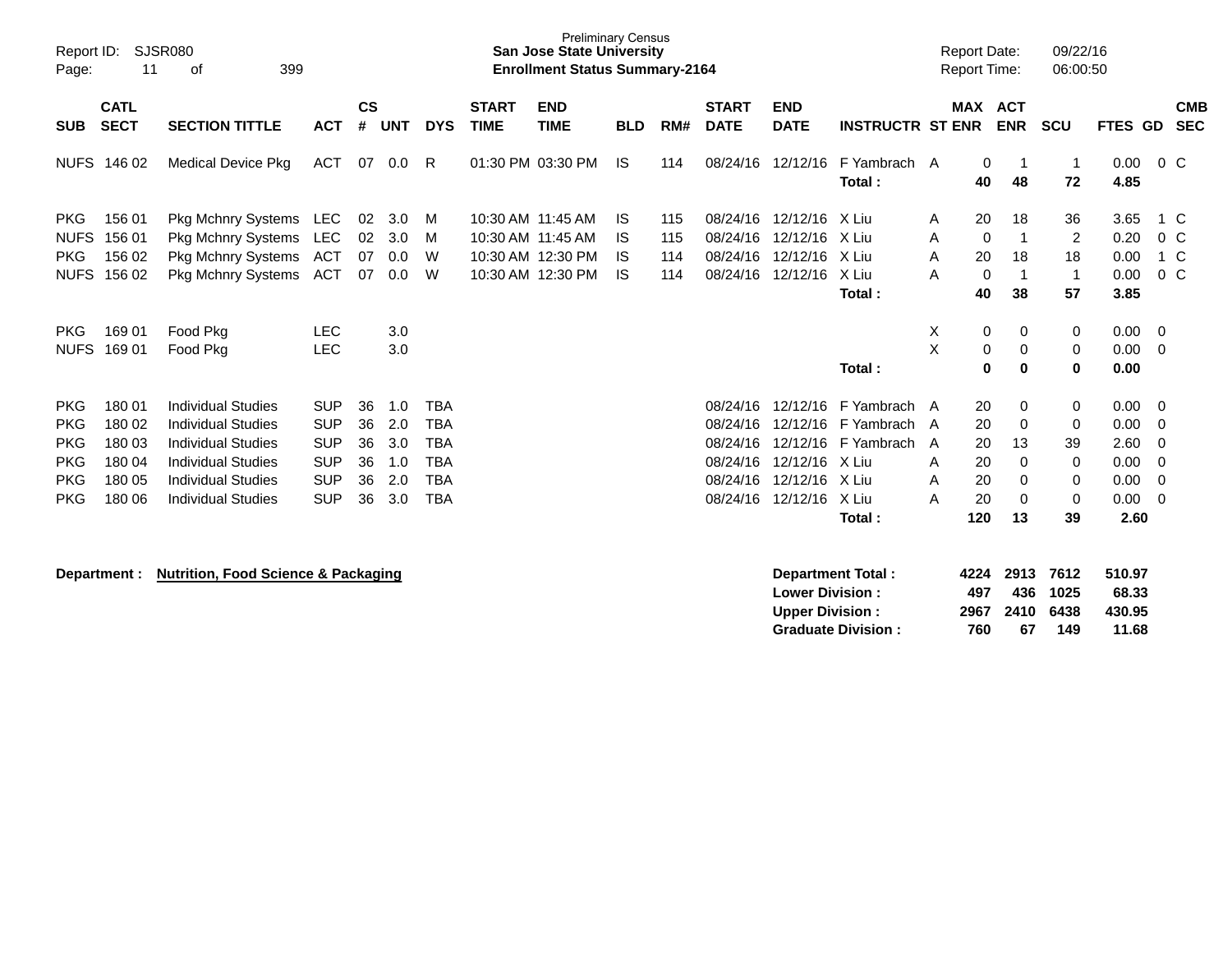| Page:       | <b>SJSR080</b><br>Report ID:<br>12<br>399<br>οf |                                    |               |                    |            |            |                             | <b>Preliminary Census</b><br><b>San Jose State University</b><br><b>Enrollment Status Summary-2164</b> |            |     |                             |                            |                              |   | <b>Report Date:</b><br><b>Report Time:</b> |                  | 09/22/16<br>06:00:50 |             |                          |                          |
|-------------|-------------------------------------------------|------------------------------------|---------------|--------------------|------------|------------|-----------------------------|--------------------------------------------------------------------------------------------------------|------------|-----|-----------------------------|----------------------------|------------------------------|---|--------------------------------------------|------------------|----------------------|-------------|--------------------------|--------------------------|
| <b>SUB</b>  | <b>CATL</b><br><b>SECT</b>                      | <b>SECTION TITTLE</b>              | <b>ACT</b>    | $\mathsf{cs}$<br># | <b>UNT</b> | <b>DYS</b> | <b>START</b><br><b>TIME</b> | <b>END</b><br><b>TIME</b>                                                                              | <b>BLD</b> | RM# | <b>START</b><br><b>DATE</b> | <b>END</b><br><b>DATE</b>  | <b>INSTRUCTR ST ENR</b>      |   | MAX ACT                                    | <b>ENR</b>       | <b>SCU</b>           | FTES GD     |                          | <b>CMB</b><br><b>SEC</b> |
| College     |                                                 | <b>Applied Sciences &amp; Arts</b> |               |                    |            |            |                             |                                                                                                        |            |     |                             |                            |                              |   |                                            |                  |                      |             |                          |                          |
|             | Department :                                    | <b>Health Science</b>              |               |                    |            |            |                             |                                                                                                        |            |     |                             |                            |                              |   |                                            |                  |                      |             |                          |                          |
| HS.         | 1 0 1                                           | <b>Understand Health</b>           | <b>LEC</b>    | 02                 | 3.0        | MW         |                             | 09:00 AM 10:15 AM                                                                                      | <b>YUH</b> | 243 | 08/24/16                    | 12/12/16                   | M McCarthy A                 |   | 40                                         | 41               | 123                  | 8.20        | - 0                      |                          |
| HS          | 1 0 2                                           | <b>Understand Health</b>           | <b>LEC</b>    | 02                 | 3.0        | MW         |                             | 10:30 AM 11:45 AM                                                                                      | <b>YUH</b> | 243 | 08/24/16                    | 12/12/16                   | M McCarthy A                 |   | 40                                         | 40               | 120                  | 8.00        | $\overline{0}$           |                          |
| HS          | 1 0 3                                           | <b>Understand Health</b>           | <b>LEC</b>    | 02                 | 3.0        | <b>MW</b>  |                             | 12:00 PM 01:15 PM                                                                                      | <b>YUH</b> | 243 | 08/24/16                    | 12/12/16                   | A Buckner-Ca A               |   | 40                                         | 39               | 117                  | 7.80        | $\overline{0}$           |                          |
| НS          | 1 0 4                                           | <b>Understand Health</b>           | <b>LEC</b>    | 02                 | 3.0        | MW         |                             | 01:30 PM 02:45 PM                                                                                      | <b>YUH</b> | 243 | 08/24/16                    | 12/12/16                   | M McCarthy A                 |   | 40                                         | 40               | 120                  | 8.00        | $\overline{0}$           |                          |
| HS          | 1 0 5                                           | <b>Understand Health</b>           | <b>LEC</b>    | 02                 | 3.0        | <b>TR</b>  |                             | 09:00 AM 10:15 AM                                                                                      | <b>YUH</b> | 243 | 08/24/16                    | 12/12/16                   | I Cantos                     | Α | 40                                         | 40               | 120                  | 8.00        | $\overline{0}$           |                          |
| HS          | 1 0 6                                           | <b>Understand Health</b>           | <b>LEC</b>    | 02                 | 3.0        | <b>TR</b>  | 10:30 AM 11:45 AM           |                                                                                                        | <b>YUH</b> | 243 | 08/24/16                    | 12/12/16                   | L Mai                        | A | 40                                         | 41               | 123                  | 8.20        | $\overline{0}$           |                          |
| НS          | 1 0 7                                           | <b>Understand Health</b>           | <b>LEC</b>    | 02                 | 3.0        | <b>TR</b>  |                             | 12:00 PM 01:15 PM                                                                                      | <b>YUH</b> | 243 | 08/24/16                    | 12/12/16                   | L Mai                        | A | 40                                         | 38               | 114                  | 7.60        | $\overline{0}$           |                          |
| HS          | 1 0 8                                           | <b>Understand Health</b>           | <b>LEC</b>    | 02                 | 3.0        | <b>TR</b>  |                             | 09:00 AM 10:15 AM                                                                                      | <b>DBH</b> | 133 | 08/24/16                    | 12/12/16                   | L Mai                        | A | 40                                         | 38               | 114                  | 7.60        | $\overline{0}$           |                          |
|             |                                                 |                                    |               |                    |            |            |                             |                                                                                                        |            |     |                             |                            | Total:                       |   | 320                                        | 317              | 951                  | 63.40       |                          |                          |
| HS          | 15 01                                           | Human Life Span                    | <b>LEC</b>    | 02                 | 3.0        | M          |                             | 03:00 PM 05:45 PM                                                                                      | <b>YUH</b> | 243 | 08/24/16                    | 12/12/16                   | E Eilenberg                  | A | 35                                         | 32               | 96                   | 6.40        | 0 <sup>o</sup>           |                          |
| <b>RECL</b> | 1501                                            | Human Life Span                    | <b>LEC</b>    | 02                 | 3.0        | M          |                             | 03:00 PM 05:45 PM                                                                                      | <b>YUH</b> | 243 | 08/24/16                    | 12/12/16                   | E Eilenberg                  | Α | 0                                          | $\overline{1}$   | 3                    | 0.20        | 0 <sup>o</sup>           |                          |
| HS.         | 15 02                                           | Human Life Span                    | <b>LEC</b>    | 02                 | 3.0        | <b>TR</b>  |                             | 12:00 PM 01:15 PM                                                                                      | MН         | 322 | 08/24/16                    | 12/12/16                   | F Noonis                     | Α | 35                                         | 29               | 87                   | 5.80        | 0 <sup>o</sup>           |                          |
| <b>RECL</b> | 15 02                                           | Human Life Span                    | <b>LEC</b>    | 02                 | 3.0        | <b>TR</b>  |                             | 12:00 PM 01:15 PM                                                                                      | MН         | 322 | 08/24/16                    | 12/12/16                   | F Noonis                     | Α | 0                                          | $\overline{4}$   | 12                   | 0.80        | 0 <sup>o</sup>           |                          |
| HS.         | 15 03                                           | Human Life Span                    | <b>LEC</b>    | 02                 | 3.0        | <b>MW</b>  |                             | 12:00 PM 01:15 PM                                                                                      | MН         | 322 | 08/24/16                    | 12/12/16                   | M McCarthy                   | A | 35                                         | 35               | 105                  | 7.00        | 0 <sup>o</sup>           |                          |
| <b>RECL</b> | 15 03                                           | Human Life Span                    | LEC           | 02                 | 3.0        | MW         |                             | 12:00 PM 01:15 PM                                                                                      | <b>MH</b>  | 322 | 08/24/16                    | 12/12/16                   | M McCarthy                   | A | 0                                          | $\boldsymbol{0}$ | 0                    | 0.00        | 0 <sup>o</sup>           |                          |
| HS.         | 15 04                                           | Human Life Span                    | <b>LEC</b>    | 02                 | 3.0        | <b>TR</b>  |                             | 03:00 PM 04:15 PM                                                                                      | <b>YUH</b> | 243 | 08/24/16                    | 12/12/16                   | F Noonis                     | Α | 35                                         | 33               | 99                   | 6.60        | 0 <sup>o</sup>           |                          |
| <b>RECL</b> | 15 04                                           | Human Life Span                    | <b>LEC</b>    | 02                 | 3.0        | <b>TR</b>  |                             | 03:00 PM 04:15 PM                                                                                      | <b>YUH</b> | 243 | 08/24/16                    | 12/12/16                   | F Noonis                     | Α | 0                                          | $\overline{c}$   | 6                    | 0.40        | 0 <sup>o</sup>           |                          |
| HS          | 15 05                                           | Human Life Span                    | <b>LEC</b>    | 02                 | 3.0        | MW         | 10:30 AM 11:45 AM           |                                                                                                        | <b>MH</b>  | 322 | 08/24/16                    | 12/12/16                   | M Bondi                      | A | 35                                         | 30               | 90                   | 6.00        | 0 <sup>o</sup>           |                          |
| <b>RECL</b> | 15 05                                           | Human Life Span                    | <b>LEC</b>    | 02                 | 3.0        | MW         |                             | 10:30 AM 11:45 AM                                                                                      | <b>MH</b>  | 322 | 08/24/16                    | 12/12/16                   | M Bondi                      | A | 0                                          | 5                | 15                   | 1.00        | $0\,C$                   |                          |
|             |                                                 |                                    |               |                    |            |            |                             |                                                                                                        |            |     |                             |                            | Total:                       |   | 175                                        | 171              | 513                  | 34.20       |                          |                          |
| HS          | 25 01                                           | <b>Hith Team Building</b>          | <b>LEC</b>    | 02                 | 3.0        | M          | 09:00 AM 11:45 AM           |                                                                                                        | <b>HB</b>  | 407 | 08/24/16                    | 12/12/16                   | D McClure                    | Α | 35                                         | 40               | 120                  | 8.00        | $\overline{0}$           |                          |
| HS          | 25 02                                           | <b>Hith Team Building</b>          | <b>LEC</b>    | 02                 | 3.0        | W          |                             | 06:00 PM 08:45 PM                                                                                      | <b>YUH</b> | 243 | 08/24/16                    | 12/12/16                   | J Mac                        | Α | 35                                         | 36               | 108                  | 7.20        | $\overline{0}$           |                          |
| HS          | 25 03                                           | Hith Team Building                 | <b>LEC</b>    | 02                 | 3.0        | M          |                             | 03:00 PM 05:45 PM                                                                                      | <b>MH</b>  | 322 | 08/24/16                    | 12/12/16                   | D McClure                    | Α | 35                                         | 34               | 102                  | 6.80        | $\overline{0}$           |                          |
| НS          | 25 04                                           | Hith Team Building                 | <b>LEC</b>    | 02                 | 3.0        | W          |                             | 03:00 PM 05:45 PM                                                                                      | YUH        | 243 | 08/24/16                    | 12/12/16                   | A Shaw                       | Α | 35                                         | 33               | 99                   | 6.60        | $\mathbf 0$              |                          |
| HS          | 25 05                                           | <b>Hith Team Building</b>          | <b>LEC</b>    | 02                 | 3.0        | R          |                             | 06:00 PM 08:45 PM                                                                                      | <b>YUH</b> | 243 | 08/24/16                    | 12/12/16                   | R Gill                       | A | 35                                         | 20               | 60                   | 4.00        | $\overline{0}$           |                          |
|             |                                                 |                                    |               |                    |            |            |                             |                                                                                                        |            |     |                             |                            | Total:                       |   | 175                                        | 163              | 489                  | 32.60       |                          |                          |
|             |                                                 |                                    |               |                    |            |            |                             |                                                                                                        |            |     |                             |                            |                              |   |                                            |                  |                      |             |                          |                          |
| HS          | 67 01                                           | Intro Health Stat                  | LEC           | 01                 | 3.0        | <b>MW</b>  |                             | 09:00 AM 10:15 AM                                                                                      | MН         | 322 |                             |                            | 08/24/16 12/12/16 S Paterson | Α | 25                                         | 26               | 78                   | 5.20        | $\overline{0}$           |                          |
| HS          | 67 02                                           | Intro Health Stat                  | <b>LEC</b>    | 01                 | 3.0        | <b>TR</b>  |                             | 09:00 AM 10:15 AM                                                                                      | MH.        | 322 |                             | 08/24/16 12/12/16 R Knight |                              | Α | 25                                         | 24               | 72                   | 4.80        | $\overline{\phantom{0}}$ |                          |
| HS.         | 67 03                                           | Intro Health Stat                  | <b>LEC</b>    |                    | 01 3.0     | <b>TR</b>  | 10:30 AM 11:45 AM           |                                                                                                        | МH         | 322 |                             | 08/24/16 12/12/16 R Knight |                              | Α | 25                                         | 25               | 75                   | $5.00 \t 0$ |                          |                          |
|             |                                                 |                                    |               |                    |            |            |                             |                                                                                                        |            |     |                             |                            | Total:                       |   | 75                                         | 75               | 225                  | 15.00       |                          |                          |
| HS          | 74 02                                           | <b>Healthy Comms</b>               | LEC 02 3.0 MW |                    |            |            |                             | 01:30 PM 02:45 PM BBC 204                                                                              |            |     |                             | 08/24/16 12/12/16          | K Roe                        | A |                                            | 110 119          | 357                  | 23.80 0     |                          |                          |
|             |                                                 |                                    |               |                    |            |            |                             |                                                                                                        |            |     |                             |                            | Total:                       |   |                                            | 110 119          | 357                  | 23.80       |                          |                          |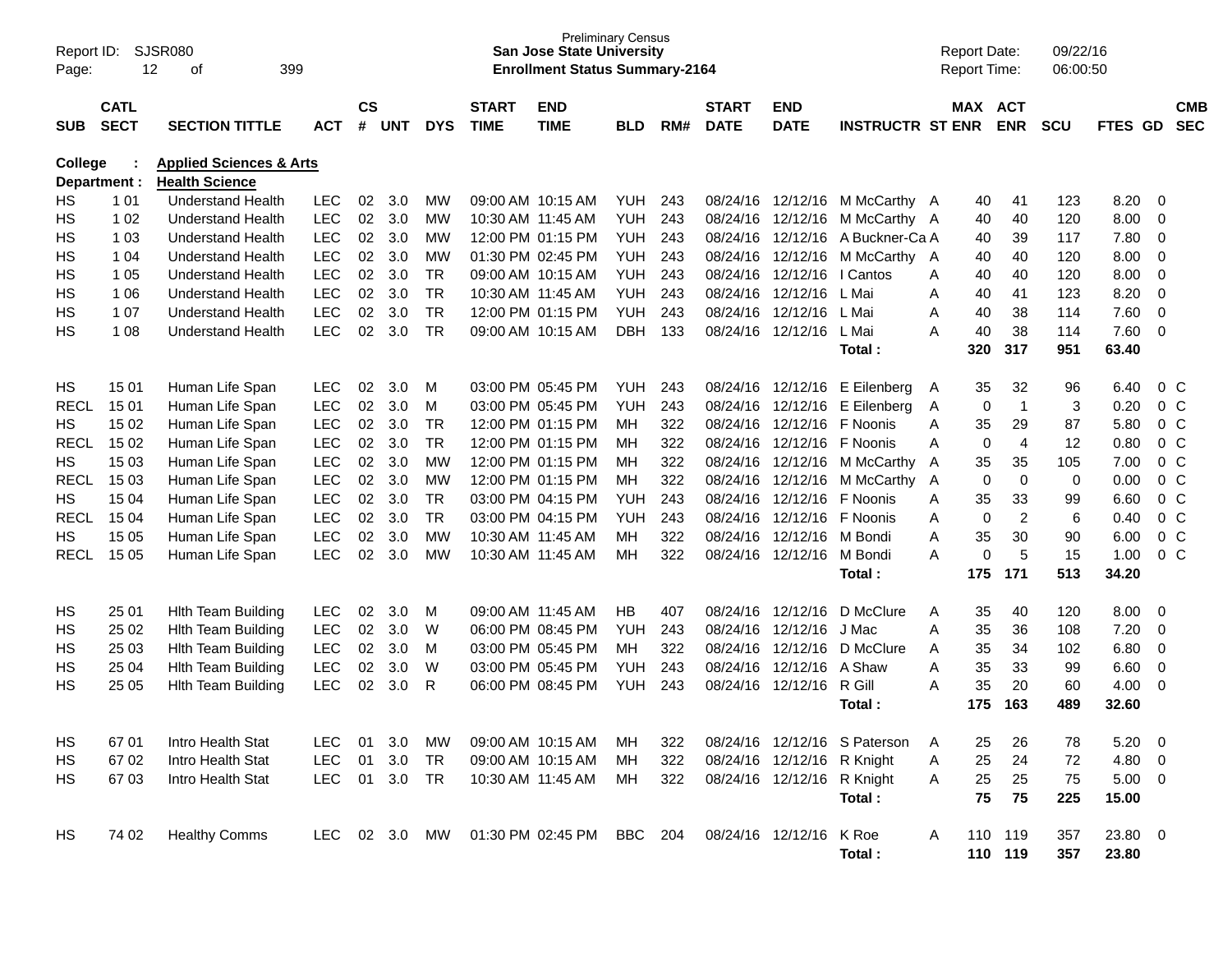| Report ID:<br>Page: | 13          | <b>SJSR080</b><br>399<br>οf |            |               |            |             |              | <b>Preliminary Census</b><br><b>San Jose State University</b><br><b>Enrollment Status Summary-2164</b> |            |     |              |                            |                                                        | <b>Report Date:</b><br>Report Time: |     |            | 09/22/16<br>06:00:50 |                |                         |            |
|---------------------|-------------|-----------------------------|------------|---------------|------------|-------------|--------------|--------------------------------------------------------------------------------------------------------|------------|-----|--------------|----------------------------|--------------------------------------------------------|-------------------------------------|-----|------------|----------------------|----------------|-------------------------|------------|
|                     | <b>CATL</b> |                             |            | $\mathsf{cs}$ |            |             | <b>START</b> | <b>END</b>                                                                                             |            |     | <b>START</b> | <b>END</b>                 |                                                        |                                     |     | MAX ACT    |                      |                |                         | <b>CMB</b> |
| <b>SUB</b>          | <b>SECT</b> | <b>SECTION TITTLE</b>       | <b>ACT</b> | #             | <b>UNT</b> | <b>DYS</b>  | <b>TIME</b>  | <b>TIME</b>                                                                                            | <b>BLD</b> | RM# | <b>DATE</b>  | <b>DATE</b>                | <b>INSTRUCTR ST ENR</b>                                |                                     |     | <b>ENR</b> | <b>SCU</b>           | FTES GD        |                         | <b>SEC</b> |
| HS                  | 103 01      | <b>Health Policy</b>        | <b>LEC</b> | 01            | 3.0        | $\mathsf T$ |              | 06:00 PM 08:45 PM                                                                                      | YUH        | 124 | 08/24/16     | 12/12/16                   | T Cruz                                                 | Α                                   | 110 | 85         | 255                  | 17.00          | $\overline{\mathbf{0}}$ |            |
|                     |             |                             |            |               |            |             |              |                                                                                                        |            |     |              |                            | Total :                                                |                                     | 110 | 85         | 255                  | 17.00          |                         |            |
| HS                  | 104 01      | Com Hith Promo              | <b>LEC</b> | 02            | 3.0        | MW          |              | 01:30 PM 02:45 PM                                                                                      | <b>BBC</b> | 004 | 08/24/16     | 12/12/16                   | R Rinck                                                | A                                   | 100 | 91         | 273                  | 18.20          | $\overline{\mathbf{0}}$ |            |
|                     |             |                             |            |               |            |             |              |                                                                                                        |            |     |              |                            | Total :                                                |                                     | 100 | 91         | 273                  | 18.20          |                         |            |
|                     |             |                             |            |               |            |             |              |                                                                                                        |            |     |              |                            |                                                        |                                     |     |            |                      |                |                         |            |
| HS                  | 114 01      | <b>Applied ComHealth</b>    | <b>SUP</b> | 36            | 3.0        | TBA         |              |                                                                                                        |            |     |              | 08/24/16 12/12/16          | R Rinck                                                | A                                   | 100 | 91         | 273                  | 18.20          | $\overline{\mathbf{0}}$ |            |
|                     |             |                             |            |               |            |             |              |                                                                                                        |            |     |              |                            | Total :                                                |                                     | 100 | 91         | 273                  | 18.20          |                         |            |
| HS                  | 158 01      | <b>Hith Comm</b>            | <b>LEC</b> | 01            | 3.0        | $\top$      |              | 03:00 PM 04:15 PM                                                                                      | MН         | 324 |              | 08/24/16 12/12/16          | N Zhang                                                | A                                   | 70  | 70         | 140                  | 14.00          | $\overline{0}$          |            |
| HS                  | 158 02      | <b>Hith Comm</b>            | <b>SEM</b> | 05            | 0.0        | $\top$      |              | 04:30 PM 05:45 PM                                                                                      | MН         | 324 | 08/24/16     | 12/12/16                   | N Zhang                                                | Α                                   | 70  | 70         | 70                   | 0.00           | 0                       |            |
| HS                  | 158 03      | <b>Hith Comm</b>            | <b>LEC</b> | 01            | 3.0        | $\top$      |              | 06:00 PM 07:15 PM                                                                                      | CL         | 224 |              | 08/24/16 12/12/16          | N Zhang                                                | Α                                   | 50  | 48         | 96                   | 9.60           | $\mathbf 0$             |            |
| НS                  | 158 04      | <b>Hith Comm</b>            | <b>SEM</b> | 05            | 0.0        | $\top$      |              | 07:30 PM 08:45 PM                                                                                      | <b>CL</b>  | 224 |              | 08/24/16 12/12/16          | N Zhang                                                | Α                                   | 50  | 48         | 48                   | 0.00           | $\overline{0}$          |            |
|                     |             |                             |            |               |            |             |              |                                                                                                        |            |     |              |                            | Total:                                                 |                                     | 240 | 236        | 354                  | 23.60          |                         |            |
| HS                  | 159 01      | Hith Prgm Planning          | <b>LEC</b> | 02            | 3.0        | <b>MW</b>   |              | 01:30 PM 02:20 PM                                                                                      | МH         | 322 | 08/24/16     | 12/12/16                   | A Buckner-Ca A                                         |                                     | 25  | 18         | 54                   | 3.60           | $\overline{\mathbf{0}}$ |            |
| HS                  | 159 02      | Hith Prgm Planning          | <b>SEM</b> | 05            | 0.0        | <b>MW</b>   |              | 02:30 PM 02:55 PM                                                                                      | <b>MH</b>  | 322 | 08/24/16     | 12/12/16                   | A Buckner-Ca A                                         |                                     | 25  | 18         | 18                   | 0.00           | 0                       |            |
| HS                  | 159 03      | Hith Prgm Planning          | <b>LEC</b> | 01            | 3.0        | <b>TR</b>   |              | 08:30 AM 09:20 AM                                                                                      | <b>BBC</b> | 201 | 08/24/16     | 12/12/16                   | F Noonis                                               | Α                                   | 25  | 11         | 22                   | 2.20           | $\mathbf 0$             |            |
| HS                  | 159 04      | Hith Prgm Planning          | <b>SEM</b> | 05            | 0.0        | <b>TR</b>   |              | 09:30 AM 09:55 AM                                                                                      | <b>BBC</b> | 201 |              | 08/24/16 12/12/16 F Noonis |                                                        | Α                                   | 25  | 11         | 11                   | 0.00           | $\mathbf 0$             |            |
| HS                  | 159 05      | Hith Prgm Planning          | <b>LEC</b> |               | 3.0        |             |              |                                                                                                        |            |     |              |                            |                                                        | Χ                                   | 0   | 0          | 0                    | 0.00           | $\mathbf 0$             |            |
| HS                  | 159 06      | Hith Prgm Planning          | <b>SEM</b> |               | 0.0        |             |              |                                                                                                        |            |     |              |                            |                                                        | Χ                                   | 0   | 0          | 0                    | 0.00           | $\mathbf 0$             |            |
| HS                  | 159 07      | Hith Prgm Planning          | <b>LEC</b> | 01            | 3.0        | <b>MW</b>   |              | 01:30 PM 02:20 PM                                                                                      | <b>ENG</b> | 403 |              | 08/24/16 12/12/16          | K Roe                                                  | Α                                   | 25  | 17         | 34                   | 3.40           | $\mathbf 0$             |            |
| HS                  | 159 08      | Hith Prgm Planning          | <b>SEM</b> | 05            | 0.0        | <b>MW</b>   |              | 02:30 PM 02:55 PM                                                                                      | <b>ENG</b> | 403 | 08/24/16     | 12/12/16                   | K Roe                                                  | А                                   | 25  | 17         | 17                   | 0.00           | $\mathbf 0$             |            |
| HS                  | 159 09      | Hith Prgm Planning          | <b>LEC</b> | 01            | 3.0        | <b>MW</b>   |              | 01:30 PM 02:20 PM                                                                                      | <b>ENG</b> | 327 | 08/24/16     | 12/12/16                   | L Cruz-Hou                                             | A                                   | 25  | 17         | 34                   | 3.40           | $\mathbf 0$             |            |
| HS                  | 159 10      | Hith Prgm Planning          | <b>SEM</b> | 05            | 0.0        | <b>MW</b>   |              | 02:30 PM 02:55 PM                                                                                      | <b>ENG</b> | 327 |              | 08/24/16 12/12/16          | L Cruz-Hou                                             | A                                   | 25  | 17         | 17                   | 0.00           | $\overline{0}$          |            |
|                     |             |                             |            |               |            |             |              |                                                                                                        |            |     |              |                            | Total :                                                |                                     | 200 | 126        | 207                  | 12.60          |                         |            |
| HS                  | 161 01      | Epidemiology                | <b>LEC</b> | 01            | 3.0        | М           |              | 03:00 PM 04:50 PM                                                                                      | <b>SH</b>  | 345 | 08/24/16     | 12/12/16                   | I Ahmad                                                | Α                                   | 25  | 26         | 52                   | 5.20           | $\overline{\mathbf{0}}$ |            |
| HS                  | 161 02      | Epidemiology                | <b>SEM</b> | 05            | 0.0        | M           |              | 05:00 PM 05:50 PM                                                                                      | <b>SH</b>  | 345 | 08/24/16     | 12/12/16                   | I Ahmad                                                | Α                                   | 25  | 26         | 26                   | 0.00           | 0                       |            |
| HS                  | 161 03      | Epidemiology                | <b>LEC</b> | 01            | 3.0        | M           |              | 03:00 PM 04:50 PM                                                                                      | <b>CL</b>  | 224 |              | 08/24/16 12/12/16 R Shah   |                                                        | Α                                   | 25  | 25         | 50                   | 5.00           | 0                       |            |
| HS                  | 161 04      | Epidemiology                | SEM        |               | 05 0.0     | M           |              | 05:00 PM 05:50 PM CL                                                                                   |            | 224 |              | 08/24/16 12/12/16 R Shah   |                                                        | Α                                   | 25  | 25         | 25                   | 0.00           | $\overline{\mathbf{0}}$ |            |
| HS                  | 161 05      | Epidemiology                | LEC.       | 01            | 3.0        | M           |              | 03:00 PM 04:50 PM CL                                                                                   |            | 202 |              |                            | 08/24/16 12/12/16 M Worthen                            | A                                   | 25  | 27         | 54                   | $5.40 \quad 0$ |                         |            |
| HS                  | 161 06      | Epidemiology                | SEM        | 05            | 0.0        | M           |              | 05:00 PM 05:50 PM                                                                                      | CL         | 202 |              |                            | 08/24/16 12/12/16 M Worthen                            | A                                   | 25  | 27         | 27                   | $0.00 \t 0$    |                         |            |
| HS                  | 161 07      | Epidemiology                | <b>LEC</b> | 01            | 3.0        | M           |              | 03:00 PM 04:50 PM                                                                                      | BBC        | 324 |              |                            | 08/24/16 12/12/16 M Dougan                             | A                                   | 25  | 27         | 54                   | $5.40\ 0$      |                         |            |
| HS                  | 161 08      | Epidemiology                | SEM 05 0.0 |               |            | M           |              | 05:00 PM 05:50 PM                                                                                      | BBC 324    |     |              |                            | 08/24/16 12/12/16 M Dougan                             | Α                                   | 25  | 27         | 27                   | $0.00 \t 0$    |                         |            |
|                     |             |                             |            |               |            |             |              |                                                                                                        |            |     |              |                            | Total:                                                 |                                     | 200 | 210        | 315                  | 21.00          |                         |            |
| HS                  | 162 01      | Health Org & Admin          | LEC        |               | 3.0        |             |              |                                                                                                        |            |     |              |                            |                                                        | X                                   | 0   | 0          | 0                    | $0.00 \t 0$    |                         |            |
| HS                  | 162 02      | Health Org & Admin          | <b>LEC</b> |               | 02 3.0 W   |             |              |                                                                                                        |            |     |              |                            | 06:00 PM 08:45 PM WSQ 109 08/24/16 12/12/16 A Santiago | A                                   | 100 | 68         | 204                  | 13.60 0        |                         |            |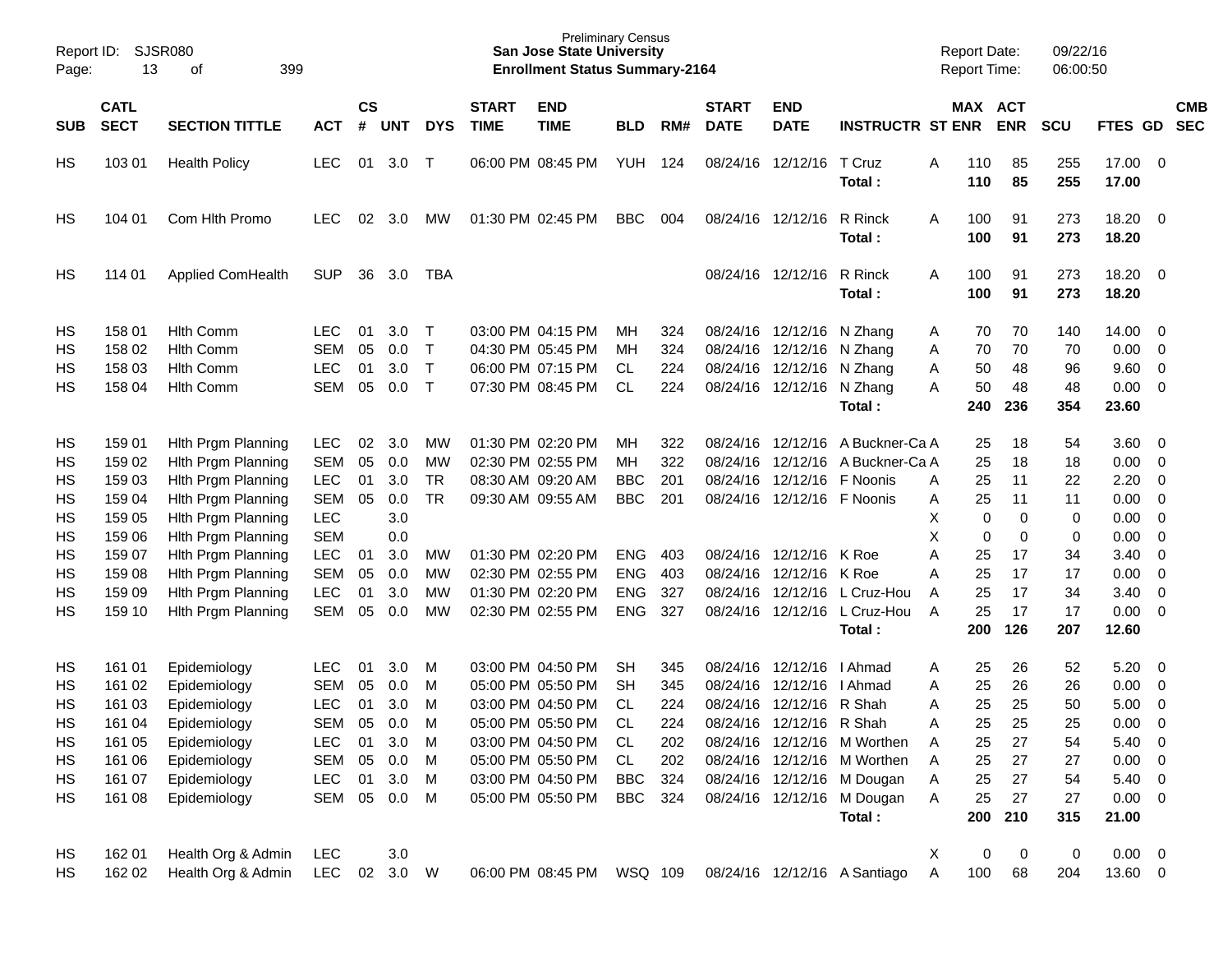| Page: | SJSR080<br>Report ID:<br>14<br>399<br>оf<br><b>CATL</b> |                            |            |                    |            |              |                             | <b>Preliminary Census</b><br><b>San Jose State University</b><br><b>Enrollment Status Summary-2164</b> |            |     |                             |                           |                            |   | <b>Report Date:</b><br><b>Report Time:</b> |            | 09/22/16<br>06:00:50 |               |                         |                          |
|-------|---------------------------------------------------------|----------------------------|------------|--------------------|------------|--------------|-----------------------------|--------------------------------------------------------------------------------------------------------|------------|-----|-----------------------------|---------------------------|----------------------------|---|--------------------------------------------|------------|----------------------|---------------|-------------------------|--------------------------|
| SUB   | <b>SECT</b>                                             | <b>SECTION TITTLE</b>      | <b>ACT</b> | $\mathsf{cs}$<br># | <b>UNT</b> | <b>DYS</b>   | <b>START</b><br><b>TIME</b> | <b>END</b><br><b>TIME</b>                                                                              | <b>BLD</b> | RM# | <b>START</b><br><b>DATE</b> | <b>END</b><br><b>DATE</b> | <b>INSTRUCTR ST ENR</b>    |   | MAX ACT                                    | <b>ENR</b> | <b>SCU</b>           | FTES GD       |                         | <b>CMB</b><br><b>SEC</b> |
|       |                                                         |                            |            |                    |            |              |                             |                                                                                                        |            |     |                             |                           | Total:                     |   | 100                                        | 68         | 204                  | 13.60         |                         |                          |
| HS    | 165 01                                                  | <b>Hith Professional</b>   | <b>LEC</b> | 01                 | 3.0        | M            |                             | 06:00 PM 07:50 PM                                                                                      | YUH        | 124 |                             | 08/24/16 12/12/16         | J McCabe                   | A | 100                                        | 78         | 156                  | 15.60         | 0                       |                          |
| HS    | 165 02                                                  | <b>Hlth Professional</b>   | <b>SEM</b> | 05                 | 0.0        | M            |                             | 08:00 PM 08:50 PM                                                                                      | <b>YUH</b> | 124 |                             | 08/24/16 12/12/16         | J McCabe<br>Total:         | A | 100<br>200                                 | 78<br>156  | 78<br>234            | 0.00<br>15.60 | $\overline{0}$          |                          |
| HS    |                                                         | 166A 01 Field Exp Sem      | SEM        | 05                 | 3.0        | -F           |                             | 09:00 AM 11:45 AM                                                                                      | YUH        | 243 |                             | 08/24/16 12/12/16         | J Jones<br>Total:          | Α | 45<br>45                                   | 27<br>27   | 81<br>81             | 5.40<br>5.40  | $\overline{\mathbf{0}}$ |                          |
| HS    |                                                         | 166B 01 Field Exp Hlth Sci | <b>SUP</b> | 36                 | 3.0        | TBA          |                             |                                                                                                        | <b>YUH</b> | 243 |                             | 08/24/16 12/12/16         | J Jones<br>Total:          | A | 45<br>45                                   | 27<br>27   | 81<br>81             | 5.40<br>5.40  | $\overline{\mathbf{0}}$ |                          |
| HS    | 167 01                                                  | <b>Biostatistics</b>       | <b>LEC</b> | 01                 | 3.0        | TR.          |                             | 12:00 PM 01:15 PM                                                                                      | <b>BBC</b> | 004 |                             | 08/24/16 12/12/16         | E Houts                    | Α | 100                                        | 103        | 206                  | 20.85         | - 5                     |                          |
| HS    | 167 02                                                  | <b>Biostatistics</b>       | <b>SEM</b> | 05                 | 0.0        | R            |                             | 01:30 PM 02:15 PM                                                                                      | MН         | 321 | 08/24/16                    | 12/12/16                  | E Houts                    | Α | 25                                         | 27         | 27                   | 0.00          | $\overline{1}$          |                          |
| HS    | 167 03                                                  | <b>Biostatistics</b>       | <b>SEM</b> | 05                 | 0.0        | R            |                             | 02:15 PM 03:00 PM                                                                                      | мн         | 321 |                             | 08/24/16 12/12/16         | E Houts                    | A | 25                                         | 26         | 26                   | 0.00          | $\overline{2}$          |                          |
| HS    | 167 04                                                  | <b>Biostatistics</b>       | <b>SEM</b> | 05                 | 0.0        | $\mathsf{T}$ |                             | 01:30 PM 02:15 PM                                                                                      | мн         | 321 |                             | 08/24/16 12/12/16         | E Houts                    | Α | 25                                         | 24         | 24                   | 0.00          | $\overline{2}$          |                          |
| HS    | 167 05                                                  | <b>Biostatistics</b>       | <b>SEM</b> | 05                 | 0.0        | $\mathsf{T}$ |                             | 02:15 PM 03:00 PM                                                                                      | MН         | 321 |                             | 08/24/16 12/12/16         | E Houts                    | A | 25                                         | 26         | 26                   | 0.00          | $\overline{0}$          |                          |
|       |                                                         |                            |            |                    |            |              |                             |                                                                                                        |            |     |                             |                           | Total:                     |   | 200                                        | 206        | 309                  | 20.85         |                         |                          |
| HS    | 170 01                                                  | <b>Hith Care Econ</b>      | <b>LEC</b> | 02                 | 3.0        | R            |                             | 03:00 PM 05:45 PM                                                                                      | HB         | 407 |                             | 08/24/16 12/12/16         | A Shaw                     | Α | 45                                         | 42         | 126                  | 8.40          | $\overline{0}$          |                          |
|       |                                                         |                            |            |                    |            |              |                             |                                                                                                        |            |     |                             |                           | Total:                     |   | 45                                         | 42         | 126                  | 8.40          |                         |                          |
| HS    | 17201                                                   | Contemp Env Hith           | <b>LEC</b> | 02                 | 3.0        | MW           |                             | 12:00 PM 01:15 PM                                                                                      | HB         | 407 |                             | 08/24/16 12/12/16         | J Hartle                   | Α | 40                                         | 41         | 123                  | 8.20          | $\overline{0}$          |                          |
| HS    | 172 02                                                  | Contemp Env Hith           | <b>LEC</b> | 02                 | 3.0        | MW           |                             | 01:30 PM 02:45 PM                                                                                      | CL         | 224 |                             | 08/24/16 12/12/16         | J Hartle                   | Α | 40                                         | 38         | 114                  | 7.60          | $\overline{0}$          |                          |
|       |                                                         |                            |            |                    |            |              |                             |                                                                                                        |            |     |                             |                           | Total:                     |   | 80                                         | 79         | 237                  | 15.80         |                         |                          |
| HS    | 174 01                                                  | Health IT                  | <b>LEC</b> | 02                 | 3.0        | W            |                             | 06:00 PM 08:45 PM                                                                                      | HB         | 407 |                             | 08/24/16 12/12/16         | H Martin                   | Α | 45                                         | 48         | 144                  | 9.60          | $\overline{0}$          |                          |
|       |                                                         |                            |            |                    |            |              |                             |                                                                                                        |            |     |                             |                           | Total:                     |   | 45                                         | 48         | 144                  | 9.60          |                         |                          |
| HS    | 180 01                                                  | <b>Indiv Studies</b>       | <b>SUP</b> |                    | 1.0        |              |                             |                                                                                                        |            |     |                             |                           |                            | х | 0                                          | 0          | 0                    | 0.00          | 0                       |                          |
| HS    | 180 02                                                  | <b>Indiv Studies</b>       | <b>SUP</b> | 36                 | 1.0        | <b>TBA</b>   |                             |                                                                                                        |            |     |                             | 08/24/16 12/12/16 R Rinck |                            | A | 10                                         | 12         | 12                   | 0.80          | $\overline{0}$          |                          |
| HS    | 180 03                                                  | <b>Indiv Studies</b>       | <b>SUP</b> | 36                 | 2.0        | TBA          |                             |                                                                                                        |            |     |                             | 08/24/16 12/12/16 R Rinck |                            | Α | 20                                         | 8          | 16                   | $1.10$ 1      |                         |                          |
| HS    | 180 04                                                  | <b>Indiv Studies</b>       | <b>SUP</b> | 36                 | 2.0        | <b>TBA</b>   |                             |                                                                                                        |            |     | 08/24/16 12/12/16           |                           |                            | Α | 10                                         | 0          | 0                    | $0.00 \t 0$   |                         |                          |
| HS    | 180 05                                                  | <b>Indiv Studies</b>       | <b>SUP</b> |                    | 36 2.0     | <b>TBA</b>   |                             |                                                                                                        |            |     | 08/24/16 12/12/16           |                           |                            | А | 3                                          | 0          | 0                    | $0.00 \t 0$   |                         |                          |
| HS    | 180 07                                                  | <b>Indiv Studies</b>       | <b>SUP</b> | 36                 | 3.0        | <b>TBA</b>   |                             |                                                                                                        |            |     | 08/24/16 12/12/16           |                           |                            | А | 3                                          |            | 0                    | $0.00 \t 0$   |                         |                          |
| HS    | 180 08                                                  | <b>Indiv Studies</b>       | <b>SUP</b> | 36                 | 1.0        | <b>TBA</b>   |                             |                                                                                                        |            |     |                             |                           | 08/24/16 12/12/16 E Romero | A | 15                                         | 5          | 5                    | $0.33 \ 0$    |                         |                          |
| HS    | 180 09                                                  | <b>Indiv Studies</b>       | <b>SUP</b> |                    | 36 2.0 TBA |              |                             |                                                                                                        |            |     |                             |                           | 08/24/16 12/12/16 E Romero | Α | 15                                         |            | 2                    | $0.13 \ 0$    |                         |                          |
|       |                                                         |                            |            |                    |            |              |                             |                                                                                                        |            |     |                             |                           | Total:                     |   | 76                                         | 26         | 35                   | 2.37          |                         |                          |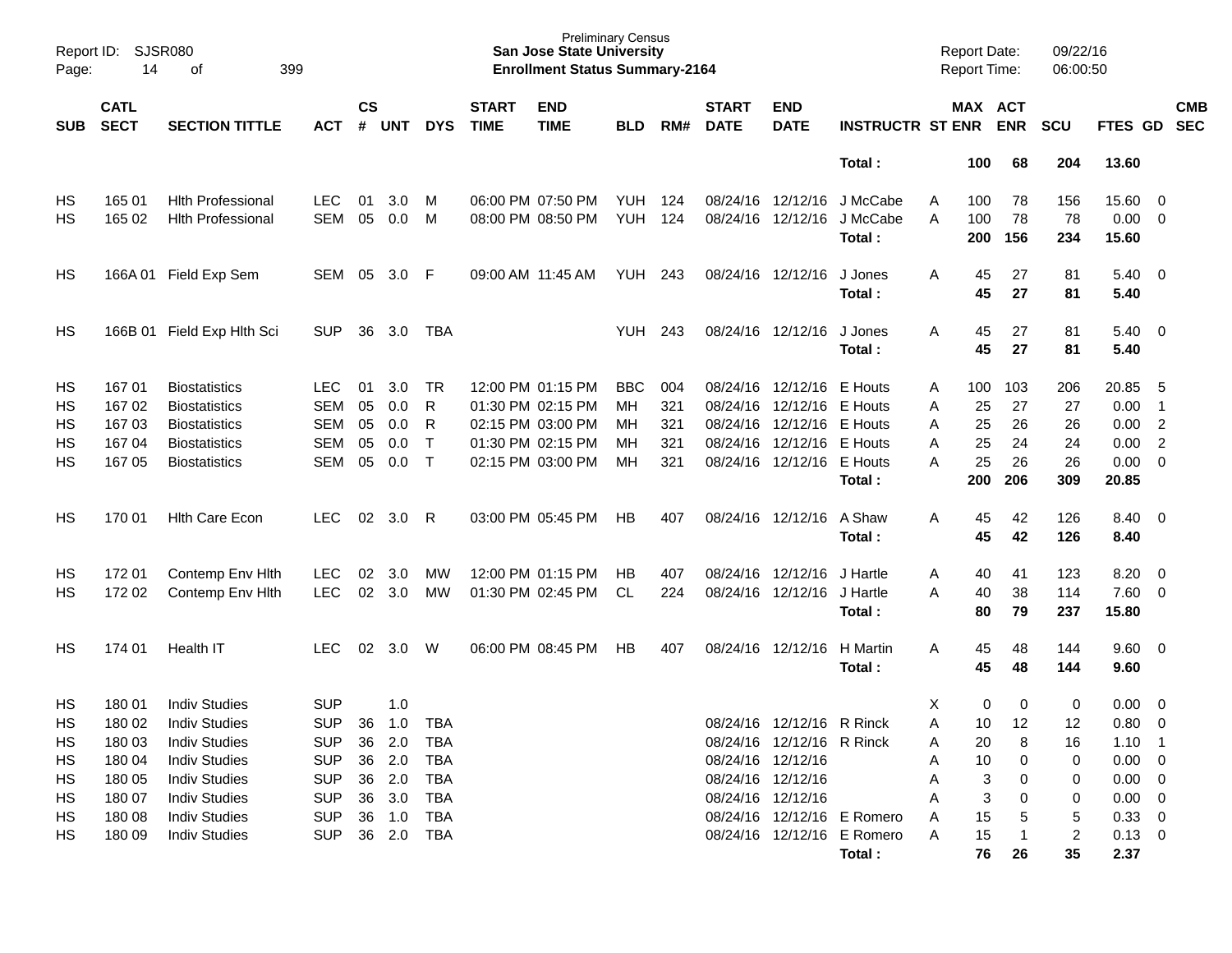| Report ID:<br>Page: | 15                         | <b>SJSR080</b><br>399<br>of       |              |                       |            |            |                             | <b>Preliminary Census</b><br><b>San Jose State University</b><br><b>Enrollment Status Summary-2164</b> |                 |     |                             |                                                  |                             |   | <b>Report Date:</b>              | <b>Report Time:</b>           | 09/22/16<br>06:00:50           |                            |            |
|---------------------|----------------------------|-----------------------------------|--------------|-----------------------|------------|------------|-----------------------------|--------------------------------------------------------------------------------------------------------|-----------------|-----|-----------------------------|--------------------------------------------------|-----------------------------|---|----------------------------------|-------------------------------|--------------------------------|----------------------------|------------|
| <b>SUB</b>          | <b>CATL</b><br><b>SECT</b> | <b>SECTION TITTLE</b>             | <b>ACT</b>   | $\mathsf{cs}$<br>$\#$ | <b>UNT</b> | <b>DYS</b> | <b>START</b><br><b>TIME</b> | <b>END</b><br><b>TIME</b>                                                                              | <b>BLD</b>      | RM# | <b>START</b><br><b>DATE</b> | <b>END</b><br><b>DATE</b>                        | <b>INSTRUCTR ST ENR ENR</b> |   |                                  | MAX ACT                       | SCU                            | FTES GD SEC                | <b>CMB</b> |
| <b>HS</b>           | 200 01                     | Contemporary Practic LEC 02 2.0 M |              |                       |            |            |                             | 03:00 PM 05:45 PM                                                                                      | HB              | 407 |                             | 08/24/16 12/12/16                                | M Allen<br>Total:           | A | 30<br>30                         | 24<br>24                      | 48<br>48                       | 4.00 24<br>4.00            |            |
| HS                  | 201 01                     | Groups & Training                 | LEC          |                       | 02 2.0     | M          |                             | 06:00 PM 08:45 PM                                                                                      | MH              | 322 |                             | 08/24/16 12/12/16                                | L Levine<br>Total:          | A | 30<br>30                         | 24<br>24                      | 48<br>48                       | 4.00 24<br>4.00            |            |
| <b>HS</b>           | 261 01                     | <b>Epidemiol Prin</b>             | <b>LEC</b>   |                       | 03 3.0 W   |            |                             | 03:00 PM 05:45 PM                                                                                      | CL              | 224 |                             | 08/24/16 12/12/16                                | M Worthen<br>Total:         | A | 40<br>40                         | 36<br>36                      | 108<br>108                     | 9.00 36<br>9.00            |            |
| <b>HS</b>           | 263 01                     | Prin/Skls Hlth Adm                | SEM 05 2.0 T |                       |            |            |                             | 06:00 PM 08:45 PM                                                                                      | <b>SPXC 152</b> |     |                             | 08/24/16 12/12/16                                | A Santiago<br>Total:        | Α | 30<br>30                         | 4<br>4                        | 8<br>8                         | $0.67$ 4<br>0.67           |            |
| HS                  | 271 01                     | Theory of Pub Hith                | SEM 05 3.0 R |                       |            |            |                             | 06:00 PM 08:45 PM                                                                                      | DH              | 416 |                             | 08/24/16 12/12/16                                | P Conelly<br>Total:         | Α | 35<br>35                         | 26<br>26                      | 78<br>78                       | 6.50 26<br>6.50            |            |
| HS                  | 276 01                     | Com Org Health Pro                | SEM 05 3.0   |                       |            | M          |                             | 06:00 PM 08:45 PM                                                                                      | <b>SPXC 152</b> |     |                             | 08/24/16 12/12/16                                | J Seavey-Hul A<br>Total:    |   | 25<br>25                         | 16<br>16                      | 48<br>48                       | 4.00 16<br>4.00            |            |
| HS                  |                            | 291B 01 Fieldwork                 | <b>SUP</b>   |                       | 25 1.0     | TBA        |                             |                                                                                                        |                 |     |                             | 08/24/16 12/12/16                                | J Jones<br>Total:           | Α | 15<br>15                         | 2<br>$\overline{2}$           | $\overline{c}$<br>$\mathbf{2}$ | $0.17$ 2<br>0.17           |            |
| HS                  |                            | 291P 01 Prof Dev                  | <b>SUP</b>   |                       | 23 1.0     | TBA        |                             |                                                                                                        |                 |     |                             | 08/24/16 12/12/16                                | J Jones<br>Total:           | Α | 15<br>15                         | 4<br>4                        | 4<br>4                         | $0.33 - 4$<br>0.33         |            |
| HS                  | 298 01                     | <b>Spec Study</b>                 | <b>SUP</b>   |                       | 25 3.0     | TBA        |                             |                                                                                                        |                 |     | 08/24/16 12/12/16           |                                                  | Total:                      | Α | $\overline{c}$<br>$\overline{2}$ | 0<br>$\bf{0}$                 | 0<br>$\bf{0}$                  | $0.00 \t 0$<br>0.00        |            |
|                     | Department :               | <b>Health Science</b>             |              |                       |            |            |                             |                                                                                                        |                 |     |                             | <b>Lower Division:</b><br><b>Upper Division:</b> | <b>Department Total:</b>    |   | 2863<br>855                      | 2499<br>845<br>1816 1542 3176 | 6007<br>2535                   | 405.28<br>169.00<br>211.62 |            |

**Graduate Division : 192 112 296 24.67**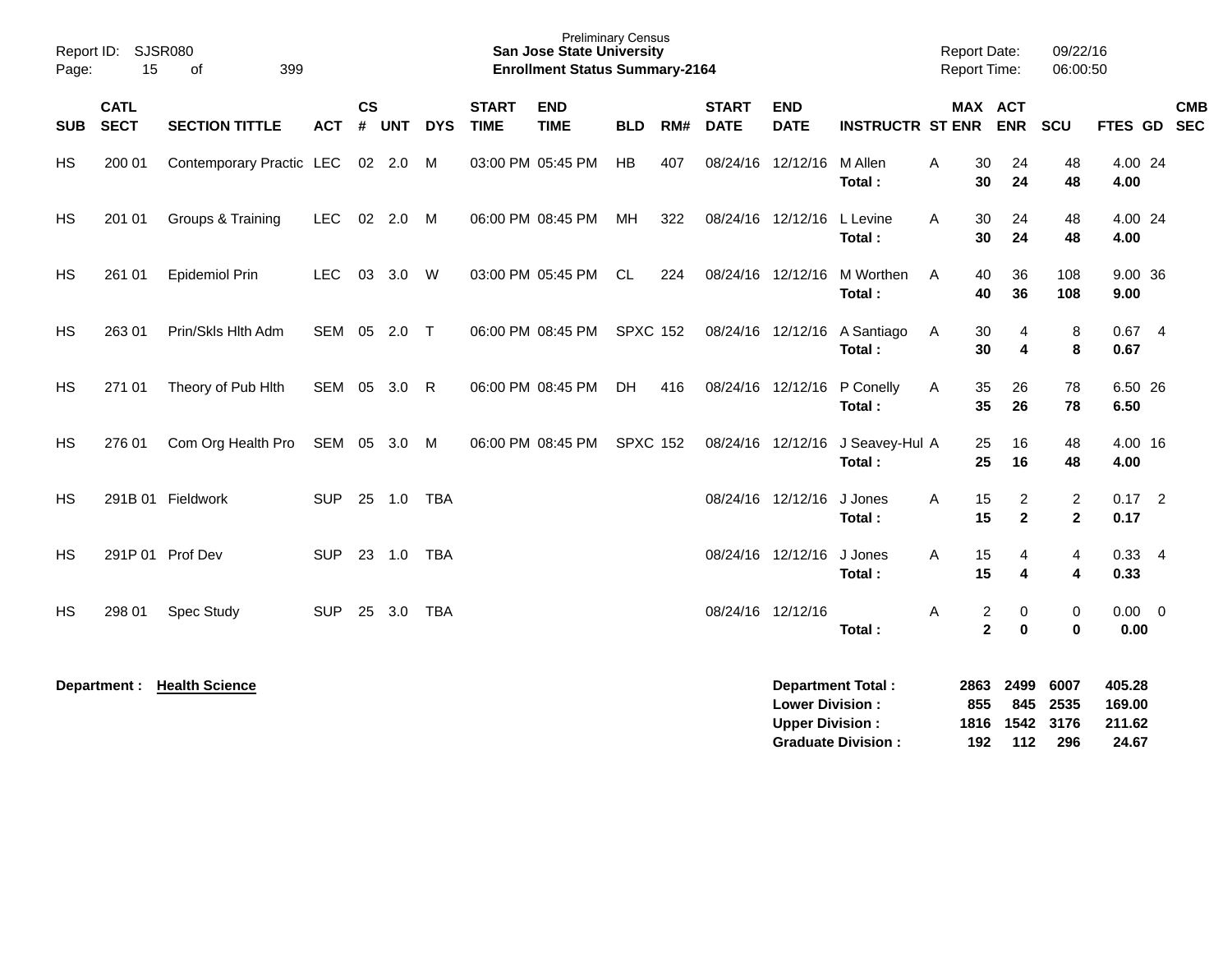| Report ID:<br>Page: | SJSR080<br>16 | οf                                 | 399        |                        |     |            |              | <b>San Jose State University</b><br><b>Enrollment Status Summary-2164</b> | <b>Preliminary Census</b> |     |              |                            |                             |   | <b>Report Date:</b><br><b>Report Time:</b> |                | 09/22/16<br>06:00:50 |         |                |            |
|---------------------|---------------|------------------------------------|------------|------------------------|-----|------------|--------------|---------------------------------------------------------------------------|---------------------------|-----|--------------|----------------------------|-----------------------------|---|--------------------------------------------|----------------|----------------------|---------|----------------|------------|
|                     | <b>CATL</b>   |                                    |            | $\mathbf{c}\mathbf{s}$ |     |            | <b>START</b> | <b>END</b>                                                                |                           |     | <b>START</b> | <b>END</b>                 |                             |   | MAX ACT                                    |                |                      |         |                | <b>CMB</b> |
| <b>SUB</b>          | <b>SECT</b>   | <b>SECTION TITTLE</b>              | <b>ACT</b> | #                      | UNT | <b>DYS</b> | <b>TIME</b>  | <b>TIME</b>                                                               | BLD                       | RM# | <b>DATE</b>  | <b>DATE</b>                | <b>INSTRUCTR ST ENR</b>     |   |                                            | <b>ENR</b>     | <b>SCU</b>           | FTES GD |                | <b>SEC</b> |
| <b>College</b>      |               | <b>Applied Sciences &amp; Arts</b> |            |                        |     |            |              |                                                                           |                           |     |              |                            |                             |   |                                            |                |                      |         |                |            |
|                     | Department :  | <b>Health Professions</b>          |            |                        |     |            |              |                                                                           |                           |     |              |                            |                             |   |                                            |                |                      |         |                |            |
|                     |               | HPRF 100W 01 Writing Workshop      | SEM        | 04                     | 3.0 | TR         |              | 09:00 AM 10:15 AM                                                         | <b>SPXC 152</b>           |     | 08/24/16     | 12/12/16                   | N Williams                  | A | 25                                         | 16             | 48                   | 3.20    | $0\,$ C        |            |
| HS                  |               | 100W 01 Writing Workshop           | SEM        | 04                     | 3.0 | TR         |              | 09:00 AM 10:15 AM                                                         | <b>SPXC 152</b>           |     | 08/24/16     | 12/12/16                   | N Williams                  | A | 0                                          | 6              | 18                   | 1.20    | 0 <sup>o</sup> |            |
|                     |               | NURS 100W 01 Writing Workshop      | SEM        | 04                     | 3.0 | <b>TR</b>  |              | 09:00 AM 10:15 AM                                                         | <b>SPXC 152</b>           |     | 08/24/16     | 12/12/16                   | N Williams                  | A | 0                                          | 2              | 6                    | 0.40    | 0 <sup>o</sup> |            |
| <b>NUFS</b>         |               | 100W 01 Writing Workshop           | SEM        | 04                     | 3.0 | <b>TR</b>  |              | 09:00 AM 10:15 AM                                                         | <b>SPXC 152</b>           |     | 08/24/16     | 12/12/16                   | N Williams                  | Α | 0                                          | 2              | 6                    | 0.40    | 0 <sup>o</sup> |            |
| <b>OCTH</b>         |               | 100W 01 Writing Workshop           | SEM        | 04                     | 3.0 | <b>TR</b>  |              | 09:00 AM 10:15 AM                                                         | <b>SPXC 152</b>           |     | 08/24/16     | 12/12/16                   | N Williams                  | A | 0                                          | 0              | 0                    | 0.00    | 0 <sup>o</sup> |            |
| <b>HPRF</b>         |               | 100W 02 Writing Workshop           | SEM        | 04                     | 3.0 | <b>TR</b>  |              | 10:30 AM 11:45 AM                                                         | <b>SPXC 152</b>           |     | 08/24/16     | 12/12/16                   | N Williams                  | A | 25                                         | 4              | 12                   | 0.80    | 0 <sup>o</sup> |            |
| HS                  |               | 100W 02 Writing Workshop           | SEM        | 04                     | 3.0 | <b>TR</b>  |              | 10:30 AM 11:45 AM                                                         | <b>SPXC 152</b>           |     | 08/24/16     | 12/12/16                   | N Williams                  | A | 0                                          | 15             | 45                   | 3.00    | 0 <sup>o</sup> |            |
|                     |               | NURS 100W 02 Writing Workshop      | SEM        | 04                     | 3.0 | <b>TR</b>  |              | 10:30 AM 11:45 AM                                                         | <b>SPXC 152</b>           |     | 08/24/16     | 12/12/16                   | N Williams                  | A | 0                                          | 4              | 12                   | 0.80    | 0 <sup>o</sup> |            |
| <b>NUFS</b>         |               | 100W 02 Writing Workshop           | SEM        | 04                     | 3.0 | <b>TR</b>  |              | 10:30 AM 11:45 AM                                                         | <b>SPXC 152</b>           |     | 08/24/16     | 12/12/16                   | N Williams                  | A | 0                                          | 3              | 9                    | 0.60    | 0 <sup>o</sup> |            |
| <b>OCTH</b>         |               | 100W 02 Writing Workshop           | SEM        | 04                     | 3.0 | <b>TR</b>  |              | 10:30 AM 11:45 AM                                                         | <b>SPXC 152</b>           |     | 08/24/16     | 12/12/16                   | N Williams                  | A | 0                                          | 0              | 0                    | 0.00    | 0 <sup>o</sup> |            |
| <b>HPRF</b>         |               | 100W 03 Writing Workshop           | SEM        | 04                     | 3.0 | <b>TR</b>  |              | 01:30 PM 02:45 PM                                                         | <b>SPXC 152</b>           |     | 08/24/16     | 12/12/16                   | N Williams                  | A | 25                                         | 14             | 42                   | 2.80    | 0 <sup>o</sup> |            |
| HS                  |               | 100W 03 Writing Workshop           | SEM        | 04                     | 3.0 | <b>TR</b>  |              | 01:30 PM 02:45 PM                                                         | <b>SPXC 152</b>           |     | 08/24/16     | 12/12/16                   | N Williams                  | A | 0                                          | 9              | 27                   | 1.80    | 0 <sup>o</sup> |            |
|                     |               | NURS 100W 03 Writing Workshop      | SEM        | 04                     | 3.0 | <b>TR</b>  |              | 01:30 PM 02:45 PM                                                         | <b>SPXC 152</b>           |     | 08/24/16     | 12/12/16                   | N Williams                  | A | 0                                          | $\mathbf 0$    | 0                    | 0.00    | 0 <sup>o</sup> |            |
| <b>NUFS</b>         |               | 100W 03 Writing Workshop           | SEM        | 04                     | 3.0 | <b>TR</b>  |              | 01:30 PM 02:45 PM                                                         | <b>SPXC 152</b>           |     | 08/24/16     | 12/12/16                   | N Williams                  | Α | 0                                          | 3              | 9                    | 0.60    | 0 <sup>o</sup> |            |
| <b>OCTH</b>         |               | 100W 03 Writing Workshop           | SEM        | 04                     | 3.0 | <b>TR</b>  |              | 01:30 PM 02:45 PM                                                         | <b>SPXC 152</b>           |     | 08/24/16     | 12/12/16                   | N Williams                  | A | 0                                          | 0              | 0                    | 0.00    | 0 <sup>o</sup> |            |
| <b>HPRF</b>         |               | 100W 04 Writing Workshop           | SEM        | 04                     | 3.0 | <b>MW</b>  |              | 01:30 PM 02:45 PM                                                         | <b>SPXC 152</b>           |     | 08/24/16     | 12/12/16                   | M Bondi                     | Α | 25                                         | 14             | 42                   | 2.80    | 0 <sup>o</sup> |            |
| HS                  |               | 100W 04 Writing Workshop           | SEM        | 04                     | 3.0 | <b>MW</b>  |              | 01:30 PM 02:45 PM                                                         | <b>SPXC 152</b>           |     | 08/24/16     | 12/12/16                   | M Bondi                     | Α | 0                                          | $\overline{7}$ | 21                   | 1.40    | 0 <sup>o</sup> |            |
|                     |               | NURS 100W 04 Writing Workshop      | SEM        | 04                     | 3.0 | <b>MW</b>  |              | 01:30 PM 02:45 PM                                                         | <b>SPXC 152</b>           |     | 08/24/16     | 12/12/16                   | M Bondi                     | A | 0                                          | 1              | 3                    | 0.20    | 0 <sup>o</sup> |            |
| <b>NUFS</b>         |               | 100W 04 Writing Workshop           | SEM        | 04                     | 3.0 | <b>MW</b>  |              | 01:30 PM 02:45 PM                                                         | <b>SPXC 152</b>           |     | 08/24/16     | 12/12/16                   | M Bondi                     | A | 0                                          | 2              | 6                    | 0.40    | 0 <sup>o</sup> |            |
| <b>OCTH</b>         |               | 100W 04 Writing Workshop           | SEM        | 04                     | 3.0 | <b>MW</b>  |              | 01:30 PM 02:45 PM                                                         | <b>SPXC 152</b>           |     | 08/24/16     | 12/12/16                   | M Bondi                     | Α | 0                                          | 0              | 0                    | 0.00    | 0 <sup>o</sup> |            |
| <b>HPRF</b>         |               | 100W 05 Writing Workshop           | SEM        | 04                     | 3.0 | F          |              | 09:00 AM 11:45 AM                                                         | <b>SPXC 152</b>           |     | 08/24/16     | 12/12/16 S Rivera          |                             | Α | 25                                         | 11             | 33                   | 2.20    | 0 <sup>o</sup> |            |
| HS                  |               | 100W 05 Writing Workshop           | SEM        | 04                     | 3.0 | F          |              | 09:00 AM 11:45 AM                                                         | <b>SPXC 152</b>           |     | 08/24/16     | 12/12/16 S Rivera          |                             | Α | 0                                          | 12             | 36                   | 2.40    | 0 <sup>o</sup> |            |
|                     |               | NURS 100W 05 Writing Workshop      | SEM        | 04                     | 3.0 | F          |              | 09:00 AM_11:45 AM                                                         | <b>SPXC 152</b>           |     | 08/24/16     | 12/12/16 S Rivera          |                             | A | 0                                          | $\overline{2}$ | 6                    | 0.40    | 0 <sup>o</sup> |            |
| <b>NUFS</b>         |               | 100W 05 Writing Workshop           | SEM        | 04                     | 3.0 | F          |              | 09:00 AM_11:45 AM                                                         | <b>SPXC 152</b>           |     | 08/24/16     | 12/12/16 S Rivera          |                             | A | 0                                          | $\mathbf 0$    | 0                    | 0.00    | 0 <sup>o</sup> |            |
| <b>OCTH</b>         |               | 100W 05 Writing Workshop           | SEM        | 04                     | 3.0 | F          |              | 09:00 AM_11:45 AM                                                         | <b>SPXC 152</b>           |     | 08/24/16     | 12/12/16 S Rivera          |                             | Α | 0                                          | 0              | 0                    | 0.00    | 0 <sup>o</sup> |            |
| <b>HPRF</b>         |               | 100W 06 Writing Workshop           | SEM        | 04                     | 3.0 | M          |              | 03:00 PM 05:45 PM                                                         | <b>SH</b>                 | 312 | 08/24/16     | 12/12/16                   | M Bondi                     | Α | 25                                         | 4              | 12                   | 0.80    | 0 <sup>o</sup> |            |
| HS                  |               | 100W 06 Writing Workshop           | SEM        | 04                     | 3.0 | M          |              | 03:00 PM 05:45 PM                                                         | <b>SH</b>                 | 312 | 08/24/16     | 12/12/16                   | M Bondi                     | Α | 0                                          | 14             | 42                   | 2.80    | 0 <sup>o</sup> |            |
| <b>NURS</b>         |               | 100W 06 Writing Workshop           | SEM        | 04                     | 3.0 | M          |              | 03:00 PM 05:45 PM                                                         | <b>SH</b>                 | 312 | 08/24/16     | 12/12/16                   | M Bondi                     | A | 0                                          | $\overline{7}$ | 21                   | 1.40    | 0 <sup>o</sup> |            |
| <b>NUFS</b>         |               | 100W 06 Writing Workshop           | SEM        | 04                     | 3.0 | M          |              | 03:00 PM 05:45 PM                                                         | <b>SH</b>                 | 312 | 08/24/16     | 12/12/16                   | M Bondi                     |   | 0                                          | $\Omega$       | 0                    | 0.00    | 0 <sup>o</sup> |            |
|                     |               | OCTH 100W 06 Writing Workshop      | SEM 04     |                        | 3.0 | M          |              | 03:00 PM 05:45 PM                                                         | <b>SH</b>                 | 312 |              | 08/24/16 12/12/16 M Bondi  |                             | A | 0                                          | 0              | 0                    | 0.00    | 0 <sup>C</sup> |            |
|                     |               | HPRF 100W 07 Writing Workshop      | SEM 04     |                        | 3.0 | Т          |              | 03:00 PM 05:45 PM                                                         | <b>SPXC 152</b>           |     |              | 08/24/16 12/12/16 N Clinch |                             | A | 25                                         | 7              | 21                   | 1.40    | 0 <sup>C</sup> |            |
| HS                  |               | 100W 07 Writing Workshop           | SEM 04 3.0 |                        |     | Т          |              | 03:00 PM 05:45 PM                                                         | <b>SPXC 152</b>           |     |              | 08/24/16 12/12/16 N Clinch |                             | A | 0                                          | 10             | 30                   | 2.00    | $0\,C$         |            |
|                     |               | NURS 100W 07 Writing Workshop      | SEM 04     |                        | 3.0 | Т          |              | 03:00 PM 05:45 PM                                                         | <b>SPXC 152</b>           |     |              | 08/24/16 12/12/16 N Clinch |                             | Α | 0                                          | $\overline{c}$ | 6                    | 0.40    | $0\,C$         |            |
|                     |               | NUFS 100W 07 Writing Workshop      | SEM 04     |                        | 3.0 | Т          |              | 03:00 PM 05:45 PM                                                         | <b>SPXC 152</b>           |     |              | 08/24/16 12/12/16 N Clinch |                             | Α | 0                                          | 6              | 18                   | 1.20    | $0\,C$         |            |
|                     |               | OCTH 100W 07 Writing Workshop      | SEM 04     |                        | 3.0 | Τ          |              | 03:00 PM 05:45 PM                                                         | <b>SPXC 152</b>           |     |              | 08/24/16 12/12/16 N Clinch |                             | A | 0                                          | 0              | 0                    | 0.00    | $0\,C$         |            |
|                     |               | HPRF 100W 08 Writing Workshop      | SEM 04 3.0 |                        |     | <b>TR</b>  |              | 12:00 PM 01:15 PM                                                         | <b>SPXC 152</b>           |     |              |                            | 08/24/16 12/12/16 M Duphily | A | 25                                         | 6              | 18                   | 1.20    | $0\,C$         |            |
| HS                  |               | 100W 08 Writing Workshop           | SEM 04 3.0 |                        |     | <b>TR</b>  |              | 12:00 PM 01:15 PM                                                         | <b>SPXC 152</b>           |     |              |                            | 08/24/16 12/12/16 M Duphily | A | 0                                          | 7              | 21                   | 1.40    | $0\,C$         |            |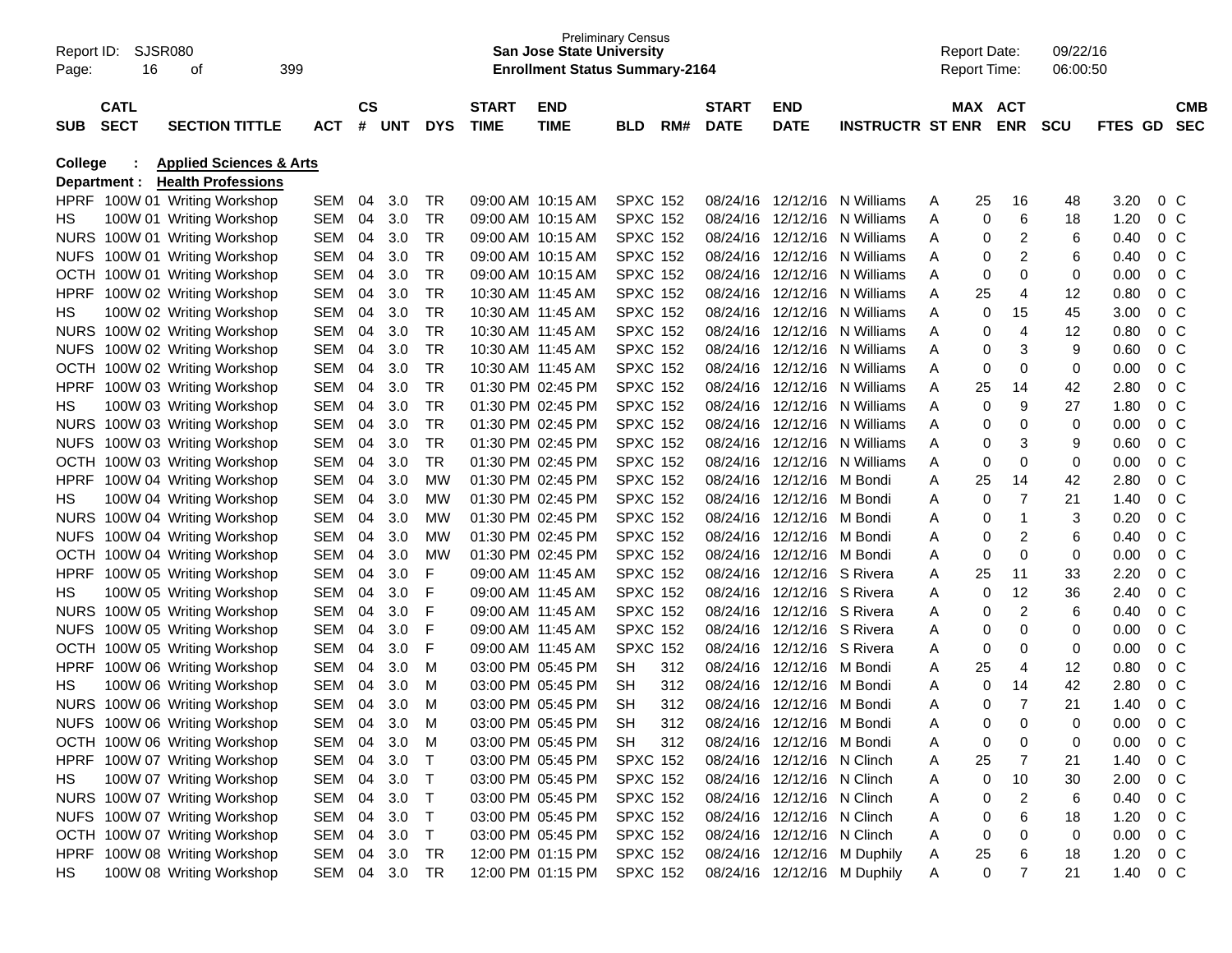| Report ID:<br>Page:                      | 399    |                               |              |                |            | <b>San Jose State University</b><br><b>Enrollment Status Summary-2164</b> | <b>Preliminary Census</b>   |                           |                 |     |                             |                           | <b>Report Date:</b><br><b>Report Time:</b> |   | 09/22/16<br>06:00:50 |                       |            |         |                |                          |
|------------------------------------------|--------|-------------------------------|--------------|----------------|------------|---------------------------------------------------------------------------|-----------------------------|---------------------------|-----------------|-----|-----------------------------|---------------------------|--------------------------------------------|---|----------------------|-----------------------|------------|---------|----------------|--------------------------|
| <b>CATL</b><br><b>SECT</b><br><b>SUB</b> |        | <b>SECTION TITTLE</b>         | <b>ACT</b>   | <b>CS</b><br># | <b>UNT</b> | <b>DYS</b>                                                                | <b>START</b><br><b>TIME</b> | <b>END</b><br><b>TIME</b> | <b>BLD</b>      | RM# | <b>START</b><br><b>DATE</b> | <b>END</b><br><b>DATE</b> | <b>INSTRUCTR ST ENR</b>                    |   |                      | MAX ACT<br><b>ENR</b> | <b>SCU</b> | FTES GD |                | <b>CMB</b><br><b>SEC</b> |
|                                          |        | NURS 100W 08 Writing Workshop | SEM          | 04             | 3.0        | TR                                                                        |                             | 12:00 PM 01:15 PM         | <b>SPXC 152</b> |     | 08/24/16                    |                           | 12/12/16 M Duphily                         | A | 0                    | 10                    | 30         | 2.00    | $0\,$ C        |                          |
|                                          |        | NUFS 100W 08 Writing Workshop | <b>SEM</b>   | 04             | 3.0        | <b>TR</b>                                                                 |                             | 12:00 PM 01:15 PM         | <b>SPXC 152</b> |     |                             |                           | 08/24/16 12/12/16 M Duphily                | Α | 0                    | $\mathbf 1$           | 3          | 0.20    | 0 <sup>o</sup> |                          |
|                                          |        | OCTH 100W 08 Writing Workshop | <b>SEM</b>   | 04             | 3.0        | <b>TR</b>                                                                 |                             | 12:00 PM 01:15 PM         | <b>SPXC 152</b> |     | 08/24/16                    |                           | 12/12/16 M Duphily                         | A | 0                    | 0                     | 0          | 0.00    | 0 <sup>o</sup> |                          |
|                                          |        | HPRF 100W 09 Writing Workshop | SEM          | 04             | 3.0        | MW                                                                        |                             | 09:00 AM 10:15 AM         | <b>SPXC 152</b> |     | 08/24/16                    | 12/12/16 A Petty          |                                            | A | 25                   | 4                     | 12         | 0.80    | 0 <sup>o</sup> |                          |
| НS                                       |        | 100W 09 Writing Workshop      | <b>SEM</b>   | 04             | 3.0        | MW                                                                        |                             | 09:00 AM 10:15 AM         | <b>SPXC 152</b> |     | 08/24/16                    | 12/12/16 A Petty          |                                            | Α | 0                    | 15                    | 45         | 3.00    | 0 <sup>o</sup> |                          |
|                                          |        | NURS 100W 09 Writing Workshop | <b>SEM</b>   | 04             | 3.0        | MW                                                                        |                             | 09:00 AM 10:15 AM         | <b>SPXC 152</b> |     | 08/24/16                    | 12/12/16 A Petty          |                                            | Α | 0                    | 3                     | 9          | 0.60    | 0 <sup>o</sup> |                          |
|                                          |        | NUFS 100W 09 Writing Workshop | <b>SEM</b>   | 04             | 3.0        | MW                                                                        |                             | 09:00 AM 10:15 AM         | <b>SPXC 152</b> |     | 08/24/16                    | 12/12/16 A Petty          |                                            | Α | 0                    | 2                     | 6          | 0.40    | 0 <sup>o</sup> |                          |
|                                          |        | OCTH 100W 09 Writing Workshop | <b>SEM</b>   | 04             | 3.0        | MW                                                                        |                             | 09:00 AM 10:15 AM         | <b>SPXC 152</b> |     | 08/24/16                    | 12/12/16 A Petty          |                                            | Α | 0                    | 0                     | 0          | 0.00    | 0 <sup>o</sup> |                          |
|                                          |        | HPRF 100W 10 Writing Workshop | <b>SEM</b>   | 04             | 3.0        | <b>TBA</b>                                                                |                             |                           |                 |     | 08/24/16                    |                           | 12/12/16 L Jacoby                          | Α | 25                   | 6                     | 18         | 1.20    | 0 <sup>o</sup> |                          |
| НS                                       |        | 100W 10 Writing Workshop      | <b>SEM</b>   | 04             | 3.0        | <b>TBA</b>                                                                |                             |                           |                 |     | 08/24/16                    | 12/12/16 L Jacoby         |                                            | Α | 0                    | 9                     | 27         | 1.80    | 0 <sup>o</sup> |                          |
|                                          |        | NURS 100W 10 Writing Workshop | <b>SEM</b>   | 04             | 3.0        | <b>TBA</b>                                                                |                             |                           |                 |     | 08/24/16                    |                           | 12/12/16 L Jacoby                          | Α | 0                    | $\overline{7}$        | 21         | 1.40    | 0 <sup>o</sup> |                          |
|                                          |        | NUFS 100W 10 Writing Workshop | <b>SEM</b>   | 04             | 3.0        | <b>TBA</b>                                                                |                             |                           |                 |     | 08/24/16                    | 12/12/16 L Jacoby         |                                            | Α | 0                    | $\overline{c}$        | 6          | 0.40    | 0 <sup>o</sup> |                          |
|                                          |        | OCTH 100W 10 Writing Workshop | <b>SEM</b>   | 04             | 3.0        | <b>TBA</b>                                                                |                             |                           |                 |     | 08/24/16                    | 12/12/16 L Jacoby         |                                            | Α | 0                    | 0                     | 0          | 0.00    | 0 <sup>o</sup> |                          |
|                                          |        | HPRF 100W 11 Writing Workshop | SEM          | 04             | 3.0        | <b>TBA</b>                                                                |                             |                           |                 |     | 08/24/16                    |                           | 12/12/16 M Duphily                         | Α | 25                   | 4                     | 12         | 0.80    | 0 <sup>o</sup> |                          |
| НS                                       |        | 100W 11 Writing Workshop      | SEM          | 04             | 3.0        | <b>TBA</b>                                                                |                             |                           |                 |     | 08/24/16                    |                           | 12/12/16 M Duphily                         | Α | 0                    | 8                     | 24         | 1.60    | 0 <sup>o</sup> |                          |
|                                          |        | NURS 100W 11 Writing Workshop | SEM          | 04             | 3.0        | <b>TBA</b>                                                                |                             |                           |                 |     | 08/24/16                    |                           | 12/12/16 M Duphily                         | Α | 0                    | 11                    | 33         | 2.20    | 0 <sup>o</sup> |                          |
|                                          |        | NUFS 100W 11 Writing Workshop | SEM          | 04             | 3.0        | <b>TBA</b>                                                                |                             |                           |                 |     | 08/24/16                    |                           | 12/12/16 M Duphily                         | Α | 0                    | $\overline{1}$        | 3          | 0.20    | 0 <sup>o</sup> |                          |
|                                          |        | OCTH 100W 11 Writing Workshop | SEM          | 04             | 3.0        | <b>TBA</b>                                                                |                             |                           |                 |     |                             |                           | 08/24/16 12/12/16 M Duphily                | A | 0                    | 0                     | 0          | 0.00    | 0 <sup>o</sup> |                          |
|                                          |        |                               |              |                |            |                                                                           |                             |                           |                 |     |                             |                           | Total :                                    |   | 275                  | 273                   | 819        | 54.60   |                |                          |
| HPRF 135 01                              |        | <b>Hith Multiculture</b>      | <b>LEC</b>   | 03             | 3.0        | TR                                                                        |                             | 12:00 PM 01:15 PM         | HВ              | 407 | 08/24/16                    | 12/12/16                  | V Ta                                       | A | 40                   | 10                    | 30         | 2.00    | 0 <sup>o</sup> |                          |
| HS                                       | 135 01 | <b>Hith Multiculture</b>      | <b>LEC</b>   | 03             | 3.0        | <b>TR</b>                                                                 |                             | 12:00 PM 01:15 PM         | HВ              | 407 | 08/24/16                    | 12/12/16                  | V Ta                                       | Α | 0                    | 23                    | 69         | 4.60    | 0 <sup>o</sup> |                          |
| NUFS 135 01                              |        | <b>Hith Multiculture</b>      | <b>LEC</b>   | 03             | 3.0        | <b>TR</b>                                                                 |                             | 12:00 PM 01:15 PM         | HВ              | 407 | 08/24/16                    | 12/12/16                  | – V Ta                                     | Α | 0                    | 7                     | 21         | 1.40    | 0 <sup>o</sup> |                          |
| <b>NURS 135 01</b>                       |        | <b>Hith Multiculture</b>      | <b>LEC</b>   | 03             | 3.0        | <b>TR</b>                                                                 |                             | 12:00 PM 01:15 PM         | HВ              | 407 | 08/24/16                    | 12/12/16                  | – V Ta                                     | Α | 0                    | 0                     | 0          | 0.00    | 0 <sup>o</sup> |                          |
| OCTH 135 01                              |        | <b>Hith Multiculture</b>      | <b>LEC</b>   | 03             | 3.0        | <b>TR</b>                                                                 |                             | 12:00 PM 01:15 PM         | HВ              | 407 | 08/24/16                    | 12/12/16                  | - V Ta                                     | Α | 0                    | 0                     | 0          | 0.00    | 0 <sup>o</sup> |                          |
| HPRF 135 02                              |        | <b>Hith Multiculture</b>      | <b>LEC</b>   | 03             | 3.0        | W                                                                         | 09:00 AM 11:45 AM           |                           | HВ              | 407 | 08/24/16                    | 12/12/16                  | K Roe                                      | Α | 40                   | $\overline{7}$        | 21         | 1.40    | 0 <sup>o</sup> |                          |
| HS                                       | 135 02 | <b>Hith Multiculture</b>      | <b>LEC</b>   | 03             | 3.0        | W                                                                         | 09:00 AM 11:45 AM           |                           | HВ              | 407 | 08/24/16                    | 12/12/16                  | K Roe                                      | Α | 0                    | 30                    | 90         | 6.00    | 0 <sup>o</sup> |                          |
| NUFS 135 02                              |        | <b>Hith Multiculture</b>      | <b>LEC</b>   | 03             | 3.0        | W                                                                         | 09:00 AM 11:45 AM           |                           | HВ              | 407 | 08/24/16                    | 12/12/16                  | K Roe                                      | Α | 0                    | 3                     | 9          | 0.60    | 0 <sup>o</sup> |                          |
| NURS 135 02                              |        | <b>Hith Multiculture</b>      | <b>LEC</b>   | 03             | 3.0        | W                                                                         | 09:00 AM 11:45 AM           |                           | HB              | 407 | 08/24/16                    | 12/12/16                  | K Roe                                      | Α | 0                    | 0                     | 0          | 0.00    | 0 <sup>o</sup> |                          |
| OCTH 135 02                              |        | <b>Hith Multiculture</b>      | <b>LEC</b>   | 03             | 3.0        | W                                                                         | 09:00 AM 11:45 AM           |                           | HB              | 407 |                             | 08/24/16 12/12/16 K Roe   |                                            | Α | 0                    | 0                     | 0          | 0.00    | 0 <sup>o</sup> |                          |
| HPRF 135 03                              |        | <b>Hlth Multiculture</b>      | LEC          |                | 03 3.0     | $\mathsf{R}$                                                              |                             | 03:00 PM 05:45 PM         | <b>BBC</b>      | 225 |                             |                           | 08/24/16 12/12/16 L Cruz-Hou               |   | 40                   | 6                     | 18         | 1.20    | $0\,C$         |                          |
| HS                                       | 135 03 | <b>Hith Multiculture</b>      | LEC          | 03             | 3.0        | R                                                                         |                             | 03:00 PM 05:45 PM         | <b>BBC</b>      | 225 |                             |                           | 08/24/16 12/12/16 L Cruz-Hou               | A | 0                    | 20                    | 60         | 4.00    | $0\,C$         |                          |
| NUFS 135 03                              |        | <b>Hith Multiculture</b>      | LEC          | 03             | 3.0        | R                                                                         |                             | 03:00 PM 05:45 PM         | BBC             | 225 |                             |                           | 08/24/16 12/12/16 L Cruz-Hou               | A | 0                    | 7                     | 21         | 1.40    | $0\,C$         |                          |
| NURS 135 03                              |        | <b>Hith Multiculture</b>      | LEC          | 03             | 3.0        | R                                                                         |                             | 03:00 PM 05:45 PM         | BBC             | 225 |                             |                           | 08/24/16 12/12/16 L Cruz-Hou               | A | 0                    | 0                     | 0          | 0.00    | $0\,$ C        |                          |
| OCTH 135 03                              |        | <b>Hith Multiculture</b>      | LEC          | 03             | 3.0        | R                                                                         |                             | 03:00 PM 05:45 PM         | <b>BBC</b>      | 225 |                             |                           | 08/24/16 12/12/16 L Cruz-Hou               | Α | 0                    | 2                     | 6          | 0.40    | $0\,C$         |                          |
| HPRF 135 04                              |        | <b>Hith Multiculture</b>      | LEC          | 03             | 3.0        | T                                                                         | 09:00 AM 11:45 AM           |                           | HB              | 407 |                             | 08/24/16 12/12/16 A Shaw  |                                            | A | 40                   | 4                     | 12         | 0.80    | $0\,C$         |                          |
| HS                                       | 135 04 | <b>Hith Multiculture</b>      | LEC          | 03             | 3.0        | $\top$                                                                    | 09:00 AM 11:45 AM           |                           | HB.             | 407 |                             | 08/24/16 12/12/16 A Shaw  |                                            | A | 0                    | 32                    | 96         | 6.40    | $0\,$ C        |                          |
| NUFS 135 04                              |        | <b>Hith Multiculture</b>      | LEC          | 03             | 3.0        | $\top$                                                                    |                             | 09:00 AM 11:45 AM         | HB              | 407 |                             | 08/24/16 12/12/16 A Shaw  |                                            | A | 0                    | 3                     | 9          | 0.60    | $0\,$ C        |                          |
| NURS 135 04                              |        | <b>Hith Multiculture</b>      | LEC 03 3.0 T |                |            |                                                                           |                             | 09:00 AM 11:45 AM         | HB              | 407 |                             | 08/24/16 12/12/16 A Shaw  |                                            | A | 0                    | 0                     | 0          | 0.00    | $0\,C$         |                          |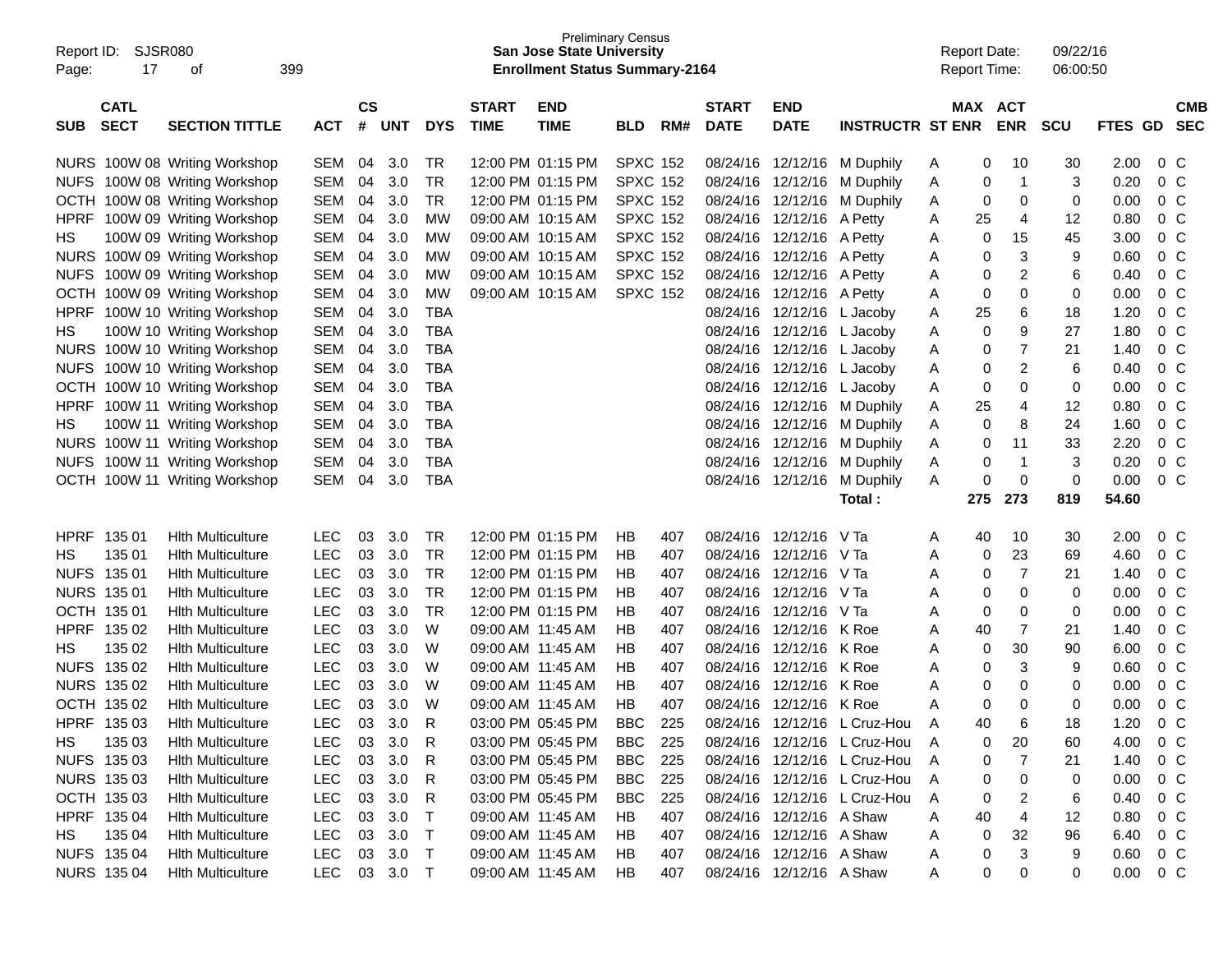| Report ID:<br>Page: | 18                         | <b>SJSR080</b><br>399<br>οf |            |                    |            |            |                             | San Jose State University<br><b>Enrollment Status Summary-2164</b> | <b>Preliminary Census</b> |     |                             |                           |                         | Report Date:<br>Report Time: |                          | 09/22/16<br>06:00:50 |         |         |                          |
|---------------------|----------------------------|-----------------------------|------------|--------------------|------------|------------|-----------------------------|--------------------------------------------------------------------|---------------------------|-----|-----------------------------|---------------------------|-------------------------|------------------------------|--------------------------|----------------------|---------|---------|--------------------------|
| <b>SUB</b>          | <b>CATL</b><br><b>SECT</b> | <b>SECTION TITTLE</b>       | <b>ACT</b> | $\mathsf{cs}$<br># | <b>UNT</b> | <b>DYS</b> | <b>START</b><br><b>TIME</b> | <b>END</b><br><b>TIME</b>                                          | <b>BLD</b>                | RM# | <b>START</b><br><b>DATE</b> | <b>END</b><br><b>DATE</b> | <b>INSTRUCTR ST ENR</b> | MAX                          | <b>ACT</b><br><b>ENR</b> | <b>SCU</b>           | FTES GD |         | <b>CMB</b><br><b>SEC</b> |
|                     | OCTH 135 04                | <b>Hith Multiculture</b>    | <b>LEC</b> | 03                 | 3.0        | т          | 09:00 AM 11:45 AM           |                                                                    | HB                        | 407 | 08/24/16                    | 12/12/16 A Shaw           |                         | A                            | $\mathbf 0$<br>$\Omega$  | 0                    | 0.00    | $0\,$ C |                          |
| <b>HPRF</b>         | 135 05                     | <b>Hith Multiculture</b>    | <b>LEC</b> | 03                 | 3.0        |            |                             | 06:00 PM 08:45 PM                                                  | HB                        | 407 | 08/24/16                    | 12/12/16                  | N West                  | 40<br>A                      | 6                        | 18                   | 1.20    | $0\,C$  |                          |
| <b>HS</b>           | 135 05                     | <b>Hith Multiculture</b>    | <b>LEC</b> | 03                 | 3.0        |            |                             | 06:00 PM 08:45 PM                                                  | HB                        | 407 | 08/24/16                    | 12/12/16                  | N West                  | A                            | $\Omega$<br>10           | 30                   | 2.00    | $0\,C$  |                          |
| <b>NUFS</b>         | 135 05                     | <b>Hith Multiculture</b>    | <b>LEC</b> | 03                 | 3.0        |            |                             | 06:00 PM 08:45 PM                                                  | HB                        | 407 | 08/24/16                    | 12/12/16                  | N West                  | A                            | $\Omega$<br>8            | 24                   | 1.60    | $0\,C$  |                          |
| <b>NURS</b>         | 135 05                     | <b>Hith Multiculture</b>    | <b>LEC</b> | 03                 | 3.0        |            |                             | 06:00 PM 08:45 PM                                                  | HB                        | 407 | 08/24/16                    | 12/12/16                  | N West                  | A                            | 0<br>$\Omega$            | $\mathbf 0$          | 0.00    | $0\,C$  |                          |
|                     | OCTH 135 05                | <b>Hith Multiculture</b>    | <b>LEC</b> | 03                 | 3.0        |            |                             | 06:00 PM 08:45 PM                                                  | HB                        | 407 | 08/24/16                    | 12/12/16                  | N West                  | A                            | 0<br>$\Omega$            | $\mathbf 0$          | 0.00    | $0\,C$  |                          |
|                     |                            |                             |            |                    |            |            |                             |                                                                    |                           |     |                             |                           | Total:                  | 200                          | 178                      | 534                  | 35.60   |         |                          |
| <b>HPRF</b>         | 295 01                     | Research Methodology SEM    |            | 05                 | 3.0        | W          |                             | 06:00 PM 08:45 PM                                                  | <b>SPXC 152</b>           |     | 08/24/16                    | 12/12/16                  | C Marshall              | 25<br>A                      | 19                       | 57                   | 4.75    | 19 C    |                          |
| <b>NUFS</b>         | 295 01                     | Research Methodology SEM    |            | 05                 | 3.0        | W          |                             | 06:00 PM 08:45 PM                                                  | <b>SPXC 152</b>           |     | 08/24/16                    | 12/12/16                  | C Marshall              | A                            | 0<br>$\Omega$            | 0                    | 0.00    | $0\,C$  |                          |
| HS.                 | 295 01                     | Research Methodology SEM    |            | 05                 | 3.0        | W          |                             | 06:00 PM 08:45 PM                                                  | <b>SPXC 152</b>           |     | 08/24/16                    | 12/12/16                  | C Marshall              | A                            | 0<br>0                   | 0                    | 0.00    | $0\,C$  |                          |
| <b>NURS</b>         | 295 01                     | Research Methodology SEM    |            | 05                 | 3.0        | W          |                             | 06:00 PM 08:45 PM                                                  | <b>SPXC 152</b>           |     | 08/24/16                    | 12/12/16                  | C Marshall              | A                            | $\mathbf 0$<br>0         | 0                    | 0.00    | $0\,C$  |                          |
| <b>HPRF</b>         | 295 02                     | Research Methodology SEM    |            | 05                 | 3.0        | W          |                             | 03:00 PM 05:45 PM                                                  | <b>CCB</b>                | 122 | 08/24/16                    | 12/12/16                  | C Hollenbeck A          | 25                           | 0                        | $\mathbf 0$          | 0.00    | $0\,C$  |                          |
| <b>NUFS</b>         | 295 02                     | Research Methodology SEM    |            | 05                 | 3.0        | W          |                             | 03:00 PM 05:45 PM                                                  | <b>CCB</b>                | 122 | 08/24/16                    | 12/12/16                  | C Hollenbeck A          |                              | 0<br>10                  | 30                   | 2.50    | 10 C    |                          |
| HS.                 | 295 02                     | Research Methodology SEM    |            | 05                 | 3.0        | W          |                             | 03:00 PM 05:45 PM                                                  | <b>CCB</b>                | 122 | 08/24/16                    | 12/12/16                  | C Hollenbeck A          |                              | 0<br>0                   | 0                    | 0.00    | $0\,$ C |                          |
|                     | NURS 295 02                | Research Methodology SEM    |            | 05                 | 3.0        | W          |                             | 03:00 PM 05:45 PM                                                  | <b>CCB</b>                | 122 | 08/24/16                    | 12/12/16                  | C Hollenbeck A          |                              | 0<br>0                   | 0                    | 0.00    | $0\,$ C |                          |
|                     |                            |                             |            |                    |            |            |                             |                                                                    |                           |     |                             |                           | Total:                  | 50                           | 29                       | 87                   | 7.25    |         |                          |
|                     |                            |                             |            |                    |            |            |                             |                                                                    |                           |     |                             |                           |                         |                              |                          |                      |         |         |                          |

**Department : Health Professions** 

| <b>Department Total:</b>  | 525 | 480 | 1440     | 97.45 |
|---------------------------|-----|-----|----------|-------|
| <b>Lower Division:</b>    | o   | n   | o        | 0.00  |
| <b>Upper Division:</b>    | 475 |     | 451 1353 | 90.20 |
| <b>Graduate Division:</b> | 50  | 29  | 87       | 7.25  |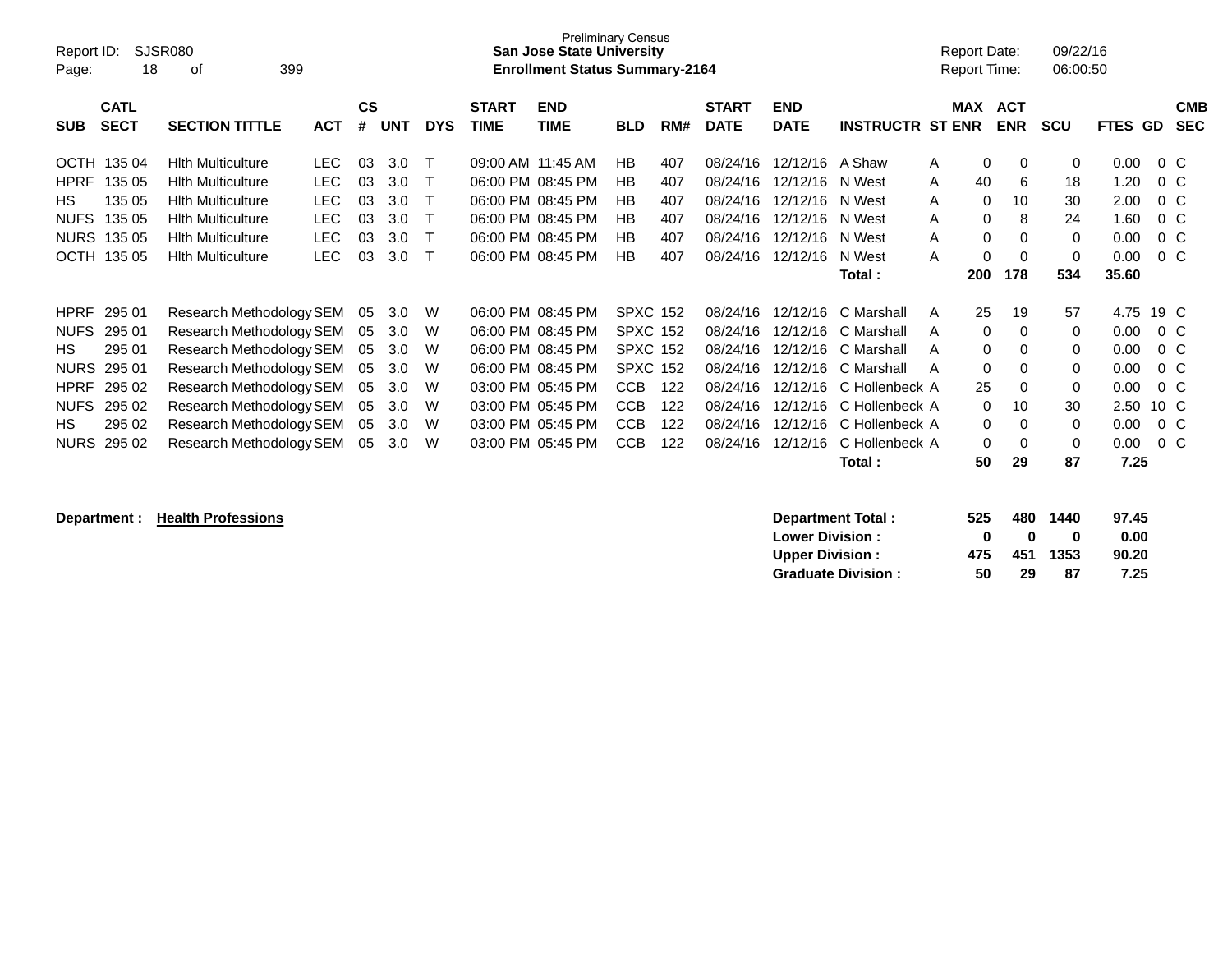| Page:                   | Report ID: SJSR080<br>19<br>399<br>of |                                                                     |            |                |                |            |                             | <b>Preliminary Census</b><br><b>San Jose State University</b><br><b>Enrollment Status Summary-2164</b> |            |     |                             |                           |                                 | <b>Report Date:</b><br>Report Time: |                       | 09/22/16<br>06:00:50 |                        |                          |            |
|-------------------------|---------------------------------------|---------------------------------------------------------------------|------------|----------------|----------------|------------|-----------------------------|--------------------------------------------------------------------------------------------------------|------------|-----|-----------------------------|---------------------------|---------------------------------|-------------------------------------|-----------------------|----------------------|------------------------|--------------------------|------------|
| SUB                     | <b>CATL</b><br><b>SECT</b>            | <b>SECTION TITTLE</b>                                               | <b>ACT</b> | <b>CS</b><br># | <b>UNT</b>     | <b>DYS</b> | <b>START</b><br><b>TIME</b> | <b>END</b><br><b>TIME</b>                                                                              | <b>BLD</b> | RM# | <b>START</b><br><b>DATE</b> | <b>END</b><br><b>DATE</b> | <b>INSTRUCTR ST ENR</b>         |                                     | MAX ACT<br><b>ENR</b> | <b>SCU</b>           | FTES GD SEC            |                          | <b>CMB</b> |
| College<br>Department : |                                       | <b>Applied Sciences &amp; Arts</b><br><b>Hospitality Management</b> |            |                |                |            |                             |                                                                                                        |            |     |                             |                           |                                 |                                     |                       |                      |                        |                          |            |
| HSPM 101                |                                       | Intro Hospitality                                                   | <b>LEC</b> | 02             | 3.0            | TBA        |                             |                                                                                                        |            |     |                             | 08/24/16 12/12/16 Y Huang |                                 | 55<br>A                             | 53                    | 159                  | 10.60                  | $\overline{\phantom{0}}$ |            |
| <b>HSPM</b>             | 1 0 2                                 | Intro Hospitality                                                   | <b>LEC</b> | 02             | 3.0            | <b>TBA</b> |                             |                                                                                                        |            |     |                             | 08/24/16 12/12/16         | P Wey<br>Total:                 | 55<br>A<br>110                      | 51<br>104             | 153<br>312           | 10.20<br>20.80         | $\overline{\phantom{0}}$ |            |
| HSPM 11 01              |                                       | <b>Restaurant Mgmt</b>                                              | <b>LEC</b> | 02             | 3.0            | МW         |                             | 01:30 PM 02:45 PM                                                                                      | CL         | 324 |                             | 08/24/16 12/12/16         | T Thompson A<br>Total:          | 48<br>48                            | 48<br>48              | 144<br>144           | $9.60 \quad 0$<br>9.60 |                          |            |
| HSPM 1201               |                                       | Cost Ctrl Hosp                                                      | <b>SEM</b> |                | 3.0            |            |                             |                                                                                                        |            |     |                             |                           |                                 | X                                   | 0<br>0                | 0                    | 0.00                   | $\overline{\phantom{0}}$ |            |
| <b>NUFS</b>             | 1201                                  | Cost Ctrl Hosp                                                      | <b>SEM</b> |                | 3.0            |            |                             |                                                                                                        |            |     |                             |                           |                                 | X                                   | 0<br>0                | 0                    | 0.00                   | $\overline{\mathbf{0}}$  |            |
| HSPM 1202               |                                       | Cost Ctrl Hosp                                                      | <b>SEM</b> |                | 3.0            |            |                             |                                                                                                        |            |     |                             |                           |                                 | X                                   | 0<br>0                | 0                    | 0.00                   | $\overline{0}$           |            |
| NUFS 1202               |                                       | Cost Ctrl Hosp                                                      | <b>SEM</b> |                | 3.0            |            |                             |                                                                                                        |            |     |                             |                           |                                 | X<br>$\mathbf 0$                    | $\mathbf 0$           | 0                    | 0.00                   | $\mathbf 0$              |            |
| HSPM 1203               |                                       | Cost Ctrl Hosp                                                      | <b>SEM</b> | 04             | 3.0            | TBA        |                             |                                                                                                        |            |     |                             | 08/24/16 12/12/16         | J Ha                            | Α<br>45                             | 37                    | 111                  | 7.40                   | 0 <sup>o</sup>           |            |
| NUFS 1203               |                                       | Cost Ctrl Hosp                                                      | SEM        | 04             | 3.0            | <b>TBA</b> |                             |                                                                                                        |            |     |                             | 08/24/16 12/12/16         | J Ha                            | 0<br>Α                              | $\mathbf 0$           | 0                    | 0.00                   | 0 <sup>o</sup>           |            |
|                         |                                       |                                                                     |            |                |                |            |                             |                                                                                                        |            |     |                             |                           | Total:                          | 45                                  | 37                    | 111                  | 7.40                   |                          |            |
| HSPM 6501               |                                       | Seminar in HSPM                                                     | LEC.       | 02             | 1.0            | W          |                             | 03:00 PM 03:50 PM                                                                                      | МH         | 324 | 08/24/16 12/12/16           |                           | T Yen<br>Total:                 | Α<br>70<br>70                       | 70<br>70              | 70<br>70             | 4.67<br>4.67           | $\overline{\phantom{0}}$ |            |
|                         |                                       | HSPM 100W 01 Writing Workshop                                       | <b>SEM</b> | 04             | 3.0            | MW         |                             | 09:00 AM 10:15 AM                                                                                      | <b>BBC</b> | 225 |                             | 08/24/16 12/12/16         | K Haven                         | 25<br>A                             | 26                    | 78                   | 5.20                   | $\overline{\mathbf{0}}$  |            |
|                         |                                       | HSPM 100W 02 Writing Workshop                                       | SEM        | 04             | 3.0            | TR         |                             | 09:00 AM 10:15 AM                                                                                      | <b>BBC</b> | 225 |                             | 08/24/16 12/12/16         | L Lindelof                      | 25<br>A                             | 25                    | 75                   | 5.00                   | $\overline{\phantom{0}}$ |            |
|                         |                                       |                                                                     |            |                |                |            |                             |                                                                                                        |            |     |                             |                           | Total:                          | 50                                  | 51                    | 153                  | 10.20                  |                          |            |
|                         | HSPM 101 01                           | Culture & Intl Iss                                                  | <b>LEC</b> | 02             | 3.0            | MW         |                             | 12:00 PM 01:15 PM                                                                                      | <b>SH</b>  | 434 | 08/24/16 12/12/16           |                           | J Ha<br>Total:                  | 48<br>Α<br>48                       | 47<br>47              | 141<br>141           | 9.40<br>9.40           | $\overline{\phantom{0}}$ |            |
|                         |                                       |                                                                     |            |                |                |            |                             |                                                                                                        |            |     |                             |                           |                                 |                                     |                       |                      |                        |                          |            |
|                         | HSPM 102 01                           | Hotel & Lodging Op                                                  | <b>LEC</b> | 02             | 3.0            | TR         |                             | 12:00 PM 01:15 PM                                                                                      | CL         | 324 | 08/24/16 12/12/16           |                           | F MemarzadehA                   | 48                                  | 51                    | 153                  | $10.20 \t 0$           |                          |            |
|                         |                                       |                                                                     |            |                |                |            |                             |                                                                                                        |            |     |                             |                           | Total:                          | 48                                  | 51                    | 153                  | 10.20                  |                          |            |
|                         | HSPM 104 01                           | <b>Hospitality Mktg</b>                                             | LEC.       |                | $02 \quad 3.0$ | МW         |                             | 12:00 PM 01:15 PM                                                                                      | CL         | 324 |                             | 08/24/16 12/12/16 Y Huang |                                 | 48<br>A                             | 31                    | 93                   | 6.20                   | $\overline{\phantom{0}}$ |            |
|                         |                                       |                                                                     |            |                |                |            |                             |                                                                                                        |            |     |                             |                           | Total:                          | 48                                  | 31                    | 93                   | 6.20                   |                          |            |
|                         |                                       |                                                                     |            |                |                |            |                             |                                                                                                        |            |     |                             |                           |                                 |                                     |                       |                      |                        |                          |            |
| HSPM 105 01             |                                       | Finance in HSPM                                                     | <b>LEC</b> |                | 02 3.0         | MW         | 10:30 AM 11:45 AM           |                                                                                                        | <b>BBC</b> | 225 |                             | 08/24/16 12/12/16         | F MemarzadehA                   | 35                                  | 29                    | 87                   | $5.80\ 0$              |                          |            |
|                         | HSPM 105 02                           | Finance in HSPM                                                     | <b>LEC</b> |                | 02 3.0         | TR         |                             | 09:00 AM 10:15 AM                                                                                      | CL         | 324 |                             |                           | 08/24/16 12/12/16 F MemarzadehA | 35                                  | 25                    | 75                   | $5.00 \t 0$            |                          |            |
|                         |                                       |                                                                     |            |                |                |            |                             |                                                                                                        |            |     |                             |                           | Total:                          | 70                                  | 54                    | 162                  | 10.80                  |                          |            |
|                         | HSPM 107 01                           | <b>Legal Hospitality</b>                                            | LEC        |                | 02 3.0         | MW         |                             | 10:30 AM 11:45 AM                                                                                      | BBC 326    |     | 08/24/16 12/12/16           |                           | J Dworak<br>Total:              | 50<br>A<br>50                       | 49<br>49              | 147<br>147           | 9.80 0<br>9.80         |                          |            |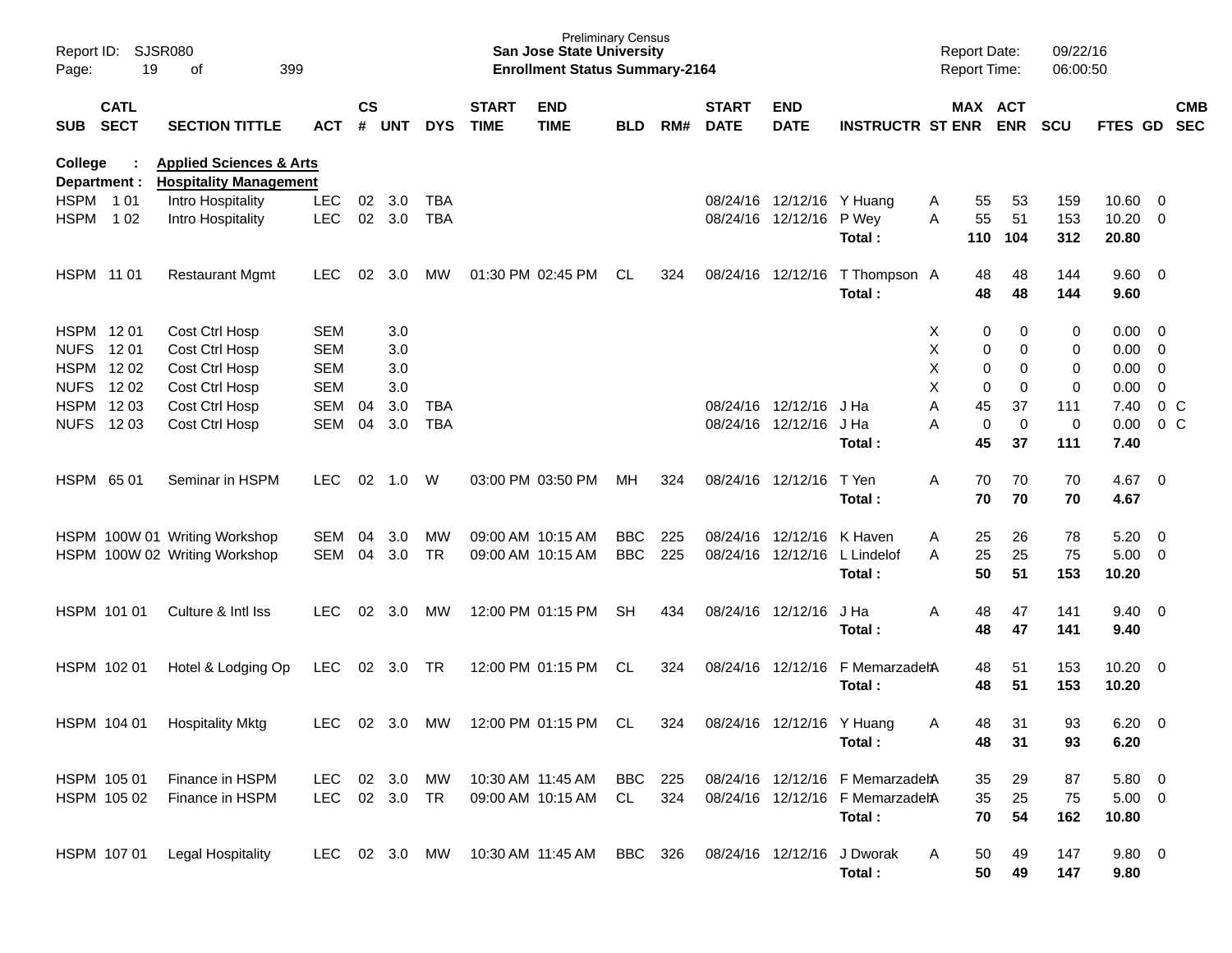| Report ID: SJSR080<br>Page:              | 20<br>399<br>οf                                           |                          |                    |            |            |                             | <b>Preliminary Census</b><br><b>San Jose State University</b><br><b>Enrollment Status Summary-2164</b> |                          |            |                             |                           |                                                                            | <b>Report Date:</b><br><b>Report Time:</b> |                 |                       | 09/22/16<br>06:00:50 |                                   |                                                        |            |
|------------------------------------------|-----------------------------------------------------------|--------------------------|--------------------|------------|------------|-----------------------------|--------------------------------------------------------------------------------------------------------|--------------------------|------------|-----------------------------|---------------------------|----------------------------------------------------------------------------|--------------------------------------------|-----------------|-----------------------|----------------------|-----------------------------------|--------------------------------------------------------|------------|
| <b>CATL</b><br><b>SECT</b><br><b>SUB</b> | <b>SECTION TITTLE</b>                                     | <b>ACT</b>               | $\mathsf{cs}$<br># | <b>UNT</b> | <b>DYS</b> | <b>START</b><br><b>TIME</b> | <b>END</b><br><b>TIME</b>                                                                              | <b>BLD</b>               | RM#        | <b>START</b><br><b>DATE</b> | <b>END</b><br><b>DATE</b> | <b>INSTRUCTR ST ENR</b>                                                    |                                            |                 | MAX ACT<br><b>ENR</b> | <b>SCU</b>           | FTES GD SEC                       |                                                        | <b>CMB</b> |
| HSPM 108 01                              | <b>HSPM Info Sys</b>                                      | <b>LEC</b>               |                    | 02 3.0     | TBA        |                             |                                                                                                        |                          |            |                             | 08/24/16 12/12/16 P Wey   | Total:                                                                     | Α                                          | 50<br>50        | 44<br>44              | 132<br>132           | 8.80 0<br>8.80                    |                                                        |            |
| HSPM 121 01                              | <b>HSPM Leadership</b>                                    | <b>LEC</b>               | 02                 | 3.0        | TR         |                             | 01:30 PM 02:45 PM                                                                                      | МH                       | 324        |                             | 08/24/16 12/12/16         | D Cormany<br>Total:                                                        | A                                          | 70<br>70        | 70<br>70              | 210<br>210           | $14.00 \t 0$<br>14.00             |                                                        |            |
| HSPM 130 01<br>HSPM 130 02               | <b>Hospitality Event</b><br><b>Hospitality Event</b>      | <b>LEC</b><br><b>LEC</b> | 02<br>02           | 3.0<br>3.0 | MW<br>TR   |                             | 12:00 PM 01:15 PM<br>12:00 PM 01:15 PM                                                                 | <b>BBC</b><br>MH         | 202<br>324 |                             |                           | 08/24/16 12/12/16 D Cormany<br>08/24/16 12/12/16 D Cormany A<br>Total:     | A                                          | 43<br>40<br>83  | 43<br>42<br>85        | 129<br>126<br>255    | $8.60 \quad 0$<br>8.40 0<br>17.00 |                                                        |            |
| HSPM 134 01                              | HR Management                                             | LEC.                     | 02                 | 3.0        | TR         |                             | 10:30 AM 11:45 AM                                                                                      | CL                       | 324        |                             | 08/24/16 12/12/16         | T Thompson A<br>Total:                                                     |                                            | 48<br>48        | 46<br>46              | 138<br>138           | $9.20 \ 0$<br>9.20                |                                                        |            |
| HSPM 140 01                              | Mtg, Conv & Event                                         | <b>LEC</b>               | 02                 | 3.0        | TR         |                             | 10:30 AM 11:45 AM                                                                                      | МH                       | 324        |                             | 08/24/16 12/12/16         | K Sullivan<br>Total:                                                       | A                                          | 50<br>50        | 31<br>31              | 93<br>93             | $6.20 \quad 0$<br>6.20            |                                                        |            |
| HSPM 148 01<br>HSPM 148 02               | Wine Appreciation<br>Wine Appreciation                    | <b>LEC</b><br><b>LEC</b> | 02<br>02           | 3.0<br>3.0 | M<br>M     |                             | 03:00 PM 05:45 PM<br>06:00 PM 08:45 PM                                                                 | <b>BBC</b><br><b>BBC</b> | 201<br>201 |                             |                           | 08/24/16 12/12/16 A Ocegueda A<br>08/24/16 12/12/16 A Ocegueda A<br>Total: |                                            | 55<br>55<br>110 | 52<br>49<br>101       | 156<br>147<br>303    | 10.45<br>9.85<br>20.30            | $\overline{\phantom{1}}$<br>$\overline{\phantom{0}}$ 1 |            |
| HSPM 149 01                              | <b>Beer Appreciation</b>                                  | LEC.                     | 02                 | 3.0        | R          |                             | 06:00 PM 08:45 PM                                                                                      | МH                       | 520        |                             | 08/24/16 12/12/16         | K Sullivan<br>Total:                                                       | A                                          | 68<br>68        | 67<br>67              | 201<br>201           | 13.45 1<br>13.45                  |                                                        |            |
| HSPM 152 01                              | <b>Hotel Catering</b>                                     | <b>LEC</b>               | 02                 | 3.0        | TR         |                             | 01:30 PM 02:45 PM                                                                                      | CL                       | 324        |                             | 08/24/16 12/12/16         | T Thompson A<br>Total:                                                     |                                            | 48<br>48        | 20<br>20              | 60<br>60             | $4.00 \ 0$<br>4.00                |                                                        |            |
| HSPM 154 01                              | Revenue Management LEC                                    |                          |                    | 02 3.0     | МW         |                             | 09:00 AM 10:15 AM                                                                                      | CL                       | 324        |                             | 08/24/16 12/12/16         | Y Huang<br>Total:                                                          | A                                          | 40<br>40        | 24<br>24              | 72<br>72             | $4.80$ 0<br>4.80                  |                                                        |            |
| HSPM 175 01                              | Entrepreneurship                                          | SEM 04 3.0               |                    |            | $\top$     |                             | 03:00 PM 05:45 PM                                                                                      | CL                       | 324        |                             |                           | 08/24/16 12/12/16 T Thompson A<br>Total:                                   |                                            | 48<br>48        | 38<br>38              | 114<br>114           | 7.60 0<br>7.60                    |                                                        |            |
| HSPM 177 01                              | HSPM Service Mgnt LEC 02 3.0 MW 01:30 PM 02:45 PM BBC 201 |                          |                    |            |            |                             |                                                                                                        |                          |            |                             | 08/24/16 12/12/16         | J Ha<br>Total:                                                             | A                                          | 40<br>40        | 40<br>40              | 120<br>120           | $8.00 \t 0$<br>8.00               |                                                        |            |
| HSPM 186 01                              | <b>Strategic Mgmt</b>                                     | LEC 02 3.0 T             |                    |            |            |                             | 06:00 PM 08:45 PM CL                                                                                   |                          | 324        | 08/24/16 12/12/16           |                           | <b>B</b> Ratcliffe<br>Total:                                               | A                                          | 40<br>40        | 25<br>25              | 75<br>75             | $5.00 \t 0$<br>5.00               |                                                        |            |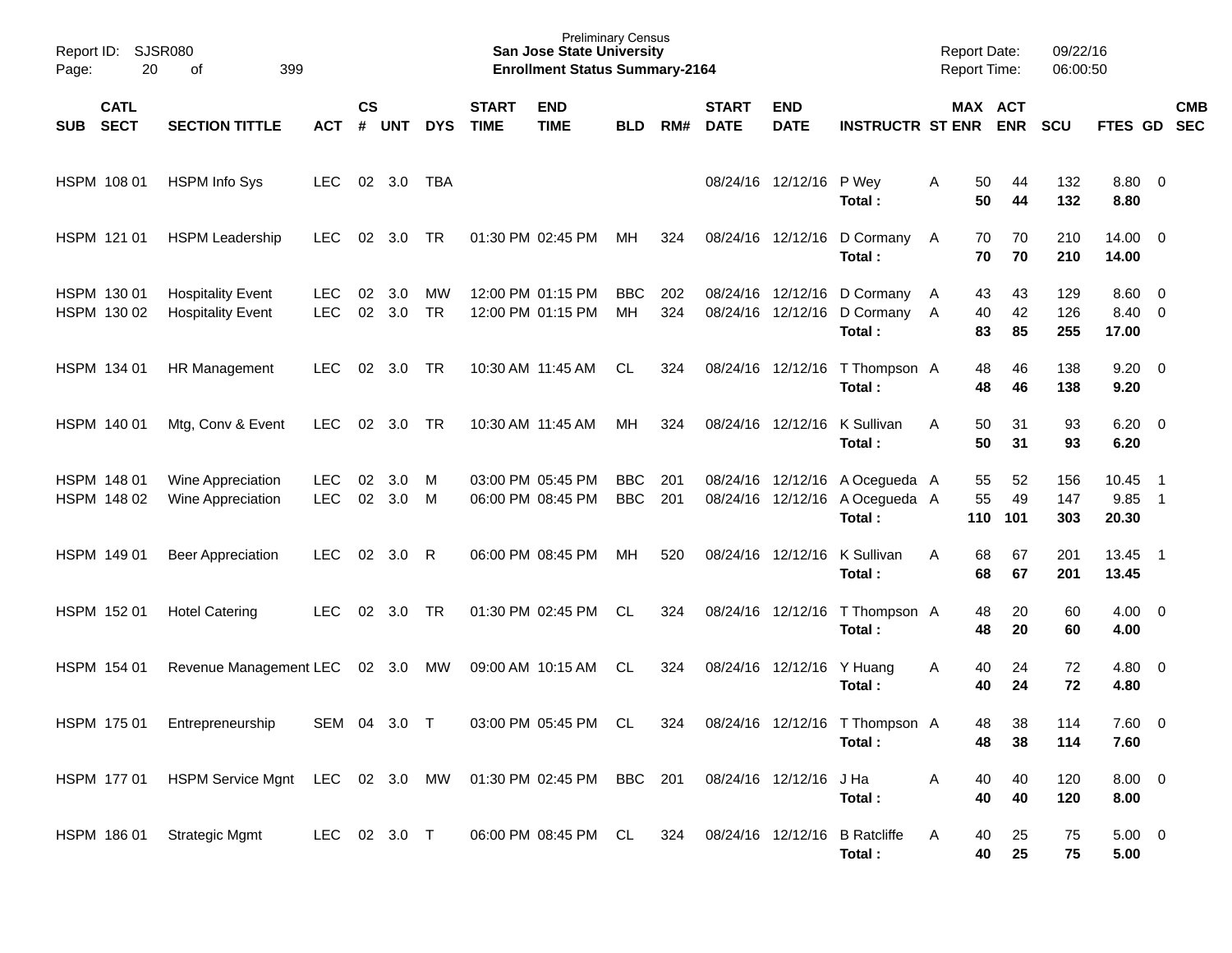| Report ID:<br>Page: | SJSR080<br>21<br>399<br>оf<br><b>CATL</b> |                               |            |                |            |            |                             | <b>San Jose State University</b><br><b>Enrollment Status Summary-2164</b> | <b>Preliminary Census</b> |     |                             |                                                  |                                                |   | <b>Report Date:</b><br><b>Report Time:</b> |                         | 09/22/16<br>06:00:50     |                                   |                          |  |
|---------------------|-------------------------------------------|-------------------------------|------------|----------------|------------|------------|-----------------------------|---------------------------------------------------------------------------|---------------------------|-----|-----------------------------|--------------------------------------------------|------------------------------------------------|---|--------------------------------------------|-------------------------|--------------------------|-----------------------------------|--------------------------|--|
| <b>SUB</b>          | <b>SECT</b>                               | <b>SECTION TITTLE</b>         | <b>ACT</b> | <b>CS</b><br># | <b>UNT</b> | <b>DYS</b> | <b>START</b><br><b>TIME</b> | <b>END</b><br>TIME                                                        | <b>BLD</b>                | RM# | <b>START</b><br><b>DATE</b> | <b>END</b><br><b>DATE</b>                        | <b>INSTRUCTR ST ENR</b>                        |   | MAX                                        | ACT<br><b>ENR</b>       | <b>SCU</b>               | <b>FTES GD</b>                    | <b>CMB</b><br><b>SEC</b> |  |
| HSPM 191A01         |                                           | Intern Level 1                | <b>SUP</b> | 36             | 2.0        | TBA        |                             |                                                                           |                           |     | 08/24/16                    | 12/12/16                                         | T Yen<br>Total:                                | A | 40<br>40                                   | 28<br>28                | 56<br>56                 | 3.73<br>3.73                      | $\overline{\phantom{0}}$ |  |
| HSPM 191B 01        |                                           | Intern Level 2                | <b>SUP</b> | 36             | 3.0        | TBA        |                             |                                                                           |                           |     | 08/24/16                    | 12/12/16                                         | K Sullivan<br>Total:                           | A | 40<br>40                                   | 49<br>49                | 147<br>147               | $9.80\ 0$<br>9.80                 |                          |  |
| Department :        |                                           | <b>Hospitality Management</b> |            |                |            |            |                             |                                                                           |                           |     |                             | <b>Lower Division:</b><br><b>Upper Division:</b> | Department Total:<br><b>Graduate Division:</b> |   | 1362<br>273<br>1089<br>0                   | 1210<br>259<br>951<br>0 | 3462<br>637<br>2825<br>0 | 230.95<br>42.47<br>188.48<br>0.00 |                          |  |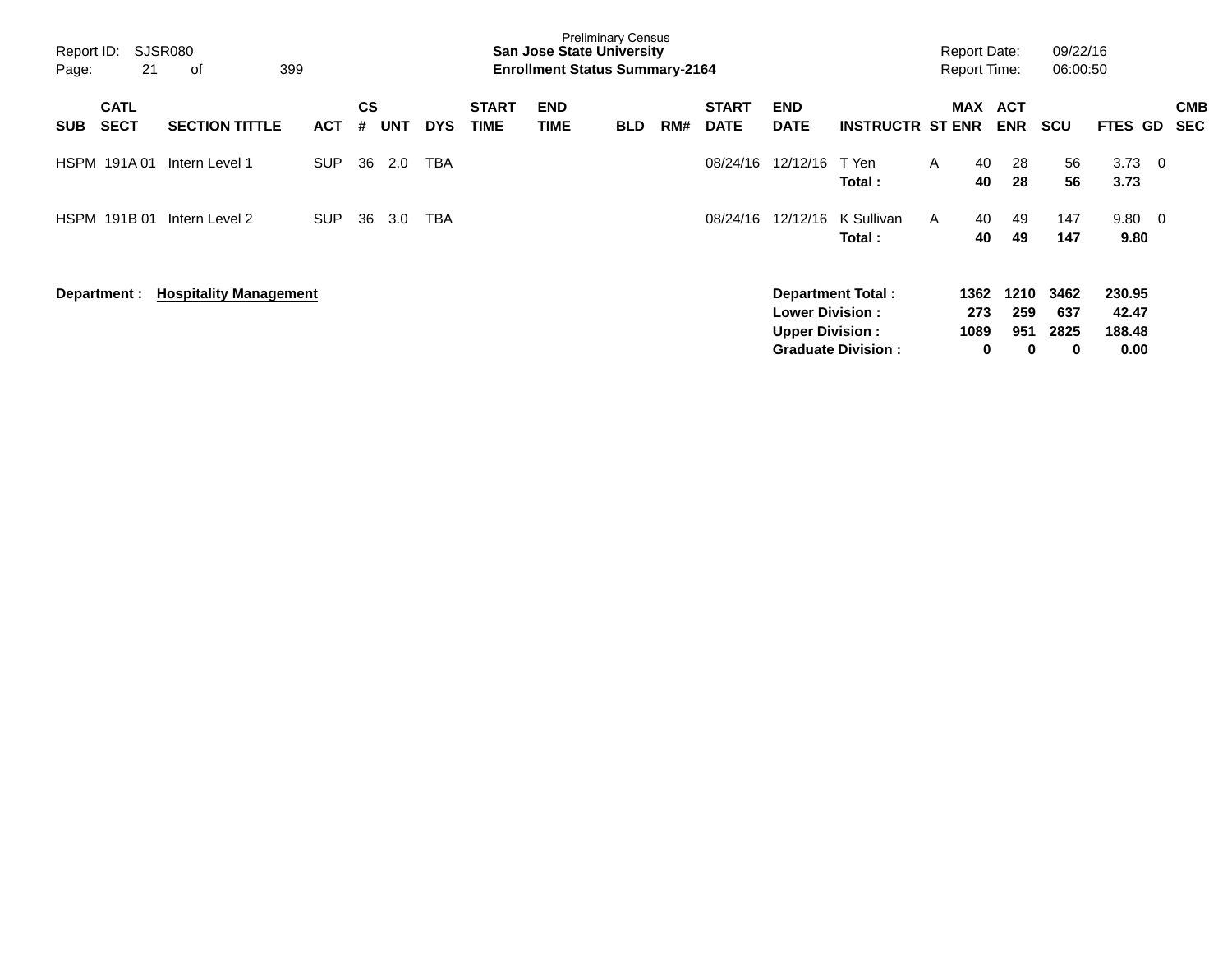| Page:                                  | Report ID: SJSR080<br>22   | 399<br>οf                                                                        |                          |                    |                  |                |                                        | <b>Preliminary Census</b><br><b>San Jose State University</b><br><b>Enrollment Status Summary-2164</b> |                           |       |                                             |                                                        |                                                                 |                | <b>Report Date:</b><br>Report Time: |                            | 09/22/16<br>06:00:50 |                                        |            |
|----------------------------------------|----------------------------|----------------------------------------------------------------------------------|--------------------------|--------------------|------------------|----------------|----------------------------------------|--------------------------------------------------------------------------------------------------------|---------------------------|-------|---------------------------------------------|--------------------------------------------------------|-----------------------------------------------------------------|----------------|-------------------------------------|----------------------------|----------------------|----------------------------------------|------------|
| <b>SUB</b>                             | <b>CATL</b><br><b>SECT</b> | <b>SECTION TITTLE</b>                                                            | <b>ACT</b>               | $\mathsf{cs}$<br># | <b>UNT</b>       | <b>DYS</b>     | <b>START</b><br><b>TIME</b>            | <b>END</b><br><b>TIME</b>                                                                              | BLD                       | RM#   | <b>START</b><br><b>DATE</b>                 | <b>END</b><br><b>DATE</b>                              | <b>INSTRUCTR ST ENR ENR</b>                                     |                | MAX ACT                             |                            | <b>SCU</b>           | FTES GD SEC                            | <b>CMB</b> |
| College<br>Department :                |                            | <b>Applied Sciences &amp; Arts</b><br><b>Journalism &amp; Mass Communication</b> |                          |                    |                  |                |                                        |                                                                                                        |                           |       |                                             |                                                        |                                                                 |                |                                     |                            |                      |                                        |            |
| ADV                                    | 91 01                      | Intro Advertising                                                                | LEC                      |                    | 02 3.0           | MW             |                                        | 01:30 PM 02:45 PM                                                                                      | YUH 124                   |       |                                             |                                                        | 08/24/16 12/12/16 D Ocampo<br>Total:                            | A              | 150<br>150                          | 108<br>108                 | 324<br>324           | 21.60 0<br>21.60                       |            |
| ADV                                    | 116 01                     | Spartan Daily Ad Sta ACT                                                         |                          |                    | 20 3.0           |                | MTWR01:30 PM 04:15 PM                  |                                                                                                        | DBH                       | 2091  | 08/24/16 12/12/16                           |                                                        | T Hendrick<br>Total:                                            | A              | 15<br>15                            | 7<br>$\overline{7}$        | 21<br>21             | $1.40 \quad 0$<br>1.40                 |            |
| ADV                                    | 121 01                     | Consumer Advertising LEC 02 3.0 T                                                |                          |                    |                  |                |                                        | 06:00 PM 08:45 PM                                                                                      | DBH                       | - 133 |                                             | 08/24/16 12/12/16                                      | S Eckstone<br>Total:                                            | $\overline{A}$ | 30<br>30                            | 37<br>37                   | 111<br>111           | $7.40 \quad 0$<br>7.40                 |            |
| ADV                                    | 122 01                     | Bus-to-Bus Advertisi                                                             | SEM                      | 04                 | 3.0              | МW             |                                        | 12:00 PM 01:15 PM                                                                                      | DBH                       | 202   |                                             | 08/24/16 12/12/16                                      | S Eckstone<br>Total:                                            | $\overline{A}$ | 25<br>25                            | 24<br>24                   | 72<br>72             | $4.80$ 0<br>4.80                       |            |
| ADV                                    | 123 01                     | Brdcast & New Media SEM 04 3.0                                                   |                          |                    |                  | M              |                                        | 06:00 PM 08:45 PM                                                                                      | DBH                       | 202   |                                             | 08/24/16 12/12/16                                      | S Eckstone<br>Total:                                            | $\overline{A}$ | 20<br>20                            | 20<br>20                   | 60<br>60             | $4.00 \ 0$<br>4.00                     |            |
| ADV                                    | 124 01                     | Copywriting                                                                      | SEM                      | 04                 | 3.0              | TR.            |                                        | 01:30 PM 02:45 PM                                                                                      | DBH                       |       | 117D 08/24/16 12/12/16                      |                                                        | J Delacruz<br>Total:                                            | A              | 20<br>20                            | 20<br>20                   | 60<br>60             | $4.00 \ 0$<br>4.00                     |            |
| ADV<br>ADV                             | 125 01<br>125 02           | Ad Layout & Prod<br>Ad Layout & Prod                                             | <b>SEM</b><br><b>SEM</b> | 04<br>04           | 3.0<br>3.0       | MW<br>MW       |                                        | 12:00 PM 01:15 PM<br>04:30 PM 05:45 PM                                                                 | DBH.<br>DBH.              | 117D  | 117D 08/24/16 12/12/16<br>08/24/16 12/12/16 |                                                        | J Delacruz<br>J Delacruz<br>Total:                              | A<br>A         | 20<br>20<br>40                      | 20<br>20<br>40             | 60<br>60<br>120      | $4.00 \ 0$<br>$4.00 \ 0$<br>8.00       |            |
| ADV                                    | 126 01                     | Media Planning & Buy SEM 04 3.0 TR                                               |                          |                    |                  |                |                                        | 04:30 PM 05:45 PM                                                                                      | DBH                       | 202   |                                             | 08/24/16 12/12/16                                      | T Hendrick<br>Total:                                            | A              | 24<br>24                            | 10<br>10                   | 30<br>30             | $2.00 \t 0$<br>2.00                    |            |
| ADV                                    | 128 01                     | Integrtd Mktg Comm                                                               | SEM 04 3.0               |                    |                  | MW             |                                        | 04:30 PM 05:45 PM                                                                                      | DBH                       | 225   |                                             | 08/24/16 12/12/16                                      | T Hendrick<br>Total:                                            | A              | 20<br>20                            | 14<br>14                   | 42<br>42             | 2.80 0<br>2.80                         |            |
| ADV                                    | 129 01                     | <b>Campaigns Mgmt</b>                                                            | SEM 04                   |                    | 3.0              | <b>TR</b>      |                                        | 10:30 AM 11:45 AM                                                                                      |                           |       |                                             |                                                        | DBH 117D 08/24/16 12/12/16 J Delacruz<br>Total:                 | A              | 30<br>30                            | 20<br>20                   | 60<br>60             | $4.00 \ 0$<br>4.00                     |            |
| JOUR 61 01<br>JOUR 61 02<br>JOUR 61 03 |                            | Prnt/Mag and Online<br>Prnt/Mag and Online<br>Prnt/Mag and Online                | LEC<br>LEC<br>LEC        | 02 3.0             | 02 3.0<br>3.0    | МW<br>TR       | 10:30 AM 11:45 AM                      | 01:30 PM 02:45 PM                                                                                      | DBH<br>DBH 226            | 228   |                                             | 08/24/16 12/12/16 H Kazem<br>08/24/16 12/12/16 H Kazem |                                                                 | A<br>A<br>X    | 20<br>20<br>0                       | 12<br>19<br>$\mathbf 0$    | 36<br>57<br>0        | $2.40 \ 0$<br>$3.80\ 0$<br>$0.00 \t 0$ |            |
| JOUR 61 05                             | JOUR 61 04<br>JOUR 61 06   | Prnt/Mag and Online<br>Prnt/Mag and Online<br>Prnt/Mag and Online LEC 02 3.0     | LEC<br>LEC               |                    | 02 3.0<br>02 3.0 | МW<br>MW<br>TR | 10:30 AM 11:45 AM<br>10:30 AM 11:45 AM | 03:00 PM 04:15 PM                                                                                      | DBH<br>DBH 213<br>DBH 222 | 226   |                                             | 08/24/16 12/12/16 T Ulrich                             | 08/24/16 12/12/16 D Martinet<br>08/24/16 12/12/16 L Fernandez A | A<br>Α         | 20<br>20<br>20                      | 14<br>$\overline{7}$<br>18 | 42<br>21<br>54       | $2.80\ 0$<br>$1.40 \ 0$<br>$3.60 \t 0$ |            |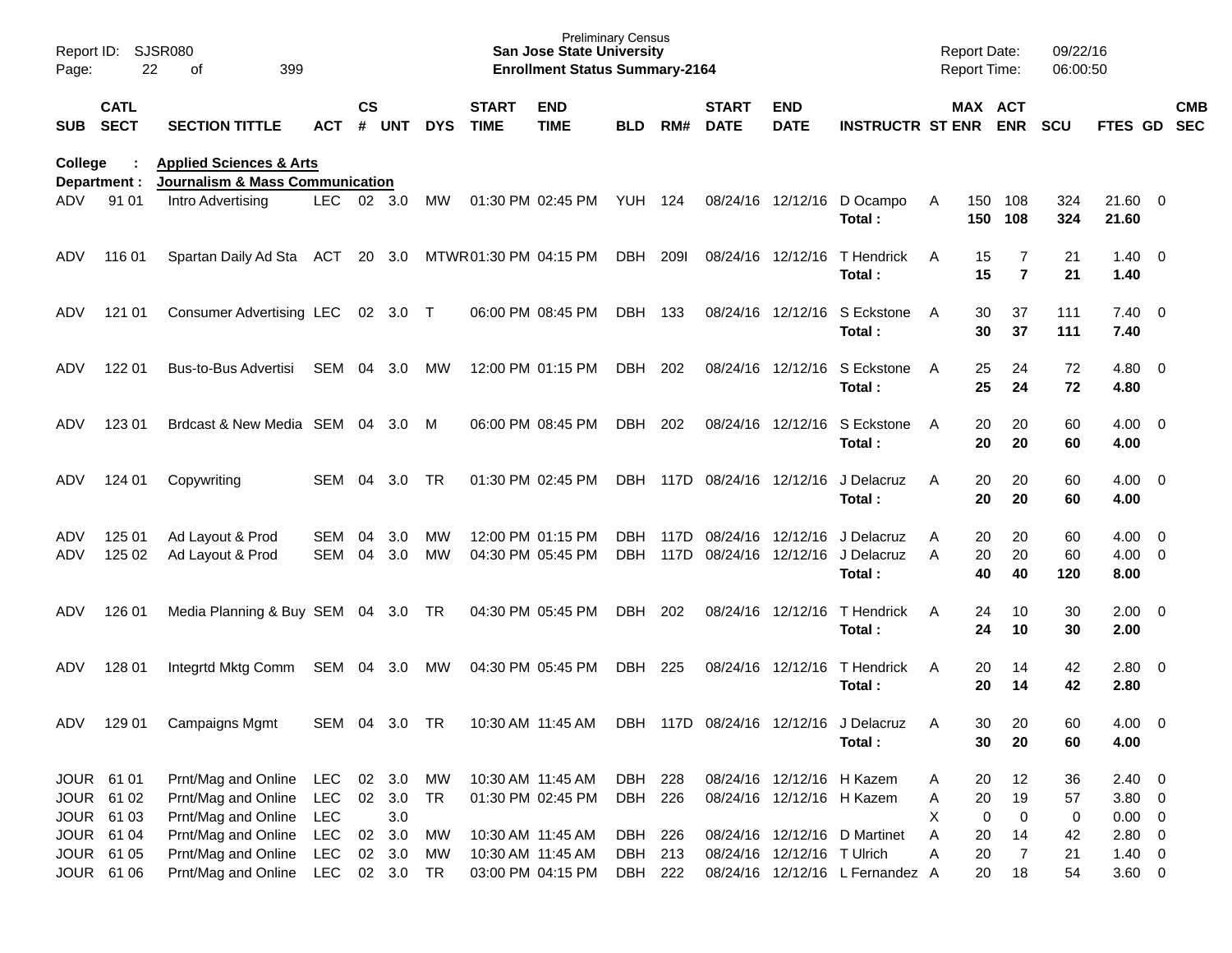| Page:      | Report ID: SJSR080<br>23                  | 399<br>of                                                      |                                        |                    |                   |            |                             | <b>Preliminary Census</b><br><b>San Jose State University</b><br><b>Enrollment Status Summary-2164</b> |            |     |                             |                            |                                        |                  | <b>Report Date:</b><br><b>Report Time:</b> |               | 09/22/16<br>06:00:50 |                                         |                            |                          |
|------------|-------------------------------------------|----------------------------------------------------------------|----------------------------------------|--------------------|-------------------|------------|-----------------------------|--------------------------------------------------------------------------------------------------------|------------|-----|-----------------------------|----------------------------|----------------------------------------|------------------|--------------------------------------------|---------------|----------------------|-----------------------------------------|----------------------------|--------------------------|
| <b>SUB</b> | <b>CATL</b><br><b>SECT</b>                | <b>SECTION TITTLE</b>                                          | <b>ACT</b>                             | $\mathsf{cs}$<br># | <b>UNT</b>        | <b>DYS</b> | <b>START</b><br><b>TIME</b> | <b>END</b><br><b>TIME</b>                                                                              | <b>BLD</b> | RM# | <b>START</b><br><b>DATE</b> | <b>END</b><br><b>DATE</b>  | <b>INSTRUCTR ST ENR</b>                |                  | MAX ACT                                    | <b>ENR</b>    | <b>SCU</b>           | FTES GD                                 |                            | <b>CMB</b><br><b>SEC</b> |
|            |                                           |                                                                |                                        |                    |                   |            |                             |                                                                                                        |            |     |                             |                            | Total:                                 |                  | 100                                        | 70            | 210                  | 14.00                                   |                            |                          |
|            | JOUR 95 01                                | Digital News Photo                                             | <b>LEC</b>                             | 03                 | 3.0               | МW         | 10:30 AM 11:45 AM           |                                                                                                        | DBH        | 225 | 08/24/16 12/12/16           |                            | D Cheers<br>Total:                     | A                | 20<br>20                                   | 20<br>20      | 60<br>60             | $4.00 \ 0$<br>4.00                      |                            |                          |
|            | JOUR 132 01                               | <b>Feature Reporting</b>                                       | <b>LEC</b>                             | 04                 | 3.0               | TR         |                             | 01:30 PM 02:45 PM                                                                                      | DBH 213    |     |                             | 08/24/16 12/12/16          | J Rodriguez A<br>Total:                |                  | 20<br>20                                   | 20<br>20      | 60<br>60             | 4.05<br>4.05                            | $\overline{\phantom{0}}$ 1 |                          |
|            | JOUR 133 01                               | <b>Editing/News Mgmt</b>                                       | SEM                                    | 04                 | 3.0               | МW         | 10:30 AM 11:45 AM           |                                                                                                        | DBH        | 224 |                             | 08/24/16 12/12/16          | W Tillinghas A<br>Total:               |                  | 20<br>20                                   | 18<br>18      | 54<br>54             | 3.60 0<br>3.60                          |                            |                          |
|            | JOUR 135 01<br>JOUR 135 02<br>JOUR 135 03 | Rep/Editing & Mgmt<br>Rep/Editing & Mgmt<br>Rep/Editing & Mgmt | <b>ACT</b><br><b>ACT</b><br><b>ACT</b> |                    | 1.0<br>2.0<br>1.0 |            |                             |                                                                                                        |            |     |                             |                            |                                        | х<br>Χ<br>Χ<br>X | 0<br>0<br>0                                | 0<br>0<br>0   | 0<br>0<br>0          | $0.00 \ 0$<br>$0.00 \ 0$<br>$0.00 \t 0$ |                            |                          |
|            | JOUR 135 04<br>JOUR 135 05                | Rep/Editing & Mgmt<br>Rep/Editing & Mgmt                       | <b>ACT</b><br><b>ACT</b>               | 20                 | 2.0<br>3.0        |            | MTWR01:30 PM 04:15 PM       |                                                                                                        | DBH        | 209 |                             | 08/24/16 12/12/16          | D Cheers<br>Total:                     | Α                | 0<br>20<br>20                              | 0<br>17<br>17 | 0<br>17<br>17        | 0.00<br>$3.40 \ 0$<br>3.40              | $\overline{\phantom{0}}$   |                          |
|            | JOUR 136 01                               | Newspaper and Mag D&EC                                         |                                        |                    | 02 3.0 TR         |            |                             | 04:30 PM 05:45 PM                                                                                      | DBH        | 226 | 08/24/16 12/12/16           |                            | N Waters<br>Total:                     | A                | 20<br>20                                   | 20<br>20      | 60<br>60             | $4.00 \ 0$<br>4.00                      |                            |                          |
|            | JOUR 165 01                               | <b>TV News Staff</b>                                           | <b>ACT</b>                             |                    | 1.0               |            |                             |                                                                                                        |            |     |                             |                            |                                        | х                | 0                                          | 0             | 0                    | $0.00 \quad 0$                          |                            |                          |
|            | JOUR 165 02                               | <b>TV News Staff</b>                                           | <b>ACT</b>                             |                    | 2.0               |            |                             |                                                                                                        |            |     |                             |                            |                                        | Χ                | 0                                          | 0             | 0                    | $0.00 \t 0$                             |                            |                          |
|            | JOUR 165 03                               | <b>TV News Staff</b>                                           | <b>ACT</b>                             | 20                 | 3.0               | - F        | 08:00 AM 10:30 AM           |                                                                                                        |            |     | 08/24/16 12/12/16           |                            | Total:                                 | A                | 20<br>20                                   | 17<br>17      | 17<br>17             | $3.40 \ 0$<br>3.40                      |                            |                          |
|            | JOUR 166 01                               | Converged Newsroom LEC 04 3.0                                  |                                        |                    |                   |            | MTWR01:30 PM 02:45 PM       |                                                                                                        | DBH        | 209 | 08/24/16                    | 12/12/16                   | T Ulrich                               | Α                | 20                                         | 18            | 36                   | 3.70                                    | $\overline{\phantom{0}}$   |                          |
|            | JOUR 166 02                               | Converged Newsroom ACT 12 0.0                                  |                                        |                    |                   |            | MTWR03:00 PM 04:15 PM       |                                                                                                        | DBH        | 213 | 08/24/16                    | 12/12/16                   | T Ulrich<br>Total:                     | Α                | 20<br>40                                   | 18<br>36      | 18<br>54             | 0.00 2<br>3.70                          |                            |                          |
|            | JOUR 167 01                               | TV News Magazine                                               | ACT                                    |                    | 20 3.0            | M          |                             | 06:00 PM 08:45 PM                                                                                      | DBH        | 221 |                             |                            | 08/24/16 12/12/16 D Martinet<br>Total: | Α                | 20<br>$20\,$                               | 5<br>5        | 15<br>15             | 1.05<br>1.05                            | - 1                        |                          |
|            | MCOM 63 01                                | New Media                                                      | <b>LEC</b>                             |                    | 02 3.0            | MW         |                             | 09:00 AM 10:15 AM                                                                                      | DBH 228    |     |                             |                            | 08/24/16 12/12/16 D Nichols            | A                | 20                                         | 20            | 60                   | $4.00 \ 0$                              |                            |                          |
|            | MCOM 63 02                                | New Media                                                      | <b>LEC</b>                             |                    | 02 3.0            | TR         |                             | 10:30 AM 11:45 AM                                                                                      | DBH 228    |     |                             | 08/24/16 12/12/16 D Cheers |                                        | Α                | 20                                         | 18            | 54                   | 3.60 0                                  |                            |                          |
|            | MCOM 63 03                                | New Media                                                      | <b>LEC</b>                             |                    | 02 3.0            | МW         |                             | 01:30 PM 02:45 PM                                                                                      | DBH 228    |     |                             | 08/24/16 12/12/16 P Young  |                                        | Α                | 20                                         | 19            | 57                   | $3.80\ 0$                               |                            |                          |
|            | MCOM 63 04                                | New Media                                                      | <b>LEC</b>                             |                    | 02 3.0            | TR         |                             | 01:30 PM 02:45 PM                                                                                      | DBH 228    |     |                             | 08/24/16 12/12/16 P Young  |                                        | Α                | 20                                         | 20            | 60                   | $4.00 \ 0$                              |                            |                          |
|            | MCOM 63 05                                | New Media                                                      | <b>LEC</b>                             | 02                 | 3.0               | MW         |                             | 03:00 PM 04:15 PM                                                                                      | DBH 228    |     |                             | 08/24/16 12/12/16 P Young  |                                        | Α                | 20                                         | 20            | 60                   | 4.00 0                                  |                            |                          |
|            | MCOM 63 06                                | New Media                                                      | <b>LEC</b>                             |                    | 02 3.0 T          |            |                             | 06:00 PM 08:45 PM                                                                                      | DBH 228    |     |                             |                            | 08/24/16 12/12/16 D Nichols            | Α                | 20                                         | 19            | 57                   | $3.80\ 0$                               |                            |                          |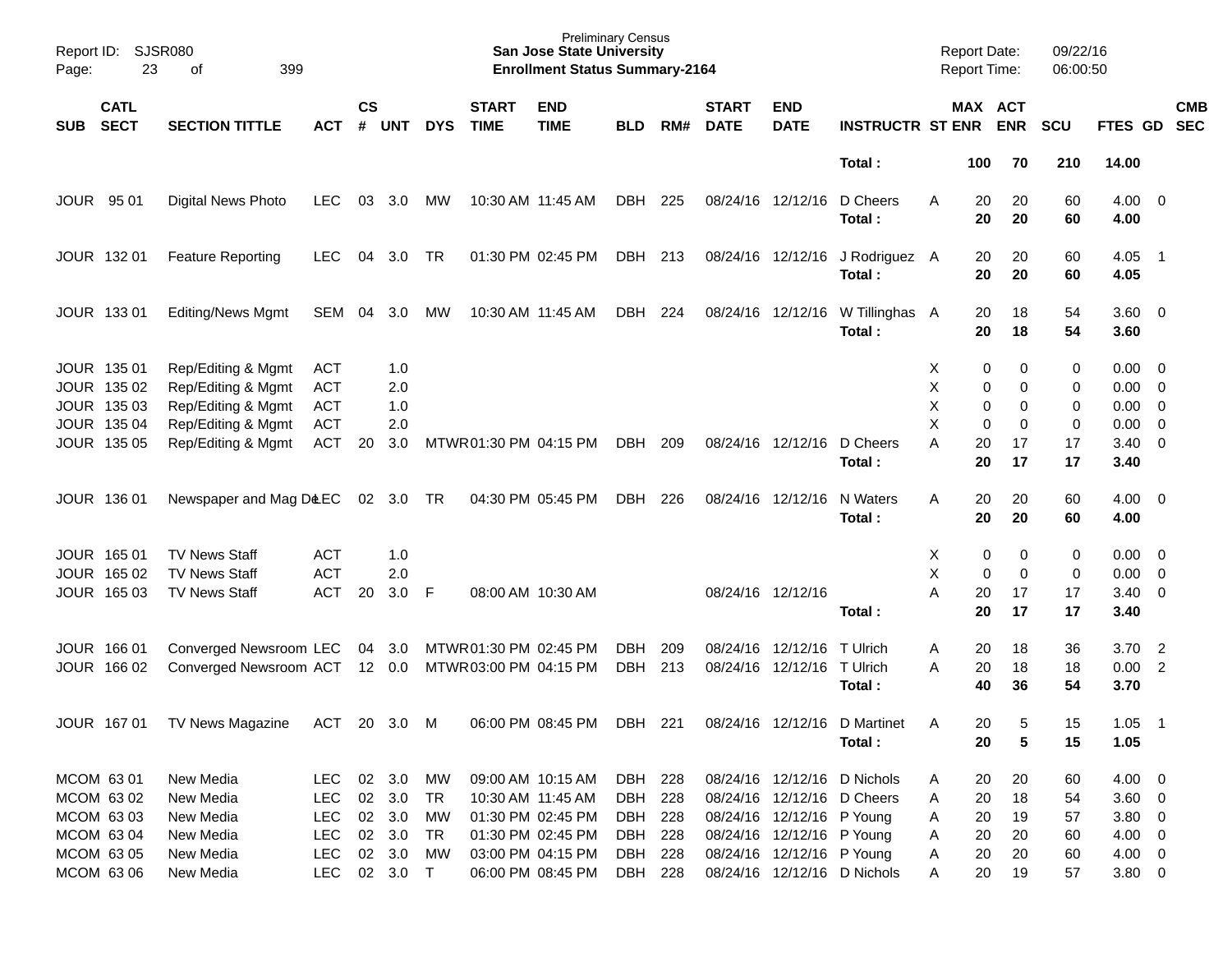| Report ID:<br>24<br>Page:                 | SJSR080<br>399<br>οf                                                                                                                 |                                               |                      |                                 |                      |                             | <b>Preliminary Census</b><br><b>San Jose State University</b><br><b>Enrollment Status Summary-2164</b> |                                                |                          |                                  |                                                    |                                                                |                       | <b>Report Date:</b><br>Report Time: |                         | 09/22/16<br>06:00:50  |                                      |                                                           |                          |
|-------------------------------------------|--------------------------------------------------------------------------------------------------------------------------------------|-----------------------------------------------|----------------------|---------------------------------|----------------------|-----------------------------|--------------------------------------------------------------------------------------------------------|------------------------------------------------|--------------------------|----------------------------------|----------------------------------------------------|----------------------------------------------------------------|-----------------------|-------------------------------------|-------------------------|-----------------------|--------------------------------------|-----------------------------------------------------------|--------------------------|
| <b>CATL</b><br><b>SECT</b><br><b>SUB</b>  | <b>SECTION TITTLE</b>                                                                                                                | <b>ACT</b>                                    | $\mathsf{cs}$<br>#   | UNT                             | <b>DYS</b>           | <b>START</b><br><b>TIME</b> | <b>END</b><br><b>TIME</b>                                                                              | <b>BLD</b>                                     | RM#                      | <b>START</b><br><b>DATE</b>      | <b>END</b><br><b>DATE</b>                          | <b>INSTRUCTR ST ENR</b>                                        |                       |                                     | MAX ACT<br><b>ENR</b>   | <b>SCU</b>            | FTES GD                              |                                                           | <b>CMB</b><br><b>SEC</b> |
| MCOM 63 07<br>MCOM 63 08                  | New Media<br>New Media                                                                                                               | <b>LEC</b><br><b>LEC</b>                      | 02<br>02             | 3.0<br>3.0                      | F<br>W               |                             | 12:00 PM 02:45 PM<br>06:00 PM 08:45 PM                                                                 | <b>DBH</b><br><b>CL</b>                        | 228<br>316               |                                  | 08/24/16 12/12/16 P Young<br>08/24/16 12/12/16     | D Nichols<br>Total:                                            | Α<br>A                | 20<br>20<br>160                     | 18<br>17<br>151         | 54<br>51<br>453       | 3.60<br>3.40<br>30.20                | $\overline{0}$<br>$\overline{0}$                          |                          |
| MCOM 70 01                                | Vis Comm Mod Media LEC                                                                                                               |                                               | 03                   | 3.0                             | МW                   |                             | 09:00 AM 10:15 AM                                                                                      | DBH                                            | 133                      |                                  | 08/24/16 12/12/16                                  | D Martinet<br>Total:                                           | A                     | 70<br>70                            | 73<br>73                | 219<br>219            | $14.60$ 0<br>14.60                   |                                                           |                          |
| <b>MCOM 7202</b><br><b>MCOM 7203</b>      | Mcom & Society<br>Mcom & Society                                                                                                     | <b>LEC</b><br><b>LEC</b>                      | 02<br>02             | 3.0<br>3.0                      | МW<br><b>TR</b>      |                             | 12:00 PM 01:15 PM<br>10:30 AM 11:45 AM                                                                 | <b>DBH</b><br><b>DBH</b>                       | 133<br>133               |                                  | 08/24/16 12/12/16<br>08/24/16 12/12/16 R Craig     | D Nichols<br>Total:                                            | Α<br>A                | 70<br>70<br>140                     | 69<br>69<br>138         | 207<br>207<br>414     | 13.80<br>13.80<br>27.60              | $\overline{0}$<br>$\overline{0}$                          |                          |
|                                           | MCOM 100W 01 Wrtg Wkhp in Comm<br>MCOM 100W 02 Wrtg Wkhp in Comm<br>MCOM 100W 03 Wrtg Wkhp in Comm<br>MCOM 100W 04 Wrtg Wkhp in Comm | SEM<br><b>SEM</b><br><b>SEM</b><br><b>SEM</b> | 04<br>04<br>04<br>04 | 3.0<br>3.0<br>3.0<br>3.0<br>3.0 | МW<br>МW<br>TR<br>F  |                             | 01:30 PM 02:45 PM<br>12:00 PM 01:15 PM<br>03:00 PM 04:15 PM<br>09:00 AM 11:45 AM                       | DBH.<br><b>DBH</b><br><b>DBH</b><br><b>DBH</b> | 224<br>226<br>224<br>224 | 08/24/16<br>08/24/16<br>08/24/16 | 12/12/16<br>12/12/16 T Ulrich                      | D Nichols<br>12/12/16 R Nichols<br>08/24/16 12/12/16 R Nichols | Α<br>Α<br>Α<br>Α<br>X | 20<br>20<br>20<br>20                | 20<br>19<br>19<br>16    | 60<br>57<br>57<br>48  | 4.00<br>3.80<br>3.80<br>3.25<br>0.00 | - 0<br>$\overline{0}$<br>$\overline{0}$<br>$\overline{1}$ |                          |
|                                           | MCOM 100W 05 Wrtg Wkhp in Comm<br>MCOM 100W 06 Wrtg Wkhp in Comm                                                                     | <b>SEM</b><br>SEM                             | 04                   | 3.0                             | F                    |                             | 12:00 PM 02:45 PM                                                                                      | DBH.                                           | 224                      |                                  | 08/24/16 12/12/16                                  | R Nichols<br>Total:                                            | A                     | $\mathbf 0$<br>20<br>100            | $\mathbf 0$<br>20<br>94 | 0<br>60<br>282        | 4.15<br>19.00                        | $\overline{0}$<br>3                                       |                          |
| MCOM 101 01<br>MCOM 101 02                | Media Law & Ethics<br>Media Law & Ethics                                                                                             | <b>LEC</b><br><b>LEC</b>                      | 03<br>03             | 3.0<br>3.0                      | МW<br>TR             |                             | 01:30 PM 02:45 PM<br>03:00 PM 04:15 PM                                                                 | DBH.<br><b>DBH</b>                             | 133<br>133               |                                  | 08/24/16 12/12/16<br>08/24/16 12/12/16             | D Tillinghas<br>D Tillinghas<br>Total:                         | A<br>- A              | 60<br>60<br>120                     | 51<br>38<br>89          | 153<br>114<br>267     | 10.20<br>7.60<br>17.80               | $\overline{0}$<br>$\overline{0}$                          |                          |
| MCOM 104 01<br>MCOM 104 02<br>MCOM 104 03 | Mass Comm Research SEM<br>Mass Comm Research SEM<br>Mass Comm Research SEM                                                           |                                               | 04<br>04<br>04       | 3.0<br>3.0<br>3.0               | МW<br><b>TR</b><br>M |                             | 03:00 PM 04:15 PM<br>03:00 PM 04:15 PM<br>06:00 PM 08:45 PM                                            | DBH.<br><b>DBH</b><br><b>DBH</b>               | 224<br>226<br>226        | 08/24/16                         | 08/24/16 12/12/16<br>12/12/16<br>08/24/16 12/12/16 | W Tillinghas<br>ZLi<br>ZLi<br>Total:                           | A<br>Α<br>A           | 25<br>25<br>25<br>75                | 25<br>25<br>24<br>74    | 75<br>75<br>72<br>222 | 5.00<br>5.00<br>4.80<br>14.80        | $\overline{0}$<br>$\overline{0}$<br>$\overline{0}$        |                          |
| MCOM 105 01<br>MCOM 105 02                | Diversty & Media<br>Diversty & Media                                                                                                 | <b>LEC</b><br><b>LEC</b>                      | 02                   | 3.0<br>3.0                      | <b>TR</b>            |                             | 01:30 PM 02:45 PM                                                                                      | <b>DBH</b>                                     | 133                      | 08/24/16                         | 12/12/16                                           | R Rucker<br>Total :                                            | Α<br>X                | 24<br>0<br>24                       | 40<br>$\mathbf 0$<br>40 | 120<br>0<br>120       | 8.00<br>0.00<br>8.00                 | $\overline{0}$<br>$\overline{0}$                          |                          |
| MCOM 106 01                               | Global Mass Comm                                                                                                                     | LEC                                           |                      | 02 3.0                          | MW                   |                             | 10:30 AM 11:45 AM                                                                                      | DBH 133                                        |                          |                                  |                                                    | 08/24/16 12/12/16 D Tillinghas A<br>Total:                     |                       | 60<br>60                            | 34<br>34                | 102<br>102            | $6.80$ 0<br>6.80                     |                                                           |                          |
| MCOM 111 01                               | Internship                                                                                                                           | SEM 06 3.0 TBA                                |                      |                                 |                      |                             |                                                                                                        |                                                |                          |                                  |                                                    | 08/24/16 12/12/16 R Rucker<br>Total:                           | A                     | 60<br>60                            | 32<br>32                | 96<br>96              | $6.45$ 1<br>6.45                     |                                                           |                          |
| MCOM 139 01                               | Specialized Wrtg                                                                                                                     | SEM 04 3.0 MW                                 |                      |                                 |                      |                             | 10:30 AM 11:45 AM DBH 202                                                                              |                                                |                          |                                  | 08/24/16 12/12/16 R Craig                          |                                                                | A                     | 24                                  | 10                      | 30                    | $2.00 \t 0$                          |                                                           |                          |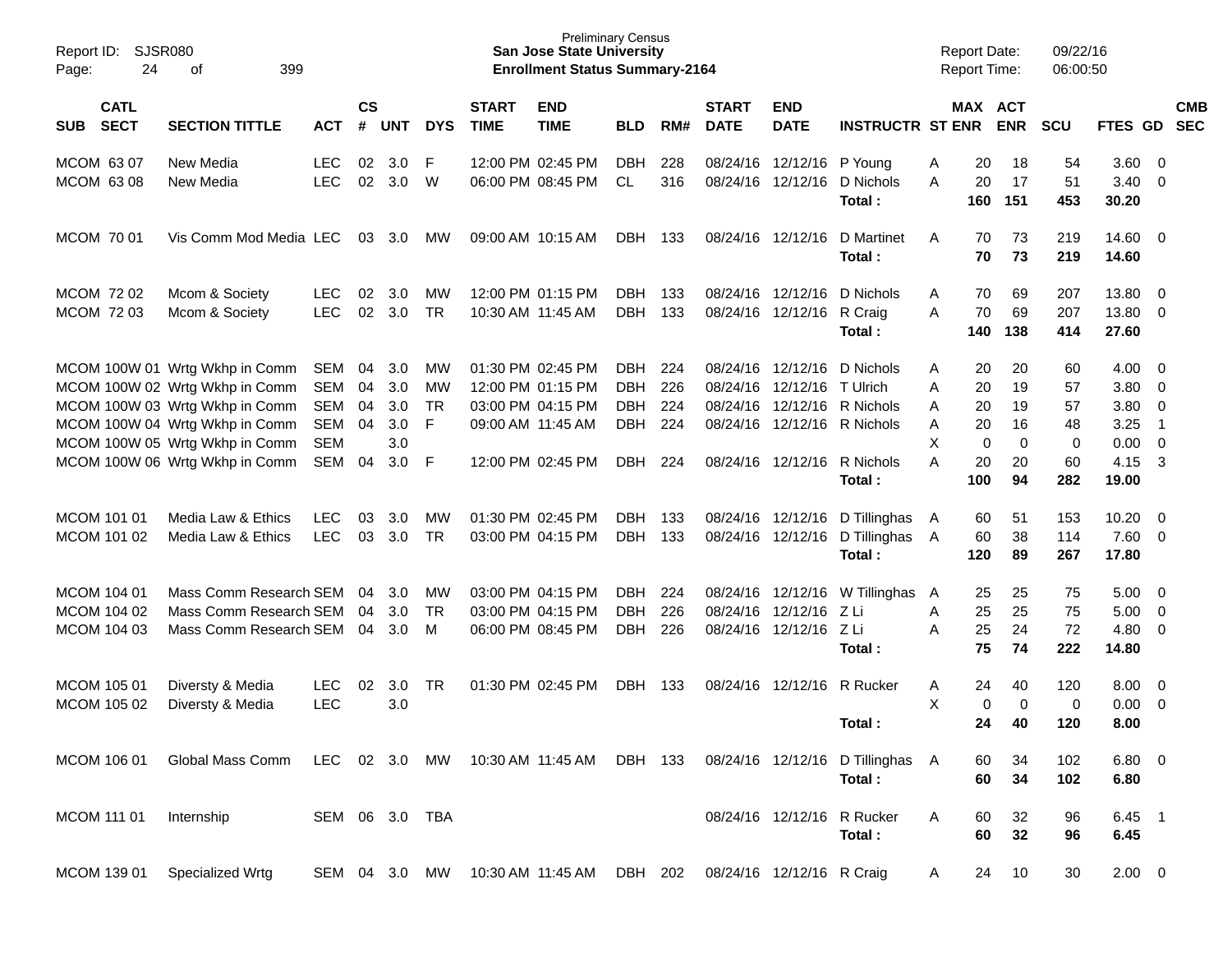| Report ID:<br>25<br>Page:                 | SJSR080<br>399<br>оf                                        |                                        |                    |                   |                                        |                             | <b>Preliminary Census</b><br><b>San Jose State University</b><br><b>Enrollment Status Summary-2164</b> |            |     |                                  |                                  |                                                                      | <b>Report Date:</b><br><b>Report Time:</b> |                       | 09/22/16<br>06:00:50          |                                 |                                                                       |                          |
|-------------------------------------------|-------------------------------------------------------------|----------------------------------------|--------------------|-------------------|----------------------------------------|-----------------------------|--------------------------------------------------------------------------------------------------------|------------|-----|----------------------------------|----------------------------------|----------------------------------------------------------------------|--------------------------------------------|-----------------------|-------------------------------|---------------------------------|-----------------------------------------------------------------------|--------------------------|
| <b>CATL</b><br><b>SECT</b><br><b>SUB</b>  | <b>SECTION TITTLE</b>                                       | <b>ACT</b>                             | $\mathsf{cs}$<br># | <b>UNT</b>        | <b>DYS</b>                             | <b>START</b><br><b>TIME</b> | <b>END</b><br><b>TIME</b>                                                                              | <b>BLD</b> | RM# | <b>START</b><br><b>DATE</b>      | <b>END</b><br><b>DATE</b>        | <b>INSTRUCTR ST ENR</b>                                              |                                            | MAX ACT<br><b>ENR</b> | <b>SCU</b>                    | FTES GD                         |                                                                       | <b>CMB</b><br><b>SEC</b> |
| MCOM 139 02<br>MCOM 139 03                | Specialized Wrtg<br>Specialized Wrtg                        | <b>SEM</b><br><b>SEM</b>               | 04                 | 3.0<br>3.0        | МW                                     |                             | 12:00 PM 01:15 PM                                                                                      | <b>DBH</b> | 222 | 08/24/16                         | 12/12/16                         | H Kazem                                                              | 25<br>Α<br>X                               | 10<br>0<br>0          | 30<br>$\mathbf 0$             | 2.00<br>0.00                    | $\overline{\phantom{0}}$<br>$\overline{0}$                            |                          |
| MCOM 163 01                               | Adv Media tech                                              | <b>LEC</b>                             | 03                 | 3.0               | МW                                     |                             | 04:30 PM 05:45 PM                                                                                      | <b>DBH</b> | 226 |                                  | 08/24/16 12/12/16                | Total:<br>P Young<br>Total:                                          | 49<br>20<br>Α<br>20                        | 20<br>20<br>20        | 60<br>60<br>60                | 4.00<br>4.00<br>4.00            | $\overline{\mathbf{0}}$                                               |                          |
| MCOM 170 01                               | StrtgcSocialMedia&Bu LEC                                    |                                        | 01                 | 3.0               | M                                      |                             | 06:00 PM 08:45 PM                                                                                      | <b>DBH</b> | 133 |                                  | 08/24/16 12/12/16                | M Brito<br>Total :                                                   | 60<br>A<br>60                              | 25<br>25              | 75<br>75                      | 5.15<br>5.15                    | $\overline{\mathbf{3}}$                                               |                          |
| MCOM 180 01<br>MCOM 180 02<br>MCOM 180 03 | Global Leadership<br>Global Leadership<br>Global Leadership | <b>SUP</b><br><b>SUP</b><br><b>SUP</b> | 36<br>36<br>36     | 1.0<br>2.0<br>3.0 | <b>TBA</b><br><b>TBA</b><br><b>TBA</b> |                             |                                                                                                        |            |     | 08/24/16<br>08/24/16<br>08/24/16 | 12/12/16<br>12/12/16<br>12/12/16 | R Rucker<br>R Rucker<br>R Rucker<br>Total:                           | 30<br>A<br>20<br>Α<br>A<br>20<br>70        | 18<br>0<br>17<br>35   | 18<br>$\mathbf 0$<br>51<br>69 | 1.20<br>0.00<br>3.45<br>4.65    | $\overline{\phantom{0}}$<br>$\overline{\mathbf{0}}$<br>$\overline{1}$ |                          |
|                                           | MCOM 199A 01 Ad & PR Agency I                               | LAB                                    | 15                 | 3.0               |                                        | MTWR03:00 PM 04:15 PM       |                                                                                                        | <b>DBH</b> | 225 | 08/24/16                         | 12/12/16                         | T Hendrick<br>Total:                                                 | A<br>30<br>30                              | 28<br>28              | 84<br>84                      | $5.60$ 0<br>5.60                |                                                                       |                          |
| MCOM 210 01                               | Media/Social Issue                                          | <b>SEM</b>                             | 05                 | 3.0               | $\top$                                 |                             | 06:00 PM 08:45 PM                                                                                      | <b>DBH</b> | 213 |                                  | 08/24/16 12/12/16                | R Rucker<br>Total :                                                  | A<br>20<br>20                              | 14<br>14              | 42<br>42                      | 3.50 14<br>3.50                 |                                                                       |                          |
| MCOM 280 01                               | Communication Mgmt SEM 05                                   |                                        |                    | 3.0 R             |                                        |                             | 06:00 PM 08:45 PM                                                                                      | DBH        | 225 |                                  | 08/24/16 12/12/16                | R Craig<br>Total:                                                    | 20<br>Α<br>20                              | 8<br>8                | 24<br>24                      | 2.00 8<br>2.00                  |                                                                       |                          |
| MCOM 285 01                               | New Media Technology SEM                                    |                                        | 05                 | 3.0               | - W                                    |                             | 06:00 PM 08:45 PM                                                                                      | DBH        | 225 |                                  | 08/24/16 12/12/16                | V Nelson<br>Total :                                                  | A<br>20<br>20                              | 14<br>14              | 42<br>42                      | 3.50 14<br>3.50                 |                                                                       |                          |
| MCOM 290 01                               | Theory of Mass Comm SEM 05                                  |                                        |                    | 3.0               | M                                      |                             | 06:00 PM 08:45 PM                                                                                      | <b>DBH</b> | 225 |                                  | 08/24/16 12/12/16                | D Tillinghas<br>Total:                                               | 20<br>Α<br>20                              | 14<br>14              | 42<br>42                      | 3.50 14<br>3.50                 |                                                                       |                          |
| MCOM 298 01 SP Studies M C                | MCOM 298 02 SP Studies M C                                  | SUP 25 3.0 TBA<br>SUP 25 6.0 TBA       |                    |                   |                                        |                             |                                                                                                        |            |     |                                  |                                  | 08/24/16 12/12/16 S Fosdick<br>08/24/16 12/12/16 S Fosdick<br>Total: | 20<br>$\mathsf{A}$<br>A<br>20<br>40        | 6<br>0<br>6           | 18<br>0<br>18                 | 1.506<br>$0.00 \quad 0$<br>1.50 |                                                                       |                          |
| MCOM 299 01<br>MCOM 299 02                | Mass Comm Thesis SUP 25 3.0 TBA<br><b>Mass Comm Thesis</b>  | SUP 25 6.0 TBA                         |                    |                   |                                        |                             |                                                                                                        |            |     |                                  |                                  | 08/24/16 12/12/16 S Fosdick<br>08/24/16 12/12/16 S Fosdick<br>Total: | 20<br>A<br>20<br>A<br>40                   | 1<br>3<br>4           | 3<br>18<br>21                 | $0.25$ 1<br>$1.50 \t3$<br>1.75  |                                                                       |                          |
| <b>PR</b><br>99 01                        | Contempory PR                                               |                                        |                    |                   |                                        |                             | SEM 04 3.0 MW 10:30 AM 11:45 AM YUH 124 08/24/16 12/12/16 M Cabot                                      |            |     |                                  |                                  |                                                                      | 150<br>A                                   | 60                    | 180                           | $12.00 \t 0$                    |                                                                       |                          |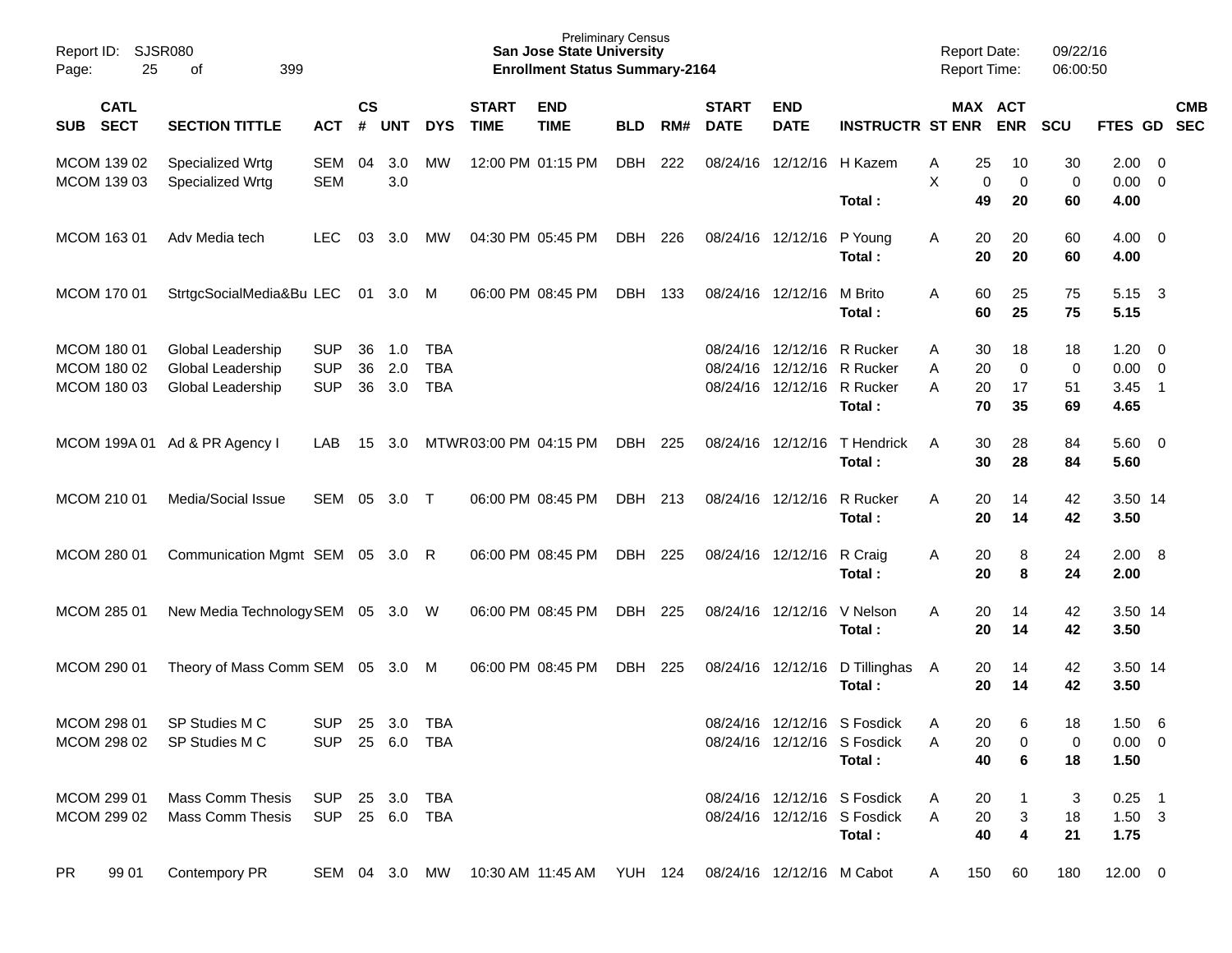| Report ID:<br>Page:                 | 26                         | SJSR080<br>399<br>οf                                                             |                                        |                    |                   |                        |                             | <b>Preliminary Census</b><br><b>San Jose State University</b><br><b>Enrollment Status Summary-2164</b> |                                        |                    |                                  |                                                  |                                                          |             | <b>Report Date:</b><br><b>Report Time:</b> |                                | 09/22/16<br>06:00:50              |                                             |                              |
|-------------------------------------|----------------------------|----------------------------------------------------------------------------------|----------------------------------------|--------------------|-------------------|------------------------|-----------------------------|--------------------------------------------------------------------------------------------------------|----------------------------------------|--------------------|----------------------------------|--------------------------------------------------|----------------------------------------------------------|-------------|--------------------------------------------|--------------------------------|-----------------------------------|---------------------------------------------|------------------------------|
| <b>SUB</b>                          | <b>CATL</b><br><b>SECT</b> | <b>SECTION TITTLE</b>                                                            | <b>ACT</b>                             | $\mathsf{cs}$<br># | <b>UNT</b>        | <b>DYS</b>             | <b>START</b><br><b>TIME</b> | <b>END</b><br><b>TIME</b>                                                                              | <b>BLD</b>                             | RM#                | <b>START</b><br><b>DATE</b>      | <b>END</b><br><b>DATE</b>                        | <b>INSTRUCTR ST ENR</b>                                  |             | <b>MAX ACT</b>                             | <b>ENR</b>                     | <b>SCU</b>                        | FTES GD                                     | <b>CMB</b><br><b>SEC</b>     |
|                                     |                            |                                                                                  |                                        |                    |                   |                        |                             |                                                                                                        |                                        |                    |                                  |                                                  | Total:                                                   |             | 150                                        | 60                             | 180                               | 12.00                                       |                              |
| <b>PR</b><br><b>PR</b>              | 190 01<br>190 02           | Media Writing<br>Media Writing                                                   | SEM<br><b>SEM</b>                      | 04<br>04           | 3.0<br>3.0        | МW<br><b>TR</b>        |                             | 04:30 PM 05:45 PM<br>01:30 PM 02:45 PM                                                                 | <b>DBH</b><br><b>DBH</b>               | 222<br>224         | 08/24/16<br>08/24/16             | 12/12/16<br>12/12/16                             | H Kazem<br>C Disalvo<br>Total:                           | A<br>A      | 20<br>20<br>40                             | 19<br>20<br>39                 | 57<br>60<br>117                   | 3.80<br>4.00<br>7.80                        | - 0<br>- 0                   |
| <b>PR</b><br><b>PR</b><br><b>PR</b> | 191 02<br>191 03<br>191 04 | <b>Strategic Writing</b><br><b>Strategic Writing</b><br><b>Strategic Writing</b> | <b>SEM</b><br><b>SEM</b><br><b>SEM</b> | 04<br>04           | 3.0<br>3.0<br>3.0 | <b>TR</b><br><b>TR</b> |                             | 04:30 PM 05:45 PM<br>10:30 AM 11:45 AM                                                                 | DBH<br><b>DBH</b>                      | 228<br>222         | 08/24/16<br>08/24/16 12/12/16    | 12/12/16                                         | R Barlow<br>M Cabot<br>Total:                            | A<br>X<br>A | 20<br>0<br>20<br>40                        | 20<br>$\mathbf 0$<br>20<br>40  | 60<br>0<br>60<br>120              | 4.00<br>0.00<br>4.00<br>8.00                | - 0<br>- 0<br>$\overline{0}$ |
| PR.<br><b>PR</b><br><b>PR</b>       | 192 02<br>192 03<br>199 01 | <b>Case Studies</b><br><b>Case Studies</b><br>Campaign Mgmt                      | <b>SEM</b><br><b>SEM</b><br><b>SEM</b> | 04<br>04<br>05     | 3.0<br>3.0<br>3.0 | MW<br><b>MW</b><br>MW  |                             | 01:30 PM 02:45 PM<br>01:30 PM 02:45 PM<br>01:30 PM 02:45 PM                                            | <b>DBH</b><br><b>DBH</b><br><b>DBH</b> | 202<br>117D<br>225 | 08/24/16<br>08/24/16<br>08/24/16 | 12/12/16<br>12/12/16<br>12/12/16                 | M Cabot<br>R Siegel<br>Total:<br>C Disalvo               | A<br>A<br>A | 20<br>20<br>40<br>30                       | 19<br>20<br>39<br>19           | 57<br>60<br>117<br>57             | 3.80<br>4.00<br>7.80<br>3.80 0              | - 0<br>$\overline{0}$        |
|                                     | Department :               | Journalism & Mass Communication                                                  |                                        |                    |                   |                        |                             |                                                                                                        |                                        |                    |                                  | <b>Lower Division:</b><br><b>Upper Division:</b> | Total:<br>Department Total:<br><b>Graduate Division:</b> |             | 30<br>2152<br>790<br>1202<br>160           | 19<br>1633<br>620<br>953<br>60 | 57<br>4750<br>1860<br>2701<br>189 | 3.80<br>325.00<br>124.00<br>185.25<br>15.75 |                              |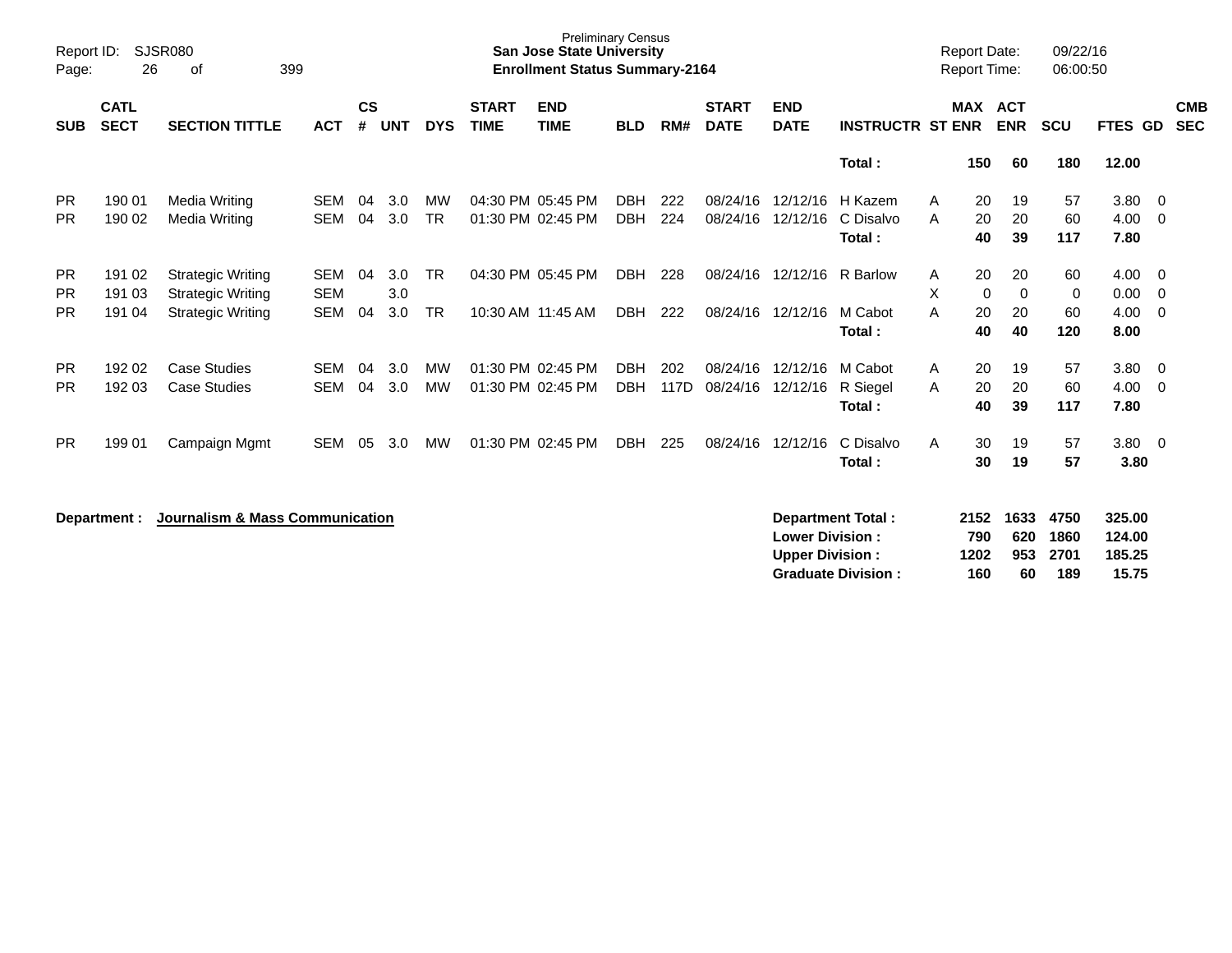| Report ID:<br>Page: | 27                         | SJSR080<br>399<br>of                                         |                |                |            |            |                             | <b>Preliminary Census</b><br><b>San Jose State University</b><br><b>Enrollment Status Summary-2164</b> |            |     |                             |                            |                                |   | <b>Report Date:</b><br>Report Time: |                | 09/22/16<br>06:00:50 |                |                          |            |
|---------------------|----------------------------|--------------------------------------------------------------|----------------|----------------|------------|------------|-----------------------------|--------------------------------------------------------------------------------------------------------|------------|-----|-----------------------------|----------------------------|--------------------------------|---|-------------------------------------|----------------|----------------------|----------------|--------------------------|------------|
| <b>SUB</b>          | <b>CATL</b><br><b>SECT</b> | <b>SECTION TITTLE</b>                                        | ACT            | <b>CS</b><br># | <b>UNT</b> | <b>DYS</b> | <b>START</b><br><b>TIME</b> | <b>END</b><br><b>TIME</b>                                                                              | <b>BLD</b> | RM# | <b>START</b><br><b>DATE</b> | <b>END</b><br><b>DATE</b>  | <b>INSTRUCTR ST ENR</b>        |   | MAX ACT                             | <b>ENR</b>     | <b>SCU</b>           | FTES GD SEC    |                          | <b>CMB</b> |
| College             | Department :               | <b>Applied Sciences &amp; Arts</b><br><b>Justice Studies</b> |                |                |            |            |                             |                                                                                                        |            |     |                             |                            |                                |   |                                     |                |                      |                |                          |            |
| FS                  | 11 01                      | Survey For Sci                                               | <b>LEC</b>     | 02             | 3.0        | <b>TBA</b> |                             |                                                                                                        |            |     |                             | 08/24/16 12/12/16 M Juno   |                                | Α | 65                                  | 61             | 183                  | 12.20          | - 0                      |            |
| <b>FS</b>           | 11 03                      | Survey For Sci                                               | <b>LEC</b>     | 02             | 3.0        | F.         |                             | 05:30 PM 08:15 PM                                                                                      | MН         | 520 |                             | 08/24/16 12/12/16          | J Garrido<br>Total:            | A | 55<br>120                           | 51<br>112      | 153<br>336           | 10.20<br>22.40 | $\overline{0}$           |            |
| FS                  | 160 01                     | Spec Topics FS                                               | SEM            | 05             | 3.0        | TBA        |                             |                                                                                                        |            |     |                             | 08/24/16 12/12/16          | S Lee                          | A | 25                                  | 11             | 11                   | 2.20           | $\overline{\phantom{0}}$ |            |
|                     |                            |                                                              |                |                |            |            |                             |                                                                                                        |            |     |                             |                            | Total:                         |   | 25                                  | 11             | 11                   | 2.20           |                          |            |
| FS                  | 161 01                     | <b>Crime Scene Invest</b>                                    | <b>LEC</b>     | 02             | 3.0        | R          |                             | 04:00 PM 05:40 PM                                                                                      | MН         | 520 |                             | 08/24/16 12/12/16          | M Juno                         | Α | 55                                  | 56             | 112                  | 11.20          | $\overline{0}$           |            |
| <b>FS</b>           | 161 02                     | <b>Crime Scene Invest</b>                                    | LAB            | 16             | 0.0        | F          |                             | 10:00 AM 01:00 PM                                                                                      | MH         | 520 |                             | 08/24/16 12/12/16          | M Juno                         | A | 55                                  | 56             | 56                   | 0.00           | $\overline{0}$           |            |
|                     |                            |                                                              |                |                |            |            |                             |                                                                                                        |            |     |                             |                            | Total :                        |   | 110                                 | 112            | 168                  | 11.20          |                          |            |
| FS                  | 16301                      | <b>Fingerprint Sci</b>                                       | <b>SEM</b>     | 05             | 3.0        | R          |                             | 01:30 PM 03:10 PM                                                                                      | MН         | 520 |                             | 08/24/16 12/12/16          | M Juno                         | Α | 55                                  | 15             | 30                   | 3.00           | $\overline{\mathbf{0}}$  |            |
| <b>FS</b>           | 163 02                     | <b>Fingerprint Sci</b>                                       | <b>ACT</b>     | 07             | 0.0        | F          |                             | 01:30 PM 03:30 PM                                                                                      | MH         | 520 |                             | 08/24/16 12/12/16          | M Juno                         | A | 55                                  | 15             | 15                   | 0.00           | $\overline{\mathbf{0}}$  |            |
|                     |                            |                                                              |                |                |            |            |                             |                                                                                                        |            |     |                             |                            | Total:                         |   | 110                                 | 30             | 45                   | 3.00           |                          |            |
| <b>FS</b>           | 165 01                     | <b>Forensic Biometrics</b>                                   | <b>LEC</b>     | 02             | 3.0        | TBA        |                             |                                                                                                        |            |     |                             | 08/24/16 12/12/16          | S Lee                          | A | 45                                  | 8              | 24                   | 1.60           | $\overline{\mathbf{0}}$  |            |
|                     |                            |                                                              |                |                |            |            |                             |                                                                                                        |            |     |                             |                            | Total:                         |   | 45                                  | 8              | 24                   | 1.60           |                          |            |
| FS                  | 16701                      | <b>Forensic Mol Biol</b>                                     | LEC.           | 02             | 0.0        | M          |                             | 06:00 PM 09:20 PM                                                                                      | MН         | 520 |                             | 08/24/16 12/12/16          | J Garrido                      | Α | 20                                  | $\overline{7}$ | 28                   | 0.00           | $\overline{\mathbf{0}}$  |            |
| <b>FS</b>           | 167 02                     | <b>Forensic Mol Biol</b>                                     | LAB            | 16             | 5.0        | $\top$     |                             | 06:00 PM 09:00 PM                                                                                      | MH         | 520 |                             | 08/24/16 12/12/16          | J Garrido                      | A | 20                                  | $\overline{7}$ | $\overline{7}$       | 2.33           | $\overline{0}$           |            |
|                     |                            |                                                              |                |                |            |            |                             |                                                                                                        |            |     |                             |                            | Total:                         |   | 40                                  | 14             | 35                   | 2.33           |                          |            |
| <b>FS</b>           | 169 01                     | <b>FS Senior Seminar</b>                                     | <b>SEM</b>     | 05             | 3.0        | F          |                             | 07:00 AM 09:45 AM                                                                                      | MН         | 520 |                             | 08/24/16 12/12/16          | M Juno                         | A | 27                                  | 10             | 30                   | 2.00           | $\overline{\phantom{0}}$ |            |
|                     |                            |                                                              |                |                |            |            |                             |                                                                                                        |            |     |                             |                            | Total :                        |   | 27                                  | 10             | 30                   | 2.00           |                          |            |
| JS                  | 10 01                      | Intro Just Stud                                              | <b>LEC</b>     | 01             | 3.0        | MW         |                             | 03:00 PM 04:15 PM                                                                                      | MН         | 520 |                             | 08/24/16 12/12/16          | G Woods                        | A | 70                                  | 66             | 198                  | 13.20          | $\overline{\mathbf{0}}$  |            |
| JS                  | 10 02                      | Intro Just Stud                                              | <b>LEC</b>     | 01             | 3.0        | <b>TBA</b> |                             |                                                                                                        |            |     |                             | 08/24/16 12/12/16          | J Randle                       | A | 70                                  | 30             | 90                   | 6.00           | $\overline{0}$           |            |
|                     |                            |                                                              |                |                |            |            |                             |                                                                                                        |            |     |                             |                            | Total:                         |   | 140                                 | 96             | 288                  | 19.20          |                          |            |
| JS.                 | 12 01                      | Intro to Leg Studie                                          |                |                |            |            |                             | LEC 02 3.0 TR  04:30 PM  05:45 PM  DBH  133                                                            |            |     |                             | 08/24/16 12/12/16 E Kinney |                                | Α | 65                                  | 38             | 114                  | 7.60 0         |                          |            |
|                     |                            |                                                              |                |                |            |            |                             |                                                                                                        |            |     |                             |                            | Total:                         |   | 65                                  | 38             | 114                  | 7.60           |                          |            |
| <b>JS</b>           | 15 01                      | Intro Stat Justice                                           | LEC 02 3.0 TBA |                |            |            |                             |                                                                                                        |            |     |                             |                            | 08/24/16 12/12/16 M Vallerga   | A | 35                                  | 35             | 105                  | $7.05$ 1       |                          |            |
|                     |                            |                                                              |                |                |            |            |                             |                                                                                                        |            |     |                             |                            | Total:                         |   | 35                                  | 35             | 105                  | 7.05           |                          |            |
| JS                  | 25 01                      | Intro HR & Justice                                           | LEC 02 3.0     |                |            | MW         |                             | 09:00 AM 10:15 AM                                                                                      | МH         | 523 |                             |                            | 08/24/16 12/12/16 W Armaline A |   | 70                                  | 68             | 204                  | 13.60 0        |                          |            |
| JS.                 | 25 02                      | Intro HR & Justice                                           | LEC 02 3.0 S   |                |            |            |                             | 09:00 AM 11:45 AM                                                                                      | МH         | 520 |                             |                            | 08/24/16 12/12/16 R Abusaad A  |   | 65                                  | 12             | 36                   | $2.40 \ 0$     |                          |            |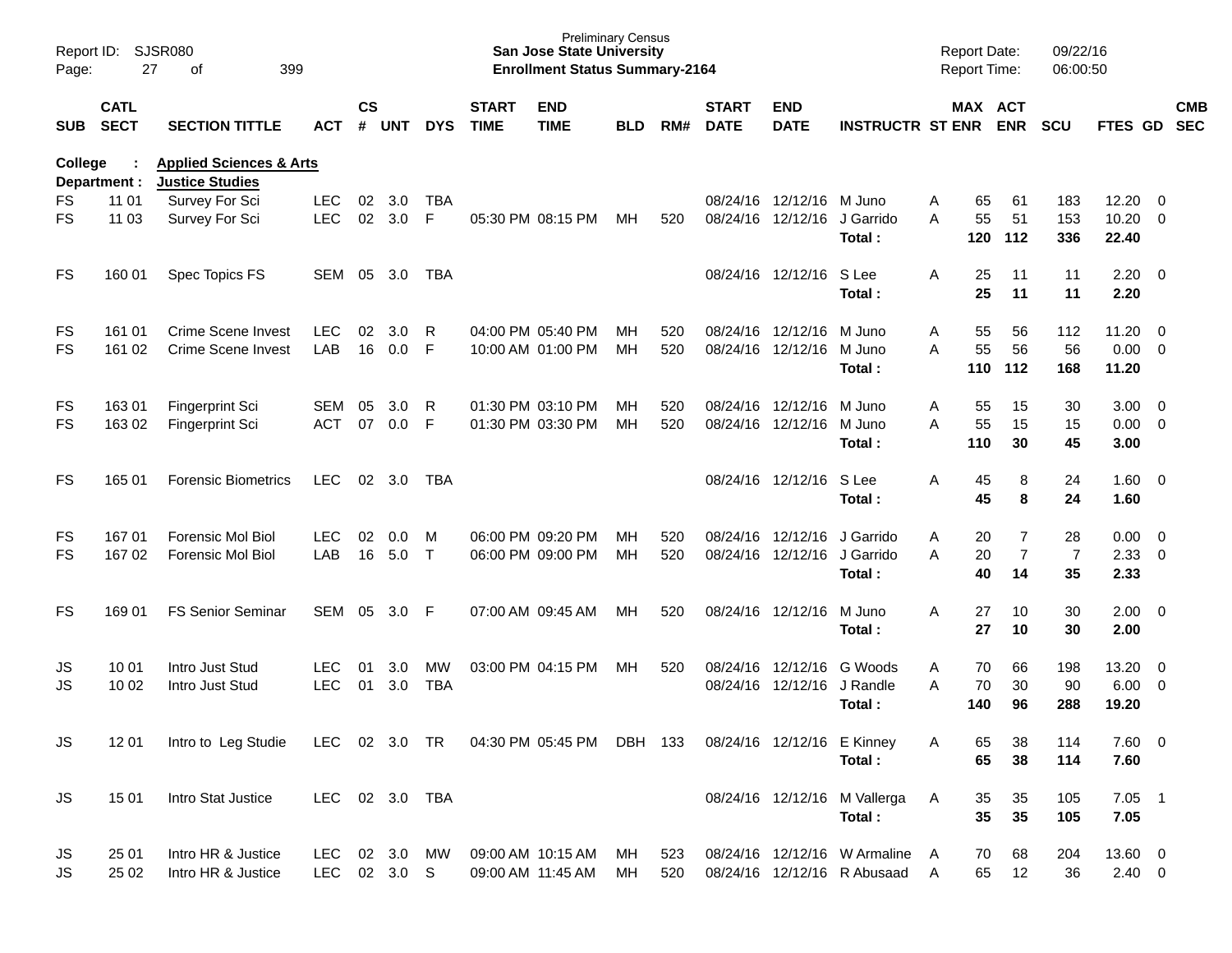| Report ID:<br>Page: | 28                         | <b>SJSR080</b><br>399<br>оf |            |                    |            |            |                             | <b>Preliminary Census</b><br><b>San Jose State University</b><br><b>Enrollment Status Summary-2164</b> |            |     |                             |                           |                                  | <b>Report Date:</b><br><b>Report Time:</b> |            | 09/22/16<br>06:00:50 |             |                          |
|---------------------|----------------------------|-----------------------------|------------|--------------------|------------|------------|-----------------------------|--------------------------------------------------------------------------------------------------------|------------|-----|-----------------------------|---------------------------|----------------------------------|--------------------------------------------|------------|----------------------|-------------|--------------------------|
| <b>SUB</b>          | <b>CATL</b><br><b>SECT</b> | <b>SECTION TITTLE</b>       | <b>ACT</b> | $\mathsf{cs}$<br># | <b>UNT</b> | <b>DYS</b> | <b>START</b><br><b>TIME</b> | <b>END</b><br><b>TIME</b>                                                                              | <b>BLD</b> | RM# | <b>START</b><br><b>DATE</b> | <b>END</b><br><b>DATE</b> | <b>INSTRUCTR ST ENR</b>          | MAX ACT                                    | <b>ENR</b> | <b>SCU</b>           | FTES GD     | <b>CMB</b><br><b>SEC</b> |
|                     |                            |                             |            |                    |            |            |                             |                                                                                                        |            |     |                             |                           | Total:                           | 135                                        | 80         | 240                  | 16.00       |                          |
| JS                  |                            | 100W 01 Writing Workshop    | SEM        | 04                 | 3.0        | <b>MW</b>  |                             | 07:30 AM 08:45 AM                                                                                      | мн         | 523 |                             |                           | 08/24/16 12/12/16 L Buckingham A | 27                                         | 27         | 81                   | 5.40        | $\overline{\mathbf{0}}$  |
| JS                  |                            | 100W 02 Writing Workshop    | SEM        | 04                 | 3.0        | MW         |                             | 04:30 PM 05:45 PM                                                                                      | MН         | 523 |                             | 08/24/16 12/12/16         | S Rivera                         | 27<br>A                                    | 27         | 81                   | 5.40        | 0                        |
| JS                  |                            | 100W 03 Writing Workshop    | <b>SEM</b> | 04                 | 3.0        | <b>TR</b>  |                             | 10:30 AM 11:45 AM                                                                                      | MН         | 523 |                             |                           | 08/24/16 12/12/16 H Peterson     | A<br>27                                    | 27         | 81                   | 5.40        | $\overline{0}$           |
| JS                  |                            | 100W 04 Writing Workshop    | SEM        | 04                 | 3.0        | <b>TR</b>  |                             | 03:00 PM 04:15 PM                                                                                      | <b>BBC</b> | 221 |                             | 08/24/16 12/12/16         | G Woods                          | A<br>20                                    | 15         | 45                   | 3.00        | 0                        |
| JS                  |                            | 100W 05 Writing Workshop    | <b>SEM</b> | 04                 | 3.0        | <b>TBA</b> |                             |                                                                                                        |            |     |                             |                           | 08/24/16 12/12/16 H Peterson     | 27<br>A                                    | 27         | 81                   | 5.40        | $\overline{0}$           |
| JS                  |                            | 100W 06 Writing Workshop    | SEM        | 04                 | 3.0        | $\top$     |                             | 05:30 PM 08:15 PM                                                                                      | <b>DBH</b> | 225 |                             |                           | 08/24/16 12/12/16 L Buckingham A | 27                                         | 26         | 78                   | 5.20        | $\overline{0}$           |
|                     |                            |                             |            |                    |            |            |                             |                                                                                                        |            |     |                             |                           | Total:                           | 155                                        | 149        | 447                  | 29.80       |                          |
| JS                  | 101 01                     | <b>Critical Issues</b>      | LEC        |                    | 3.0        |            |                             |                                                                                                        |            |     |                             |                           |                                  | х<br>0                                     | 0          | 0                    | 0.00        | $\overline{\mathbf{0}}$  |
| JS                  | 101 02                     | <b>Critical Issues</b>      | <b>LEC</b> | 01                 | 3.0        | <b>TR</b>  |                             | 07:30 AM 08:45 AM                                                                                      | MН         | 520 |                             | 08/24/16 12/12/16         | D Kameda                         | A<br>65                                    | 35         | 105                  | 7.00        | 0                        |
| JS                  | 101 03                     | <b>Critical Issues</b>      | <b>LEC</b> | 01                 | 3.0        | <b>TBA</b> |                             |                                                                                                        |            |     |                             | 08/24/16 12/12/16         | S Benson                         | A<br>65                                    | 52         | 156                  | 10.40       | 0                        |
|                     |                            |                             |            |                    |            |            |                             |                                                                                                        |            |     |                             |                           | Total:                           | 130                                        | 87         | 261                  | 17.40       |                          |
| JS                  | 102 01                     | Police and Society          | <b>LEC</b> |                    | 3.0        |            |                             |                                                                                                        |            |     |                             |                           |                                  | Х<br>0                                     | 0          | 0                    | 0.00        | $\overline{\mathbf{0}}$  |
| JS                  | 102 02                     | Police and Society          | <b>LEC</b> | 02                 | 3.0        | R          |                             | 05:30 PM 08:15 PM                                                                                      | MН         | 324 |                             | 08/24/16 12/12/16         | <b>E</b> Sills                   | A<br>65                                    | 63         | 189                  | 12.60       | 0                        |
| JS                  | 102 03                     | Police and Society          | <b>LEC</b> | 02                 | 3.0        | <b>TR</b>  |                             | 04:30 PM 05:45 PM                                                                                      | <b>BBC</b> | 204 |                             | 08/24/16 12/12/16         | G Woods                          | A<br>65                                    | 16         | 48                   | 3.20        | 0                        |
|                     |                            |                             |            |                    |            |            |                             |                                                                                                        |            |     |                             |                           | Total:                           | 130                                        | 79         | 237                  | 15.80       |                          |
| JS                  | 103 01                     | <b>Courts and Society</b>   | <b>LEC</b> | 02                 | 3.0        | TR         |                             | 12:00 PM 01:15 PM                                                                                      | мн         | 520 |                             | 08/24/16 12/12/16         | M Stevenson A                    | 65                                         | 62         | 186                  | 12.40       | $\overline{\mathbf{0}}$  |
| JS                  | 103 02                     | <b>Courts and Society</b>   | <b>LEC</b> | 02                 | 3.0        | TR         |                             | 03:00 PM 04:15 PM                                                                                      | МH         | 523 |                             |                           | 08/24/16 12/12/16 H Peterson     | 65<br>A                                    | 14         | 42                   | 2.80        | 0                        |
|                     |                            |                             |            |                    |            |            |                             |                                                                                                        |            |     |                             |                           | Total:                           | 130                                        | 76         | 228                  | 15.20       |                          |
| JS                  | 104 01                     | Penal Pol & Inst            | LEC        | 02                 | 3.0        | TR         |                             | 03:00 PM 04:15 PM                                                                                      | DH.        | 135 |                             | 08/24/16 12/12/16         | D Kameda                         | Α<br>65                                    | 52         | 156                  | 10.40       | $\overline{\mathbf{0}}$  |
|                     |                            |                             |            |                    |            |            |                             |                                                                                                        |            |     |                             |                           | Total:                           | 65                                         | 52         | 156                  | 10.40       |                          |
| JS                  | 107 01                     | Justice Mgmt                | LEC        | 02                 | 3.0        | TBA        |                             |                                                                                                        |            |     |                             | 08/24/16 12/12/16         | S Rivera                         | Α<br>60                                    | 60         | 180                  | 12.00       | $\overline{\mathbf{0}}$  |
|                     |                            |                             |            |                    |            |            |                             |                                                                                                        |            |     |                             |                           | Total:                           | 60                                         | 60         | 180                  | 12.00       |                          |
| JS                  | 114 01                     | <b>Research Methods</b>     | <b>LEC</b> |                    | 3.0        |            |                             |                                                                                                        |            |     |                             |                           |                                  | X<br>0                                     | 0          | 0                    | $0.00\,$    | 0                        |
| JS                  | 114 02                     | Research Methods            | <b>LEC</b> | 02                 | 3.0        | TBA        |                             |                                                                                                        |            |     |                             |                           | 08/24/16 12/12/16 M Schlegel     | A<br>35                                    | 37         | 111                  | $7.40 \ 0$  |                          |
| JS                  | 114 03                     | <b>Research Methods</b>     | <b>LEC</b> |                    | 02 3.0     | MW         |                             | 10:30 AM 11:45 AM MH                                                                                   |            | 520 |                             | 08/24/16 12/12/16 Y Yuan  |                                  | 35<br>Α                                    | 36         | 108                  | 7.25        |                          |
|                     |                            |                             |            |                    |            |            |                             |                                                                                                        |            |     |                             |                           | Total:                           | 70                                         | 73         | 219                  | 14.65       |                          |
| JS                  | 11701                      | <b>QuaL Resrch Mds</b>      | <b>LEC</b> |                    | 3.0        |            |                             |                                                                                                        |            |     |                             |                           |                                  | X<br>0                                     | 0          | 0                    | $0.00 \t 0$ |                          |
| JS                  | 117 02                     | <b>QuaL Resrch Mds</b>      | <b>LEC</b> |                    | 3.0        |            |                             |                                                                                                        |            |     |                             |                           |                                  | $\pmb{\times}$<br>0                        | 0          | 0                    | $0.00 \t 0$ |                          |
|                     |                            |                             |            |                    |            |            |                             |                                                                                                        |            |     |                             |                           | Total:                           | 0                                          | 0          | 0                    | 0.00        |                          |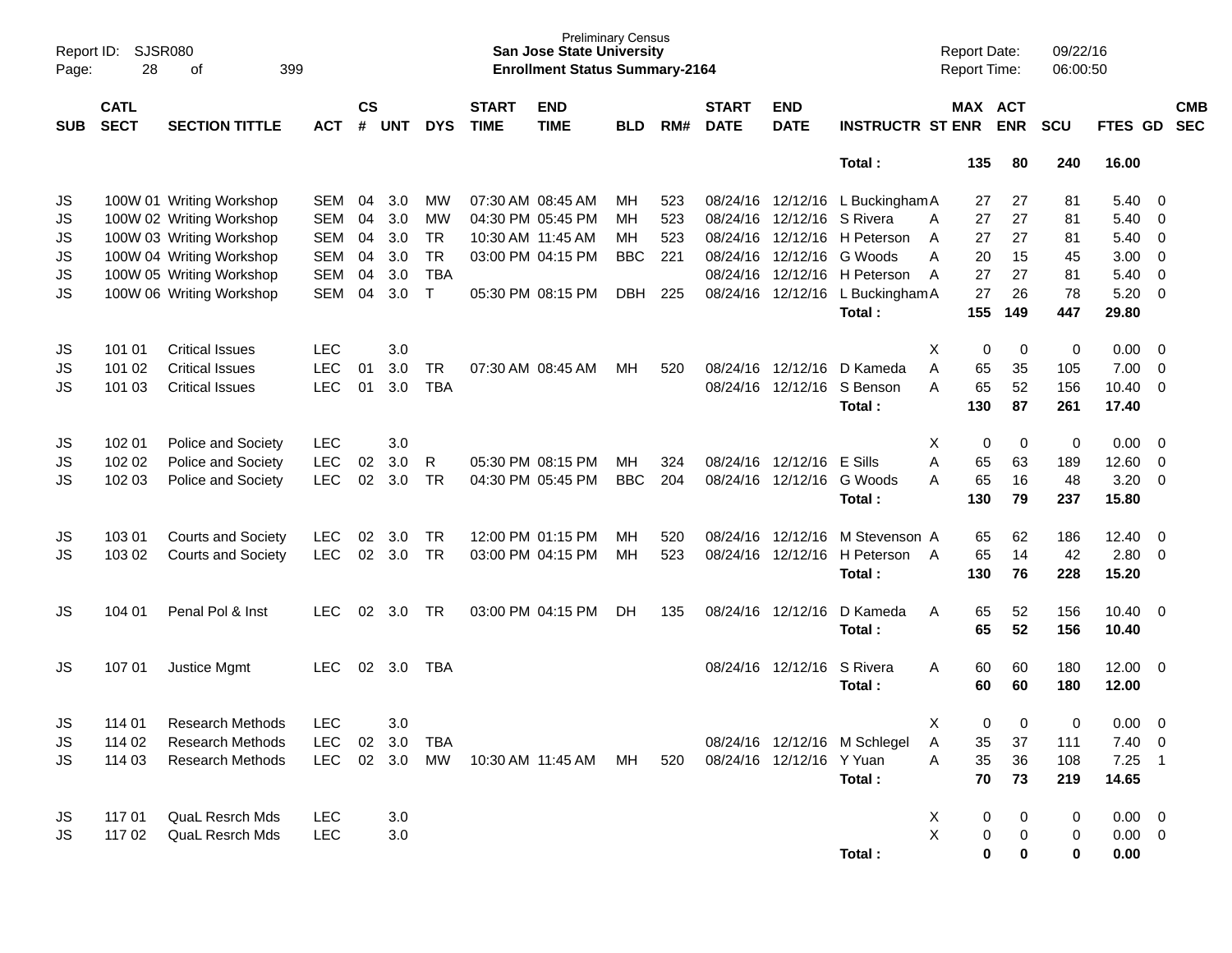| Page:                       | Report ID: SJSR080<br>29             | 399<br>of                                                                                                |            |           |                                |                                       |                             | <b>Preliminary Census</b><br><b>San Jose State University</b><br><b>Enrollment Status Summary-2164</b> |            |     |                             |                                                     |                                                              | <b>Report Date:</b><br>Report Time:          |                     | 09/22/16<br>06:00:50   |                                             |                          |            |
|-----------------------------|--------------------------------------|----------------------------------------------------------------------------------------------------------|------------|-----------|--------------------------------|---------------------------------------|-----------------------------|--------------------------------------------------------------------------------------------------------|------------|-----|-----------------------------|-----------------------------------------------------|--------------------------------------------------------------|----------------------------------------------|---------------------|------------------------|---------------------------------------------|--------------------------|------------|
| <b>SUB</b>                  | <b>CATL</b><br><b>SECT</b>           | <b>SECTION TITTLE</b>                                                                                    | <b>ACT</b> | <b>CS</b> | # UNT                          | <b>DYS</b>                            | <b>START</b><br><b>TIME</b> | <b>END</b><br><b>TIME</b>                                                                              | <b>BLD</b> | RM# | <b>START</b><br><b>DATE</b> | <b>END</b><br><b>DATE</b>                           | <b>INSTRUCTR ST ENR ENR</b>                                  |                                              | MAX ACT             | <b>SCU</b>             | FTES GD SEC                                 |                          | <b>CMB</b> |
| JS                          | 122 01                               | Drugs & Society                                                                                          | <b>LEC</b> | 01        | 3.0                            | МW                                    |                             | 10:30 AM 11:45 AM                                                                                      | МH         | 523 |                             |                                                     | 08/24/16 12/12/16 W Armaline<br>Total:                       | 60<br>A<br>60                                | 61<br>61            | 183<br>183             | $12.20 \t 0$<br>12.20                       |                          |            |
| JS<br>JS                    | 123 01<br>123 02                     | Terrorism & Security<br>Terrorism & Security                                                             | LEC<br>LEC |           | 02 3.0<br>02 3.0               | TBA<br>MW                             |                             | 07:30 AM 08:45 AM                                                                                      | МH         | 520 |                             | 08/24/16 12/12/16 J Bale<br>08/24/16 12/12/16 J Guy | Total:                                                       | 55<br>A<br>55<br>A<br>110                    | 29<br>48<br>77      | 87<br>144<br>231       | 5.80 0<br>9.60 0<br>15.40                   |                          |            |
| JS                          | 128 01                               | Punishment, Cult an LEC 02 3.0 TBA                                                                       |            |           |                                |                                       |                             |                                                                                                        |            |     |                             |                                                     | 08/24/16 12/12/16 S Benson<br>Total:                         | 55<br>A<br>55                                | 26<br>26            | 78<br>78               | $5.20 \ 0$<br>5.20                          |                          |            |
| JS                          | 129 01                               | Intl Crime & Dev                                                                                         | <b>LEC</b> |           | 02 3.0                         | TBA                                   |                             |                                                                                                        |            |     |                             | 08/24/16 12/12/16 N Perry                           | Total:                                                       | 55<br>A<br>55                                | 14<br>14            | 42<br>42               | $2.80 \t 0$<br>2.80                         |                          |            |
| JS                          | 130 01                               | Sex & Justice                                                                                            | <b>LEC</b> | 02        | 3.0                            | TR                                    |                             | 12:00 PM 01:15 PM                                                                                      | BBC        | 108 |                             | 08/24/16 12/12/16 E Kinney                          | Total:                                                       | 55<br>A<br>55                                | 27<br>27            | 81<br>81               | $5.40 \ 0$<br>5.40                          |                          |            |
| JS                          | 131 01                               | Intervntn/Mediatn                                                                                        | <b>LEC</b> | 02        | 3.0                            | MW                                    |                             | 09:00 AM 10:15 AM                                                                                      | SH.        | 120 |                             |                                                     | 08/24/16 12/12/16 V Montelongo A<br>Total:                   | 55<br>55                                     | 21<br>21            | 63<br>63               | $4.20 \ 0$<br>4.20                          |                          |            |
| JS<br>JS<br>JS              | 132 01<br>132 02<br>132 03           | Race Gender Inequali LEC<br>Race Gender Inequali LEC<br>Race Gender Inequali LEC                         |            |           | 02 3.0<br>02 3.0<br>3.0        | $\top$<br>TBA                         |                             | 01:30 PM 04:15 PM                                                                                      | MН         | 520 |                             |                                                     | 08/24/16 12/12/16 J DiSalvo<br>08/24/16 12/12/16 S Martinek  | 44<br>Α<br>44<br>Α<br>X<br>$\mathbf 0$       | 34<br>40<br>0       | 102<br>120<br>0        | $6.80$ 0<br>$8.00 \t 0$<br>$0.00 \t 0$      |                          |            |
| <b>JS</b>                   | 132 04                               | Race Gender Inequali LEC                                                                                 |            | 02        | 3.0                            | МW                                    |                             | 09:00 AM 10:15 AM                                                                                      | МH         | 520 |                             |                                                     | 08/24/16 12/12/16 L Buckingham A<br>Total:                   | 44<br>132                                    | 42<br>116           | 126<br>348             | 8.40 0<br>23.20                             |                          |            |
| JS<br>JS<br><b>JS</b><br>JS | 136 01<br>136 02<br>136 03<br>136 04 | Famly & Comm ViolencLEC<br>Famly & Comm ViolencLEC<br>Famly & Comm ViolencLEC<br>Famly & Comm ViolencLEC |            | 02        | 02 3.0<br>3.0<br>3.0<br>02 3.0 | <b>TR</b><br><b>TBA</b><br><b>TBA</b> |                             | 09:00 AM 10:15 AM                                                                                      | MH         | 523 |                             | 08/24/16 12/12/16 M Lowell                          | 08/24/16 12/12/16 D Kameda<br>08/24/16 12/12/16 V Thompson A | 44<br>A<br>44<br>Α<br>X<br>$\mathbf 0$<br>44 | 44<br>38<br>0<br>43 | 132<br>114<br>0<br>129 | 8.80 0<br>$7.60$ 0<br>$0.00 \t 0$<br>8.60 0 |                          |            |
| <b>JS</b>                   | 136 05                               | Famly & Comm ViolencLEC                                                                                  |            | 02        | 3.0                            | <b>TBA</b>                            |                             |                                                                                                        |            |     | 08/24/16                    | 12/12/16                                            | M Lowell<br>Total:                                           | 44<br>A<br>176                               | 32<br>157           | 96<br>471              | 6.40<br>31.40                               | $\overline{\phantom{0}}$ |            |
| JS<br><b>JS</b>             | 137 01<br>137 02                     | Collaborative Respon LEC<br>Collaborative Respon LEC                                                     |            |           | 3.0<br>3.0                     |                                       |                             |                                                                                                        |            |     |                             |                                                     | Total:                                                       | X<br>0<br>X<br>$\pmb{0}$<br>$\bf{0}$         | 0<br>0<br>0         | 0<br>0<br>$\bf{0}$     | $0.00 \t 0$<br>$0.00 \t 0$<br>0.00          |                          |            |
| JS                          | 140 01                               | <b>RCP</b>                                                                                               | LEC        |           | 02 3.0 TR                      |                                       |                             | 03:00 PM 04:15 PM                                                                                      | SH         | 345 |                             | 08/24/16 12/12/16                                   | M Stevenson A<br>Total:                                      | 25<br>25                                     | 19<br>19            | 57<br>57               | $3.80\ 0$<br>3.80                           |                          |            |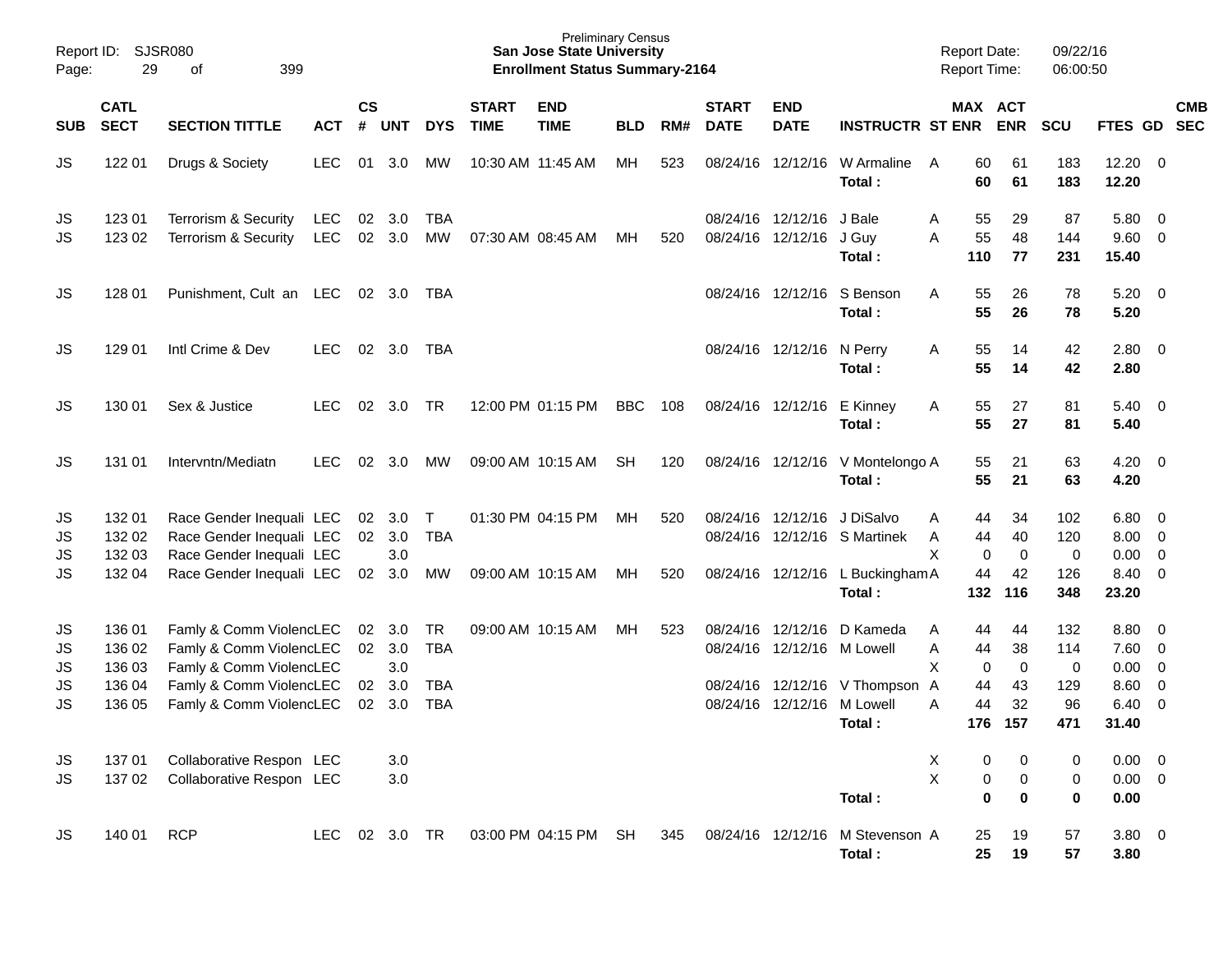| Page:                       | Report ID: SJSR080<br>30   | 399<br>of                                                                   |                                                   |                |                   |                               |                             | <b>Preliminary Census</b><br><b>San Jose State University</b><br><b>Enrollment Status Summary-2164</b> |                  |            |                             |                                                                                   |                                            | <b>Report Date:</b><br><b>Report Time:</b> |                                 | 09/22/16<br>06:00:50           |                                                               |                          |            |
|-----------------------------|----------------------------|-----------------------------------------------------------------------------|---------------------------------------------------|----------------|-------------------|-------------------------------|-----------------------------|--------------------------------------------------------------------------------------------------------|------------------|------------|-----------------------------|-----------------------------------------------------------------------------------|--------------------------------------------|--------------------------------------------|---------------------------------|--------------------------------|---------------------------------------------------------------|--------------------------|------------|
| <b>SUB</b>                  | <b>CATL</b><br><b>SECT</b> | <b>SECTION TITTLE</b>                                                       | <b>ACT</b>                                        | $\mathsf{cs}$  | # UNT             | <b>DYS</b>                    | <b>START</b><br><b>TIME</b> | <b>END</b><br><b>TIME</b>                                                                              | <b>BLD</b>       | RM#        | <b>START</b><br><b>DATE</b> | <b>END</b><br><b>DATE</b>                                                         | <b>INSTRUCTR ST ENR ENR</b>                | MAX ACT                                    |                                 | <b>SCU</b>                     | FTES GD SEC                                                   |                          | <b>CMB</b> |
| JS                          | 141 01                     | <b>RCP Representation</b>                                                   | <b>SUP</b>                                        | 36             | 3.0               | TR                            |                             | 04:30 PM 05:45 PM                                                                                      | <b>SH</b>        | 238        |                             | 08/24/16 12/12/16                                                                 | M Stevenson A<br>Total:                    | 10<br>10                                   | 11<br>11                        | 33<br>33                       | $2.20 \t 0$<br>2.20                                           |                          |            |
| JS                          | 143 01                     | Evidence & Proced                                                           | <b>LEC</b>                                        |                | 02 3.0            | TR                            |                             | 09:00 AM 10:15 AM                                                                                      | MH.              | 520        |                             |                                                                                   | 08/24/16 12/12/16 H Peterson<br>Total:     | 55<br>A<br>55                              | 50<br>50                        | 150<br>150                     | $10.00 \t 0$<br>10.00                                         |                          |            |
| JS                          | 145 01                     | White Collar Crime                                                          | LEC                                               | 02             | 3.0               | МW                            |                             | 01:30 PM 02:45 PM                                                                                      | MH.              | 520        |                             | 08/24/16 12/12/16 G Woods                                                         | Total:                                     | 65<br>Α<br>65                              | 64<br>64                        | 192<br>192                     | 12.80 0<br>12.80                                              |                          |            |
| JS                          | 150 01                     | <b>Gender and Crime</b>                                                     | LEC                                               | 02             | 3.0               | МW                            |                             | 12:00 PM 01:15 PM                                                                                      | MH.              | 520        |                             |                                                                                   | 08/24/16 12/12/16 D Kameda<br>Total:       | 55<br>A<br>55                              | 14<br>14                        | 42<br>42                       | $2.80 \t 0$<br>2.80                                           |                          |            |
| JS<br>JS                    | 151 01<br>151 02           | <b>Crim Theory</b><br><b>Crim Theory</b>                                    | LEC<br><b>LEC</b>                                 | 02             | 3.0<br>02 3.0     | МW<br><b>TBA</b>              |                             | 12:00 PM 01:15 PM                                                                                      | MH.              | 523        |                             | 08/24/16 12/12/16 C Hebert<br>08/24/16 12/12/16 C Hebert                          | Total:                                     | 65<br>Α<br>65<br>A<br>130                  | 63<br>36<br>99                  | 189<br>108<br>297              | 12.65<br>$7.20 \ 0$<br>19.85                                  | $\overline{\phantom{0}}$ |            |
| JS                          | 152 01                     | Juv Delinquency                                                             | LEC                                               | 02             | 3.0               | МW                            |                             | 03:00 PM 04:15 PM                                                                                      | МH               | 523        |                             | 08/24/16 12/12/16 S Rivera                                                        | Total:                                     | 65<br>Α<br>65                              | 64<br>64                        | 192<br>192                     | 12.80 0<br>12.80                                              |                          |            |
| JS                          | 155 01                     | Victimology                                                                 | LEC                                               | 02             | 3.0               | W                             |                             | 05:30 PM 08:15 PM                                                                                      | DH               | 318        |                             |                                                                                   | 08/24/16 12/12/16 S Martinek<br>Total:     | 48<br>A<br>48                              | 30<br>30                        | 90<br>90                       | $6.00 \quad 0$<br>6.00                                        |                          |            |
| JS                          | 15701                      | Deviance & Justice                                                          | <b>LEC</b>                                        |                | 02 3.0            | TBA                           |                             |                                                                                                        |                  |            |                             |                                                                                   | 08/24/16 12/12/16 M Schlegel<br>Total:     | 55<br>A<br>55                              | 42<br>42                        | 126<br>126                     | 8.40 0<br>8.40                                                |                          |            |
| JS                          | 161 01                     | Intro Cybercrime                                                            | LEC                                               | 01             | 3.0               | TBA                           |                             |                                                                                                        |                  |            |                             |                                                                                   | 08/24/16 12/12/16 D Sargent<br>Total:      | 55<br>A<br>55                              | 26<br>26                        | 78<br>78                       | $5.20 \ 0$<br>5.20                                            |                          |            |
| JS<br>JS<br><b>JS</b><br>JS | 171 01<br>171 02<br>171 03 | HR and Justice<br>HR and Justice<br>HR and Justice<br>171 04 HR and Justice | LEC<br><b>LEC</b><br><b>LEC</b><br>LEC 02 3.0 TBA | 02<br>02<br>02 | 3.0<br>3.0<br>3.0 | МW<br><b>TR</b><br><b>TBA</b> |                             | 01:30 PM 02:45 PM<br>12:00 PM 01:15 PM                                                                 | MH.<br><b>MH</b> | 523<br>523 |                             | 08/24/16 12/12/16 N Perry<br>08/24/16 12/12/16 N Perry<br>08/24/16 12/12/16 S Kil | 08/24/16 12/12/16 L Buckingham A<br>Total: | 44<br>A<br>44<br>Α<br>44<br>44<br>Α        | 40<br>44<br>43<br>24<br>176 151 | 120<br>132<br>129<br>72<br>453 | $8.00 \t 0$<br>$8.80\ 0$<br>$8.60 \quad 0$<br>4.80 0<br>30.20 |                          |            |
| <b>JS</b>                   | 17201                      | Human Trafficking                                                           | LEC 02 3.0 TR                                     |                |                   |                               |                             | 10:30 AM 11:45 AM MH 520                                                                               |                  |            | 08/24/16 12/12/16 N Perry   |                                                                                   | Total:                                     | 55<br>A<br>55                              | 19<br>19                        | 57<br>57                       | $3.80\ 0$<br>3.80                                             |                          |            |
| <b>JS</b>                   | 179 01                     | HR Pract and Sem                                                            |                                                   |                |                   |                               |                             | LEC 02 3.0 MW 04:30 PM 05:45 PM CCB 101                                                                |                  |            |                             |                                                                                   | 08/24/16 12/12/16 W Armaline<br>Total:     | 27<br>A<br>27                              | 9<br>9                          | 27<br>27                       | $1.80 \t 0$<br>1.80                                           |                          |            |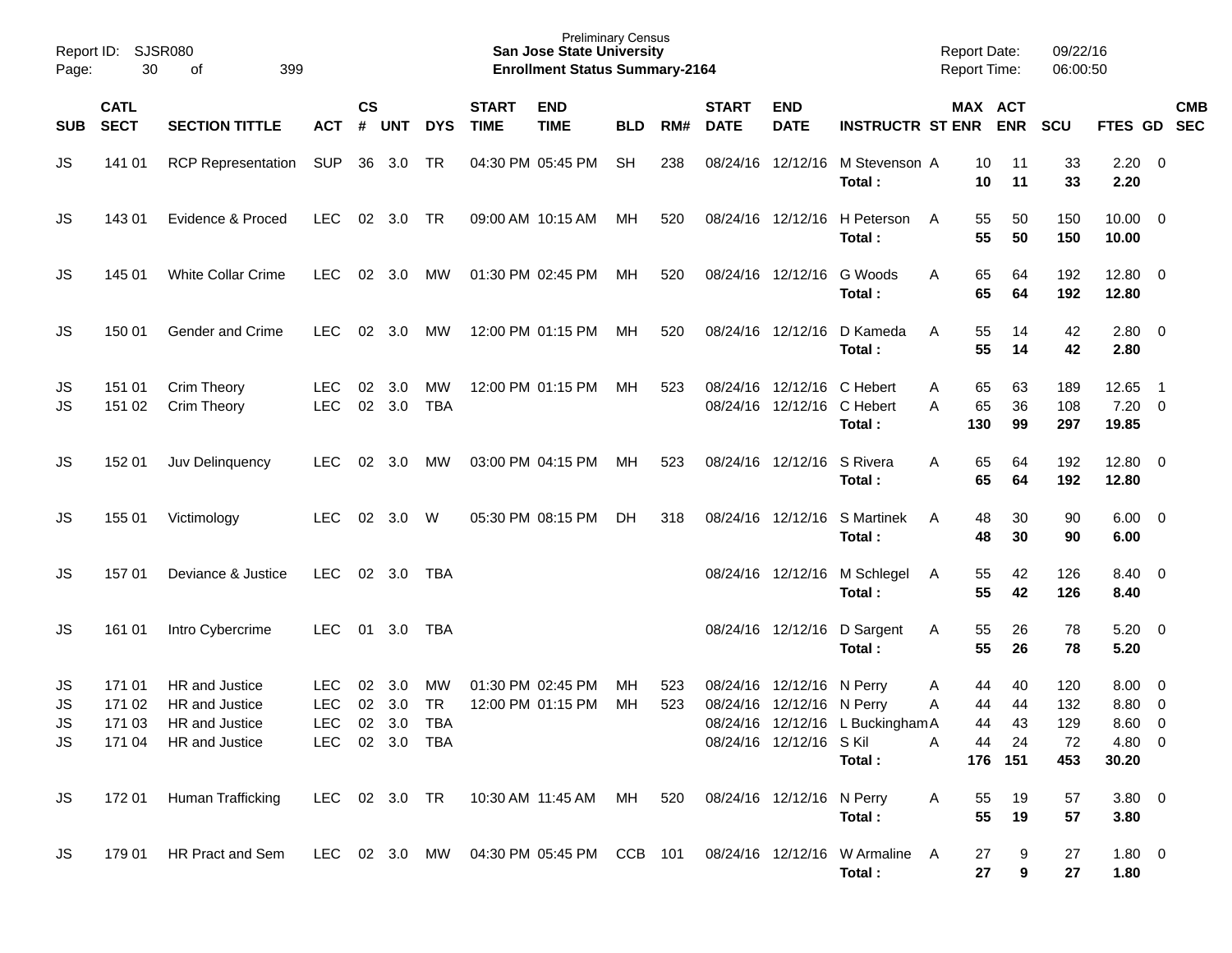| Page:      | <b>SJSR080</b><br>Report ID:<br>31<br>399<br>οf<br><b>CATL</b> |                       |              |               |            |                          |              | <b>Preliminary Census</b><br><b>San Jose State University</b><br><b>Enrollment Status Summary-2164</b> |            |     |              |                               |                                | <b>Report Date:</b><br><b>Report Time:</b> |                                                        | 09/22/16<br>06:00:50 |                |                      |            |
|------------|----------------------------------------------------------------|-----------------------|--------------|---------------|------------|--------------------------|--------------|--------------------------------------------------------------------------------------------------------|------------|-----|--------------|-------------------------------|--------------------------------|--------------------------------------------|--------------------------------------------------------|----------------------|----------------|----------------------|------------|
|            |                                                                |                       |              | $\mathsf{cs}$ |            |                          | <b>START</b> | <b>END</b>                                                                                             |            |     | <b>START</b> | <b>END</b>                    |                                |                                            | <b>MAX ACT</b>                                         |                      |                |                      | <b>CMB</b> |
| <b>SUB</b> | <b>SECT</b>                                                    | <b>SECTION TITTLE</b> | ACT          | #             | <b>UNT</b> | <b>DYS</b>               | <b>TIME</b>  | <b>TIME</b>                                                                                            | <b>BLD</b> | RM# | <b>DATE</b>  | <b>DATE</b>                   | <b>INSTRUCTR ST ENR</b>        |                                            | <b>ENR</b>                                             | <b>SCU</b>           | FTES GD        |                      | <b>SEC</b> |
|            |                                                                |                       |              |               |            |                          |              |                                                                                                        |            |     |              |                               |                                |                                            |                                                        |                      |                |                      |            |
| JS         | 180 01                                                         | <b>Indiv Studies</b>  | <b>SUP</b>   | 36            | 1.0        | <b>TBA</b>               |              |                                                                                                        |            |     |              | 08/24/16 12/12/16 J Lee       |                                | A                                          | 0<br>1                                                 | 0                    | 0.00           | 0                    |            |
| JS         | 180 02                                                         | <b>Indiv Studies</b>  | <b>SUP</b>   | 36            | 2.0        | <b>TBA</b><br><b>TBA</b> |              |                                                                                                        |            |     | 08/24/16     | 12/12/16<br>08/24/16 12/12/16 | J Lee                          | A<br>А                                     | 2<br>$\mathbf 0$                                       | 0                    | 0.00           | $\Omega$<br>$\Omega$ |            |
| JS         | 180 03                                                         | <b>Indiv Studies</b>  | <b>SUP</b>   | 36            | 3.0        |                          |              |                                                                                                        |            |     |              |                               | J Lee<br>Total:                |                                            | 3<br>$\overline{c}$<br>$6\phantom{1}6$<br>$\mathbf{2}$ | 6<br>6               | 0.40<br>0.40   |                      |            |
| JS         | 181 01                                                         | Internship in JS      | <b>SUP</b>   | 36            | 3.0        | <b>TBA</b>               |              |                                                                                                        |            |     | 08/24/16     | 12/12/16                      | W Armaline                     | 10<br>A                                    | 10                                                     | 30                   | 2.00           | 0                    |            |
| JS         | 181 02                                                         | Internship in JS      | <b>SUP</b>   | 36            | 6.0        | <b>TBA</b>               |              |                                                                                                        |            |     | 08/24/16     |                               | 12/12/16 W Armaline            | A                                          | 2<br>$\mathbf 0$                                       | 0                    | 0.00           | $\mathbf 0$          |            |
| JS         | 181 03                                                         | Internship in JS      | <b>SUP</b>   | 36            | 3.0        | <b>TBA</b>               |              |                                                                                                        |            |     | 08/24/16     | 12/12/16 S Lee                |                                | A<br>10                                    | 10                                                     | 30                   | 2.00           | $\Omega$             |            |
| JS         | 181 04                                                         | Internship in JS      | <b>SUP</b>   | 36            | 6.0        | <b>TBA</b>               |              |                                                                                                        |            |     | 08/24/16     | 12/12/16 S Lee                |                                | Α                                          | $\overline{2}$<br>$\mathbf 0$                          | 0                    | 0.00           | $\Omega$             |            |
| JS         | 181 05                                                         | Internship in JS      | <b>SUP</b>   | 36            | 3.0        | <b>TBA</b>               |              |                                                                                                        |            |     | 08/24/16     | 12/12/16 C Hebert             |                                | 10<br>A                                    | 13                                                     | 39                   | 2.60           | $\Omega$             |            |
| JS         | 181 06                                                         | Internship in JS      | <b>SUP</b>   | 36            | 6.0        | <b>TBA</b>               |              |                                                                                                        |            |     | 08/24/16     | 12/12/16 C Hebert             |                                | A                                          | 2<br>$\mathbf 0$                                       | 0                    | 0.00           | $\Omega$             |            |
| JS         | 181 07                                                         | Internship in JS      | <b>SUP</b>   | 36            | 3.0        | <b>TBA</b>               |              |                                                                                                        |            |     | 08/24/16     | 12/12/16 Y Yuan               |                                | A<br>10                                    | 10                                                     | 30                   | 2.00           | $\Omega$             |            |
| JS         | 181 08                                                         | Internship in JS      | <b>SUP</b>   | 36            | 6.0        | <b>TBA</b>               |              |                                                                                                        |            |     | 08/24/16     | 12/12/16 Y Yuan               |                                | A                                          | 2<br>$\mathbf 0$                                       | 0                    | 0.00           | $\Omega$             |            |
| JS         | 181 09                                                         | Internship in JS      | <b>SUP</b>   | 36            | 3.0        | <b>TBA</b>               |              |                                                                                                        |            |     | 08/24/16     |                               | 12/12/16 A De Giorgi           | 10<br>A                                    | 11                                                     | 33                   | 2.20           | $\Omega$             |            |
| JS         | 181 10                                                         | Internship in JS      | <b>SUP</b>   | 36            | 6.0        | <b>TBA</b>               |              |                                                                                                        |            |     | 08/24/16     |                               | 12/12/16 A De Giorgi           | A                                          | 2<br>$\mathbf 0$                                       | 0                    | 0.00           | $\Omega$             |            |
| JS         | 181 11                                                         | Internship in JS      | <b>SUP</b>   | 36            | 3.0        | <b>TBA</b>               |              |                                                                                                        |            |     | 08/24/16     |                               | 12/12/16 B Westlake            | A<br>10                                    | 0                                                      | 0                    | 0.00           | $\Omega$             |            |
| JS         | 181 12                                                         | Internship in JS      | <b>SUP</b>   | 36            | 6.0        | <b>TBA</b>               |              |                                                                                                        |            |     | 08/24/16     |                               | 12/12/16 B Westlake            | A                                          | 2<br>$\Omega$                                          | 0                    | 0.00           | $\Omega$             |            |
| JS         | 181 13                                                         | Internship in JS      | <b>SUP</b>   | 36            | 3.0        | <b>TBA</b>               |              |                                                                                                        |            |     | 08/24/16     |                               | 12/12/16 V Thompson A          | 10                                         | 10                                                     | 30                   | 2.00           | $\Omega$             |            |
| <b>JS</b>  | 181 14                                                         | Internship in JS      | <b>SUP</b>   | 36            | 6.0        | <b>TBA</b>               |              |                                                                                                        |            |     |              |                               | 08/24/16 12/12/16 V Thompson A |                                            | 5<br>$\mathbf 0$                                       | 0                    | 0.00           | $\Omega$             |            |
|            |                                                                |                       |              |               |            |                          |              |                                                                                                        |            |     |              |                               | Total:                         | 87                                         | 64                                                     | 192                  | 12.80          |                      |            |
| JS         | 18901                                                          | Sen Sem Cont Prob     | <b>SEM</b>   | 05            | 3.0        | <b>MW</b>                |              | 12:00 PM 01:15 PM                                                                                      | <b>DBH</b> | 225 |              |                               | 08/24/16 12/12/16 A De Giorgi  | 27<br>A                                    | 26                                                     | 78                   | 5.20           | 0                    |            |
| JS         | 18902                                                          | Sen Sem Cont Prob     | <b>SEM</b>   | 05            | 3.0        | <b>TR</b>                |              | 01:30 PM 02:45 PM                                                                                      | MН         | 523 |              |                               | 08/24/16 12/12/16 H Peterson   | 27<br>A                                    | 29                                                     | 87                   | 5.80           | 0                    |            |
| JS         | 18903                                                          | Sen Sem Cont Prob     | <b>SEM</b>   |               | 3.0        |                          |              |                                                                                                        |            |     |              |                               |                                | X                                          | $\mathbf 0$<br>0                                       | 0                    | 0.00           | $\mathbf 0$          |            |
| JS         | 18904                                                          | Sen Sem Cont Prob     | <b>SEM</b>   | 05            | 3.0        | MW                       |              | 04:30 PM 05:45 PM                                                                                      | MН         | 323 |              | 08/24/16 12/12/16             | D Kameda                       | 27<br>А                                    | 9                                                      | 27                   | 1.80           | $\Omega$             |            |
|            |                                                                |                       |              |               |            |                          |              |                                                                                                        |            |     |              |                               | Total:                         | 81                                         | 64                                                     | 192                  | 12.80          |                      |            |
| JS         | 201 01                                                         | Just-Soc-Theory       | SEM          | 05            | 3.0        | M                        |              | 04:30 PM 07:15 PM                                                                                      | MН         | 526 |              | 08/24/16 12/12/16             | A De Giorgi                    | 20<br>A                                    | 8                                                      | 24                   | 1.95           | - 7                  |            |
|            |                                                                |                       |              |               |            |                          |              |                                                                                                        |            |     |              |                               | Total:                         | 20                                         | 8                                                      | 24                   | 1.95           |                      |            |
| JS         | 202 01                                                         | Surv-Res-Methods      | SEM 05 3.0 F |               |            |                          |              | 01:00 PM 03:45 PM MH                                                                                   |            | 526 |              | 08/24/16 12/12/16 Y Yuan      |                                | 20<br>A                                    | 11                                                     | 33                   | 2.75 11        |                      |            |
|            |                                                                |                       |              |               |            |                          |              |                                                                                                        |            |     |              |                               | Total:                         | 20                                         | 11                                                     | 33                   | 2.75           |                      |            |
| JS         | 207 01                                                         | Sem Qual Rsc          | <b>SEM</b>   |               | 3.0        |                          |              |                                                                                                        |            |     |              |                               |                                | X                                          | 0<br>0                                                 | 0                    | $0.00 \quad 0$ |                      |            |
| JS         | 207 02                                                         | Sem Qual Rsc          | SEM 05       |               | $3.0$ T    |                          |              | 04:30 PM 07:15 PM MH 526 08/24/16 12/12/16 S Kil                                                       |            |     |              |                               |                                | Α<br>20                                    | 9                                                      | 27                   | $2.25$ 9       |                      |            |
|            |                                                                |                       |              |               |            |                          |              |                                                                                                        |            |     |              |                               | Total:                         | 20                                         | 9                                                      | 27                   | 2.25           |                      |            |
| JS         | 208 01                                                         | Sem-Pun-Society       | <b>SEM</b>   |               | 3.0        |                          |              |                                                                                                        |            |     |              |                               |                                | X                                          | 0<br>0                                                 | 0                    | $0.00 \t 0$    |                      |            |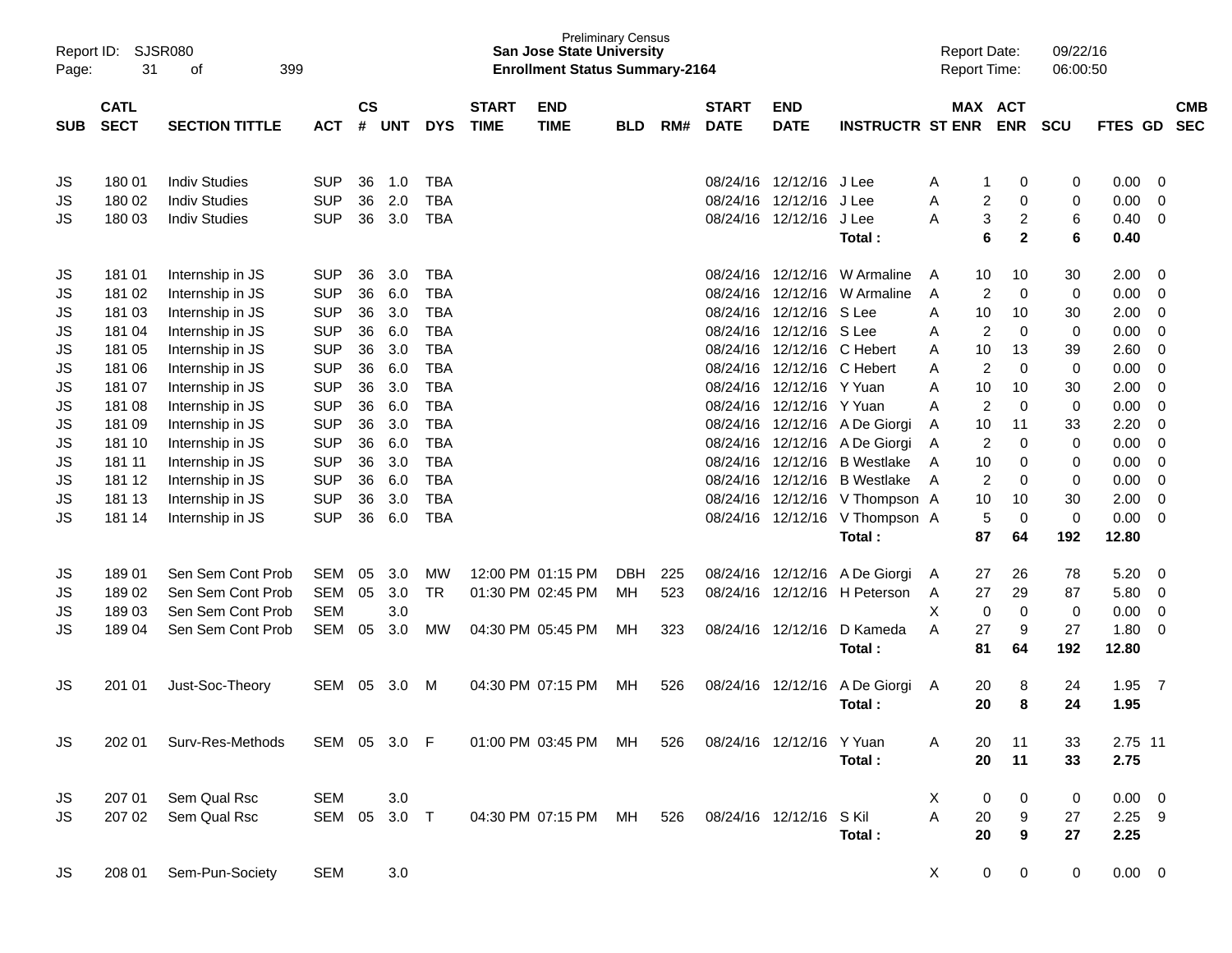| Report ID:<br>Page:   | <b>SJSR080</b><br>32       |                                                                      |                                        |                    |                   |                                        | <b>Preliminary Census</b><br><b>San Jose State University</b><br><b>Enrollment Status Summary-2164</b> |                           |            |     |                             |                                                             |                                                       | <b>Report Date:</b><br><b>Report Time:</b> |                                 | 09/22/16<br>06:00:50                           |                                             |                                    |                                                                                |                          |
|-----------------------|----------------------------|----------------------------------------------------------------------|----------------------------------------|--------------------|-------------------|----------------------------------------|--------------------------------------------------------------------------------------------------------|---------------------------|------------|-----|-----------------------------|-------------------------------------------------------------|-------------------------------------------------------|--------------------------------------------|---------------------------------|------------------------------------------------|---------------------------------------------|------------------------------------|--------------------------------------------------------------------------------|--------------------------|
| <b>SUB</b>            | <b>CATL</b><br><b>SECT</b> | <b>SECTION TITTLE</b>                                                | <b>ACT</b>                             | $\mathsf{cs}$<br># | <b>UNT</b>        | <b>DYS</b>                             | <b>START</b><br><b>TIME</b>                                                                            | <b>END</b><br><b>TIME</b> | <b>BLD</b> | RM# | <b>START</b><br><b>DATE</b> | <b>END</b><br><b>DATE</b>                                   | <b>INSTRUCTR ST ENR</b>                               |                                            | <b>MAX ACT</b>                  | <b>ENR</b>                                     | SCU                                         | <b>FTES GD</b>                     |                                                                                | <b>CMB</b><br><b>SEC</b> |
|                       |                            |                                                                      |                                        |                    |                   |                                        |                                                                                                        |                           |            |     |                             |                                                             | Total:                                                |                                            | 0                               | $\mathbf 0$                                    | 0                                           | 0.00                               |                                                                                |                          |
| <b>JS</b>             | 222 01                     | Penal-Policies-Jus                                                   | <b>SEM</b>                             |                    | 3.0               |                                        |                                                                                                        |                           |            |     |                             |                                                             | Total:                                                | X                                          | $\pmb{0}$<br>0                  | 0<br>0                                         | 0<br>$\mathbf 0$                            | $0.00 \t 0$<br>0.00                |                                                                                |                          |
| JS                    | 265 01                     | Compa Crim Jus Sys SEM 05 3.0 W                                      |                                        |                    |                   |                                        |                                                                                                        | 04:30 PM 07:15 PM         | МH         | 526 |                             | 08/24/16 12/12/16                                           | Y Yuan<br>Total:                                      | A                                          | 20<br>20                        | 12<br>12                                       | 36<br>36                                    | 3.00 12<br>3.00                    |                                                                                |                          |
| JS.                   | 281 01                     | <b>Justice Practicum</b>                                             | <b>SUP</b>                             | 25                 | 3.0               | <b>TBA</b>                             |                                                                                                        |                           |            |     |                             | 08/24/16 12/12/16                                           | S Kil<br>Total:                                       | A                                          | $\overline{c}$<br>$\mathbf{2}$  | 0<br>$\bf{0}$                                  | 0<br>$\pmb{0}$                              | $0.00 \quad 0$<br>0.00             |                                                                                |                          |
| JS                    | 297 01                     | Prgm Eval Proj                                                       | <b>SUP</b>                             |                    | 25 3.0            | TBA                                    |                                                                                                        |                           |            |     |                             | 08/24/16 12/12/16                                           | S Kil<br>Total:                                       | Α                                          | 5<br>5                          | 0<br>0                                         | 0<br>$\mathbf 0$                            | $0.00 \t 0$<br>0.00                |                                                                                |                          |
| JS<br>JS<br><b>JS</b> | 298 01<br>298 02<br>298 03 | <b>Special Study</b><br><b>Special Study</b><br><b>Special Study</b> | <b>SUP</b><br><b>SUP</b><br><b>SUP</b> | 25<br>25<br>25     | 1.0<br>2.0<br>3.0 | <b>TBA</b><br><b>TBA</b><br><b>TBA</b> |                                                                                                        |                           |            |     |                             | 08/24/16 12/12/16<br>08/24/16 12/12/16<br>08/24/16 12/12/16 | S Kil<br>S Kil<br>S Kil<br>Total:                     | Α<br>A<br>A                                | 0<br>0<br>$\pmb{0}$<br>$\bf{0}$ | 1<br>0<br>3<br>4                               | $\mathbf{1}$<br>0<br>$\boldsymbol{9}$<br>10 | 0.08<br>0.00<br>0.75<br>0.83       | $\overline{\phantom{1}}$<br>$\overline{\mathbf{0}}$<br>$\overline{\mathbf{3}}$ |                          |
| JS<br><b>JS</b>       | 299 01<br>299 02           | <b>Masters Thesis</b><br><b>Masters Thesis</b>                       | <b>SUP</b><br><b>SUP</b>               | 25<br>25           | 3.0<br>6.0        | <b>TBA</b><br><b>TBA</b>               |                                                                                                        |                           |            |     |                             | 08/24/16 12/12/16<br>08/24/16 12/12/16                      | S Kil<br>S Kil<br>Total:                              | Α<br>A                                     | $\mathbf 5$<br>$\pmb{0}$<br>5   | $\overline{\mathbf{c}}$<br>0<br>$\overline{2}$ | 6<br>0<br>6                                 | $0.50$ 2<br>0.00<br>0.50           | $\overline{\mathbf{0}}$                                                        |                          |
|                       | Department :               | <b>Justice Studies</b>                                               |                                        |                    |                   |                                        |                                                                                                        |                           |            |     |                             | <b>Lower Division:</b><br><b>Upper Division:</b>            | <b>Department Total:</b><br><b>Graduate Division:</b> |                                            | 3377<br>495<br>2790<br>92       | 2395<br>361<br>1988<br>46                      | 6941<br>1083<br>5722<br>136                 | 466.57<br>72.25<br>383.03<br>11.28 |                                                                                |                          |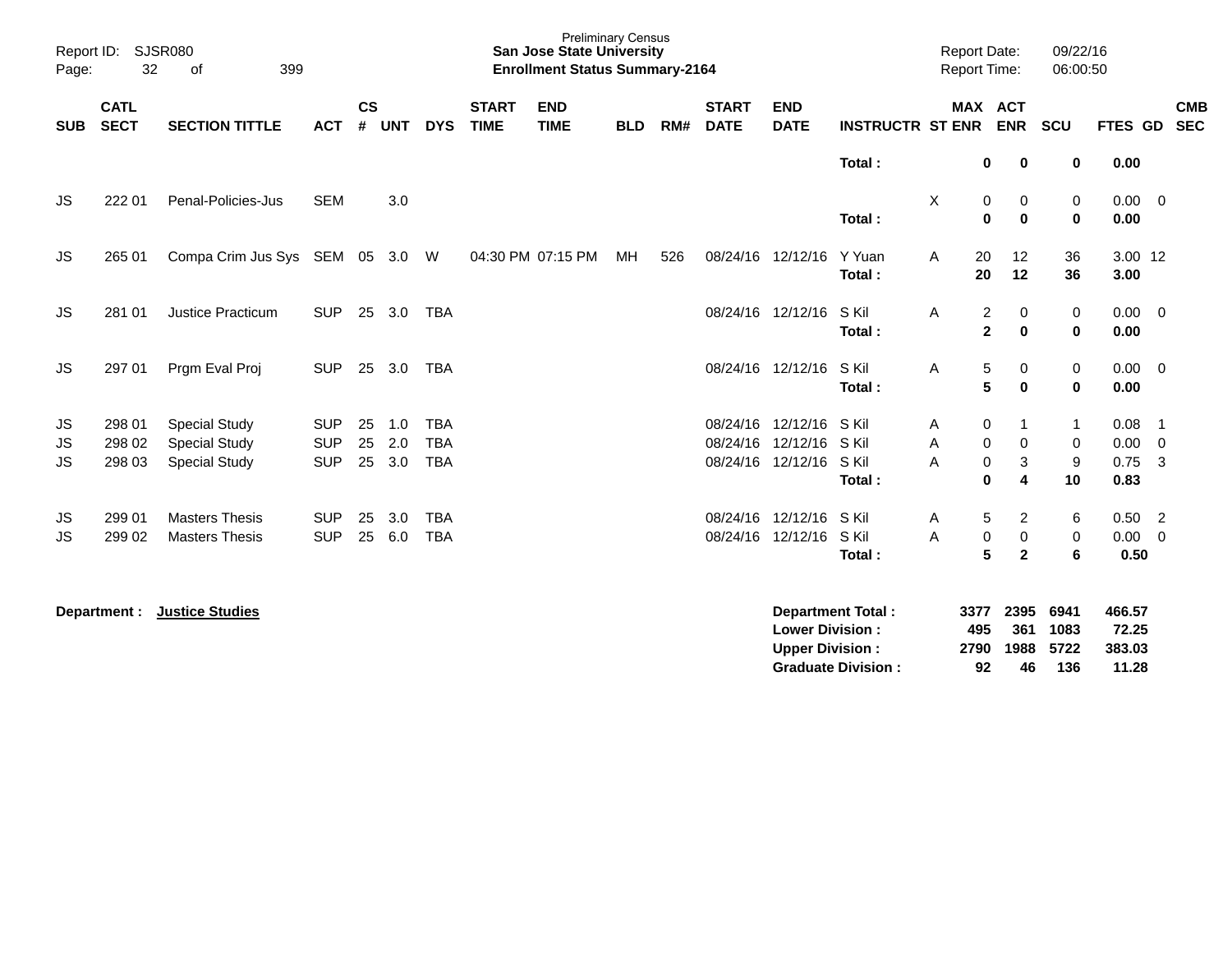| Page:       | Report ID: SJSR080<br>33                                                                             | 399<br>οf                                       |                |    |        |            |                             | <b>San Jose State University</b><br><b>Enrollment Status Summary-2164</b> | <b>Preliminary Census</b> |     |                             |                            |                                 |   | <b>Report Date:</b><br><b>Report Time:</b> |             | 09/22/16<br>06:00:50 |             |                         |            |
|-------------|------------------------------------------------------------------------------------------------------|-------------------------------------------------|----------------|----|--------|------------|-----------------------------|---------------------------------------------------------------------------|---------------------------|-----|-----------------------------|----------------------------|---------------------------------|---|--------------------------------------------|-------------|----------------------|-------------|-------------------------|------------|
|             | <b>CATL</b><br>SUB SECT<br><b>SECTION TITTLE</b><br><b>ACT</b><br><b>Applied Sciences &amp; Arts</b> |                                                 |                |    | # UNT  | <b>DYS</b> | <b>START</b><br><b>TIME</b> | <b>END</b><br><b>TIME</b>                                                 | <b>BLD</b>                | RM# | <b>START</b><br><b>DATE</b> | <b>END</b><br><b>DATE</b>  | <b>INSTRUCTR ST ENR</b>         |   | MAX ACT                                    | <b>ENR</b>  | <b>SCU</b>           | FTES GD SEC |                         | <b>CMB</b> |
| College     | Department :                                                                                         | <b>School of Information</b>                    |                |    |        |            |                             |                                                                           |                           |     |                             |                            |                                 |   |                                            |             |                      |             |                         |            |
|             | INFO 200 01                                                                                          | Inf. Comm                                       | SEM            | 05 | 3.0    | <b>TBA</b> |                             |                                                                           |                           |     |                             | 08/24/16 12/12/16 Z Liu    |                                 | A | 35                                         | 32          | 96                   | 8.00 32     |                         |            |
| <b>INFO</b> | 200 02                                                                                               | Inf. Comm                                       | SEM            | 05 | 3.0    | <b>TBA</b> |                             |                                                                           |                           |     |                             |                            | 08/24/16 12/12/16 M Stephens A  |   | 35                                         | 32          | 96                   | 8.00 32     |                         |            |
| <b>INFO</b> | 200 03                                                                                               | Inf. Comm                                       | SEM            | 05 | 3.0    | <b>TBA</b> |                             |                                                                           |                           |     |                             |                            | 08/24/16 12/12/16 K Bontenbal A |   | 35                                         | 32          | 96                   | 8.00 32     |                         |            |
| <b>INFO</b> | 200 04                                                                                               | Inf. Comm                                       | SEM            | 05 | 3.0    | <b>TBA</b> |                             |                                                                           |                           |     |                             |                            | 08/24/16 12/12/16 K Bontenbal A |   | 35                                         | 17          | 51                   | 4.25 17     |                         |            |
|             |                                                                                                      |                                                 |                |    |        |            |                             |                                                                           |                           |     |                             |                            | Total:                          |   | 140                                        | 113         | 339                  | 28.25       |                         |            |
| <b>INFO</b> | 202 01                                                                                               | Inf. Ret. Sys. Des                              | SEM            | 05 | 3.0    | <b>TBA</b> |                             |                                                                           |                           |     |                             | 08/24/16 12/12/16 H Chen   |                                 | A | 35                                         | 23          | 69                   | 5.75 23     |                         |            |
| <b>INFO</b> | 202 02                                                                                               | Inf. Ret. Sys. Des                              | SEM            | 05 | 3.0    | <b>TBA</b> |                             |                                                                           |                           |     |                             | 08/24/16 12/12/16          | G Liu                           | A | 35                                         | 12          | 36                   | 2.95 11     |                         |            |
| <b>INFO</b> | 202 03                                                                                               | Inf. Ret. Sys. Des                              | SEM            | 05 | 3.0    | <b>TBA</b> |                             |                                                                           |                           |     |                             | 08/24/16 12/12/16 H Chen   |                                 | A | 35                                         | 20          | 60                   | 5.00 20     |                         |            |
| <b>INFO</b> | 202 04                                                                                               | Inf. Ret. Sys. Des                              | SEM            | 05 | 3.0    | <b>TBA</b> |                             |                                                                           |                           |     |                             | 08/24/16 12/12/16 V Tucker |                                 | A | 35                                         | 34          | 102                  | 8.50 34     |                         |            |
|             |                                                                                                      |                                                 |                |    |        |            |                             |                                                                           |                           |     |                             |                            | Total:                          |   | 140                                        | 89          | 267                  | 22.20       |                         |            |
| <b>INFO</b> | 203 01                                                                                               | Online Learning                                 | SEM 02 1.0     |    |        | <b>TBA</b> |                             |                                                                           |                           |     |                             |                            | 08/24/16 12/12/16 C Runnels     | A | 75                                         | 73          | 73                   | 6.08 73     |                         |            |
| <b>INFO</b> | 203 02                                                                                               | Online Learning                                 | SEM            | 02 | 1.0    | <b>TBA</b> |                             |                                                                           |                           |     |                             |                            | 08/24/16 12/12/16 C Runnels     | A | 75                                         | 47          | 47                   | 3.92 47     |                         |            |
| <b>INFO</b> | 203 03                                                                                               | <b>Online Learning</b>                          | SEM            |    | 02 1.0 | <b>TBA</b> |                             |                                                                           |                           |     |                             |                            | 08/24/16 12/12/16 C Runnels     | A | 70                                         | 11          | 11                   | $0.92$ 11   |                         |            |
|             |                                                                                                      |                                                 |                |    |        |            |                             |                                                                           |                           |     |                             |                            | Total:                          |   | 220                                        | 131         | 131                  | 10.92       |                         |            |
| <b>INFO</b> | 204 01                                                                                               | Inf. Prof                                       | SEM            | 05 | 3.0    | <b>TBA</b> |                             |                                                                           |                           |     |                             | 08/24/16 12/12/16 C Dee    |                                 | A | 35                                         | 26          | 78                   | 6.50 26     |                         |            |
| <b>INFO</b> | 204 02                                                                                               | Inf. Prof                                       | SEM            | 05 | 3.0    | <b>TBA</b> |                             |                                                                           |                           |     |                             |                            | 08/24/16 12/12/16 C Sawyer      | Α | 35                                         | 18          | 54                   | 4.50 18     |                         |            |
| <b>INFO</b> | 204 03                                                                                               | Inf. Prof                                       | SEM            | 05 | 3.0    | <b>TBA</b> |                             |                                                                           |                           |     |                             |                            | 08/24/16 12/12/16 S Gaffney     | Α | 35                                         | 31          | 93                   | 7.75 31     |                         |            |
| <b>INFO</b> | 204 04                                                                                               | Inf. Prof                                       | <b>SEM</b>     |    | 3.0    |            |                             |                                                                           |                           |     |                             |                            |                                 | X | 0                                          | $\mathbf 0$ | 0                    | 0.00        | $\overline{\mathbf{0}}$ |            |
|             |                                                                                                      |                                                 |                |    |        |            |                             |                                                                           |                           |     |                             |                            | Total:                          |   | 105                                        | 75          | 225                  | 18.75       |                         |            |
| INFO.       | 210 01                                                                                               | Reference Info Servi                            | SEM 05 3.0     |    |        | TBA        |                             |                                                                           |                           |     |                             | 08/24/16 12/12/16          | T Gilman                        | A | 35                                         | 17          | 17                   | 4.25 17     |                         |            |
|             |                                                                                                      |                                                 |                |    |        |            |                             |                                                                           |                           |     |                             |                            | Total:                          |   | 35                                         | 17          | 17                   | 4.25        |                         |            |
| INFO.       | 232 01                                                                                               | Iss Publ Libs                                   | <b>SUP</b>     | 36 | 3.0    | TBA        |                             |                                                                           |                           |     |                             | 08/24/16 12/12/16          | R Barefoot                      | A | 35                                         | 31          | 93                   | 7.75 31     |                         |            |
|             |                                                                                                      |                                                 |                |    |        |            |                             |                                                                           |                           |     |                             |                            | Total:                          |   | 35                                         | 31          | 93                   | 7.75        |                         |            |
|             | INFO 234 01                                                                                          | Int Freedom Sem                                 | SEM 05 3.0 TBA |    |        |            |                             |                                                                           |                           |     |                             |                            | 08/24/16 12/12/16 C Gardner     |   | 35                                         | 12          | 36                   | 3.00 12     |                         |            |
|             |                                                                                                      |                                                 |                |    |        |            |                             |                                                                           |                           |     |                             |                            | Total:                          |   | 35                                         | 12          | 36                   | 3.00        |                         |            |
|             |                                                                                                      | INFO 237 01 SchLibMedMtIs                       | SEM 05 3.0 TBA |    |        |            |                             |                                                                           |                           |     |                             | 08/24/16 12/12/16 M Harlan |                                 | A | 35                                         | 21          | 63                   | 5.25 21     |                         |            |
|             |                                                                                                      |                                                 |                |    |        |            |                             |                                                                           |                           |     |                             |                            | Total:                          |   | 35                                         | 21          | 63                   | 5.25        |                         |            |
|             |                                                                                                      | INFO 240 01 Info Tech Tools & Ap SEM 05 3.0 TBA |                |    |        |            |                             |                                                                           |                           |     |                             | 08/24/16 12/12/16 R Dean   |                                 | A | 35                                         | 23          | 69                   | 5.75 23     |                         |            |
|             |                                                                                                      |                                                 |                |    |        |            |                             |                                                                           |                           |     |                             |                            | Total:                          |   | 35                                         | 23          | 69                   | 5.75        |                         |            |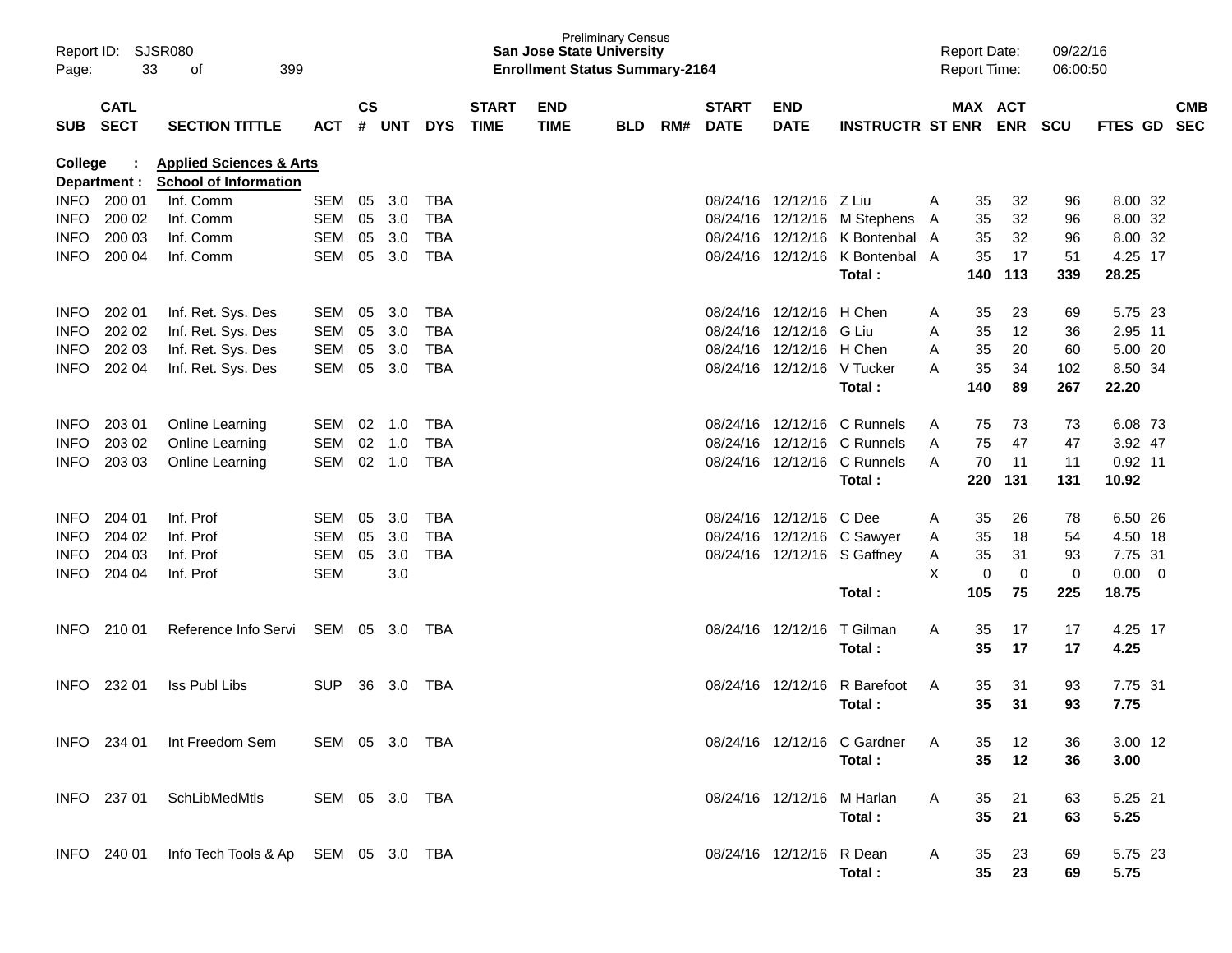| Page:                      | <b>SJSR080</b><br>Report ID:<br>34<br>399<br>оf<br><b>CATL</b> |                                                                      |                          |                    |            |                          |                             | <b>Preliminary Census</b><br><b>San Jose State University</b><br><b>Enrollment Status Summary-2164</b> |            |     |                             |                           |                                                                           |              | <b>Report Date:</b><br>Report Time: |                | 09/22/16<br>06:00:50 |                              |            |                          |
|----------------------------|----------------------------------------------------------------|----------------------------------------------------------------------|--------------------------|--------------------|------------|--------------------------|-----------------------------|--------------------------------------------------------------------------------------------------------|------------|-----|-----------------------------|---------------------------|---------------------------------------------------------------------------|--------------|-------------------------------------|----------------|----------------------|------------------------------|------------|--------------------------|
| <b>SUB</b>                 | <b>SECT</b>                                                    | <b>SECTION TITTLE</b>                                                | АСТ                      | $\mathsf{cs}$<br># | <b>UNT</b> | <b>DYS</b>               | <b>START</b><br><b>TIME</b> | <b>END</b><br><b>TIME</b>                                                                              | <b>BLD</b> | RM# | <b>START</b><br><b>DATE</b> | <b>END</b><br><b>DATE</b> | <b>INSTRUCTR ST ENR</b>                                                   |              | MAX ACT                             | <b>ENR</b>     | <b>SCU</b>           | <b>FTES GD</b>               |            | <b>CMB</b><br><b>SEC</b> |
| INFO.                      | 244 01                                                         | Online Searching                                                     | SEM                      | 05                 | 3.0        | <b>TBA</b>               |                             |                                                                                                        |            |     |                             | 08/24/16 12/12/16         | J Bedord<br>Total:                                                        | A            | 35<br>35                            | 17<br>17       | 51<br>51             | 4.25 17<br>4.25              |            |                          |
| <b>INFO</b>                | 248 01                                                         | Beg Cat & Class                                                      | SEM                      | 05                 | 3.0        | TBA                      |                             |                                                                                                        |            |     |                             | 08/24/16 12/12/16         | <b>G</b> Cotton<br>Total:                                                 | A            | 35<br>35                            | 29<br>29       | 87<br>87             | 7.20 28<br>7.20              |            |                          |
| <b>INFO</b><br><b>INFO</b> | 250 01<br>250 02                                               | Instr Dsgn Info Prof<br>Instr Dsgn Info Prof                         | <b>SEM</b><br>SEM        | 05<br>05           | 3.0<br>3.0 | <b>TBA</b><br><b>TBA</b> |                             |                                                                                                        |            |     | 08/24/16 12/12/16           | 08/24/16 12/12/16         | D Kovacs<br>D Loertscher A<br>Total:                                      | A            | 35<br>35<br>70                      | 18<br>3<br>21  | 54<br>9<br>63        | 4.50 18<br>$0.75$ 3<br>5.25  |            |                          |
| <b>INFO</b>                | 251 01                                                         | <b>Web Usability</b>                                                 | SEM                      | 05                 | 3.0        | <b>TBA</b>               |                             |                                                                                                        |            |     | 08/24/16 12/12/16           |                           | D Kovacs<br>Total:                                                        | A            | 35<br>35                            | 20<br>20       | 60<br>60             | 5.00 20<br>5.00              |            |                          |
| <b>INFO</b>                | 256 01                                                         | Archv & Mnscpt                                                       | SEM                      | 05                 | 3.0        | <b>TBA</b>               |                             |                                                                                                        |            |     |                             | 08/24/16 12/12/16         | D DeLorenzo A<br>Total:                                                   |              | 35<br>35                            | 9<br>9         | 27<br>27             | 2.25<br>2.25                 | - 9        |                          |
| <b>INFO</b>                | 259 01                                                         | Presrv Mgmt                                                          | SEM 05 3.0               |                    |            | TBA                      |                             |                                                                                                        |            |     |                             | 08/24/16 12/12/16         | E Holmes<br>Total:                                                        | A            | 35<br>35                            | 18<br>18       | 54<br>54             | 4.50 18<br>4.50              |            |                          |
| <b>INFO</b>                |                                                                | 261A 01 Prgrm and Srvcs for                                          | LEC                      |                    | 02 3.0     | TBA                      |                             |                                                                                                        |            |     |                             | 08/24/16 12/12/16         | A Bernier<br>Total:                                                       | A            | 35<br>35                            | 20<br>20       | 60<br>60             | 5.00 20<br>5.00              |            |                          |
| <b>INFO</b>                | 265 01                                                         | Matris for YAS                                                       | <b>LEC</b>               |                    | 02 3.0     | <b>TBA</b>               |                             |                                                                                                        |            |     |                             | 08/24/16 12/12/16         | J Bodart<br>Total:                                                        | A            | 35<br>35                            | 5<br>5         | 15<br>15             | 1.25<br>1.25                 | $-5$       |                          |
| <b>INFO</b><br><b>INFO</b> | 266 01<br>266 02                                               | <b>Collection Mgmt</b><br><b>Collection Mgmt</b>                     | SEM<br><b>SEM</b>        | 05<br>05           | 3.0<br>3.0 | <b>TBA</b><br><b>TBA</b> |                             |                                                                                                        |            |     |                             | 08/24/16 12/12/16         | D Loertscher A<br>08/24/16 12/12/16 S Higgins<br>Total:                   | Α            | 35<br>35<br>70                      | 8<br>21<br>29  | 24<br>63<br>87       | 2.00<br>5.25 21<br>7.25      | $_{\rm 8}$ |                          |
| <b>INFO</b>                |                                                                | 275 01 Libr Sev Div Comm                                             | SEM 05 3.0 TBA           |                    |            |                          |                             |                                                                                                        |            |     |                             |                           | 08/24/16 12/12/16 K Rebmann A<br>Total:                                   |              | 35                                  | 35 15<br>15    | 45<br>45             | 3.75 15<br>3.75              |            |                          |
|                            | INFO 281 01<br>INFO 281 02                                     | Colloq Contemp Iss<br>Colloq Contemp Iss                             | SEM 05 3.0<br>SEM 05 1.0 |                    |            | TBA<br>TBA               |                             |                                                                                                        |            |     |                             |                           | 08/24/16 12/12/16 D DeLorenzo A<br>08/24/16 12/12/16 M Driscoll<br>Total: | $\mathsf{A}$ | 35<br>35<br>70                      | 17<br>14<br>31 | 51<br>42<br>93       | 4.25 17<br>$1.17$ 14<br>5.42 |            |                          |
|                            | INFO 284 01<br>INFO 284 02                                     | Sem Archiv Rec Mgmt SEM 05 2.0<br>Sem Archiv Rec Mgmt SEM 05 3.0 TBA |                          |                    |            | TBA                      |                             |                                                                                                        |            |     |                             | 08/24/16 12/12/16 L Main  | 08/24/16 12/12/16 M Winget                                                | A<br>A       | 35<br>35                            | 11<br>8        | 11<br>8              | 1.83 11<br>2.00 8            |            |                          |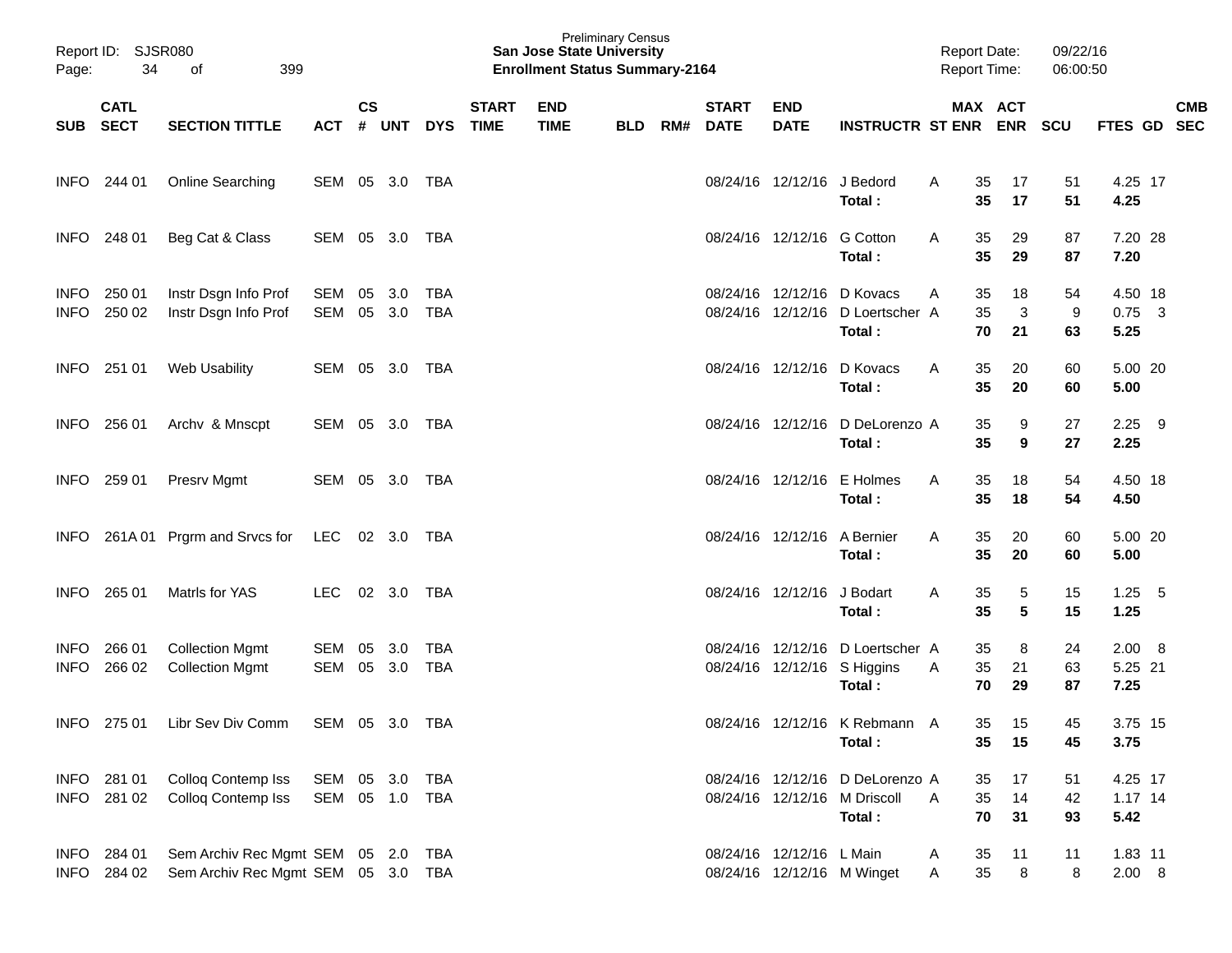| Page:       | Report ID: SJSR080<br>35   | 399<br>of                          |            |                    |        |            |                             | <b>San Jose State University</b><br><b>Enrollment Status Summary-2164</b> | <b>Preliminary Census</b> |     |                             |                                                  |                             |   | <b>Report Date:</b><br><b>Report Time:</b> |                           | 09/22/16<br>06:00:50 |                         |                            |
|-------------|----------------------------|------------------------------------|------------|--------------------|--------|------------|-----------------------------|---------------------------------------------------------------------------|---------------------------|-----|-----------------------------|--------------------------------------------------|-----------------------------|---|--------------------------------------------|---------------------------|----------------------|-------------------------|----------------------------|
| <b>SUB</b>  | <b>CATL</b><br><b>SECT</b> | <b>SECTION TITTLE</b>              | <b>ACT</b> | $\mathsf{cs}$<br># | UNT    | <b>DYS</b> | <b>START</b><br><b>TIME</b> | <b>END</b><br><b>TIME</b>                                                 | <b>BLD</b>                | RM# | <b>START</b><br><b>DATE</b> | <b>END</b><br><b>DATE</b>                        | <b>INSTRUCTR ST ENR ENR</b> |   | MAX ACT                                    |                           | <b>SCU</b>           |                         | <b>CMB</b><br>FTES GD SEC  |
|             |                            |                                    |            |                    |        |            |                             |                                                                           |                           |     |                             |                                                  | Total:                      |   | 70                                         | 19                        | 19                   | 3.83                    |                            |
| <b>INFO</b> | 285 01                     | Res Meth in Libr                   | SEM        | 05                 | 3.0    | <b>TBA</b> |                             |                                                                           |                           |     |                             | 08/24/16 12/12/16                                | S Walter                    | A | 35                                         | 14                        | 14                   | 3.50 14                 |                            |
| <b>INFO</b> | 285 02                     | Res Meth in Libr                   | SEM        | 05                 | 3.0    | <b>TBA</b> |                             |                                                                           |                           |     |                             | 08/24/16 12/12/16 C Hagar                        |                             | Α | 35                                         | 16                        | 16                   | 4.00 16                 |                            |
| <b>INFO</b> | 285 03                     | Res Meth in Libr                   | SEM        | 05                 | 3.0    | <b>TBA</b> |                             |                                                                           |                           |     |                             |                                                  | 08/24/16 12/12/16 D Hansen  | A | 35                                         | 19                        | 19                   | 4.75 19                 |                            |
|             |                            |                                    |            |                    |        |            |                             |                                                                           |                           |     |                             |                                                  | Total:                      |   | 105                                        | 49                        | 49                   | 12.25                   |                            |
| <b>INFO</b> | 28701                      | Sem Inf Sci                        | SEM 05 2.0 |                    |        | TBA        |                             |                                                                           |                           |     |                             | 08/24/16 12/12/16                                | D Weissmann A               |   | 35                                         | 7                         | 7                    | $1.17 \t 7$             |                            |
|             |                            |                                    |            |                    |        |            |                             |                                                                           |                           |     |                             |                                                  | Total:                      |   | 35                                         | $\overline{7}$            | $\overline{7}$       | 1.17                    |                            |
| <b>INFO</b> | 289 01                     | Adv Topics Libr & In               | SUP        |                    | 25 3.0 | TBA        |                             |                                                                           |                           |     |                             | 08/24/16 12/12/16                                | L Main                      | Α | 70                                         | 36                        | 108                  | 9.00 36                 |                            |
|             |                            |                                    |            |                    |        |            |                             |                                                                           |                           |     |                             |                                                  | Total:                      |   | 70                                         | 36                        | 108                  | 9.00                    |                            |
| <b>INFO</b> | 294 02                     | Prof Exp Intern                    | <b>SUP</b> | 25                 | 2.0    | <b>TBA</b> |                             |                                                                           |                           |     |                             | 08/24/16 12/12/16 W Fisher                       |                             | A | 35                                         | 1                         | 2                    | 0.17                    | $\overline{\phantom{0}}$ 1 |
| <b>INFO</b> | 294 03                     | Prof Exp Intern                    | <b>SUP</b> | 25                 | 3.0    | <b>TBA</b> |                             |                                                                           |                           |     |                             | 08/24/16 12/12/16                                | W Fisher                    | Α | 35                                         | 5                         | 15                   | 1.25                    | 5                          |
| <b>INFO</b> | 294 04                     | Prof Exp Intern                    | <b>SUP</b> | 25                 | 4.0    | <b>TBA</b> |                             |                                                                           |                           |     |                             | 08/24/16 12/12/16 W Fisher                       |                             | Α | 35                                         | $\mathbf{1}$              | 4                    | 0.33                    | $\overline{1}$             |
| <b>INFO</b> | 294 05                     | Prof Exp Intern                    | <b>SUP</b> | 25                 | 2.0    | <b>TBA</b> |                             |                                                                           |                           |     |                             | 08/24/16 12/12/16 D Faires                       |                             | A | 35                                         | 0                         | 0                    | 0.00                    | $\mathbf 0$                |
| <b>INFO</b> | 294 06                     | Prof Exp Intern                    | <b>SUP</b> | 25                 | 3.0    | <b>TBA</b> |                             |                                                                           |                           |     |                             | 08/24/16 12/12/16 D Faires                       |                             | A | 35                                         | 0                         | 0                    | 0.00                    | $\mathbf 0$                |
| <b>INFO</b> | 294 07                     | Prof Exp Intern                    | <b>SUP</b> | 25                 | 4.0    | <b>TBA</b> |                             |                                                                           |                           |     |                             | 08/24/16 12/12/16 D Faires                       |                             | A | 35                                         | $\mathbf{1}$              | 4                    | 0.33                    | $\overline{1}$             |
|             |                            |                                    |            |                    |        |            |                             |                                                                           |                           |     |                             |                                                  | Total:                      |   | 210                                        | 8                         | 25                   | 2.08                    |                            |
| <b>INFO</b> | 295 01                     | Sch Libr Fieldwork                 | <b>SUP</b> | 25                 | 3.0    | TBA        |                             |                                                                           |                           |     |                             | 08/24/16 12/12/16                                | M Harlan                    | Α | 20                                         | 4                         | 12                   | 1.00                    | -4                         |
|             |                            |                                    |            |                    |        |            |                             |                                                                           |                           |     |                             |                                                  | Total:                      |   | 20                                         | 4                         | 12                   | 1.00                    |                            |
| <b>INFO</b> | 298 01                     | <b>Special Study</b>               | <b>SUP</b> | 25                 | 1.0    | <b>TBA</b> |                             |                                                                           |                           |     |                             | 08/24/16 12/12/16                                | D Faires                    | A | 20                                         | 2                         | 2                    | 0.17                    | $\overline{2}$             |
| <b>INFO</b> | 298 02                     | <b>Special Study</b>               | <b>SUP</b> | 25                 | 2.0    | <b>TBA</b> |                             |                                                                           |                           |     |                             | 08/24/16 12/12/16                                | D Faires                    | A | 20                                         | $\overline{c}$            | 4                    | 0.33                    | 2                          |
| <b>INFO</b> | 298 03                     | <b>Special Study</b>               | <b>SUP</b> | 25                 | 3.0    | <b>TBA</b> |                             |                                                                           |                           |     |                             | 08/24/16 12/12/16 D Faires                       |                             | Α | 20                                         | $\mathbf 5$               | 15                   | 1.25                    | 5                          |
| <b>INFO</b> | 298 04                     | <b>Special Study</b>               | <b>SUP</b> | 25                 | 3.0    | <b>TBA</b> |                             |                                                                           |                           |     |                             | 08/24/16 12/12/16 D Faires                       |                             | A | 20                                         | $\pmb{0}$                 | 0                    | 0.00                    | $\mathbf 0$                |
| <b>INFO</b> | 298 05                     | <b>Special Study</b>               | <b>SUP</b> | 25                 | 3.0    | <b>TBA</b> |                             |                                                                           |                           |     |                             | 08/24/16 12/12/16 D Faires                       |                             | Α | 20                                         | 2                         | 6                    | 0.50                    | 2                          |
| <b>INFO</b> | 298 06                     | <b>Special Study</b>               | <b>SUP</b> |                    | 3.0    |            |                             |                                                                           |                           |     |                             |                                                  |                             | X | $\mathbf 0$                                | $\mathbf 0$               | 0                    | 0.00                    | 0                          |
|             |                            |                                    |            |                    |        |            |                             |                                                                           |                           |     |                             |                                                  | Total:                      |   | 100                                        | 11                        | 27                   | 2.25                    |                            |
| <b>INFO</b> | 299 01                     | <b>MA Thesis/Project</b>           | SEM 25 3.0 |                    |        | TBA        |                             |                                                                           |                           |     |                             |                                                  | 08/24/16 12/12/16 D Hansen  |   | 5                                          | 0                         | 0                    | 0.00                    | $\overline{0}$             |
|             |                            |                                    |            |                    |        |            |                             |                                                                           |                           |     |                             |                                                  | Total:                      |   | 5                                          | $\bf{0}$                  | $\bf{0}$             | 0.00                    |                            |
|             |                            | Department : School of Information |            |                    |        |            |                             |                                                                           |                           |     |                             | <b>Lower Division:</b><br><b>Upper Division:</b> | <b>Department Total:</b>    |   | 1885<br>0<br>140                           | 860<br>$\mathbf 0$<br>113 | 2129<br>0<br>339     | 188.82<br>0.00<br>28.25 |                            |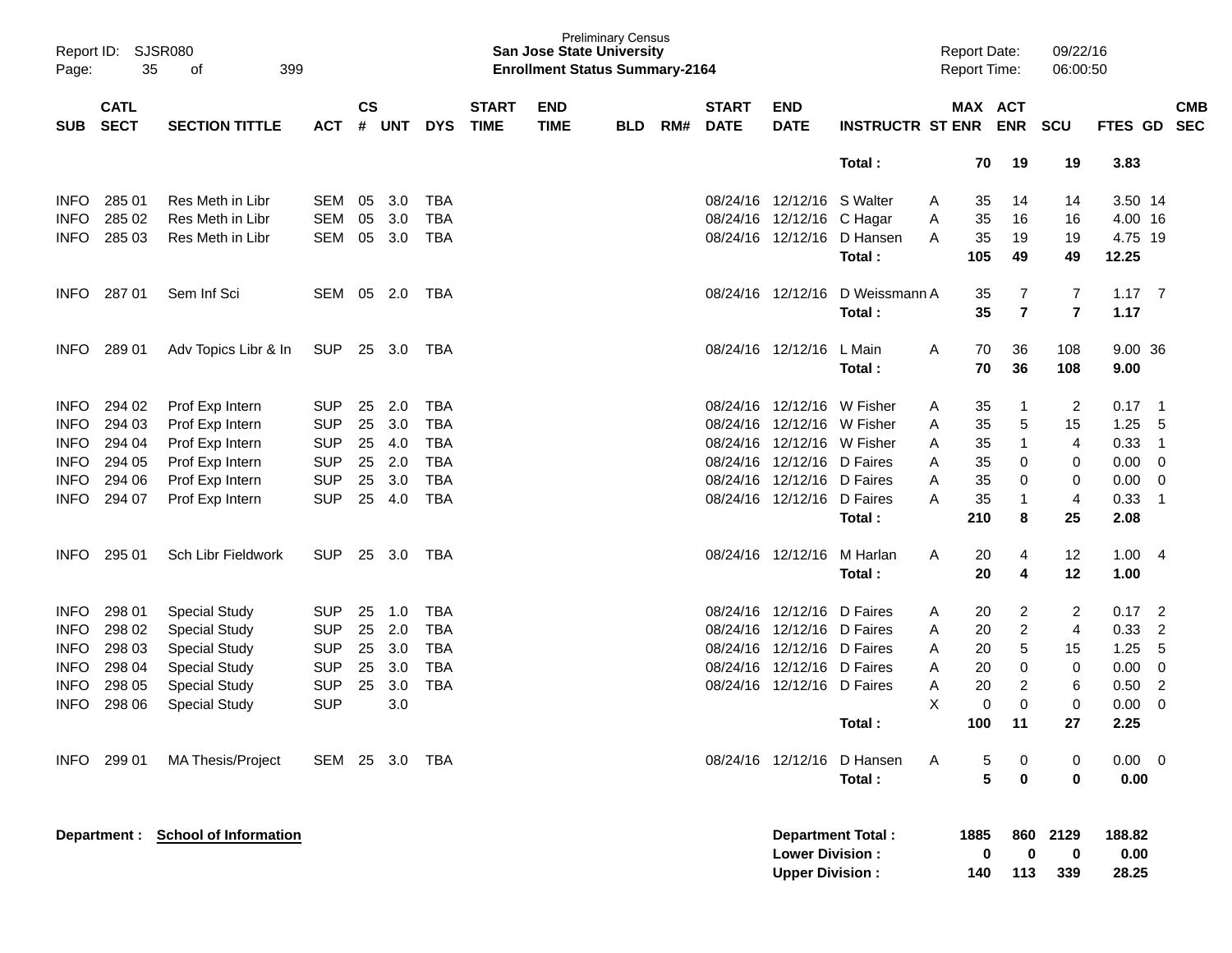| Report ID:<br>Page: | 36                         | SJSR080<br>. of       | 399     |           |            |                      |                           | <b>Preliminary Census</b><br><b>San Jose State University</b><br><b>Enrollment Status Summary-2164</b> |     |                             |                           |                         | <b>Report Date:</b><br><b>Report Time:</b> |                   | 09/22/16<br>06:00:50 |             |            |
|---------------------|----------------------------|-----------------------|---------|-----------|------------|----------------------|---------------------------|--------------------------------------------------------------------------------------------------------|-----|-----------------------------|---------------------------|-------------------------|--------------------------------------------|-------------------|----------------------|-------------|------------|
| <b>SUB</b>          | <b>CATL</b><br><b>SECT</b> | <b>SECTION TITTLE</b> | $ACT$ # | CS<br>UNT | <b>DYS</b> | <b>START</b><br>TIME | <b>END</b><br><b>TIME</b> | <b>BLD</b>                                                                                             | RM# | <b>START</b><br><b>DATE</b> | <b>END</b><br><b>DATE</b> | <b>INSTRUCTR ST ENR</b> | <b>MAX</b>                                 | ACT<br><b>ENR</b> | <b>SCU</b>           | FTES GD SEC | <b>CMB</b> |

**Graduate Division : 1745 747 1790 160.57**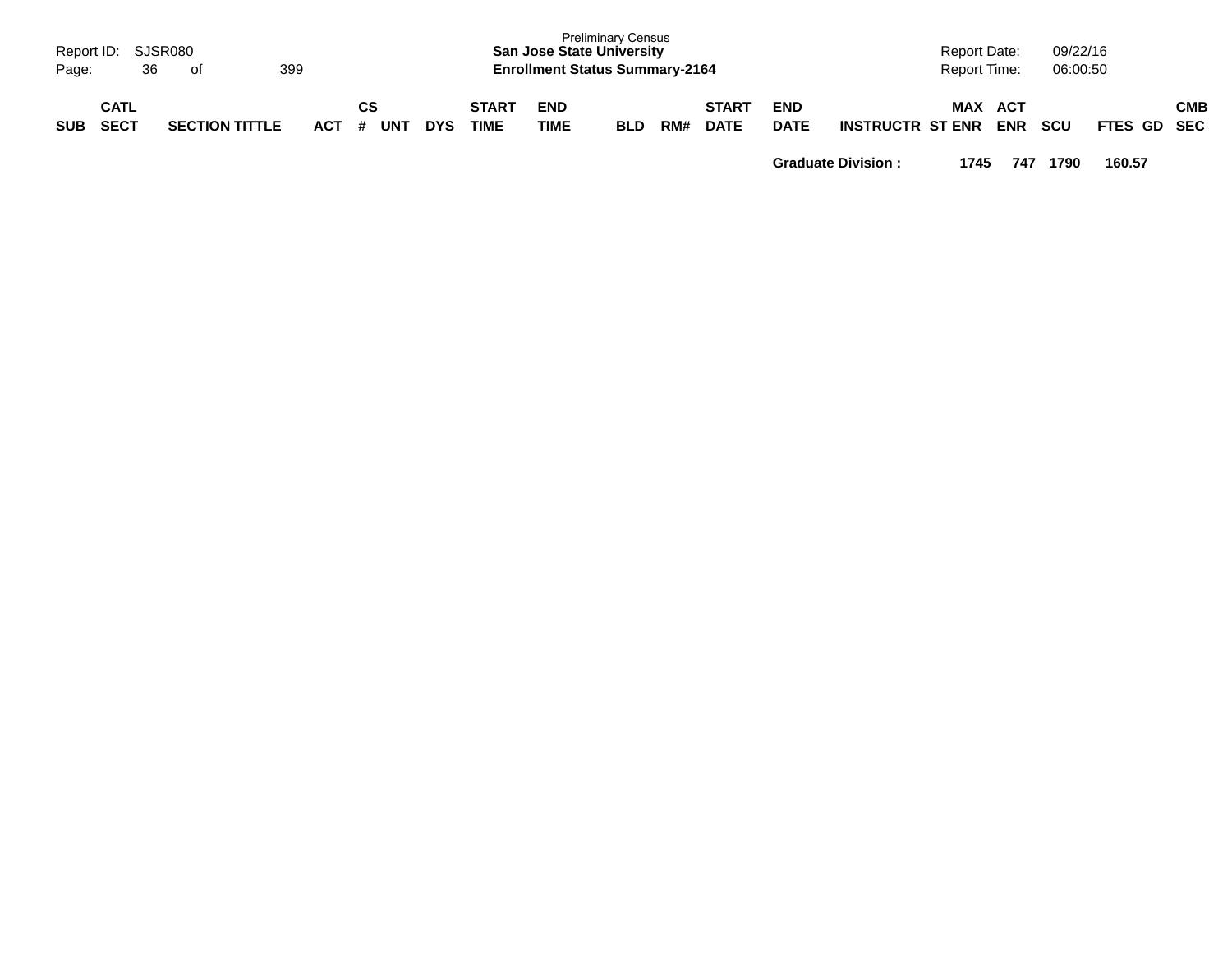| Report ID:<br>Page:        | 37                         | <b>SJSR080</b><br>399<br>оf                                   |                          |               |            |                |                                        | <b>Preliminary Census</b><br><b>San Jose State University</b><br><b>Enrollment Status Summary-2164</b> |            |     |                             |                                                   |                                                       | <b>Report Date:</b><br><b>Report Time:</b> |                                 | 09/22/16<br>06:00:50        |                              |                                  |
|----------------------------|----------------------------|---------------------------------------------------------------|--------------------------|---------------|------------|----------------|----------------------------------------|--------------------------------------------------------------------------------------------------------|------------|-----|-----------------------------|---------------------------------------------------|-------------------------------------------------------|--------------------------------------------|---------------------------------|-----------------------------|------------------------------|----------------------------------|
| <b>SUB</b>                 | <b>CATL</b><br><b>SECT</b> | <b>SECTION TITTLE</b>                                         | <b>ACT</b>               | $\mathsf{cs}$ | # UNT      | <b>DYS</b>     | <b>START</b><br><b>TIME</b>            | <b>END</b><br><b>TIME</b>                                                                              | <b>BLD</b> | RM# | <b>START</b><br><b>DATE</b> | <b>END</b><br><b>DATE</b>                         | <b>INSTRUCTR ST ENR</b>                               |                                            | <b>MAX ACT</b><br><b>ENR</b>    | <b>SCU</b>                  | FTES GD                      | <b>CMB</b><br><b>SEC</b>         |
| College                    | Department :               | <b>Applied Sciences &amp; Arts</b><br><b>Military Science</b> |                          |               |            |                |                                        |                                                                                                        |            |     |                             |                                                   |                                                       |                                            |                                 |                             |                              |                                  |
| <b>MILS</b><br><b>MILS</b> | 1A 01<br>1A 02             | Ldrshp & Pers Dev<br>Ldrshp & Pers Dev                        | <b>SUP</b><br><b>LAB</b> | 77<br>78      | 2.0<br>0.0 | МW<br>W        | 08:00 AM 09:05 AM<br>02:15 PM 05:00 PM |                                                                                                        |            |     | 08/24/16                    | 12/12/16 T Griffey<br>08/24/16 12/12/16 T Griffey | Total:                                                | 30<br>A<br>30<br>A<br>60                   | 5<br>5<br>10                    | 10<br>5<br>15               | 0.67<br>0.00<br>0.67         | - 0<br>- 0                       |
| MILS<br>MILS               | 2A 01<br>2A 02             | Inn Team Ldrshp<br>Inn Team Ldrshp                            | <b>SUP</b><br>LAB        | 77<br>78      | 2.0<br>0.0 | MW<br>W        | 08:00 AM 09:05 AM                      | 02:15 PM 05:00 PM                                                                                      |            |     | 08/24/16<br>08/24/16        | 12/12/16<br>12/12/16                              | T Griffey<br>T Griffey<br>Total:                      | 30<br>A<br>30<br>A<br>60                   | 9<br>9<br>18                    | 18<br>9<br>27               | 1.20<br>0.00<br>1.20         | - 0<br>$\Omega$                  |
| MILS<br><b>MILS</b>        | 130A 01<br>130A02          | Adap Tm Ldrshp<br>Adap Tm Ldrshp                              | <b>SUP</b><br>LAB        | 77<br>78      | 4.0<br>0.0 | <b>TR</b><br>W | 08:30 AM 10:10 AM                      | 02:15 PM 05:00 PM                                                                                      |            |     | 08/24/16                    | 08/24/16 12/12/16 T Griffey<br>12/12/16           | T Griffey<br>Total:                                   | 30<br>A<br>30<br>A<br>60                   | 11<br>11<br>22                  | 44<br>11<br>55              | 3.00<br>0.00<br>3.00         | - 1<br>$\overline{1}$            |
| MILS<br><b>MILS</b>        | 140A 05                    | 140A 04 Adap Ldrshp<br>Adap Ldrshp                            | LAB<br><b>SUP</b>        | 78<br>77      | 0.0<br>4.0 | W<br><b>TR</b> | 10:20 AM 01:00 PM                      | 02:15 PM 05:00 PM                                                                                      |            |     | 08/24/16<br>08/24/16        | 12/12/16<br>12/12/16                              | T Griffey<br>T Griffev<br>Total:                      | 30<br>A<br>30<br>A<br>60                   | $\,$ 5 $\,$<br>5<br>10          | 5<br>20<br>25               | 0.00<br>1.40<br>1.40         | $\overline{1}$<br>$\overline{1}$ |
| <b>MILS</b>                | 180 01                     | <b>Individual Studies</b>                                     | <b>SUP</b>               | 77            | 3.0        | <b>TBA</b>     |                                        |                                                                                                        |            |     |                             | 08/24/16 12/12/16                                 | Total:                                                | A                                          | 0<br>0<br>$\bf{0}$<br>$\bf{0}$  | 0<br>$\bf{0}$               | $0.00 \ 0$<br>0.00           |                                  |
|                            | Department :               | <b>Military Science</b>                                       |                          |               |            |                |                                        |                                                                                                        |            |     |                             | <b>Lower Division:</b><br><b>Upper Division:</b>  | <b>Department Total:</b><br><b>Graduate Division:</b> | 240<br>120<br>120                          | 60<br>28<br>32<br>$\bf{0}$<br>0 | 122<br>42<br>80<br>$\bf{0}$ | 6.27<br>1.87<br>4.40<br>0.00 |                                  |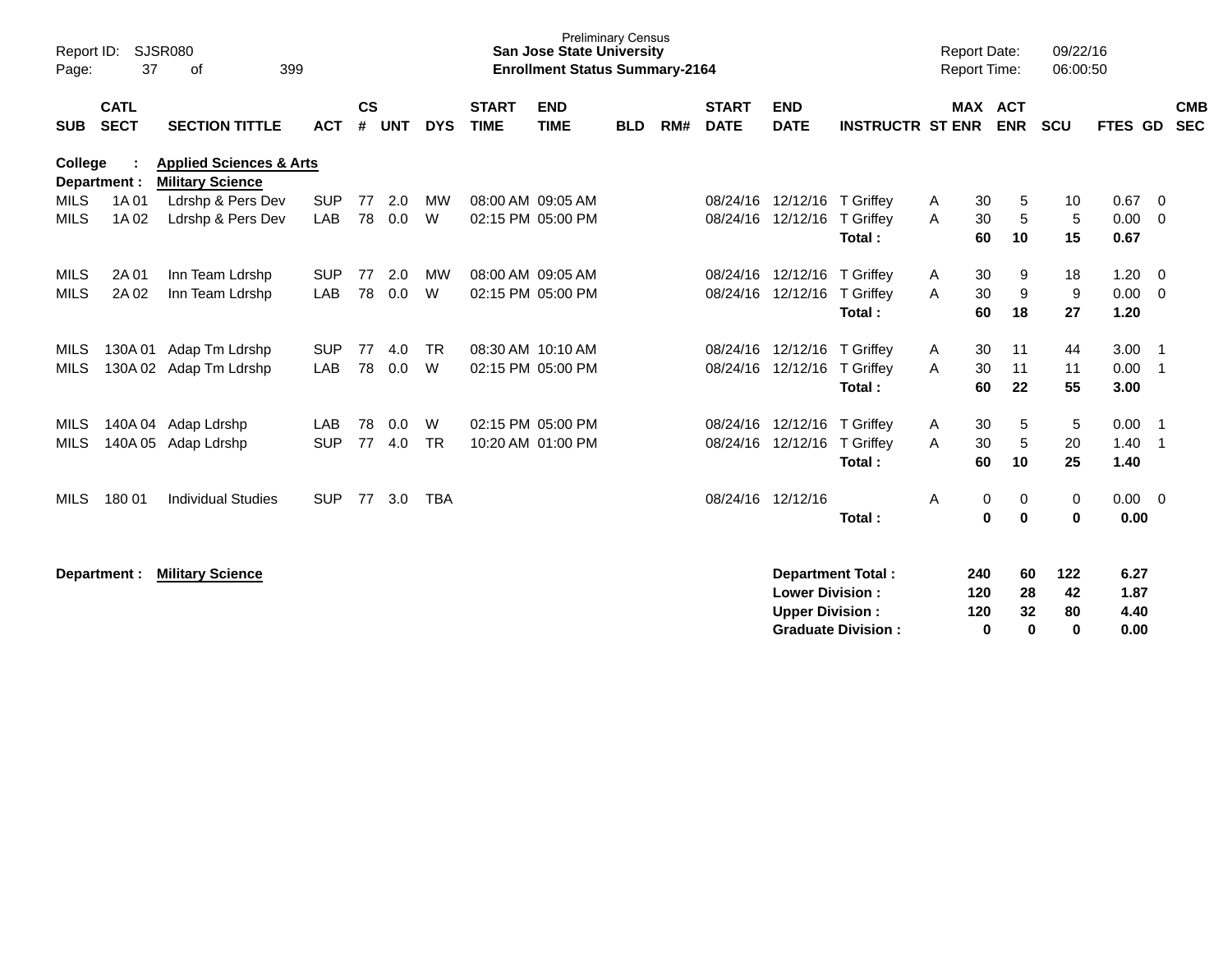| Report ID:<br>Page:     | 38                         | <b>SJSR080</b><br>399<br>οf                          |            |                    |            |              |                             | <b>Preliminary Census</b><br><b>San Jose State University</b><br><b>Enrollment Status Summary-2164</b> |            |     |                             |                                |                                         | <b>Report Date:</b><br>Report Time: |          |                       | 09/22/16<br>06:00:50 |                       |                          |                          |
|-------------------------|----------------------------|------------------------------------------------------|------------|--------------------|------------|--------------|-----------------------------|--------------------------------------------------------------------------------------------------------|------------|-----|-----------------------------|--------------------------------|-----------------------------------------|-------------------------------------|----------|-----------------------|----------------------|-----------------------|--------------------------|--------------------------|
| <b>SUB</b>              | <b>CATL</b><br><b>SECT</b> | <b>SECTION TITTLE</b>                                | <b>ACT</b> | $\mathsf{cs}$<br># | <b>UNT</b> | <b>DYS</b>   | <b>START</b><br><b>TIME</b> | <b>END</b><br><b>TIME</b>                                                                              | <b>BLD</b> | RM# | <b>START</b><br><b>DATE</b> | <b>END</b><br><b>DATE</b>      | <b>INSTRUCTR ST ENR</b>                 |                                     |          | MAX ACT<br><b>ENR</b> | <b>SCU</b>           | <b>FTES GD</b>        |                          | <b>CMB</b><br><b>SEC</b> |
| College<br>Department : |                            | <b>Applied Sciences &amp; Arts</b><br><b>Nursing</b> |            |                    |            |              |                             |                                                                                                        |            |     |                             |                                |                                         |                                     |          |                       |                      |                       |                          |                          |
| <b>NURS 2301</b>        |                            | Pathophysiology-I                                    | <b>LEC</b> | 01                 | 3.0        | R            |                             | 03:00 PM 05:50 PM                                                                                      | CL         | 222 |                             | 08/24/16 12/12/16              | A Spilker<br>Total:                     | A                                   | 60<br>60 | 60<br>60              | 180<br>180           | $12.00 \t 0$<br>12.00 |                          |                          |
| <b>NURS</b> 24 01       |                            | Adult Care Mgmt I                                    | <b>LEC</b> | 01                 | 4.0        | TF           |                             | 10:30 AM 12:20 PM                                                                                      | CL         | 222 |                             | 08/24/16 12/12/16              | C O'Leary-Ke A<br>Total:                |                                     | 60<br>60 | 59<br>59              | 236<br>236           | 15.73 0<br>15.73      |                          |                          |
| NURS 33 01              |                            | Prof Role Dev I                                      | LEC.       | 02                 | 2.0        | W            |                             | 11:00 AM 12:50 PM                                                                                      | НB         | 408 |                             | 08/24/16 12/12/16 S Guido      |                                         | A                                   | 30       | 30                    | 60                   | $4.00 \ 0$            |                          |                          |
| <b>NURS 3302</b>        |                            | Prof Role Dev I                                      | <b>LEC</b> | 02                 | 2.0        | W            |                             | 05:00 PM 06:50 PM                                                                                      | HB         | 408 |                             |                                | 08/24/16 12/12/16 M Haririfar<br>Total: | A                                   | 30<br>60 | 30<br>60              | 60<br>120            | $4.00 \ 0$<br>8.00    |                          |                          |
|                         | NURS 34A 01                | Prof Role Dev II                                     | LEC.       | 02                 | 1.0        | -F           |                             | 08:00 AM 10:15 AM                                                                                      | НB         | 408 |                             |                                | 08/24/16 12/12/16 C Hooper              | A                                   | 30       | 30                    | 30                   | $2.00 \t 0$           |                          |                          |
|                         | NURS 34A 02                | Prof Role Dev II                                     | <b>LEC</b> | 02                 | 1.0        | F            |                             | 01:30 PM 03:50 PM                                                                                      | <b>HB</b>  | 408 |                             | 08/24/16 12/12/16              | A Butzlaff<br>Total:                    | A                                   | 30<br>60 | 30<br>60              | 30<br>60             | $2.00 \t 0$<br>4.00   |                          |                          |
| NURS 43 01              |                            | Pharmacology                                         | <b>LEC</b> | 01                 | 3.0        | $\top$       |                             | 01:30 PM 04:20 PM                                                                                      | CL.        | 222 |                             | 08/24/16 12/12/16              | S Malloy<br>Total:                      | A                                   | 60<br>60 | 60<br>60              | 180<br>180           | $12.00 \t 0$<br>12.00 |                          |                          |
| NURS 44 02              |                            | <b>Adult Care Clin Prac</b>                          | LAB        |                    | 3.0        |              |                             |                                                                                                        |            |     |                             |                                |                                         | Χ                                   | 0        | 0                     | 0                    | $0.00 \t 0$           |                          |                          |
| <b>NURS</b>             | 44 03                      | <b>Adult Care Clin Prac</b>                          | LAB        | 17                 | 3.0        | W            |                             | 02:00 PM 10:30 PM                                                                                      | <b>OFF</b> |     |                             | CAMP 08/24/16 12/12/16         | M Diaz                                  | A                                   | 10       | 10                    | 30                   | $2.00 \t 0$           |                          |                          |
| <b>NURS</b>             | 44 04                      | Adult Care Clin Prac                                 | LAB        | 17                 | 3.0        | M            |                             | 02:00 PM 10:00 PM                                                                                      | <b>OFF</b> |     |                             | CAMP 08/24/16 12/12/16         | C Keane                                 | Α                                   | 10       | 10                    | 30                   | 2.00                  | $\overline{\phantom{0}}$ |                          |
| <b>NURS</b>             | 44 05                      | Adult Care Clin Prac                                 | LAB        | 17                 | 3.0        | $\mathsf{T}$ |                             | 02:00 PM 10:30 PM                                                                                      | <b>OFF</b> |     |                             | CAMP 08/24/16 12/12/16         | D Law                                   | Α                                   | 10       | 9                     | 27                   | 1.80                  | $\overline{\phantom{0}}$ |                          |
| <b>NURS</b>             | 44 06                      | <b>Adult Care Clin Prac</b>                          | LAB        | 17                 | 3.0        | S            |                             | 07:00 AM 03:00 PM                                                                                      | <b>OFF</b> |     |                             | CAMP 08/24/16 12/12/16         | M Mistal                                | Α                                   | 10       | 10                    | 30                   | $2.00 \t 0$           |                          |                          |
| <b>NURS</b>             | 44 07                      | <b>Adult Care Clin Prac</b>                          | LAB        | 17                 | 3.0        | $\mathsf{T}$ |                             | 02:00 PM 10:30 PM                                                                                      | <b>OFF</b> |     |                             | CAMP 08/24/16 12/12/16 P Mayer |                                         | Α                                   | 10       | 10                    | 30                   | 2.00                  | $\overline{\phantom{0}}$ |                          |
| <b>NURS</b>             | 44 08                      | <b>Adult Care Clin Prac</b>                          | LAB        | 17                 | 3.0        | $\mathsf{T}$ |                             | 02:00 PM 10:30 PM                                                                                      | <b>OFF</b> |     |                             |                                | CAMP 08/24/16 12/12/16 M Navarro        | A                                   | 10       | 10                    | 30                   | $2.00 \t 0$           |                          |                          |
|                         |                            |                                                      |            |                    |            |              |                             |                                                                                                        |            |     |                             |                                | Total:                                  |                                     | 60       | 59                    | 177                  | 11.80                 |                          |                          |
| <b>NURS 5301</b>        |                            | Skills in Nursing I                                  | <b>LEC</b> | 02                 | 0.0        | <b>TBA</b>   |                             |                                                                                                        |            |     |                             | 08/24/16 12/12/16              | K Bawel-Brin A                          |                                     | 60       | 60                    | 60                   | 0.00                  | $\overline{\phantom{0}}$ |                          |
| NURS 53 02              |                            | Skills in Nursing I                                  | LAB        | 16                 | 3.0        | WF           |                             | 08:00 AM 10:50 AM                                                                                      | HB         | 311 |                             | 08/24/16 12/12/16              | K Bawel-Brin A                          |                                     | 20       | 20                    | 40                   | 4.00                  | $\overline{\phantom{0}}$ |                          |
| <b>NURS 5303</b>        |                            | Skills in Nursing I                                  | LAB        | 16                 | 3.0        | WF           |                             | 11:00 AM 01:50 PM                                                                                      | <b>HB</b>  | 311 |                             | 08/24/16 12/12/16 D Nelson     |                                         | Α                                   | 20       | 20                    | 40                   | 4.00                  | $\overline{0}$           |                          |
| <b>NURS 5304</b>        |                            | Skills in Nursing I                                  | LAB        | 16                 | 3.0        | WF           |                             | 02:00 PM 04:50 PM                                                                                      | HB         | 311 |                             | 08/24/16 12/12/16 M Diaz       |                                         | Α                                   | 20       | 20                    | 40                   | 4.00 0                |                          |                          |
|                         |                            |                                                      |            |                    |            |              |                             |                                                                                                        |            |     |                             |                                | Total:                                  |                                     |          | 120 120               | 180                  | 12.00                 |                          |                          |
| <b>NURS 54 01</b>       |                            | <b>Nursing Skills II</b>                             | <b>LEC</b> |                    | 02 0.0     | <b>TBA</b>   |                             |                                                                                                        |            |     |                             | 08/24/16 12/12/16 C Keane      |                                         | Α                                   | 63       | 60                    | 60                   | $0.00 \t 0$           |                          |                          |
| NURS 54 02              |                            | Nursing Skills II                                    | LAB        |                    | 16 2.0     | R            |                             | 08:00 AM 10:50 AM                                                                                      | HB         | 311 |                             |                                | 08/24/16 12/12/16 K Bawel-Brin A        |                                     | 20       | 20                    | 20                   | $2.67$ 0              |                          |                          |
| <b>NURS 54 03</b>       |                            | Nursing Skills II                                    | LAB        |                    | 16 2.0     | R            |                             | 11:00 AM 01:50 PM                                                                                      | HB.        | 311 |                             | 08/24/16 12/12/16 C Keane      |                                         | Α                                   | 20       | 20                    | 20                   | $2.67$ 0              |                          |                          |
| <b>NURS 54 04</b>       |                            | <b>Nursing Skills II</b>                             | LAB        |                    | 16 2.0     | R            |                             | 02:00 PM 04:50 PM                                                                                      | HB         | 311 |                             | 08/24/16 12/12/16 J Barnby     |                                         | Α                                   | 20       | 20                    | 20                   | $2.67$ 0              |                          |                          |
|                         |                            |                                                      |            |                    |            |              |                             |                                                                                                        |            |     |                             |                                | Total:                                  |                                     |          | 123 120               | 120                  | 8.00                  |                          |                          |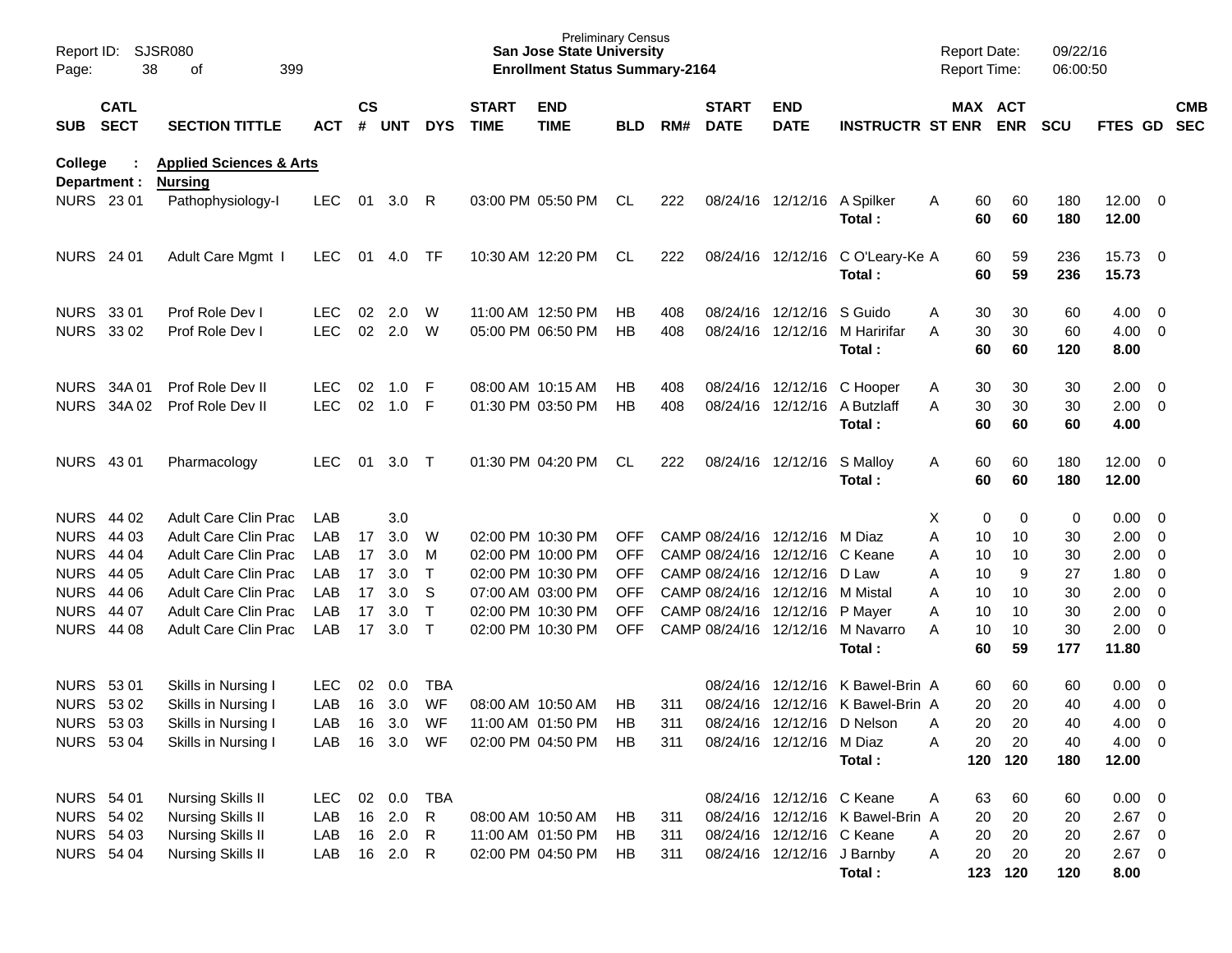| Page:      | Report ID: SJSR080<br>39   | 399<br>of                           |              |                |            |            |                             | <b>Preliminary Census</b><br><b>San Jose State University</b><br><b>Enrollment Status Summary-2164</b> |            |     |                             |                                 |                              |   |          | <b>Report Date:</b><br><b>Report Time:</b> | 09/22/16<br>06:00:50 |                     |                          |            |
|------------|----------------------------|-------------------------------------|--------------|----------------|------------|------------|-----------------------------|--------------------------------------------------------------------------------------------------------|------------|-----|-----------------------------|---------------------------------|------------------------------|---|----------|--------------------------------------------|----------------------|---------------------|--------------------------|------------|
| <b>SUB</b> | <b>CATL</b><br><b>SECT</b> | <b>SECTION TITTLE</b>               | <b>ACT</b>   | <b>CS</b><br># | <b>UNT</b> | <b>DYS</b> | <b>START</b><br><b>TIME</b> | <b>END</b><br><b>TIME</b>                                                                              | <b>BLD</b> | RM# | <b>START</b><br><b>DATE</b> | <b>END</b><br><b>DATE</b>       | <b>INSTRUCTR ST ENR</b>      |   |          | MAX ACT<br><b>ENR</b>                      | <b>SCU</b>           | FTES GD SEC         |                          | <b>CMB</b> |
|            | NURS 124 02                | Nursing Theory II                   | <b>LEC</b>   | 01             | 3.0        | W          |                             | 09:00 AM 11:50 AM                                                                                      | <b>IRC</b> | 306 |                             | 08/24/16 12/12/16               | K Kinner<br>Total:           | A | 42<br>42 | 33<br>33                                   | 99<br>99             | $6.60$ 0<br>6.60    |                          |            |
|            | NURS 125 01                | Adult Care Mgmt II                  | <b>LEC</b>   | 01             | 4.0        | W          |                             | 10:30 AM 12:20 PM                                                                                      | CL         | 222 | 08/24/16 12/12/16           |                                 | Total:                       | Α | 63<br>63 | 63<br>63                                   | 252<br>252           | 16.80 0<br>16.80    |                          |            |
|            |                            | NURS 126A 01 Pediatric Theory       | <b>LEC</b>   | 01             | 2.0        | R          |                             | 10:00 AM 11:50 AM                                                                                      | CL         | 222 |                             | 08/24/16 12/12/16               | C Hill<br>Total:             | A | 61<br>61 | 59<br>59                                   | 236<br>236           | $7.87$ 0<br>7.87    |                          |            |
|            |                            | NURS 126B 01 Mat/Newborn Theory LEC |              | 01             | 2.0        | - R        |                             | 01:00 PM 02:50 PM                                                                                      | CL         | 222 |                             | 08/24/16 12/12/16               | A Spilker<br>Total:          | A | 61<br>61 | 59<br>59                                   | 118<br>118           | $7.87$ 0<br>7.87    |                          |            |
|            |                            | NURS 127A 01 Psych / MH Theory      | <b>LEC</b>   | 01             | 2.0        | -F         |                             | 08:00 AM 09:50 AM                                                                                      | <b>IRC</b> | 306 |                             | 08/24/16 12/12/16               | C Mao<br>Total:              | A | 60<br>60 | 54<br>54                                   | 108<br>108           | $7.20 \t 0$<br>7.20 |                          |            |
|            |                            | NURS 127B 01 Community Theory       | <b>LEC</b>   | 01             | 2.0        | -F         |                             | 10:00 AM 11:50 AM                                                                                      | <b>IRC</b> | 306 |                             | 08/24/16 12/12/16               | L Rauch<br>Total:            | A | 65<br>65 | 68<br>68                                   | 136<br>136           | $9.07$ 0<br>9.07    |                          |            |
|            | NURS 128 01                | EBP in Nursing                      | <b>LEC</b>   | 02             | 2.0        | R          |                             | 12:00 PM 01:50 PM                                                                                      | HB         | 408 |                             | 08/24/16 12/12/16               | C Hill                       | A | 30       | 30                                         | 60                   | $4.00 \ 0$          |                          |            |
|            | NURS 128 02                | EBP in Nursing                      | <b>LEC</b>   | 02             | 2.0        | R          |                             | 02:00 PM 03:50 PM                                                                                      | HB         | 408 |                             | 08/24/16 12/12/16 S Larson      |                              | A | 30       | 30                                         | 60                   | $4.00 \ 0$          |                          |            |
|            | NURS 128 06                | EBP in Nursing                      | <b>LEC</b>   | 02             | 2.0        | W          |                             | 04:00 PM 05:50 PM                                                                                      | <b>SH</b>  | 347 |                             | 08/24/16 12/12/16 D Goyal       |                              | A | 42       | 24                                         | 48                   | 3.23                | $\overline{\phantom{1}}$ |            |
|            | NURS 128 07                | EBP in Nursing                      | <b>LEC</b>   | 02             | 2.0        | S          |                             | 09:00 AM 10:50 AM                                                                                      | <b>OFF</b> |     |                             | CAMP 08/24/16 12/12/16 R Ballin |                              | A | 20       | 9                                          | 18                   | $1.20 \t 0$         |                          |            |
|            |                            |                                     |              |                |            |            |                             |                                                                                                        |            |     |                             |                                 | Total:                       |   | 122      | 93                                         | 186                  | 12.43               |                          |            |
|            | NURS 133 01                | Prof Role Dev IV                    | <b>LEC</b>   | 02             | 2.0        | $\top$     |                             | 10:30 AM 12:20 PM                                                                                      | HB         | 408 |                             | 08/24/16 12/12/16 V Wong        |                              | A | 32       | 33                                         | 66                   | $4.40 \quad 0$      |                          |            |
|            | NURS 133 02                | Prof Role Dev IV                    | <b>LEC</b>   | 02             | 2.0        | $\top$     |                             | 01:00 PM 02:50 PM                                                                                      | НB         | 408 |                             |                                 | 08/24/16 12/12/16 A Butzlaff | A | 31       | 30                                         | 60                   | $4.00 \ 0$          |                          |            |
|            |                            |                                     |              |                |            |            |                             |                                                                                                        |            |     |                             |                                 | Total:                       |   | 63       | 63                                         | 126                  | 8.40                |                          |            |
|            | <b>NURS 136 01</b>         | Prof Role Dev III                   | <b>LEC</b>   | 02             | 2.0        | R          |                             | 08:00 AM 09:50 AM                                                                                      | НB         | 408 | 08/24/16                    | 12/12/16                        | S McKenna                    | A | 30       | 27                                         | 54                   | $3.60 \ 0$          |                          |            |
|            | NURS 136 02                | Prof Role Dev III                   | <b>LEC</b>   |                | 02 2.0     | R          |                             | 04:00 PM 05:50 PM                                                                                      | <b>HB</b>  | 408 |                             |                                 | 08/24/16 12/12/16 D Nelson   | A | 31       | 32                                         | 64                   | 4.27                | $\overline{\mathbf{0}}$  |            |
|            |                            |                                     |              |                |            |            |                             |                                                                                                        |            |     |                             |                                 | Total:                       |   | 61       | 59                                         | 118                  | 7.87                |                          |            |
|            |                            |                                     |              |                |            |            |                             |                                                                                                        |            |     |                             |                                 |                              |   |          |                                            |                      |                     |                          |            |
|            | NURS 137 01                | Prof Role Dev V                     | LEC          |                | 02 2.0 F   |            |                             | 12:30 PM 02:20 PM                                                                                      | IRC        | 306 |                             |                                 | 08/24/16 12/12/16 T Adelman  | A | 33       | 36                                         | 72                   | 4.80 0              |                          |            |
|            | NURS 137 02                | Prof Role Dev V                     | LEC 02 2.0 F |                |            |            |                             | 12:30 PM 02:20 PM                                                                                      | <b>IRC</b> | 302 |                             |                                 | 08/24/16 12/12/16 D Canham   | A | 33       | 32                                         | 64                   | $4.27 \t 0$         |                          |            |
|            |                            |                                     |              |                |            |            |                             |                                                                                                        |            |     |                             |                                 | Total:                       |   | 66       | 68                                         | 136                  | 9.07                |                          |            |
|            | NURS 138 01                | Prof Role Dev VI                    | LEC 02 3.0 F |                |            |            |                             | 09:00 AM 11:50 AM                                                                                      | HB         | 407 |                             | 08/24/16 12/12/16 T Lind        |                              | A | 42       | 38                                         | 114                  | $7.60$ 0            |                          |            |
|            | NURS 138 02                | Prof Role Dev VI                    | LEC 02 3.0 F |                |            |            |                             | 09:00 AM 11:50 AM                                                                                      | CL.        | 302 |                             | 08/24/16 12/12/16 R Ballin      |                              | A | 42       | 37                                         | 111                  | $7.40 \ 0$          |                          |            |
|            |                            |                                     |              |                |            |            |                             |                                                                                                        |            |     |                             |                                 |                              |   |          |                                            |                      |                     |                          |            |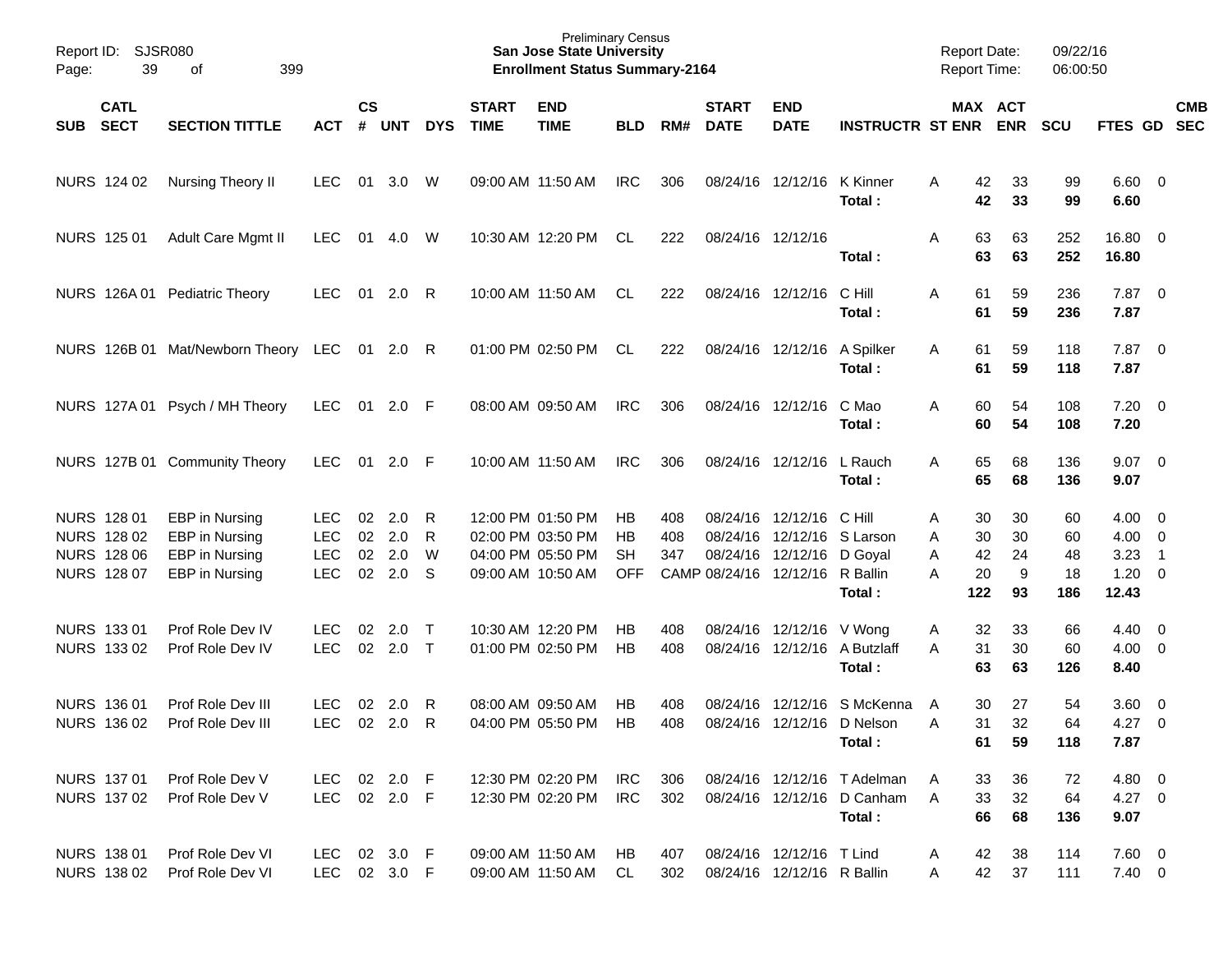| Report ID:<br>Page: | <b>SJSR080</b><br>40       | 399<br>оf                       |            |                |            |              |                             | <b>Preliminary Census</b><br><b>San Jose State University</b><br><b>Enrollment Status Summary-2164</b> |            |     |                             |                              |                                    | <b>Report Date:</b><br>Report Time: |          |                       | 09/22/16<br>06:00:50 |                |                          |                          |
|---------------------|----------------------------|---------------------------------|------------|----------------|------------|--------------|-----------------------------|--------------------------------------------------------------------------------------------------------|------------|-----|-----------------------------|------------------------------|------------------------------------|-------------------------------------|----------|-----------------------|----------------------|----------------|--------------------------|--------------------------|
| <b>SUB</b>          | <b>CATL</b><br><b>SECT</b> | <b>SECTION TITTLE</b>           | <b>ACT</b> | <b>CS</b><br># | <b>UNT</b> | <b>DYS</b>   | <b>START</b><br><b>TIME</b> | <b>END</b><br><b>TIME</b>                                                                              | <b>BLD</b> | RM# | <b>START</b><br><b>DATE</b> | <b>END</b><br><b>DATE</b>    | <b>INSTRUCTR ST ENR</b>            |                                     |          | MAX ACT<br><b>ENR</b> | <b>SCU</b>           | FTES GD        |                          | <b>CMB</b><br><b>SEC</b> |
|                     |                            |                                 |            |                |            |              |                             |                                                                                                        |            |     |                             |                              | Total:                             |                                     | 84       | 75                    | 225                  | 15.00          |                          |                          |
|                     | <b>NURS 144 01</b>         | Clin Nurs Appl                  | <b>LEC</b> | 02             | 2.0        | W            |                             | 01:00 PM 02:50 PM                                                                                      | <b>SH</b>  | 312 |                             | 08/24/16 12/12/16            | C Hooper<br>Total:                 | A                                   | 42<br>42 | 33<br>33              | 66<br>66             | 4.40<br>4.40   | $\overline{\mathbf{0}}$  |                          |
|                     | NURS 145 02                | <b>Adult Care Clin II</b>       | LAB        | 17             | 4.0        | <b>RF</b>    |                             | 07:00 AM 03:00 PM                                                                                      | <b>OFF</b> |     |                             | CAMP 08/24/16 12/12/16       | V Wong                             | A                                   | 9        | 7                     | 28                   | 1.87           | - 0                      |                          |
|                     | NURS 145 03                | Adult Care Clin II              | LAB        | 17             | 4.0        | R            |                             | 07:00 AM 07:00 PM                                                                                      | <b>OFF</b> |     |                             | CAMP 08/24/16 12/12/16       | C Pham                             | A                                   | 10       | 9                     | 36                   | 2.40           | $\overline{0}$           |                          |
|                     | NURS 145 04                | Adult Care Clin II              | LAB        | 17             | 4.0        | <b>RF</b>    |                             | 07:00 AM 03:00 PM                                                                                      | <b>OFF</b> |     |                             | CAMP 08/24/16 12/12/16       | D Gaylle                           | Α                                   | 9        | 10                    | 40                   | 2.67           | $\overline{0}$           |                          |
|                     | <b>NURS 145 05</b>         | Adult Care Clin II              | LAB        | 17             | 4.0        | <b>WR</b>    |                             | 02:00 PM 10:00 PM                                                                                      | <b>OFF</b> |     |                             | CAMP 08/24/16 12/12/16       | A Butzlaff                         | Α                                   | 10       | 10                    | 40                   | 2.67           | $\overline{0}$           |                          |
|                     | NURS 145 06                | Adult Care Clin II              | LAB        | 17             | 4.0        | <b>WR</b>    |                             | 02:00 PM 10:00 PM                                                                                      | <b>OFF</b> |     |                             | CAMP 08/24/16 12/12/16       | P Mayer                            | Α                                   | 10       | 10                    | 40                   | 2.67           | $\overline{\mathbf{0}}$  |                          |
|                     | NURS 145 07                | Adult Care Clin II              | LAB        | 17             | 4.0        | <b>RF</b>    |                             | 07:00 AM 03:00 PM                                                                                      | <b>OFF</b> |     |                             | CAMP 08/24/16 12/12/16       | P Gnehm                            | Α                                   | 9        | 7                     | 28                   | 1.87           | $\overline{0}$           |                          |
|                     | <b>NURS 145 08</b>         | <b>Adult Care Clin II</b>       | LAB        | 17             | 4.0        | <b>WR</b>    |                             | 02:00 PM 10:00 PM                                                                                      |            |     |                             | 08/24/16 12/12/16 S Dea      |                                    | A                                   | 9        | 10                    | 40                   | 2.67           | $\overline{\phantom{0}}$ |                          |
|                     |                            |                                 |            |                |            |              |                             |                                                                                                        |            |     |                             |                              | Total:                             |                                     | 66       | 63                    | 252                  | 16.80          |                          |                          |
|                     | NURS 146A01                | <b>Peds Clinical</b>            | LAB        | 17             | 2.0        | W            |                             | 07:00 AM 03:00 PM                                                                                      | <b>OFF</b> |     |                             | CAMP 08/24/16 12/12/16       | - C Hill                           | Α                                   | 10       | 9                     | 18                   | 1.20           | - 0                      |                          |
|                     |                            | NURS 146A 02 Peds Clinical      | LAB        | 17             | 2.0        | F            |                             | 07:00 AM 04:00 PM                                                                                      | <b>OFF</b> |     |                             | CAMP 08/24/16 12/12/16       | V Brewer                           | Α                                   | 10       | 9                     | 18                   | 1.20           | $\overline{0}$           |                          |
|                     |                            | NURS 146A 03 Peds Clinical      | LAB        | 17             | 2.0        | $\mathsf{T}$ |                             | 07:00 AM 03:00 PM                                                                                      | <b>OFF</b> |     |                             | CAMP 08/24/16 12/12/16       | S McKenna                          | A                                   | 10       | 9                     | 18                   | 1.20           | $\overline{0}$           |                          |
|                     |                            | NURS 146A 05 Peds Clinical      | LAB        | 17             | 2.0        | W            |                             | 07:00 AM 04:00 PM                                                                                      | <b>OFF</b> |     |                             | CAMP 08/24/16 12/12/16       | J Barreto                          | Α                                   | 8        | 8                     | 16                   | 1.07           | $\overline{0}$           |                          |
|                     |                            | NURS 146A 08 Peds Clinical      | LAB        | 17             | 2.0        | $\top$       |                             | 02:00 PM 10:00 PM                                                                                      | <b>OFF</b> |     |                             | CAMP 08/24/16 12/12/16       | J Ruiz                             | Α                                   | 10       | 8                     | 16                   | 1.07           | $\overline{0}$           |                          |
|                     |                            | NURS 146A 10 Peds Clinical      | LAB        | 17             | 2.0        | W            |                             | 02:00 PM 10:00 PM                                                                                      | <b>OFF</b> |     |                             | CAMP 08/24/16 12/12/16       | C Weng                             | Α                                   | 10       | 9                     | 18                   | 1.20           | $\overline{0}$           |                          |
|                     | <b>NURS 146A11</b>         | Peds Clinical                   | LAB        | 17             | 2.0        | F            |                             | 07:00 AM 03:00 PM                                                                                      | <b>OFF</b> |     |                             | CAMP 08/24/16 12/12/16       | S McKenna                          | A                                   | 10       | 7                     | 14                   | 0.93           | $\overline{0}$           |                          |
|                     |                            |                                 |            |                |            |              |                             |                                                                                                        |            |     |                             |                              | Total:                             |                                     | 68       | 59                    | 118                  | 7.87           |                          |                          |
|                     | NURS 146B 01               | <b>Mat Hith Clinical</b>        | LAB        | 17             | 2.0        | $\top$       |                             | 02:00 PM 10:00 PM                                                                                      | <b>OFF</b> |     |                             | CAMP 08/24/16 12/12/16       | J Barnby                           | A                                   | 10       | 7                     | 14                   | 0.93           | - 0                      |                          |
|                     |                            | NURS 146B 02 Mat Hlth Clinical  | LAB        | 17             | 2.0        | W            |                             | 07:00 AM 03:00 PM                                                                                      | <b>OFF</b> |     |                             | CAMP 08/24/16 12/12/16       | J Peters                           | Α                                   | 10       | 9                     | 18                   | 1.20           | $\mathbf 0$              |                          |
|                     |                            | NURS 146B 04 Mat Hlth Clinical  | LAB        | 17             | 2.0        | $\mathsf{T}$ |                             | 07:00 AM 03:00 PM                                                                                      | <b>OFF</b> |     |                             | CAMP 08/24/16 12/12/16       | T Lind                             | Α                                   | 10       | 9                     | 18                   | 1.20           | $\mathbf 0$              |                          |
|                     |                            | NURS 146B 05 Mat Hlth Clinical  | LAB        | 17             | 2.0        | F            |                             | 07:00 AM 03:00 PM                                                                                      | <b>OFF</b> |     |                             | CAMP 08/24/16 12/12/16       | M Germain                          | A                                   | 10       | 9                     | 18                   | 1.20           | $\overline{0}$           |                          |
|                     |                            | NURS 146B 06 Mat Hlth Clinical  | LAB        | 17             | 2.0        | W            |                             | 02:00 PM 10:00 PM                                                                                      | <b>OFF</b> |     |                             | CAMP 08/24/16 12/12/16       | <b>B</b> Ashaolu                   | A                                   | 10       | 9                     | 18                   | 1.20           | $\overline{0}$           |                          |
|                     |                            | NURS 146B 08 Mat Hlth Clinical  | LAB        | 17             | 2.0        | W            |                             | 07:00 AM 03:00 PM                                                                                      | <b>OFF</b> |     |                             | CAMP 08/24/16 12/12/16       | T Lind                             | Α                                   | 10       | 8                     | 16                   | 1.07           | $\overline{0}$           |                          |
| <b>NURS</b>         |                            | 146B 10 Mat Hith Clinical       | LAB        | 17             | 2.0        | $\top$       |                             | 07:00 AM 04:00 PM                                                                                      | <b>OFF</b> |     |                             | CAMP 08/24/16 12/12/16       | D Nelson                           | А                                   | 10       | 8                     | 16                   | 1.07           | $\overline{\mathbf{0}}$  |                          |
|                     |                            |                                 |            |                |            |              |                             |                                                                                                        |            |     |                             |                              | Total:                             |                                     | 70       | 59                    | 118                  | 7.87           |                          |                          |
|                     | NURS 147A 01               | Mental Health Clin              | LAB        | 17             | 2.0        | $\top$       |                             | 02:00 PM 10:00 PM                                                                                      | <b>OFF</b> |     |                             |                              | CAMP 08/24/16 12/12/16 J Sugiyama  | A                                   | 10       | 10                    | 20                   | 1.33           | $\overline{\mathbf{0}}$  |                          |
|                     |                            | NURS 147A 02 Mental Health Clin | LAB        |                | 17 2.0     | W            |                             | 08:00 AM 02:00 PM                                                                                      | <b>OFF</b> |     |                             | CAMP 08/24/16 12/12/16 C Mao |                                    | Α                                   | 9        | 11                    | 22                   | $1.47 \quad 0$ |                          |                          |
|                     |                            | NURS 147A 05 Mental Health Clin | LAB        |                | 2.0        |              |                             |                                                                                                        |            |     |                             |                              |                                    | X                                   | 0        | 0                     | 0                    | $0.00 \t 0$    |                          |                          |
|                     |                            | NURS 147A 06 Mental Health Clin | LAB        |                | 17 2.0     | W            |                             | 08:00 AM 10:45 AM                                                                                      | <b>OFF</b> |     |                             |                              | CAMP 08/24/16 12/12/16 D Francisco | A                                   | 9        | 8                     | 16                   | $1.07 \t 0$    |                          |                          |
|                     |                            | NURS 147A 08 Mental Health Clin | LAB        | 17             | 2.0        | R            |                             | 02:00 PM 10:00 PM                                                                                      | <b>OFF</b> |     |                             |                              | CAMP 08/24/16 12/12/16 N Shavakhi  | A                                   | 10       | 8                     | 16                   | $1.07 \t 0$    |                          |                          |
|                     |                            | NURS 147A 10 Mental Health Clin | LAB        | 17             | 2.0        | $\top$       |                             | 08:00 AM 02:00 PM                                                                                      | <b>OFF</b> |     |                             | CAMP 08/24/16 12/12/16 C Mao |                                    | Α                                   | 10       | 9                     | 18                   | $1.20 \t 0$    |                          |                          |
|                     |                            | NURS 147A 11 Mental Health Clin | LAB        |                | 17 2.0 M   |              |                             | 02:00 PM 10:00 PM                                                                                      | <b>OFF</b> |     |                             |                              | CAMP 08/24/16 12/12/16 P Gnehm     | Α                                   | 9        | 8                     | 16                   | $1.07 \t 0$    |                          |                          |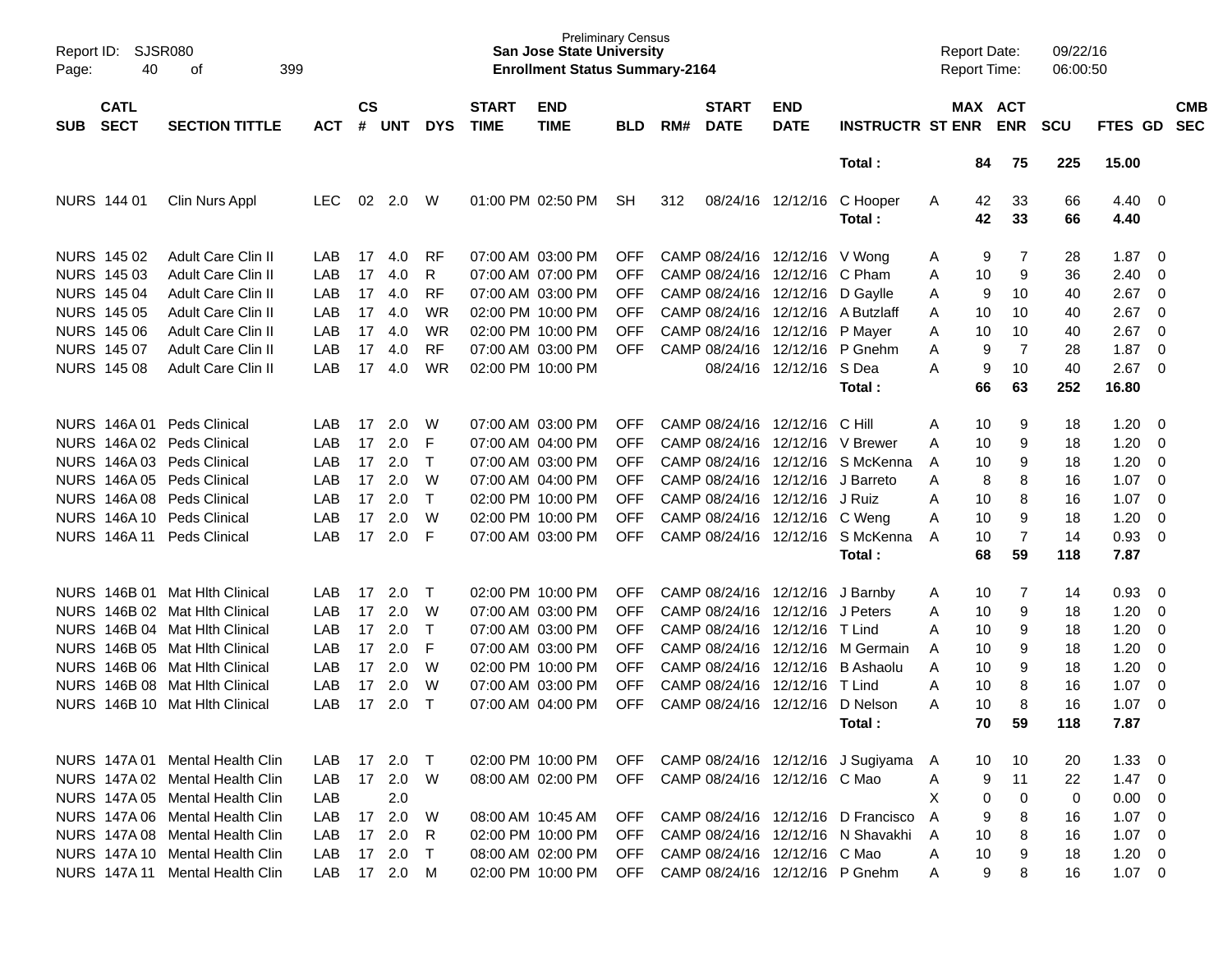| Page: | Report ID: SJSR080<br>41   | 399<br>οf                       |                |                    |            |              |                             | <b>San Jose State University</b><br><b>Enrollment Status Summary-2164</b> | <b>Preliminary Census</b> |      |                             |                                 |                                  | <b>Report Date:</b><br>Report Time: |             |                       | 09/22/16<br>06:00:50 |              |                         |            |
|-------|----------------------------|---------------------------------|----------------|--------------------|------------|--------------|-----------------------------|---------------------------------------------------------------------------|---------------------------|------|-----------------------------|---------------------------------|----------------------------------|-------------------------------------|-------------|-----------------------|----------------------|--------------|-------------------------|------------|
| SUB   | <b>CATL</b><br><b>SECT</b> | <b>SECTION TITTLE</b>           | <b>ACT</b>     | $\mathsf{cs}$<br># | <b>UNT</b> | <b>DYS</b>   | <b>START</b><br><b>TIME</b> | <b>END</b><br><b>TIME</b>                                                 | <b>BLD</b>                | RM#  | <b>START</b><br><b>DATE</b> | <b>END</b><br><b>DATE</b>       | <b>INSTRUCTR ST ENR</b>          |                                     |             | MAX ACT<br><b>ENR</b> | <b>SCU</b>           | FTES GD SEC  |                         | <b>CMB</b> |
|       |                            | NURS 147A 12 Mental Health Clin | LAB            |                    | 2.0        |              |                             |                                                                           |                           |      |                             |                                 | Total:                           | X                                   | 0<br>57     | 0<br>54               | 0<br>108             | 0.00<br>7.20 | $\overline{\mathbf{0}}$ |            |
|       |                            | NURS 147B 01 Com Hith Clin      | LAB            | 17                 | 3.0        | $\top$       |                             | 08:00 AM 05:00 PM                                                         | <b>OFF</b>                |      |                             | CAMP 08/24/16 12/12/16          | L Rauch                          | Α                                   | 10          | 9                     | 27                   | 1.80         | - 0                     |            |
|       |                            | NURS 147B 02 Com Hith Clin      | LAB            | 17                 | 3.0        | W            |                             | 08:00 AM 05:00 PM                                                         | <b>OFF</b>                |      |                             | CAMP 08/24/16 12/12/16          | D Canham                         | A                                   | 10          | 8                     | 24                   | 1.60         | 0                       |            |
|       |                            | NURS 147B 03 Com Hith Clin      | LAB            | 17                 | 3.0        | $\mathsf{T}$ |                             | 08:00 AM 05:00 PM                                                         | <b>OFF</b>                |      |                             | CAMP 08/24/16 12/12/16 S Larson |                                  | A                                   | 9           | 9                     | 27                   | 1.80         | $\overline{0}$          |            |
|       |                            | NURS 147B 05 Com Hith Clin      | LAB            | 17                 | 3.0        | W            |                             | 08:00 AM 05:00 PM                                                         | <b>OFF</b>                |      |                             | CAMP 08/24/16 12/12/16          | C Finkbeiner A                   |                                     | 10          | 9                     | 27                   | 1.80         | $\overline{0}$          |            |
|       |                            | NURS 147B 06 Com Hith Clin      | LAB            | 17                 | 3.0        | $\mathsf{T}$ |                             | 08:00 AM 05:00 PM                                                         | <b>OFF</b>                |      |                             |                                 | CAMP 08/24/16 12/12/16 T Adelman | A                                   | 10          | 9                     | 27                   | 1.80         | 0                       |            |
|       |                            | NURS 147B 08 Com Hith Clin      | LAB            | 17                 | 3.0        | <b>TBA</b>   |                             |                                                                           | <b>OFF</b>                |      | CAMP 08/24/16 12/12/16      |                                 |                                  | Α                                   | 12          | 7                     | 21                   | 1.40         | 0                       |            |
|       |                            | NURS 147B 10 Com Hith Clin      | LAB            | 17                 | 3.0        | R            |                             | 08:00 AM 05:00 PM                                                         | <b>OFF</b>                |      |                             |                                 | CAMP 08/24/16 12/12/16 T Adelman | Α                                   | 8           | 9                     | 27                   | 1.80         | $\overline{0}$          |            |
|       |                            | NURS 147B 11 Com Hith Clin      | LAB            |                    | 3.0        |              |                             |                                                                           |                           |      |                             |                                 |                                  | X                                   | $\mathbf 0$ | $\mathbf 0$           | 0                    | 0.00         | $\overline{0}$          |            |
|       |                            | NURS 147B 12 Com Hith Clin      | LAB            | 17                 | 3.0        | W            |                             | 08:00 AM 05:00 PM                                                         | <b>OFF</b>                |      |                             | CAMP 08/24/16 12/12/16          | J Cohen                          | A                                   | 10          | 8                     | 24                   | 1.60         | $\overline{0}$          |            |
|       |                            |                                 |                |                    |            |              |                             |                                                                           |                           |      |                             |                                 | Total:                           |                                     | 79          | 68                    | 204                  | 13.60        |                         |            |
|       |                            | NURS 148A 01 Sen Precept        | <b>PRA</b>     | 17                 | 4.0        | TBA          |                             |                                                                           |                           |      |                             | 08/24/16 12/12/16               | R Rosenblum A                    |                                     | 90          | 9                     | 36                   | 2.40         | $\overline{0}$          |            |
|       |                            | NURS 148A 02 Sen Precept        | <b>PRA</b>     | 17                 | 4.0        | F            |                             | 01:00 PM 03:20 PM                                                         | HB                        | 418  |                             | 08/24/16 12/12/16               | P Edwards                        | A                                   | 13          | 12                    | 48                   | 3.20         | $\overline{0}$          |            |
|       |                            | NURS 148A 03 Sen Precept        | <b>PRA</b>     | 17                 | 4.0        | F            |                             | 01:00 PM 03:20 PM                                                         | HB                        | 301A |                             | 08/24/16 12/12/16               | C Hooper                         | Α                                   | 12          | 12                    | 48                   | 3.20         | $\overline{0}$          |            |
|       |                            | NURS 148A 04 Sen Precept        | <b>PRA</b>     | 17                 | 4.0        | F            |                             | 01:00 PM 03:20 PM                                                         | IS.                       | 118  |                             | 08/24/16 12/12/16 S Guido       |                                  | A                                   | 16          | 14                    | 56                   | 3.73         | 0                       |            |
|       |                            | NURS 148A 05 Sen Precept        | <b>PRA</b>     | 17                 | 4.0        | F            |                             | 01:00 PM 03:20 PM                                                         | НB                        | 301E |                             |                                 | 08/24/16 12/12/16 K Bawel-Brin A |                                     | 12          | 9                     | 36                   | 2.40         | 0                       |            |
|       |                            | NURS 148A 06 Sen Precept        | <b>PRA</b>     | 17                 | 4.0        | F            |                             | 01:00 PM 03:20 PM                                                         | HB                        | 303  |                             |                                 | 08/24/16 12/12/16 T Adelman      | A                                   | 16          | 11                    | 44                   | 2.93         | 0                       |            |
|       |                            | NURS 148A 07 Sen Precept        | <b>PRA</b>     | 17                 | 4.0        | F            |                             | 01:00 PM 03:20 PM                                                         | <b>HB</b>                 | 401  |                             | 08/24/16 12/12/16               | A Lurati                         | A                                   | 9           | 9                     | 36                   | 2.40         | $\overline{0}$          |            |
|       |                            |                                 |                |                    |            |              |                             |                                                                           |                           |      |                             |                                 | Total:                           |                                     | 168         | 76                    | 304                  | 20.27        |                         |            |
|       | <b>NURS 180 01</b>         | <b>Indivi Stdies</b>            | <b>SUP</b>     | 36                 | 1.0        | <b>TBA</b>   |                             |                                                                           |                           |      |                             |                                 | 08/24/16 12/12/16 K Abriam-Yag A |                                     | 36          | 14                    | 14                   | 0.93         | $\overline{0}$          |            |
|       | NURS 180 02                | <b>Indivi Stdies</b>            | <b>SUP</b>     | 36                 | 2.0        | <b>TBA</b>   |                             |                                                                           |                           |      |                             |                                 | 08/24/16 12/12/16 K Abriam-Yag A |                                     | 38          | 7                     | 14                   | 0.93         | 0                       |            |
|       | NURS 180 03                | <b>Indivi Stdies</b>            | <b>SUP</b>     |                    | 3.0        |              |                             |                                                                           |                           |      |                             |                                 |                                  | Х                                   | 0           | $\mathbf 0$           | 0                    | 0.00         | $\overline{0}$          |            |
|       | <b>NURS 180 04</b>         | <b>Indivi Stdies</b>            | <b>SUP</b>     |                    | 4.0        |              |                             |                                                                           |                           |      |                             |                                 |                                  | X                                   | 0           | 0                     | 0                    | 0.00         | $\overline{0}$          |            |
|       |                            |                                 |                |                    |            |              |                             |                                                                           |                           |      |                             |                                 | Total:                           |                                     | 74          | 21                    | 28                   | 1.87         |                         |            |
|       | <b>NURS 200 01</b>         | <b>Health Care Systms</b>       | SEM            | 05                 | 3.0        | TBA          |                             |                                                                           |                           |      |                             | 08/24/16 12/12/16               | R Rosenblum A                    |                                     | 25          | 10                    | 30                   | 2.45         | - 9                     |            |
|       |                            |                                 |                |                    |            |              |                             |                                                                           |                           |      |                             |                                 | Total:                           |                                     | 25          | 10                    | 30                   | 2.45         |                         |            |
|       |                            | NURS 202 01 Theoretical Found   | SEM 05 2.0 TBA |                    |            |              |                             |                                                                           |                           |      |                             | 08/24/16 12/12/16 C Mao         |                                  | A                                   | 25          | 9                     | 18                   | $1.50$ 9     |                         |            |
|       |                            |                                 |                |                    |            |              |                             |                                                                           |                           |      |                             |                                 | Total:                           |                                     | 25          | 9                     | 18                   | 1.50         |                         |            |
|       |                            | NURS 248 01 Adv Hith Assess     | SEM 06 3.0 TBA |                    |            |              |                             |                                                                           |                           |      |                             |                                 | 08/24/16 12/12/16 C Prizznick A  |                                     | 25          | 16                    | 48                   | 4.00 16      |                         |            |
|       |                            |                                 |                |                    |            |              |                             |                                                                           |                           |      |                             |                                 | Total:                           |                                     | 25          | 16                    | 48                   | 4.00         |                         |            |
|       | NURS 297 02                | Master's Project                | SUP 25 2.0 TBA |                    |            |              |                             |                                                                           |                           |      |                             |                                 | 08/24/16 12/12/16 A Spilker      | $\mathsf{A}$                        | 20          | 10                    | 20                   | 1.67 10      |                         |            |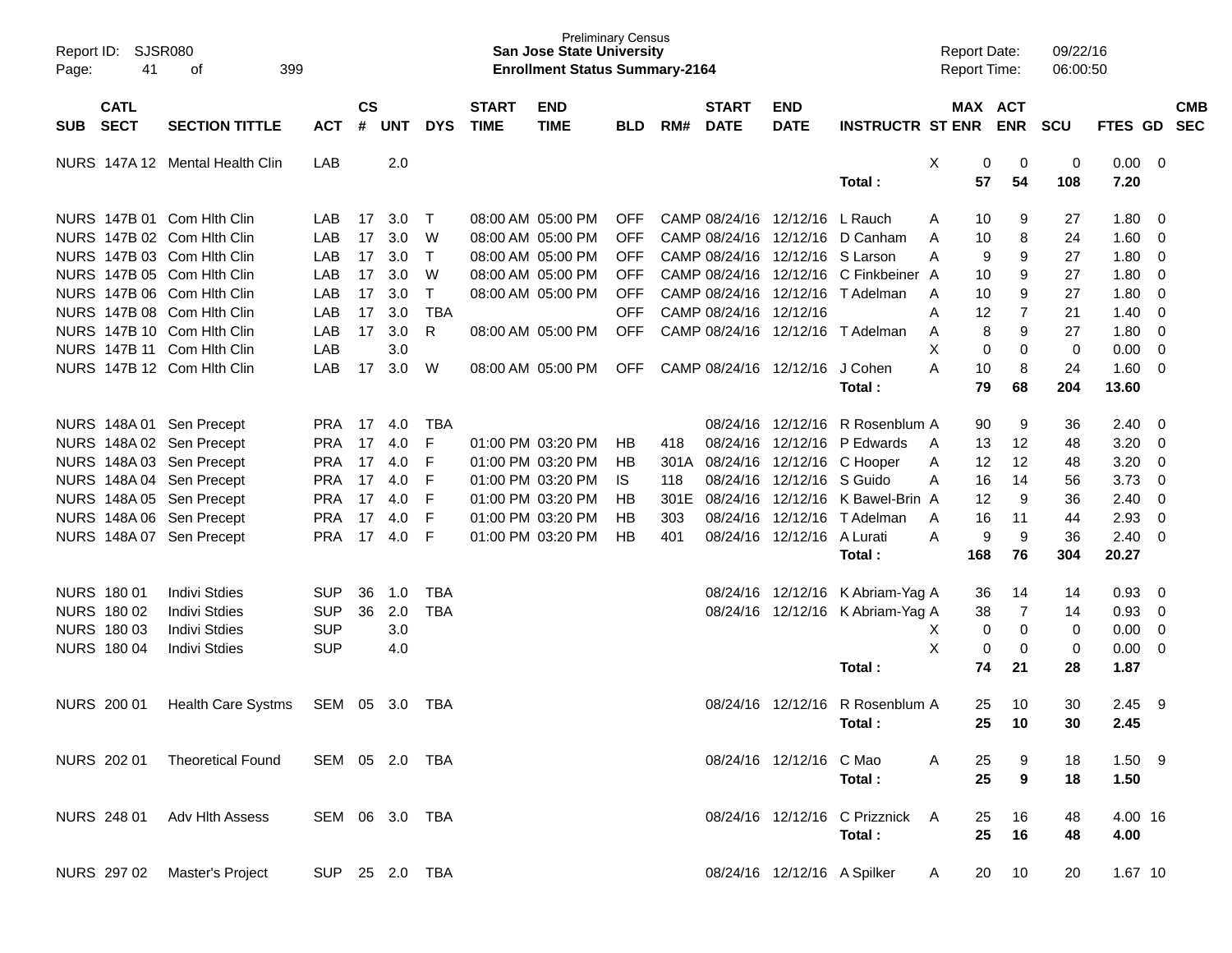| Report ID:<br>Page:                      | SJSR080<br>399<br>42<br>оf |            |                       |            |                             | <b>San Jose State University</b><br><b>Enrollment Status Summary-2164</b> | <b>Preliminary Census</b> |     |                             |                                                  |                           | <b>Report Date:</b><br><b>Report Time:</b> |                          | 09/22/16<br>06:00:50 |                           |                   |
|------------------------------------------|----------------------------|------------|-----------------------|------------|-----------------------------|---------------------------------------------------------------------------|---------------------------|-----|-----------------------------|--------------------------------------------------|---------------------------|--------------------------------------------|--------------------------|----------------------|---------------------------|-------------------|
| <b>CATL</b><br><b>SECT</b><br><b>SUB</b> | <b>SECTION TITTLE</b>      | <b>ACT</b> | CS<br><b>UNT</b><br># | <b>DYS</b> | <b>START</b><br><b>TIME</b> | <b>END</b><br><b>TIME</b>                                                 | <b>BLD</b>                | RM# | <b>START</b><br><b>DATE</b> | <b>END</b><br><b>DATE</b>                        | <b>INSTRUCTR ST ENR</b>   | <b>MAX</b>                                 | <b>ACT</b><br><b>ENR</b> | <b>SCU</b>           | <b>FTES</b><br>GD.        | <b>CMB</b><br>SEC |
|                                          |                            |            |                       |            |                             |                                                                           |                           |     |                             |                                                  | Total:                    | 20                                         | 10                       | 20                   | 1.67                      |                   |
| Department :                             | <b>Nursing</b>             |            |                       |            |                             |                                                                           |                           |     |                             | <b>Lower Division:</b><br><b>Upper Division:</b> | <b>Department Total:</b>  | 2070<br>603<br>1397                        | 1770<br>598<br>1137      | 4307<br>1253<br>2968 | 281.18<br>83.53<br>190.48 |                   |
|                                          |                            |            |                       |            |                             |                                                                           |                           |     |                             |                                                  | <b>Graduate Division:</b> | 70                                         | 35                       | 86                   | 7.17                      |                   |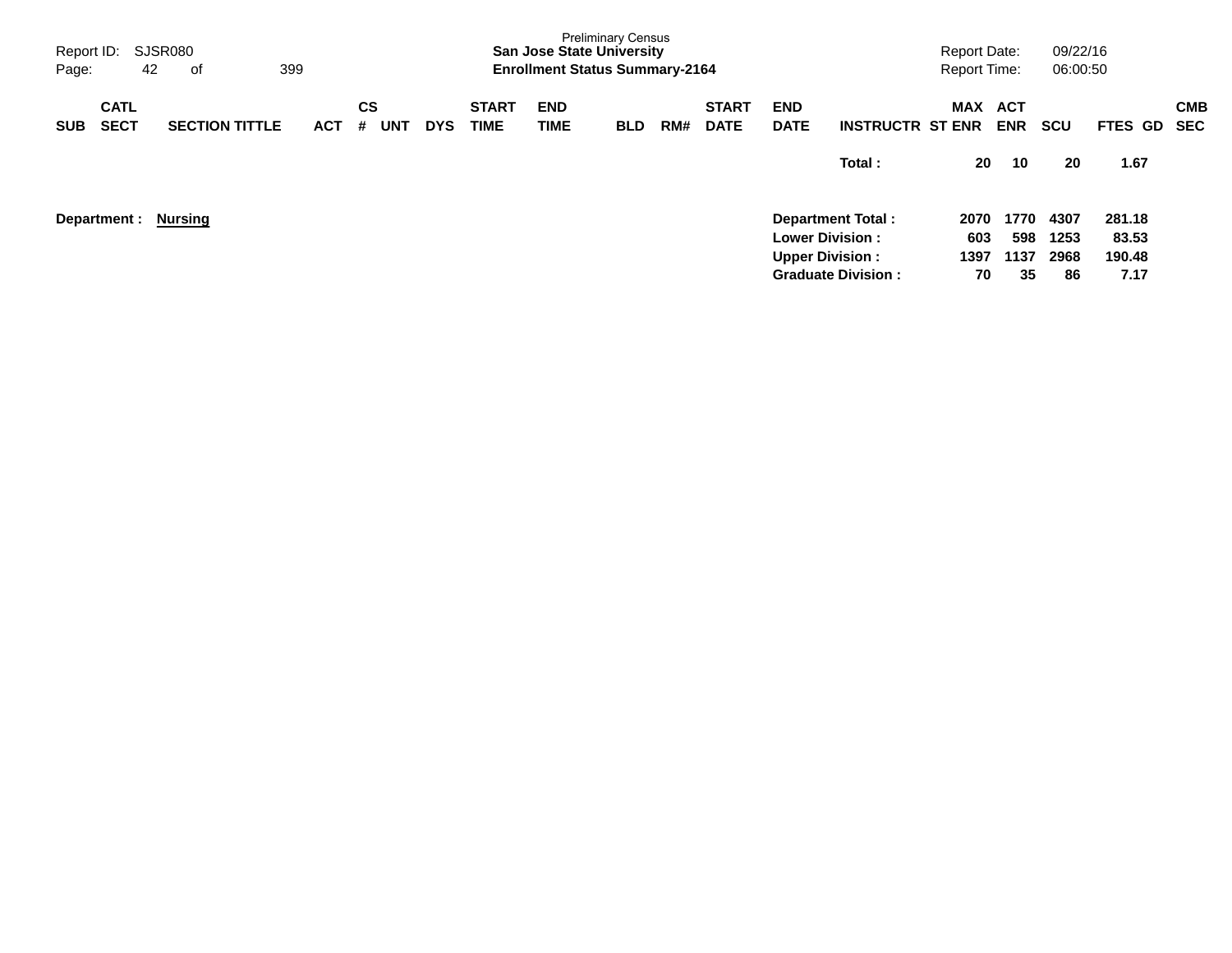| Report ID:<br>Page: | 43                         | <b>SJSR080</b><br>399<br>οf                                       |              |                    |            |              |                             | <b>Preliminary Census</b><br><b>San Jose State University</b><br><b>Enrollment Status Summary-2164</b> |            |      |                             |                           |                                      |   | <b>Report Date:</b><br><b>Report Time:</b> |          | 09/22/16<br>06:00:50 |                   |                          |
|---------------------|----------------------------|-------------------------------------------------------------------|--------------|--------------------|------------|--------------|-----------------------------|--------------------------------------------------------------------------------------------------------|------------|------|-----------------------------|---------------------------|--------------------------------------|---|--------------------------------------------|----------|----------------------|-------------------|--------------------------|
| <b>SUB</b>          | <b>CATL</b><br><b>SECT</b> | <b>SECTION TITTLE</b>                                             | <b>ACT</b>   | $\mathsf{cs}$<br># | <b>UNT</b> | <b>DYS</b>   | <b>START</b><br><b>TIME</b> | <b>END</b><br><b>TIME</b>                                                                              | <b>BLD</b> | RM#  | <b>START</b><br><b>DATE</b> | <b>END</b><br><b>DATE</b> | <b>INSTRUCTR ST ENR ENR</b>          |   | MAX ACT                                    |          | <b>SCU</b>           | <b>FTES GD</b>    | <b>CMB</b><br><b>SEC</b> |
| College             | Department :               | <b>Applied Sciences &amp; Arts</b><br><b>Occupational Therapy</b> |              |                    |            |              |                             |                                                                                                        |            |      |                             |                           |                                      |   |                                            |          |                      |                   |                          |
|                     |                            | OCTH 201A 01 Field Work Exper                                     | <b>SUP</b>   | 25                 | 6.0        | TBA          |                             |                                                                                                        |            |      |                             |                           | 08/24/16 12/12/16 A George<br>Total: | Α | 30<br>30                                   | 28<br>28 | 168<br>168           | 14.00 28<br>14.00 |                          |
|                     |                            | OCTH 201B 01 Adv Field Wrk Exp                                    | <b>SUP</b>   | 25                 | 6.0        | TBA          |                             |                                                                                                        |            |      |                             | 08/24/16 12/12/16         | M Witte Bewe A<br>Total:             |   | 50<br>50                                   | 51<br>51 | 306<br>306           | 25.50 51<br>25.50 |                          |
|                     | OCTH 211 01                | Hist Theory OT                                                    | <b>LEC</b>   | 02                 | 3.0        | M            |                             | 09:00 AM 11:45 AM                                                                                      | <b>CCB</b> | 101  |                             | 08/24/16 12/12/16         | H Pendleton A                        |   | 24                                         | 24       | 72                   | 6.00 24           |                          |
|                     | OCTH 211 02                | Hist Theory OT                                                    | <b>LEC</b>   | 02                 | 3.0        | м            |                             | 01:30 PM 04:15 PM                                                                                      | <b>CCB</b> | 101  |                             | 08/24/16 12/12/16         | C Glogoski                           | A | 24                                         | 26       | 78                   | 6.50 26           |                          |
|                     | OCTH 211 03                | Hist Theory OT                                                    | <b>LEC</b>   | 02                 | 3.0        | $\mathsf{T}$ |                             | 09:00 AM 11:45 AM                                                                                      | <b>CCB</b> | 115  |                             | 08/24/16 12/12/16         | D Bolding<br>Total:                  | A | 24<br>72                                   | 25<br>75 | 75<br>225            | 6.25 25<br>18.75  |                          |
|                     | OCTH 212 01                | Lifespan occupat                                                  | <b>LEC</b>   | 02                 | 3.0        | M            |                             | 09:00 AM 11:45 AM                                                                                      | <b>CCB</b> | -115 |                             | 08/24/16 12/12/16         | A Smith                              | A | 24                                         | 26       | 78                   | 6.50 26           |                          |
|                     | OCTH 212 02                | Lifespan occupat                                                  | <b>LEC</b>   | 02                 | 3.0        | T.           |                             | 01:30 PM 04:15 PM                                                                                      | <b>CCB</b> | 101  |                             | 08/24/16 12/12/16         | M Chang                              | Α | 24                                         | 25       | 75                   | 6.25 25           |                          |
|                     | OCTH 212 03                | Lifespan occupat                                                  | <b>LEC</b>   | 02                 | 3.0        | R            |                             | 09:00 AM 11:45 AM                                                                                      | <b>CCB</b> | 115  |                             | 08/24/16 12/12/16 S Jiao  |                                      | A | 24                                         | 24       | 72                   | 6.00 24           |                          |
|                     |                            |                                                                   |              |                    |            |              |                             |                                                                                                        |            |      |                             |                           | Total:                               |   | 72                                         | 75       | 225                  | 18.75             |                          |
|                     | OCTH 213 01                | Prof Develop I                                                    | <b>LEC</b>   | 02                 | 3.0        | W            |                             | 09:00 AM 11:45 AM                                                                                      | <b>CCB</b> | 115  |                             | 08/24/16 12/12/16         | D Lashgari                           | A | 24                                         | 26       | 78                   | 6.50 26           |                          |
|                     | OCTH 213 02                | Prof Develop I                                                    | <b>LEC</b>   | 02                 | 3.0        | W            |                             | 01:30 PM 04:15 PM                                                                                      | <b>CCB</b> | 115  |                             |                           | 08/24/16 12/12/16 H Pendleton A      |   | 24                                         | 25       | 75                   | 6.25 25           |                          |
|                     | OCTH 213 03                | Prof Develop I                                                    | <b>LEC</b>   | 02                 | 3.0        | R            |                             | 01:30 PM 04:15 PM                                                                                      | <b>CCB</b> | 101  |                             |                           | 08/24/16 12/12/16 B Rodrigues A      |   | 24                                         | 24       | 72                   | 6.00 24           |                          |
|                     |                            |                                                                   |              |                    |            |              |                             |                                                                                                        |            |      |                             |                           | Total:                               |   | 72                                         | 75       | 225                  | 18.75             |                          |
|                     | OCTH 221 01                | OccupatAnalysis                                                   | SEM          | 06                 | 3.0        | м            |                             | 09:00 AM 11:45 AM                                                                                      | <b>CCB</b> | 210  |                             | 08/24/16 12/12/16         | C Glogoski                           | A | 18                                         | 19       | 57                   | 4.75 19           |                          |
|                     | OCTH 221 02                | OccupatAnalysis                                                   | SEM          | 06                 | 3.0        | м            |                             | 01:30 PM 04:15 PM                                                                                      | <b>CCB</b> | 210  |                             | 08/24/16 12/12/16         | A Smith                              | Α | 18                                         | 18       | 54                   | 4.50 18           |                          |
|                     | OCTH 221 03                | OccupatAnalysis                                                   | SEM          | 06                 | 3.0        | W            |                             | 09:00 AM 11:45 AM                                                                                      | <b>CCB</b> | 210  |                             |                           | 08/24/16 12/12/16 C Glogoski         | Α | 18                                         | 18       | 54                   | 4.50 18           |                          |
|                     | OCTH 221 04                | OccupatAnalysis                                                   | SEM          | 06                 | 3.0        | W            |                             | 01:30 PM 04:15 PM                                                                                      | <b>CCB</b> | 210  |                             | 08/24/16 12/12/16 A Smith |                                      | A | 18                                         | 20       | 60                   | 5.00 20           |                          |
|                     |                            |                                                                   |              |                    |            |              |                             |                                                                                                        |            |      |                             |                           | Total:                               |   | 72                                         | 75       | 225                  | 18.75             |                          |
|                     | OCTH 222 01                | <b>Funct Kinesiology</b>                                          | <b>SEM</b>   | 06                 | 3.0        | TR           |                             | 09:00 AM 10:15 AM                                                                                      | <b>CCB</b> | 101  |                             | 08/24/16 12/12/16         | A George                             | A | 18                                         | 20       | 60                   | 5.00 20           |                          |
|                     | OCTH 222 02                | <b>Funct Kinesiology</b>                                          | SEM          | 06                 | 3.0        | <b>TR</b>    |                             | 10:30 AM 11:45 AM                                                                                      | <b>CCB</b> | 101  |                             |                           | 08/24/16 12/12/16 A George           | A | 18                                         | 19       | 57                   | 4.75 19           |                          |
|                     |                            |                                                                   |              |                    |            |              |                             |                                                                                                        |            |      |                             |                           | Total:                               |   | 36                                         | 39       | 117                  | 9.75              |                          |
|                     | OCTH 226 01                | OT with Children                                                  | SEM 05 3.0 T |                    |            |              |                             | 09:00 AM 11:45 AM                                                                                      | CCB 210    |      |                             |                           | 08/24/16 12/12/16 W Schultz-Kr A     |   | 20                                         | 18       | 54                   | 4.50 18           |                          |
|                     |                            |                                                                   |              |                    |            |              |                             |                                                                                                        |            |      |                             |                           | Total:                               |   | 20                                         | 18       | 54                   | 4.50              |                          |
|                     | OCTH 233 01                | Prof Develop II                                                   | LEC          |                    | 02 3.0     | <b>W</b>     |                             | 09:00 AM 11:45 AM                                                                                      | CCB 101    |      |                             | 08/24/16 12/12/16         | J Smith                              | A | 30                                         | 30       | 90                   | 7.50 30           |                          |
|                     | OCTH 233 02                | Prof Develop II                                                   | LEC          |                    | 02 3.0 W   |              |                             | 01:30 PM 04:15 PM                                                                                      | CCB 101    |      |                             | 08/24/16 12/12/16 J Smith |                                      | Α | 30                                         | 27       | 81                   | 6.75 27           |                          |
|                     |                            |                                                                   |              |                    |            |              |                             |                                                                                                        |            |      |                             |                           | Total:                               |   | 60                                         | 57       | 171                  | 14.25             |                          |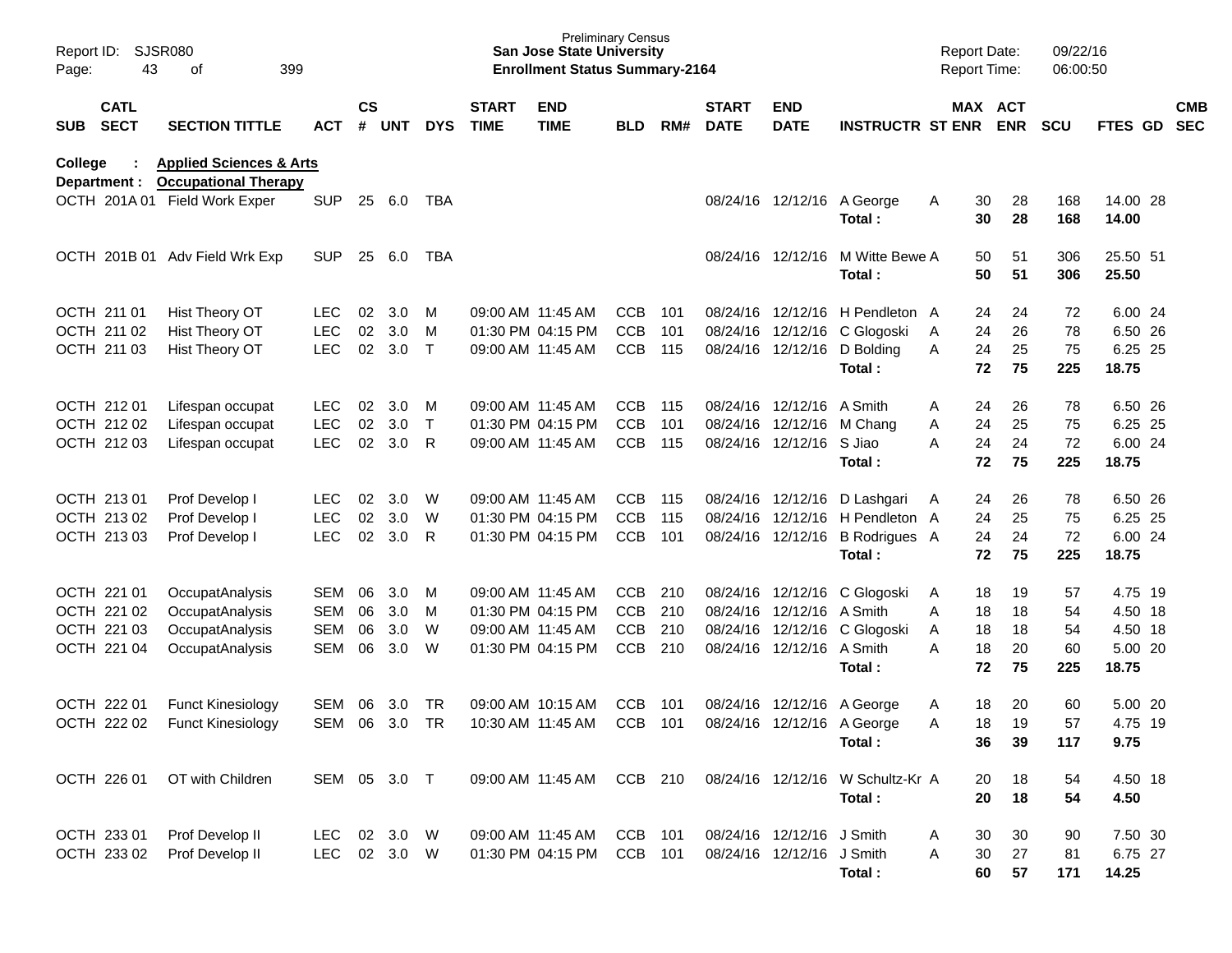| Report ID:<br>44<br>Page:                                | SJSR080<br>399<br>οf                                                                 |                                                      |                      |                                      |                                        |                                        | <b>Preliminary Census</b><br><b>San Jose State University</b><br><b>Enrollment Status Summary-2164</b> |                                 |                   |                               |                                                                                  |                                                                          | <b>Report Date:</b><br><b>Report Time:</b>      |                            | 09/22/16<br>06:00:50        |                                                                  |                          |
|----------------------------------------------------------|--------------------------------------------------------------------------------------|------------------------------------------------------|----------------------|--------------------------------------|----------------------------------------|----------------------------------------|--------------------------------------------------------------------------------------------------------|---------------------------------|-------------------|-------------------------------|----------------------------------------------------------------------------------|--------------------------------------------------------------------------|-------------------------------------------------|----------------------------|-----------------------------|------------------------------------------------------------------|--------------------------|
| <b>CATL</b><br><b>SECT</b><br><b>SUB</b>                 | <b>SECTION TITTLE</b>                                                                | <b>ACT</b>                                           | $\mathsf{cs}$<br>#   | UNT                                  | <b>DYS</b>                             | <b>START</b><br><b>TIME</b>            | <b>END</b><br><b>TIME</b>                                                                              | <b>BLD</b>                      | RM#               | <b>START</b><br><b>DATE</b>   | <b>END</b><br><b>DATE</b>                                                        | <b>INSTRUCTR ST ENR</b>                                                  |                                                 | MAX ACT<br><b>ENR</b>      | <b>SCU</b>                  | FTES GD                                                          | <b>CMB</b><br><b>SEC</b> |
| OCTH 234 01<br>OCTH 234 02                               | OT in Community II<br>OT in Community II                                             | SEM<br>SEM                                           | 05<br>05             | 3.0<br>3.0                           | W<br>W                                 |                                        | 09:00 AM 11:45 AM<br>01:30 PM 04:15 PM                                                                 | <b>CCB</b><br>CCB               | 209<br>209        |                               | 08/24/16 12/12/16 S Jiao<br>08/24/16 12/12/16                                    | C Glogoski<br>Total:                                                     | 20<br>A<br>20<br>A<br>40                        | 18<br>20<br>38             | 54<br>60<br>114             | 4.50 18<br>5.00 20<br>9.50                                       |                          |
| OCTH 236 01<br>OCTH 236 02<br>OCTH 236 03                | OT with Youth<br>OT with Youth<br>OT with Youth                                      | <b>SEM</b><br>SEM<br>SEM                             | 05<br>05             | 3.0<br>3.0<br>3.0                    | R<br>M                                 |                                        | 01:30 PM 04:15 PM<br>01:30 PM 04:15 PM                                                                 | <b>CCB</b><br>CCB               | 210<br>209        |                               | 08/24/16 12/12/16                                                                | 08/24/16 12/12/16 A George<br>A George<br>Total:                         | Χ<br>0<br>Α<br>20<br>20<br>A<br>40              | 0<br>20<br>18<br>38        | 0<br>60<br>54<br>114        | $0.00 \t 0$<br>5.00 20<br>4.50 18<br>9.50                        |                          |
| OCTH 246 01                                              | OT w Young Adults                                                                    | SEM                                                  | 05                   | 3.0                                  | R                                      |                                        | 09:00 AM 11:45 AM                                                                                      | <b>CCB</b>                      | 210               | 08/24/16 12/12/16             |                                                                                  | D Bolding<br>Total:                                                      | 20<br>A<br>20                                   | 17<br>17                   | 51<br>51                    | 4.25 17<br>4.25                                                  |                          |
| OCTH 256 01<br>OCTH 256 02                               | OT Mid Age Adults<br>OT Mid Age Adults                                               | SEM<br>SEM                                           | 05<br>05             | 3.0 <sub>2</sub><br>3.0              | $\top$<br>$\top$                       |                                        | 09:00 AM 11:45 AM<br>01:30 PM 04:15 PM                                                                 | <b>CCB</b><br>CCB               | 209<br>209        |                               | 08/24/16 12/12/16<br>08/24/16 12/12/16                                           | S Jiao<br>J Smith<br>Total:                                              | 20<br>A<br>A<br>20<br>40                        | 17<br>20<br>37             | 51<br>60<br>111             | 4.25 17<br>5.00 20<br>9.25                                       |                          |
| OCTH 275 01<br>OCTH 275 02<br>OCTH 275 03                | EBP in OT<br>EBP in OT<br>EBP in OT                                                  | SEM<br>SEM<br>SEM                                    | 05<br>05<br>05       | 3.0<br>3.0<br>3.0                    | M<br>R<br>R                            | 09:00 AM 11:45 AM<br>09:00 AM 11:45 AM | 01:30 PM 04:15 PM                                                                                      | <b>CCB</b><br><b>CCB</b><br>CCB | 209<br>209<br>209 |                               | 08/24/16 12/12/16<br>08/24/16 12/12/16<br>08/24/16 12/12/16                      | D Bolding<br>M Chang<br>M Chang<br>Total:                                | 20<br>A<br>20<br>A<br>20<br>A<br>60             | 18<br>21<br>16<br>55       | 54<br>63<br>48<br>165       | 4.50 18<br>5.25 21<br>4.00 16<br>13.75                           |                          |
| OCTH 276 01<br>OCTH 276 02<br>OCTH 276 03<br>OCTH 276 04 | Pract & Seminar 1A<br>Pract & Seminar 1A<br>Pract & Seminar 1A<br>Pract & Seminar 1A | SEM<br>LAB<br><b>SEM</b><br>LAB                      | 05<br>17<br>05<br>17 | 0.0<br>3.0<br>0.0<br>3.0             | T<br><b>TBA</b><br>R<br><b>TBA</b>     |                                        | 05:00 PM 07:05 PM<br>05:00 PM 07:05 PM                                                                 | <b>CCB</b><br><b>CCB</b>        | 210<br>210        |                               | 08/24/16 12/12/16<br>08/24/16 12/12/16<br>08/24/16 12/12/16                      | J Smith<br>J Smith<br>G Teaford<br>08/24/16 12/12/16 G Teaford<br>Total: | 18<br>A<br>Α<br>18<br>A<br>18<br>18<br>A<br>72  | 19<br>19<br>18<br>18<br>74 | 48<br>10<br>45<br>9<br>111  | $0.00$ 19<br>4.75 19<br>$0.00$ 18<br>4.50 18<br>9.25             |                          |
| OCTH 286 01<br>OCTH 286 02<br>OCTH 286 03<br>OCTH 286 04 | Seminar & Pract IB<br>Seminar & Pract IB<br>Seminar & Pract IB<br>Seminar & Pract IB | SEM<br><b>SUP</b><br>SEM<br><b>SUP</b>               | 05<br>23<br>05       | 4.0<br>0.0<br>4.0<br>23 0.0 TR       | TR<br>TR<br><b>TR</b>                  |                                        | 01:30 PM 02:45 PM<br>03:30 PM 04:45 PM<br>02:00 PM 03:15 PM<br>03:30 PM 04:45 PM CCB 115               | <b>CCB</b><br><b>CCB</b><br>CCB | 115<br>222<br>222 | 08/24/16 12/12/16<br>08/24/16 | 12/12/16<br>08/24/16 12/12/16 S Jiao<br>08/24/16 12/12/16 S Jiao                 | M Tipton-Bur A<br>M Tipton-Bur A<br>Total:                               | 10<br>10<br>10<br>A<br>10<br>Α<br>40            | 9<br>9<br>10<br>10<br>38   | 27<br>36<br>30<br>40<br>133 | 3.00<br>0.00<br>3.33 10<br>$0.00$ 10<br>6.33                     | $_{9}$<br>9              |
| OCTH 298 01<br>OCTH 298 02<br>OCTH 298 03<br>OCTH 298 04 | Sup Study OT<br>Sup Study OT<br>Sup Study OT<br>Sup Study OT                         | <b>SUP</b><br><b>SUP</b><br><b>SUP</b><br><b>SUP</b> |                      | 25 1.0<br>25 2.0<br>25 3.0<br>25 1.0 | <b>TBA</b><br>TBA<br><b>TBA</b><br>TBA |                                        |                                                                                                        |                                 |                   |                               | 08/24/16 12/12/16<br>08/24/16 12/12/16<br>08/24/16 12/12/16<br>08/24/16 12/12/16 | Total:                                                                   | 80<br>A<br>16<br>Α<br>16<br>Α<br>60<br>А<br>172 | 0<br>0<br>0<br>0<br>0      | 0<br>0<br>0<br>0<br>0       | $0.00 \t 0$<br>$0.00 \t 0$<br>$0.00 \t 0$<br>$0.00 \t 0$<br>0.00 |                          |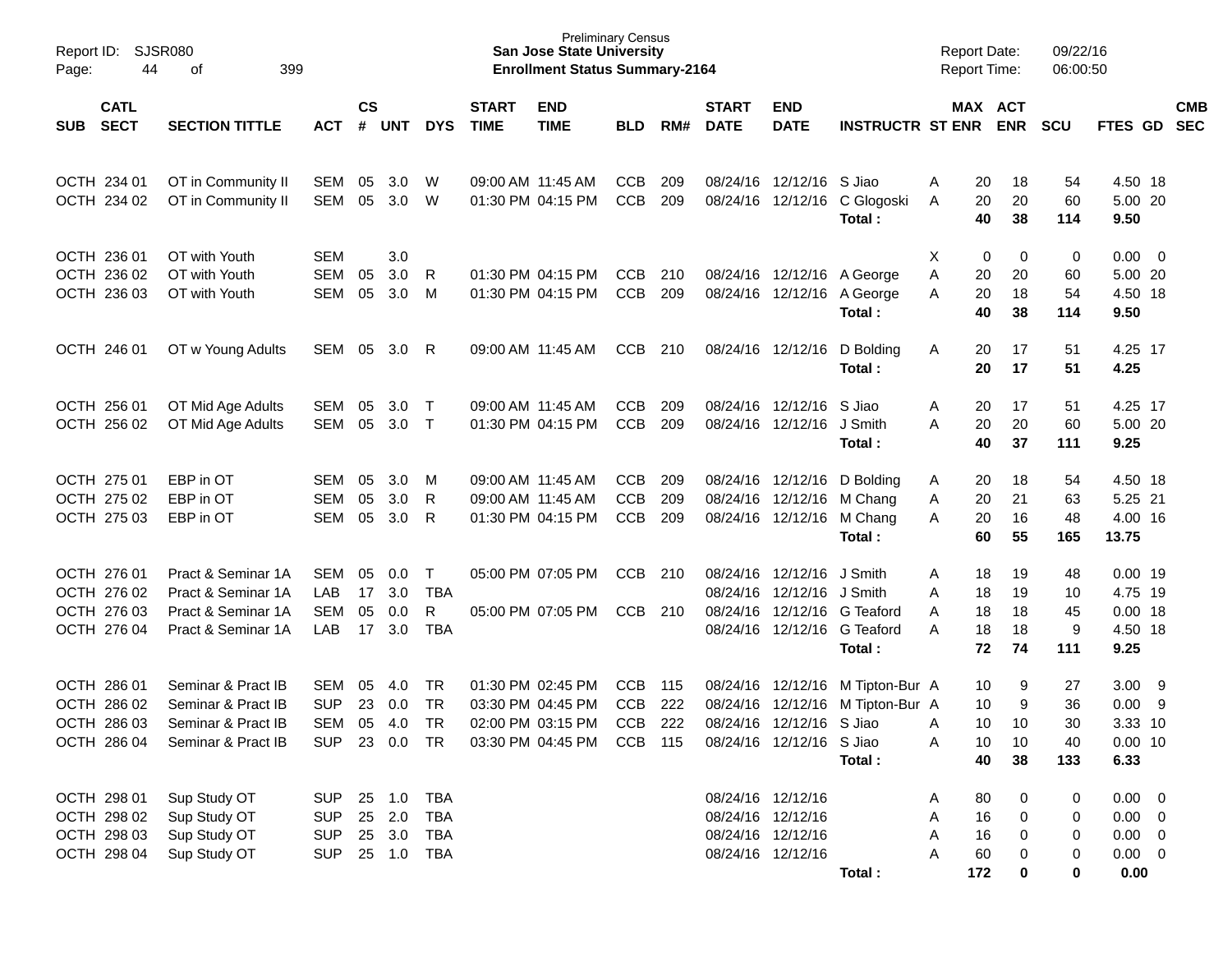| Page:      | Report ID: SJSR080<br>45   | . of                  | 399     |                  |            |                             | <b>Preliminary Census</b><br><b>San Jose State University</b><br><b>Enrollment Status Summary-2164</b> |            |     |                             |                           |                         | <b>Report Date:</b><br><b>Report Time:</b> |                   | 09/22/16<br>06:00:50 |             |            |
|------------|----------------------------|-----------------------|---------|------------------|------------|-----------------------------|--------------------------------------------------------------------------------------------------------|------------|-----|-----------------------------|---------------------------|-------------------------|--------------------------------------------|-------------------|----------------------|-------------|------------|
| <b>SUB</b> | <b>CATL</b><br><b>SECT</b> | <b>SECTION TITTLE</b> | $ACT$ # | CS<br><b>UNT</b> | <b>DYS</b> | <b>START</b><br><b>TIME</b> | <b>END</b><br><b>TIME</b>                                                                              | <b>BLD</b> | RM# | <b>START</b><br><b>DATE</b> | <b>END</b><br><b>DATE</b> | <b>INSTRUCTR ST ENR</b> | MAX                                        | ACT<br><b>ENR</b> | <b>SCU</b>           | FTES GD SEC | <b>CMB</b> |

| Department : | <b>Occupational Therapy</b> | Department Total:         | 968 | 790 | 2515 | 204.83 |
|--------------|-----------------------------|---------------------------|-----|-----|------|--------|
|              |                             | <b>Lower Division:</b>    |     |     | 0    | 0.00   |
|              |                             | <b>Upper Division:</b>    |     |     | 0    | 0.00   |
|              |                             | <b>Graduate Division:</b> | 968 | 790 | 2515 | 204.83 |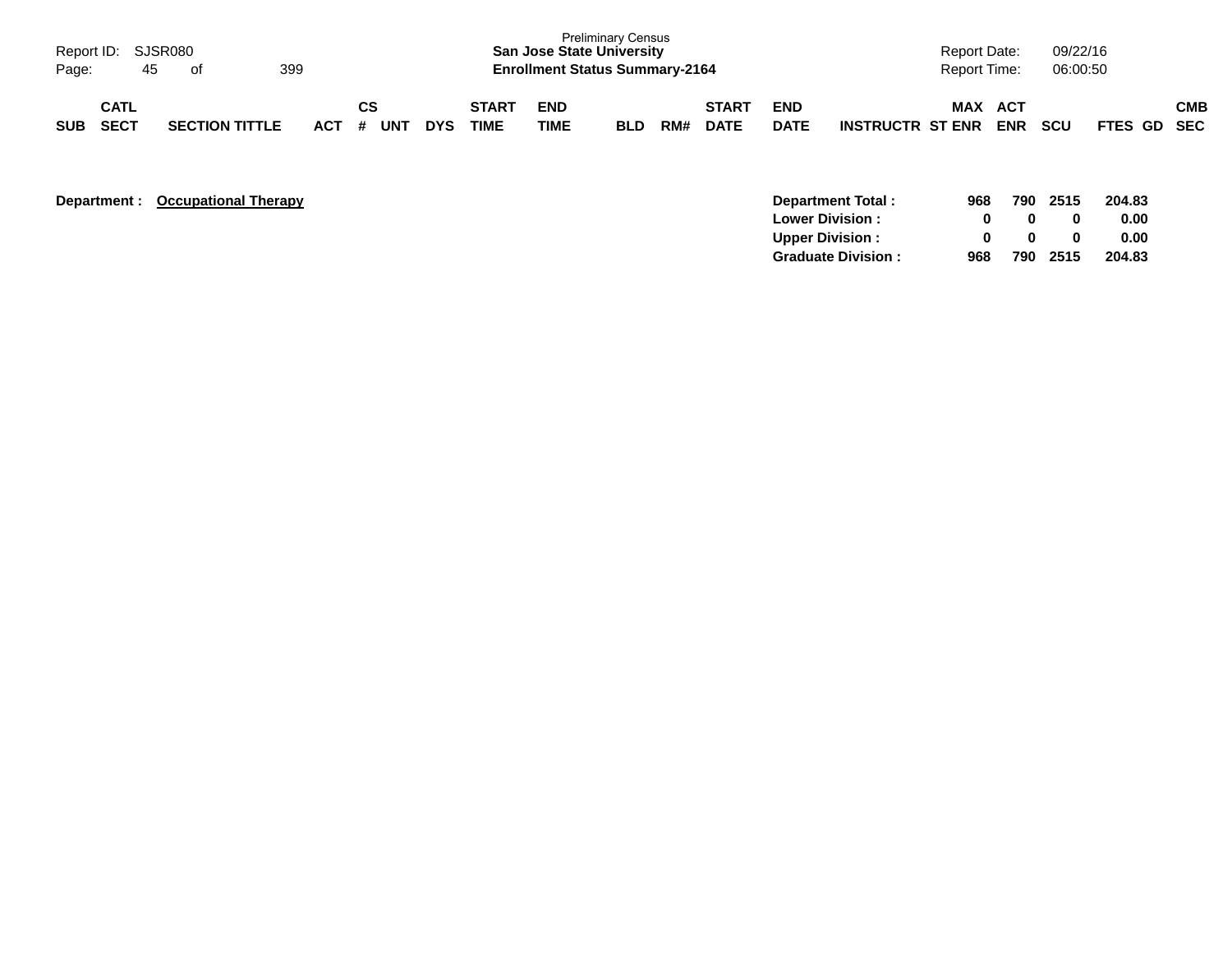| Report ID:<br>Page: | 46                         | SJSR080<br>399<br>οf                                     |               |                    |            |            |                             | <b>San Jose State University</b><br><b>Enrollment Status Summary-2164</b> | <b>Preliminary Census</b> |     |                             |                            |                         |   | <b>Report Date:</b> | <b>Report Time:</b>   | 09/22/16<br>06:00:50 |                     |                          |                          |
|---------------------|----------------------------|----------------------------------------------------------|---------------|--------------------|------------|------------|-----------------------------|---------------------------------------------------------------------------|---------------------------|-----|-----------------------------|----------------------------|-------------------------|---|---------------------|-----------------------|----------------------|---------------------|--------------------------|--------------------------|
| SUB                 | <b>CATL</b><br><b>SECT</b> | <b>SECTION TITTLE</b>                                    | <b>ACT</b>    | $\mathsf{cs}$<br># | <b>UNT</b> | <b>DYS</b> | <b>START</b><br><b>TIME</b> | <b>END</b><br><b>TIME</b>                                                 | <b>BLD</b>                | RM# | <b>START</b><br><b>DATE</b> | <b>END</b><br><b>DATE</b>  | <b>INSTRUCTR ST ENR</b> |   |                     | MAX ACT<br><b>ENR</b> | <b>SCU</b>           | <b>FTES GD</b>      |                          | <b>CMB</b><br><b>SEC</b> |
| College             | Department :               | <b>Applied Sciences &amp; Arts</b><br><b>Kinesiology</b> |               |                    |            |            |                             |                                                                           |                           |     |                             |                            |                         |   |                     |                       |                      |                     |                          |                          |
| KIN.                | 101                        | Adapted Phys Activit                                     | ACT 11 1.0 TR |                    |            |            | 09:30 AM 10:20 AM           |                                                                           | YUH                       | 126 |                             | 08/24/16 12/12/16          | J Schachner A<br>Total: |   | 10<br>10            | 5<br>$5\phantom{1}$   | 5<br>5               | 0.35<br>0.35        | $\overline{\phantom{1}}$ |                          |
| <b>KIN</b>          | 2A 01                      | <b>Begin Swimming</b>                                    | ACT           | -11                | 1.0        | мw         |                             | 08:30 AM 09:20 AM                                                         | SPXE 180                  |     |                             | 08/24/16 12/12/16          | C May                   | A | 25                  | 26                    | 26                   | 1.73                | $\overline{\phantom{0}}$ |                          |
| <b>KIN</b>          | 2A 02                      | Begin Swimming                                           | <b>ACT</b>    | 11                 | 1.0        | MW         |                             | 09:30 AM 10:20 AM                                                         | <b>SPXE 180</b>           |     | 08/24/16                    | 12/12/16                   | C May                   | A | 25                  | 26                    | 26                   | 1.73                | $\overline{\phantom{0}}$ |                          |
| <b>KIN</b>          | 2A 03                      | Begin Swimming                                           | <b>ACT</b>    | 11                 | 1.0        | TR         |                             | 08:30 AM 09:20 AM                                                         | <b>SPXE 180</b>           |     | 08/24/16                    | 12/12/16                   | C May                   | Α | 25                  | 25                    | 25                   | $1.67$ 0            |                          |                          |
| <b>KIN</b>          | 2A 04                      | Begin Swimming                                           | <b>ACT</b>    | 11                 | 1.0        | TR         |                             | 09:30 AM 10:20 AM                                                         | <b>SPXE 180</b>           |     | 08/24/16                    | 12/12/16                   | K Bruga                 | Α | 25                  | 26                    | 26                   | 1.73                | $\overline{\phantom{0}}$ |                          |
| <b>KIN</b>          | 2A 05                      | Begin Swimming                                           | <b>ACT</b>    | 11                 | 1.0        | <b>TR</b>  |                             | 10:30 AM 11:20 AM                                                         | SPXE 180                  |     | 08/24/16                    | 12/12/16                   | K Bruga                 | Α | 25                  | 25                    | 25                   | 1.67                | $\overline{\phantom{0}}$ |                          |
| <b>KIN</b>          | 2A 06                      | Begin Swimming                                           | <b>ACT</b>    | 11                 | 1.0        | MW         |                             | 11:30 AM 12:20 PM                                                         | <b>SPXE 180</b>           |     |                             | 08/24/16 12/12/16          | C Mav                   | A | 25                  | 27                    | 27                   | $1.80 \ 0$          |                          |                          |
|                     |                            |                                                          |               |                    |            |            |                             |                                                                           |                           |     |                             |                            | Total:                  |   | 150                 | 155                   | 155                  | 10.33               |                          |                          |
| <b>KIN</b>          | 2B 01                      | Inter Swimming                                           | ACT           | 11                 | 1.0        | <b>MW</b>  |                             | 10:30 AM 11:20 AM                                                         | SPXE 180                  |     |                             | 08/24/16 12/12/16          | C May                   | A | 15                  | 15                    | 15                   | $1.00 \t 0$         |                          |                          |
|                     |                            |                                                          |               |                    |            |            |                             |                                                                           |                           |     |                             |                            | Total:                  |   | 15                  | 15                    | 15                   | 1.00                |                          |                          |
| <b>KIN</b>          | 2C 01                      | Adv Swim                                                 | ACT           | 11                 | 1.0        | МW         |                             | 10:30 AM 11:20 AM                                                         | SPXE 180                  |     |                             | 08/24/16 12/12/16          | C May                   | A | 10                  | 12                    | 12                   | $0.82$ 1            |                          |                          |
|                     |                            |                                                          |               |                    |            |            |                             |                                                                           |                           |     |                             |                            | Total:                  |   | 10                  | 12                    | 12                   | 0.82                |                          |                          |
| <b>KIN</b>          | 801                        | Scuba Diving                                             | LEC.          | 02                 | 2.0        | W          |                             | 06:00 PM 08:30 PM                                                         | <b>SPXE 163</b>           |     |                             | 08/24/16 12/12/16          | F Barry                 | A | 25                  | 25                    | 25                   | 3.3300              |                          |                          |
| <b>KIN</b>          | 802                        | Scuba Diving                                             | LAB           | 16                 | 0.0        | <b>TBA</b> |                             |                                                                           | <b>SPXE 180</b>           |     | 08/24/16                    | 12/12/16                   | F Barry                 | A | 25                  | 25                    | 25                   | $0.00 \t 0$         |                          |                          |
| <b>KIN</b>          | 803                        | Scuba Diving                                             | <b>LEC</b>    | 02                 | 2.0        | R          |                             | 06:00 PM 08:30 PM                                                         | <b>SPXE 163</b>           |     | 08/24/16                    | 12/12/16                   | F Barry                 | Α | 25                  | 18                    | 18                   | $2.40 \ 0$          |                          |                          |
| <b>KIN</b>          | 804                        | Scuba Diving                                             | LAB           | 16                 | 0.0        | <b>TBA</b> |                             |                                                                           | <b>SPXE 180</b>           |     | 08/24/16                    | 12/12/16                   | F Barry                 | A | 25                  | 18                    | 18                   | $0.00 \t 0$         |                          |                          |
| <b>KIN</b>          | 8 0 5                      | Scuba Diving                                             | <b>LEC</b>    | 02                 | 2.0        | S          |                             | 01:00 PM 03:30 PM                                                         | <b>SPXE 163</b>           |     | 08/24/16                    | 12/12/16                   | F Barry                 | Α | 25                  | 12                    | 12                   | $1.60 \t 0$         |                          |                          |
| KIN                 | 8 0 6                      | Scuba Diving                                             | LAB           | 16                 | 0.0        | <b>TBA</b> |                             |                                                                           | <b>SPXE 180</b>           |     |                             | 08/24/16 12/12/16 F Barry  | Total:                  | Α | 25<br>150           | 12<br>110             | 12<br>110            | $0.00 \t 0$<br>7.33 |                          |                          |
|                     |                            |                                                          |               |                    |            |            |                             |                                                                           |                           |     |                             |                            |                         |   |                     |                       |                      |                     |                          |                          |
| <b>KIN</b>          | 9A 01                      | Begin Sailing                                            | <b>ACT</b>    | 11                 | 1.0        | $\top$     | 01:30 PM 04:20 PM           |                                                                           | <b>SPXE 180</b>           |     |                             | 08/24/16 12/12/16          | S Reekie                | Α | 15                  | 16                    | 16                   | 1.07                | $\overline{\phantom{0}}$ |                          |
|                     |                            |                                                          |               |                    |            |            |                             |                                                                           |                           |     |                             |                            | Total:                  |   | 15                  | 16                    | 16                   | 1.07                |                          |                          |
| <b>KIN</b>          | 10A 01                     | <b>Beg Kayaking</b>                                      | ACT           |                    |            | -F         |                             | 01:00 PM 03:50 PM                                                         | <b>SPXE 180</b>           |     |                             | 08/24/16 12/12/16 S Reekie |                         | A | 15                  | 14                    | 14                   | $0.93$ 0            |                          |                          |
|                     |                            |                                                          |               |                    |            |            |                             |                                                                           |                           |     |                             |                            | Total:                  |   | 15                  | 14                    | 14                   | 0.93                |                          |                          |
| KIN                 | 11A 01                     | <b>Begin Rowing</b>                                      | ACT 11 1.0 TR |                    |            |            |                             | 09:00 AM 10:30 AM                                                         | SPXE 180                  |     |                             | 08/24/16 12/12/16          | S Reekie                | A | 15                  | 7                     | 7                    | 0.47 0              |                          |                          |
|                     |                            |                                                          |               |                    |            |            |                             |                                                                           |                           |     |                             |                            | Total:                  |   | 15                  | $\overline{7}$        | $\overline{7}$       | 0.47                |                          |                          |
| <b>KIN</b>          | 13A 01                     | Begin Rugby                                              | ACT 11 1.0 M  |                    |            |            |                             | 09:30 AM 11:20 AM                                                         | <b>YUH 106</b>            |     | 08/24/16 12/12/16           |                            | J Fonda                 | A | 35                  | 35                    | 35                   | 2.3300              |                          |                          |
|                     |                            |                                                          |               |                    |            |            |                             |                                                                           |                           |     |                             |                            | Total:                  |   | 35                  | 35                    | 35                   | 2.33                |                          |                          |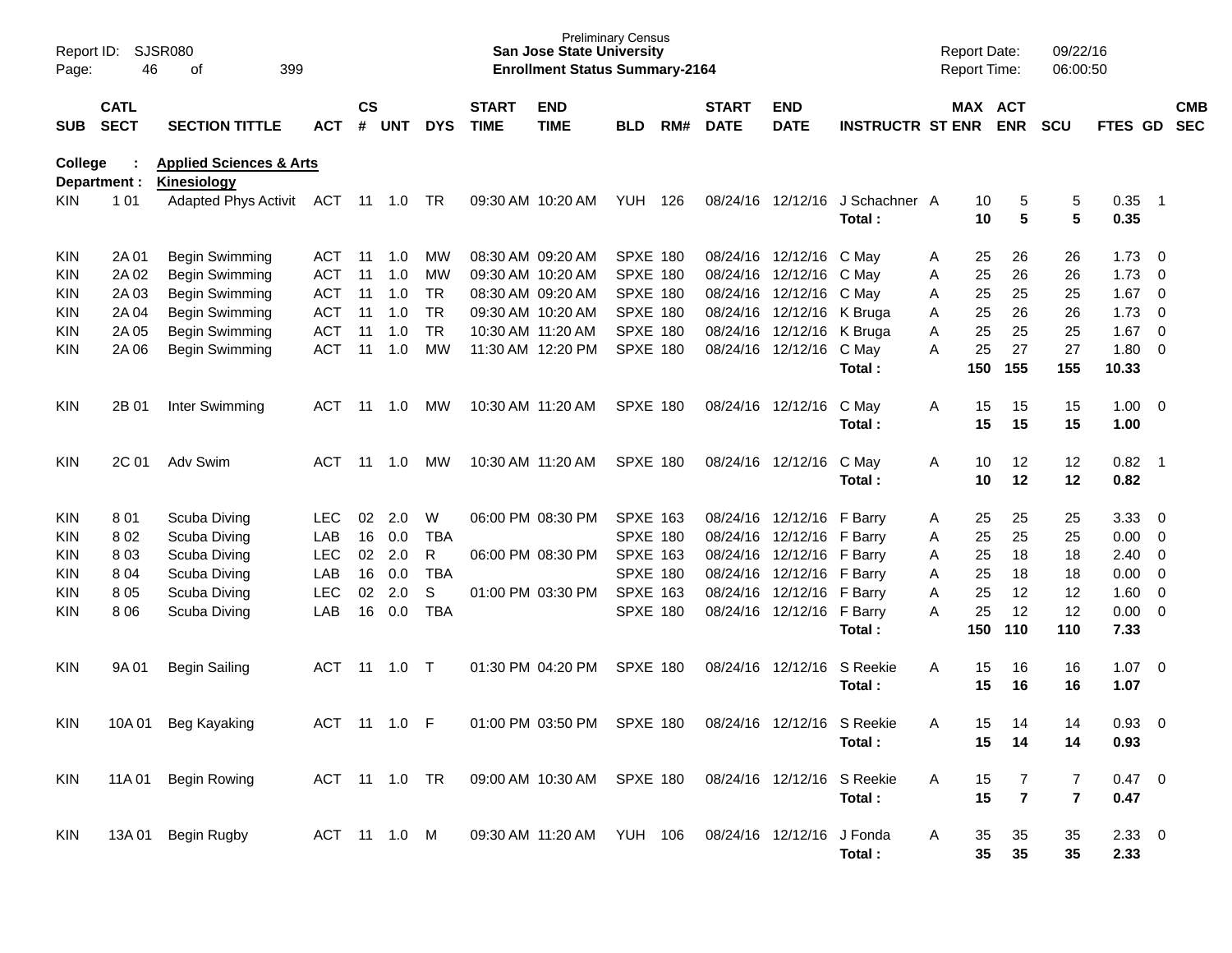| Report ID:<br>Page: | 47          | SJSR080<br>399<br>οf  |               |     |                |              |                   | <b>San Jose State University</b><br><b>Enrollment Status Summary-2164</b> | <b>Preliminary Census</b> |              |                             |                                   |                         | <b>Report Date:</b><br><b>Report Time:</b> |         |            | 09/22/16<br>06:00:50 |             |             |            |
|---------------------|-------------|-----------------------|---------------|-----|----------------|--------------|-------------------|---------------------------------------------------------------------------|---------------------------|--------------|-----------------------------|-----------------------------------|-------------------------|--------------------------------------------|---------|------------|----------------------|-------------|-------------|------------|
|                     | <b>CATL</b> |                       | $\mathsf{cs}$ |     |                | <b>START</b> | <b>END</b>        |                                                                           |                           | <b>START</b> | <b>END</b>                  |                                   |                         |                                            | MAX ACT |            |                      |             | <b>CMB</b>  |            |
| <b>SUB</b>          | <b>SECT</b> | <b>SECTION TITTLE</b> | <b>ACT</b>    | #   | <b>UNT</b>     | <b>DYS</b>   | <b>TIME</b>       | <b>TIME</b>                                                               | <b>BLD</b>                | RM#          | <b>DATE</b>                 | <b>DATE</b>                       | <b>INSTRUCTR ST ENR</b> |                                            |         | <b>ENR</b> | <b>SCU</b>           | FTES GD     |             | <b>SEC</b> |
| KIN                 | 14A 01      | Begin Volleyball      | ACT           | -11 | 1.0            | МW           |                   | 11:30 AM 12:20 PM                                                         |                           |              | SPXC 107A 08/24/16 12/12/16 |                                   | O Crespo                | Α                                          | 40      | 40         | 40                   | 2.68        | -1          |            |
| KIN                 | 14A 02      | Begin Volleyball      | ACT           | 11  | 1.0            | TR.          |                   | 11:30 AM 12:20 PM                                                         |                           |              | SPXC 107A 08/24/16          | 12/12/16                          | C May                   | Α                                          | 40      | 41         | 41                   | 2.73        | 0           |            |
| KIN                 | 14A 03      | Begin Volleyball      | ACT           | 11  | 1.0            | МW           |                   | 01:30 PM 02:20 PM                                                         |                           |              | SPXC 107A 08/24/16          | 12/12/16                          | -K Li                   | Α                                          | 40      | 40         | 40                   | 2.67        | 0           |            |
| KIN                 | 14A 04      | Begin Volleyball      | ACT           | 11  | 1.0            | МW           |                   | 02:30 PM 03:20 PM                                                         |                           |              | SPXC 107A 08/24/16          | 12/12/16                          | -K Li                   | Α                                          | 40      | 40         | 40                   | 2.67        | 0           |            |
| KIN                 | 14A 05      | Begin Volleyball      | ACT           | 11  | 1.0            | <b>TR</b>    |                   | 01:30 PM 02:20 PM                                                         |                           |              | SPXC 107A 08/24/16 12/12/16 |                                   | O Crespo                | Α                                          | 40      | 39         | 39                   | 2.60        | 0           |            |
| KIN                 | 14A 06      | Begin Volleyball      | <b>ACT</b>    | 11  | 1.0            | МW           |                   | 09:30 AM 10:20 AM                                                         |                           |              | SPXC 107A 08/24/16          | 12/12/16                          | J Choi                  | Α                                          | 40      | 40         | 40                   | 2.67        | $\mathbf 0$ |            |
|                     |             |                       |               |     |                |              |                   |                                                                           |                           |              |                             |                                   | Total :                 |                                            | 240     | 240        | 240                  | 16.02       |             |            |
| KIN                 | 14B 01      | Inter Volleyball      | ACT           | 11  | 1.0            | МW           | 10:30 AM 11:20 AM |                                                                           |                           |              | SPXC 107A 08/24/16 12/12/16 |                                   | R MontgomeryA           |                                            | 40      | 34         | 34                   | 2.27        | 0           |            |
| KIN                 | 14B 02      | Inter Volleyball      | <b>ACT</b>    | 11  | 1.0            | <b>TR</b>    |                   | 12:30 PM 01:20 PM                                                         |                           |              | SPXC 107A 08/24/16 12/12/16 |                                   | C May                   | Α                                          | 40      | 40         | 40                   | 2.67        | 0           |            |
| KIN                 | 14B 03      | Inter Volleyball      | <b>ACT</b>    | 11  | 1.0            | МW           |                   | 12:30 PM 01:20 PM                                                         |                           |              | SPXC 107A 08/24/16          | 12/12/16                          | O Crespo                | A                                          | 40      | 40         | 40                   | 2.72        | 3           |            |
|                     |             |                       |               |     |                |              |                   |                                                                           |                           |              |                             |                                   | Total:                  |                                            | 120     | 114        | 114                  | 7.65        |             |            |
| <b>KIN</b>          | 14C 01      | Adv Volleyball        | ACT           | -11 | 1.0            | TR.          |                   | 02:30 PM 03:20 PM                                                         |                           |              | SPXC 107A 08/24/16 12/12/16 |                                   | O Crespo                | Α                                          | 40      | 30         | 30                   | 2.00        | - 0         |            |
|                     |             |                       |               |     |                |              |                   |                                                                           |                           |              |                             |                                   | Total :                 |                                            | 40      | 30         | 30                   | 2.00        |             |            |
| <b>KIN</b>          | 15A 01      | <b>Beg Basketball</b> | ACT           | 11  | 1.0            | МW           | 08:30 AM 09:20 AM |                                                                           | <b>YUH</b>                | 106          | 08/24/16                    | 12/12/16                          | S Butler                | Α                                          | 24      | 24         | 24                   | 1.60        | 0           |            |
| KIN                 | 15A 02      | <b>Beg Basketball</b> | ACT           | 11  | 1.0            | <b>TR</b>    | 09:30 AM 10:20 AM |                                                                           | <b>YUH</b>                | 106          | 08/24/16                    | 12/12/16                          | S Butler                | A                                          | 24      | 24         | 24                   | 1.60        | 0           |            |
| KIN                 | 15A 03      | Beg Basketball        | ACT           | 11  | 1.0            | <b>TR</b>    | 10:30 AM 11:20 AM |                                                                           | YUH.                      | 106          | 08/24/16                    | 12/12/16                          | H Pai                   | A                                          | 24      | 29         | 29                   | 1.93        | 0           |            |
| KIN                 | 15A 04      | <b>Beg Basketball</b> | <b>ACT</b>    | 11  | 1.0            | <b>MW</b>    | 10:30 AM 11:20 AM |                                                                           | <b>YUH</b>                | 106          | 08/24/16                    | 12/12/16                          | T Wilburn               | Α                                          | 24      | 29         | 29                   | 1.93        | 0           |            |
| KIN                 | 15A 05      | <b>Beg Basketball</b> | <b>ACT</b>    | 11  | 1.0            | МW           |                   | 11:30 AM 12:20 PM                                                         | <b>YUH</b>                | 106          |                             | 08/24/16 12/12/16                 | T Wilburn               | А                                          | 24      | 23         | 23                   | 1.53        | $\mathbf 0$ |            |
|                     |             |                       |               |     |                |              |                   |                                                                           |                           |              |                             |                                   | Total :                 |                                            | 120     | 129        | 129                  | 8.60        |             |            |
| KIN                 | 15B 01      | Int Basketball        | ACT           | 11  | 1.0            | МW           |                   | 09:30 AM 10:20 AM                                                         | YUH                       | 106          |                             | 08/24/16 12/12/16                 | S Butler                | Α                                          | 24      | 21         | 21                   | 1.40        | 0           |            |
|                     |             |                       |               |     |                |              |                   |                                                                           |                           |              |                             |                                   | Total :                 |                                            | 24      | 21         | 21                   | 1.40        |             |            |
| <b>KIN</b>          | 18A 01      | <b>Beg Handball</b>   | <b>ACT</b>    | 11  | 1.0            | W            |                   | 06:00 PM 07:50 PM                                                         | EС                        | <b>RQB</b>   | 08/24/16 12/12/16           |                                   | R Chavez                | A                                          | 20      | 22         | 22                   | 1.47        | 0           |            |
|                     |             |                       |               |     |                |              |                   |                                                                           |                           |              |                             |                                   | Total :                 |                                            | 20      | 22         | 22                   | 1.47        |             |            |
| <b>KIN</b>          | 19A 01      | <b>Begin Soccer</b>   | <b>ACT</b>    | 11  | 1.0            | W            | 09:30 AM 11:20 AM |                                                                           | <b>YUH</b>                | 106          | 08/24/16                    | 12/12/16                          | M Behler                | A                                          | 30      | 30         | 30                   | 2.00        | 0           |            |
| <b>KIN</b>          | 19A 02      | <b>Begin Soccer</b>   | ACT 11 1.0    |     |                | $\top$       |                   | 09:30 AM 11:20 AM                                                         | YUH                       | 106          |                             | 08/24/16 12/12/16 M Behler        |                         |                                            | 30      | 31         | 31                   | 2.07        | $\Omega$    |            |
|                     |             |                       |               |     |                |              |                   |                                                                           |                           |              |                             |                                   | Total:                  |                                            | 60      | 61         | 61                   | 4.07        |             |            |
|                     |             |                       |               |     |                |              |                   |                                                                           |                           |              |                             |                                   |                         |                                            |         |            |                      |             |             |            |
| <b>KIN</b>          | 20A 01      | Begin Badminton       | ACT 11 1.0 F  |     |                |              |                   | 08:30 AM 10:20 AM                                                         |                           |              |                             | SPXC 107B 08/24/16 12/12/16 L Cai |                         | A                                          | 24      | 29         | 29                   | $1.93$ 0    |             |            |
| <b>KIN</b>          | 20A 02      | Begin Badminton       | ACT           |     | $11 \quad 1.0$ | MW           |                   | 09:30 AM 10:20 AM                                                         |                           |              |                             | SPXC 107B 08/24/16 12/12/16 L Cai |                         | Α                                          | 24      | 24         | 24                   | $1.62$ 1    |             |            |
| <b>KIN</b>          | 20A 03      | Begin Badminton       | ACT 11 1.0    |     |                | <b>TR</b>    |                   | 08:30 AM 09:20 AM                                                         |                           |              |                             | SPXC 107B 08/24/16 12/12/16 L Cai |                         | Α                                          | 24      | 26         | 26                   | $1.73 \t 0$ |             |            |
| <b>KIN</b>          | 20A 04      | Begin Badminton       | ACT 11 1.0    |     |                | TR           |                   | 09:30 AM 10:20 AM                                                         |                           |              |                             | SPXC 107B 08/24/16 12/12/16 L Cai |                         | Α                                          | 24      | 30         | 30                   | $2.00 \t 0$ |             |            |
|                     |             |                       |               |     |                |              |                   |                                                                           |                           |              |                             |                                   | Total:                  |                                            | 96      | 109        | 109                  | 7.28        |             |            |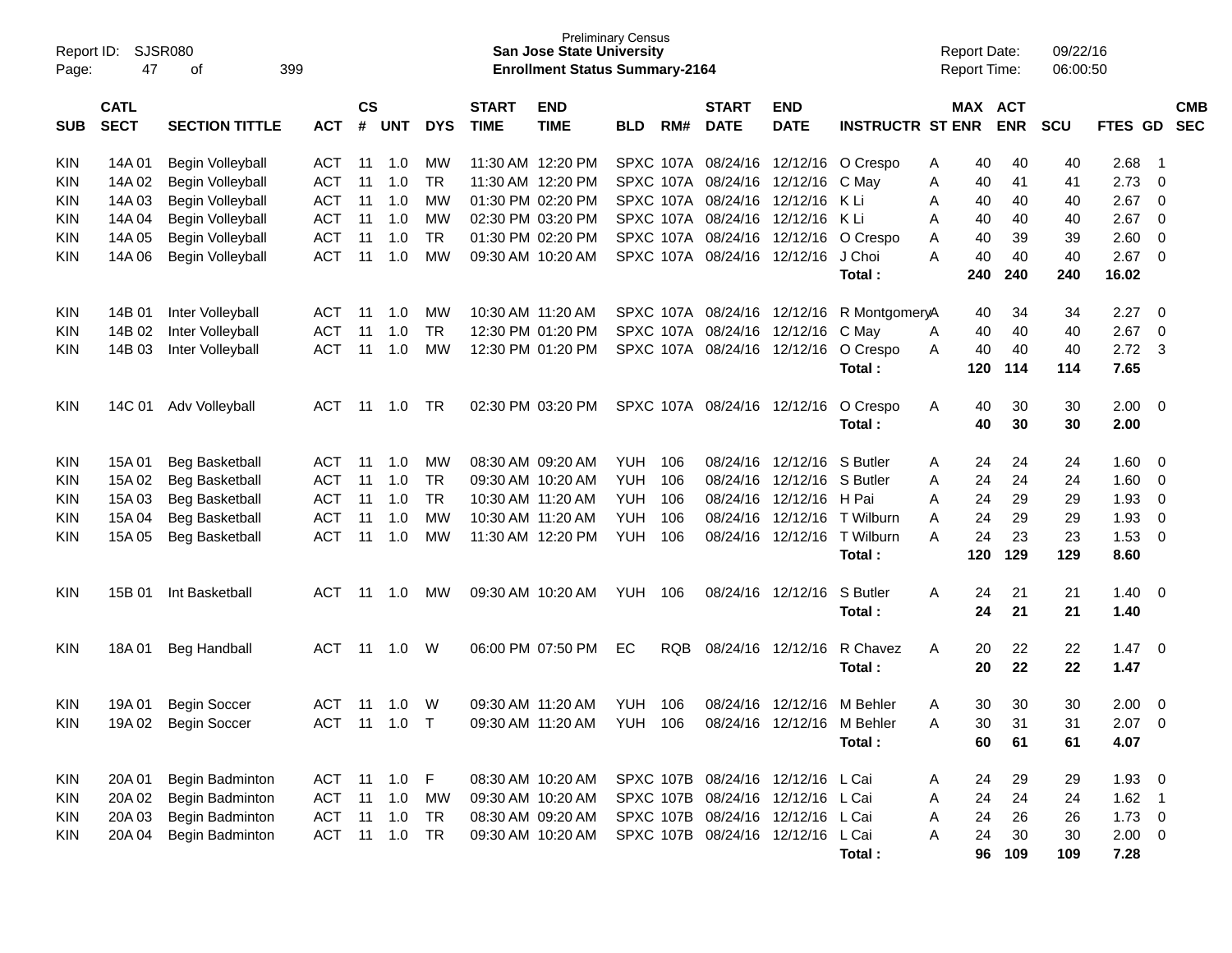| 48                         | 399<br>of                                    |                                                                                           |                |            |                                     |                              |                           |                                                                                                                                                                                                                                                                                                                                                                                                             |            |                                                                                                                                       |                                       |                                                                                                                                                                               |                                                                                                                                                                                                                                                                                                                                                              |                                     |                                                                                                                                                                                                                                                                                                 |                      |                                      |                                                                                                                                                                                                                |
|----------------------------|----------------------------------------------|-------------------------------------------------------------------------------------------|----------------|------------|-------------------------------------|------------------------------|---------------------------|-------------------------------------------------------------------------------------------------------------------------------------------------------------------------------------------------------------------------------------------------------------------------------------------------------------------------------------------------------------------------------------------------------------|------------|---------------------------------------------------------------------------------------------------------------------------------------|---------------------------------------|-------------------------------------------------------------------------------------------------------------------------------------------------------------------------------|--------------------------------------------------------------------------------------------------------------------------------------------------------------------------------------------------------------------------------------------------------------------------------------------------------------------------------------------------------------|-------------------------------------|-------------------------------------------------------------------------------------------------------------------------------------------------------------------------------------------------------------------------------------------------------------------------------------------------|----------------------|--------------------------------------|----------------------------------------------------------------------------------------------------------------------------------------------------------------------------------------------------------------|
| <b>CATL</b><br><b>SECT</b> | <b>SECTION TITTLE</b>                        | <b>ACT</b>                                                                                | <b>CS</b><br># |            | <b>DYS</b>                          | <b>START</b><br><b>TIME</b>  | <b>END</b><br><b>TIME</b> | <b>BLD</b>                                                                                                                                                                                                                                                                                                                                                                                                  | RM#        | <b>START</b><br><b>DATE</b>                                                                                                           | <b>END</b><br><b>DATE</b>             |                                                                                                                                                                               |                                                                                                                                                                                                                                                                                                                                                              | <b>ENR</b>                          | <b>SCU</b>                                                                                                                                                                                                                                                                                      |                      |                                      | <b>CMB</b>                                                                                                                                                                                                     |
| 20B 01<br>20B 02           | Inter Badminton<br>Inter Badminton           | ACT<br><b>ACT</b>                                                                         | 11<br>11       | 1.0<br>1.0 | MW<br>F                             |                              |                           |                                                                                                                                                                                                                                                                                                                                                                                                             |            |                                                                                                                                       |                                       | L Cai<br>L Cai<br>Total:                                                                                                                                                      | Α<br>A                                                                                                                                                                                                                                                                                                                                                       | 24<br>12<br>36                      | 24<br>12<br>36                                                                                                                                                                                                                                                                                  | 1.60<br>0.80<br>2.40 | - 0<br>$\overline{0}$                |                                                                                                                                                                                                                |
|                            |                                              | ACT                                                                                       |                |            | - F                                 |                              |                           |                                                                                                                                                                                                                                                                                                                                                                                                             |            |                                                                                                                                       |                                       | L Cai<br>Total:                                                                                                                                                               | A                                                                                                                                                                                                                                                                                                                                                            | 12<br>12                            | 12<br>12                                                                                                                                                                                                                                                                                        | 0.80<br>0.80         |                                      |                                                                                                                                                                                                                |
| 22A 01                     | Begin Racquetball                            | ACT                                                                                       |                |            |                                     |                              |                           | EC                                                                                                                                                                                                                                                                                                                                                                                                          | <b>RQB</b> |                                                                                                                                       |                                       | R Kwok<br>Total:                                                                                                                                                              | A                                                                                                                                                                                                                                                                                                                                                            | 17<br>17                            | 17<br>17                                                                                                                                                                                                                                                                                        | 1.15                 |                                      |                                                                                                                                                                                                                |
| 22B 01                     | Inter Racqueball                             | ACT                                                                                       |                |            |                                     |                              |                           | EC                                                                                                                                                                                                                                                                                                                                                                                                          | <b>RQB</b> |                                                                                                                                       |                                       | R Kwok<br>Total:                                                                                                                                                              | A                                                                                                                                                                                                                                                                                                                                                            | 3<br>3                              | 3<br>$\mathbf{3}$                                                                                                                                                                                                                                                                               | 0.20<br>0.20         |                                      |                                                                                                                                                                                                                |
| 23A 01<br>23A 02           | <b>Begin Archery</b><br><b>Begin Archery</b> | ACT<br><b>ACT</b>                                                                         | 11<br>11       | 1.0<br>1.0 | $\top$<br>R                         |                              |                           | YUH<br><b>YUH</b>                                                                                                                                                                                                                                                                                                                                                                                           | 106<br>106 |                                                                                                                                       |                                       | Total:                                                                                                                                                                        | A<br>A                                                                                                                                                                                                                                                                                                                                                       | 33<br>24<br>57                      | 33<br>24<br>57                                                                                                                                                                                                                                                                                  | 2.20<br>1.60<br>3.80 | - 0<br>$\overline{0}$                |                                                                                                                                                                                                                |
| 23B 01                     | Inter Archery                                | ACT                                                                                       | 11             | 1.0        | R                                   |                              |                           |                                                                                                                                                                                                                                                                                                                                                                                                             |            |                                                                                                                                       |                                       | K Bruga<br>Total:                                                                                                                                                             | A                                                                                                                                                                                                                                                                                                                                                            | 6<br>6                              | 6<br>6                                                                                                                                                                                                                                                                                          | 0.40<br>0.40         |                                      |                                                                                                                                                                                                                |
| 24A 01                     |                                              | ACT                                                                                       | 11             | 1.0        | м                                   |                              |                           | YUH                                                                                                                                                                                                                                                                                                                                                                                                         | 106        |                                                                                                                                       |                                       |                                                                                                                                                                               | A                                                                                                                                                                                                                                                                                                                                                            | 34                                  | 34                                                                                                                                                                                                                                                                                              | 2.27                 | - 0                                  |                                                                                                                                                                                                                |
| 24A 03                     | <b>Begin Bowling</b>                         | <b>ACT</b>                                                                                | 11             | 1.0        | R                                   |                              |                           | <b>YUH</b>                                                                                                                                                                                                                                                                                                                                                                                                  | 106        |                                                                                                                                       |                                       |                                                                                                                                                                               | A                                                                                                                                                                                                                                                                                                                                                            | 33                                  | 33                                                                                                                                                                                                                                                                                              | 2.20                 | $\overline{0}$                       |                                                                                                                                                                                                                |
| 24A 04                     | <b>Begin Bowling</b>                         | <b>ACT</b>                                                                                | 11             | 1.0        | R                                   |                              |                           | YUH                                                                                                                                                                                                                                                                                                                                                                                                         | 106        |                                                                                                                                       |                                       | Total:                                                                                                                                                                        | A                                                                                                                                                                                                                                                                                                                                                            | 27<br>94                            | 27<br>94                                                                                                                                                                                                                                                                                        | 1.80<br>6.27         |                                      |                                                                                                                                                                                                                |
| 24B 01                     |                                              | ACT                                                                                       | 11             | 1.0        | F                                   |                              |                           |                                                                                                                                                                                                                                                                                                                                                                                                             | 106        |                                                                                                                                       |                                       |                                                                                                                                                                               |                                                                                                                                                                                                                                                                                                                                                              |                                     |                                                                                                                                                                                                                                                                                                 |                      | - 0                                  |                                                                                                                                                                                                                |
| 24B 02                     | Inter Bowling                                | ACT                                                                                       | 11             | 1.0        | W                                   |                              |                           | <b>YUH</b>                                                                                                                                                                                                                                                                                                                                                                                                  | 106        |                                                                                                                                       |                                       |                                                                                                                                                                               | A                                                                                                                                                                                                                                                                                                                                                            | 21                                  | 21                                                                                                                                                                                                                                                                                              | 1.40                 |                                      |                                                                                                                                                                                                                |
|                            |                                              |                                                                                           |                |            |                                     |                              |                           |                                                                                                                                                                                                                                                                                                                                                                                                             |            |                                                                                                                                       |                                       | Total:                                                                                                                                                                        |                                                                                                                                                                                                                                                                                                                                                              | 43                                  | 43                                                                                                                                                                                                                                                                                              | 2.87                 |                                      |                                                                                                                                                                                                                |
| 24C 01                     | <b>Advanced Bowling</b>                      | <b>ACT</b>                                                                                | 11             | 1.0        | W                                   |                              |                           | YUH                                                                                                                                                                                                                                                                                                                                                                                                         | 106        |                                                                                                                                       |                                       | Z Deges                                                                                                                                                                       | A                                                                                                                                                                                                                                                                                                                                                            | 5                                   | 5                                                                                                                                                                                                                                                                                               | 0.33                 | $\overline{\mathbf{0}}$              |                                                                                                                                                                                                                |
|                            |                                              |                                                                                           |                |            |                                     |                              |                           |                                                                                                                                                                                                                                                                                                                                                                                                             |            |                                                                                                                                       |                                       |                                                                                                                                                                               |                                                                                                                                                                                                                                                                                                                                                              |                                     |                                                                                                                                                                                                                                                                                                 |                      |                                      |                                                                                                                                                                                                                |
| 25A 01                     | <b>Begin Golf</b>                            |                                                                                           |                | 1.0        | M                                   |                              |                           |                                                                                                                                                                                                                                                                                                                                                                                                             |            |                                                                                                                                       |                                       |                                                                                                                                                                               | Α                                                                                                                                                                                                                                                                                                                                                            | 25                                  | 25                                                                                                                                                                                                                                                                                              | 1.68                 |                                      |                                                                                                                                                                                                                |
| 25A 02                     | Begin Golf                                   | ACT                                                                                       | 11             | 1.0        | W                                   |                              |                           |                                                                                                                                                                                                                                                                                                                                                                                                             |            |                                                                                                                                       |                                       |                                                                                                                                                                               |                                                                                                                                                                                                                                                                                                                                                              | 20                                  | 20                                                                                                                                                                                                                                                                                              |                      |                                      |                                                                                                                                                                                                                |
| 25A 03                     | Begin Golf                                   |                                                                                           |                |            | R                                   |                              |                           |                                                                                                                                                                                                                                                                                                                                                                                                             |            |                                                                                                                                       |                                       |                                                                                                                                                                               | A                                                                                                                                                                                                                                                                                                                                                            | 25                                  | 25                                                                                                                                                                                                                                                                                              |                      |                                      |                                                                                                                                                                                                                |
|                            |                                              |                                                                                           |                |            |                                     |                              |                           |                                                                                                                                                                                                                                                                                                                                                                                                             |            |                                                                                                                                       |                                       | Total:                                                                                                                                                                        |                                                                                                                                                                                                                                                                                                                                                              | 70                                  | 70                                                                                                                                                                                                                                                                                              | 4.68                 |                                      |                                                                                                                                                                                                                |
| 27A 01                     | Begin Table Tennis<br>Begin Table Tennis     |                                                                                           |                |            |                                     |                              |                           |                                                                                                                                                                                                                                                                                                                                                                                                             |            |                                                                                                                                       |                                       |                                                                                                                                                                               | A<br>A                                                                                                                                                                                                                                                                                                                                                       | 41<br>41                            | 41<br>41                                                                                                                                                                                                                                                                                        |                      |                                      |                                                                                                                                                                                                                |
| Page:                      | Report ID:                                   | <b>SJSR080</b><br>20C 01 Adv Badminton<br><b>Begin Bowling</b><br>Inter Bowling<br>27A 02 |                | ACT 11     | <b>UNT</b><br>11  1.0<br>ACT 11 1.0 | ACT 11 1.0 F<br>ACT 11 1.0 F |                           | 08:30 AM 09:20 AM<br>10:30 AM 12:20 PM<br>10:30 AM 12:20 PM<br>06:00 PM 07:50 PM<br>06:00 PM 07:50 PM<br>12:30 PM 02:20 PM<br>12:30 PM 02:20 PM<br>12:30 PM 02:20 PM<br>01:00 PM 02:50 PM<br>12:30 PM 02:20 PM<br>02:30 PM 04:20 PM<br>12:00 PM 01:50 PM<br>02:30 PM 04:20 PM<br>02:30 PM 04:20 PM<br>09:30 AM 11:20 AM<br>09:30 AM 11:20 AM<br>09:30 AM 11:20 AM<br>12:30 PM 02:20 PM<br>08:30 AM 10:20 AM | <b>YUH</b> | <b>Preliminary Census</b><br><b>San Jose State University</b><br><b>YUH 106</b><br><b>YUH 106</b><br><b>YUH 106</b><br><b>YUH 106</b> | <b>Enrollment Status Summary-2164</b> | SPXC 107B 08/24/16 12/12/16<br>SPXC 107B 08/24/16 12/12/16<br>SPXC 107B 08/24/16 12/12/16<br>08/24/16 12/12/16<br>08/24/16 12/12/16<br>08/24/16 12/12/16<br>08/24/16 12/12/16 | 08/24/16 12/12/16<br>K Bruga<br>08/24/16 12/12/16 K Bruga<br>08/24/16 12/12/16 Z Deges<br>08/24/16 12/12/16 Z Deges<br>08/24/16 12/12/16 Z Deges<br>08/24/16 12/12/16 Z Deges<br>08/24/16 12/12/16 Z Deges<br>Total:<br>08/24/16 12/12/16 M Behler<br>08/24/16 12/12/16 M Behler<br>SPXC 107A 08/24/16 12/12/16 G Chen<br>SPXC 107A 08/24/16 12/12/16 G Chen | A<br>08/24/16 12/12/16 M ZimmermanA | <b>Report Date:</b><br><b>Report Time:</b><br>MAX ACT<br><b>INSTRUCTR ST ENR</b><br>24<br>12<br>36<br>12<br>12<br>15<br>15<br>5<br>$5\phantom{1}$<br>25<br>20<br>45<br>5<br>$5\phantom{1}$<br>30<br>30<br>30<br>90<br>22<br>30<br>20<br>50<br>10<br>5<br>10<br>25<br>25<br>25<br>75<br>40<br>40 | 22<br>5              | 09/22/16<br>06:00:50<br>1.47<br>0.33 | FTES GD SEC<br>$\overline{\mathbf{0}}$<br>$1.15$ 1<br>$\overline{\mathbf{0}}$<br>$\overline{\mathbf{0}}$<br>$\overline{0}$<br>$\overline{0}$<br>- 1<br>$1.33 \ 0$<br>$1.67 \t 0$<br>$2.73 \t 0$<br>$2.73 \t 0$ |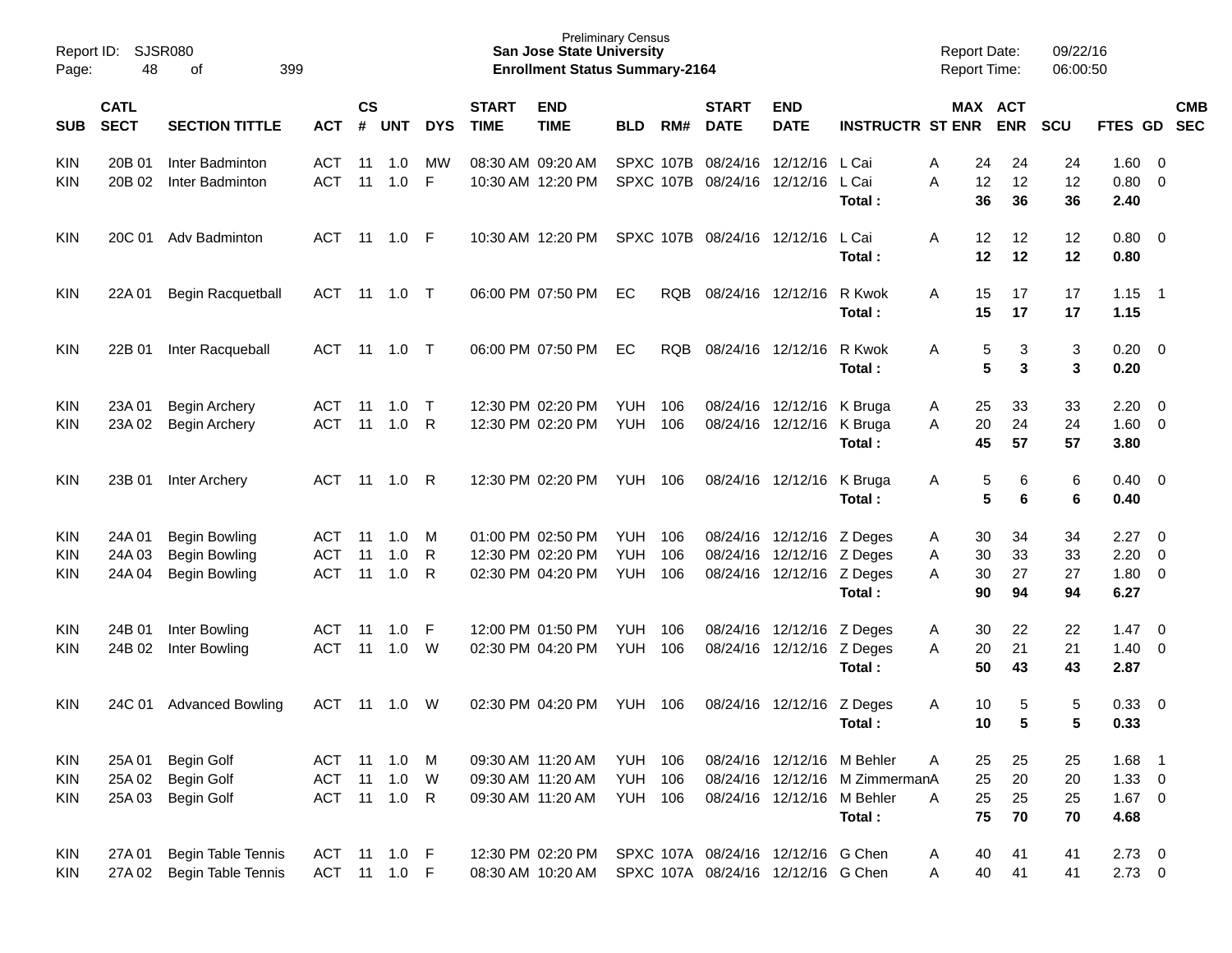| Report ID:<br>Page:                                                       | 49                                                 | SJSR080<br>399<br>of                                                                           |                                                                           |                                  |                                        |                                                              |                             | <b>San Jose State University</b><br><b>Enrollment Status Summary-2164</b>                                                  | <b>Preliminary Census</b>                                     |                                                                               |                                                          |                                                                                        |                                                                                  |                  | <b>Report Date:</b><br>Report Time:     |                                         | 09/22/16<br>06:00:50                    |                                                       |                                                                                                    |                          |
|---------------------------------------------------------------------------|----------------------------------------------------|------------------------------------------------------------------------------------------------|---------------------------------------------------------------------------|----------------------------------|----------------------------------------|--------------------------------------------------------------|-----------------------------|----------------------------------------------------------------------------------------------------------------------------|---------------------------------------------------------------|-------------------------------------------------------------------------------|----------------------------------------------------------|----------------------------------------------------------------------------------------|----------------------------------------------------------------------------------|------------------|-----------------------------------------|-----------------------------------------|-----------------------------------------|-------------------------------------------------------|----------------------------------------------------------------------------------------------------|--------------------------|
| <b>SUB</b>                                                                | <b>CATL</b><br><b>SECT</b>                         | <b>SECTION TITTLE</b>                                                                          | <b>ACT</b>                                                                | $\mathsf{cs}$<br>$\#$            | <b>UNT</b>                             | <b>DYS</b>                                                   | <b>START</b><br><b>TIME</b> | <b>END</b><br><b>TIME</b>                                                                                                  | <b>BLD</b>                                                    | RM#                                                                           | <b>START</b><br><b>DATE</b>                              | <b>END</b><br><b>DATE</b>                                                              | <b>INSTRUCTR ST ENR</b>                                                          |                  | MAX ACT                                 | <b>ENR</b>                              | <b>SCU</b>                              | FTES GD                                               |                                                                                                    | <b>CMB</b><br><b>SEC</b> |
| <b>KIN</b>                                                                | 27A 03                                             | <b>Begin Table Tennis</b>                                                                      | <b>ACT</b>                                                                |                                  | $11 \quad 1.0$                         | -F                                                           |                             | 10:30 AM 12:20 PM                                                                                                          |                                                               |                                                                               | SPXC 107A 08/24/16 12/12/16                              |                                                                                        | G Chen<br>Total:                                                                 | A                | 40<br>120                               | 43<br>125                               | 43<br>125                               | 2.87<br>8.33                                          | $\overline{0}$                                                                                     |                          |
| <b>KIN</b><br><b>KIN</b>                                                  | 28A01<br>28A02                                     | <b>Beg Gymnastics</b><br><b>Beg Gymnastics</b>                                                 | ACT<br><b>ACT</b>                                                         | 11<br>11                         | 1.0<br>1.0                             | MW<br>MW                                                     |                             | 08:30 AM 09:20 AM<br>09:30 AM 10:20 AM                                                                                     | <b>SPXC 231</b><br><b>SPXC 231</b>                            |                                                                               |                                                          | 08/24/16 12/12/16<br>08/24/16 12/12/16                                                 | C Brown<br>C Brown<br>Total:                                                     | A<br>A           | 30<br>30<br>60                          | 33<br>33<br>66                          | 33<br>33<br>66                          | 2.20<br>2.20<br>4.40                                  | $\overline{0}$<br>$\mathbf 0$                                                                      |                          |
| <b>KIN</b><br><b>KIN</b><br>KIN                                           | 29 01<br>29 02<br>29 03                            | Cardio Kickboxing<br>Cardio Kickboxing<br>Cardio Kickboxing                                    | ACT<br><b>ACT</b><br><b>ACT</b>                                           | 11<br>11<br>11                   | 1.0<br>1.0<br>1.0                      | MW<br>MW<br>MW                                               |                             | 08:30 AM 09:20 AM<br>03:30 PM 04:20 PM<br>11:30 AM 12:20 PM                                                                | EC                                                            | SPXC 107A<br>AER                                                              | SPXC 107A 08/24/16 12/12/16<br>08/24/16                  | 12/12/16<br>08/24/16 12/12/16                                                          | F Ghiasvand A<br>F Ghiasvand A<br>J Schachner A<br>Total:                        |                  | 30<br>30<br>30<br>90                    | 30<br>27<br>34<br>91                    | 30<br>27<br>34<br>91                    | 2.00<br>1.80<br>2.30<br>6.10                          | $\overline{0}$<br>$\mathbf 0$<br>$\overline{2}$                                                    |                          |
| <b>KIN</b><br><b>KIN</b><br><b>KIN</b><br>KIN                             | 30 01<br>30 02<br>30 03<br>30 05                   | <b>Pilates</b><br>Pilates<br>Pilates<br>Pilates                                                | ACT<br><b>ACT</b><br><b>ACT</b><br><b>ACT</b>                             | 11<br>11<br>11<br>11             | 1.0<br>1.0<br>1.0<br>1.0               | МW<br>E<br><b>MW</b><br>F                                    |                             | 07:30 AM 08:20 AM<br>09:30 AM 11:20 AM<br>08:30 AM 09:20 AM<br>07:30 AM 09:20 AM                                           | EС<br>EC<br>EC<br>EC                                          | AER<br><b>AER</b><br><b>AER</b><br><b>AER</b>                                 | 08/24/16<br>08/24/16                                     | 08/24/16 12/12/16<br>12/12/16<br>12/12/16<br>08/24/16 12/12/16                         | J Linafelter<br>J Linafelter<br>J Linafelter<br>J Linafelter<br>Total:           | A<br>A<br>A<br>A | 30<br>30<br>30<br>30<br>120             | 24<br>26<br>29<br>26<br>105             | 24<br>26<br>29<br>26<br>105             | 1.60<br>1.73<br>1.93<br>1.73<br>7.00                  | $\overline{0}$<br>$\overline{0}$<br>$\mathbf 0$<br>$\mathbf 0$                                     |                          |
| <b>KIN</b><br><b>KIN</b><br>KIN                                           | 31 01<br>31 02<br>31 03                            | <b>Body Sculpting</b><br><b>Body Sculpting</b><br><b>Body Sculpting</b>                        | ACT<br><b>ACT</b><br><b>ACT</b>                                           | 11<br>11<br>11                   | 1.0<br>1.0<br>1.0                      | <b>TR</b><br><b>TR</b><br><b>TR</b>                          |                             | 07:30 AM 08:20 AM<br>09:30 AM 10:20 AM<br>12:30 PM 01:20 PM                                                                | EC<br>EC<br>EC                                                | AER<br><b>AER</b><br>AER                                                      | 08/24/16                                                 | 08/24/16 12/12/16<br>12/12/16<br>08/24/16 12/12/16 L Pate                              | L Pate<br>L Pate<br>Total:                                                       | Α<br>A<br>A      | 50<br>50<br>50<br>150                   | 48<br>56<br>55<br>159                   | 48<br>56<br>55<br>159                   | 3.20<br>3.75<br>3.67<br>10.62                         | $\overline{0}$<br>$\overline{1}$<br>$\overline{0}$                                                 |                          |
| <b>KIN</b><br><b>KIN</b><br><b>KIN</b><br><b>KIN</b><br><b>KIN</b><br>KIN | 32 01<br>32 02<br>32 03<br>32 04<br>32 05<br>32 06 | Aerobics<br>Aerobics<br>Aerobics<br>Aerobics<br>Aerobics<br>Aerobics                           | ACT<br><b>ACT</b><br><b>ACT</b><br><b>ACT</b><br><b>ACT</b><br><b>ACT</b> | 11<br>11<br>11<br>11<br>11<br>11 | 1.0<br>1.0<br>1.0<br>1.0<br>1.0<br>1.0 | MW<br>MW<br><b>TR</b><br><b>TR</b><br><b>TR</b><br><b>TR</b> |                             | 07:30 AM 08:20 AM<br>01:30 PM 02:20 PM<br>08:30 AM 09:20 AM<br>11:30 AM 12:20 PM<br>07:30 AM 08:20 AM<br>08:30 AM 09:20 AM | EC<br>EC<br>EC                                                | SPXC 107A<br><b>AER</b><br><b>AER</b><br><b>AER</b><br>SPXC 107A<br>SPXC 107A | 08/24/16<br>08/24/16<br>08/24/16<br>08/24/16<br>08/24/16 | 12/12/16<br>12/12/16<br>12/12/16<br>12/12/16<br>12/12/16<br>08/24/16 12/12/16          | F Ghiasvand A<br>F Ghiasvand A<br>L Pate<br>L Pate<br>A Batt<br>A Batt<br>Total: | Α<br>Α<br>Α<br>A | 50<br>50<br>50<br>50<br>50<br>50<br>300 | 46<br>46<br>55<br>50<br>41<br>42<br>280 | 46<br>46<br>55<br>50<br>41<br>42<br>280 | 3.07<br>3.08<br>3.67<br>3.33<br>2.73<br>2.82<br>18.70 | $\overline{0}$<br>$\overline{1}$<br>$\overline{0}$<br>$\mathbf 0$<br>$\mathbf 0$<br>$\overline{1}$ |                          |
| <b>KIN</b><br><b>KIN</b>                                                  | 34 01<br>34 02                                     | <b>Step Training</b><br><b>Step Training</b>                                                   | ACT<br><b>ACT</b>                                                         |                                  | 11  1.0<br>11  1.0  TR                 | MW                                                           |                             | 02:30 PM 03:20 PM<br>09:30 AM 10:20 AM                                                                                     | EC                                                            |                                                                               | SPXC 107A 08/24/16 12/12/16 A Batt                       |                                                                                        | AER 08/24/16 12/12/16 F Ghiasvand A<br>Total:                                    | Α                | 50<br>50<br>100                         | 44<br>45<br>89                          | 44<br>45<br>89                          | 2.93<br>$3.00 \ 0$<br>5.93                            | $\overline{\mathbf{0}}$                                                                            |                          |
| <b>KIN</b><br><b>KIN</b><br><b>KIN</b><br><b>KIN</b>                      | 35A 01<br>35A 02<br>35A 03<br>35A 04               | <b>Begin Wt Training</b><br><b>Begin Wt Training</b><br>Begin Wt Training<br>Begin Wt Training | ACT 11 1.0 MW<br>ACT 11 1.0<br><b>ACT</b><br>ACT 11 1.0 TR                |                                  | $11 \quad 1.0$                         | TR<br>TR                                                     |                             | 08:30 AM 09:20 AM<br>07:30 AM 08:20 AM<br>08:30 AM 09:20 AM<br>10:30 AM 11:20 AM                                           | YUH 126<br><b>YUH 126</b><br><b>YUH 126</b><br><b>YUH 126</b> |                                                                               |                                                          | 08/24/16 12/12/16 S Butler<br>08/24/16 12/12/16 S Butler<br>08/24/16 12/12/16 S Butler | 08/24/16 12/12/16 R MontgomeryA                                                  | Α<br>Α<br>Α      | 32<br>32<br>32<br>32                    | 33<br>31<br>32<br>32                    | 33<br>31<br>32<br>32                    | $2.20 \t 0$<br>$2.07$ 0<br>$2.13 \ 0$<br>$2.13 \t 0$  |                                                                                                    |                          |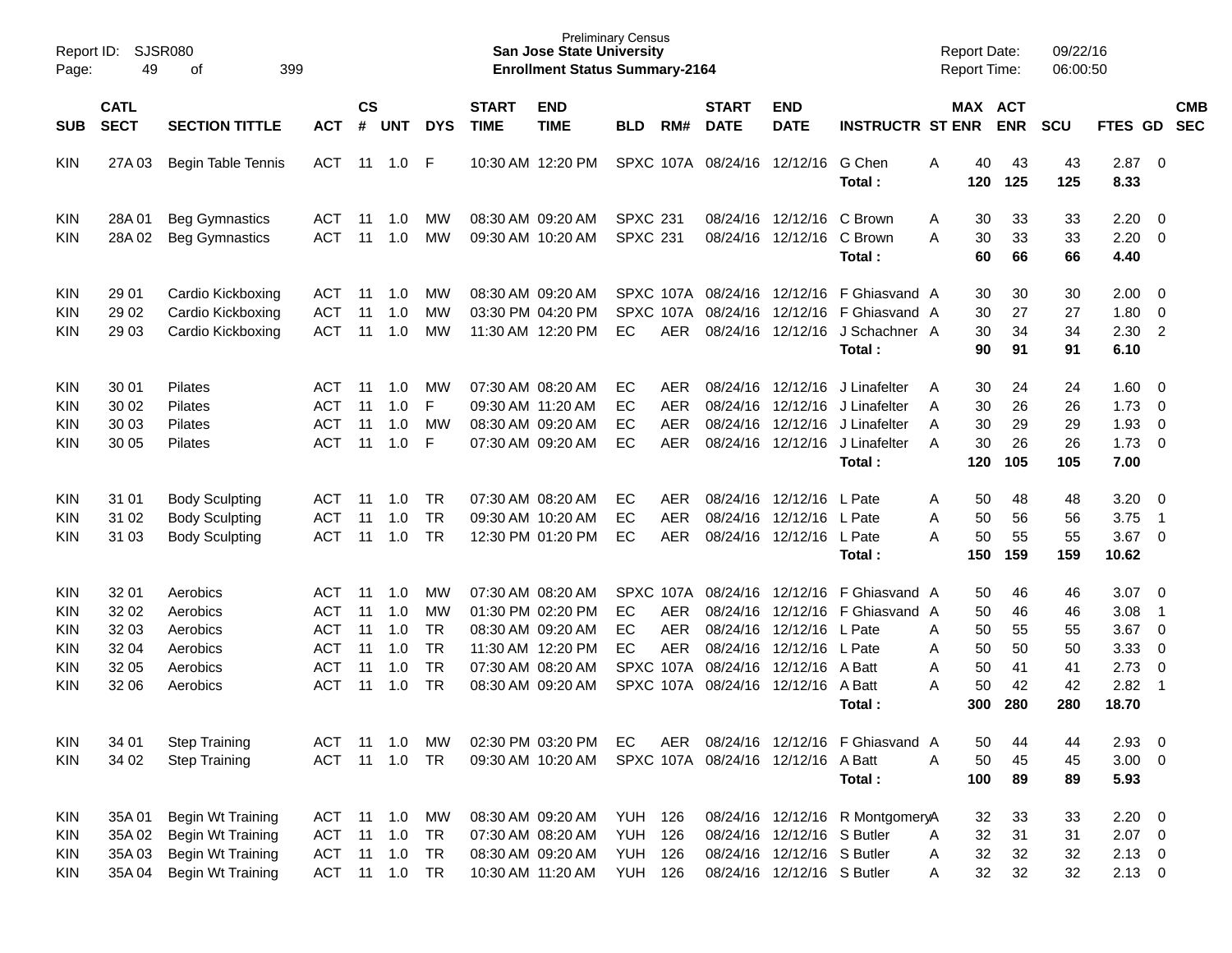| Report ID:<br>Page: | 50                         | <b>SJSR080</b><br>399<br>οf |            |               |        |            |                             | <b>San Jose State University</b><br><b>Enrollment Status Summary-2164</b> | <b>Preliminary Census</b> |     |                             |                                     |                                  | Report Date:<br>Report Time: |                       | 09/22/16<br>06:00:50 |               |                          |
|---------------------|----------------------------|-----------------------------|------------|---------------|--------|------------|-----------------------------|---------------------------------------------------------------------------|---------------------------|-----|-----------------------------|-------------------------------------|----------------------------------|------------------------------|-----------------------|----------------------|---------------|--------------------------|
| <b>SUB</b>          | <b>CATL</b><br><b>SECT</b> | <b>SECTION TITTLE</b>       | <b>ACT</b> | $\mathsf{cs}$ | # UNT  | <b>DYS</b> | <b>START</b><br><b>TIME</b> | <b>END</b><br><b>TIME</b>                                                 | <b>BLD</b>                | RM# | <b>START</b><br><b>DATE</b> | <b>END</b><br><b>DATE</b>           | <b>INSTRUCTR ST ENR</b>          |                              | MAX ACT<br><b>ENR</b> | <b>SCU</b>           | FTES GD       | <b>CMB</b><br><b>SEC</b> |
| <b>KIN</b>          | 35A 05                     | Begin Wt Training           | <b>ACT</b> | 11            | 1.0    | TR         |                             | 02:30 PM 03:20 PM                                                         | YUH                       | 126 |                             | 08/24/16 12/12/16 L Wilkin          |                                  | 32<br>A                      | 32                    | 32                   | 2.13          | 0                        |
| <b>KIN</b>          | 35A 06                     | Begin Wt Training           | <b>ACT</b> | 11            | 1.0    | MW         |                             | 12:30 PM 01:20 PM                                                         | YUH                       | 126 |                             |                                     | 08/24/16 12/12/16 S Bowersmith A | 32                           | 41                    | 41                   | 2.73          | 0                        |
| <b>KIN</b>          | 35A 07                     | Begin Wt Training           | <b>ACT</b> | 11            | 1.0    | MW         |                             | 01:30 PM 02:20 PM                                                         | <b>YUH</b>                | 126 |                             |                                     | 08/24/16 12/12/16 S Bowersmith A | 32                           | 32                    | 32                   | 2.13          | 0                        |
| <b>KIN</b>          | 35A08                      | Begin Wt Training           | <b>ACT</b> | 11            | 1.0    | MW         | 10:30 AM 11:20 AM           |                                                                           | <b>YUH</b>                | 126 |                             | 08/24/16 12/12/16 K Li              |                                  | 32<br>A                      | 33                    | 33                   | 2.20          | 0                        |
| <b>KIN</b>          | 35A09                      | Begin Wt Training           | <b>ACT</b> | 11            | 1.0    | MW         |                             | 02:30 PM 03:20 PM                                                         | YUH                       | 126 |                             | 08/24/16 12/12/16 J Fonda           | Total :                          | 32<br>A<br>288               | 32<br>298             | 32<br>298            | 2.13<br>19.87 | 0                        |
|                     |                            |                             |            |               |        |            |                             |                                                                           |                           |     |                             |                                     |                                  |                              |                       |                      |               |                          |
| KIN                 | 35B 01                     | Inter Wt Training           | <b>ACT</b> | 11            | 1.0    | МW         |                             | 09:30 AM 10:20 AM                                                         | YUH                       | 126 |                             | 08/24/16 12/12/16                   | R MontgomeryA                    | 22                           | 24                    | 24                   | 1.60          | 0                        |
| <b>KIN</b>          | 35B 02                     | Inter Wt Training           | <b>ACT</b> | 11            | 1.0    | MW         |                             | 07:30 AM 08:20 AM                                                         | <b>YUH</b>                | 126 |                             | 08/24/16 12/12/16                   | R MontgomeryA                    | 32                           | 28                    | 28                   | 1.87          | 0                        |
| <b>KIN</b>          | 35B 03                     | Inter Wt Training           | <b>ACT</b> | 11            | 1.0    | <b>TR</b>  |                             | 12:30 PM 01:20 PM                                                         | YUH                       | 126 |                             | 08/24/16 12/12/16 S Butler          | Total :                          | 32<br>A<br>86                | 34<br>86              | 34<br>86             | 2.28<br>5.75  | $\overline{1}$           |
| <b>KIN</b>          | 35C 01                     | Adv Wgt Training            | ACT        | 11            | 1.0    | МW         |                             | 09:30 AM 10:20 AM                                                         | YUH                       | 126 |                             | 08/24/16 12/12/16                   | R MontgomeryA                    | 10                           | 10                    | 10                   | 0.67          | - 0                      |
|                     |                            |                             |            |               |        |            |                             |                                                                           |                           |     |                             |                                     | Total:                           | 10                           | 10                    | 10                   | 0.67          |                          |
| <b>KIN</b>          | 37 01                      | <b>Fitness Walking</b>      | <b>ACT</b> | 11            | 1.0    | TR.        |                             | 02:30 PM 03:20 PM                                                         |                           |     |                             | SPXC 107B 08/24/16 12/12/16         | J Fonda                          | 30<br>Α                      | 30                    | 30                   | 2.00          | - 0                      |
|                     |                            |                             |            |               |        |            |                             |                                                                           |                           |     |                             |                                     | Total :                          | 30                           | 30                    | 30                   | 2.00          |                          |
| <b>KIN</b>          | 38 02                      | Begin Jogging               | <b>ACT</b> | 11            | 1.0    | <b>TR</b>  | 10:30 AM 11:20 AM           |                                                                           |                           |     |                             | SPXC 107B 08/24/16 12/12/16         | J Fonda                          | 30<br>A                      | 30                    | 30                   | 2.00          | 0                        |
| <b>KIN</b>          | 38 03                      | Begin Jogging               | <b>ACT</b> | 11            | 1.0    | <b>TR</b>  |                             | 12:30 PM 01:20 PM                                                         |                           |     |                             | SPXC 107B 08/24/16 12/12/16 J Fonda |                                  | 30<br>A                      | 34                    | 34                   | 2.27          | 0                        |
| <b>KIN</b>          | 38 04                      | Begin Jogging               | <b>ACT</b> | 11            | 1.0    | MW         |                             | 12:30 PM 01:20 PM                                                         |                           |     |                             | SPXC 107B 08/24/16 12/12/16         | N Megginson A                    | 30                           | 24                    | 24                   | 1.60          | 0                        |
| <b>KIN</b>          | 38 05                      | Begin Jogging               | <b>ACT</b> | 11            | 1.0    | MW         |                             | 01:30 PM 02:20 PM                                                         |                           |     |                             | SPXC 107B 08/24/16 12/12/16         | N Megginson A<br>Total :         | 30<br>120                    | 29<br>117             | 29<br>117            | 1.93<br>7.80  | 0                        |
| <b>KIN</b>          | 45A 01                     | Beg Lindy & Swing           | <b>ACT</b> | 11            | 1.0    | МW         |                             | 08:30 AM 09:20 AM                                                         | <b>SPXE 178</b>           |     |                             | 08/24/16 12/12/16                   | A Ayers                          | 50                           | 11                    | 11                   | 0.75          | 1 C                      |
| <b>DANC</b>         | 45A 01                     | Beg Lindy & Swing           | <b>ACT</b> | 11            | 1.0    | MW         |                             | 08:30 AM 09:20 AM                                                         | <b>SPXE 178</b>           |     |                             | 08/24/16 12/12/16                   | A Ayers                          | A<br>A                       | $\overline{c}$<br>0   | $\overline{c}$       | 0.13          | 0 <sup>o</sup>           |
|                     |                            |                             |            |               |        |            |                             |                                                                           |                           |     |                             |                                     | Total :                          | 50                           | 13                    | 13                   | 0.88          |                          |
| <b>KIN</b>          | 46A 01                     | <b>Beg Social Dance</b>     | <b>ACT</b> | 11            | 1.0    | МW         |                             | 09:30 AM 10:20 AM                                                         | <b>SPXE 178</b>           |     |                             | 08/24/16 12/12/16 A Ayers           |                                  | 50<br>A                      | 15                    | 15                   | 1.02          | 1 C                      |
| <b>DANC</b>         | 46A01                      | <b>Beg Social Dance</b>     | <b>ACT</b> | 11            | 1.0    | МW         |                             | 09:30 AM 10:20 AM                                                         | <b>SPXE 178</b>           |     |                             | 08/24/16 12/12/16 A Ayers           |                                  | A                            | 5<br>0                | 5                    | 0.33          | 0 <sup>C</sup>           |
| KIN                 | 46A 02                     | <b>Beg Social Dance</b>     | <b>ACT</b> | 11            | 1.0    | МW         |                             | 10:30 AM 11:20 AM                                                         | <b>SPXE 178</b>           |     |                             | 08/24/16 12/12/16 A Ayers           |                                  | 50                           | 36                    | 36                   | 2.40          | 0 <sup>C</sup>           |
|                     | DANC 46A 02                | <b>Beg Social Dance</b>     | ACT        | 11            | 1.0    | <b>MW</b>  |                             | 10:30 AM 11:20 AM                                                         | SPXE 178                  |     |                             | 08/24/16 12/12/16 A Ayers           |                                  | A                            | 0<br>2                | 2                    | 0.13          | 0 <sup>o</sup>           |
| KIN.                | 46A03                      | <b>Beg Social Dance</b>     | <b>ACT</b> | 11            | 1.0    | MW         |                             | 12:30 PM 01:20 PM                                                         | <b>SPXE 178</b>           |     |                             | 08/24/16 12/12/16 A Ayers           |                                  | 50<br>A                      | 36                    | 36                   | 2.40          | 0 <sup>C</sup>           |
|                     | DANC 46A 03                | <b>Beg Social Dance</b>     | ACT        |               | 11 1.0 | МW         |                             | 12:30 PM 01:20 PM                                                         | SPXE 178                  |     |                             | 08/24/16 12/12/16 A Ayers           |                                  | A                            | 5<br>0                | 5                    | 0.33          | $0\,C$                   |
| KIN.                | 46A 04                     | <b>Beg Social Dance</b>     | <b>ACT</b> | 11            | 1.0    | <b>TR</b>  |                             | 01:30 PM 02:20 PM                                                         | <b>SPXE 178</b>           |     |                             |                                     | 08/24/16 12/12/16 B Shifflett    | 50<br>A                      | 31                    | 31                   | 2.07          | $0\,C$                   |
|                     | DANC 46A 04                | <b>Beg Social Dance</b>     | ACT        | 11            | 1.0    | <b>TR</b>  |                             | 01:30 PM 02:20 PM                                                         | <b>SPXE 178</b>           |     |                             |                                     | 08/24/16 12/12/16 B Shifflett    | Α                            | $\overline{1}$<br>0   | -1                   | 0.07          | $0\,C$                   |
|                     |                            |                             |            |               |        |            |                             |                                                                           |                           |     |                             |                                     | Total:                           | 200                          | 131                   | 131                  | 8.75          |                          |
| <b>KIN</b>          | 46B 01                     | Inter Social Dance          | <b>ACT</b> |               | 1.0    |            |                             |                                                                           |                           |     |                             |                                     |                                  | X                            | 0<br>$\mathbf 0$      | 0                    | $0.00 \t 0$   |                          |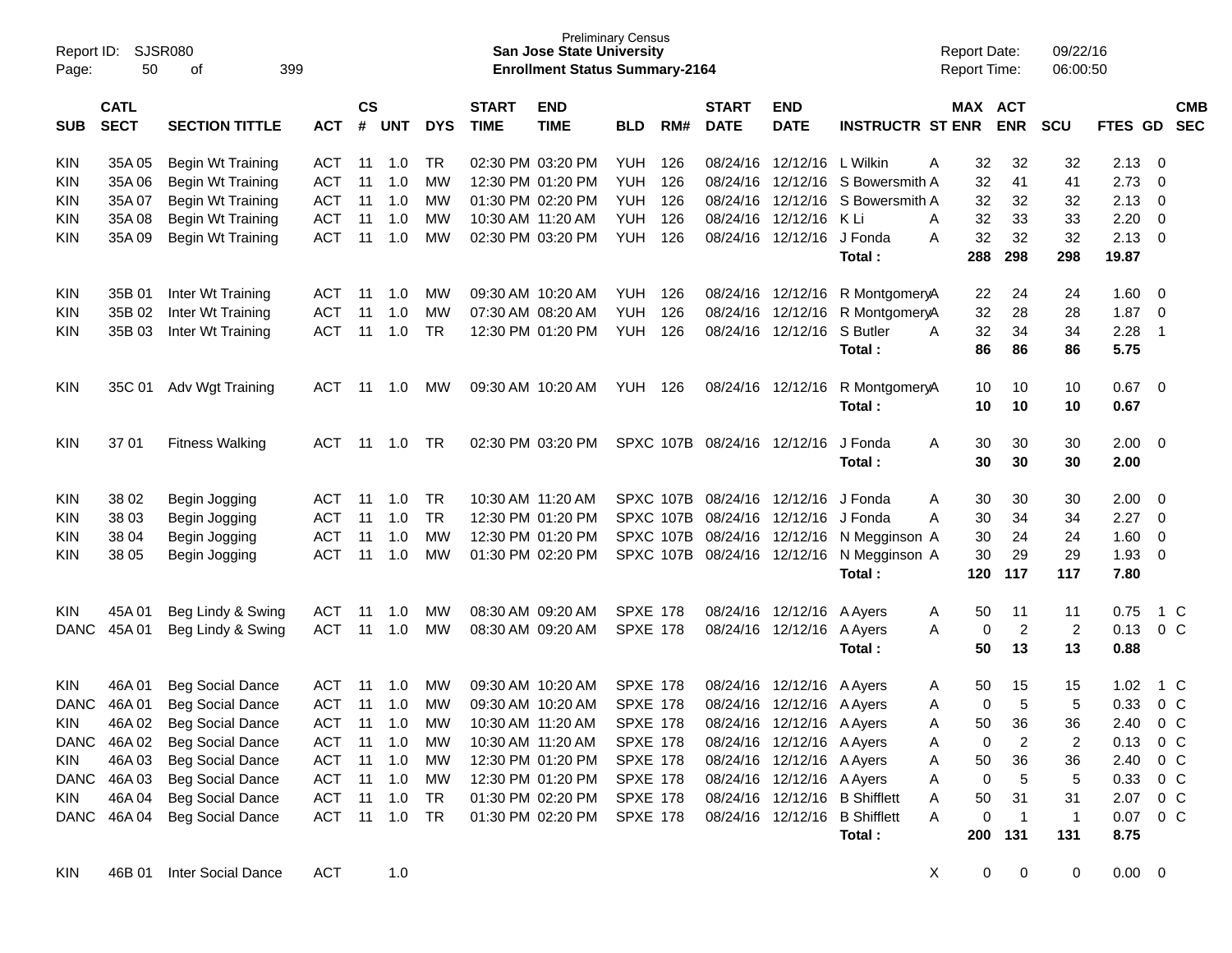| Page:       | <b>SJSR080</b><br>Report ID:<br>399<br>51<br>οf |                           |                |                    |            |            |                             | <b>San Jose State University</b><br><b>Enrollment Status Summary-2164</b> | <b>Preliminary Census</b> |     |                             |                            |                                                        |              | Report Date:<br><b>Report Time:</b> |                | 09/22/16<br>06:00:50 |             |                          |                          |
|-------------|-------------------------------------------------|---------------------------|----------------|--------------------|------------|------------|-----------------------------|---------------------------------------------------------------------------|---------------------------|-----|-----------------------------|----------------------------|--------------------------------------------------------|--------------|-------------------------------------|----------------|----------------------|-------------|--------------------------|--------------------------|
| <b>SUB</b>  | <b>CATL</b><br><b>SECT</b>                      | <b>SECTION TITTLE</b>     | <b>ACT</b>     | $\mathsf{cs}$<br># | <b>UNT</b> | <b>DYS</b> | <b>START</b><br><b>TIME</b> | <b>END</b><br><b>TIME</b>                                                 | <b>BLD</b>                | RM# | <b>START</b><br><b>DATE</b> | <b>END</b><br><b>DATE</b>  | <b>INSTRUCTR ST ENR</b>                                |              | MAX ACT                             | <b>ENR</b>     | <b>SCU</b>           | FTES GD     |                          | <b>CMB</b><br><b>SEC</b> |
|             |                                                 |                           |                |                    |            |            |                             |                                                                           |                           |     |                             |                            |                                                        |              |                                     |                |                      |             |                          |                          |
| DANC        | 46B 01                                          | <b>Inter Social Dance</b> | <b>ACT</b>     |                    | 1.0        |            |                             |                                                                           |                           |     |                             |                            |                                                        | X            | 0                                   | 0              | 0                    | $0.00 \t 0$ |                          |                          |
|             |                                                 |                           |                |                    |            |            |                             |                                                                           |                           |     |                             |                            | Total :                                                |              | 0                                   | 0              | 0                    | 0.00        |                          |                          |
| <b>KIN</b>  | 47A 01                                          | Beg W Coast Swing         | <b>ACT</b>     |                    | 1.0        |            |                             |                                                                           |                           |     |                             |                            |                                                        | X            | 0                                   | 0              | 0                    | $0.00 \ 0$  |                          |                          |
|             |                                                 |                           |                |                    |            |            |                             |                                                                           |                           |     |                             |                            | Total:                                                 |              | 0                                   | 0              | 0                    | 0.00        |                          |                          |
| <b>KIN</b>  | 48A01                                           | Beg Latin Dance           | ACT            | 11                 | 1.0        | TR         |                             | 08:30 AM 09:20 AM                                                         | <b>SPXE 178</b>           |     | 08/24/16                    | 12/12/16                   | O David                                                | Α            | 50                                  | 28             | 28                   | 1.87        | $0\,$ C                  |                          |
| <b>DANC</b> | 48A01                                           | Beg Latin Dance           | <b>ACT</b>     | 11                 | 1.0        | <b>TR</b>  |                             | 08:30 AM 09:20 AM                                                         | <b>SPXE 178</b>           |     | 08/24/16                    | 12/12/16                   | O David                                                | Α            | 0                                   | $\overline{4}$ | 4                    | 0.27        | 0 C                      |                          |
| KIN         | 48A 02                                          | Beg Latin Dance           | <b>ACT</b>     | 11                 | 1.0        | <b>MW</b>  |                             | 02:30 PM 03:20 PM                                                         | <b>SPXE 178</b>           |     | 08/24/16                    | 12/12/16                   | A Ayers                                                | Α            | 50                                  | 40             | 40                   | 2.68        |                          | 1 C                      |
| <b>DANC</b> | 48A02                                           | Beg Latin Dance           | <b>ACT</b>     | 11                 | 1.0        | <b>MW</b>  |                             | 02:30 PM 03:20 PM                                                         | <b>SPXE 178</b>           |     | 08/24/16                    | 12/12/16 A Ayers           |                                                        | Α            | 0                                   | 5              | 5                    | 0.33        | 0 <sup>o</sup>           |                          |
| KIN         | 48A03                                           | Beg Latin Dance           | <b>ACT</b>     | 11                 | 1.0        | <b>TR</b>  |                             | 09:30 AM 10:20 AM                                                         | <b>SPXE 178</b>           |     | 08/24/16                    | 12/12/16                   | O David                                                | Α            | 50                                  | 39             | 39                   | 2.60        | 0 <sup>o</sup>           |                          |
| <b>DANC</b> | 48A03                                           | Beg Latin Dance           | <b>ACT</b>     | 11                 | 1.0        | <b>TR</b>  |                             | 09:30 AM 10:20 AM                                                         | <b>SPXE 178</b>           |     | 08/24/16                    | 12/12/16                   | O David                                                | Α            | $\mathbf 0$                         | -1             | $\mathbf 1$          | 0.07        | 0 <sup>o</sup>           |                          |
| KIN         | 48A 04                                          | Beg Latin Dance           | <b>ACT</b>     | 11                 | 1.0        | <b>TR</b>  |                             | 10:30 AM 11:20 AM                                                         | <b>SPXE 178</b>           |     | 08/24/16                    | 12/12/16                   | O David                                                | Α            | 50                                  | 48             | 48                   | 3.20        | 0 <sup>o</sup>           |                          |
| <b>DANC</b> | 48A04                                           | Beg Latin Dance           | <b>ACT</b>     | 11                 | 1.0        | <b>TR</b>  |                             | 10:30 AM 11:20 AM                                                         | <b>SPXE 178</b>           |     | 08/24/16                    | 12/12/16                   | O David                                                | А            | 0                                   | 4              | 4                    | 0.27        | 0 <sup>o</sup>           |                          |
|             |                                                 |                           |                |                    |            |            |                             |                                                                           |                           |     |                             |                            | Total :                                                |              | 200                                 | 169            | 169                  | 11.28       |                          |                          |
| <b>KIN</b>  | 50 01                                           | Tai Chi                   | <b>ACT</b>     |                    | 1.0        |            |                             |                                                                           |                           |     |                             |                            |                                                        | X            | 0                                   | 0              | 0                    | 0.00        | - 0                      |                          |
| KIN         | 50 02                                           | Tai Chi                   | <b>ACT</b>     | 11                 | 1.0        | MW         |                             | 03:30 PM 04:20 PM                                                         | SPXC 107B                 |     | 08/24/16                    | 12/12/16                   | C Weng                                                 | Α            | 50                                  | 32             | 32                   | 2.13        | $\overline{\mathbf{0}}$  |                          |
| KIN         | 50 03                                           | Tai Chi                   | <b>ACT</b>     | 11                 | 1.0        | <b>MW</b>  |                             | 10:30 AM 11:20 AM                                                         | SPXC 107B                 |     | 08/24/16                    | 12/12/16                   | G Chen                                                 | Α            | 50                                  | 49             | 49                   | 3.27        | - 0                      |                          |
|             |                                                 |                           |                |                    |            |            |                             |                                                                           |                           |     |                             |                            | Total :                                                |              | 100                                 | 81             | 81                   | 5.40        |                          |                          |
| <b>KIN</b>  | 51A 01                                          | Begin Aikido              | ACT            | 11                 | 1.0        | MW         |                             | 08:30 AM 09:20 AM                                                         | <b>YUH</b>                | 208 | 08/24/16                    | 12/12/16                   | S Olliges                                              | A            | 30                                  | 26             | 26                   | 1.73        | $\overline{\phantom{0}}$ |                          |
| KIN         | 51A02                                           | Begin Aikido              | <b>ACT</b>     | 11                 | 1.0        | MW         |                             | 09:30 AM 10:20 AM                                                         | <b>YUH</b>                | 208 | 08/24/16                    | 12/12/16                   | S Olliges                                              | A            | 20                                  | 20             | 20                   | 1.33        | $\overline{\phantom{0}}$ |                          |
|             |                                                 |                           |                |                    |            |            |                             |                                                                           |                           |     |                             |                            | Total:                                                 |              | 50                                  | 46             | 46                   | 3.07        |                          |                          |
| <b>KIN</b>  | 51B 01                                          | Int Aikido                | ACT            |                    | 11 1.0     | MW         |                             | 09:30 AM 10:20 AM                                                         | YUH                       | 208 |                             | 08/24/16 12/12/16          | S Olliges                                              | A            | 10                                  | 4              | 4                    | $0.27 \ 0$  |                          |                          |
|             |                                                 |                           |                |                    |            |            |                             |                                                                           |                           |     |                             |                            | Total:                                                 |              | 10                                  | 4              | 4                    | 0.27        |                          |                          |
| <b>KIN</b>  | 52A 01                                          | Begin Judo                | <b>ACT</b>     | -11                | 1.0        | <b>TR</b>  |                             | 09:30 AM 10:20 AM                                                         | <b>YUH</b>                | 208 | 08/24/16                    | 12/12/16                   | D Williams                                             | A            | 30                                  | 32             | 32                   | 2.15        | $\overline{\phantom{1}}$ |                          |
| <b>KIN</b>  | 52A 02                                          | Begin Judo                | ACT            | 11                 | 1.0        | <b>TR</b>  |                             | 10:30 AM 11:20 AM                                                         | <b>YUH</b>                | 208 | 08/24/16                    | 12/12/16                   | D Williams                                             | A            | 30                                  | 29             | 29                   | 1.93        | $\overline{\mathbf{0}}$  |                          |
| KIN         |                                                 | 52A 03 Begin Judo         |                |                    |            |            |                             | ACT 11 1.0 MW 02:30 PM 03:20 PM                                           | <b>YUH 208</b>            |     |                             |                            | 08/24/16 12/12/16 S Rhodes                             | $\mathsf{A}$ | 30                                  | 29             | 29                   | $1.95$ 1    |                          |                          |
|             |                                                 |                           |                |                    |            |            |                             |                                                                           |                           |     |                             |                            | Total:                                                 |              | 90                                  | 90             | 90                   | 6.03        |                          |                          |
| KIN         |                                                 | 52B 01 Inter Judo         | ACT            |                    | 1.0        |            |                             |                                                                           |                           |     |                             |                            |                                                        | X            | 0                                   | 0              | 0                    | $0.00 \t 0$ |                          |                          |
| KIN.        |                                                 | 52B 02 Inter Judo         | ACT 11 1.0 TR  |                    |            |            |                             |                                                                           |                           |     |                             |                            | 11:30 AM 12:20 PM YUH 208 08/24/16 12/12/16 D Williams | A            | 20                                  | 6              | 6                    | $0.40 \ 0$  |                          |                          |
|             |                                                 |                           |                |                    |            |            |                             |                                                                           |                           |     |                             |                            | Total:                                                 |              | 20                                  | 6              | 6                    | 0.40        |                          |                          |
| KIN.        |                                                 | 52C 01 Competitive Judo   | ACT 11 1.0 TBA |                    |            |            |                             |                                                                           | <b>YUH 208</b>            |     |                             | 08/24/16 12/12/16 Y Uchida |                                                        | A            | 35                                  | 14             | 14                   | $0.93 \ 0$  |                          |                          |
|             |                                                 |                           |                |                    |            |            |                             |                                                                           |                           |     |                             |                            | Total:                                                 |              | 35 <sub>5</sub>                     | 14             | 14                   | 0.93        |                          |                          |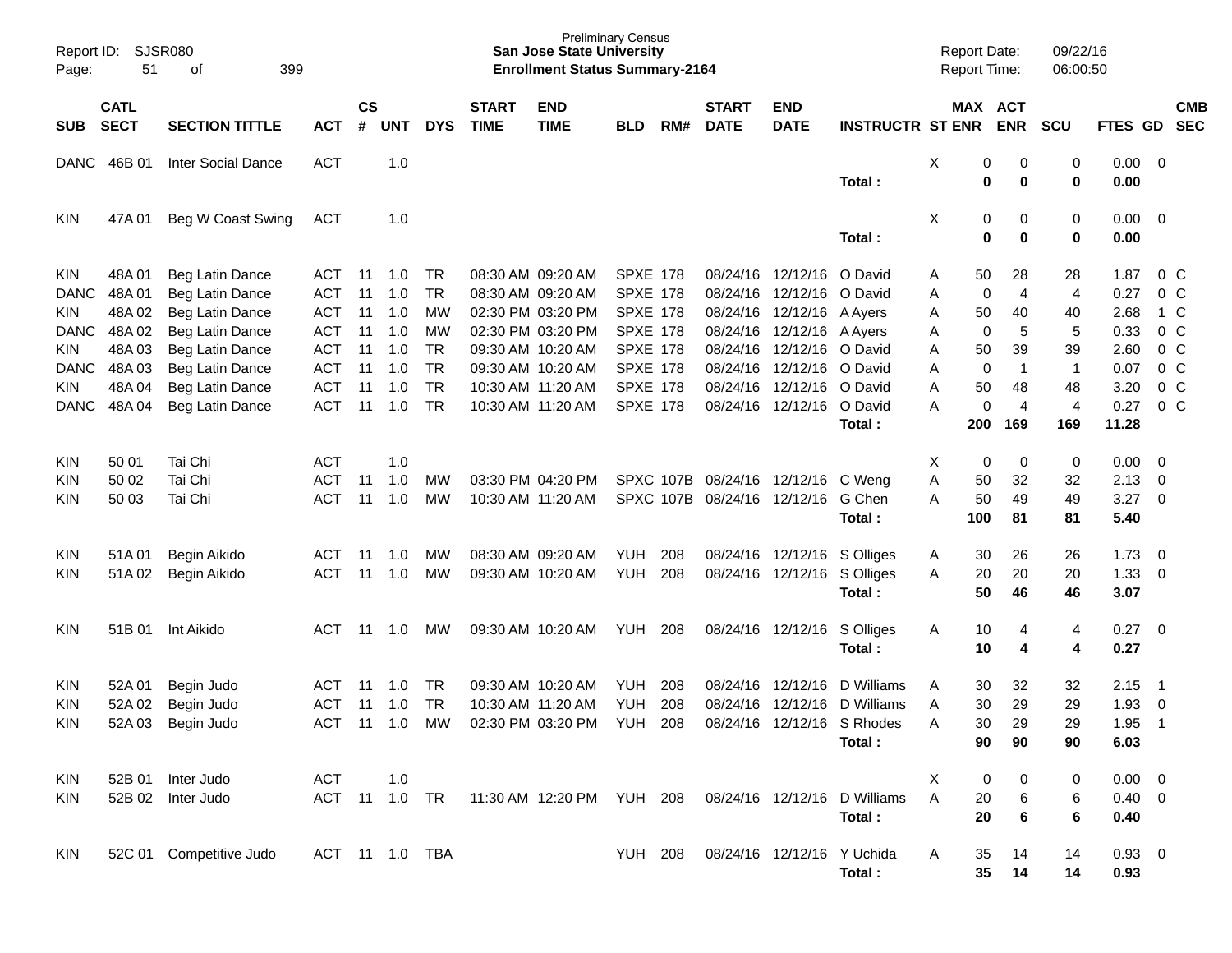| Page:                                         | SJSR080<br>Report ID:<br>52<br>399<br>οf |                                                                                      |                                               |                |                          |                        |                             | <b>Preliminary Census</b><br><b>San Jose State University</b><br><b>Enrollment Status Summary-2164</b> |                                     |                          |                             |                                                                           |                                                                              | <b>Report Date:</b><br><b>Report Time:</b> |                          | 09/22/16<br>06:00:50          |                                                        |                                                     |                          |
|-----------------------------------------------|------------------------------------------|--------------------------------------------------------------------------------------|-----------------------------------------------|----------------|--------------------------|------------------------|-----------------------------|--------------------------------------------------------------------------------------------------------|-------------------------------------|--------------------------|-----------------------------|---------------------------------------------------------------------------|------------------------------------------------------------------------------|--------------------------------------------|--------------------------|-------------------------------|--------------------------------------------------------|-----------------------------------------------------|--------------------------|
| <b>SUB</b>                                    | <b>CATL</b><br><b>SECT</b>               | <b>SECTION TITTLE</b>                                                                | <b>ACT</b>                                    | <b>CS</b><br># | UNT                      | <b>DYS</b>             | <b>START</b><br><b>TIME</b> | <b>END</b><br><b>TIME</b>                                                                              | <b>BLD</b>                          | RM#                      | <b>START</b><br><b>DATE</b> | <b>END</b><br><b>DATE</b>                                                 | <b>INSTRUCTR ST ENR</b>                                                      | MAX ACT                                    | <b>ENR</b>               | <b>SCU</b>                    | <b>FTES GD</b>                                         |                                                     | <b>CMB</b><br><b>SEC</b> |
| <b>KIN</b><br><b>KIN</b>                      | 53A 01<br>53A02                          | Begin Karate<br><b>Begin Karate</b>                                                  | ACT<br>ACT                                    | 11<br>11       | 1.0<br>1.0               | -F<br>F                |                             | 08:30 AM 10:20 AM<br>10:30 AM 12:20 PM                                                                 | YUH<br><b>YUH</b>                   | 106<br>106               |                             |                                                                           | 08/24/16 12/12/16 J Keeling<br>08/24/16 12/12/16 J Keeling<br>Total:         | 20<br>A<br>20<br>A<br>40                   | 22<br>22<br>44           | 22<br>22<br>44                | 1.47<br>1.47<br>2.93                                   | $\overline{\phantom{0}}$<br>$\overline{\mathbf{0}}$ |                          |
| <b>KIN</b><br>KIN                             | 53B 01<br>53B 02                         | <b>Inter Karate</b><br><b>Inter Karate</b>                                           | ACT<br>ACT                                    | 11<br>11       | 1.0<br>1.0               | -F<br>F                |                             | 10:30 AM 12:20 PM<br>08:30 AM 10:20 AM                                                                 | YUH<br><b>YUH</b>                   | 106<br>106               |                             |                                                                           | 08/24/16 12/12/16 J Keeling<br>08/24/16 12/12/16 J Keeling<br>Total:         | 10<br>A<br>10<br>A<br>20                   | 4<br>3<br>$\overline{7}$ | 4<br>3<br>$\overline{7}$      | 0.27<br>$0.20 \ 0$<br>0.47                             | $\overline{\mathbf{0}}$                             |                          |
| <b>KIN</b><br><b>KIN</b>                      | 54A 01<br>54A 02                         | Begin Tae Kwon Do<br>Begin Tae Kwon Do                                               | ACT<br><b>ACT</b>                             | 11<br>11       | 1.0<br>1.0               | <b>MW</b><br><b>TR</b> |                             | 10:30 AM 11:20 AM<br>08:30 AM 09:20 AM                                                                 | YUH<br><b>YUH</b>                   | 208<br>208               |                             | 08/24/16 12/12/16                                                         | J Schachner A<br>08/24/16 12/12/16 J Schachner A<br>Total:                   | 30<br>30<br>60                             | 29<br>28<br>57           | 29<br>28<br>57                | 1.93<br>$1.87 \t 0$<br>3.80                            | $\overline{\phantom{0}}$                            |                          |
| <b>KIN</b>                                    | 54B 01                                   | Int Tae Kwon Do                                                                      | ACT                                           | 11             | 1.0                      | <b>TR</b>              |                             | 07:30 AM 08:20 AM                                                                                      | YUH                                 | 208                      |                             | 08/24/16 12/12/16                                                         | J Schachner A<br>Total:                                                      | 30<br>30                                   | 11<br>11                 | 11<br>11                      | $0.73 \quad 0$<br>0.73                                 |                                                     |                          |
| <b>KIN</b><br><b>KIN</b><br><b>KIN</b><br>KIN | 55A01<br>55A 02<br>55A03<br>55A 04       | Begin Self-Defense<br>Begin Self-Defense<br>Begin Self-Defense<br>Begin Self-Defense | ACT<br><b>ACT</b><br><b>ACT</b><br><b>ACT</b> | 11<br>11<br>11 | 1.0<br>1.0<br>1.0<br>1.0 | <b>MW</b><br>МW<br>MW  |                             | 12:30 PM 01:20 PM<br>01:30 PM 02:20 PM<br>11:30 AM 12:20 PM                                            | <b>YUH 208</b><br><b>YUH</b><br>YUH | 208<br>208               |                             | 08/24/16 12/12/16 G Chen<br>08/24/16 12/12/16<br>08/24/16 12/12/16 G Chen | G Chen                                                                       | 30<br>A<br>х<br>0<br>30<br>A<br>30<br>A    | 36<br>0<br>32<br>32      | 36<br>$\mathbf 0$<br>32<br>32 | $2.40 \quad 0$<br>$0.00 \ 0$<br>2.13<br>$2.13 \quad 0$ | $\overline{\phantom{0}}$                            |                          |
| <b>KIN</b>                                    | 61A02                                    | Begin Hatha Yoga                                                                     | ACT                                           | 11             | 1.0                      | M                      |                             | 09:30 AM 11:20 AM                                                                                      | EC                                  | AER                      |                             | 08/24/16 12/12/16                                                         | Total:<br>J Linafelter                                                       | 90<br>50<br>A                              | 100<br>46                | 100<br>46                     | 6.67<br>3.07                                           | $\overline{\mathbf{0}}$                             |                          |
| <b>KIN</b><br>KIN<br><b>KIN</b>               | 61A03<br>61A04<br>61A05                  | Begin Hatha Yoga<br>Begin Hatha Yoga<br>Begin Hatha Yoga                             | ACT<br><b>ACT</b><br><b>ACT</b>               | 11<br>11<br>11 | 1.0<br>1.0<br>1.0        | F<br>W<br>F            |                             | 07:30 AM 09:20 AM<br>09:30 AM 11:20 AM<br>11:30 AM 01:20 PM                                            | YUH<br>EC<br>YUH                    | 208<br><b>AER</b><br>208 | 08/24/16                    | 12/12/16                                                                  | 08/24/16 12/12/16 S Caughlan<br>J Linafelter<br>08/24/16 12/12/16 S Caughlan | 50<br>A<br>50<br>A<br>50<br>A              | 44<br>48<br>48           | 44<br>48<br>48                | $2.93$ 0<br>3.20<br>3.20                               | $\overline{\mathbf{0}}$<br>$\overline{0}$           |                          |
| <b>KIN</b><br>KIN                             | 61A06<br>61A08                           | Begin Hatha Yoga<br>Begin Hatha Yoga                                                 | <b>ACT</b><br><b>ACT</b>                      | 11<br>11       | 1.0<br>1.0               | $\top$<br>$\top$       |                             | 01:30 PM 03:20 PM<br>03:30 PM 05:20 PM                                                                 | EC<br>EC                            | AER<br>AER               | 08/24/16                    |                                                                           | 12/12/16 S Olliges<br>08/24/16 12/12/16 J Linafelter<br>Total:               | 50<br>Α<br>50<br>A<br>300                  | 45<br>45<br>276          | 45<br>45<br>276               | 3.02<br>$3.00 \ 0$<br>18.42                            | $\overline{\phantom{1}}$                            |                          |
| <b>KIN</b>                                    | 61B 01                                   | Int Hatha Yoga                                                                       | ACT                                           |                | 11 1.0                   | -F                     |                             | 09:30 AM 11:20 AM                                                                                      | YUH 208                             |                          |                             |                                                                           | 08/24/16 12/12/16 S Caughlan A<br>Total:                                     | 50<br>50                                   | 27<br>27                 | 27<br>27                      | $1.80 \ 0$<br>1.80                                     |                                                     |                          |
| KIN<br><b>KIN</b>                             | 62A 01                                   | Begin Ice Skating<br>62A 02 Begin Ice Skating                                        | ACT<br>ACT 11 1.0                             | 11             | $1.0$ F                  | $\top$                 |                             | 08:20 AM 10:00 AM<br>09:30 AM 11:10 AM                                                                 | <b>YUH 106</b><br><b>YUH 106</b>    |                          |                             | 08/24/16 12/12/16 G Chen<br>08/24/16 12/12/16 G Chen                      | Total:                                                                       | 50<br>A<br>50<br>A<br>100                  | 42<br>48<br>90           | 42<br>48<br>90                | $2.80 \t 0$<br>$3.20 \ 0$<br>6.00                      |                                                     |                          |
| <b>KIN</b>                                    | 63A 01                                   | Beg Hiking                                                                           | ACT 11 1.0 F                                  |                |                          |                        |                             | 01:00 PM 03:50 PM                                                                                      | <b>SPXE 163</b>                     |                          |                             |                                                                           | 08/24/16 12/12/16 K Kirkendall A<br>Total:                                   | 20<br>20                                   | 26<br>26                 | 26<br>26                      | $1.73 \t 0$<br>1.73                                    |                                                     |                          |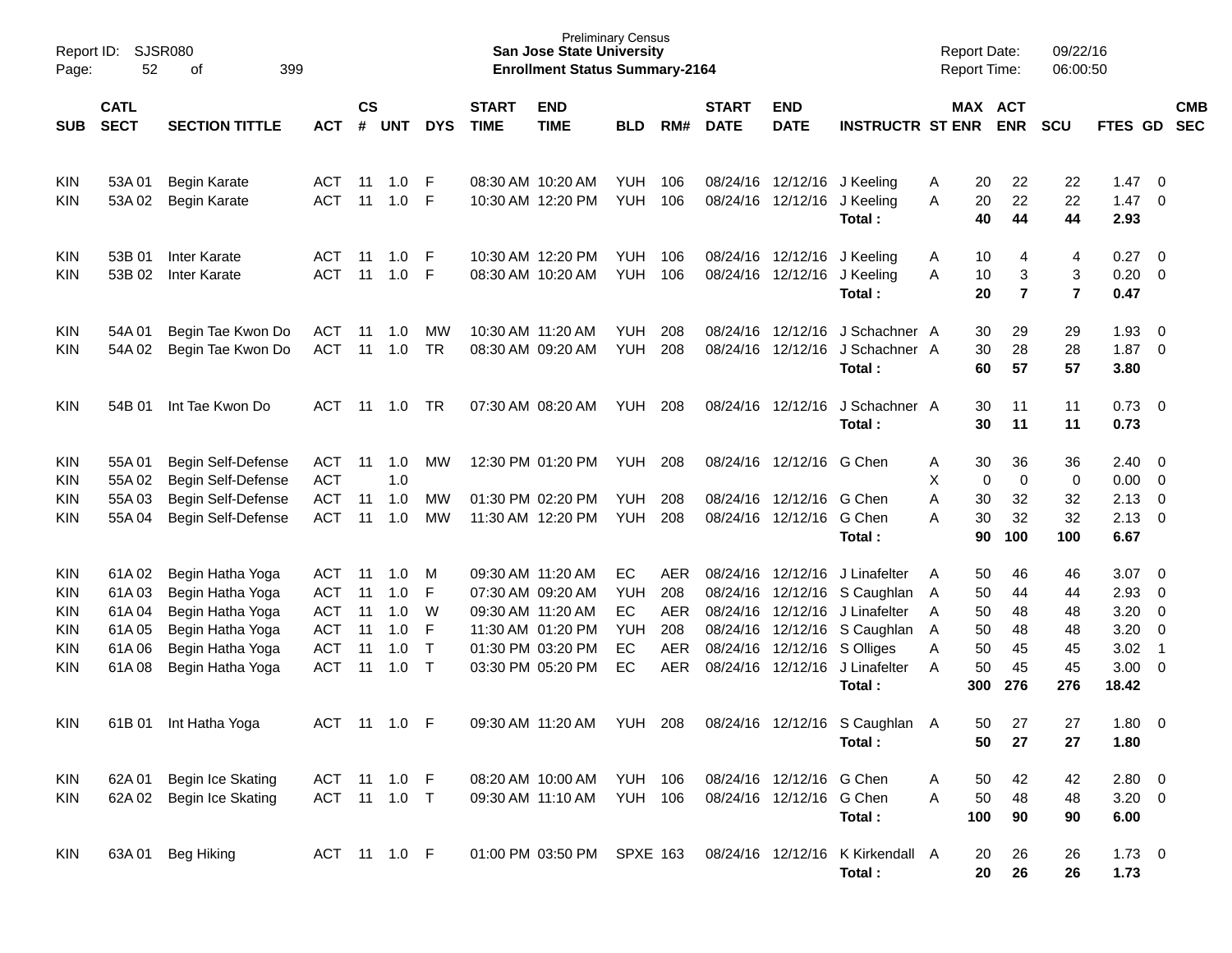| Page:      | SJSR080<br>Report ID:<br>53<br>399<br>оf |                                              |                          |                    |            |              |                             | <b>San Jose State University</b><br><b>Enrollment Status Summary-2164</b> | <b>Preliminary Census</b> |            |                             |                             |                               | <b>Report Date:</b><br><b>Report Time:</b> |                       | 09/22/16<br>06:00:50 |                        |                            |                          |
|------------|------------------------------------------|----------------------------------------------|--------------------------|--------------------|------------|--------------|-----------------------------|---------------------------------------------------------------------------|---------------------------|------------|-----------------------------|-----------------------------|-------------------------------|--------------------------------------------|-----------------------|----------------------|------------------------|----------------------------|--------------------------|
| <b>SUB</b> | <b>CATL</b><br><b>SECT</b>               | <b>SECTION TITTLE</b>                        | ACT                      | $\mathsf{cs}$<br># | <b>UNT</b> | <b>DYS</b>   | <b>START</b><br><b>TIME</b> | <b>END</b><br><b>TIME</b>                                                 | <b>BLD</b>                | RM#        | <b>START</b><br><b>DATE</b> | <b>END</b><br><b>DATE</b>   | <b>INSTRUCTR ST ENR</b>       |                                            | MAX ACT<br><b>ENR</b> | <b>SCU</b>           | FTES GD                |                            | <b>CMB</b><br><b>SEC</b> |
| KIN        | 65A 01                                   | Begin Ice Hockey                             | ACT                      | 11                 | 1.0 F      |              |                             | 09:50 AM 11:30 AM                                                         | YUH                       | - 106      |                             | 08/24/16 12/12/16 G Chen    | Total:                        | 50<br>A<br>50                              | 26<br>26              | 26<br>26             | $1.73 \t 0$<br>1.73    |                            |                          |
| KIN        | 68 01                                    | Visl Rep Sprt Cult                           | <b>LEC</b>               | 02                 | 3.0        | TR.          |                             | 12:00 PM 01:15 PM                                                         | <b>SPXC 151</b>           |            |                             | 08/24/16 12/12/16           | D Murphy<br>Total :           | 30<br>A<br>30                              | 31<br>31              | 93<br>93             | $6.20 \quad 0$<br>6.20 |                            |                          |
| <b>KIN</b> | 69 01                                    | <b>Stress Management</b>                     | <b>LEC</b>               | 02                 | 3.0        | TR           |                             | 10:30 AM 11:45 AM                                                         | YUH                       | 236        |                             | 08/24/16 12/12/16 K Russell |                               | 30<br>Α                                    | 30                    | 90                   | $6.00 \quad 0$         |                            |                          |
| KIN        | 69 02                                    | <b>Stress Management</b>                     | LEC                      | 02                 | 3.0        | MW           |                             | 09:00 AM 10:15 AM                                                         | YUH                       | 236        |                             |                             | 08/24/16 12/12/16 J Schachner | 30<br>A                                    | 29                    | 87                   | 5.80                   | $\overline{\phantom{0}}$   |                          |
| <b>KIN</b> | 69 03                                    | <b>Stress Management</b>                     | LEC                      | 02                 | 3.0        | TR           |                             | 01:30 PM 02:45 PM                                                         | YUH                       | 236        |                             | 08/24/16 12/12/16 K Jeffery |                               | 30<br>A                                    | 35                    | 105                  | 7.00                   | $\overline{\mathbf{0}}$    |                          |
| <b>KIN</b> | 69 04                                    | <b>Stress Management</b>                     | LEC                      | 02                 | 3.0        | $\mathsf{T}$ |                             | 05:30 PM 08:15 PM                                                         | <b>YUH</b>                | 236        |                             | 08/24/16 12/12/16 T Beggs   |                               | 30<br>A                                    | 35                    | 105                  | 7.05                   | $\overline{\phantom{0}}$ 1 |                          |
| <b>KIN</b> | 69 05                                    | <b>Stress Management</b>                     | LEC                      | 02                 | 3.0        | R            |                             | 05:30 PM 08:15 PM                                                         | <b>YUH</b>                | 236        |                             | 08/24/16 12/12/16 T Beggs   |                               | 30<br>A                                    | 30                    | 90                   | $6.00 \quad 0$         |                            |                          |
|            |                                          |                                              |                          |                    |            |              |                             |                                                                           |                           |            |                             |                             | Total :                       | 150                                        | 159                   | 477                  | 31.85                  |                            |                          |
|            |                                          |                                              |                          |                    |            |              |                             |                                                                           |                           |            |                             |                             |                               |                                            |                       |                      |                        |                            |                          |
| <b>KIN</b> | 70 01                                    | Intro to Kinesiology<br>Intro to Kinesiology | <b>LEC</b><br><b>ACT</b> | 02<br>11           | 3.0<br>0.0 | MW<br>M      |                             | 10:30 AM 11:20 AM<br>11:30 AM 01:20 PM                                    | SН<br>SН                  | 100<br>242 |                             | 08/24/16 12/12/16 J Chin    | 08/24/16 12/12/16 J Schmidt   | 100<br>A<br>20                             | 98<br>20              | 196<br>20            | 19.60 0<br>$0.00 \t 0$ |                            |                          |
| <b>KIN</b> | 70 02                                    | Intro to Kinesiology                         | <b>ACT</b>               | 11                 | 0.0        | M            |                             | 01:30 PM 03:20 PM                                                         | SН                        | 242        |                             |                             | 08/24/16 12/12/16 J Schmidt   | Α<br>Α<br>20                               | 19                    | 19                   | 0.00                   | $\overline{\phantom{0}}$   |                          |
| <b>KIN</b> | 70 03                                    | Intro to Kinesiology                         | <b>ACT</b>               | 11                 | 0.0        | W            |                             | 11:30 AM 01:20 PM                                                         | <b>SH</b>                 | 242        |                             |                             | 08/24/16 12/12/16 J Schmidt   | Α<br>20                                    | 19                    | 19                   | 0.00                   | $\overline{\phantom{0}}$   |                          |
| <b>KIN</b> | 70 04                                    |                                              | <b>ACT</b>               | 11                 | 0.0        | W            |                             | 01:30 PM 03:20 PM                                                         | <b>SH</b>                 | 242        |                             |                             | 08/24/16 12/12/16 J Schmidt   | 20<br>A                                    | 20                    | 20                   | 0.00                   | $\overline{\phantom{0}}$   |                          |
| <b>KIN</b> | 70 05                                    | Intro to Kinesiology<br>Intro to Kinesiology | <b>ACT</b>               | 11                 |            | M            |                             |                                                                           | <b>SPXC 153</b>           |            |                             |                             | 08/24/16 12/12/16 M Watson    | A<br>20                                    | 20                    | 20                   | $0.00 \t 0$            |                            |                          |
| <b>KIN</b> | 70 06                                    |                                              |                          |                    | 0.0        |              |                             | 11:30 AM 01:20 PM                                                         |                           |            |                             |                             | Total:                        | 200                                        | 196                   | 294                  | 19.60                  |                            |                          |
|            |                                          |                                              |                          |                    |            |              |                             |                                                                           |                           |            |                             |                             |                               |                                            |                       |                      |                        |                            |                          |
| <b>KIN</b> | 80 01                                    | <b>Indivdl Movement</b>                      | ACT                      | -11                | 1.0        | TBA          |                             |                                                                           |                           |            |                             | 08/24/16 12/12/16 G Chen    |                               | 10<br>A                                    | 0                     | 0                    | $0.00 \t 0$            |                            |                          |
| KIN        | 80 02                                    | <b>Indivdl Movement</b>                      | <b>ACT</b>               | 11                 | 1.0        | <b>TBA</b>   |                             |                                                                           |                           |            |                             |                             | 08/24/16 12/12/16 D Williams  | Α<br>10                                    | 6                     | 6                    | 0.40                   | $\overline{\phantom{0}}$   |                          |
| <b>KIN</b> | 80 03                                    | <b>Indivdl Movement</b>                      | <b>ACT</b>               | 11                 | 1.0        | <b>TBA</b>   |                             |                                                                           |                           |            | 08/24/16                    | 12/12/16 L Pate             |                               | A<br>10                                    | 3                     | 3                    | 0.20                   | $\overline{0}$             |                          |
| <b>KIN</b> | 80 04                                    | <b>Indivdl Movement</b>                      | <b>ACT</b>               | 11                 | 1.0        | <b>TBA</b>   |                             |                                                                           |                           |            |                             |                             | 08/24/16 12/12/16 J Schachner | 10<br>A                                    | -1                    | $\mathbf{1}$         | 0.07                   | $\overline{0}$             |                          |
|            |                                          |                                              |                          |                    |            |              |                             |                                                                           |                           |            |                             |                             | Total:                        | 40                                         | 10                    | 10                   | 0.67                   |                            |                          |
|            |                                          |                                              |                          |                    |            |              |                             |                                                                           |                           |            |                             |                             |                               |                                            |                       |                      |                        |                            |                          |
| KIN        |                                          | 100W 01 Writing Workshop                     | <b>SEM</b>               | 04                 | 3.0        | MW           |                             | 10:30 AM 11:45 AM                                                         | <b>SPXE 163</b>           |            | 08/24/16                    | 12/12/16                    | D Bohigian                    | 22<br>A                                    | 24                    | 72                   | 4.80                   | $\overline{\mathbf{0}}$    |                          |
| KIN        |                                          | 100W 02 Writing Workshop                     | <b>SEM</b>               | 04                 | 3.0        | TR           |                             | 10:30 AM 11:45 AM                                                         | <b>SPXC 151</b>           |            | 08/24/16                    |                             | 12/12/16 M Crockett           | 22<br>Α                                    | 25                    | 75                   | 5.00                   | $\overline{\mathbf{0}}$    |                          |
| <b>KIN</b> |                                          | 100W 03 Writing Workshop                     | <b>SEM</b>               | 04                 | 3.0        | <b>MW</b>    |                             | 12:00 PM 01:15 PM                                                         | <b>SPXE 163</b>           |            |                             | 08/24/16 12/12/16 S Olliges |                               | 22<br>Α                                    | 26                    | 78                   | 5.20                   | $\overline{0}$             |                          |
| KIN        |                                          | 100W 04 Writing Workshop                     | <b>SEM</b>               | 04                 | 3.0        | TR           |                             | 09:00 AM 10:15 AM                                                         | <b>SH</b>                 | 242        |                             | 08/24/16 12/12/16 A Medina  |                               | 22<br>Α                                    | 21                    | 63                   | $4.20 \ 0$             |                            |                          |
| KIN        |                                          | 100W 05 Writing Workshop                     | <b>SEM</b>               |                    | 04 3.0     | <b>TR</b>    |                             | 01:30 PM 02:45 PM                                                         | CL                        | 205        |                             | 08/24/16 12/12/16 A Medina  |                               | 22<br>A                                    | 22                    | 66                   | 4.40 0                 |                            |                          |
|            |                                          |                                              |                          |                    |            |              |                             |                                                                           |                           |            |                             |                             | Total:                        |                                            | 110 118               | 354                  | 23.60                  |                            |                          |
| KIN        | 101 01                                   | Sport in America                             | LEC                      | 02                 | 3.0        | TR           |                             | 01:30 PM 02:45 PM                                                         | <b>SPXE 163</b>           |            |                             |                             | 08/24/16 12/12/16 D Murphy    | 40<br>A                                    | 40                    | 120                  | 8.05 1                 |                            |                          |
| KIN        | 101 02                                   | Sport in America                             | LEC                      |                    | 02 3.0     | <b>TR</b>    |                             | 10:30 AM 11:45 AM                                                         | <b>SH</b>                 | 242        |                             |                             | 08/24/16 12/12/16 V Andrews   | A<br>40                                    | 37                    | 111                  | $7.40 \ 0$             |                            |                          |
| KIN        | 101 03                                   | Sport in America                             | LEC                      |                    | 3.0        |              |                             |                                                                           |                           |            |                             |                             |                               | X<br>0                                     | $\mathbf 0$           | $\mathbf 0$          | $0.00 \t 0$            |                            |                          |
|            |                                          |                                              |                          |                    |            |              |                             |                                                                           |                           |            |                             |                             | Total:                        | 80                                         | 77                    | 231                  | 15.45                  |                            |                          |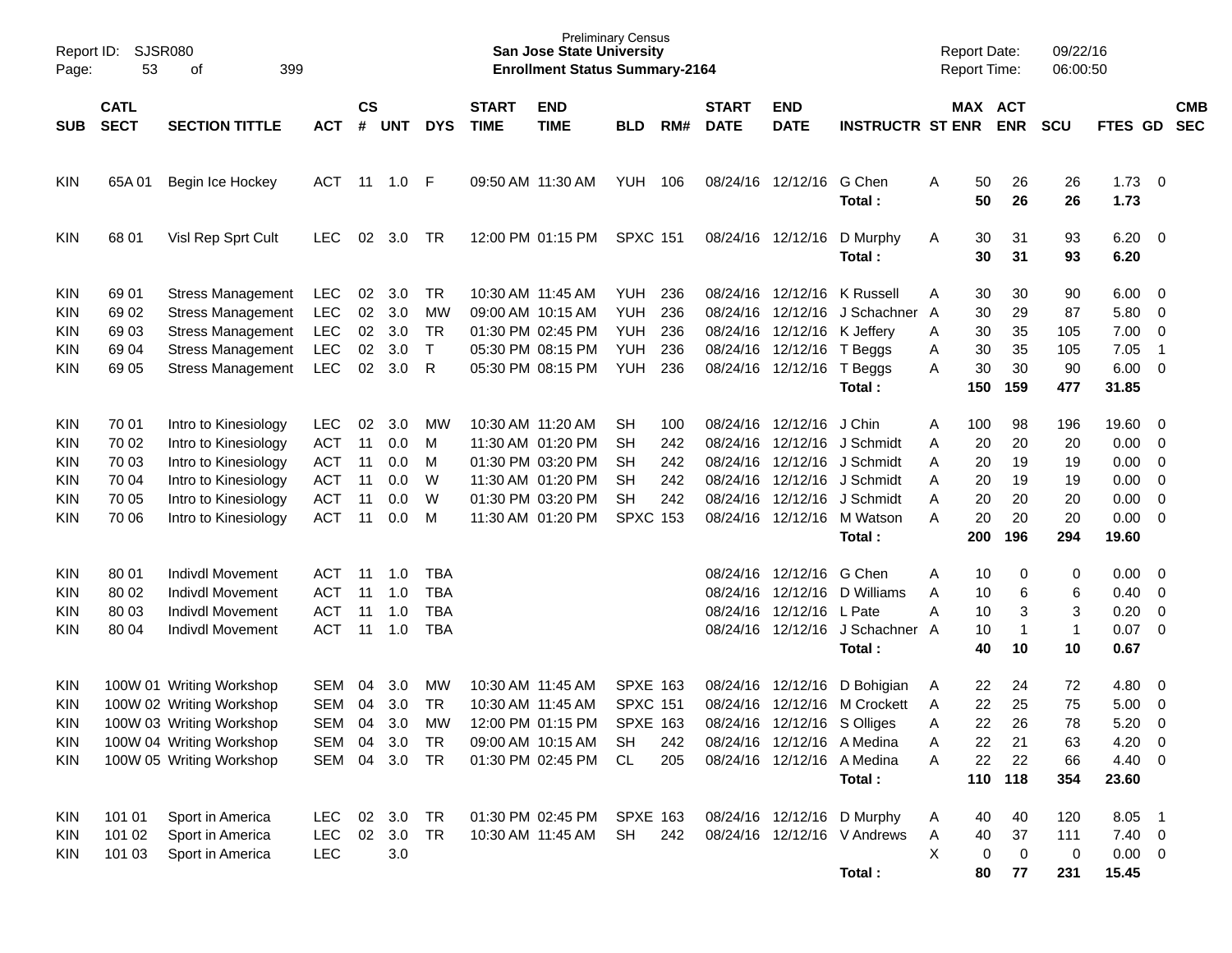| Page:                                         | Report ID: SJSR080<br>54                       | 399<br>οf                                                                                                                                          |                                                                    |                            |                                 |                                          |                             | <b>Preliminary Census</b><br><b>San Jose State University</b><br><b>Enrollment Status Summary-2164</b> |                                                       |                                 |                                  |                                                                                                    |                                           | <b>Report Date:</b><br><b>Report Time:</b> |                            |                                   | 09/22/16<br>06:00:50               |                                                |                                                                                          |                          |
|-----------------------------------------------|------------------------------------------------|----------------------------------------------------------------------------------------------------------------------------------------------------|--------------------------------------------------------------------|----------------------------|---------------------------------|------------------------------------------|-----------------------------|--------------------------------------------------------------------------------------------------------|-------------------------------------------------------|---------------------------------|----------------------------------|----------------------------------------------------------------------------------------------------|-------------------------------------------|--------------------------------------------|----------------------------|-----------------------------------|------------------------------------|------------------------------------------------|------------------------------------------------------------------------------------------|--------------------------|
| <b>SUB</b>                                    | <b>CATL</b><br><b>SECT</b>                     | <b>SECTION TITTLE</b>                                                                                                                              | <b>ACT</b>                                                         | $\mathsf{cs}$<br>#         | <b>UNT</b>                      | <b>DYS</b>                               | <b>START</b><br><b>TIME</b> | <b>END</b><br><b>TIME</b>                                                                              | <b>BLD</b>                                            | RM#                             | <b>START</b><br><b>DATE</b>      | <b>END</b><br><b>DATE</b>                                                                          | <b>INSTRUCTR ST ENR</b>                   |                                            | MAX ACT<br><b>ENR</b>      |                                   | <b>SCU</b>                         | FTES GD                                        |                                                                                          | <b>CMB</b><br><b>SEC</b> |
| <b>KIN</b><br>KIN                             | 106 01<br>106 02                               | Adv Scuba & Aquc Tec LEC<br>Adv Scuba & Aquc Tec ACT                                                                                               |                                                                    |                            | 3.0<br>0.0                      |                                          |                             |                                                                                                        |                                                       |                                 |                                  |                                                                                                    | Total:                                    | х<br>X                                     | 0<br>0<br>0                | 0<br>0<br>0                       | 0<br>0<br>0                        | $0.00 \quad 0$<br>0.00<br>0.00                 | $\overline{\phantom{0}}$                                                                 |                          |
| <b>KIN</b>                                    | 111 01                                         | <b>Global Sport</b>                                                                                                                                | <b>LEC</b>                                                         | 02                         | 3.0                             | <b>MW</b>                                |                             | 10:30 AM 11:45 AM                                                                                      | <b>SPXC 151</b>                                       |                                 |                                  | 08/24/16 12/12/16                                                                                  | D Murphy<br>Total:                        | Α                                          | 30<br>30                   | 30<br>30                          | 90<br>90                           | $6.00 \quad 0$<br>6.00                         |                                                                                          |                          |
| KIN<br><b>KIN</b>                             |                                                | 145A 01 Phys Act Old Adult<br>145A 02 Phys Act Old Adult                                                                                           | SEM<br>LAB                                                         | 05<br>17                   | 3.0<br>0.0                      | <b>TR</b><br><b>TBA</b>                  |                             | 10:30 AM 11:20 AM                                                                                      | <b>SPXC 153</b>                                       |                                 |                                  | 08/24/16 12/12/16<br>08/24/16 12/12/16                                                             | J Schachner A<br>J Schachner A<br>Total:  |                                            | 30<br>15<br>45             | 19<br>19<br>38                    | 38<br>19<br>57                     | 3.85<br>0.00<br>3.85                           | - 1<br>$\overline{\phantom{0}}$ 1                                                        |                          |
| KIN<br>KIN<br>KIN                             | 147 01<br>147 02<br>14703                      | Biomechanical Asmt o LEC<br>Biomechanical Asmt o LAB<br>Biomechanical Asmt o LAB                                                                   |                                                                    | 02<br>15                   | 3.0<br>0.0<br>15 0.0            | M<br>MW<br>MW                            |                             | 08:30 AM 09:20 AM<br>09:30 AM 11:20 AM<br>02:00 PM 03:50 PM                                            | <b>SPXE 160</b><br><b>SPXE 172</b><br><b>SPXE 172</b> |                                 | 08/24/16                         | 08/24/16 12/12/16<br>12/12/16<br>08/24/16 12/12/16                                                 | J Kao<br>J Kao<br>M Watson<br>Total:      | Α<br>Α<br>Α                                | 40<br>20<br>20<br>80       | 29<br>19<br>10<br>58              | 29<br>38<br>20<br>87               | $5.80\ 0$<br>0.00<br>$0.00 \t 0$<br>5.80       | $\overline{0}$                                                                           |                          |
| <b>KIN</b>                                    | 151 01                                         | Sprts&FitnessMark                                                                                                                                  | <b>LEC</b>                                                         | 02                         | 3.0                             | TR                                       |                             | 01:30 PM 02:45 PM                                                                                      | <b>SPXC 151</b>                                       |                                 |                                  | 08/24/16 12/12/16                                                                                  | C Armstrong A<br>Total:                   |                                            | 40<br>40                   | 39<br>39                          | 117<br>117                         | 7.85<br>7.85                                   | $\overline{\phantom{1}}$                                                                 |                          |
| <b>KIN</b>                                    | 152 01                                         | Theory Spt/Fit Mgt                                                                                                                                 | LEC.                                                               | 02                         | 3.0                             | TR                                       |                             | 10:30 AM 11:45 AM                                                                                      | <b>SPXE 163</b>                                       |                                 |                                  | 08/24/16 12/12/16                                                                                  | A Medina<br>Total:                        | Α                                          | 40<br>40                   | 38<br>38                          | 114<br>114                         | 7.75<br>7.75                                   | $\overline{\mathbf{3}}$                                                                  |                          |
| KIN<br><b>KIN</b><br>KIN<br>KIN<br><b>KIN</b> | 155 01<br>155 02<br>155 03<br>155 04<br>155 05 | <b>Exercise Physiology</b><br><b>Exercise Physiology</b><br><b>Exercise Physiology</b><br><b>Exercise Physiology</b><br><b>Exercise Physiology</b> | <b>LEC</b><br><b>ACT</b><br><b>ACT</b><br><b>ACT</b><br><b>ACT</b> | 02<br>07<br>07<br>07<br>07 | 3.0<br>0.0<br>0.0<br>0.0<br>0.0 | <b>MW</b><br>M<br>W<br>$\mathsf{T}$<br>R |                             | 09:30 AM 10:20 AM<br>07:30 AM 09:20 AM<br>07:30 AM 09:20 AM<br>10:00 AM 11:50 AM<br>10:00 AM 11:50 AM  | SCI<br><b>YUH</b><br>YUH<br><b>YUH</b><br><b>YUH</b>  | 164<br>233<br>233<br>233<br>233 | 08/24/16<br>08/24/16<br>08/24/16 | 08/24/16 12/12/16<br>12/12/16<br>12/12/16 C Cisar<br>12/12/16 C Cisar<br>08/24/16 12/12/16 C Cisar | C Cisar<br>C Cisar<br>Total:              | Α<br>Α<br>Α<br>Α<br>А<br>170               | 90<br>20<br>20<br>20<br>20 | 79<br>20<br>20<br>20<br>19<br>158 | 158<br>20<br>20<br>20<br>19<br>237 | 16.05<br>0.00<br>0.00<br>0.00<br>0.00<br>16.05 | $-5$<br>$\overline{2}$<br>$\overline{1}$<br>$\overline{1}$<br>$\overline{\phantom{0}}$ 1 |                          |
| <b>KIN</b>                                    | 156 01                                         | Intro Adapted Act                                                                                                                                  | LEC.                                                               | 02                         | 3.0                             | W                                        |                             | 04:00 PM 06:45 PM                                                                                      | <b>SPXC 151</b>                                       |                                 |                                  |                                                                                                    | 08/24/16 12/12/16 N Megginson A<br>Total: |                                            | 30<br>30                   | 31<br>31                          | 93<br>93                           | 6.20<br>6.20                                   | $\overline{\phantom{0}}$                                                                 |                          |
| <b>KIN</b><br>KIN<br><b>KIN</b>               | 157 01<br>157 02<br>157 03                     | Physiol Assessment<br><b>Physiol Assessment</b><br><b>Physiol Assessment</b>                                                                       | <b>LEC</b><br>LAB<br>LAB                                           | 02                         | 3.0<br>15 0.0<br>15 0.0         | M<br>МW<br>MW                            |                             | 09:30 AM 10:20 AM<br>10:30 AM 12:20 PM<br>12:30 PM 02:20 PM                                            | <b>YUH 233</b><br><b>YUH 233</b><br><b>YUH 233</b>    |                                 |                                  | 08/24/16 12/12/16 P Plato<br>08/24/16 12/12/16 P Plato                                             | 08/24/16 12/12/16 A Jensen<br>Total:      | Α<br>Α<br>А                                | 40<br>20<br>20<br>80       | 45<br>23<br>22<br>90              | 45<br>46<br>44<br>135              | 9.204<br>$0.00 \quad 3$<br>$0.00$ 1<br>9.20    |                                                                                          |                          |
| <b>KIN</b>                                    | 158 01                                         | Biomechanics                                                                                                                                       | LEC                                                                |                            | 02 3.0 TR                       |                                          |                             | 08:00 AM 08:50 AM YUH 124                                                                              |                                                       |                                 |                                  | 08/24/16 12/12/16 J Kao                                                                            |                                           | A                                          | 100 113                    |                                   | 226                                | 22.60 0                                        |                                                                                          |                          |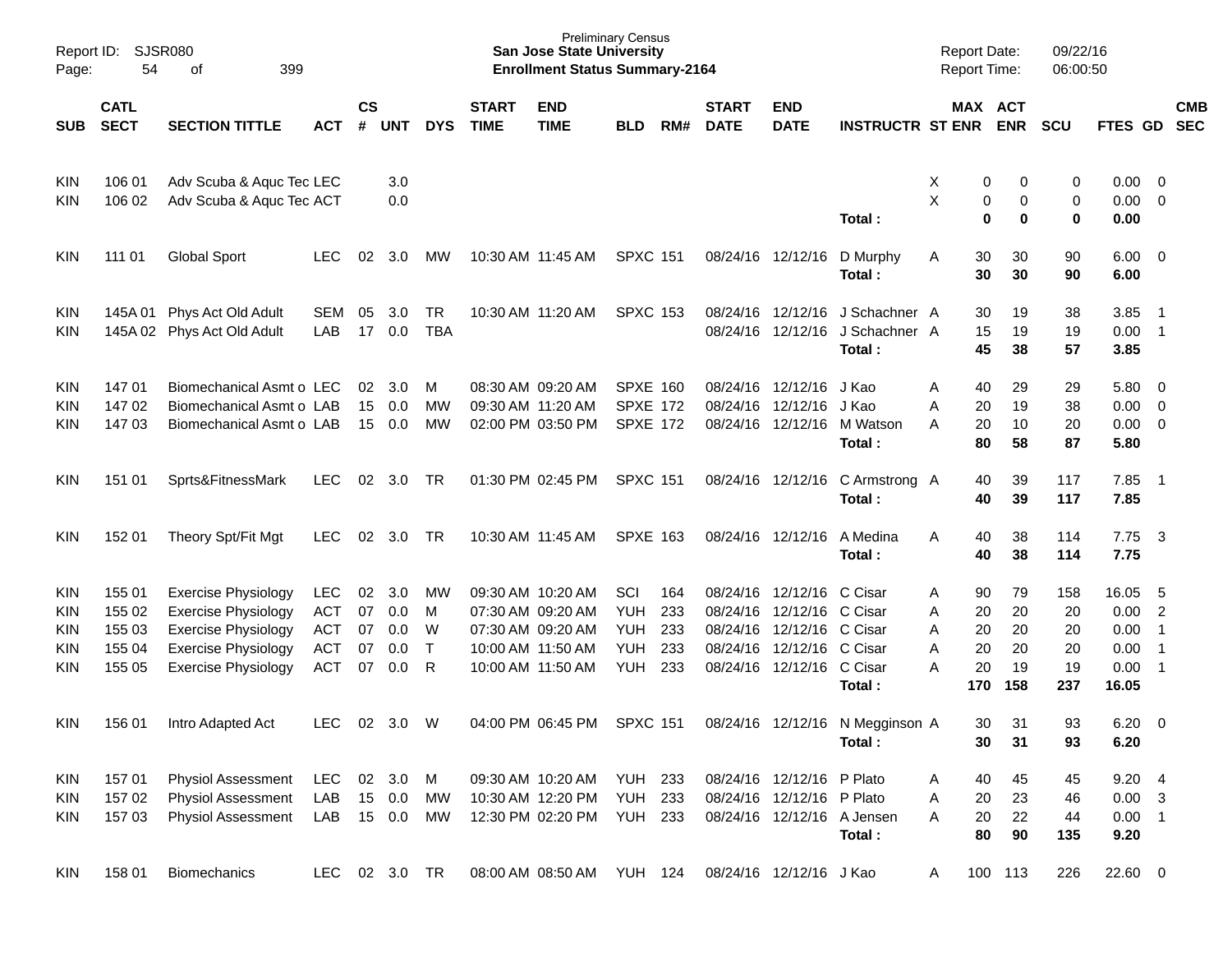| Page:            | Report ID:<br>SJSR080<br>55<br>399<br>of<br><b>CATL</b> |                                            |                          |                    |            |              |                             | <b>San Jose State University</b><br><b>Enrollment Status Summary-2164</b> | <b>Preliminary Census</b>        |     |                             |                           |                                                                |     | <b>Report Date:</b><br><b>Report Time:</b> | 09/22/16<br>06:00:50 |                  |                            |                          |
|------------------|---------------------------------------------------------|--------------------------------------------|--------------------------|--------------------|------------|--------------|-----------------------------|---------------------------------------------------------------------------|----------------------------------|-----|-----------------------------|---------------------------|----------------------------------------------------------------|-----|--------------------------------------------|----------------------|------------------|----------------------------|--------------------------|
| <b>SUB</b>       | <b>SECT</b>                                             | <b>SECTION TITTLE</b>                      | <b>ACT</b>               | $\mathsf{cs}$<br># | <b>UNT</b> | <b>DYS</b>   | <b>START</b><br><b>TIME</b> | <b>END</b><br><b>TIME</b>                                                 | <b>BLD</b>                       | RM# | <b>START</b><br><b>DATE</b> | <b>END</b><br><b>DATE</b> | <b>INSTRUCTR ST ENR</b>                                        |     | MAX ACT<br><b>ENR</b>                      | SCU                  | FTES GD          |                            | <b>CMB</b><br><b>SEC</b> |
|                  |                                                         |                                            |                          |                    |            |              |                             |                                                                           |                                  |     |                             |                           |                                                                |     |                                            |                      |                  |                            |                          |
| <b>KIN</b>       | 158 02                                                  | <b>Biomechanics</b>                        | <b>ACT</b>               | 07                 | 0.0        | т            |                             | 02:00 PM 03:50 PM                                                         | <b>SPXC 234</b>                  |     | 08/24/16                    | 12/12/16                  | A Tomimbang A                                                  |     | 20<br>20                                   | 20                   | 0.00             | - 0                        |                          |
| <b>KIN</b>       | 158 03                                                  | <b>Biomechanics</b>                        | <b>ACT</b>               | 07                 | 0.0        | R            |                             | 02:00 PM 03:50 PM                                                         | <b>SPXC 234</b>                  |     | 08/24/16                    | 12/12/16                  | A Tomimbang A                                                  |     | 20<br>20                                   | 20                   | 0.00             | $\overline{0}$             |                          |
| <b>KIN</b>       | 158 04                                                  | <b>Biomechanics</b>                        | <b>ACT</b>               | 07                 | 0.0        | $\mathsf{T}$ |                             | 12:00 PM 01:50 PM                                                         | <b>SPXC 234</b>                  |     | 08/24/16                    | 12/12/16                  | J Kao                                                          | A   | 20<br>20                                   | 20                   | 0.00             | $\overline{0}$             |                          |
| KIN              | 158 05                                                  | <b>Biomechanics</b>                        | <b>ACT</b>               | 07                 | 0.0        | R            |                             | 12:00 PM 01:50 PM                                                         | <b>SPXC 234</b>                  |     | 08/24/16                    | 12/12/16                  | J Kao                                                          | A   | 20<br>20                                   | 20                   | 0.00             | $\overline{0}$             |                          |
| <b>KIN</b>       | 158 06                                                  | <b>Biomechanics</b>                        | <b>ACT</b>               | 07                 | 0.0        | M            |                             | 12:00 PM 01:50 PM                                                         | <b>SPXC 234</b>                  |     | 08/24/16                    | 12/12/16                  | J Kao                                                          | Α   | 20<br>19                                   | 19                   | 0.00             | $\overline{0}$             |                          |
| KIN              | 158 07                                                  | <b>Biomechanics</b>                        | <b>ACT</b>               | 07                 | 0.0        | W            |                             | 12:00 PM 02:45 PM                                                         | <b>SPXC 234</b>                  |     | 08/24/16                    | 12/12/16                  | M Watson                                                       | A   | 20<br>14                                   | 14                   | 0.00             | $\Omega$                   |                          |
|                  |                                                         |                                            |                          |                    |            |              |                             |                                                                           |                                  |     |                             |                           | Total:                                                         | 220 | 226                                        | 339                  | 22.60            |                            |                          |
| <b>KIN</b>       | 159 01                                                  | Sport Adapt Activ                          | <b>LEC</b>               | 02                 | 3.0        | м            |                             | 04:00 PM 05:50 PM                                                         | <b>SPXE 163</b>                  |     | 08/24/16                    | 12/12/16                  | N Megginson A                                                  |     | 32<br>30                                   | 64                   | 6.40             | - 0                        |                          |
| KIN              | 159 02                                                  | Sport Adapt Activ                          | <b>ACT</b>               | 11                 | 0.0        | м            |                             | 06:00 PM 07:50 PM                                                         | <b>SPXE 163</b>                  |     | 08/24/16                    | 12/12/16                  | N Megginson A                                                  |     | 32<br>30                                   | 32                   | 0.00             | $\overline{0}$             |                          |
|                  |                                                         |                                            |                          |                    |            |              |                             |                                                                           |                                  |     |                             |                           | Total:                                                         |     | 60<br>64                                   | 96                   | 6.40             |                            |                          |
| KIN              | 160 01                                                  | Hist of Sport & PE                         | <b>LEC</b>               | 02                 | 3.0        | <b>TR</b>    |                             | 01:30 PM 02:45 PM                                                         | <b>SH</b>                        | 242 | 08/24/16                    | 12/12/16                  | V Andrews                                                      | A   | 40<br>40                                   | 120                  | 8.00             | - 0                        |                          |
|                  |                                                         |                                            |                          |                    |            |              |                             |                                                                           |                                  |     |                             |                           | Total:                                                         |     | 40<br>40                                   | 120                  | 8.00             |                            |                          |
|                  |                                                         |                                            |                          |                    |            |              |                             |                                                                           |                                  |     |                             |                           |                                                                |     |                                            |                      |                  |                            |                          |
| <b>KIN</b>       | 161 01                                                  | Philos of Sport                            | <b>LEC</b>               | 02                 | 3.0        | МW           |                             | 01:30 PM 02:45 PM                                                         | <b>SPXC 151</b>                  |     | 08/24/16                    | 12/12/16                  | D Bohigian                                                     | A   | 40<br>44                                   | 132                  | 8.80             | - 0                        |                          |
| KIN              | 161 02                                                  | Philos of Sport                            | <b>LEC</b>               | 02                 | 3.0        | <b>MW</b>    |                             | 12:00 PM 01:15 PM                                                         | <b>SPXC 151</b>                  |     | 08/24/16                    | 12/12/16                  | D Bohigian                                                     | A   | 47<br>40                                   | 141                  | 9.40             | $\overline{0}$             |                          |
|                  |                                                         |                                            |                          |                    |            |              |                             |                                                                           |                                  |     |                             |                           | Total:                                                         |     | 80<br>91                                   | 273                  | 18.20            |                            |                          |
| <b>KIN</b>       | 162 01                                                  | Adv Fit Asse Ex RX                         | <b>LEC</b>               | 02                 | 3.0        | <b>TR</b>    |                             | 12:30 PM 01:20 PM                                                         | <b>YUH</b>                       | 233 | 08/24/16                    | 12/12/16                  | C Cisar                                                        | A   | 40<br>40                                   | 80                   | 8.10             | $\overline{2}$             |                          |
| KIN              | 162 02                                                  | Adv Fit Asse Ex RX                         | <b>ACT</b>               | 11                 | 0.0        | <b>TR</b>    |                             | 01:30 PM 02:20 PM                                                         | YUH                              | 233 | 08/24/16                    | 12/12/16                  | C Cisar                                                        | A   | 40<br>40                                   | 40                   | 0.00             | $\overline{2}$             |                          |
|                  |                                                         |                                            |                          |                    |            |              |                             |                                                                           |                                  |     |                             |                           | Total:                                                         |     | 80<br>80                                   | 120                  | 8.10             |                            |                          |
|                  |                                                         |                                            |                          |                    |            |              |                             |                                                                           |                                  |     |                             |                           |                                                                |     |                                            |                      |                  |                            |                          |
| KIN              | 164 01                                                  | Soc-cult Perspectv                         | <b>LEC</b>               | 02                 | 3.0        | <b>TR</b>    |                             | 12:00 PM 01:15 PM                                                         | <b>SH</b>                        | 242 | 08/24/16                    | 12/12/16                  | V Andrews                                                      | A   | 40<br>39                                   | 117                  | 7.80             | - 0                        |                          |
|                  |                                                         |                                            |                          |                    |            |              |                             |                                                                           |                                  |     |                             |                           | Total :                                                        |     | 40<br>39                                   | 117                  | 7.80             |                            |                          |
| <b>KIN</b>       | 165 01                                                  | Motor Development                          | <b>LEC</b>               | 02                 | 3.0        | МW           |                             | 09:00 AM 10:15 AM                                                         | <b>SPXC 151</b>                  |     | 08/24/16                    | 12/12/16                  | S Chang                                                        | A   | 40<br>43                                   | 129                  | 8.60             | - 0                        |                          |
| <b>KIN</b>       | 165 02                                                  | Motor Development                          | <b>LEC</b>               | $02\,$             | 3.0        | <b>TR</b>    |                             | 09:00 AM 10:15 AM                                                         | <b>SPXC 151</b>                  |     | 08/24/16                    | 12/12/16                  | V Payne                                                        | A   | 40<br>45                                   | 135                  | 9.00             | $\overline{0}$             |                          |
| KIN              | 165 03                                                  | Motor Development                          | <b>LEC</b>               | 02 <sub>o</sub>    | 3.0        | <b>MW</b>    |                             | 01:30 PM 02:45 PM                                                         | <b>SPXC 151</b>                  |     |                             | 08/24/16 12/12/16         | S Chang                                                        | A   | 36<br>40                                   | 108                  | 7.20             | $\overline{0}$             |                          |
|                  |                                                         |                                            |                          |                    |            |              |                             |                                                                           |                                  |     |                             |                           | Total :                                                        |     | 124<br>120                                 | 372                  | 24.80            |                            |                          |
| <b>KIN</b>       | 166 01                                                  | Motor Learning                             | <b>LEC</b>               | 02                 | 3.0        | <b>TR</b>    |                             | 12:00 PM 12:50 PM                                                         | <b>SPXE 160</b>                  |     |                             |                           | 08/24/16 12/12/16 E Wughalter A                                |     | 75<br>60                                   | 150                  | 15.05            | $\overline{\phantom{0}}$ 1 |                          |
| <b>KIN</b>       | 166 02                                                  | Motor Learning                             | <b>ACT</b>               | 07                 | 0.0        | $\top$       |                             | 01:00 PM 02:50 PM                                                         | <b>SPXE 172</b>                  |     |                             |                           | 08/24/16 12/12/16 E Wughalter A                                |     | 26<br>20                                   | 26                   | $0.00 \t 0$      |                            |                          |
| <b>KIN</b>       | 166 03                                                  | Motor Learning                             | <b>ACT</b>               | 07                 | 0.0        | R            |                             | 01:00 PM 02:50 PM                                                         | <b>SPXE 172</b>                  |     |                             |                           | 08/24/16 12/12/16 E Wughalter A                                |     | 26<br>20                                   | 26                   | 0.00             | $\overline{\phantom{0}}$ 1 |                          |
| <b>KIN</b>       | 166 04                                                  | Motor Learning                             | <b>ACT</b>               |                    | 07 0.0     | $\mathsf{R}$ |                             | 03:00 PM 04:50 PM                                                         | <b>SPXE 172</b>                  |     |                             | 08/24/16 12/12/16 J Smith |                                                                | Α   | 20<br>23                                   | 23                   | $0.00 \t 0$      |                            |                          |
|                  |                                                         |                                            |                          |                    |            |              |                             |                                                                           |                                  |     |                             |                           | Total:                                                         |     | 150<br>120                                 | 225                  | 15.05            |                            |                          |
|                  |                                                         |                                            |                          |                    |            |              | 10:30 AM 11:45 AM           |                                                                           |                                  |     |                             |                           |                                                                |     | 27                                         |                      |                  |                            |                          |
| <b>KIN</b><br>HS | 169 01<br>169 01                                        | Divrsty/Stress/Hlth<br>Divrsty/Stress/Hlth | SEM 05 3.0<br>SEM 05 3.0 |                    |            | МW<br>MW     | 10:30 AM 11:45 AM           |                                                                           | <b>YUH 236</b><br><b>YUH 236</b> |     |                             |                           | 08/24/16 12/12/16 M Crockett<br>08/24/16 12/12/16 M Crockett A | - A | 30<br>$\sqrt{5}$<br>0                      | 81<br>15             | 5.40<br>1.00 0 C | $0\,C$                     |                          |
|                  |                                                         |                                            |                          |                    |            |              |                             |                                                                           |                                  |     |                             |                           |                                                                |     |                                            |                      |                  |                            |                          |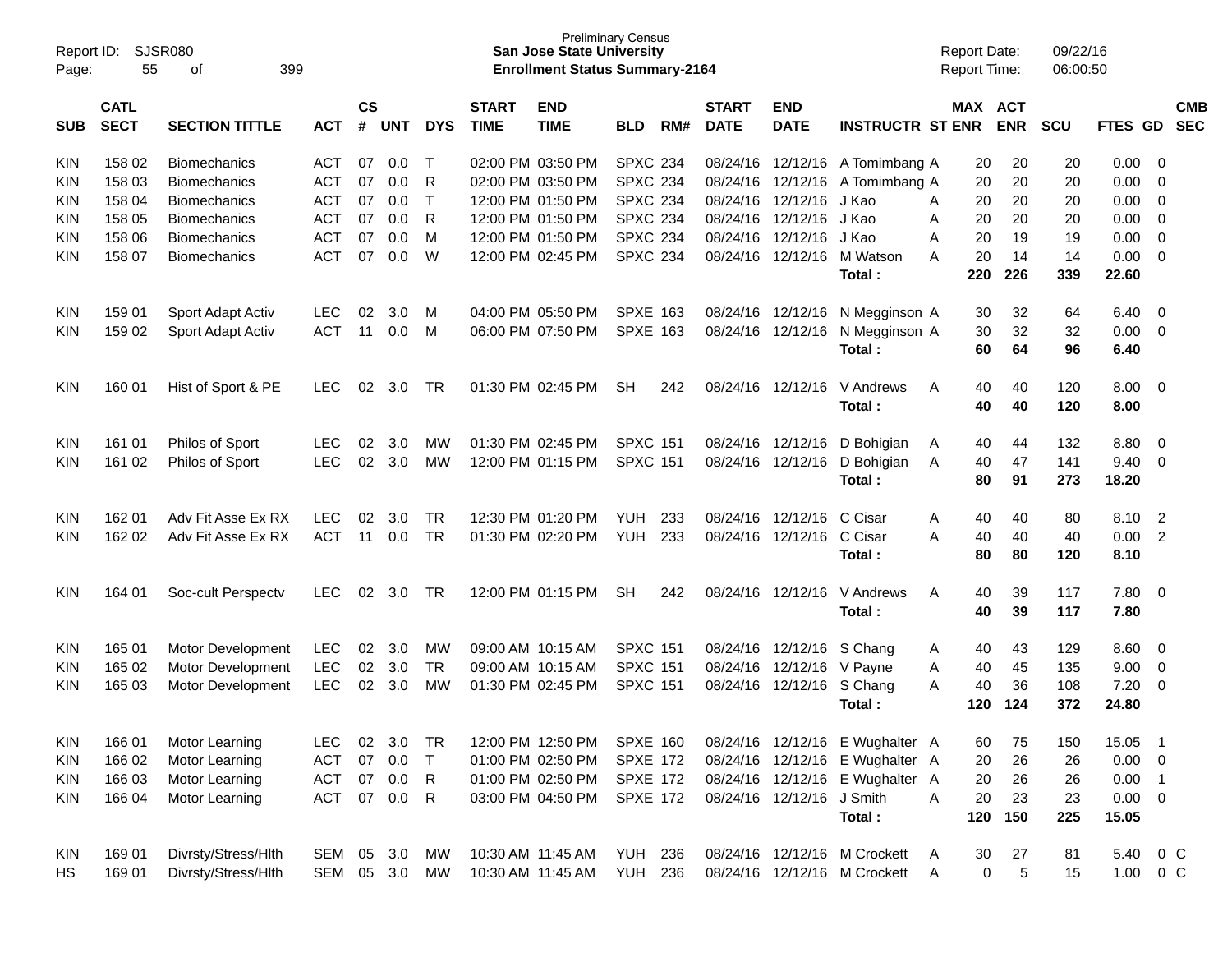| Page:      | <b>SJSR080</b><br>Report ID:<br>56<br>399<br>οf |                                 |            |                |            |            |                             | <b>San Jose State University</b><br><b>Enrollment Status Summary-2164</b> | <b>Preliminary Census</b> |     |                             |                           |                                 | <b>Report Date:</b><br>Report Time: |     |                       | 09/22/16<br>06:00:50 |              |                |                          |
|------------|-------------------------------------------------|---------------------------------|------------|----------------|------------|------------|-----------------------------|---------------------------------------------------------------------------|---------------------------|-----|-----------------------------|---------------------------|---------------------------------|-------------------------------------|-----|-----------------------|----------------------|--------------|----------------|--------------------------|
| <b>SUB</b> | <b>CATL</b><br><b>SECT</b>                      | <b>SECTION TITTLE</b>           | <b>ACT</b> | <b>CS</b><br># | <b>UNT</b> | <b>DYS</b> | <b>START</b><br><b>TIME</b> | <b>END</b><br><b>TIME</b>                                                 | <b>BLD</b>                | RM# | <b>START</b><br><b>DATE</b> | <b>END</b><br><b>DATE</b> | <b>INSTRUCTR ST ENR</b>         |                                     |     | MAX ACT<br><b>ENR</b> | <b>SCU</b>           | FTES GD      |                | <b>CMB</b><br><b>SEC</b> |
| <b>KIN</b> | 169 02                                          | Divrsty/Stress/Hlth             | <b>SEM</b> | 05             | 3.0        | МW         |                             | 12:00 PM 01:15 PM                                                         | <b>YUH</b>                | 236 | 08/24/16                    | 12/12/16                  | D Murphy                        | A                                   | 30  | 27                    | 81                   | 5.50         |                | 2 C                      |
| HS         | 169 02                                          | Divrsty/Stress/Hlth             | <b>SEM</b> | 05             | 3.0        | MW         |                             | 12:00 PM 01:15 PM                                                         | <b>YUH</b>                | 236 | 08/24/16                    | 12/12/16                  | D Murphy                        | A                                   | 0   | $\overline{4}$        | 12                   | 0.80         |                | 0 <sup>C</sup>           |
| KIN        | 169 03                                          | Divrsty/Stress/Hlth             | <b>SEM</b> | 05             | 3.0        | MW         |                             | 01:30 PM 02:45 PM                                                         | <b>YUH</b>                | 236 | 08/24/16                    | 12/12/16                  | D Murphy                        | A                                   | 30  | 26                    | 78                   | 5.20         |                | 0 <sup>C</sup>           |
| HS         | 169 03                                          | Divrsty/Stress/Hlth             | <b>SEM</b> | 05             | 3.0        | <b>MW</b>  |                             | 01:30 PM 02:45 PM                                                         | <b>YUH</b>                | 236 | 08/24/16                    | 12/12/16                  | D Murphy                        | A                                   | 0   | $\overline{4}$        | 12                   | 0.80         |                | 0 <sup>C</sup>           |
| KIN        | 16904                                           | Divrsty/Stress/Hlth             | <b>SEM</b> | 05             | 3.0        | <b>TR</b>  |                             | 09:00 AM 10:15 AM                                                         | <b>YUH</b>                | 236 | 08/24/16                    | 12/12/16                  | K Jeffery                       | Α                                   | 30  | 33                    | 99                   | 6.60         |                | 0 <sup>C</sup>           |
| HS         | 169 04                                          | Divrsty/Stress/Hlth             | <b>SEM</b> | 05             | 3.0        | <b>TR</b>  |                             | 09:00 AM 10:15 AM                                                         | <b>YUH</b>                | 236 | 08/24/16                    | 12/12/16                  | K Jeffery                       | Α                                   | 0   | 5                     | 15                   | 1.00         |                | 0 <sup>C</sup>           |
| KIN        | 169 05                                          | Divrsty/Stress/Hlth             | <b>SEM</b> | 05             | 3.0        | <b>MW</b>  |                             | 07:30 AM 08:45 AM                                                         | <b>YUH</b>                | 236 | 08/24/16                    | 12/12/16                  | <b>M Crockett</b>               | Α                                   | 30  | 27                    | 81                   | 5.40         |                | 0 <sup>C</sup>           |
| HS         | 169 05                                          | Divrsty/Stress/Hlth             | <b>SEM</b> | 05             | 3.0        | <b>MW</b>  |                             | 07:30 AM 08:45 AM                                                         | <b>YUH</b>                | 236 | 08/24/16                    | 12/12/16                  | <b>M Crockett</b>               | A                                   | 0   | 3                     | 9                    | 0.60         |                | 0 <sup>C</sup>           |
| KIN        | 169 06                                          | Divrsty/Stress/Hlth             | <b>SEM</b> | 05             | 3.0        | <b>TR</b>  |                             | 12:00 PM 01:15 PM                                                         | <b>YUH</b>                | 236 | 08/24/16                    | 12/12/16                  | K Jeffery                       | Α                                   | 30  | 26                    | 78                   | 5.20         |                | 0 <sup>C</sup>           |
| HS         | 169 06                                          | Divrsty/Stress/Hlth             | <b>SEM</b> | 05             | 3.0        | <b>TR</b>  |                             | 12:00 PM 01:15 PM                                                         | <b>YUH</b>                | 236 | 08/24/16                    | 12/12/16                  | K Jeffery                       | Α                                   | 0   | 5                     | 15                   | 1.00         |                | 0 <sup>C</sup>           |
| KIN        | 169 07                                          | Divrsty/Stress/Hlth             | <b>SEM</b> | 05             | 3.0        | <b>TR</b>  |                             | 07:30 AM 08:45 AM                                                         | <b>YUH</b>                | 236 | 08/24/16                    | 12/12/16                  | K Jeffery                       | Α                                   | 30  | 25                    | 75                   | 5.00         |                | 0 <sup>C</sup>           |
| НS         | 169 07                                          | Divrsty/Stress/Hlth             | <b>SEM</b> | 05             | 3.0        | <b>TR</b>  |                             | 07:30 AM 08:45 AM                                                         | <b>YUH</b>                | 236 |                             | 08/24/16 12/12/16         | K Jeffery                       | A                                   | 0   | $\overline{7}$        | 21                   | 1.40         |                | 0 <sup>C</sup>           |
|            |                                                 |                                 |            |                |            |            |                             |                                                                           |                           |     |                             |                           | Total:                          |                                     | 210 | 224                   | 672                  | 44.90        |                |                          |
| <b>KIN</b> | 170B 01                                         | Fld Exp Teach                   | <b>SUP</b> | 36             | 1.0        | <b>TBA</b> |                             |                                                                           |                           |     | 08/24/16                    | 12/12/16                  | D Daum                          | Α                                   | 25  | 0                     | 0                    | 0.00         | $\mathbf 0$    |                          |
| <b>KIN</b> |                                                 | 170B 02 Fld Exp Teach           | <b>SUP</b> | 36             | 1.0        | <b>TBA</b> |                             |                                                                           |                           |     |                             | 08/24/16 12/12/16         | D Daum                          | A                                   | 25  | 0                     | 0                    | 0.00         | 0              |                          |
|            |                                                 |                                 |            |                |            |            |                             |                                                                           |                           |     |                             |                           | Total:                          |                                     | 50  | 0                     | 0                    | 0.00         |                |                          |
| <b>KIN</b> | 170C 01                                         | Fieldwork-Adapted               | <b>SUP</b> | 36             | 1.0        | <b>TBA</b> |                             |                                                                           |                           |     | 08/24/16                    | 12/12/16                  | N Megginson A                   |                                     | 15  | 0                     | 0                    | 0.00         | 0              |                          |
| <b>KIN</b> |                                                 | 170C 02 Fieldwork-Adapted       | <b>SUP</b> | 36             | 2.0        | <b>TBA</b> |                             |                                                                           |                           |     | 08/24/16                    | 12/12/16                  | N Megginson A                   |                                     | 15  | 0                     | 0                    | 0.00         | 0              |                          |
| <b>KIN</b> |                                                 | 170C 03 Fieldwork-Adapted       | <b>SUP</b> | 36             | 3.0        | <b>TBA</b> |                             |                                                                           |                           |     |                             | 08/24/16 12/12/16         | N Megginson A                   |                                     | 15  | 0                     | 0                    | 0.00         | 0              |                          |
|            |                                                 |                                 |            |                |            |            |                             |                                                                           |                           |     |                             |                           | Total:                          |                                     | 45  | 0                     | 0                    | 0.00         |                |                          |
| <b>KIN</b> | 170D 01                                         | <b>Fldwrk Sport Mngmt</b>       | <b>SUP</b> | 36             | 1.0        | <b>TBA</b> |                             |                                                                           |                           |     | 08/24/16                    | 12/12/16                  | <b>B</b> Shifflett              | Α                                   | 15  | 0                     | 0                    | 0.00         | $\mathbf 0$    |                          |
| <b>KIN</b> |                                                 | 170D 02 Fldwrk Sport Mngmt      | <b>SUP</b> | 36             | 2.0        | <b>TBA</b> |                             |                                                                           |                           |     | 08/24/16                    | 12/12/16                  | <b>B</b> Shifflett              | A                                   | 15  | 0                     | 0                    | 0.00         | 0              |                          |
| <b>KIN</b> |                                                 | 170D 03 Fldwrk Sport Mngmt      | <b>SUP</b> | 36             | 3.0        | <b>TBA</b> |                             |                                                                           |                           |     |                             | 08/24/16 12/12/16         | <b>B</b> Shifflett              | A                                   | 15  | 6                     | 18                   | 1.20         | 0              |                          |
|            |                                                 |                                 |            |                |            |            |                             |                                                                           |                           |     |                             |                           | Total:                          |                                     | 45  | 6                     | 18                   | 1.20         |                |                          |
| <b>KIN</b> | 17301                                           | Intro Teach PE                  | <b>LEC</b> | 02             | 3.0        | R          |                             | 04:00 PM 05:50 PM                                                         | <b>SPXE 163</b>           |     | 08/24/16                    | 12/12/16                  | D Daum                          | Α                                   | 22  | 18                    | 36                   | 3.70         | $\overline{2}$ |                          |
| <b>KIN</b> | 173 02                                          | Intro Teach PE                  | <b>ACT</b> | 11             | 0.0        | R          |                             | 06:00 PM 07:50 PM                                                         | <b>SPXE 163</b>           |     |                             | 08/24/16 12/12/16         | D Daum                          | A                                   | 22  | 18                    | 18                   | 0.00         | $\overline{2}$ |                          |
|            |                                                 |                                 |            |                |            |            |                             |                                                                           |                           |     |                             |                           | Total:                          |                                     | 44  | 36                    | 54                   | 3.70         |                |                          |
| <b>KIN</b> | 175 01                                          | Meas & Eval in Kines LEC        |            |                | 02 3.0     | MW         |                             | 09:30 AM 10:20 AM                                                         | CL.                       | 222 |                             |                           | 08/24/16 12/12/16 B Shifflett   | A                                   | 60  | 64                    | 128                  | $12.80 \t 0$ |                |                          |
| <b>KIN</b> | 175 02                                          | Meas & Eval in Kines            | ACT        |                | 13 0.0     | F          | 10:00 AM 11:50 AM           |                                                                           | <b>SPXE 172</b>           |     |                             |                           | 08/24/16 12/12/16 B Shifflett   | Α                                   | 25  | 22                    | 22                   | $0.00 \t 0$  |                |                          |
| <b>KIN</b> | 175 03                                          | Meas & Eval in Kines            | ACT        |                | 13 0.0     | F          |                             | 12:00 PM 01:50 PM                                                         | <b>SPXE 172</b>           |     |                             |                           | 08/24/16 12/12/16 F Ghiasvand A |                                     | 25  | 22                    | 22                   | $0.00 \t 0$  |                |                          |
| <b>KIN</b> | 175 04                                          | Meas & Eval in Kines ACT 13 0.0 |            |                |            | F          |                             | 02:00 PM 03:50 PM                                                         | <b>SPXE 172</b>           |     |                             |                           | 08/24/16 12/12/16 K Thompson A  |                                     | 25  | 20                    | 20                   | $0.00 \t 0$  |                |                          |
|            |                                                 |                                 |            |                |            |            |                             |                                                                           |                           |     |                             |                           | Total:                          |                                     | 135 | 128                   | 192                  | 12.80        |                |                          |
| <b>KIN</b> | 178 01                                          | Mgt Practice TE                 | <b>LEC</b> |                | 3.0        |            |                             |                                                                           |                           |     |                             |                           |                                 | X                                   | 0   | 0                     | 0                    | $0.00 \t 0$  |                |                          |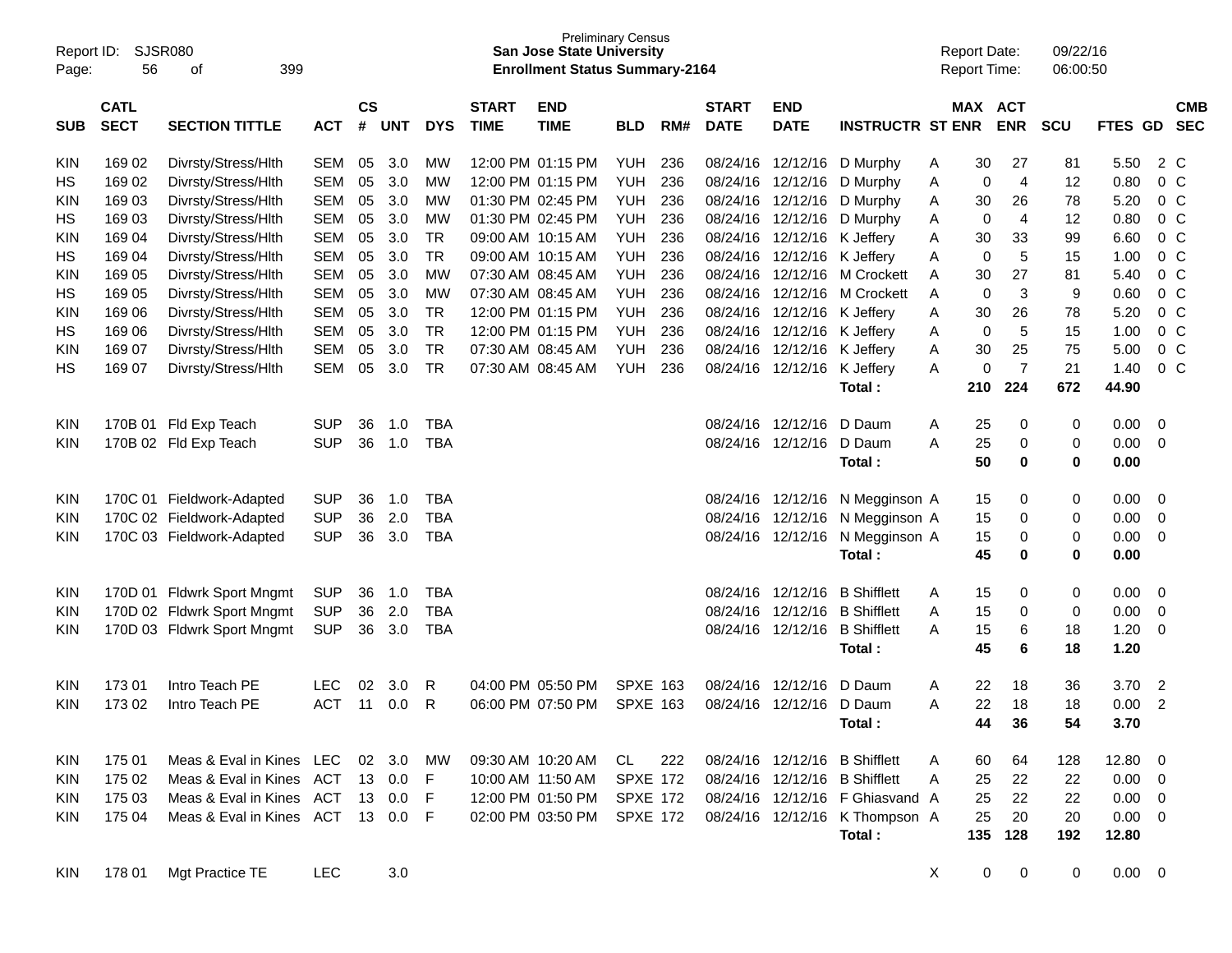| Report ID:<br>Page:      | 57                         | SJSR080<br>399<br>οf                   |                          |                    |              |                          |                             | <b>San Jose State University</b><br><b>Enrollment Status Summary-2164</b> | <b>Preliminary Census</b> |     |                             |                             |                                 | <b>Report Date:</b><br>Report Time: |                |                              | 09/22/16<br>06:00:50 |              |                          |                          |
|--------------------------|----------------------------|----------------------------------------|--------------------------|--------------------|--------------|--------------------------|-----------------------------|---------------------------------------------------------------------------|---------------------------|-----|-----------------------------|-----------------------------|---------------------------------|-------------------------------------|----------------|------------------------------|----------------------|--------------|--------------------------|--------------------------|
| <b>SUB</b>               | <b>CATL</b><br><b>SECT</b> | <b>SECTION TITTLE</b>                  | <b>ACT</b>               | $\mathsf{cs}$<br># | UNT          | <b>DYS</b>               | <b>START</b><br><b>TIME</b> | <b>END</b><br><b>TIME</b>                                                 | <b>BLD</b>                | RM# | <b>START</b><br><b>DATE</b> | <b>END</b><br><b>DATE</b>   | <b>INSTRUCTR ST ENR</b>         |                                     |                | MAX ACT<br><b>ENR</b>        | <b>SCU</b>           | FTES GD      |                          | <b>CMB</b><br><b>SEC</b> |
| KIN                      | 178 02                     | Mgt Practice TE                        | <b>ACT</b>               |                    | 0.0          |                          |                             |                                                                           |                           |     |                             |                             |                                 | X                                   | 0              | 0                            | 0                    | 0.00         | 0                        |                          |
| KIN                      | 178 03                     | Mgt Practice TE                        | <b>LEC</b>               | 02                 | 3.0          | F                        |                             | 03:00 PM 04:50 PM                                                         | <b>SPXE 163</b>           |     | 08/24/16                    | 12/12/16                    | D Daum                          | Α                                   | 22             | 17                           | 34                   | 3.40         | $\mathbf 0$              |                          |
| KIN                      | 178 04                     | Mgt Practice TE                        | <b>ACT</b>               | 13                 | 0.0          | F                        |                             | 05:00 PM 06:50 PM                                                         | <b>SPXE 163</b>           |     | 08/24/16                    | 12/12/16                    | D Daum                          | Α                                   | 22             | 17                           | 17                   | 0.00         | $\overline{0}$           |                          |
|                          |                            |                                        |                          |                    |              |                          |                             |                                                                           |                           |     |                             |                             | Total:                          |                                     | 44             | 34                           | 51                   | 3.40         |                          |                          |
| <b>KIN</b>               | 180 01                     | Independent Study                      | <b>SUP</b>               | 36                 | 1.0          | <b>TBA</b>               |                             |                                                                           |                           |     | 08/24/16                    | 12/12/16                    |                                 | A                                   | 10             | 0                            | 0                    | 0.00         | 0                        |                          |
| KIN                      | 180 02                     | Independent Study                      | <b>SUP</b>               | 36                 | 2.0          | <b>TBA</b>               |                             |                                                                           |                           |     | 08/24/16                    | 12/12/16                    |                                 | Α                                   | 10             | 0                            | 0                    | 0.00         | $\mathbf 0$              |                          |
| <b>KIN</b>               | 180 03                     | Independent Study                      | <b>SUP</b>               | 36                 | 3.0          | <b>TBA</b>               |                             |                                                                           |                           |     | 08/24/16                    | 12/12/16                    |                                 | Α                                   | 10             | 0                            | 0                    | 0.00         | $\mathbf 0$              |                          |
| <b>KIN</b>               | 180 04                     | Independent Study                      | <b>SUP</b>               | 36                 | 4.0          | <b>TBA</b>               |                             |                                                                           |                           |     | 08/24/16                    | 12/12/16                    |                                 | Α                                   | 10             | 0                            | 0                    | 0.00         | $\mathbf 0$              |                          |
| <b>KIN</b>               | 180 05                     | Independent Study                      | <b>SUP</b>               | 36                 | 1.0          | <b>TBA</b>               |                             |                                                                           |                           |     | 08/24/16                    | 12/12/16                    | K Han                           | Α                                   | 2              | 6                            | 6                    | 0.40         | $\mathbf 0$              |                          |
| <b>KIN</b>               | 180 06                     | Independent Study                      | <b>SUP</b>               | 36                 | 1.0          | <b>TBA</b>               |                             |                                                                           |                           |     | 08/24/16                    | 12/12/16                    | E Wughalter                     | A                                   | 2              | $\overline{\mathbf{c}}$      | $\overline{c}$       | 0.13         | $\mathbf 0$              |                          |
| <b>KIN</b>               | 180 07                     | Independent Study                      | <b>SUP</b>               | 36                 | 1.0          | <b>TBA</b>               |                             |                                                                           |                           |     | 08/24/16                    | 12/12/16                    | T Semerjian                     | A                                   | 2              | $\mathbf 1$                  | 1                    | 0.07         | $\overline{0}$           |                          |
| <b>KIN</b>               | 180 08                     | Independent Study                      | <b>SUP</b>               | 36                 | 1.0          | <b>TBA</b>               |                             |                                                                           |                           |     | 08/24/16                    | 12/12/16                    |                                 | Α                                   | 2              | 0                            | 0                    | 0.00         | $\mathbf 0$              |                          |
| <b>KIN</b>               | 180 09                     | Independent Study                      | <b>SUP</b>               | 36                 | 1.0          | <b>TBA</b>               |                             |                                                                           |                           |     | 08/24/16                    | 12/12/16                    |                                 | Α                                   | 2              | 0                            | 0                    | 0.00         | $\mathbf 0$              |                          |
| <b>KIN</b>               | 180 10                     | Independent Study                      | <b>SUP</b>               | 36                 | 1.0          | <b>TBA</b>               |                             |                                                                           |                           |     | 08/24/16                    | 12/12/16                    |                                 | Α                                   | 2              | 0                            | 0                    | 0.00         | $\mathbf 0$              |                          |
| <b>KIN</b>               | 180 11                     | Independent Study                      | <b>SUP</b>               | 36                 | 1.0          | <b>TBA</b>               |                             |                                                                           |                           |     | 08/24/16                    | 12/12/16                    |                                 | А                                   | 2              | 0                            | 0                    | 0.00         | $\mathbf 0$              |                          |
| <b>KIN</b>               | 180 12                     | Independent Study                      | <b>SUP</b>               | 36                 | 2.0          | <b>TBA</b>               |                             |                                                                           |                           |     | 08/24/16                    | 12/12/16                    |                                 | А                                   | 2              | 0                            | 0                    | 0.00         | $\mathbf 0$              |                          |
| <b>KIN</b>               | 180 13                     | Independent Study                      | <b>SUP</b>               | 36                 | 2.0          | <b>TBA</b>               |                             |                                                                           |                           |     | 08/24/16                    | 12/12/16                    | E Wughalter                     | Α                                   | 2              | 3                            | 6                    | 0.40         | $\mathbf 0$              |                          |
| <b>KIN</b>               | 180 14                     | Independent Study                      | <b>SUP</b>               | 36                 | 2.0          | <b>TBA</b>               |                             |                                                                           |                           |     | 08/24/16                    | 12/12/16                    |                                 | Α                                   | 2              | 0                            | 0                    | 0.00         | $\mathbf 0$              |                          |
| <b>KIN</b>               | 180 15                     | Independent Study                      | <b>SUP</b>               | 36                 | 2.0          | <b>TBA</b>               |                             |                                                                           |                           |     | 08/24/16                    | 12/12/16                    |                                 | Α                                   | 2              | 0                            | 0                    | 0.00         | $\mathbf 0$              |                          |
| <b>KIN</b>               | 180 16                     | Independent Study                      | <b>SUP</b>               | 36                 | 2.0          | <b>TBA</b>               |                             |                                                                           |                           |     | 08/24/16                    | 12/12/16                    |                                 | Α                                   | 2              | 0                            | 0                    | 0.00         | $\mathbf 0$              |                          |
| <b>KIN</b>               | 180 17                     | Independent Study                      | <b>SUP</b>               | 36                 | 3.0          | <b>TBA</b>               |                             |                                                                           |                           |     | 08/24/16                    | 12/12/16                    |                                 | Α                                   | 2              | 0                            | 0                    | 0.00         | $\mathbf 0$              |                          |
| <b>KIN</b>               | 180 18                     | Independent Study                      | <b>SUP</b>               | 36                 | 3.0          | <b>TBA</b>               |                             |                                                                           |                           |     | 08/24/16                    | 12/12/16                    |                                 | Α                                   | 2              | 0                            | 0                    | 0.00         | $\mathbf 0$              |                          |
| <b>KIN</b>               | 180 19                     | Independent Study                      | <b>SUP</b>               | 36                 | 3.0          | <b>TBA</b>               |                             |                                                                           |                           |     | 08/24/16                    | 12/12/16                    | P Plato                         | Α                                   | 2              | $\overline{\mathbf{c}}$      | 6                    | 0.45         | -1                       |                          |
| <b>KIN</b>               | 180 20                     | Independent Study                      | <b>SUP</b>               | 36                 | 3.0          | <b>TBA</b>               |                             |                                                                           |                           |     | 08/24/16                    | 12/12/16                    | C Cisar                         | Α                                   | 2              | $\overline{\mathbf{c}}$      | 6                    | 0.45         | -1                       |                          |
| <b>KIN</b>               | 180 21                     | Independent Study                      | <b>SUP</b><br><b>SUP</b> | 36<br>36           | 3.0<br>3.0   | <b>TBA</b><br><b>TBA</b> |                             |                                                                           |                           |     | 08/24/16<br>08/24/16        | 12/12/16                    | J Kao<br>12/12/16 E Wughalter   | Α                                   | 2<br>2         | $\mathbf{1}$                 | 3<br>6               | 0.20<br>0.40 | $\mathbf 0$              |                          |
| <b>KIN</b>               | 180 22                     | Independent Study                      | <b>SUP</b>               | 36                 | 3.0          | <b>TBA</b>               |                             |                                                                           |                           |     | 08/24/16                    | 12/12/16                    | J Schachner A                   | A                                   | 2              | $\overline{\mathbf{c}}$<br>6 | 18                   | 1.20         | 0                        |                          |
| <b>KIN</b>               | 180 23<br>180 24           | Independent Study<br>Independent Study | <b>SUP</b>               | 36                 | 3.0          | <b>TBA</b>               |                             |                                                                           |                           |     | 08/24/16                    | 12/12/16                    | L Wilkin                        | Α                                   | 2              | $\mathbf 1$                  | 3                    | 0.20         | 0<br>$\mathbf 0$         |                          |
| <b>KIN</b><br><b>KIN</b> | 180 25                     | Independent Study                      | <b>SUP</b>               | 36                 | 3.0          | <b>TBA</b>               |                             |                                                                           |                           |     | 08/24/16                    | 12/12/16                    | T Semerjian                     | A                                   | 2              | 4                            | 12                   | 0.85         | $\overline{1}$           |                          |
| <b>KIN</b>               | 180 26                     | Independent Study                      | <b>SUP</b>               | 36                 | 3.0          | <b>TBA</b>               |                             |                                                                           |                           |     | 08/24/16                    | 12/12/16                    | S Butler                        | Α                                   | $\overline{2}$ | 1                            | 3                    | 0.20         | $\overline{0}$           |                          |
| <b>KIN</b>               | 180 27                     | Independent Study                      | <b>SUP</b>               |                    | 36 3.0       | <b>TBA</b>               |                             |                                                                           |                           |     |                             | 08/24/16 12/12/16           | J Kao                           | Α                                   | 2              | $\mathbf{1}$                 | 3                    | 0.20         | $\overline{\phantom{0}}$ |                          |
| <b>KIN</b>               | 180 28                     | <b>Independent Study</b>               | <b>SUP</b>               |                    | 36 3.0       | TBA                      |                             |                                                                           |                           |     |                             | 08/24/16 12/12/16           |                                 | Α                                   | 2              | $\pmb{0}$                    | 0                    | $0.00 \t 0$  |                          |                          |
|                          |                            |                                        |                          |                    |              |                          |                             |                                                                           |                           |     |                             |                             | Total:                          |                                     | 88             | 32                           | 75                   | 5.15         |                          |                          |
| <b>KIN</b>               | 185 01                     | Senior Seminar                         | SEM 05 1.0               |                    |              | R                        |                             | 10:30 AM 11:20 AM                                                         | <b>SPXE 172</b>           |     |                             | 08/24/16 12/12/16 L Wilkin  |                                 | A                                   | 20             | 24                           | 24                   | $1.60 \ 0$   |                          |                          |
| <b>KIN</b>               | 185 02                     | Senior Seminar                         | SEM 05 1.0               |                    |              | W                        |                             | 12:30 PM 01:20 PM                                                         | <b>SPXE 172</b>           |     |                             | 08/24/16 12/12/16 K Jeffery |                                 | A                                   | 20             | 26                           | 26                   | $1.73 \t 0$  |                          |                          |
| <b>KIN</b>               | 185 03                     | Senior Seminar                         | SEM 05 1.0               |                    |              | $\top$                   |                             | 10:30 AM 11:20 AM                                                         | <b>SPXE 172</b>           |     |                             |                             | 08/24/16 12/12/16 T Semerjian A |                                     | 20             | 16                           | 16                   | $1.07 \t 0$  |                          |                          |
| <b>KIN</b>               | 185 04                     | Senior Seminar                         |                          |                    | SEM 05 1.0 R |                          |                             | 12:00 PM 12:50 PM                                                         | <b>SPXE 172</b>           |     |                             | 08/24/16 12/12/16 S Reekie  |                                 | A                                   | 20             | 9                            | 9                    | $0.60 \t 0$  |                          |                          |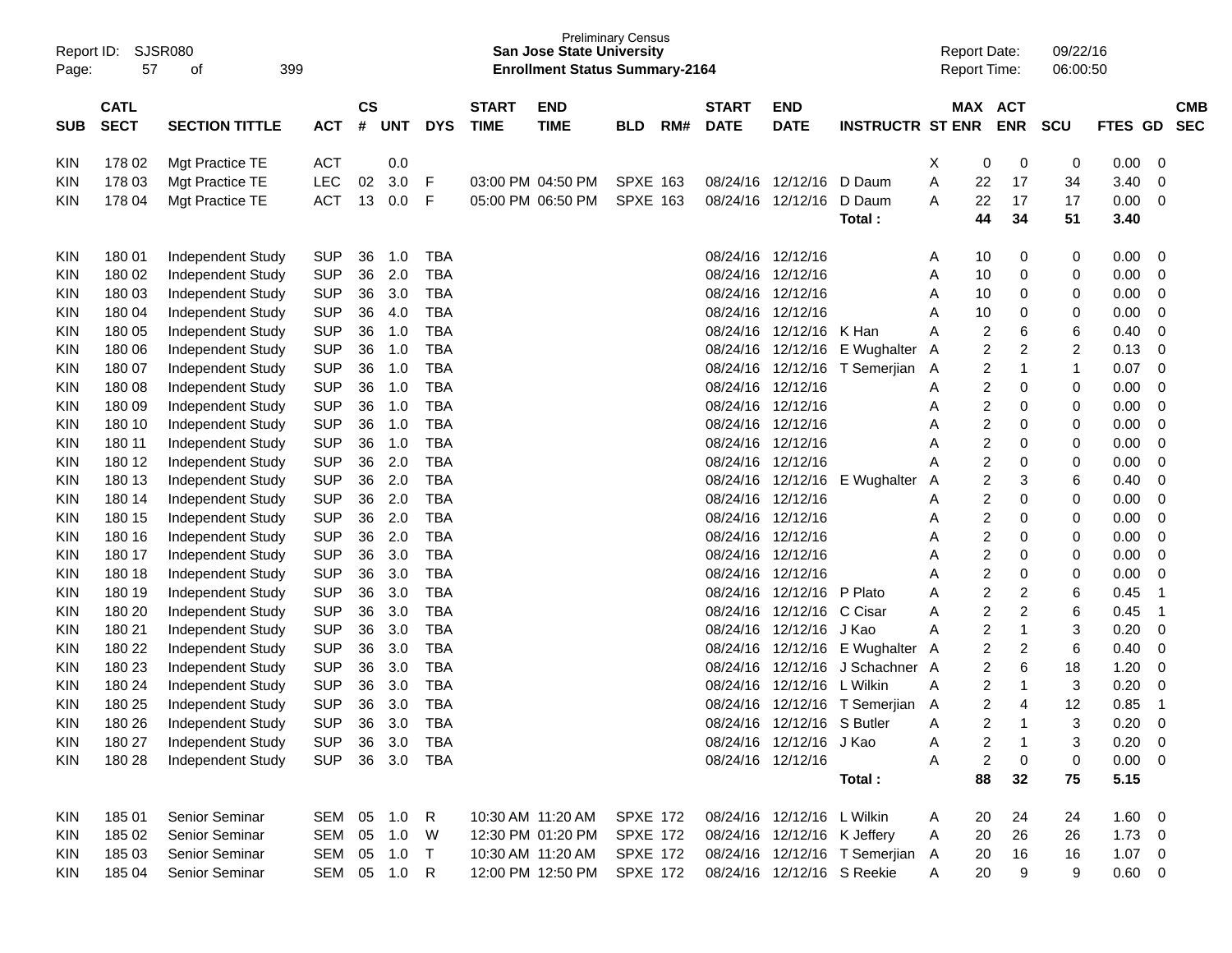| Page:      | Report ID: SJSR080<br>58   | 399<br>οf                        |                |                |            |            |                             | <b>San Jose State University</b><br><b>Enrollment Status Summary-2164</b> | <b>Preliminary Census</b> |     |                             |                           |                                 | <b>Report Date:</b><br><b>Report Time:</b> |                       | 09/22/16<br>06:00:50 |                        |                            |                          |
|------------|----------------------------|----------------------------------|----------------|----------------|------------|------------|-----------------------------|---------------------------------------------------------------------------|---------------------------|-----|-----------------------------|---------------------------|---------------------------------|--------------------------------------------|-----------------------|----------------------|------------------------|----------------------------|--------------------------|
| <b>SUB</b> | <b>CATL</b><br><b>SECT</b> | <b>SECTION TITTLE</b>            | ACT            | <b>CS</b><br># | <b>UNT</b> | <b>DYS</b> | <b>START</b><br><b>TIME</b> | <b>END</b><br><b>TIME</b>                                                 | <b>BLD</b>                | RM# | <b>START</b><br><b>DATE</b> | <b>END</b><br><b>DATE</b> | <b>INSTRUCTR ST ENR</b>         |                                            | MAX ACT<br><b>ENR</b> | <b>SCU</b>           | FTES GD                |                            | <b>CMB</b><br><b>SEC</b> |
|            |                            |                                  |                |                |            |            |                             |                                                                           |                           |     |                             |                           | Total:                          |                                            | 80<br>75              | 75                   | 5.00                   |                            |                          |
| KIN        | 18801                      | Prev Care Ath Inj                | LEC.           | 02             | 2.0        | TR         |                             | 12:30 PM 01:20 PM                                                         | <b>SPXE 163</b>           |     |                             | 08/24/16 12/12/16         | K Han<br>Total:                 | Α                                          | 40<br>39<br>40<br>39  | 78<br>78             | 5.23<br>5.23           | $\overline{\phantom{0}}$ 1 |                          |
| KIN        | 18901                      | Care & Prev Lab                  | LAB            | 15             | 1.0        | M          |                             | 12:30 PM 02:20 PM                                                         | YUH                       | 128 |                             | 08/24/16 12/12/16         | H Pai                           | A                                          | 20<br>20              | 20                   | 1.33                   | $\overline{\phantom{0}}$   |                          |
| KIN        | 18902                      | Care & Prev Lab                  | LAB            | 15             | 1.0        | W          |                             | 12:30 PM 02:20 PM                                                         | <b>YUH</b>                | 128 |                             | 08/24/16 12/12/16         | H Pai<br>Total:                 | A                                          | 20<br>14<br>40<br>34  | 14<br>34             | 0.95<br>2.28           | $\overline{\phantom{1}}$   |                          |
| <b>KIN</b> |                            | 191A 01 Adv Assess Lower Ext LEC |                | 02             | 3.0        | TR         |                             | 09:30 AM 10:20 AM                                                         | <b>SPXE 160</b>           |     |                             | 08/24/16 12/12/16         | K Han                           | A                                          | 40<br>24              | 48                   | $4.80\ 0$              |                            |                          |
| KIN        |                            | 191A 02 Adv Assess Lower Ext LAB |                | 15             | 0.0        | $\top$     |                             | 10:30 AM 12:20 PM                                                         | <b>YUH</b>                | 128 | 08/24/16                    | 12/12/16                  | K Han                           | Α                                          | 20<br>9               | 9                    | $0.00 \t 0$            |                            |                          |
| KIN        |                            | 191A 03 Adv Assess Lower Ext LAB |                | 15             | 0.0        | R          |                             | 10:30 AM 12:20 PM                                                         | YUH                       | 128 |                             | 08/24/16 12/12/16         | K Han<br>Total:                 | Α                                          | 20<br>15<br>80<br>48  | 15<br>72             | $0.00 \t 0$<br>4.80    |                            |                          |
| KIN        | 193 01                     | Org/Adm Ath Traing               | <b>LEC</b>     | 02             | $2.0$ F    |            |                             | 08:30 AM 10:20 AM                                                         | <b>YUH 128</b>            |     |                             | 08/24/16 12/12/16         | H Pai<br>Total:                 | Α                                          | 40<br>16<br>40<br>16  | 32<br>32             | $2.13 \quad 0$<br>2.13 |                            |                          |
| <b>KIN</b> | 194 01                     | Therapeutic Exercise LEC         |                | 02             | 3.0        | <b>MW</b>  |                             | 08:30 AM 09:20 AM                                                         | <b>SPXE 163</b>           |     |                             | 08/24/16 12/12/16         | H Pai                           | A                                          | 40<br>34              | 68                   | 6.85                   | $\overline{\phantom{0}}$ 1 |                          |
| KIN        | 194 02                     | Therapeutic Exercise ACT         |                | 13             | 0.0        | м          |                             | 09:30 AM 11:20 AM                                                         | <b>YUH</b>                | 128 | 08/24/16                    | 12/12/16                  | H Pai                           | Α                                          | 18<br>20              | 18                   | $0.00 \t 0$            |                            |                          |
| KIN        | 194 03                     | Therapeutic Exercise ACT         |                | 13             | 0.0        | W          |                             | 09:30 AM 11:20 AM                                                         | YUH                       | 128 |                             | 08/24/16 12/12/16         | H Pai<br>Total:                 | Α                                          | 20<br>16<br>80<br>68  | 16<br>102            | 0.00<br>6.85           | $\overline{\phantom{0}}$ 1 |                          |
| KIN        |                            | 197A 01 Practicum Ath Trn I      | <b>SUP</b>     | 36             | 1.0        | R          |                             | 07:30 AM 08:20 AM                                                         | YUH                       | 128 |                             | 08/24/16 12/12/16         | K Han<br>Total:                 | Α                                          | 12<br>13<br>12<br>13  | 13<br>13             | 0.87<br>0.87           | $\overline{\phantom{0}}$   |                          |
| KIN        |                            | 197C 01 Practicum Ath Trn II     | <b>SUP</b>     | 36             | 1.0        | W          |                             | 07:30 AM 08:20 AM                                                         | YUH                       | 128 |                             | 08/24/16 12/12/16         | H Pai                           | Α                                          | 12<br>12              | 12                   | $0.80 \ 0$             |                            |                          |
|            |                            |                                  |                |                |            |            |                             |                                                                           |                           |     |                             |                           | Total:                          |                                            | 12<br>12              | 12                   | 0.80                   |                            |                          |
| <b>KIN</b> | 198 01                     | Internship                       | SUP            | 36             | 1.0        | <b>TBA</b> |                             |                                                                           |                           |     | 08/24/16                    | 12/12/16                  | <b>B</b> Shifflett              | A                                          | 10<br>22              | 22                   | 1.47                   | $\overline{\mathbf{0}}$    |                          |
| KIN        | 198 02                     | Internship                       | <b>SUP</b>     | 36             | 2.0        | <b>TBA</b> |                             |                                                                           |                           |     | 08/24/16                    |                           | 12/12/16 B Shifflett            | Α                                          | 10<br>23              | 46                   | 3.07                   | $\overline{\phantom{0}}$   |                          |
| KIN        | 198 03                     | Internship                       | <b>SUP</b>     | 36             | 3.0        | <b>TBA</b> |                             |                                                                           |                           |     |                             |                           | 08/24/16 12/12/16 B Shifflett   | Α                                          | 10<br>22              | 66                   | 4.45                   | $\overline{1}$             |                          |
| KIN        | 198 04                     | Internship                       | SUP 36 4.0 TBA |                |            |            |                             |                                                                           |                           |     |                             |                           | 08/24/16 12/12/16 B Shifflett   | Α                                          | 10<br>$\mathbf 1$     | 4                    | $0.27$ 0               |                            |                          |
|            |                            |                                  |                |                |            |            |                             |                                                                           |                           |     |                             |                           | Total:                          |                                            | 40<br>68              | 138                  | 9.25                   |                            |                          |
| KIN        | 250 01                     | <b>Fund Quant Resrch</b>         | SEM 05 3.0 M   |                |            |            |                             | 04:00 PM 06:45 PM                                                         | <b>SPXC 151</b>           |     |                             |                           | 08/24/16 12/12/16 E Wughalter A |                                            | 22<br>23              | 69                   | 5.75 23                |                            |                          |
| KIN        | 250 02                     | Fund Quant Resrch                | SEM 05 3.0 M   |                |            |            |                             | 04:00 PM 06:45 PM                                                         | YUH 236                   |     |                             |                           | 08/24/16 12/12/16 A Jensen      | A                                          | 18<br>22              | 54                   | 4.50 18                |                            |                          |
|            |                            |                                  |                |                |            |            |                             |                                                                           |                           |     |                             |                           | Total:                          |                                            | 44<br>41              | 123                  | 10.25                  |                            |                          |
| KIN        | 251 01                     | Fund Qual Resrch                 | SEM 05 3.0 T   |                |            |            |                             | 07:00 PM 09:45 PM SPXC 151                                                |                           |     |                             | 08/24/16 12/12/16 J Chin  |                                 | A                                          | 19<br>22              | 57                   | 4.75 19                |                            |                          |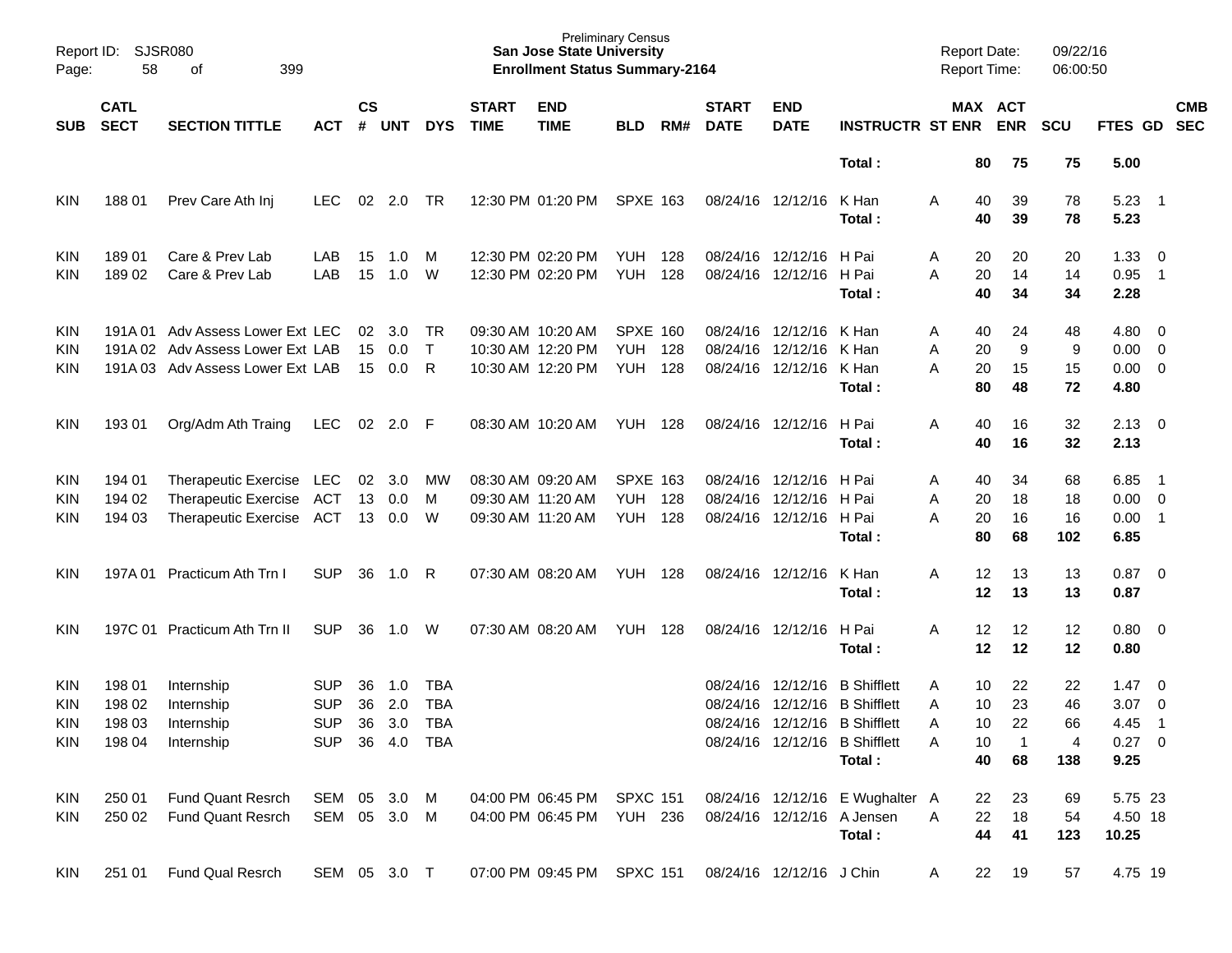| Report ID:<br>Page:                    | 59                         | <b>SJSR080</b><br>399<br>оf                                          |                                        |                    |                      |                                        |                             | <b>Preliminary Census</b><br><b>San Jose State University</b><br><b>Enrollment Status Summary-2164</b> |                 |     |                                  |                                        |                                                                                                  | Report Date:<br>Report Time: |                   |                                           | 09/22/16<br>06:00:50            |                                           |                                 |                          |
|----------------------------------------|----------------------------|----------------------------------------------------------------------|----------------------------------------|--------------------|----------------------|----------------------------------------|-----------------------------|--------------------------------------------------------------------------------------------------------|-----------------|-----|----------------------------------|----------------------------------------|--------------------------------------------------------------------------------------------------|------------------------------|-------------------|-------------------------------------------|---------------------------------|-------------------------------------------|---------------------------------|--------------------------|
| <b>SUB</b>                             | <b>CATL</b><br><b>SECT</b> | <b>SECTION TITTLE</b>                                                | <b>ACT</b>                             | $\mathsf{cs}$<br># | <b>UNT</b>           | <b>DYS</b>                             | <b>START</b><br><b>TIME</b> | <b>END</b><br><b>TIME</b>                                                                              | <b>BLD</b>      | RM# | <b>START</b><br><b>DATE</b>      | <b>END</b><br><b>DATE</b>              | <b>INSTRUCTR ST ENR</b>                                                                          |                              |                   | <b>MAX ACT</b><br><b>ENR</b>              | SCU                             | FTES GD                                   |                                 | <b>CMB</b><br><b>SEC</b> |
|                                        |                            |                                                                      |                                        |                    |                      |                                        |                             |                                                                                                        |                 |     |                                  |                                        | Total:                                                                                           |                              | 22                | 19                                        | 57                              | 4.75                                      |                                 |                          |
| <b>KIN</b>                             | 255 01                     | Adv Exercise Physiol                                                 | SEM                                    | 05                 | 3.0                  | W                                      | 04:00 PM 06:45 PM           |                                                                                                        | YUH             | 233 |                                  | 08/24/16 12/12/16                      | P Plato<br>Total:                                                                                | A                            | 15<br>15          | 18<br>18                                  | 54<br>54                        | 4.50 18<br>4.50                           |                                 |                          |
| <b>KIN</b>                             | 259 01                     | Adv APA Internship                                                   | <b>SUP</b>                             | 25                 | 3.0                  | TBA                                    |                             |                                                                                                        |                 |     | 08/24/16                         | 12/12/16                               | N Megginson A<br>Total:                                                                          |                              | 10<br>10          | 0<br>0                                    | 0<br>0                          | $0.00 \quad 0$<br>0.00                    |                                 |                          |
| <b>KIN</b>                             | 265 01                     | Adv Motor Develop                                                    | SEM                                    | 05                 | 3.0                  | R                                      |                             | 04:00 PM 06:45 PM                                                                                      | <b>SPXC 151</b> |     |                                  | 08/24/16 12/12/16                      | V Payne<br>Total:                                                                                | A                            | 15<br>15          | 10<br>10                                  | 30<br>30                        | 2.50 10<br>2.50                           |                                 |                          |
| <b>KIN</b>                             | 268 01                     | Res/Prac/Mgmt/Inj-LE SEM                                             |                                        | 05                 | 2.0                  | W                                      |                             | 07:00 PM 08:50 PM                                                                                      | <b>SPXC 153</b> |     |                                  | 08/24/16 12/12/16                      | D Haber<br>Total :                                                                               | A                            | 15<br>15          | 14<br>14                                  | 28<br>28                        | 2.33 14<br>2.33                           |                                 |                          |
| <b>KIN</b>                             | 271 01                     | <b>ADV TOPICS AT</b>                                                 | <b>LEC</b>                             | 03                 | 3.0                  | $\top$                                 |                             | 04:00 PM 06:45 PM                                                                                      | <b>YUH 128</b>  |     |                                  | 08/24/16 12/12/16                      | M Tsuruike<br>Total:                                                                             | Α                            | 15<br>15          | 11<br>11                                  | 33<br>33                        | 2.75 11<br>2.75                           |                                 |                          |
| <b>KIN</b>                             | 272 01                     | Res/Prac Ther Exerci                                                 | SEM                                    | 05                 | 3.0                  | M                                      |                             | 07:00 PM 09:45 PM                                                                                      | <b>SPXC 153</b> |     |                                  | 08/24/16 12/12/16                      | M Tsuruike<br>Total:                                                                             | A                            | 15<br>15          | 12<br>12                                  | 36<br>36                        | 3.00 12<br>3.00                           |                                 |                          |
| <b>KIN</b><br>KIN<br><b>KIN</b>        | 280 01<br>280 02<br>280 03 | Adv Fldwk Sprt Mgt<br>Adv Fldwk Sprt Mgt<br>Adv Fldwk Sprt Mgt       | <b>SUP</b><br><b>SUP</b><br><b>SUP</b> | 25<br>25<br>25     | 1.0<br>2.0<br>3.0    | <b>TBA</b><br><b>TBA</b><br><b>TBA</b> |                             |                                                                                                        |                 |     | 08/24/16<br>08/24/16<br>08/24/16 | 12/12/16<br>12/12/16<br>12/12/16       | <b>B</b> Shifflett<br><b>B</b> Shifflett<br><b>B</b> Shifflett<br>Total:                         | Α<br>Α<br>А                  | 5<br>5<br>5<br>15 | 0<br>0<br>-1<br>1                         | 0<br>0<br>3<br>3                | $0.00 \quad 0$<br>0.00<br>0.25<br>0.25    | - 0<br>$\overline{\phantom{0}}$ |                          |
| <b>KIN</b>                             | 282 01                     | Marketing/Sport                                                      | SEM                                    | 05                 | 3.0                  | $\top$                                 |                             | 04:00 PM 06:45 PM                                                                                      | <b>SPXC 151</b> |     |                                  | 08/24/16 12/12/16                      | C Armstrong A<br>Total :                                                                         |                              | 15<br>15          | 10<br>10                                  | 30<br>30                        | 2.50 10<br>2.50                           |                                 |                          |
| <b>KIN</b>                             | 28301                      | Mgt Lead Comm/Spt                                                    | SEM                                    | 05                 | 3.0                  | M                                      |                             | 07:00 PM 09:45 PM                                                                                      | <b>SPXC 151</b> |     |                                  | 08/24/16 12/12/16                      | C Armstrong A<br>Total :                                                                         |                              | 15<br>15          | 13<br>13                                  | 39<br>39                        | 3.20 12<br>3.20                           |                                 |                          |
| <b>KIN</b><br><b>KIN</b><br><b>KIN</b> | 285 01<br>285 02<br>285 03 | Internship Kinesiolo<br>Internship Kinesiolo<br>Internship Kinesiolo | <b>SUP</b><br><b>SUP</b><br><b>SUP</b> | 25<br>25           | 1.0<br>2.0<br>25 3.0 | <b>TBA</b><br><b>TBA</b><br>TBA        |                             |                                                                                                        |                 |     | 08/24/16                         |                                        | 08/24/16 12/12/16 B Shifflett<br>12/12/16 B Shifflett<br>08/24/16 12/12/16 B Shifflett<br>Total: | Α<br>Α<br>A                  | 5<br>5<br>5<br>15 | 3<br>$\mathbf{1}$<br>$\overline{7}$<br>11 | 3<br>$\overline{2}$<br>21<br>26 | $0.25$ 3<br>$0.17$ 1<br>$1.75$ 7<br>2.17  |                                 |                          |
| <b>KIN</b><br><b>KIN</b><br><b>KIN</b> | 286 01<br>286 02<br>286 03 | Independent Study<br><b>Independent Study</b><br>Independent Study   | <b>SUP</b><br><b>SUP</b><br><b>SUP</b> | 25<br>25           | 1.0<br>2.0<br>25 3.0 | <b>TBA</b><br><b>TBA</b><br><b>TBA</b> |                             |                                                                                                        |                 |     | 08/24/16 12/12/16                | 08/24/16 12/12/16<br>08/24/16 12/12/16 |                                                                                                  | Α<br>Α<br>Α                  | 10<br>10<br>10    | 0<br>0<br>0                               | 0<br>0<br>0                     | $0.00 \t 0$<br>$0.00 \t 0$<br>$0.00 \t 0$ |                                 |                          |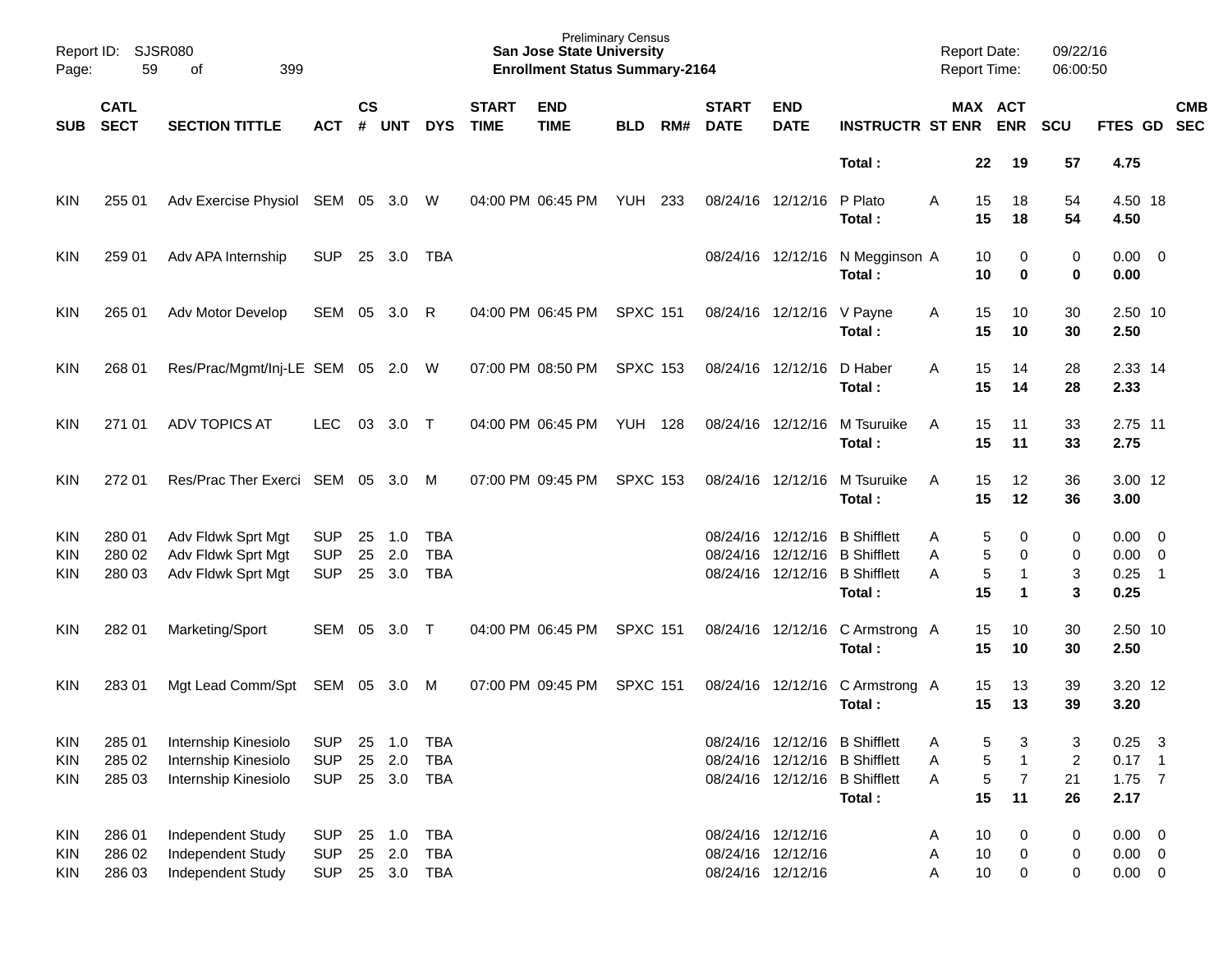| Report ID:<br>Page: | 60               | <b>SJSR080</b><br>399<br>οf          |                          |               |            |            |              | <b>San Jose State University</b><br><b>Enrollment Status Summary-2164</b> | <b>Preliminary Census</b> |     |              |                   |                               | <b>Report Date:</b><br>Report Time: |        |                | 09/22/16<br>06:00:50 |              |                |            |
|---------------------|------------------|--------------------------------------|--------------------------|---------------|------------|------------|--------------|---------------------------------------------------------------------------|---------------------------|-----|--------------|-------------------|-------------------------------|-------------------------------------|--------|----------------|----------------------|--------------|----------------|------------|
|                     | <b>CATL</b>      |                                      |                          | $\mathsf{cs}$ |            |            | <b>START</b> | <b>END</b>                                                                |                           |     | <b>START</b> | <b>END</b>        |                               |                                     |        | MAX ACT        |                      |              |                | <b>CMB</b> |
| SUB                 | <b>SECT</b>      | <b>SECTION TITTLE</b>                | <b>ACT</b>               | #             | <b>UNT</b> | <b>DYS</b> | <b>TIME</b>  | <b>TIME</b>                                                               | <b>BLD</b>                | RM# | <b>DATE</b>  | <b>DATE</b>       | <b>INSTRUCTR ST ENR</b>       |                                     |        | <b>ENR</b>     | <b>SCU</b>           | FTES GD      |                | <b>SEC</b> |
| <b>KIN</b>          | 286 04           | Independent Study                    | <b>SUP</b>               | 25            | 1.0        | <b>TBA</b> |              |                                                                           |                           |     | 08/24/16     | 12/12/16          | T Semerjian                   | A                                   | 10     | 1              | 1                    | 0.08         | $\overline{1}$ |            |
| KIN                 | 286 05           | Independent Study                    | <b>SUP</b>               | 25            | 1.0        | <b>TBA</b> |              |                                                                           |                           |     | 08/24/16     | 12/12/16          |                               | A                                   | 10     | 0              | 0                    | 0.00         | 0              |            |
| KIN                 | 286 06           | Independent Study                    | <b>SUP</b>               | 25            | 2.0        | <b>TBA</b> |              |                                                                           |                           |     | 08/24/16     | 12/12/16          |                               | A                                   | 10     | 0              | 0                    | 0.00         | 0              |            |
| KIN                 | 286 07           | Independent Study                    | <b>SUP</b>               | 25            | 2.0        | TBA        |              |                                                                           |                           |     | 08/24/16     | 12/12/16          |                               | A                                   | 10     | 0              | 0                    | 0.00         | 0              |            |
| KIN                 | 286 08           | Independent Study                    | <b>SUP</b>               | 25            | 3.0        | TBA        |              |                                                                           |                           |     | 08/24/16     | 12/12/16          | P Plato                       | A                                   | 10     | 2              | 6                    | 0.50         | $\overline{2}$ |            |
| KIN                 | 286 09           | Independent Study                    | <b>SUP</b>               | 25            | 3.0        | <b>TBA</b> |              |                                                                           |                           |     | 08/24/16     | 12/12/16          | C Armstrong                   | A                                   | 10     | 3              | 9                    | 0.75         | 3              |            |
| KIN                 | 286 10           | Independent Study                    | <b>SUP</b>               | 25            | 3.0        | <b>TBA</b> |              |                                                                           |                           |     | 08/24/16     | 12/12/16          | J Kao                         | Α                                   | 10     | -1             | 3                    | 0.25         | -1             |            |
| KIN                 | 286 11           | Independent Study                    | <b>SUP</b>               | 25            | 3.0        | TBA        |              |                                                                           |                           |     | 08/24/16     | 12/12/16          | T Butryn                      | A                                   | 5      | -1             | 3                    | 0.25         | $\overline{1}$ |            |
| KIN                 | 286 12           | Independent Study                    | <b>SUP</b>               | 25            | 3.0        | TBA        |              |                                                                           |                           |     | 08/24/16     | 12/12/16          | J Chin                        | Α                                   | 5      | $\mathbf 1$    | 3                    | 0.25         | $\overline{1}$ |            |
| KIN                 | 286 13           | Independent Study                    | <b>SUP</b>               | 25            | 3.0        | <b>TBA</b> |              |                                                                           |                           |     | 08/24/16     | 12/12/16          | C Cisar                       | Α                                   | 5      | 0              | 0                    | 0.00         | 0              |            |
| KIN                 | 286 14           | Independent Study                    | <b>SUP</b>               | 25            | 3.0        | <b>TBA</b> |              |                                                                           |                           |     |              | 08/24/16 12/12/16 | E Wughalter                   | A                                   | 5      | $\mathbf{1}$   | 3                    | 0.25         | $\overline{1}$ |            |
|                     |                  |                                      |                          |               |            |            |              |                                                                           |                           |     |              |                   | Total:                        |                                     | 120    | 10             | 28                   | 2.33         |                |            |
| <b>KIN</b>          | 292A01           | Lead & Admin Ath Tra SEM             |                          | 05            | 1.0        | W          |              | 05:00 PM 06:50 PM                                                         | <b>SPXC 153</b>           |     | 08/24/16     | 12/12/16          | M Tsuruike                    | Α                                   | 15     | 14             | 14                   | $1.17$ 14    |                |            |
|                     |                  |                                      |                          |               |            |            |              |                                                                           |                           |     |              |                   | Total:                        |                                     | 15     | 14             | 14                   | 1.17         |                |            |
| <b>KIN</b>          | 293A 01          | Fieldwork AT I                       | <b>SEM</b>               | 05            | 2.0        | <b>TBA</b> |              |                                                                           |                           |     |              | 08/24/16 12/12/16 | M Tsuruike                    | A                                   | 15     | 14             | 14                   | 2.33 14      |                |            |
| KIN                 |                  | 293A 02 Fieldwork AT I               | <b>SUP</b>               | 25            | 0.0        | TBA        |              |                                                                           |                           |     |              | 08/24/16 12/12/16 | M Tsuruike                    | Α                                   | 15     | 14             | 28                   | $0.00$ 14    |                |            |
|                     |                  |                                      |                          |               |            |            |              |                                                                           |                           |     |              |                   | Total:                        |                                     | 30     | 28             | 42                   | 2.33         |                |            |
| <b>KIN</b>          | 293C 01          | Fieldwork AT III                     | <b>SEM</b>               | 05            | 2.0        | <b>TBA</b> |              |                                                                           |                           |     |              | 08/24/16 12/12/16 | M Tsuruike                    | A                                   | 15     | 12             | 12                   | $2.00$ 12    |                |            |
| <b>KIN</b>          |                  | 293C 02 Fieldwork AT III             | <b>SUP</b>               | 25            | 0.0        | TBA        |              |                                                                           |                           |     |              | 08/24/16 12/12/16 | M Tsuruike                    | Α                                   | 15     | 12             | 24                   | $0.00$ 12    |                |            |
|                     |                  |                                      |                          |               |            |            |              |                                                                           |                           |     |              |                   | Total:                        |                                     | 30     | 24             | 36                   | 2.00         |                |            |
|                     |                  |                                      | <b>SUP</b>               |               | 3.0        | <b>TBA</b> |              |                                                                           |                           |     |              | 08/24/16 12/12/16 |                               |                                     |        |                |                      |              | 0              |            |
| <b>KIN</b><br>KIN   | 298 01<br>298 02 | Spec Studies P E<br>Spec Studies P E | <b>SUP</b>               | 25<br>25      | 3.0        | <b>TBA</b> |              |                                                                           |                           |     |              | 08/24/16 12/12/16 | C Cisar                       | A<br>Α                              | 5<br>5 | 0<br>-1        | 0<br>3               | 0.00<br>0.25 | $\overline{1}$ |            |
| KIN                 | 298 03           | Spec Studies P E                     | <b>SUP</b>               | 25            | 3.0        | <b>TBA</b> |              |                                                                           |                           |     |              | 08/24/16 12/12/16 | E Wughalter                   | A                                   | 5      | 5              | 15                   | 1.25         | 5              |            |
| KIN                 | 298 04           | Spec Studies P E                     | <b>SUP</b>               | 25            | 3.0        | <b>TBA</b> |              |                                                                           |                           |     | 08/24/16     | 12/12/16          | J Kao                         | A                                   | 5      | $\mathbf 1$    | 3                    | 0.25         | $\mathbf 1$    |            |
| KIN                 | 298 05           | Spec Studies P E                     | <b>SUP</b>               | 25            | 3.0        | <b>TBA</b> |              |                                                                           |                           |     | 08/24/16     | 12/12/16          | J Chin                        | Α                                   | 5      | -1             | 3                    | 0.25         | $\overline{1}$ |            |
| KIN                 | 298 06           | Spec Studies P E                     | <b>SUP</b>               | 25            | 3.0        | <b>TBA</b> |              |                                                                           |                           |     |              | 08/24/16 12/12/16 | P Plato                       | Α                                   | 5      | $\overline{2}$ | 6                    | 0.50         | $\overline{2}$ |            |
| KIN                 | 298 07           | Spec Studies P E                     | <b>SUP</b>               |               | 25 3.0     | <b>TBA</b> |              |                                                                           |                           |     |              |                   | 08/24/16 12/12/16 C Armstrong | А                                   | 5      |                | 3                    | 0.25         | -1             |            |
| <b>KIN</b>          | 298 08           | Spec Studies P E                     | <b>SUP</b>               |               | 25 3.0     | TBA        |              |                                                                           |                           |     |              | 08/24/16 12/12/16 |                               | A                                   | 5      | 0              | 0                    | 0.00         | $\overline{0}$ |            |
| <b>KIN</b>          | 298 09           | Spec Studies P E                     | SUP                      |               | 25 3.0     | TBA        |              |                                                                           |                           |     |              | 08/24/16 12/12/16 |                               | Α                                   | 5      | 0              | 0                    | 0.00         | $\overline{0}$ |            |
| <b>KIN</b>          | 298 10           | Spec Studies P E                     | <b>SUP</b>               |               | 25 3.0     | TBA        |              |                                                                           |                           |     |              | 08/24/16 12/12/16 |                               | Α                                   | 5      | 0              | 0                    | $0.00 \t 0$  |                |            |
|                     |                  |                                      |                          |               |            |            |              |                                                                           |                           |     |              |                   | Total:                        |                                     | 50     | 11             | 33                   | 2.75         |                |            |
| KIN                 | 299 01           | <b>Masters Thesis</b>                |                          |               | 25 1.0     | TBA        |              |                                                                           |                           |     |              | 08/24/16 12/12/16 |                               |                                     | 5      | 0              | 0                    | $0.00 \t 0$  |                |            |
| <b>KIN</b>          | 299 02           | <b>Masters Thesis</b>                | <b>SUP</b><br><b>SUP</b> |               | 25 2.0     | TBA        |              |                                                                           |                           |     |              | 08/24/16 12/12/16 |                               | A<br>A                              | 5      | 0              | 0                    | $0.00 \t 0$  |                |            |
| <b>KIN</b>          | 299 03           | <b>Masters Thesis</b>                | SUP 25 3.0 TBA           |               |            |            |              |                                                                           |                           |     |              | 08/24/16 12/12/16 |                               | Α                                   | 5      | 0              | 0                    | $0.00 \t 0$  |                |            |
|                     |                  |                                      |                          |               |            |            |              |                                                                           |                           |     |              |                   |                               |                                     |        |                |                      |              |                |            |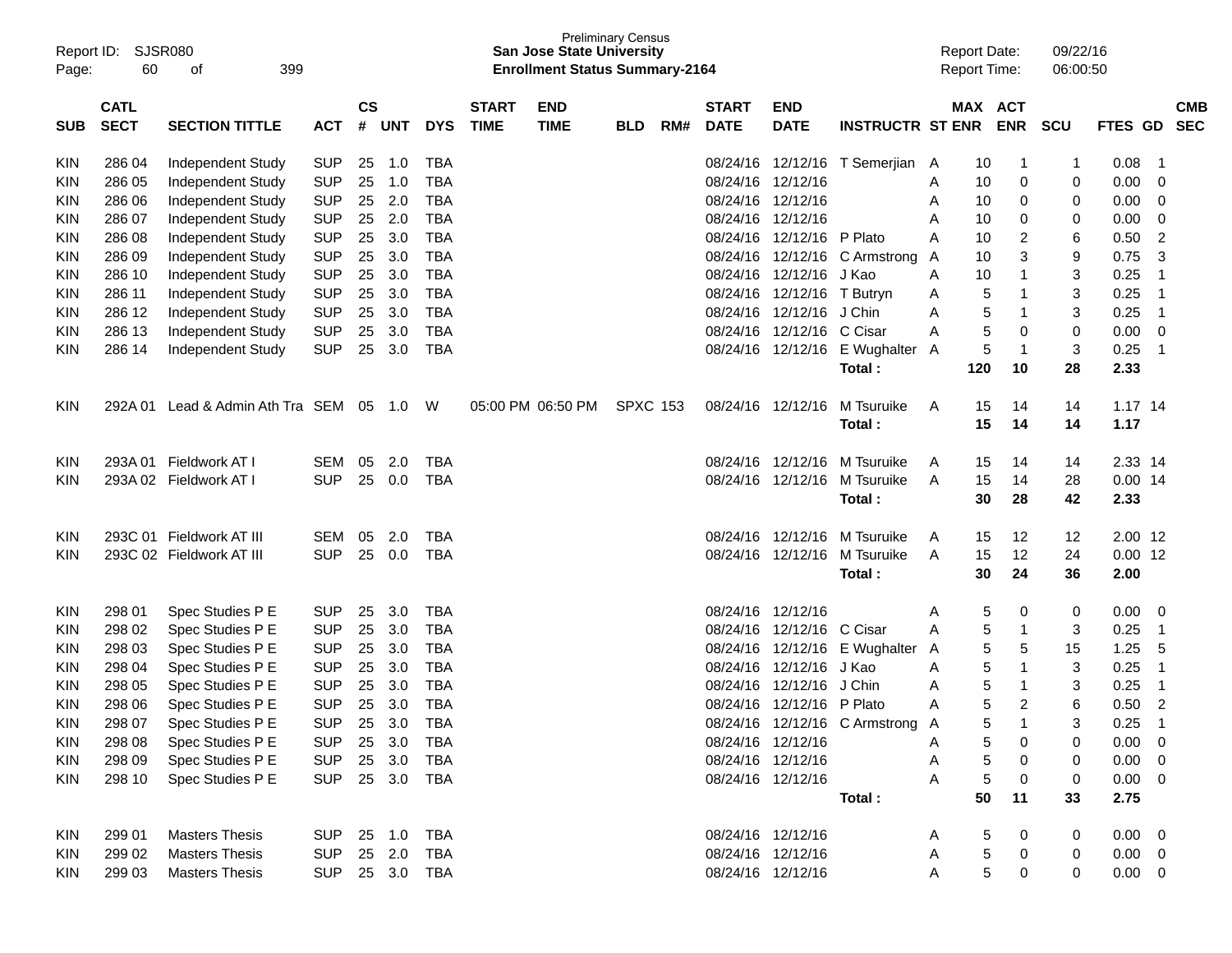| Report ID:<br>Page:                                                              | 61                                                       | <b>SJSR080</b><br>399<br>οf                                                                                                                        |                                                                                  |                                  |                                        |                                                                                  |                                        | <b>San Jose State University</b><br><b>Enrollment Status Summary-2164</b> | <b>Preliminary Census</b>          |     |                                                                      |                                                                              |                            |                            | <b>Report Date:</b><br>Report Time: |                          | 09/22/16<br>06:00:50              |                                              |                               |
|----------------------------------------------------------------------------------|----------------------------------------------------------|----------------------------------------------------------------------------------------------------------------------------------------------------|----------------------------------------------------------------------------------|----------------------------------|----------------------------------------|----------------------------------------------------------------------------------|----------------------------------------|---------------------------------------------------------------------------|------------------------------------|-----|----------------------------------------------------------------------|------------------------------------------------------------------------------|----------------------------|----------------------------|-------------------------------------|--------------------------|-----------------------------------|----------------------------------------------|-------------------------------|
| <b>SUB</b>                                                                       | <b>CATL</b><br><b>SECT</b>                               | <b>SECTION TITTLE</b>                                                                                                                              | <b>ACT</b>                                                                       | $\mathsf{cs}$<br>#               | <b>UNT</b>                             | <b>DYS</b>                                                                       | <b>START</b><br><b>TIME</b>            | <b>END</b><br><b>TIME</b>                                                 | <b>BLD</b>                         | RM# | <b>START</b><br><b>DATE</b>                                          | <b>END</b><br><b>DATE</b>                                                    | <b>INSTRUCTR ST ENR</b>    |                            | <b>MAX ACT</b>                      | <b>ENR</b>               | <b>SCU</b>                        | FTES GD                                      | <b>CMB</b><br><b>SEC</b>      |
| <b>KIN</b><br><b>KIN</b><br><b>KIN</b><br><b>KIN</b><br><b>KIN</b><br><b>KIN</b> | 299 04<br>299 05<br>299 06<br>299 07<br>299 08<br>299 09 | <b>Masters Thesis</b><br><b>Masters Thesis</b><br><b>Masters Thesis</b><br><b>Masters Thesis</b><br><b>Masters Thesis</b><br><b>Masters Thesis</b> | <b>SUP</b><br><b>SUP</b><br><b>SUP</b><br><b>SUP</b><br><b>SUP</b><br><b>SUP</b> | 25<br>25<br>25<br>25<br>25<br>25 | 6.0<br>2.0<br>3.0<br>3.0<br>3.0<br>3.0 | <b>TBA</b><br><b>TBA</b><br><b>TBA</b><br><b>TBA</b><br><b>TBA</b><br><b>TBA</b> |                                        |                                                                           |                                    |     | 08/24/16<br>08/24/16<br>08/24/16<br>08/24/16<br>08/24/16<br>08/24/16 | 12/12/16<br>12/12/16<br>12/12/16<br>12/12/16<br>12/12/16<br>12/12/16         | J Chin<br>E Wughalter      | Α<br>A<br>A<br>Α<br>A<br>A | 5<br>5<br>5<br>5<br>5<br>5          | 0<br>0<br>1<br>0<br>0    | 0<br>0<br>3<br>3<br>0<br>0        | 0.00<br>0.00<br>0.25<br>0.25<br>0.00<br>0.00 | $\overline{0}$<br>0<br>0<br>0 |
| <b>KIN</b>                                                                       | 299 10                                                   | <b>Masters Thesis</b>                                                                                                                              | <b>SUP</b>                                                                       | 25                               | 6.0                                    | <b>TBA</b>                                                                       |                                        |                                                                           |                                    |     | 08/24/16 12/12/16                                                    |                                                                              | Total:                     | A                          | 5<br>50                             | $\pmb{0}$<br>$\mathbf 2$ | 0<br>6                            | 0.00<br>0.50                                 | $\mathbf 0$                   |
| KNED                                                                             |                                                          | KNED 184Y 01 Stdt Tchg II<br>184Y 02 Stdt Tchg II                                                                                                  | <b>SUP</b><br><b>SUP</b>                                                         | 25<br>25                         | 4.0<br>5.0                             | <b>TBA</b><br><b>TBA</b>                                                         |                                        |                                                                           |                                    |     |                                                                      | 08/24/16 12/12/16<br>08/24/16 12/12/16                                       | D Daum<br>D Daum<br>Total: | A<br>A                     | 10<br>10<br>20                      | 3<br>0<br>3              | 12<br>$\mathbf 0$<br>12           | 0.80<br>0.00<br>0.80                         | 0<br>-0                       |
| KNED                                                                             | 184Z 01                                                  | Stdt Tchg III<br>KNED 184Z 02 Stdt Tchg III                                                                                                        | <b>SUP</b><br><b>SUP</b>                                                         | 25<br>25                         | 4.0<br>5.0                             | <b>TBA</b><br><b>TBA</b>                                                         |                                        |                                                                           |                                    |     | 08/24/16                                                             | 12/12/16<br>08/24/16 12/12/16                                                | D Daum<br>Total:           | Α<br>A                     | 10<br>10<br>20                      | 0<br>0<br>$\bf{0}$       | 0<br>0<br>$\bf{0}$                | 0.00<br>0.00<br>0.00                         | - 0<br>$\mathbf 0$            |
|                                                                                  | KNED 339 01<br>KNED 339 02                               | Instr Matl & Proc PE<br>Instr Matl & Proc PE                                                                                                       | <b>LEC</b><br><b>ACT</b>                                                         | 02<br>08                         | 3.0<br>0.0                             | $\top$<br>Т                                                                      | 04:00 PM 05:50 PM<br>06:00 PM 07:50 PM |                                                                           | <b>SPXC 153</b><br><b>SPXC 153</b> |     | 08/24/16                                                             | 08/24/16 12/12/16<br>12/12/16                                                | D Daum<br>D Daum<br>Total: | A<br>A                     | 15<br>15<br>30                      | 20<br>20<br>40           | 40<br>20<br>60                    | 4.00<br>0.00<br>4.00                         | 0<br>$\overline{0}$           |
|                                                                                  | Department :                                             | Kinesiology                                                                                                                                        |                                                                                  |                                  |                                        |                                                                                  |                                        |                                                                           |                                    |     |                                                                      | <b>Department Total:</b><br><b>Lower Division:</b><br><b>Upper Division:</b> | <b>Graduate Division:</b>  |                            | 8013<br>4887<br>2590<br>536         | 4508<br>2327<br>289      | 7124 10471<br>4986<br>4807<br>678 | 707.95<br>332.80<br>321.87<br>53.28          |                               |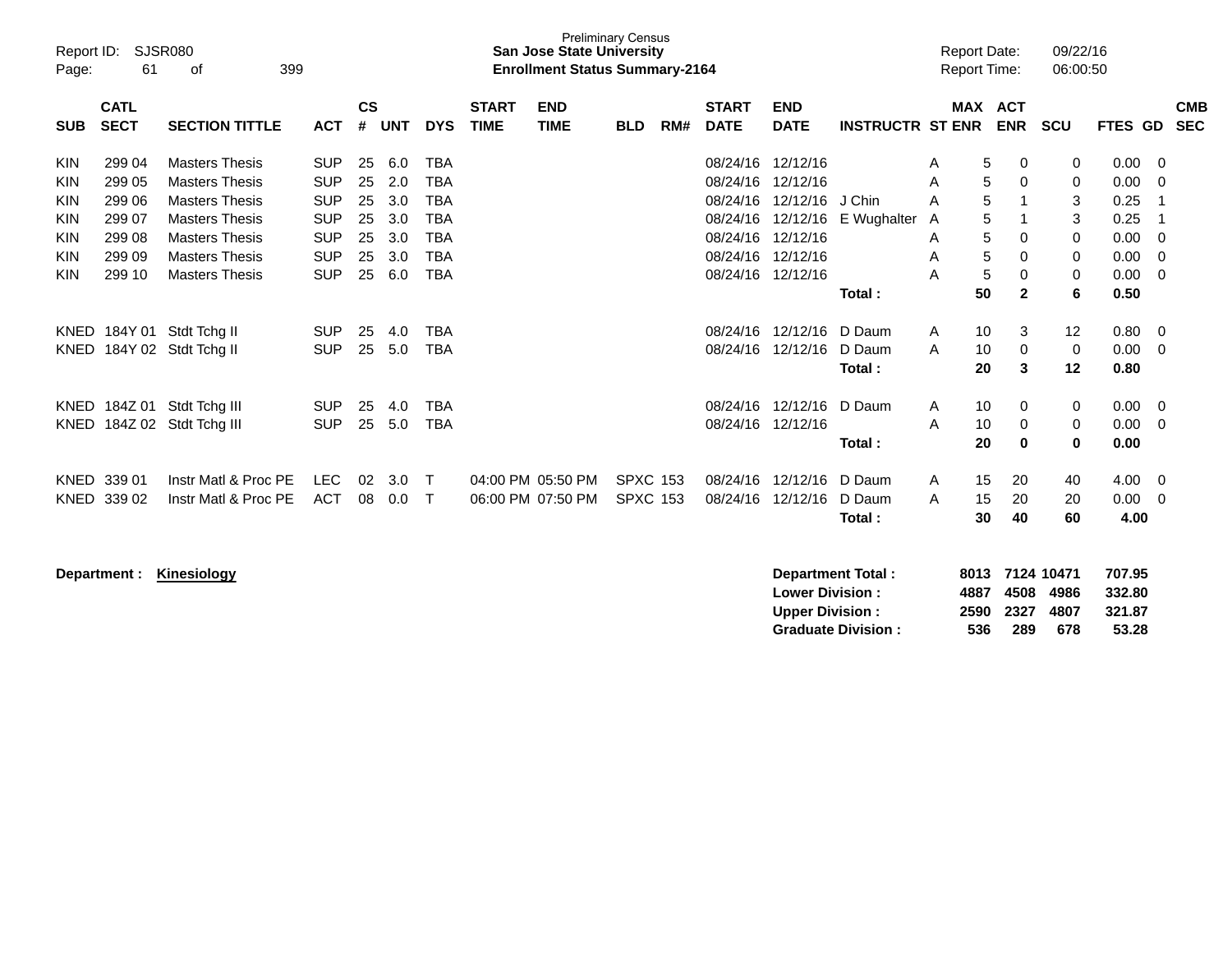| Report ID:<br>Page: | 62                         | <b>SJSR080</b><br>399<br>оf                                                   |               |                    |            |            |                             | <b>San Jose State University</b><br><b>Enrollment Status Summary-2164</b> | <b>Preliminary Census</b> |     |                             |                            |                                 |   | <b>Report Date:</b><br><b>Report Time:</b> |            | 09/22/16<br>06:00:50 |             |                         |            |
|---------------------|----------------------------|-------------------------------------------------------------------------------|---------------|--------------------|------------|------------|-----------------------------|---------------------------------------------------------------------------|---------------------------|-----|-----------------------------|----------------------------|---------------------------------|---|--------------------------------------------|------------|----------------------|-------------|-------------------------|------------|
| SUB                 | <b>CATL</b><br><b>SECT</b> | <b>SECTION TITTLE</b>                                                         | <b>ACT</b>    | $\mathsf{cs}$<br># | <b>UNT</b> | <b>DYS</b> | <b>START</b><br><b>TIME</b> | <b>END</b><br><b>TIME</b>                                                 | <b>BLD</b>                | RM# | <b>START</b><br><b>DATE</b> | <b>END</b><br><b>DATE</b>  | <b>INSTRUCTR ST ENR</b>         |   | MAX ACT                                    | <b>ENR</b> | <b>SCU</b>           | FTES GD SEC |                         | <b>CMB</b> |
| College             | Department :               | <b>Applied Sciences &amp; Arts</b><br><b>Recreation &amp; Leisure Studies</b> |               |                    |            |            |                             |                                                                           |                           |     |                             |                            |                                 |   |                                            |            |                      |             |                         |            |
|                     | RECL 10 01                 | Creat Meaning Life                                                            | <b>LEC</b>    | 02                 | 3.0        | TR.        |                             | 09:00 AM 10:15 AM                                                         | SH.                       | 345 |                             | 08/24/16 12/12/16 P Toney  |                                 | A | 40                                         | 38         | 114                  | 7.60        | - 0                     |            |
|                     | RECL 10 02                 | <b>Creat Meaning Life</b>                                                     | <b>LEC</b>    | 02                 | 3.0        | <b>TR</b>  |                             | 12:00 PM 01:15 PM                                                         | <b>DBH</b>                | 133 |                             |                            | 08/24/16 12/12/16 R Jacobsen    | A | 40                                         | 34         | 102                  | 6.80        | $\overline{0}$          |            |
| RECL                | 10 03                      | <b>Creat Meaning Life</b>                                                     | <b>LEC</b>    | 02                 | 3.0        | <b>TR</b>  |                             | 10:30 AM 11:45 AM                                                         | <b>SH</b>                 | 345 |                             |                            | 08/24/16 12/12/16 M Duphily     | A | 40                                         | 37         | 111                  | 7.40        | $\overline{0}$          |            |
|                     | RECL 10 04                 | Creat Meaning Life                                                            | <b>LEC</b>    | 02                 | 3.0        | <b>MW</b>  |                             | 09:00 AM 10:15 AM                                                         | HB                        | 408 |                             | 08/24/16 12/12/16 L Levine |                                 | A | 40                                         | 39         | 117                  | 7.80        | $\overline{0}$          |            |
| RECL                | 10 05                      | Creat Meaning Life                                                            | <b>LEC</b>    | 02                 | 3.0        | <b>TBA</b> |                             |                                                                           |                           |     |                             |                            | 08/24/16 12/12/16 M Duphily     | A | 40                                         | 35         | 105                  | 7.00        | $\overline{0}$          |            |
|                     |                            |                                                                               |               |                    |            |            |                             |                                                                           |                           |     |                             |                            | Total:                          |   | 200                                        | 183        | 549                  | 36.60       |                         |            |
| <b>RECL</b>         | 90 01                      | <b>Rec Parks Tourism</b>                                                      | LEC           | 02                 | 3.0        | TR.        |                             | 09:00 AM 10:15 AM                                                         | <b>SH</b>                 | 312 |                             | 08/24/16 12/12/16          | C Bullock                       | A | 40                                         | 32         | 96                   | 6.40        | $\overline{\mathbf{0}}$ |            |
|                     |                            |                                                                               |               |                    |            |            |                             |                                                                           |                           |     |                             |                            | Total:                          |   | 40                                         | 32         | 96                   | 6.40        |                         |            |
| <b>RECL</b>         | 94 01                      | <b>Outdoor Rec</b>                                                            | <b>LEC</b>    | 02                 | 3.0        | M          |                             | 03:00 PM 05:45 PM                                                         | CL                        | 324 |                             | 08/24/16 12/12/16          | W Spain                         | A | 45                                         | 27         | 81                   | 5.40        | $\overline{\mathbf{0}}$ |            |
|                     |                            |                                                                               |               |                    |            |            |                             |                                                                           |                           |     |                             |                            | Total:                          |   | 45                                         | 27         | 81                   | 5.40        |                         |            |
|                     | RECL 97A 01                | <b>Event Planning</b>                                                         | <b>LEC</b>    | 02                 | 3.0        | TR.        |                             | 12:00 PM 01:15 PM                                                         | <b>CCB</b>                | 101 |                             | 08/24/16 12/12/16          | P Toney                         | A | 35                                         | 17         | 34                   | 3.40        | - 0                     |            |
| RECL                | 97A 02                     | <b>Event Planning</b>                                                         | <b>ACT</b>    | 11                 | 0.0        | $\top$     |                             | 06:00 PM 08:00 PM                                                         | YUH                       | 243 |                             | 08/24/16 12/12/16          | P Toney                         | A | 35                                         | 17         | 17                   | 0.00        | $\overline{0}$          |            |
|                     |                            |                                                                               |               |                    |            |            |                             |                                                                           |                           |     |                             |                            | Total:                          |   | 70                                         | 34         | 51                   | 3.40        |                         |            |
| RECL                |                            | 100W 01 Writing Workshop                                                      | <b>SEM</b>    | 04                 | 3.0        | МW         |                             | 12:00 PM 01:15 PM                                                         | <b>SPXC 152</b>           |     |                             | 08/24/16 12/12/16          | J Mac                           | A | 25                                         | 25         | 75                   | 5.00        | $\overline{\mathbf{0}}$ |            |
|                     |                            |                                                                               |               |                    |            |            |                             |                                                                           |                           |     |                             |                            | Total:                          |   | 25                                         | 25         | 75                   | 5.00        |                         |            |
|                     | RECL 110 01                | Leisure, Life                                                                 | <b>LEC</b>    | 02                 | 3.0        | -F         |                             | 10:30 AM 01:15 PM                                                         | DBH                       | 133 |                             | 08/24/16 12/12/16          | P Toney                         | A | 25                                         | 22         | 66                   | 4.40        | $\overline{\mathbf{0}}$ |            |
|                     |                            |                                                                               |               |                    |            |            |                             |                                                                           |                           |     |                             |                            | Total:                          |   | 25                                         | 22         | 66                   | 4.40        |                         |            |
|                     | RECL 111 01                | Leis Cult & Ident                                                             | <b>LEC</b>    | 02                 | 3.0        | МW         |                             | 07:30 AM 08:45 AM                                                         | <b>BBC</b>                | 225 |                             | 08/24/16 12/12/16          | L Levine                        | A | 40                                         | 33         | 99                   | 6.60        | $\overline{0}$          |            |
|                     | RECL 111 02                | Leis Cult & Ident                                                             | <b>LEC</b>    | 02                 | 3.0        | М          |                             | 10:30 AM 01:15 PM                                                         | HB                        | 408 |                             | 08/24/16 12/12/16 W Spain  |                                 | A | 40                                         | 15         | 45                   | 3.00        | $\overline{0}$          |            |
|                     |                            |                                                                               |               |                    |            |            |                             |                                                                           |                           |     |                             |                            | Total:                          |   | 80                                         | 48         | 144                  | 9.60        |                         |            |
|                     | RECL 112 01                | Intro to RT                                                                   | LEC           | 02                 | 3.0        | TR.        |                             | 01:30 PM 02:45 PM                                                         | YUH                       | 243 |                             | 08/24/16 12/12/16          | C Bullock                       | A | 45                                         | 44         | 132                  | 8.80        | $\overline{0}$          |            |
|                     |                            |                                                                               |               |                    |            |            |                             |                                                                           |                           |     |                             |                            | Total:                          |   | 45                                         | 44         | 132                  | 8.80        |                         |            |
|                     | RECL 132 01                | Rec Program Plan                                                              | LEC 02 3.0 R  |                    |            |            |                             | 03:00 PM 05:45 PM                                                         | SH                        | 242 |                             |                            | 08/24/16 12/12/16 B Grosvenor A |   | 40                                         | 18         | 54                   | $3.60 \ 0$  |                         |            |
|                     |                            |                                                                               |               |                    |            |            |                             |                                                                           |                           |     |                             |                            | Total:                          |   | 40                                         | 18         | 54                   | 3.60        |                         |            |
|                     | RECL 135 01                | Rec Areas & Facilit                                                           | SEM 04 3.0 T  |                    |            |            |                             | 01:30 PM 04:15 PM BBC 225                                                 |                           |     |                             | 08/24/16 12/12/16          | J Baur                          | A | 40                                         | 14         | 42                   | $2.85$ 1    |                         |            |
|                     |                            |                                                                               |               |                    |            |            |                             |                                                                           |                           |     |                             |                            | Total:                          |   | 40                                         | 14         | 42                   | 2.85        |                         |            |
|                     | RECL 136 01                | Rec & Park Admin                                                              | LEC 02 3.0 TR |                    |            |            |                             | 07:30 AM 08:45 AM YUH 243                                                 |                           |     |                             |                            | 08/24/16 12/12/16 B Grosvenor A |   | 40                                         | 28         | 84                   | 5.60 0      |                         |            |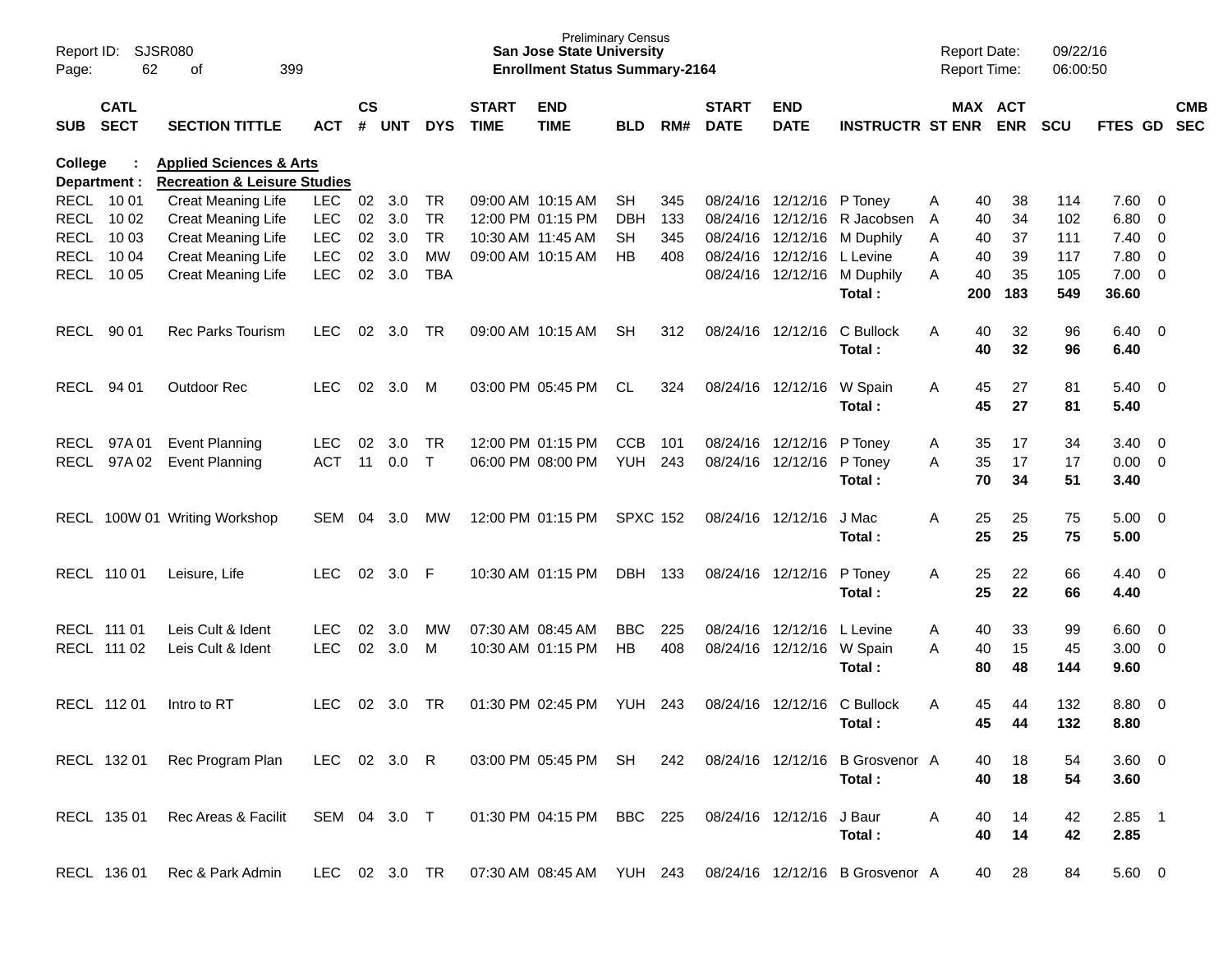| Page:      | Report ID: SJSR080<br>63   | 399<br>of                       |            |                |                |            |                             | <b>Preliminary Census</b><br><b>San Jose State University</b><br><b>Enrollment Status Summary-2164</b> |                 |     |                             |                           |                                 | <b>Report Date:</b><br>Report Time: |          |             | 09/22/16<br>06:00:50 |                |                          |            |
|------------|----------------------------|---------------------------------|------------|----------------|----------------|------------|-----------------------------|--------------------------------------------------------------------------------------------------------|-----------------|-----|-----------------------------|---------------------------|---------------------------------|-------------------------------------|----------|-------------|----------------------|----------------|--------------------------|------------|
| <b>SUB</b> | <b>CATL</b><br><b>SECT</b> | <b>SECTION TITTLE</b>           | <b>ACT</b> | <b>CS</b><br># | <b>UNT</b>     | <b>DYS</b> | <b>START</b><br><b>TIME</b> | <b>END</b><br><b>TIME</b>                                                                              | <b>BLD</b>      | RM# | <b>START</b><br><b>DATE</b> | <b>END</b><br><b>DATE</b> | <b>INSTRUCTR ST ENR ENR</b>     |                                     |          | MAX ACT     | <b>SCU</b>           | FTES GD SEC    |                          | <b>CMB</b> |
|            |                            |                                 |            |                |                |            |                             |                                                                                                        |                 |     |                             |                           | Total:                          |                                     | 40       | 28          | 84                   | 5.60           |                          |            |
|            | RECL 150 01                | <b>Rec Enterprises</b>          | <b>LEC</b> |                | 02 3.0         | МW         |                             | 09:00 AM 10:15 AM                                                                                      | SH              | 242 |                             | 08/24/16 12/12/16         | W Spain<br>Total:               | Α                                   | 40<br>40 | 18<br>18    | 54<br>54             | 3.60 0<br>3.60 |                          |            |
|            | RECL 157 01                | Sus Rec & Eco Tour              | <b>LEC</b> |                | 3.0            |            |                             |                                                                                                        |                 |     |                             |                           |                                 | X                                   | 0        | $\mathbf 0$ | 0                    | $0.00 \quad 0$ |                          |            |
|            |                            |                                 |            |                |                |            |                             |                                                                                                        |                 |     |                             |                           | Total:                          |                                     | 0        | $\bf{0}$    | $\mathbf 0$          | 0.00           |                          |            |
|            | RECL 160 02                | Eval & Res in Rec               | LEC.       | 03             | 3.0            |            |                             |                                                                                                        |                 |     | 08/24/16 12/12/16           |                           |                                 | X                                   | 0        | $\Omega$    | $\mathbf 0$          | 0.00           | $\overline{0}$           |            |
|            | RECL 160 03                | Eval & Res in Rec               | <b>LEC</b> |                | 03 3.0         | TBA        |                             |                                                                                                        |                 |     |                             | 08/24/16 12/12/16 J Baur  |                                 | A                                   | 35       | 39          | 117                  | 7.80           | $\overline{\mathbf{0}}$  |            |
|            |                            |                                 |            |                |                |            |                             |                                                                                                        |                 |     |                             |                           | Total :                         |                                     | 35       | 39          | 117                  | 7.80           |                          |            |
|            | RECL 169 01                | Practicum in RT                 | <b>SUP</b> |                | 36 1.0         | TBA        |                             |                                                                                                        |                 |     |                             | 08/24/16 12/12/16 S Ross  |                                 | A                                   | 40       | 17          | 17                   | $1.13 \quad 0$ |                          |            |
|            |                            |                                 |            |                |                |            |                             |                                                                                                        |                 |     |                             |                           | Total:                          |                                     | 40       | 17          | 17                   | 1.13           |                          |            |
|            |                            | RECL 170A 01 Pre-Intern Workshp | LEC.       |                |                |            |                             |                                                                                                        |                 |     |                             |                           | 08/24/16 12/12/16 C Bullock     | A                                   | 50       | 23          | 23                   | $1.53 \t 0$    |                          |            |
|            |                            |                                 |            |                |                |            |                             |                                                                                                        |                 |     |                             |                           | Total:                          |                                     | 50       | 23          | 23                   | 1.53           |                          |            |
|            |                            | RECL 170B 01 Intern in Rec      | <b>SUP</b> |                | 36 10.0 TBA    |            |                             |                                                                                                        |                 |     |                             |                           | 08/24/16 12/12/16 C Bullock     | A                                   | 12       | 8           | 80                   | $5.33 \quad 0$ |                          |            |
|            |                            |                                 |            |                |                |            |                             |                                                                                                        |                 |     |                             |                           | Total :                         |                                     | 12       | 8           | 80                   | 5.33           |                          |            |
|            |                            | RECL 170C 01 Intern in TR       | <b>SUP</b> |                | 36 10.0        | TBA        |                             |                                                                                                        |                 |     |                             | 08/24/16 12/12/16         | S Ross                          | A                                   | 15       | 20          | 200                  | 13.33 0        |                          |            |
|            |                            |                                 |            |                |                |            |                             |                                                                                                        |                 |     |                             |                           | Total:                          |                                     | 15       | 20          | 200                  | 13.33          |                          |            |
|            | RECL 180 01                | <b>Indiv Study</b>              | <b>SUP</b> |                | 4.0            |            |                             |                                                                                                        |                 |     |                             |                           |                                 | X                                   | 0        | $\mathbf 0$ | $\mathbf 0$          | 0.00           | $\overline{\phantom{0}}$ |            |
|            | RECL 180 02                | <b>Indiv Study</b>              | <b>SUP</b> | 36             | 3.0            | TBA        |                             |                                                                                                        |                 |     |                             |                           | 08/24/16 12/12/16 B Grosvenor A |                                     | 15       | 8           | 24                   | $1.60 \t 0$    |                          |            |
|            |                            |                                 |            |                |                |            |                             |                                                                                                        |                 |     |                             |                           | Total :                         |                                     | 15       | 8           | 24                   | 1.60           |                          |            |
|            | RECL 187 02                | Leisure Education RT LEC        |            |                | $02 \quad 3.0$ | MW         |                             | 10:30 AM 11:45 AM                                                                                      | <b>SPXC 152</b> |     |                             | 08/24/16 12/12/16         | S Ross                          | Α                                   | 25       | 20          | 60                   | 4.00           | $\overline{0}$           |            |
|            | RECL 187 03                | Leisure Education RT LEC        |            |                | 02 3.0         | MW         |                             | 03:00 PM 04:15 PM                                                                                      | DBH 133         |     |                             | 08/24/16 12/12/16 S Ross  |                                 | A                                   | 25       | 17          | 51                   | $3.40 \quad 0$ |                          |            |
|            |                            |                                 |            |                |                |            |                             |                                                                                                        |                 |     |                             |                           | Total:                          |                                     | 50       | 37          | 111                  | 7.40           |                          |            |
|            | RECL 193 02                | RT for Phys Cond                | <b>LEC</b> |                | 02 3.0 T       |            |                             | 03:00 PM 05:45 PM                                                                                      | HB              | 408 |                             |                           | 08/24/16 12/12/16 B Grosvenor A |                                     | 40       | 26          | 78                   | $5.20 \ 0$     |                          |            |
|            |                            |                                 |            |                |                |            |                             |                                                                                                        |                 |     |                             |                           | Total:                          |                                     | 40       | 26          | 78                   | 5.20           |                          |            |
|            | RECL 198 03                | RT Assess and Doc               | LEC.       |                | 02 3.0         | TBA        |                             |                                                                                                        |                 |     |                             | 08/24/16 12/12/16 R Tymn  |                                 | A                                   | 45       | 40          | 120                  | $8.00 \quad 0$ |                          |            |
|            |                            |                                 |            |                |                |            |                             |                                                                                                        |                 |     |                             |                           | Total :                         |                                     | 45       | 40          | 120                  | 8.00           |                          |            |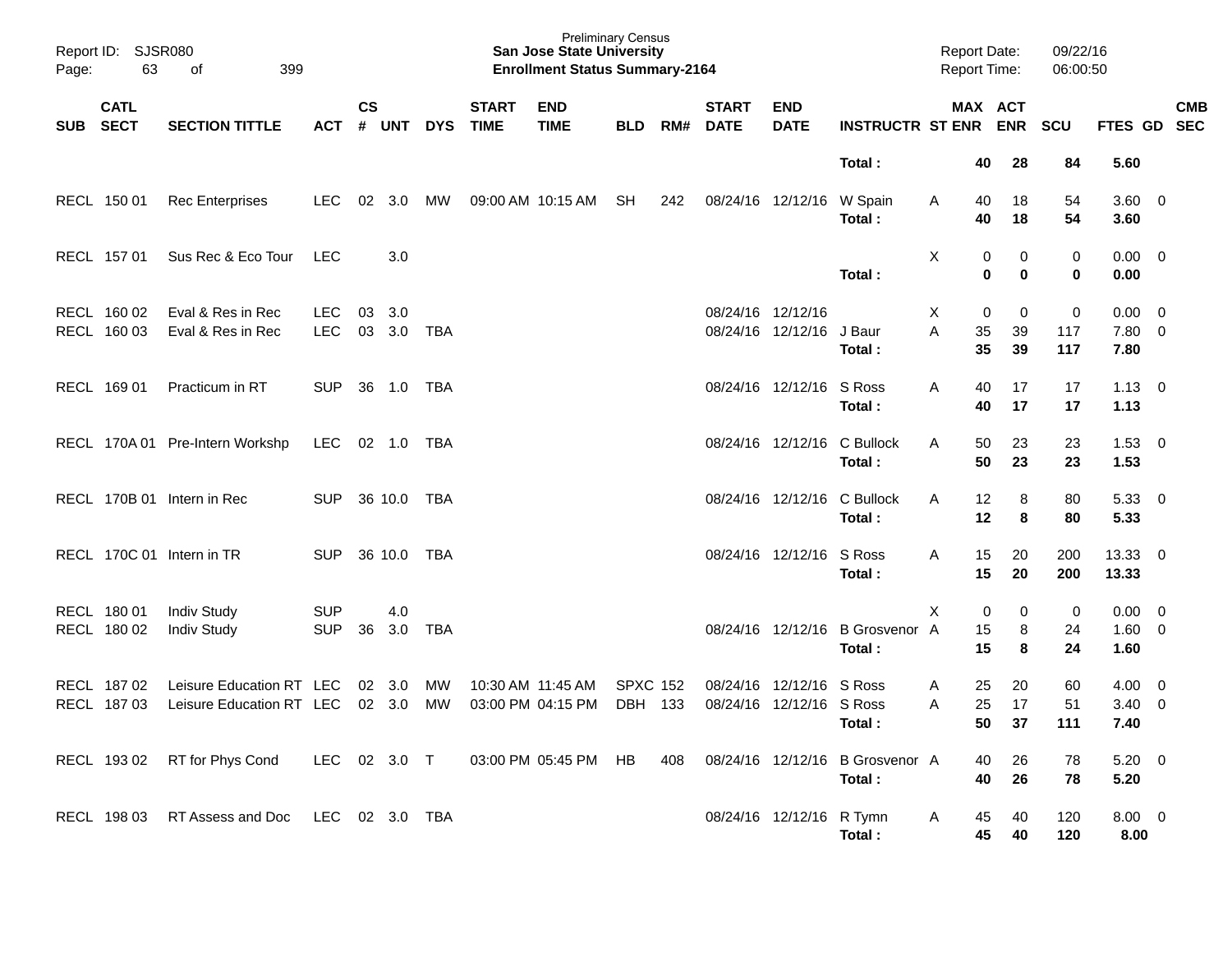| Report ID:<br>64<br>Page:                | SJSR080<br>of                           | 399        |                |            |                             | <b>San Jose State University</b><br><b>Enrollment Status Summary-2164</b> | <b>Preliminary Census</b> |     |                             |                           |                                                                              | Report Date:<br><b>Report Time:</b> |                   | 09/22/16<br>06:00:50 |                          |            |
|------------------------------------------|-----------------------------------------|------------|----------------|------------|-----------------------------|---------------------------------------------------------------------------|---------------------------|-----|-----------------------------|---------------------------|------------------------------------------------------------------------------|-------------------------------------|-------------------|----------------------|--------------------------|------------|
| <b>CATL</b><br><b>SECT</b><br><b>SUB</b> | <b>SECTION TITTLE</b>                   | <b>ACT</b> | CS<br>UN1<br># | <b>DYS</b> | <b>START</b><br><b>TIME</b> | <b>END</b><br>TIME                                                        | <b>BLD</b>                | RM# | <b>START</b><br><b>DATE</b> | <b>END</b><br><b>DATE</b> | <b>INSTRUCTR ST ENR</b>                                                      | MAX                                 | ACT<br><b>ENR</b> | <b>SCU</b>           | FTES GD SEC              | <b>CMB</b> |
| Department :                             | <b>Recreation &amp; Leisure Studies</b> |            |                |            |                             |                                                                           |                           |     |                             |                           | <b>Department Total:</b><br><b>Lower Division:</b><br><b>Upper Division:</b> | 992<br>355<br>637                   | 711<br>276<br>435 | 2198<br>777<br>1421  | 146.58<br>51.80<br>94.78 |            |

**Graduate Division : 0 0 0 0.00**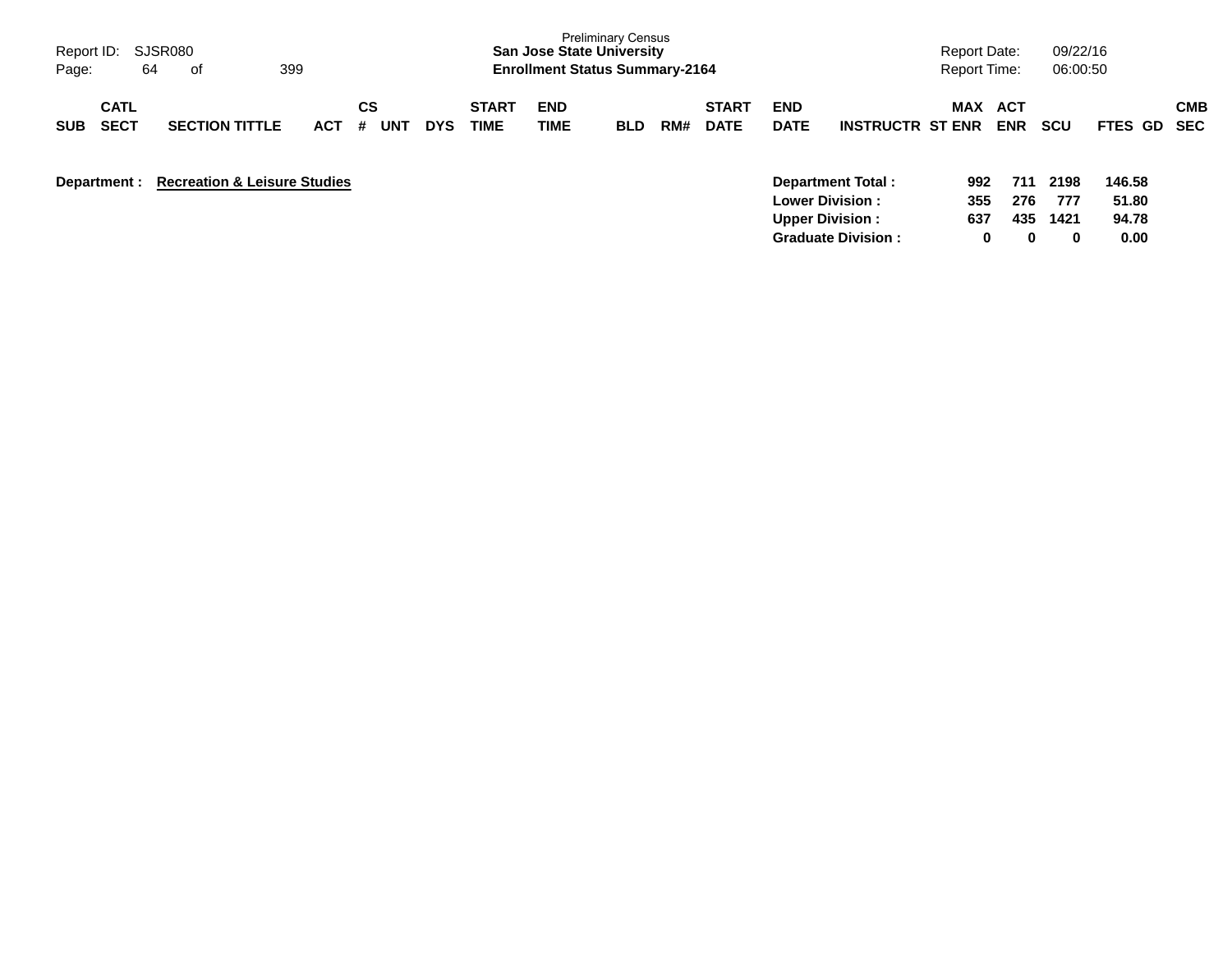| Page:      | SJSR080<br>Report ID:<br>65<br>399<br>οf |                                                          |              |                    |            |              |                             | <b>Preliminary Census</b><br><b>San Jose State University</b><br><b>Enrollment Status Summary-2164</b> |            |     |                             |                           |                              |        |             | <b>Report Date:</b><br>Report Time: | 09/22/16<br>06:00:50      |                |                          |                |
|------------|------------------------------------------|----------------------------------------------------------|--------------|--------------------|------------|--------------|-----------------------------|--------------------------------------------------------------------------------------------------------|------------|-----|-----------------------------|---------------------------|------------------------------|--------|-------------|-------------------------------------|---------------------------|----------------|--------------------------|----------------|
| <b>SUB</b> | <b>CATL</b><br><b>SECT</b>               | <b>SECTION TITTLE</b>                                    | <b>ACT</b>   | $\mathsf{cs}$<br># | <b>UNT</b> | <b>DYS</b>   | <b>START</b><br><b>TIME</b> | <b>END</b><br><b>TIME</b>                                                                              | <b>BLD</b> | RM# | <b>START</b><br><b>DATE</b> | <b>END</b><br><b>DATE</b> | <b>INSTRUCTR ST ENR</b>      |        |             | MAX ACT<br><b>ENR</b>               | <b>SCU</b>                | FTES GD SEC    |                          | <b>CMB</b>     |
| College    |                                          | <b>Applied Sciences &amp; Arts</b><br><b>Social Work</b> |              |                    |            |              |                             |                                                                                                        |            |     |                             |                           |                              |        |             |                                     |                           |                |                          |                |
|            | Department :<br>GERO 107 01              | Aging and Society                                        | <b>LEC</b>   | 02                 | 3.0        | $\top$       |                             | 03:00 PM 05:45 PM                                                                                      | <b>SH</b>  | 312 |                             | 08/24/16 12/12/16 V Silva |                              |        | 35          | 18                                  | 54                        | 3.60           |                          | $0\,$ C        |
|            | SCWK 107 01                              | Aging and Society                                        | <b>LEC</b>   | 02                 | 3.0        | $\mathsf{T}$ |                             | 03:00 PM 05:45 PM                                                                                      | <b>SH</b>  | 312 | 08/24/16                    | 12/12/16                  | V Silva                      | A<br>Α | 0           | $\overline{7}$                      | 21                        | 1.45           |                          | 1 C            |
| HS.        | 107 01                                   | Aging and Society                                        | <b>LEC</b>   | 02                 | 3.0        | $\top$       |                             | 03:00 PM 05:45 PM                                                                                      | <b>SH</b>  | 312 |                             | 08/24/16 12/12/16         | V Silva                      | Α      | 0           | 8                                   | 24                        | 1.60           |                          | 0 <sup>o</sup> |
|            | GERO 107 02                              | Aging and Society                                        | <b>LEC</b>   | 02                 | 3.0        | M            |                             | 06:00 PM 08:45 PM                                                                                      | MН         | 523 |                             | 08/24/16 12/12/16         | V Silva                      | Α      | 35          | 5                                   | 15                        | 1.00           |                          | 0 <sup>o</sup> |
|            | SCWK 107 02                              | Aging and Society                                        | LEC          | 02                 | 3.0        | М            |                             | 06:00 PM 08:45 PM                                                                                      | MН         | 523 |                             | 08/24/16 12/12/16         | V Silva                      | Α      | 0           | 1                                   | $\mathbf{3}$              | 0.20           |                          | 0 <sup>o</sup> |
| НS         | 107 02                                   | Aging and Society                                        | <b>LEC</b>   | 02                 | 3.0        | М            |                             | 06:00 PM 08:45 PM                                                                                      | МH         | 523 |                             | 08/24/16 12/12/16         | V Silva                      | A      | 0           | 10                                  | 30                        | 2.00           |                          | 0 <sup>o</sup> |
|            |                                          |                                                          |              |                    |            |              |                             |                                                                                                        |            |     |                             |                           | Total:                       |        | 70          | 49                                  | 147                       | 9.85           |                          |                |
|            | GERO 108 01                              | Hith in Later Life                                       | <b>LEC</b>   |                    | 3.0        |              |                             |                                                                                                        |            |     |                             |                           |                              | Χ      | 0           | 0                                   | 0                         | 0.00           | $\overline{\mathbf{0}}$  |                |
| НS         | 108 01                                   | Hith in Later Life                                       | <b>LEC</b>   |                    | 3.0        |              |                             |                                                                                                        |            |     |                             |                           |                              | X      | 0           | 0                                   | 0                         | 0.00           | $\overline{0}$           |                |
|            |                                          |                                                          |              |                    |            |              |                             |                                                                                                        |            |     |                             |                           | Total:                       |        | $\bf{0}$    | 0                                   | $\bf{0}$                  | 0.00           |                          |                |
|            | GERO 117 01                              | Soc Pol Serv Aging                                       | <b>LEC</b>   | 02                 | 3.0        | $\top$       |                             | 06:00 PM 08:45 PM                                                                                      | <b>SH</b>  | 242 |                             | 08/24/16 12/12/16         | J McCabe                     | Α      | 35          | 1                                   | $\ensuremath{\mathsf{3}}$ | 0.20           |                          | $0\,$ C        |
| HS.        | 117 01                                   | Soc Pol Serv Aging                                       | <b>LEC</b>   | 02                 | 3.0        | $\mathsf{T}$ |                             | 06:00 PM 08:45 PM                                                                                      | <b>SH</b>  | 242 |                             | 08/24/16 12/12/16         | J McCabe                     | Α      | 0           | 15                                  | 45                        | 3.00           |                          | 0 <sup>o</sup> |
|            | GERO 117 02                              | Soc Pol Serv Aging                                       | LEC          | 02                 | 3.0        | $\mathsf{T}$ |                             | 03:00 PM 05:45 PM                                                                                      | <b>SH</b>  | 347 |                             | 08/24/16 12/12/16         | J McCabe                     | Α      | 35          | $\overline{c}$                      | 6                         | 0.40           |                          | 0 <sup>o</sup> |
| НS         | 117 02                                   | Soc Pol Serv Aging                                       | <b>LEC</b>   | 02                 | 3.0        | $\mathsf{T}$ |                             | 03:00 PM 05:45 PM                                                                                      | <b>SH</b>  | 347 |                             | 08/24/16 12/12/16         | J McCabe<br>Total:           | A      | 0<br>70     | 15<br>33                            | 45<br>99                  | 3.00<br>6.60   |                          | 0 <sup>o</sup> |
|            |                                          |                                                          |              |                    |            |              |                             |                                                                                                        |            |     |                             |                           |                              |        |             |                                     |                           |                |                          |                |
|            | GERO 118 01                              | Long Term Care                                           | <b>LEC</b>   |                    | 3.0        |              |                             |                                                                                                        |            |     |                             |                           |                              | X      | 0           | 0                                   | 0                         | 0.00           | $\overline{\mathbf{0}}$  |                |
| НS         | 118 01                                   | Long Term Care                                           | LEC          |                    | 3.0        |              |                             |                                                                                                        |            |     |                             |                           |                              | X      | 0           | 0                                   | 0                         | 0.00           | $\overline{\mathbf{0}}$  |                |
|            |                                          |                                                          |              |                    |            |              |                             |                                                                                                        |            |     |                             |                           | Total:                       |        | $\mathbf 0$ | 0                                   | 0                         | 0.00           |                          |                |
|            | GERO 133 01                              | Gero Field Work                                          | <b>SUP</b>   | 36                 | 3.0        | <b>TBA</b>   |                             |                                                                                                        |            |     |                             | 08/24/16 12/12/16         | J Bloom                      | Α      | 10          | 3                                   | 9                         | 0.60           | $\overline{\phantom{0}}$ |                |
|            |                                          |                                                          |              |                    |            |              |                             |                                                                                                        |            |     |                             |                           | Total:                       |        | 10          | 3                                   | 9                         | 0.60           |                          |                |
|            | SCWK 1001                                | Int Soc Wel & SocW                                       | <b>LEC</b>   | 02                 | 3.0        | -F           |                             | 09:30 AM 12:15 PM                                                                                      | <b>SH</b>  | 413 |                             | 08/24/16 12/12/16         | G Villagran                  | A      | 30          | 29                                  | 87                        | 5.80           | $\overline{\mathbf{0}}$  |                |
|            |                                          |                                                          |              |                    |            |              |                             |                                                                                                        |            |     |                             |                           | Total:                       |        | 30          | 29                                  | 87                        | 5.80           |                          |                |
|            |                                          | SCWK 100W 01 Writing Workshop                            | <b>SEM</b>   |                    | 3.0        |              |                             |                                                                                                        |            |     |                             |                           |                              | Χ      | $\mathbf 0$ | $\Omega$                            | 0                         | 0.00           | - 0                      |                |
|            |                                          |                                                          |              |                    |            |              |                             |                                                                                                        |            |     |                             |                           | Total:                       |        | 0           | 0                                   | 0                         | 0.00           |                          |                |
|            | SCWK 110 01                              | Fnd Sw Practice                                          | SEM 04       |                    | 3.0        | - F          |                             | 09:30 AM 12:15 PM                                                                                      | <b>SH</b>  | 312 |                             | 08/24/16 12/12/16 S Lee   |                              | Α      | 30          | 30                                  | 90                        | $6.00 \quad 0$ |                          |                |
|            | <b>SCWK 110 02</b>                       | <b>Fnd Sw Practice</b>                                   | SEM 04       |                    | 3.0        | W            |                             | 06:00 PM 08:45 PM                                                                                      | <b>SH</b>  | 312 |                             |                           | 08/24/16 12/12/16 R Jacobsen | A      | 30          | 25                                  | 75                        | $5.00 \t 0$    |                          |                |
|            | <b>SCWK 11003</b>                        | Fnd Sw Practice                                          | SEM 04 3.0   |                    |            | - F          |                             | 09:30 AM 12:15 PM                                                                                      | <b>SH</b>  | 238 |                             | 08/24/16 12/12/16 J Bloom |                              | A      | 30          | 31                                  | 93                        | $6.20\ 0$      |                          |                |
|            |                                          |                                                          |              |                    |            |              |                             |                                                                                                        |            |     |                             |                           | Total:                       |        | 90          | 86                                  | 258                       | 17.20          |                          |                |
|            | SCWK 111 01                              | Gen SW Practice I                                        | SEM 04 3.0 M |                    |            |              |                             | 06:00 PM 08:45 PM SH                                                                                   |            | 312 |                             | 08/24/16 12/12/16 M Han   |                              | A      | 30          | 26                                  | 78                        | $5.20 \t 0$    |                          |                |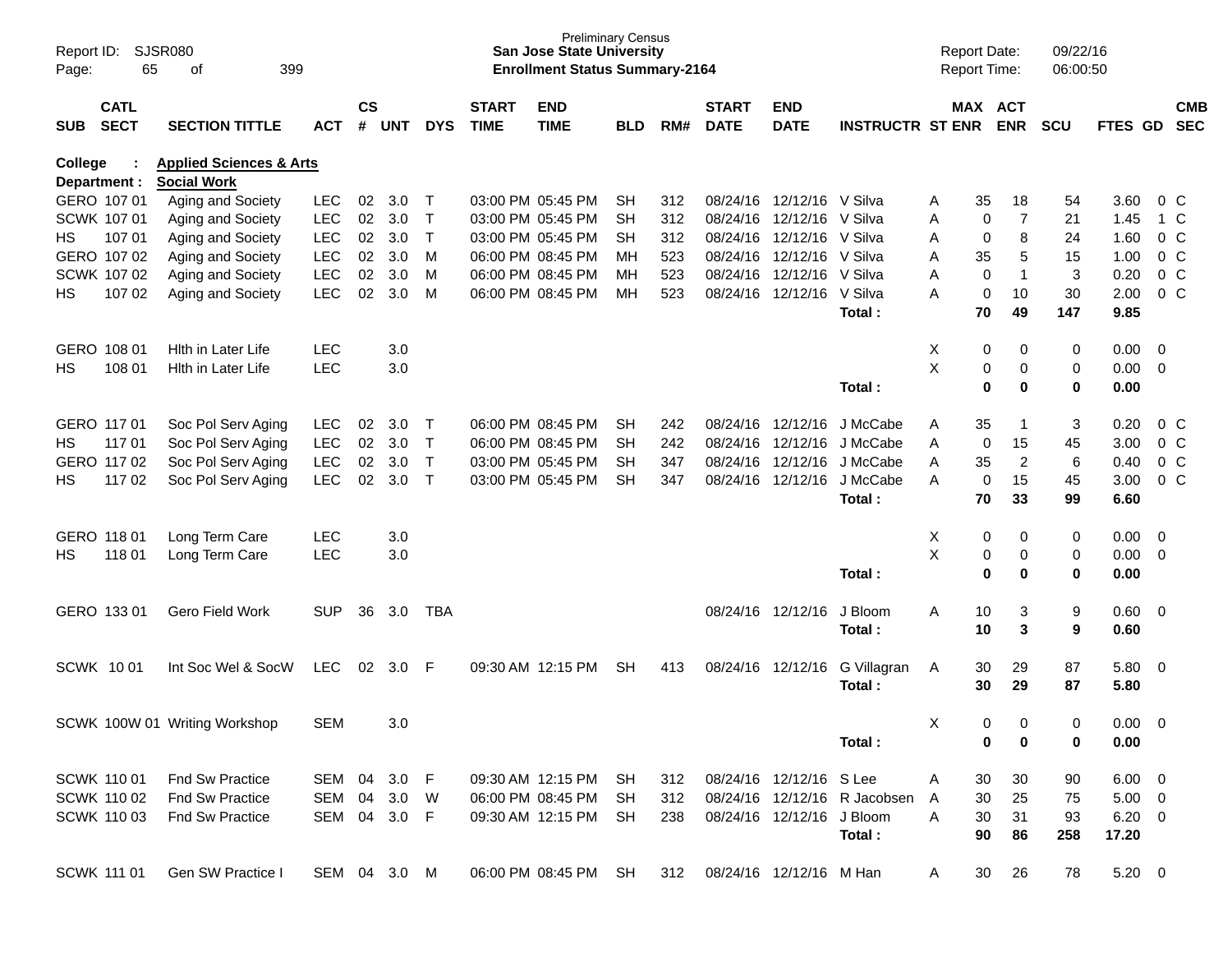| Report ID: SJSR080<br>66<br>Page:                                                                                  | 399<br>οf                                                                                                                                    |                                                                    |                            |                                          |                                                                    |                             | <b>Preliminary Census</b><br><b>San Jose State University</b><br><b>Enrollment Status Summary-2164</b> |                                 |                   |                             |                                                                                  |                                                                                             | <b>Report Date:</b><br><b>Report Time:</b>                          |                                             | 09/22/16<br>06:00:50                  |                                                                          |                                                                                                          |                          |
|--------------------------------------------------------------------------------------------------------------------|----------------------------------------------------------------------------------------------------------------------------------------------|--------------------------------------------------------------------|----------------------------|------------------------------------------|--------------------------------------------------------------------|-----------------------------|--------------------------------------------------------------------------------------------------------|---------------------------------|-------------------|-----------------------------|----------------------------------------------------------------------------------|---------------------------------------------------------------------------------------------|---------------------------------------------------------------------|---------------------------------------------|---------------------------------------|--------------------------------------------------------------------------|----------------------------------------------------------------------------------------------------------|--------------------------|
| <b>CATL</b><br><b>SECT</b><br><b>SUB</b>                                                                           | <b>SECTION TITTLE</b>                                                                                                                        | <b>ACT</b>                                                         | $\mathsf{cs}$<br>#         | <b>UNT</b>                               | <b>DYS</b>                                                         | <b>START</b><br><b>TIME</b> | <b>END</b><br><b>TIME</b>                                                                              | <b>BLD</b>                      | RM#               | <b>START</b><br><b>DATE</b> | <b>END</b><br><b>DATE</b>                                                        | <b>INSTRUCTR ST ENR</b>                                                                     |                                                                     | MAX ACT<br><b>ENR</b>                       | <b>SCU</b>                            | FTES GD                                                                  |                                                                                                          | <b>CMB</b><br><b>SEC</b> |
| <b>SCWK 111 02</b><br><b>SCWK 111 03</b>                                                                           | Gen SW Practice<br>Gen SW Practice I                                                                                                         | SEM<br>SEM                                                         | 04<br>04                   | 3.0<br>3.0                               | W<br>W                                                             |                             | 03:00 PM 05:45 PM<br>03:00 PM 05:45 PM                                                                 | <b>SH</b><br><b>SH</b>          | 312<br>345        |                             | 08/24/16 12/12/16 M Reyes<br>08/24/16 12/12/16                                   | R Jacobsen<br>Total:                                                                        | 30<br>Α<br>30<br>A<br>90                                            | 24<br>20<br>70                              | 72<br>60<br>210                       | 4.80<br>4.00<br>14.00                                                    | - 0<br>$\overline{0}$                                                                                    |                          |
| <b>SCWK 12001</b><br>SCWK 120 02<br>SCWK 120 03<br>SCWK 120 04<br><b>SCWK 120 05</b>                               | Soc SW Practice I<br>Soc SW Practice I<br>Soc SW Practice I<br>Soc SW Practice I<br>Soc SW Practice I                                        | <b>LEC</b><br><b>LEC</b><br><b>LEC</b><br><b>LEC</b><br><b>LEC</b> | 05<br>05<br>05<br>05<br>05 | 3.0<br>3.0<br>3.0<br>3.0<br>3.0          | M<br>$\top$<br>W                                                   |                             | 06:00 PM 08:45 PM<br>06:00 PM 08:45 PM<br>06:00 PM 08:45 PM                                            | YUH<br><b>CL</b><br><b>SH</b>   | 243<br>225<br>348 |                             | 08/24/16 12/12/16<br>08/24/16 12/12/16<br>08/24/16 12/12/16<br>08/24/16 12/12/16 | E Bruce<br>E Bruce<br>08/24/16 12/12/16 N Thomas<br>Total:                                  | X<br>0<br>X<br>0<br>30<br>Α<br>30<br>Α<br>A<br>30<br>90             | 0<br>0<br>30<br>31<br>27<br>88              | 0<br>0<br>90<br>93<br>81<br>264       | 0.00<br>0.00<br>6.00<br>6.20<br>5.40<br>17.60                            | $\overline{\mathbf{0}}$<br>$\overline{0}$<br>$\overline{0}$<br>$\overline{0}$<br>$\overline{0}$          |                          |
| <b>SCWK 130 01</b><br>SCWK 130 02<br>SCWK 130 03                                                                   | Hm Bhvr Soc Envt I<br>Hm Bhvr Soc Envt I<br>Hm Bhvr Soc Envt I                                                                               | <b>LEC</b><br><b>LEC</b><br><b>LEC</b>                             | 02<br>02<br>02             | 3.0<br>3.0<br>3.0                        | W<br>M<br>$\top$                                                   |                             | 12:00 PM 02:45 PM<br>06:00 PM 08:45 PM<br>06:00 PM 08:45 PM                                            | <b>SH</b><br><b>BBC</b><br>HB   | 345<br>225<br>408 |                             | 08/24/16 12/12/16<br>08/24/16 12/12/16 F Krebs                                   | S Diwan<br>08/24/16 12/12/16 L Moore-Guer A<br>Total:                                       | 30<br>A<br>30<br>Α<br>30<br>90                                      | 30<br>30<br>25<br>85                        | 90<br>90<br>75<br>255                 | 6.00<br>6.00<br>5.00<br>17.00                                            | $\overline{\mathbf{0}}$<br>$\overline{0}$<br>$\overline{\mathbf{0}}$                                     |                          |
| SCWK 140 01<br><b>SCWK 140 02</b><br>SCWK 140 03                                                                   | Intro to Field Prac<br>Intro to Field Prac<br>Intro to Field Prac                                                                            | <b>SUP</b><br><b>SUP</b><br><b>SUP</b>                             | 36<br>36<br>36             | 3.0<br>3.0<br>3.0                        | W<br>F<br>F                                                        |                             | 12:00 PM 02:45 PM<br>12:30 PM 03:15 PM<br>12:30 PM 03:15 PM                                            | <b>BBC</b><br><b>BBC</b><br>CL. | 225<br>122<br>308 |                             | 08/24/16 12/12/16<br>08/24/16 12/12/16<br>08/24/16 12/12/16                      | M Han<br>Y Maxwell<br>Y Maxwell<br>Total:                                                   | 30<br>Α<br>30<br>A<br>30<br>A<br>90                                 | 29<br>28<br>32<br>89                        | 87<br>84<br>96<br>267                 | 5.80<br>5.60<br>6.40<br>17.80                                            | $\overline{\mathbf{0}}$<br>$\overline{\mathbf{0}}$<br>$\overline{\mathbf{0}}$                            |                          |
| SCWK 141 01<br>SCWK 141 02<br>SCWK 141 03<br><b>SCWK 141 04</b><br><b>SCWK 141 05</b>                              | Field Practicum I<br>Field Practicum I<br>Field Practicum I<br>Field Practicum I<br>Field Practicum I                                        | <b>SUP</b><br><b>SUP</b><br><b>SUP</b><br><b>SUP</b><br><b>SUP</b> | 36<br>36<br>36<br>36<br>36 | 4.0<br>4.0<br>4.0<br>4.0<br>4.0          | <b>TBA</b><br><b>TBA</b><br><b>TBA</b><br><b>TBA</b><br><b>TBA</b> |                             |                                                                                                        |                                 |                   |                             | 08/24/16 12/12/16<br>08/24/16 12/12/16<br>08/24/16 12/12/16                      | M Blandino<br>M Curry<br>L Chin<br>08/24/16 12/12/16 R Bhader<br>08/24/16 12/12/16 R Bhader | 30<br>A<br>30<br>Α<br>30<br>Α<br>30<br>Α<br>30<br>Α                 | 14<br>14<br>14<br>14<br>13                  | 56<br>56<br>56<br>56<br>52            | 3.73<br>3.73<br>3.73<br>3.73<br>3.47                                     | $\overline{\mathbf{0}}$<br>$\overline{0}$<br>$\overline{0}$<br>$\overline{\mathbf{0}}$<br>$\overline{0}$ |                          |
| SCWK 202 01<br><b>SCWK 202 02</b><br><b>SCWK 202 03</b><br>SCWK 202 04<br><b>SCWK 202 05</b><br><b>SCWK 202 06</b> | Soc Policy and Servi<br>Soc Policy and Servi<br>Soc Policy and Servi<br>Soc Policy and Servi<br>Soc Policy and Servi<br>Soc Policy and Servi | SEM<br>SEM<br>SEM<br>SEM 05<br><b>SEM</b><br>SEM 05                | 05<br>05<br>05             | 3.0<br>3.0<br>3.0<br>3.0<br>3.0<br>3.0 F | W<br>M<br>- F                                                      |                             | 06:00 PM 08:45 PM<br>12:00 PM 02:45 PM<br>12:30 PM 03:15 PM YUH 243<br>03:30 PM 06:15 PM CL            | <b>SH</b><br><b>BBC</b>         | 345<br>225<br>308 |                             | 08/24/16 12/12/16<br>08/24/16 12/12/16<br>08/24/16 12/12/16                      | Total:<br>E Gorman<br>E Gorman<br>08/24/16 12/12/16 G Thomas<br>08/24/16 12/12/16 G Thomas  | 150<br>30<br>A<br>30<br>A<br>X<br>0<br>30<br>A<br>Χ<br>0<br>Α<br>30 | 69<br>29<br>30<br>$\Omega$<br>26<br>0<br>19 | 276<br>87<br>90<br>0<br>78<br>0<br>57 | 18.40<br>7.25 29<br>7.50 30<br>0.00<br>6.50 26<br>$0.00 \t 0$<br>4.75 19 | - 0                                                                                                      |                          |
| SCWK 212 01<br><b>SCWK 212 02</b><br>SCWK 212 03                                                                   | Hum Be Soc Env I<br>Hum Be Soc Env I<br>Hum Be Soc Env I                                                                                     | SEM 05<br>SEM 05<br>SEM 05 3.0 F                                   |                            | 3.0<br>3.0                               | M<br>W                                                             |                             | 06:00 PM 08:45 PM<br>03:00 PM 05:45 PM<br>12:30 PM 03:15 PM                                            | SH<br>CL.<br>SH                 | 345<br>324<br>345 |                             | 08/24/16 12/12/16 S Sen<br>08/24/16 12/12/16 S Sen                               | Total:<br>08/24/16 12/12/16 L Drabble                                                       | 120<br>30<br>A<br>30<br>A<br>30<br>A                                | 104<br>28<br>31<br>25                       | 312<br>84<br>93<br>75                 | 26.00<br>7.00 28<br>7.75 31<br>6.25 25                                   |                                                                                                          |                          |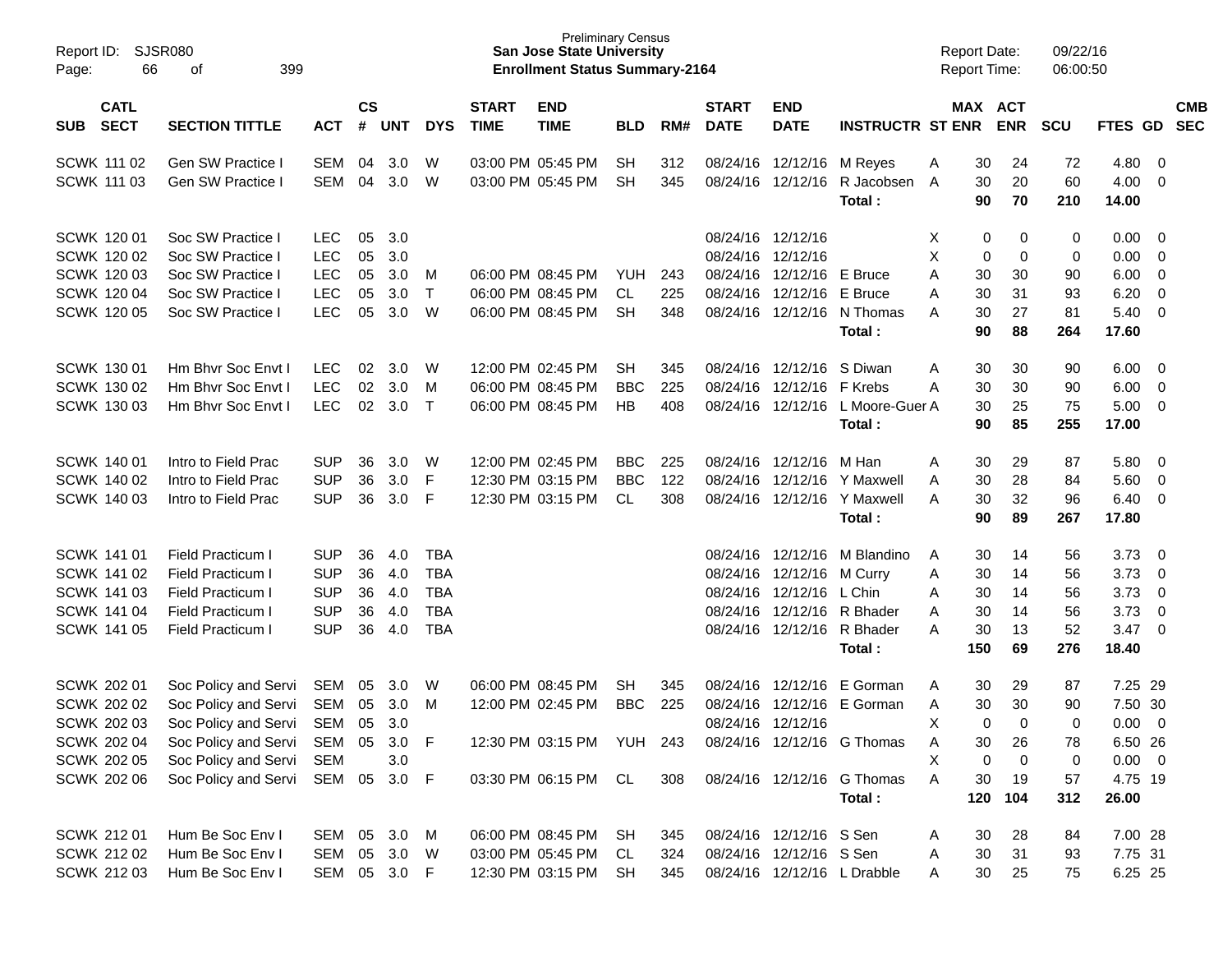| Report ID:<br>Page: | SJSR080<br>67              | 399<br>οf             |            |                       |            |            |                             | <b>Preliminary Census</b><br><b>San Jose State University</b><br><b>Enrollment Status Summary-2164</b> |            |     |                             |                            |                                  |   | <b>Report Date:</b><br>Report Time: |                       | 09/22/16<br>06:00:50 |                  |                         |            |
|---------------------|----------------------------|-----------------------|------------|-----------------------|------------|------------|-----------------------------|--------------------------------------------------------------------------------------------------------|------------|-----|-----------------------------|----------------------------|----------------------------------|---|-------------------------------------|-----------------------|----------------------|------------------|-------------------------|------------|
| SUB                 | <b>CATL</b><br><b>SECT</b> | <b>SECTION TITTLE</b> | <b>ACT</b> | $\mathsf{cs}$<br>$\#$ | <b>UNT</b> | <b>DYS</b> | <b>START</b><br><b>TIME</b> | <b>END</b><br><b>TIME</b>                                                                              | <b>BLD</b> | RM# | <b>START</b><br><b>DATE</b> | <b>END</b><br><b>DATE</b>  | <b>INSTRUCTR ST ENR</b>          |   |                                     | MAX ACT<br><b>ENR</b> | <b>SCU</b>           | FTES GD SEC      |                         | <b>CMB</b> |
| SCWK 212 04         |                            | Hum Be Soc Env I      | SEM        | 05                    | 3.0        | W          |                             | 06:00 PM 08:45 PM                                                                                      | CL         | 216 |                             | 08/24/16 12/12/16          | F Krebs<br>Total:                | A | 30<br>120                           | 21<br>105             | 63<br>315            | 5.25 21<br>26.25 |                         |            |
| <b>SCWK 220 01</b>  |                            | Trans Gen Prac I      | SEM        |                       | 3.0        |            |                             |                                                                                                        |            |     |                             |                            |                                  | Χ | 0                                   | 0                     | 0                    | $0.00 \t 0$      |                         |            |
| <b>SCWK 220 02</b>  |                            | Trans Gen Prac I      | <b>SEM</b> | 05                    | 3.0        | W          | 09:00 AM 11:45 AM           |                                                                                                        | <b>SH</b>  | 312 |                             | 08/24/16 12/12/16          | J Wall                           | A | 30                                  | 32                    | 96                   | 8.00 32          |                         |            |
| <b>SCWK 220 03</b>  |                            | Trans Gen Prac I      | <b>SEM</b> | 05                    | 3.0        | м          |                             | 06:00 PM 08:45 PM                                                                                      | HB         | 408 |                             | 08/24/16 12/12/16 M Reyes  |                                  | A | 30                                  | 19                    | 57                   | 4.75 19          |                         |            |
| <b>SCWK 220 04</b>  |                            | Trans Gen Prac I      | <b>SEM</b> | 05                    | 3.0        | F          |                             | 09:30 AM 12:15 PM                                                                                      | CL         | 324 |                             | 08/24/16 12/12/16          | J Wall                           | A | 30                                  | 29                    | 87                   | 7.25 29          |                         |            |
| <b>SCWK 220 05</b>  |                            | Trans Gen Prac I      | <b>SEM</b> | 05                    | 3.0        | W          |                             | 06:00 PM 08:45 PM                                                                                      | <b>BBC</b> | 223 |                             | 08/24/16 12/12/16          | G Thomas                         | A | 30                                  | 27                    | 81                   | 6.75 27          |                         |            |
|                     |                            |                       |            |                       |            |            |                             |                                                                                                        |            |     |                             |                            | Total:                           |   | 120                                 | 107                   | 321                  | 26.75            |                         |            |
| <b>SCWK 222 01</b>  |                            | Trans Adv Gen I       | SEM        | 05                    | 3.0        | Т          |                             | 12:00 PM 02:45 PM                                                                                      | <b>SH</b>  | 312 |                             | 08/24/16 12/12/16          | M Reyes                          | A | 30                                  | 11                    | 33                   | 2.75 11          |                         |            |
| <b>SCWK 222 02</b>  |                            | Trans Adv Gen I       | <b>SEM</b> | 05                    | 3.0        | <b>TBA</b> |                             |                                                                                                        |            |     |                             | 08/24/16 12/12/16          | J Wall                           | A | 30                                  | 11                    | 33                   | 2.75 11          |                         |            |
|                     |                            |                       |            |                       |            |            |                             |                                                                                                        |            |     |                             |                            | Total:                           |   | 60                                  | 22                    | 66                   | 5.50             |                         |            |
| SCWK 223 01         |                            | Trans Adv Gen II      | <b>SEM</b> |                       | 3.0        |            |                             |                                                                                                        |            |     |                             |                            |                                  | X | 0                                   | 0                     | $\pmb{0}$            | 0.00             | $\overline{\mathbf{0}}$ |            |
| SCWK 223 02         |                            | Trans Adv Gen II      | <b>SEM</b> |                       | 3.0        |            |                             |                                                                                                        |            |     |                             |                            |                                  | X | 0                                   | 0                     | 0                    | 0.00             | $\overline{0}$          |            |
|                     |                            |                       |            |                       |            |            |                             |                                                                                                        |            |     |                             |                            | Total:                           |   | 0                                   | 0                     | $\pmb{0}$            | 0.00             |                         |            |
| <b>SCWK 224 01</b>  |                            | Pract with Sp Sp      | SEM        | 05                    | 3.0        | $\top$     |                             | 06:00 PM 08:45 PM                                                                                      | <b>SH</b>  | 345 |                             | 08/24/16 12/12/16          | M Reyes                          | A | 30                                  | 13                    | 39                   | 3.20 12          |                         |            |
|                     |                            |                       |            |                       |            |            |                             |                                                                                                        |            |     |                             |                            | Total:                           |   | 30                                  | 13                    | 39                   | 3.20             |                         |            |
| SCWK 230 01         |                            | Soc W Pract I         | <b>SUP</b> | 23                    | 3.0        | <b>TBA</b> |                             |                                                                                                        |            |     |                             | 08/24/16 12/12/16          | M Blandino                       | A | 35                                  | 9                     | 27                   | 2.25             | - 9                     |            |
| SCWK 230 02         |                            | Soc W Pract I         | <b>SUP</b> | 23                    | 3.0        | <b>TBA</b> |                             |                                                                                                        |            |     |                             | 08/24/16 12/12/16          | <b>B</b> Tavera                  | A | 35                                  | 13                    | 39                   | 3.25 13          |                         |            |
| SCWK 230 03         |                            | Soc W Pract I         | <b>SUP</b> | 23                    | 3.0        | <b>TBA</b> |                             |                                                                                                        |            |     |                             | 08/24/16 12/12/16          | J Jackson                        | A | 35                                  | 15                    | 45                   | 3.75 15          |                         |            |
| <b>SCWK 230 04</b>  |                            | Soc W Pract I         | <b>SUP</b> | 23                    | 3.0        | <b>TBA</b> |                             |                                                                                                        |            |     |                             |                            | 08/24/16 12/12/16 A Fimbres-Wi A |   | 35                                  | 14                    | 42                   | 3.50 14          |                         |            |
| <b>SCWK 230 05</b>  |                            | Soc W Pract I         | <b>SUP</b> | 23                    | 3.0        | <b>TBA</b> |                             |                                                                                                        |            |     |                             | 08/24/16 12/12/16 V Smith  |                                  | A | 35                                  | 16                    | 48                   | 4.00 16          |                         |            |
| <b>SCWK 230 06</b>  |                            | Soc W Pract I         | <b>SUP</b> | 23                    | 3.0        | <b>TBA</b> |                             |                                                                                                        |            |     |                             | 08/24/16 12/12/16          | J Rose                           | Α | 35                                  | 8                     | 24                   | 2.00 8           |                         |            |
| SCWK 230 07         |                            | Soc W Pract I         | <b>SUP</b> | 23                    | 3.0        | <b>TBA</b> |                             |                                                                                                        |            |     |                             | 08/24/16 12/12/16 M Curry  |                                  | Α | 35                                  | 10                    | 30                   | 2.50 10          |                         |            |
| <b>SCWK 230 08</b>  |                            | Soc W Pract I         | <b>SUP</b> | 23                    | 3.0        | <b>TBA</b> |                             |                                                                                                        |            |     | 08/24/16                    |                            | 12/12/16 B Watkins               | A | 35                                  | 12                    | 36                   | 3.00 12          |                         |            |
| SCWK 230 09         |                            | Soc W Pract           | <b>SUP</b> | 23                    | 3.0        | <b>TBA</b> |                             |                                                                                                        |            |     | 08/24/16                    | 12/12/16 L Chin            |                                  | A | 35                                  | 9                     | 27                   | 2.25             | -9                      |            |
|                     |                            |                       |            |                       |            |            |                             |                                                                                                        |            |     |                             |                            | Total:                           |   | 315                                 | 106                   | 318                  | 26.50            |                         |            |
| <b>SCWK 232 01</b>  |                            | Soc W Pract III       | <b>SUP</b> | 23                    | 4.0        | TBA        |                             |                                                                                                        |            |     |                             | 08/24/16 12/12/16          |                                  | A | 35                                  | 0                     | 0                    | $0.00 \t 0$      |                         |            |
| SCWK 232 02         |                            | Soc W Pract III       | <b>SUP</b> | 23                    | 4.0        | <b>TBA</b> |                             |                                                                                                        |            |     |                             | 08/24/16 12/12/16 B Tavera |                                  | A | 35                                  | 10                    | 40                   | 3.33 10          |                         |            |
| SCWK 232 03         |                            | Soc W Pract III       | <b>SUP</b> | 23                    | 4.0        | <b>TBA</b> |                             |                                                                                                        |            |     |                             |                            | 08/24/16 12/12/16 J Jackson      | A | 35                                  | 9                     | 36                   | $3.00$ 9         |                         |            |
| <b>SCWK 232 04</b>  |                            | Soc W Pract III       | <b>SUP</b> | 23                    | 4.0        | <b>TBA</b> |                             |                                                                                                        |            |     |                             |                            | 08/24/16 12/12/16 A Fimbres-Wi A |   | 35                                  | 12                    | 48                   | 4.00 12          |                         |            |
| SCWK 232 05         |                            | Soc W Pract III       | <b>SUP</b> | 23                    | 4.0        | <b>TBA</b> |                             |                                                                                                        |            |     |                             |                            | 08/24/16 12/12/16 B Watkins      | A | 35                                  | 10                    | 40                   | 3.33 10          |                         |            |
| <b>SCWK 232 06</b>  |                            | Soc W Pract III       | <b>SUP</b> | 23                    | 4.0        | <b>TBA</b> |                             |                                                                                                        |            |     |                             | 08/24/16 12/12/16 R Ghezzi |                                  | A | 35                                  | $\overline{7}$        | 28                   | 2.33 7           |                         |            |
| SCWK 232 07         |                            | Soc W Pract III       | <b>SUP</b> |                       | 23 4.0     | TBA        |                             |                                                                                                        |            |     |                             | 08/24/16 12/12/16 V Smith  |                                  | A | 35                                  | 9                     | 36                   | $3.00$ 9         |                         |            |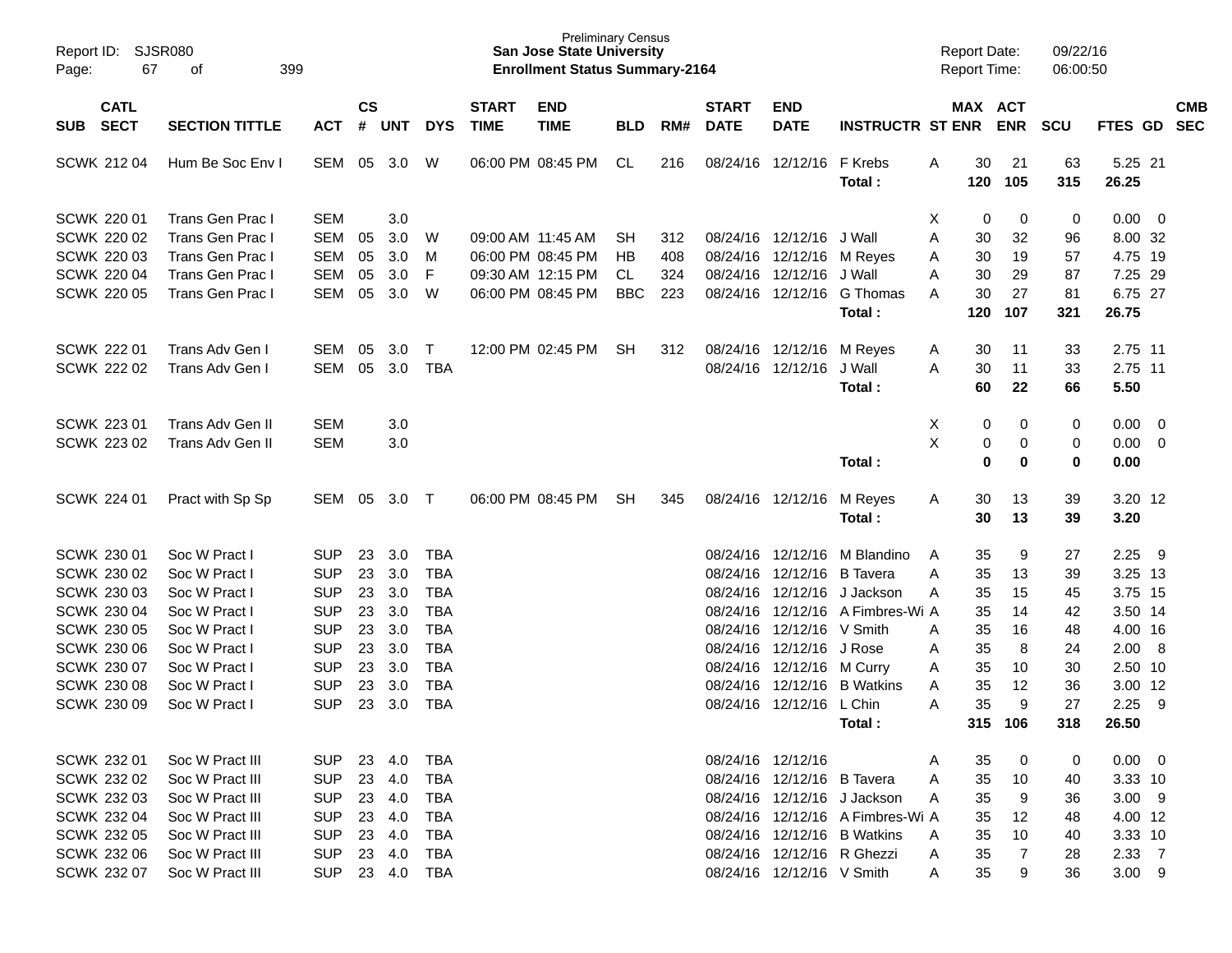| Report ID:<br>68<br>Page:                | <b>SJSR080</b><br>399<br>οf |            |                    |            |            |                             | <b>Preliminary Census</b><br><b>San Jose State University</b><br><b>Enrollment Status Summary-2164</b> |            |     |                             |                            |                             | <b>Report Date:</b><br><b>Report Time:</b> |           |                       | 09/22/16<br>06:00:50 |               |                          |                          |
|------------------------------------------|-----------------------------|------------|--------------------|------------|------------|-----------------------------|--------------------------------------------------------------------------------------------------------|------------|-----|-----------------------------|----------------------------|-----------------------------|--------------------------------------------|-----------|-----------------------|----------------------|---------------|--------------------------|--------------------------|
| <b>CATL</b><br><b>SECT</b><br><b>SUB</b> | <b>SECTION TITTLE</b>       | <b>ACT</b> | $\mathsf{cs}$<br># | <b>UNT</b> | <b>DYS</b> | <b>START</b><br><b>TIME</b> | <b>END</b><br><b>TIME</b>                                                                              | <b>BLD</b> | RM# | <b>START</b><br><b>DATE</b> | <b>END</b><br><b>DATE</b>  | <b>INSTRUCTR ST ENR</b>     |                                            |           | MAX ACT<br><b>ENR</b> | <b>SCU</b>           | FTES GD       |                          | <b>CMB</b><br><b>SEC</b> |
| <b>SCWK 232 08</b>                       | Soc W Pract III             | <b>SUP</b> | 23                 | 4.0        | <b>TBA</b> |                             |                                                                                                        |            |     |                             | 08/24/16 12/12/16 R Ghezzi |                             | Α                                          | 35        | 8                     | 32                   | $2.67$ 8      |                          |                          |
| SCWK 232 09                              | Soc W Pract III             | <b>SUP</b> | 23                 | 4.0        | <b>TBA</b> |                             |                                                                                                        |            |     |                             | 08/24/16 12/12/16          |                             | Α                                          | 35        | 0                     | 0                    | 0.00          | $\overline{0}$           |                          |
| SCWK 232 10                              | Soc W Pract III             | <b>SUP</b> | 23                 | 4.0        | <b>TBA</b> |                             |                                                                                                        |            |     | 08/24/16                    | 12/12/16 J Rose            |                             | Α                                          | 35        | 19                    | 76                   | 6.33 19       |                          |                          |
| <b>SCWK 232 11</b>                       | Soc W Pract III             | <b>SUP</b> | 23                 | 3.0        | <b>TBA</b> |                             |                                                                                                        |            |     |                             | 08/24/16 12/12/16          | C Shaffar<br>Total:         | Α                                          | 35<br>385 | 6<br>90               | 18<br>354            | 1.50<br>29.50 | 6                        |                          |
| <b>SCWK 240 01</b>                       | Res Method & Des            | <b>SEM</b> | 05                 | 3.0        | W          |                             | 09:00 AM 11:45 AM                                                                                      | <b>SH</b>  | 345 |                             | 08/24/16 12/12/16          | E Cohen                     | Α                                          | 30        | 30                    | 90                   | 7.50 30       |                          |                          |
| SCWK 240 02                              | Res Method & Des            | <b>SEM</b> | 05                 | 3.0        | F          |                             | 09:30 AM 12:15 PM                                                                                      | MН         | 322 |                             | 08/24/16 12/12/16 E Cohen  |                             | A                                          | 30        | 32                    | 96                   | 8.00 32       |                          |                          |
| <b>SCWK 240 03</b>                       | Res Method & Des            | <b>SEM</b> | 05                 | 3.0        | W          |                             | 06:00 PM 08:45 PM                                                                                      | <b>BBC</b> | 225 |                             | 08/24/16 12/12/16 A Wrixon |                             | A                                          | 30        | 17                    | 51                   | 4.25 17       |                          |                          |
| <b>SCWK 240 04</b>                       | Res Method & Des            | <b>SEM</b> | 05                 | 3.0        | M          |                             | 06:00 PM 08:45 PM                                                                                      | CL.        | 216 |                             | 08/24/16 12/12/16          | A Wrixon                    | Α                                          | 30        | 27                    | 81                   | 6.75 27       |                          |                          |
|                                          |                             |            |                    |            |            |                             |                                                                                                        |            |     |                             |                            | Total:                      |                                            | 120       | 106                   | 318                  | 26.50         |                          |                          |
| <b>SCWK 251 01</b>                       | Soc Wk W Aging Pop          | SEM        | 05                 | 3.0        | M          |                             | 06:00 PM 08:45 PM                                                                                      | CL.        | 324 |                             | 08/24/16 12/12/16          | S Diwan                     | A                                          | 30        | 11                    | 33                   | 2.75 11 C     |                          |                          |
| GERO 251 01                              | Soc Wk W Aging Pop          | SEM        |                    | 05 3.0     | M          |                             | 06:00 PM 08:45 PM                                                                                      | CL         | 324 |                             | 08/24/16 12/12/16 S Diwan  |                             | A                                          | 0         | 0                     | 0                    | 0.00          |                          | 0 <sup>o</sup>           |
|                                          |                             |            |                    |            |            |                             |                                                                                                        |            |     |                             |                            | Total:                      |                                            | 30        | 11                    | 33                   | 2.75          |                          |                          |
| <b>SCWK 261 01</b>                       | Dir Pract Children          | <b>SEM</b> | 05                 | 3.0        | M          |                             | 09:00 AM 11:45 AM                                                                                      | <b>SH</b>  | 345 |                             | 08/24/16 12/12/16          | L Arieta Hay A              |                                            | 30        | 18                    | 54                   | 4.50 18       |                          |                          |
|                                          |                             |            |                    |            |            |                             |                                                                                                        |            |     |                             |                            | Total:                      |                                            | 30        | 18                    | 54                   | 4.50          |                          |                          |
| <b>SCWK 262 01</b>                       | Soc W Prac Addles           | <b>SEM</b> | 05                 | 3.0        | M          |                             | 06:00 PM 08:45 PM                                                                                      | <b>SH</b>  | 242 |                             | 08/24/16 12/12/16          | B Goldman-HaA               |                                            | 30        | 31                    | 93                   | 7.75 31       |                          |                          |
|                                          |                             |            |                    |            |            |                             |                                                                                                        |            |     |                             |                            | Total:                      |                                            | 30        | 31                    | 93                   | 7.75          |                          |                          |
| SCWK 263 01                              | SW and Law                  | <b>SEM</b> | 05                 | 3.0        | M          |                             | 12:00 PM 02:45 PM                                                                                      | <b>SH</b>  | 312 |                             | 08/24/16 12/12/16          | E Bruce                     | A                                          | 30        | 30                    | 90                   | 7.50 30       |                          |                          |
| SCWK 263 02                              | SW and Law                  | <b>SEM</b> |                    | 3.0        |            |                             |                                                                                                        |            |     |                             |                            |                             | X                                          | 0         | 0                     | 0                    | 0.00          | $\overline{\phantom{0}}$ |                          |
|                                          |                             |            |                    |            |            |                             |                                                                                                        |            |     |                             |                            | Total:                      |                                            | 30        | 30                    | 90                   | 7.50          |                          |                          |
| <b>SCWK 281 01</b>                       | Soc W in H/MH               | <b>SEM</b> | 05                 | 3.0        | M          |                             | 12:00 PM 02:45 PM                                                                                      | <b>SH</b>  | 345 |                             | 08/24/16 12/12/16          | M Conroy                    | A                                          | 30        | 28                    | 84                   | 7.00 28       |                          |                          |
| SCWK 281 02                              | Soc W in H/MH               | <b>SEM</b> | 05                 | 3.0        | $\top$     |                             | 06:00 PM 08:45 PM                                                                                      | <b>SH</b>  | 312 |                             | 08/24/16 12/12/16          | M Conroy                    | A                                          | 30        | 18                    | 54                   | 4.50 18       |                          |                          |
|                                          |                             |            |                    |            |            |                             |                                                                                                        |            |     |                             |                            | Total:                      |                                            | 60        | 46                    | 138                  | 11.50         |                          |                          |
| <b>SCWK 283 01</b>                       | <b>Pharmco for Scwkrs</b>   | SEM        | 05                 | 3.0        | $\top$     |                             | 06:00 PM 08:45 PM                                                                                      | <b>BBC</b> | 225 |                             | 08/24/16 12/12/16          | L Arieta Hay A              |                                            | 30        | 32                    | 96                   | 8.00 32       |                          |                          |
|                                          |                             |            |                    |            |            |                             |                                                                                                        |            |     |                             |                            | Total:                      |                                            | 30        | 32                    | 96                   | 8.00          |                          |                          |
|                                          |                             |            |                    |            |            |                             |                                                                                                        |            |     |                             |                            |                             |                                            |           |                       |                      |               |                          |                          |
| SCWK 298 01                              | <b>Special Study</b>        | <b>SUP</b> | 25                 | 3.0        | M          |                             | 03:00 PM 05:45 PM                                                                                      | <b>BBC</b> | 004 |                             | 08/24/16 12/12/16 N Dubus  |                             | A                                          | 15        | 13                    | 39                   | 3.25 13       |                          |                          |
| <b>SCWK 298 02</b>                       | <b>Special Study</b>        | <b>SUP</b> | 25                 | 3.0        | M          |                             | 03:00 PM 05:45 PM                                                                                      |            |     |                             |                            | 08/24/16 12/12/16 E Gorman  | Α                                          | 15        | 11                    | 33                   | 2.75 11       |                          |                          |
| <b>SCWK 298 03</b>                       | <b>Special Study</b>        | <b>SUP</b> | 25                 | 3.0        | M          |                             | 03:00 PM 05:45 PM                                                                                      | МH         | 321 |                             |                            | 08/24/16 12/12/16 L Drabble | A                                          | 15        | 11                    | 33                   | 2.75 11       |                          |                          |
| <b>SCWK 298 04</b>                       | <b>Special Study</b>        | <b>SUP</b> | 25                 | 3.0        | $\top$     |                             | 03:00 PM 05:45 PM                                                                                      | <b>BBC</b> | 226 |                             | 08/24/16 12/12/16 E Cohen  |                             | Α                                          | 15        | 12                    | 36                   | 3.00 12       |                          |                          |
| <b>SCWK 298 05</b>                       | <b>Special Study</b>        | <b>SUP</b> | 25                 | 3.0        | $\top$     |                             | 03:00 PM 05:45 PM                                                                                      |            |     |                             | 08/24/16 12/12/16 S Sen    |                             | Α                                          | 15        | 11                    | 33                   | 2.75 11       |                          |                          |
| <b>SCWK 298 06</b>                       | <b>Special Study</b>        | <b>SUP</b> |                    | 25 3.0 T   |            |                             | 03:00 PM 05:45 PM                                                                                      |            |     |                             | 08/24/16 12/12/16 S Lee    |                             | A                                          | 15        | 11                    | 33                   | 2.75 11       |                          |                          |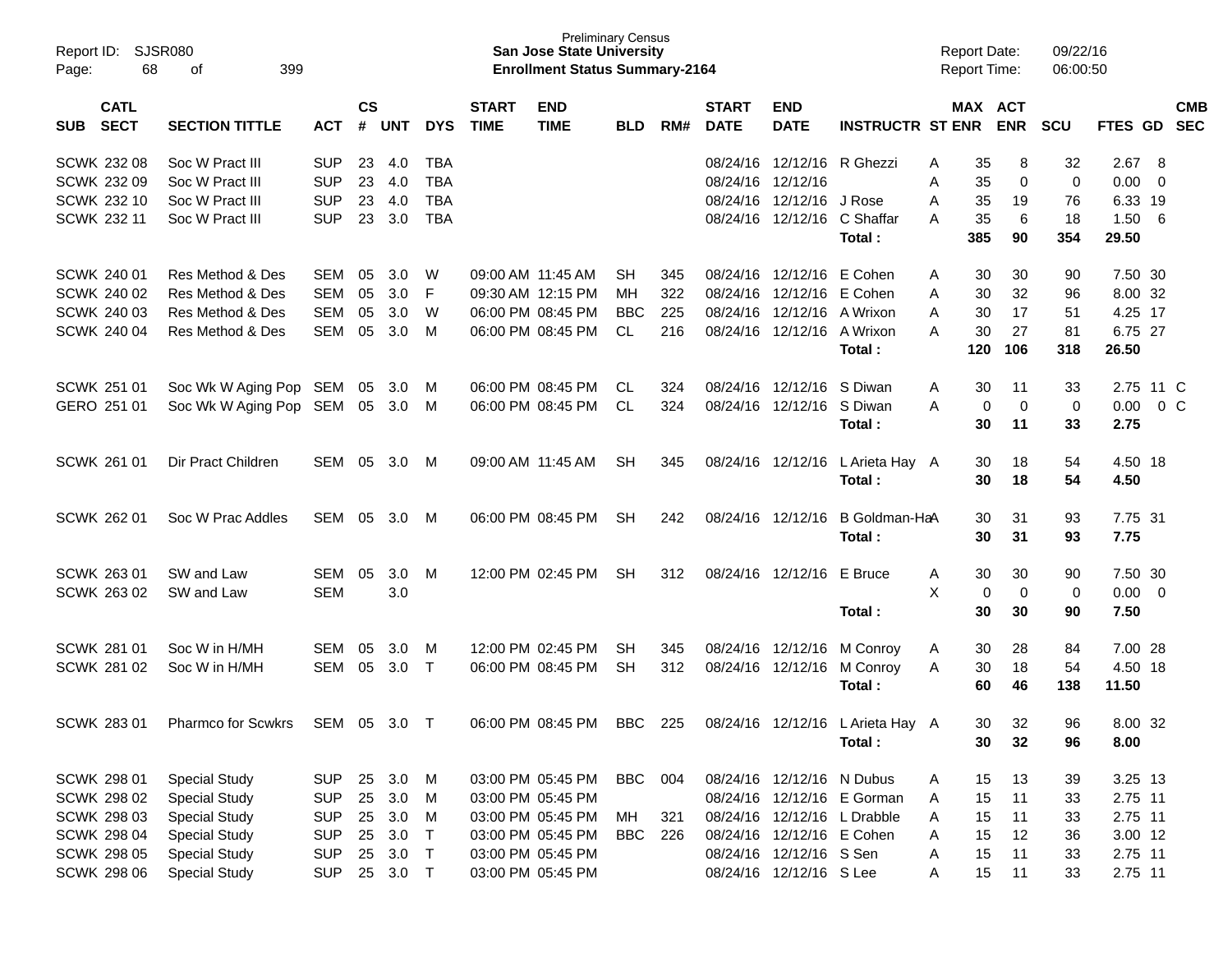| Report ID:<br>Page:                      | SJSR080<br>69 | 399<br>оf                                    |                   |                |            |             |                             | <b>Preliminary Census</b><br><b>San Jose State University</b><br><b>Enrollment Status Summary-2164</b> |                 |     |                             |                                                                       |                           |                   | <b>Report Date:</b><br>Report Time: |                          | 09/22/16<br>06:00:50       |                                    |                          |
|------------------------------------------|---------------|----------------------------------------------|-------------------|----------------|------------|-------------|-----------------------------|--------------------------------------------------------------------------------------------------------|-----------------|-----|-----------------------------|-----------------------------------------------------------------------|---------------------------|-------------------|-------------------------------------|--------------------------|----------------------------|------------------------------------|--------------------------|
| <b>CATL</b><br><b>SECT</b><br><b>SUB</b> |               | <b>SECTION TITTLE</b>                        | <b>ACT</b>        | <b>CS</b><br># | <b>UNT</b> | <b>DYS</b>  | <b>START</b><br><b>TIME</b> | <b>END</b><br><b>TIME</b>                                                                              | <b>BLD</b>      | RM# | <b>START</b><br><b>DATE</b> | <b>END</b><br><b>DATE</b>                                             | <b>INSTRUCTR ST ENR</b>   |                   | <b>MAX</b>                          | <b>ACT</b><br><b>ENR</b> | <b>SCU</b>                 | FTES GD                            | <b>CMB</b><br><b>SEC</b> |
| <b>SCWK 298 07</b><br><b>SCWK 298 08</b> |               | <b>Special Study</b><br><b>Special Study</b> | SUP<br><b>SUP</b> | 25<br>25       | 3.0<br>3.0 | M<br>$\top$ |                             | 03:00 PM 05:45 PM<br>03:00 PM 05:45 PM                                                                 | <b>SPXC 152</b> |     | 08/24/16<br>08/24/16        | 12/12/16 S Diwan<br>12/12/16                                          | M Han<br>Total:           | A<br>$\mathsf{A}$ | 15<br>15<br>120                     | 12<br>11<br>92           | 36<br>33<br>276            | $3.00$ 12<br>2.75 11<br>23.00      |                          |
| Department :                             |               | <b>Social Work</b>                           |                   |                |            |             |                             |                                                                                                        |                 |     |                             | Department Total:<br><b>Lower Division:</b><br><b>Upper Division:</b> | <b>Graduate Division:</b> |                   | 2380<br>30<br>750<br>1600           | 1514<br>29<br>572<br>913 | 4695<br>87<br>1785<br>2823 | 360.05<br>5.80<br>119.05<br>235.20 |                          |